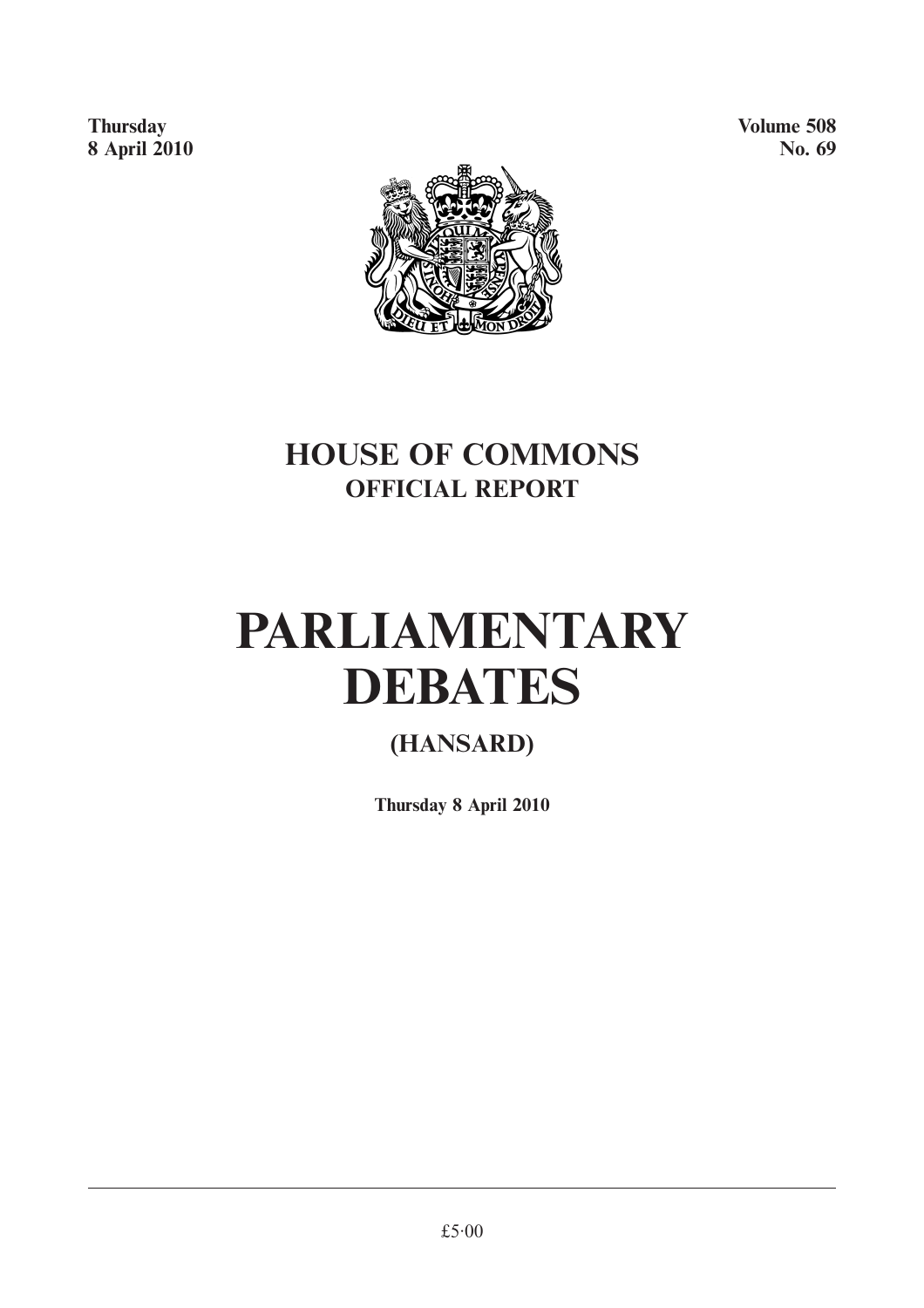© Parliamentary Copyright House of Commons 2010 *This publication may be reproduced under the terms of the Parliamentary Click-Use Licence, available online through the Office of Public Sector Information website at www.opsi.gov.uk/click-use/ Enquiries to the Office of Public Sector Information, Kew, Richmond, Surrey TW9 4DU; e-mail: licensing@opsi.gov.uk*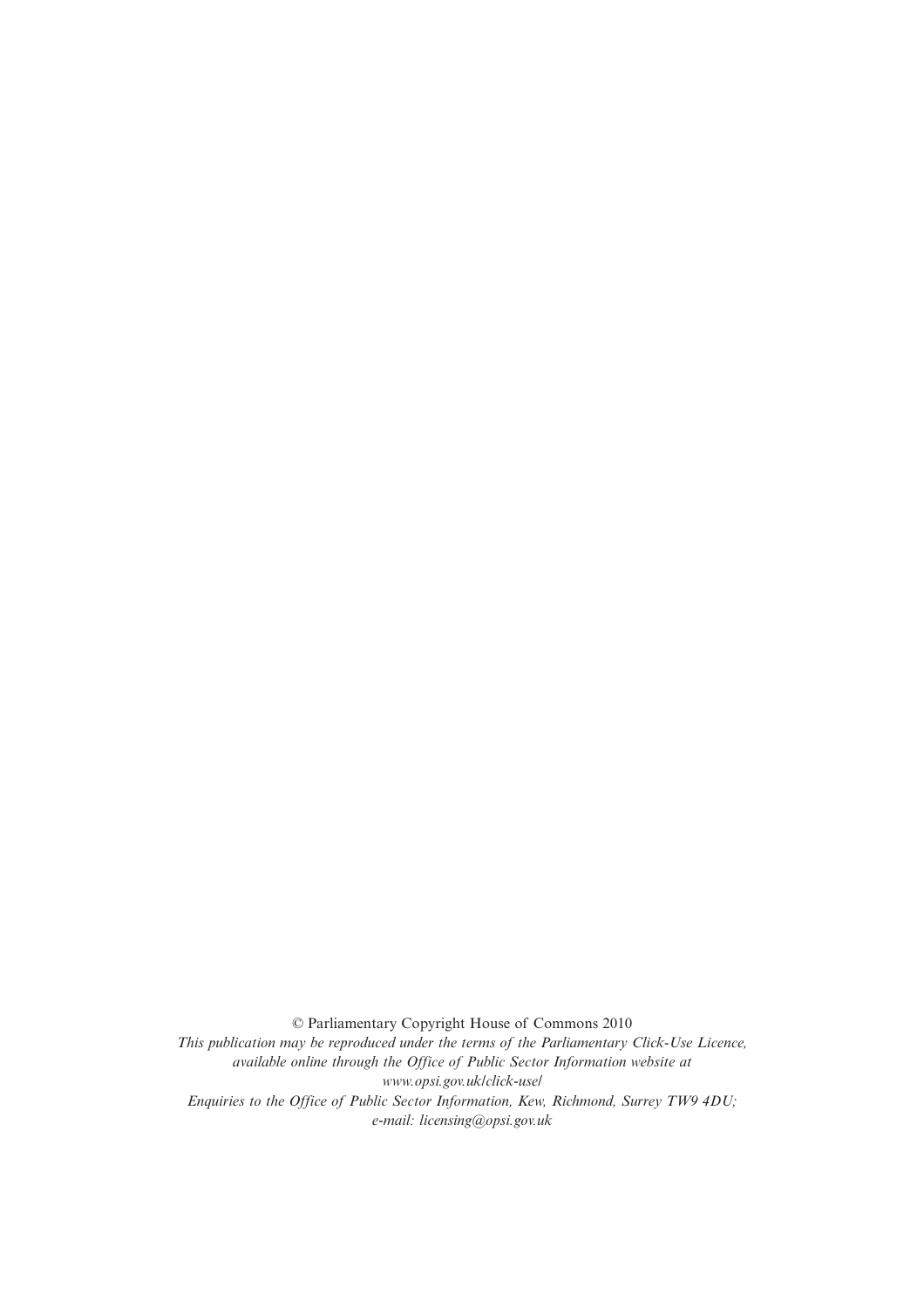### House of Commons

*Thursday 8 April 2010*

*The House met at half-past Ten o'clock*

#### **PRAYERS**

[MR. SPEAKER *in the Chair*]

### Oral Answers to Questions

#### **ENERGY AND CLIMATE CHANGE**

*The Secretary of State was asked—*

#### **Housing (Energy Efficiency)**

1. **Mr. Andrew Pelling** (Croydon, Central) (Ind): What recent steps his Department has taken to improve the energy efficiency of housing; and if he will make a statement. [325604]

**The Secretary of State for Energy and Climate Change (Edward Miliband):** Since 2002, the carbon emission reduction target has helped fund over 7 million insulation measures. We recently published a household energy management strategy for pay-as-you-save insulation, devolution of powers over energy efficiency to local authorities and new standards of regulation in the social and private rented sector that together will help reduce emissions from households by 29 per cent. by 2020.

**Mr. Pelling:** Such a Government initiative has been of great benefit to New Addington in Croydon, a significant social housing estate that was excellent for the 1950s in terms of space and good design. What can be done to support the initiative of local people who want the area to become an eco-town? What prospects are there?

**Edward Miliband:** The hon. Gentleman raises an important issue. My right hon. Friend the Minister for Housing recently announced the first wave of eco-towns and funding under that. We want to do more on this. There is great enthusiasm in local areas for this to happen, including in the hon. Gentleman's constituency. I hope that we can take this forward.

**Mr. Speaker:** Mr. Greg Barker. *[Interruption.]* The hon. Gentleman had indicated that he wanted to come in on this question.

**Gregory Barker** (Bexhill and Battle) (Con): I had not expected to, Mr. Speaker. I apologise for my inattention, as I had been expecting to intervene on Question 2. However, at your direction, I shall intervene on Question 1 because what I want to say is still apposite.

After 13 years of Labour government, we still have the most energy-inefficient homes in Europe and many, many millions more homes require action. Will the Government now embrace our green deal, namely £6,500 of energy-efficiency improvements for every home? Or, given that B & Q, Marks and Spencer, Tesco and leading energy companies have all embraced our approach, is this another issue where Labour is at war with business?

**Edward Miliband:** I had expected a music hall atmosphere this morning and the hon. Gentleman did not disappoint. As we can see from the general election campaign, the difference between us and the Conservative party is that we published earlier this month clearly worked-out and costed plans on pay-as-you-save insulation, on regulating private sector landlords to improve energy efficiency and on local authorities. The Conservatives talk about the £6,500, but as with so many other things from them, they have no idea where the money is coming from.

**Andrew Miller** (Ellesmere Port and Neston) (Lab): Can I tell companies such as EA Technology and Energetix in the Capenhurst area that the work they are doing on energy-saving measures, load balancing and novel technology solutions will be supported by the next Labour Government? Will my right hon. Friend commit to working with the Science Minister to ensure that the good work of such companies is brought into production in the UK by UK companies by the next Labour Government?

**Edward Miliband:** Yes, I can give that assurance. I thank my hon. Friend for his championing of these issues. Over the past 18 months or two years, we have seen an increasing understanding of the reality of the connection between tackling climate change and green jobs in this country.We have seen that with announcements on the offshore wind industry, electric cars and a whole host of other matters. He is right that Government support for private sector business is essential in this area.

#### **Fuel Poverty**

2. **Michael Fabricant** (Lichfield) (Con): When he expects figures to be available on the level of fuel poverty in the UK in 2008; and if he will make a statement. [325605]

**The Parliamentary Under-Secretary of State for Energy and Climate Change (Mr. David Kidney):** The 2008 fuel poverty statistics report will be published on 14 October 2010. This will contain the 2008 fuel poverty numbers for England and the UK. Final figures can be produced only after analysis of the detailed housing survey results. However, to address this lag, we published projected levels of fuel poverty for 2008 and 2009 in England in the most recent annual report on fuel poverty statistics.

**Michael Fabricant:** The Government's own prediction, which the Minister mentioned, said that one in four homes will now be in fuel poverty. Given that domestic fuel prices have risen 80 per cent. since 2004, is it not time for a public inquiry into the discrepancy between wholesale and retail fuel prices?

**Mr. Kidney:** The hon. Gentleman, who is my near neighbour in Staffordshire, is right that there were sustained price rises between 2004 and 2008 that have increased fuel poverty. That is a matter of concern to all hon. Members. We are adapting our policies to cope with that, not least, I hope, by obtaining the House's final approval tonight for the Energy Bill, which will allow us to introduce social price support for the poorest households. What is not necessary is what I think the hon. Gentleman is talking about: referral of the whole energy market to the Competition Commission. This is a time when we need sustained investment in the future of our infrastructure, and that would only delay it.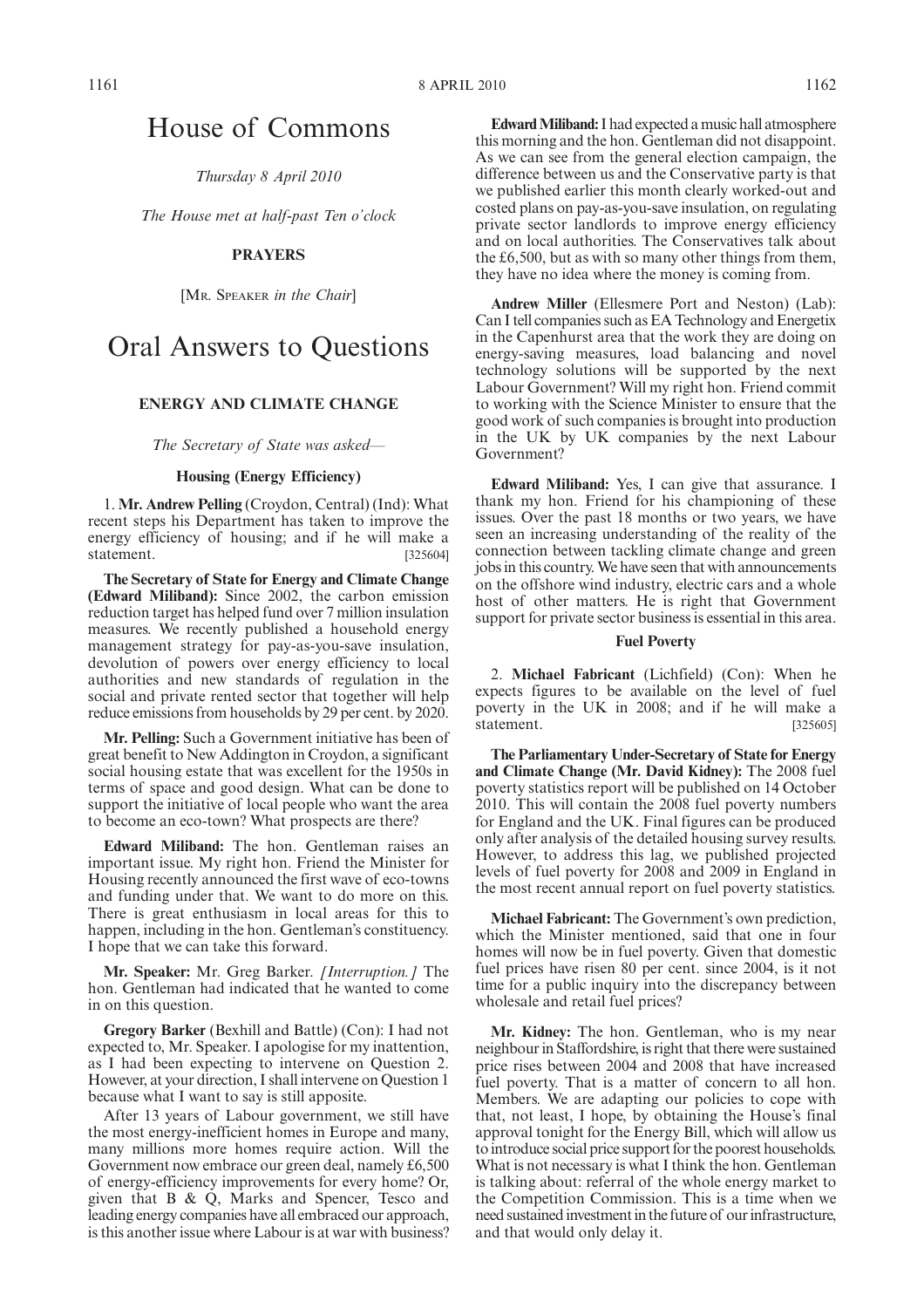1163 *Oral Answers Oral Answers* 8 APRIL 2010 1164

**Mr. Jim Devine** (Livingston) (Lab): As my hon. Friend knows, there are over 100 years of coal underground. Should we not look at a strategy for extracting that coal? That would make a major contribution to the eradication of fuel poverty.

**Mr. Kidney:** I am sure it is right that a diverse energy supply will help us to keep control of energy prices, and clean fossil fuels such as coal will assist in that. That is why we are world leaders with our levy for supporting four commercial demonstration models of carbon capture and storage.

**Mr. John Baron** (Billericay) (Con): Given the customer confusion caused by more than 4,000 different tariffs, will the Minister congratulate Scottish and Southern Energy on putting its cheapest tariff information on all its energy bills—going beyond the Government's wish of annual statements—and will he encourage other energy companies to follow suit?

**Mr. Kidney:**In recent months I have seen good examples of energy companies trying to improve the clarity of their bill —plain English, the way the bills are set out and the information that they give. I applaud the example that the hon. Member gives and encourage other energy companies to do the same. I would like to be returned to Government, in this Department, to do more on this subject after 6 May.

**Mr. Mark Todd** (South Derbyshire) (Lab): One of the best means of reducing fuel poverty is tough regulation of the energy marketplace. Has the Minister read with the same concern as I had the report by Consumer Focus into the performance of Ofgem in regulating npower's price-sculpting mechanism and assure me that a future Government will take a more robust approach to the rather flaccid efforts of this regulator?

**Mr. Kidney:** Again, I hope that later today the House will approve the Energy Bill, which contains measures to strengthen the powers of Ofgem and sharpen its act in terms of being more proactive in its support for consumers. I would love to be back in the next Parliament, taking action to ensure that Ofgem does its job properly.

#### **Housing (Energy Efficiency)**

3. **Sir Alan Beith** (Berwick-upon-Tweed) (LD): What mechanisms he has put in place to increase the level of energy efficiency in rural homes classified as hard-totreat. [325606]

**The Minister of State, Department of Energy and Climate Change (Joan Ruddock):** The carbon emissions reduction target—CERT—obligates energy companies to install a variety of household energy efficiency measures, including those suitable for hard-to-treat homes. CERT is delivered throughout Great Britain including in rural areas.

Additionally,Warm Front fits energy-efficient measures in vulnerable households. Any rural household could be eligible for Warm Front assistance as long as the applicant is the home owner or tenant in the private sector, and is in receipt of a qualifying benefit.

**Sir Alan Beith:** Is the Minister aware that in areas such as Northumberland many of the poorest people live in stone-built properties with no cavity wall, no gas supply, no dual fuel tariff, dependence on bottled gas or solid fuel, and often difficulty in getting access to warm home schemes? Does she recognise that further targeted steps are needed and perhaps an easing of the rules to ensure that some of the people most in fuel poverty in rural areas are helped?

**Joan Ruddock:** I acknowledge every point that the right hon. Gentleman has made, and we have been working on every aspect of those problems. Ofgem is encouraging connection to the gas grid, where that is possible and economic—with support, of course. In January this year it announced that all four gas networks will be linked in partnerships to enable new connections to be made, and we expect that up to 20,000 new households will be connected to the gas grid under that scheme. In a year's time we shall have the renewable heat incentive, which will benefit particularly those who wish to switch from liquefied petroleum gas and other expensive fuels. We also have CERT, which is increasingly being incentivised to cope with hard-to-treat homes and solid wall insulation. Over 56,000 homes have already been insulated, so there is some progress.

**Mr. Barry Sheerman** (Huddersfield) (Lab/Co-op): I once lived in a 17th century stone cottage in a rural area, so I know how difficult it is to take those measures-[*Interruption.*] Hon. Members seem to be amused by the fact that I lived in a stone cottage. The Government have done such good things in terms of Warm Zone and Warm Front, and the Minister knows of the proud record of Kirklees and Huddersfield. Is it not about time that a useless organisation—the National House-Building Council—which, as every lawyer will tell you, issues certificates that are not worth the paper they are written on, stopped allowing any building that does not conform to a high level of sustainability?

**Joan Ruddock:** My hon. Friend knows that we have made huge progress in increasing building regulation demands, not only for new build, which will be carbonneutral by 2016, but for retrofitting of existing homes. There is already a huge Government undertaking on this subject. I shall not comment on the organisation named by my hon. Friend, but I intend to look into it when I return to this job.

#### **Electricity Demand/Capacity**

4. **Peter Luff** (Mid-Worcestershire) (Con): What assessment he has made of the balance of generating capacity and likely demand for electricity in the UK in the next 10 years; and if he will make a statement. [325607]

**The Secretary of State for Energy and Climate Change (Edward Miliband):** We are confident that we will meet demand for electricity over the next decade. About 18 GW of plant is due to close by 2020, but already 20 GW is either under construction or has planning consent. The most recent analysis in the "Energy Markets Outlook"in December 2009 suggested that the electricity capacity margin remains above 10 per cent. for the whole of the next decade.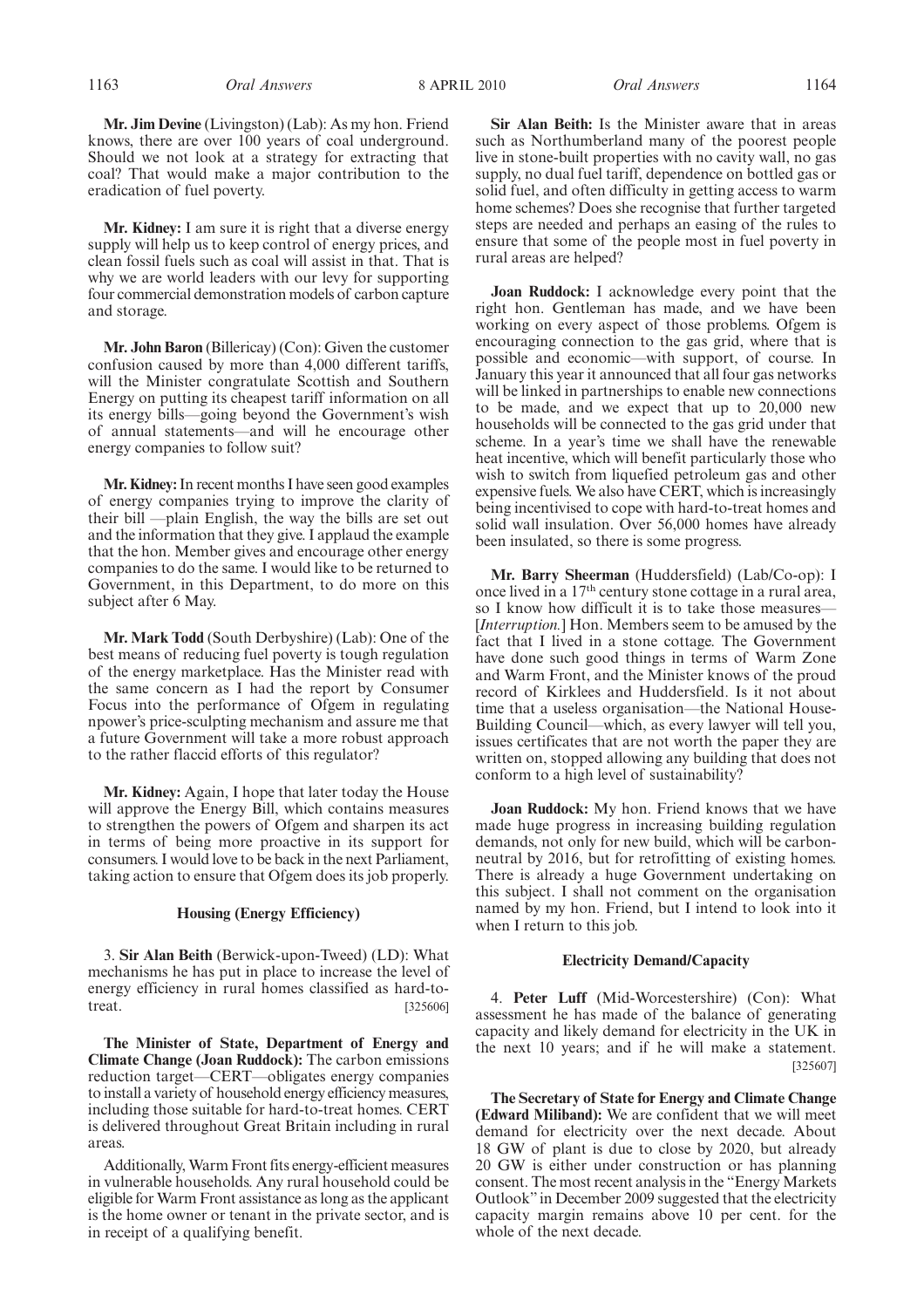**Peter Luff**: I hope that the Secretary of State's optimism is well founded. Does he understand that when the obituary of this Government is written in a few weeks' time, one of the most critical passages will relate to the 2003 energy White Paper and those seven fateful words—

"We do not…propose…new nuclear build"—

words that undermined our nation's nuclear skills base and which cost us vital years in the fight to avoid severe power shortages in the next decade. I genuinely fear that there will be such shortages.

**Edward Miliband:** The interesting thing is that three or four years later the Leader of the Opposition was saying that nuclear should remain a last resort. It is this Government who led the debate on nuclear power. I have great respect for the hon. Gentleman, but I have to tell him that we need all forms of low-carbon energy, including renewable power. He brought before the House an exclusion zone proposal on wind farms—a proposal with which I disagree. Let us have low-carbon energy; that is what we are driving towards with planning reform, nuclear power and renewables.

**Mr. David Anderson** (Blaydon) (Lab): In the past two weeks we have seen the true cost of trying to run the world on cheap coal, with 150 Chinese miners trapped underground in a country where 6,000 miners die every year, and 25 miners killed in West Virginia—employees of a serial violator of mine legislation.Will the Government take on the role of leading the international debate on the ethics of putting miners' safety before profits?

**Edward Miliband:** My hon. Friend raises an important issue, which I have discussed with him. It is right that we take up these issues through organisations such as the International Labour Organisation and other international bodies and I have said to him that we will do so.

**Simon Hughes** (North Southwark and Bermondsey) (LD): At the end of term, I pay tribute to the Secretary of State and his team for their energy and commitment. Do they realise that they would be wise as well as energetic if they gave up the new deception they now share with the Conservative party that nuclear power is what we need to have a safe, clean and secure energy future? Why is his party, like the Tories, willing to put the health, wealth and personal security of the people of Britain at such great risk in the future?

**Edward Miliband:** I thank the hon. Gentleman for the first part of his question, but I profoundly disagree with the second part of his question. When we look at the scale of the task in terms of low-carbon energy, we have very ambitious targets on renewables—approximately a sixfold increase in renewable energy by 2020—and nuclear must be part of the energy mix. We need to move on all fronts—nuclear, renewables and clean coal—because the scale of the challenge of cutting carbon emissions by 80 per cent. by 2050 is so enormous that we need every form of low-carbon energy.

**Andrew Mackinlay** (Thurrock) (Lab): Are we looking at the Thames estuary, eastwards of Thurrock, for tidal power generation comparable to the wonderful innovative scheme in operation at Strangford lough in Northern Ireland? Would the Minister care to join me in my retirement at Strangford lough, where I can show him this wonderful technology?

**Edward Miliband:** Let me take the opportunity to pay tribute to my hon. Friend. The House will sorely miss his character and the passionate way in which he took forward a whole range of issues.

We need tidal power in this country, and it can play an important role. I look forward to joining him after the election—I hope in my current post—with the newly elected Labour Member of Parliament for his constituency, to see what tidal power can do.

**Greg Clark** (Tunbridge Wells) (Con): Whatever the future holds for us all, we have much enjoyed our exchanges with the right hon. Gentleman and his hon. Friends across the Dispatch Box, but it is not over yet. Eight weeks ago, the energy regulator said:

"In 2017 we get to the really sweaty-palm moment in terms of possible shortages…It is the scale of collapse…that is profound and worrying.'

Is the energy regulator another of those who have been deceived?

**Edward Miliband:** Let me start by saying that I have also enjoyed our exchanges. The hon. Gentleman shadowed me when I was the Minister for the Third Sector and since then when I have been Secretary of State for Energy and Climate change. I look forward to him continuing to shadow me in his present post after the general election.

The energy regulator put forward a series of projections based on modelling in the project discovery document to which he referred. The difference is that what I read out are actual plans that are being taken forward for 20 GW of new power. I am confident about security of supply, but the big question for Britain is whether it should be low-carbon or high-carbon security of supply. That is why it is so important that we move forward on nuclear and indeed renewables, on which the Conservative party has a bad record locally.

**Greg Clark:** Of course, it is not just the regulator. The Government's own chief scientist told the BBC that there is a worry that in 2016 there might not be enough electricity. In 13 years, we have had 11 Energy Ministers, from the right hon. Member for Neath (Mr. Hain) to Lord Truscott, eight Secretaries of State in charge of energy from the right hon. Member for Newcastle upon Tyne, East and Wallsend (Mr. Brown) to Lord Mandelson, five energyWhite Papers, and more than 100 consultations. Is it despite all that or because of it that the Government officially expect blackouts during the decade ahead?

**Edward Miliband:** I feel like I am hearing the hon. Gentleman's greatest hits this morning, but they are not that great. We are not predicting what he said would happen in 2017, and he knows from the "Energy Markets Outlook" that that is not so. The truth is that we have moved forward in a whole range of areas to provide the power that the country will need in the coming decade, but I return to the point that the big question is whether we take the difficult decisions on, for example, planning. We finally have a planning system in this country that business supports, but the Conservative party says that if it got into government it would overturn it on day one. That will not help the low-carbon transition in this country.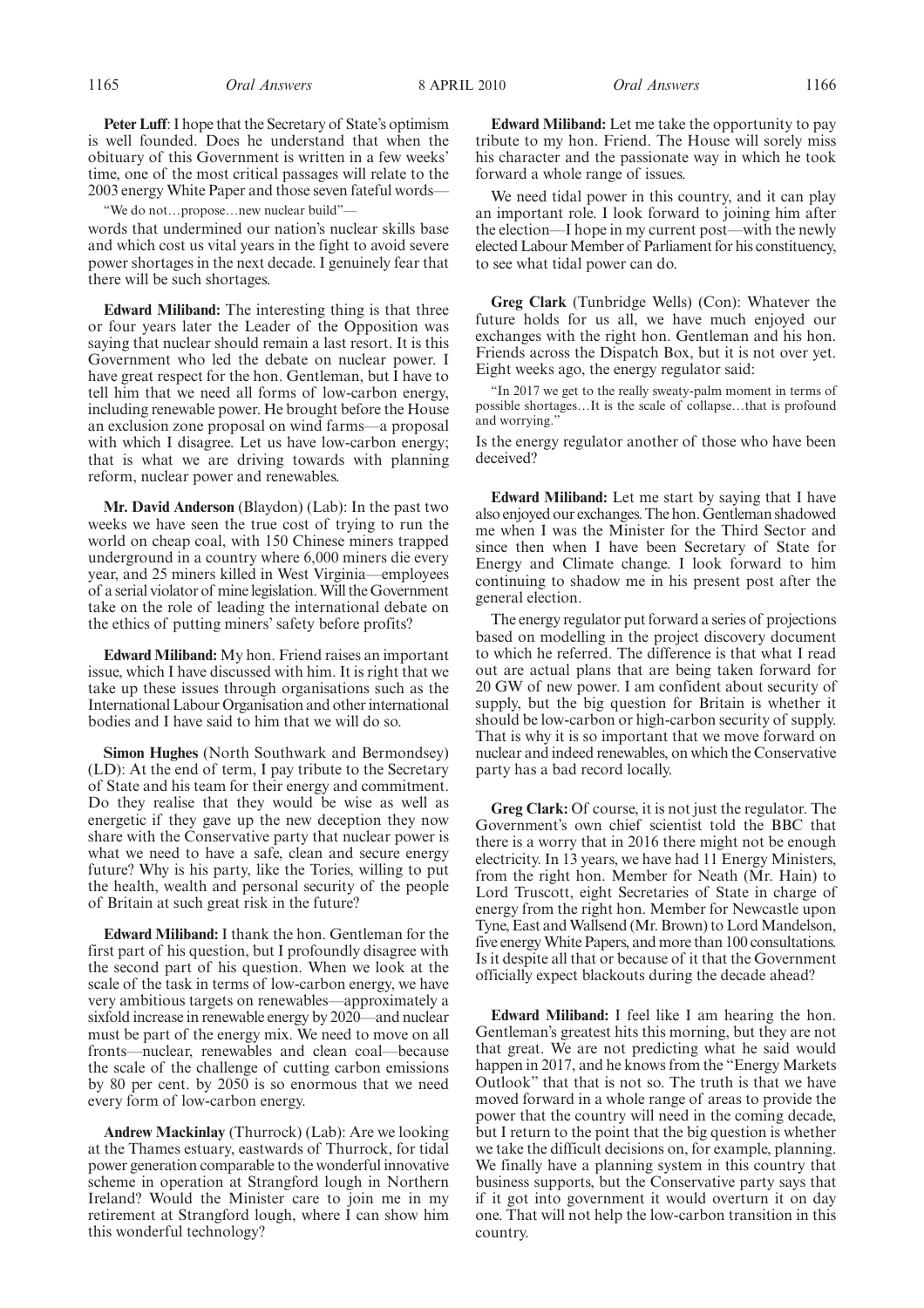#### **Ministerial Meetings**

5. **Mr. Henry Bellingham** (North-West Norfolk) (Con): When he next expects to meet local authorities in East Anglia to discuss renewable energy initiatives in that area. [325608]

**The Minister of State, Department of Energy and Climate Change (Joan Ruddock):** The hon. Gentleman will understand that I have no plans to meet local authorities in East Anglia at this time, but meetings continue at official level as appropriate.

**Mr. Bellingham:** Have the Government set renewable energy generation targets for counties? Is the Minister aware that Norfolk has many offshore wind turbines both in place and planned for the future? Will that offshore energy be part of the renewable target for coastal shire counties?

**Joan Ruddock:** What I can tell the hon. Gentleman is that the Department has developed and published a methodology to help regional authorities to assess potential renewable and low-carbon energy in their areas. He is on record as having many objections to onshore wind energy, and arguing that offshore wind is preferable. The Government believe that we need both onshore and offshore wind energy. There is no question but that onshore wind is the most proven and most reliable of our renewable technologies, and we cannot set it aside, although we are developing offshore wind energy for which, as he knows, we are the leading country in the world. Offshore wind energy is two or three times more expensive than onshore wind, depending on location, which is why there is no question about it—we must have a mix.

**Charles Hendry** (Wealden) (Con): Over a year ago, we called for the setting up of marine renewable energy parks to help make Britain the world leader in development of wave and tidal power. As the tide finally goes out on the Government and we wave them goodbye, does the Minister accept that she could and should have done more to bring together local authorities in East Anglia and other coastal areas to highlight the UK's huge potential in those crucial technologies, and to ensure that the investment in green jobs that they can bring comes to Britain instead of, again, going to other countries?

**Joan Ruddock:** The hon. Gentleman knows perfectly well that the Government have made great strides in developing marine technology. In the south-west, we already have a wave hub, to which we have made £60 million available. We have made it clear that, although it is not an immediate technology, which can be deployed at this moment, as wind can—the hon. Gentleman needs to get his party's position on wind straight—*[Interruption.]* Yes, objection? There is a 60 per cent. refusal rate. We are working on marine technology, we are giving money, and we are developing the strategy, which will follow on naturally from all the other investment in renewables that the Government are making.

#### **Electricity Demand/Capacity**

6. **Richard Ottaway** (Croydon, South) (Con): What estimate he has made of the change in demand for electricity by 2025. [325609]

**The Secretary of State for Energy and Climate Change** (Edward Miliband): Peak demand for electricity is expected to be broadly the same in 2025 as now, but we need to replace high-carbon sources of energy generation with low-carbon sources, including renewables and nuclear. To make this happen, we have reformed the planning system and are proposing reform of the electricity market, as set out in the energy market assessment published at the Budget.

**Richard Ottaway:** Those may be the Secretary of State's figures, but will he accept that just about every independent expert predicts a growth in demand of approximately 2 per cent. per annum? If one takes the growth in green energy in the past 13 years and projects it forward, it will not even keep up with the growth in demand. Coupled with that, I strongly suspect that his figures do not take into account the increased use of electric cars. Will he not, even at this late hour, admit that he has not planned for enough generating capacity in this country for the years to come?

**Edward Miliband:** No, I will not admit that. I do not know whether I am maligning the hon. Gentleman unfairly by saying that he is one of the wind power refuseniks on the Opposition Benches—

#### **Richard Ottaway:** I am not.

**Edward Miliband:** If the hon. Gentleman is not, that is very good. He should persuade the other people in his party because we need onshore and offshore wind and all those things to move forward. He is right that we need to up the pace—that is why we are reforming planning, for example. The worst thing that could happen for low-carbon transition in this country is a Government who came in and reversed all those planning reforms and slowed things down again. We need to speed up, and we will under this Government.

#### **Renewable Heat Incentive**

7. **Dr. Alan Whitehead** (Southampton, Test) (Lab): What progress he has made on the introduction of the renewable heat incentive. [325611]

**The Parliamentary Under-Secretary of State for Energy and Climate Change (Mr. David Kidney):** The renewable heat incentive is the first of its kind in the world and is on track to be introduced on 1 April 2011.

The Government launched their consultation on the proposed renewable heat incentive on 1 February. In the consultation document, we set out our proposals for the scheme and we are now seeking views from stakeholders. The consultation on the draft proposals closes on 26 April. We will continue to develop our proposals following the feedback and comments that we receive.

**Dr. Whitehead:** I thank my hon. Friend for that answer and look forward to the introduction of the renewable heat incentive from these Benches and to his announcing the day of implementation.

The consultation document states that an announcement on the funding of the renewable heat incentive will be made in the Budget. The announcement in the Budget was of a further review. Does my hon. Friend anticipate the results of that review arriving fairly shortly, and will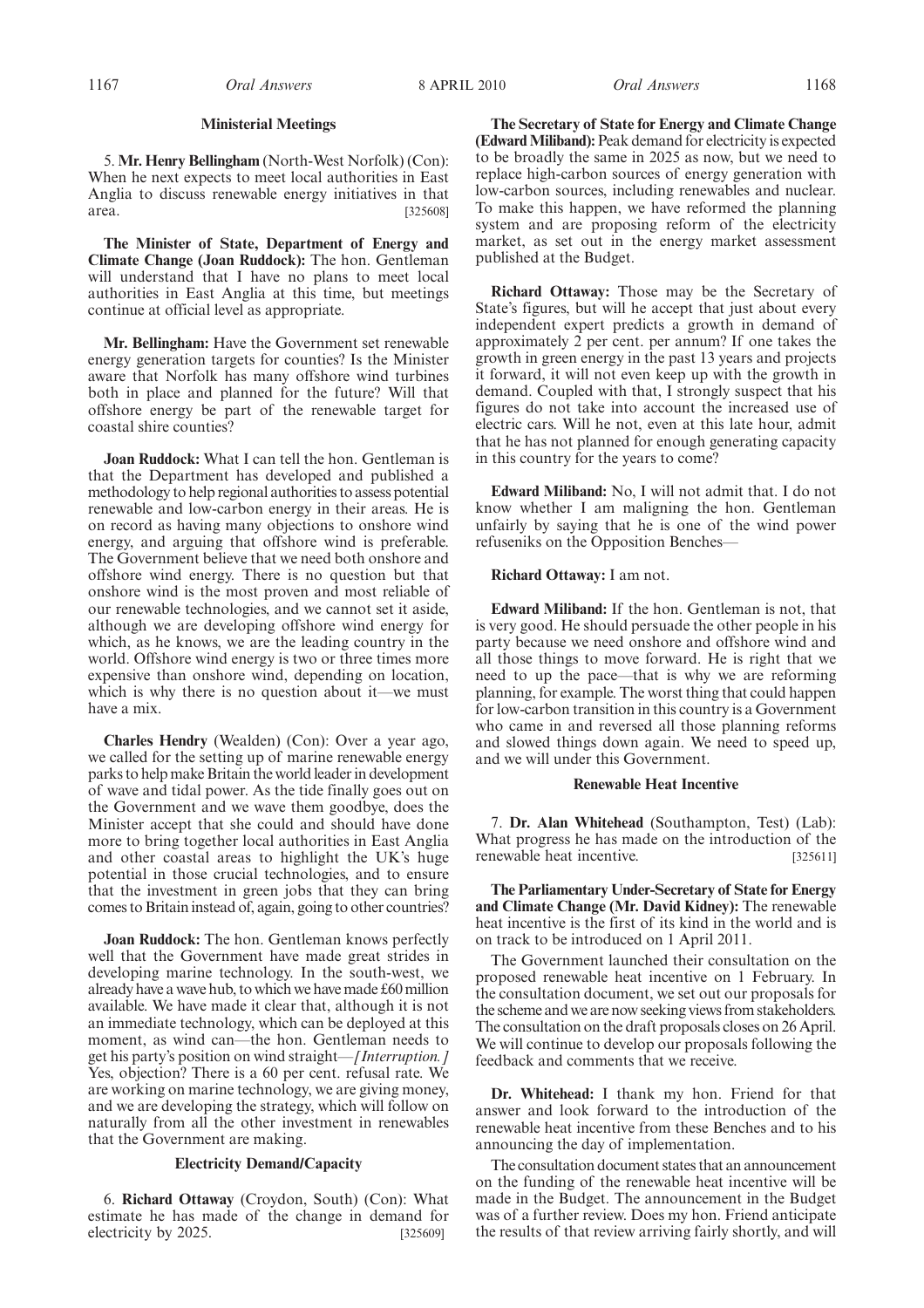1169 *Oral Answers Oral Answers* 8 APRIL 2010 1170

**Mr. Kidney:**My hon. Friend speaks with great authority on the subject, and I am grateful for his support for the policy. It is true that the Treasury statement at the time of the Budget was modest, but it confirmed that the scheme is still on track to begin on 1 April—I think that is the reassurance that my hon. Friend seeks.

**Mr. Michael Jack** (Fylde) (Con): Do the Government have any plans to assist the installation of renewable heat facilities in existing commercial buildings?

**Mr. Kidney:** The intention is that we will support and encourage the deployment of renewable heat technologies of every scale and in every sector, so, yes, that includes businesses.

#### **Carbon Capture and Storage**

8. **Jeff Ennis** (Barnsley, East and Mexborough) (Lab): What progress has been made in the establishment of a carbon capture and storage demonstration plant in South Yorkshire. [325612]

**The Minister of State, Department of Energy and Climate Change (Joan Ruddock):** The European Commission and Powerfuels Power Ltd have signed a contract awarding a grant of  $E180$  million from the European energy programme for recovery for the first phase of the Hatfield integrated gasification combined cycle—IGCC—and carbon capture and storage project.

The Government have announced that the Yorkshire and Humber region will be the first low-carbon economic area for CCS with the aim of facilitating investment in CCS and promoting business opportunities in the region.

**Jeff Ennis:** I thank the Minister for that very positive reply. The development of coal power stations with equipment to provide CCS is essential to the future of this country. Does my hon. Friend agree that, with its rich heritage in heavy engineering and innovation, South Yorkshire is well placed to lead the world in the development of CCS?

**Joan Ruddock:** As I understand that my hon. Friend is standing down, may I first pay tribute to all the work he has done in the House, particularly on behalf of his communities and in the interests of miners? He is, of course, absolutely right that his area has historically been very dependent on mining industries, and it has a great future as there are so many skills and technology capabilities that can make it a world-leading centre for the very impressive carbon capture and storage technology, which is being pioneered in this country with Government support, and for which, if we pass the Energy Bill this afternoon, there will be a financial support system that will be the very best in the world.

#### **Climate Change Conference (Cancun)**

9. **Mr. William Bain** (Glasgow, North-East) (Lab): What discussions he has had with his EU counterparts on objectives for the UN climate change conference in Cancun. [325613]

**The Secretary of State for Energy and Climate Change (Edward Miliband):** I have frequent discussions with my EU counterparts, including with the Spanish presidency this week, and we recently published our post-Copenhagen prospectus, which sets out our strategy for Cancun and beyond. The most important thing the world needs to do is to forge the comprehensive legal framework that eluded us at Copenhagen.

**Mr. Bain:** I thank my right hon. Friend for that reply. I encourage him in his continuing efforts to secure the binding agreements that will implement the Copenhagen accord. Does he agree that it would be an important show of good faith from the developed world if it was to indicate that it would be willing to extend its commitments under the Kyoto treaty beyond the initial 2012 deadline?

**Edward Miliband:** My hon. Friend makes an important point. That was a big point of contention at the Copenhagen talks, and we said in our post-Copenhagen document that we would enter into a second commitment period under Kyoto, provided that there was an acceptable legal framework alongside the Kyoto proposals. That is an important signal to developing countries who are reluctant to enter into a legal treaty and who are worried about the developed world's commitment to Kyoto.

**Simon Hughes** (North Southwark and Bermondsey) (LD): I presume that the Secretary of State or one of his Ministers will go to the meeting on climate issues in Bonn in the first week of May. If they do go, will they take the message that it is vital that we now have a 30 per cent. European emissions target and not a 20 per cent. target, and that we have a new structure at the United Nations—a climate security council or some such body that can ensure that there is momentum? Further, does he agree that in the election between now and then the British public would be very foolish to vote for any candidates who do not accept the overwhelming nature of the science showing that we have the worst climate crisis that anybody has ever known?

**Edward Miliband:** The hon. Gentleman raises an important point. We do want to move to the 30 per cent. target for Europe as part of an ambitious global deal. I also agree with his remarks about the UN, and there is an opportunity to upgrade the UN post in charge of the UN framework convention on climate change. As for the hon. Gentleman's other point, I was shocked to read in the *Financial Times* that only a handful of the 206 Conservative candidates who were contacted accepted the unequivocal reality of man-made climate change. That shows the stakes in respect of climate change at this election.

**Sir Gerald Kaufman** (Manchester, Gorton) (Lab): In congratulating my right hon. Friend and the Government on having led the world in combating climate change, may I ask what action he will be seeking in Bonn and Cancun and what action he will be taking in this country to ensure that at least 15 per cent. of all energy comes from renewable sources by 2020?

**Edward Miliband:** My right hon. Friend is completely right about these issues, and about the importance of showing that we here at home are moving forward as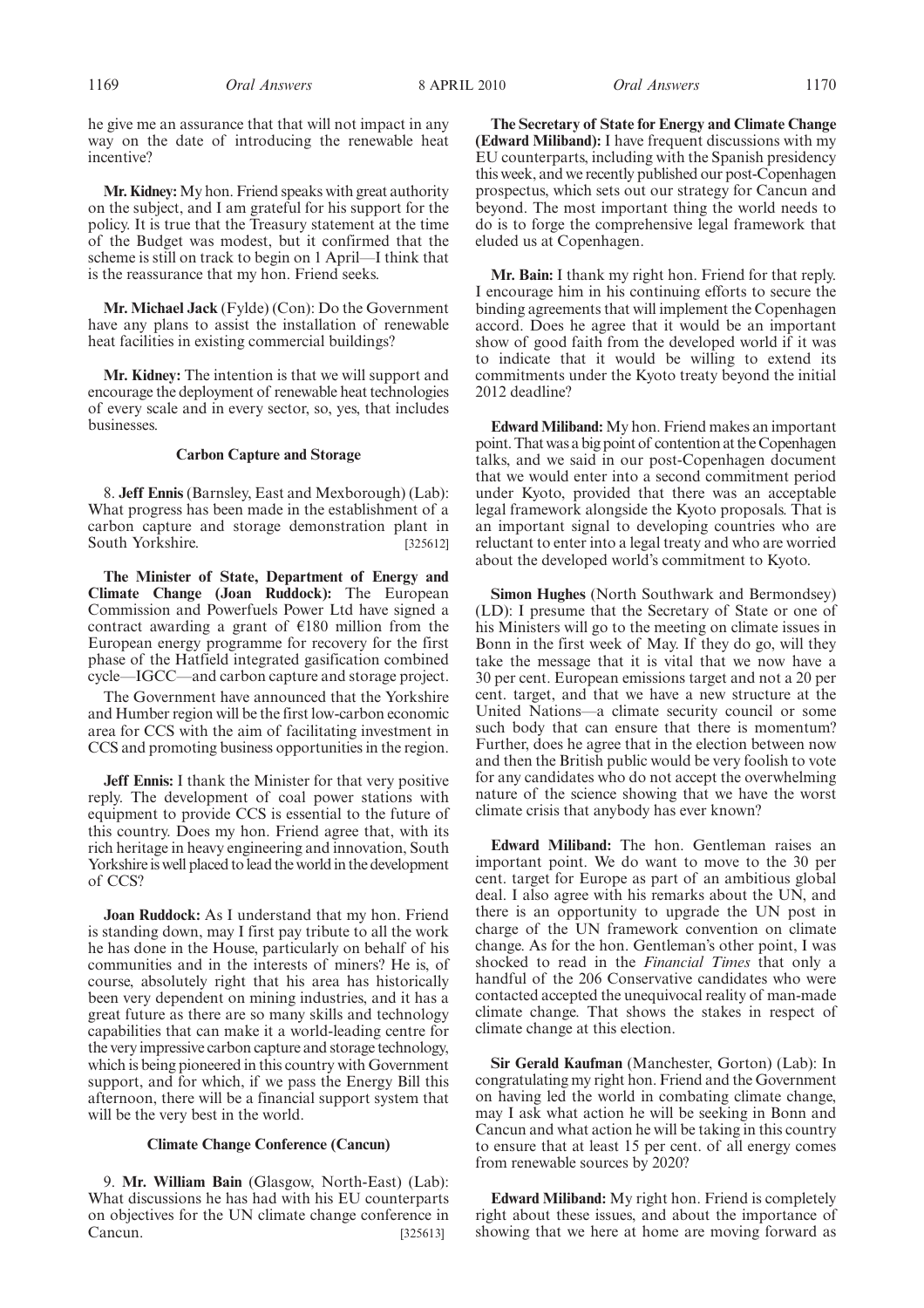part of getting the ambitious global deal that we need. That commitment to the 15 per cent. renewable energy target is very important. It is also important that we transmit the learning here to other countries so that they can move forward. This is therefore about UK and European commitment as part of an ambitious global deal.

**Greg Clark** (Tunbridge Wells) (Con): If we want to lead the world, we need policy, not just targets. Had it not been for Conservative leadership on the environment during this Parliament, Britain would have no feed-in tariffs, no renewable heat incentive, no ban on new unabated coal, no roll-out of smart meters and no Climate Change Act 2008. On every measure, Labour first opposed us and then adopted our policy. So will the Secretary of State say, "Thank you" to the Conservative party for achieving more in Opposition in five years than Labour's 19 Ministers did in 13 years of dithering in office?

#### **Christopher Fraser**(South-West Norfolk) (Con): Say it!

**Edward Miliband:** I will not say, "Thank you." The reality of the Conservative party's record in this Parliament on climate change is that it began with the stunt with the huskies, initiated by the hon. Member for Bexhill and Battle (Gregory Barker), and it ends with the Leader of the Opposition saying, "Here are 10 reasons to vote Conservative," and not one of them is about climate change. We find out that Conservative candidates have not changed; they do not believe in man-made climate change. So the truth is that we have a whole range of stunts but an unchanged Conservative party, on this issue and every other issue at this general election.

#### **Greg Clark** *rose—*

**Mr. Speaker:** Order. I fear that the shadow Secretary of State was seeking to divert the Secretary of State from the path of virtue, which involves focusing on the Government's policies, as the right hon. Gentleman knows.

**Greg Clark:** The trouble is that the Secretary of State is auditioning for the role of Leader of the Opposition, and we wish him very well in that effort.

The right hon. Gentleman's most significant achievement is a mastery of the cut-and-paste function on Conservative policy, so will his manifesto match ours in establishing a floor price for carbon, a green deal for every home in the country, an offshore electricity grid, a network of marine energy parks, a security guarantee in the electricity market, a smart meter in homes by 2016 and no third runway at Heathrow? The Energy Networks Association has called that package:

"the most comprehensive energy policy ever produced by an opposition."

**Edward Miliband:** The hon. Gentleman has clearly learned nothing during his time as shadow Secretary of State. A list of policies does not make a strategy, and image does not make substance. That is the truth about the Conservative party. Why would the Conservatives put the green transition in this country at risk? For example, they oppose renewables the length and breadth of this country. They oppose the progress that is being made. The difference between the Labour party, and the Labour Government, and the Conservative party is that we have conviction about tackling climate change while it is all about image and detoxifying the brand.

#### **Feeder Tariffs**

10. **Mr. Peter Lilley** (Hitchin and Harpenden) (Con): What assessment he has made of the costs and benefits of proposed feeder tariff arrangements. [325615]

**The Parliamentary Under-Secretary of State for Energy and Climate Change (Mr. David Kidney):**We are introducing feed-in tariffs to encourage small-scale, low-carbon electricity generation byindividuals, communities, businesses and organisations that have not traditionally engaged in the electricity market. The costs and benefits of the feed-in tariff scheme are explained in detail in the impact assessment that was published alongside the Government response to the feed-in tariffs consultation and is available from the Department of Energy and Climate Change website.

**Mr. Lilley:** It is obviously desirable in principle to encourage people who generate their own electricity to feed the excess into the grid, as long as the costs do not exceed the benefits. Small wonder, then, that the Minister failed to answer the question and tell us that the costs of his new feeder tariffs are put by his experts at £8.6 billion, which is 20 times their assessment of the likely benefits. Given that even George Monbiot thinks that that is barking mad, will the Minister consider a more sensible and economically justifiable system of tariffs?

**Mr. Kidney:** The cumulative cost to consumers is estimated at £3.1 billion to 2020, and the impact is an average increase of £8.50 annually to domestic bills over the period 2011 to 2030. If the right hon. Gentleman were followed by more people in this country, it would be difficult for the country, its Government and its citizens to tackle climate change effectively, but perhaps some people are following his views, most particularly Conservative candidates.

**Tom Levitt** (High Peak) (Lab): The introduction of the feed-in tariff will be very welcome to people such as the operators of the Torrs hydropower system in New Millsinmy constituency—a community-owned hydropower station, of which I happen to be a shareholder. Is my hon. Friend aware that the big barrier is still the start-up costs of community hydro schemes? The Methodist church in Glossop is considering the possibility of having one on its ground, but what hope can he give those who are looking for help with those start-up costs before they can benefit from the feed-in tariff ?

**Mr. Kidney:** I have seen some of the community enthusiasm for small-scale hydro. For example, I visited a scheme at Tutbury in Staffordshire earlier this year. The feed-in tariff is intended to galvanise such communities by showing that they can make a commercial return on such schemes. I am afraid that I shall have to offer to meet my hon. Friend outside the Chamber to talk to him about possible sources of capital funding for such schemes, but there is interest, for example, from some commercial banks today.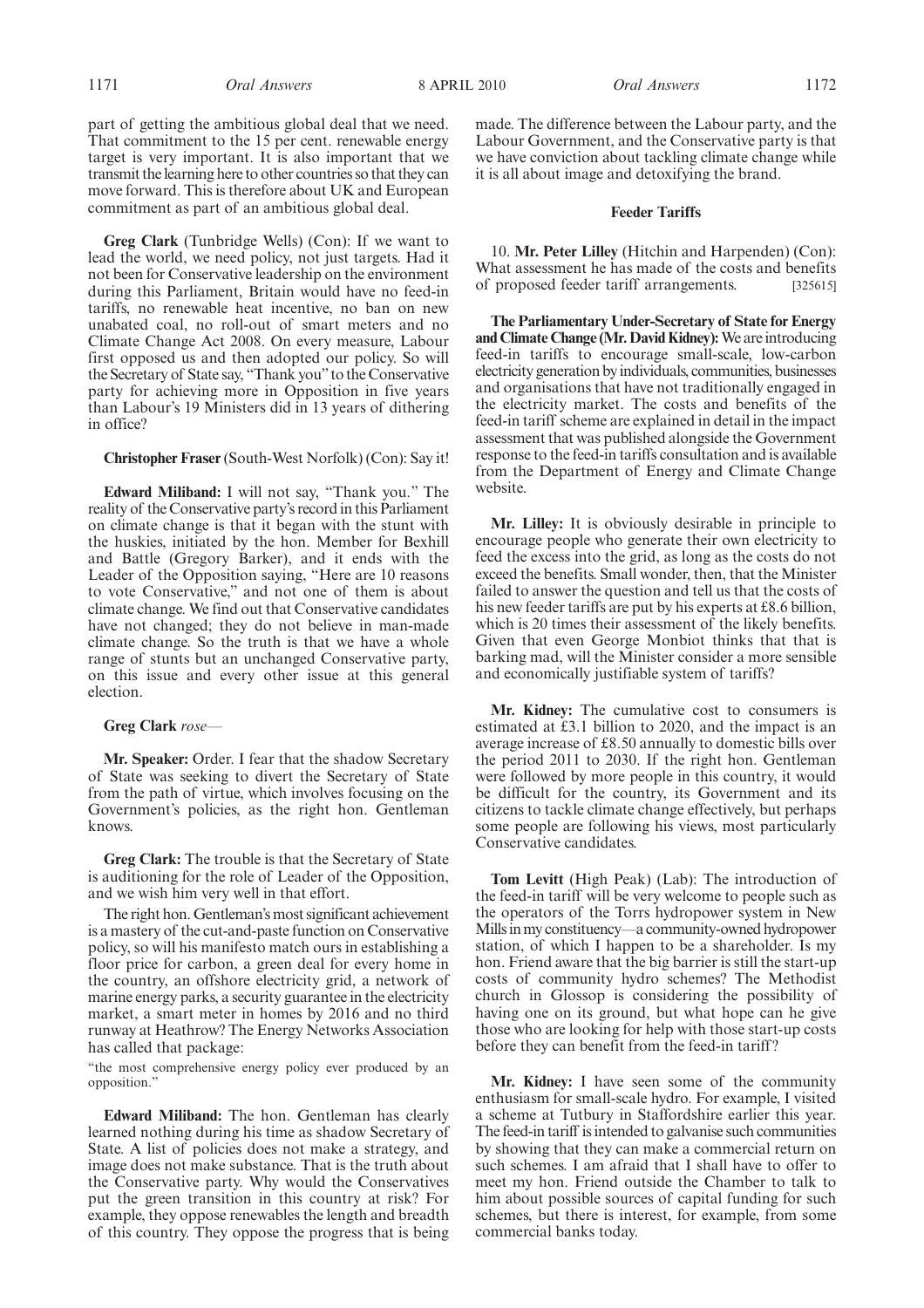#### **Electricity Demand/Capacity**

11. **Mr. Andrew Robathan** (Blaby) (Con): What recent estimate he has made of the level of additional electricity generating capacity that will be required by 2015. [325616]

**The Parliamentary Under-Secretary of State for Energy and Climate Change (Mr. David Kidney):** It is estimated that around 16 GW of existing electricity generating capacity—coal, gas, oil and nuclear—will close by 2015. Some 2.3 GW of new generating capacity was commissioned last year, 10.1 GW is currently under construction, 11.3 GW has both planning permission and permission to connect to the grid, and a further 18.5 GW is in the planning process in England and Wales. This new capacity, as well as energy efficiency measures, means that there will be sufficient capacity in 2015.

**Mr. Robathan:** I am interested in what the Minister says, because it seems to be at variance with what Ofgem and others say. The Secretary of State talked about the greatest hits of my hon. Friend the Member for Tunbridge Wells (Greg Clark). I would rather go back to Gold radio station, which I listen to because it plays music from the 1960s and 1970s, and that reminds me of when I sat by candlelight through the power cuts. Does the Minister think that Ofgem and others are wrong when they say that they expect power cuts within the next decade?

**Mr. Kidney:** There is a difference between facts and projections for the future. I have just given the hon. Gentleman the facts as they are today. Project Discovery was all about stress-testing the system, using scenarios that would put it under stress. What the hon. Gentleman can see from the statistics that I have given him from the Dispatch Box is that there is more than sufficient capacity to 2015.

**Mr. Ian Davidson** (Glasgow, South-West) (Lab/Co-op): Can the Minister assure me that the production of aircraft carriers will not be threatened by a lack of generating capacity, given that the manufacture of the aircraft carriers is already threatened by the Opposition?

**Mr. Kidney:** My hon. Friend's chutzpah is remarkable, enabling him to get aircraft carriers into a question about capacity. I assure him that all reasonably foreseeable demands on the electricity system are catered for in the answer that I gave.

#### **Renewables**

12. **John Howell** (Henley) (Con): What his most recent estimate is of the proportion of electricity generated from renewable sources. [325619]

**The Parliamentary Under-Secretary of State for Energy and Climate Change (Mr. David Kidney):** Provisional 2009 data on electricity generation were published in the March 2010 edition of *Energy Trends*. This showed that, after excluding an estimate for non-bio degradable waste use, 6.6 per cent. of electricity was generated from renewable sources in 2009. In 1997, the equivalent figure was 2 per cent.

**John Howell:** From the answers earlier on renewables, it seems that the Government do not share the pessimism of a number of independent commentators who have said that not enough has been done by way of technology, and particularly by way of developing skills, to achieve the 2020 target. Will the Minister say by how much he estimates we will miss the 2020 target?

**Mr. Kidney:** I certainly will not, because we will not miss the target for 2020. The hon. Gentleman should watch and learn as all the new renewable capacity, including the immense amounts of offshore wind generation that are already planned in this country, takes effect. On skills, I had the great pleasure last week of launching, on behalf of the Government, a consultation on the subject of skills for a low carbon economy, with the opportunity there to transform the economy of this country and create millions of new jobs in a clean, green and prosperous UK.

#### **Wave Energy**

14. **Alun Michael** (Cardiff, South and Penarth) (Lab/ Co-op): What estimate he has made of the potential contribution of off-shore wave energy to meeting energy needs in the next 10 years. [325621]

**The Parliamentary Under-Secretary of State for Energy and Climate Change (Mr. David Kidney):** The Carbon Trust has estimated that between 1 and 2 GW of wave and tidal energy could be deployed in UK waters by 2020. This will be followed by large scale deployment in the period beyond 2020.

**Alun Michael:** I am grateful to my hon. Friend for his encouraging answer. Taking account of that larger scale deployment, what proportion of our energy needs does he estimate can eventually be produced in that way? Can the aim of reaching that target be accelerated, in order to increase our take from that form of renewable energy?

**Mr. Kidney:** In the future, as depicted in the low carbon transition plan last year, our energy will come from a diverse range of sources, including all kinds of renewables, new nuclear power, and clean fossil fuels such as coal and gas with carbon capture and storage. Within that, marine energy has a huge part to play, as was shown in the recent marine energy action plan, which was agreed between my Department and the industry, with the result that the Carbon Trust estimates that there should be about 16,000 jobs directly engaged in wave and tidal stream energy by 2040.

#### **Climate Change**

15. **Mr. Jim Cunningham** (Coventry, South) (Lab): What his most recent assessment is of the progress in tackling climate change made since the Copenhagen climate change conference. [325622]

**The Minister of State, Department of Energy and Climate Change (Joan Ruddock):** Since Copenhagen, we have seen support for the Copenhagen accord grow. Over 100 countries have now associated with the accord, and more than 70 have listed actions and targets to limit their greenhouse gas emissions. Those countries account for over 80 per cent. of global emissions. The willingness of many countries to take substantial domestic action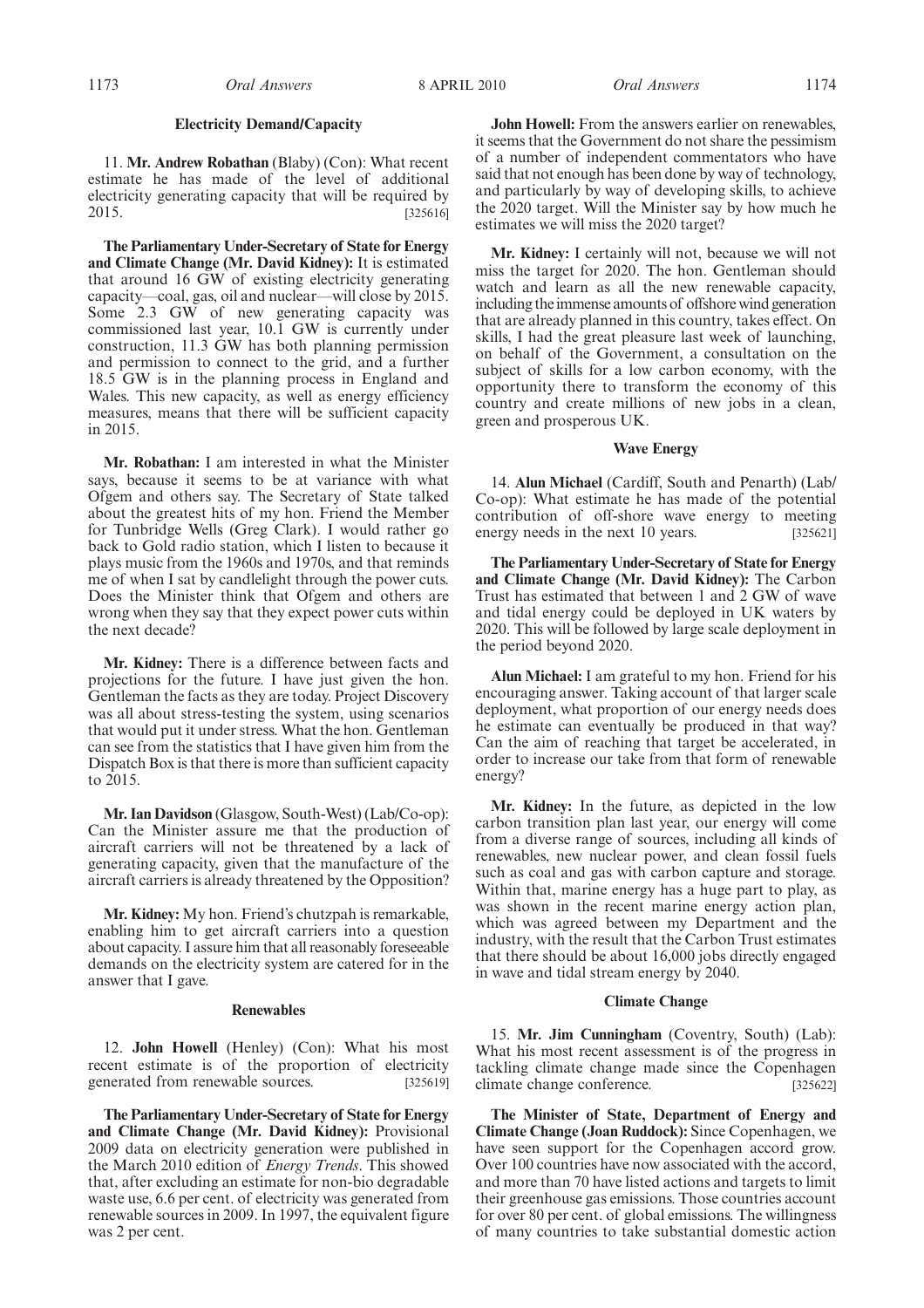demonstrates that—with ambition—the international community has the opportunity to come together to tackle dangerous climate change effectively.

**Mr. Jim Cunningham** (Coventry, South) (Lab): What progress, if any, has been made by India and China to fully co-operate in climatic change measures?

**Joan Ruddock:** A lot of progress has been made. We have seen China submit to the United Nations its proposals on the way in which it aims to reduce its emissions below business as usual and on how it aims to participate in international discussions. Indeed, we have also seen the constructive way in which China is approaching the progress towards Mexico.

Of course, some issues at Copenhagen disappointed us, and some of the actions of China were a disappointment, but I must say that we are delighted with the way in which China has responded to the accord, and look forward very much to working with it in future.

#### **Fuel Poverty**

16. **Miss Anne McIntosh** (Vale of York) (Con): When he expects figures to be available on the level of fuel poverty in the UK in 2008; and if he will make a statement. [325624]

**The Parliamentary Under-Secretary of State for Energy and Climate Change (Mr. David Kidney):** I refer the hon. Lady to the answer I gave to the hon. Member for Lichfield (Michael Fabricant) some moments ago.

**Miss McIntosh:** I am most grateful, but the particular question to which I should like to draw the Minister's attention is this: in rural parts of the north of England, where the cost of housing is high, the wages are below average, and the cost of energy is high, what special measures are the current Government proposing in the short time available to them to reduce fuel poverty?

**Mr. Kidney:** The hon. Lady does better to ask me than Conservative Front Benchers, since their detailed policy document says nothing at all about fuel poverty or any policy to tackle it. In her constituency, more than 1,400 households have been helped with insulation measures by Warm Front. If the House passes the Energy Bill later today, that could help up to 2 million households with their energy bills.

#### **Electricity Generating Capacity**

17. **Mr. Desmond Swayne** (New Forest, West) (Con): How much additional electricity generating capacity is planned to be in place by 2020. [325627]

**The Parliamentary Under-Secretary of State for Energy and Climate Change (Mr. David Kidney):** In addition to the answer I gave to the hon. Member for Blaby (Mr. Robathan) some moments ago, taking into account planned closures of existing power plants and other factors such as the renewables targets, modelling suggests that we might need around 100 GW of total capacity in 2020. In a typical year now, peak consumption will be around 60 GW and total available supply around 80 GW.

**Mr. Swayne:** I am clearly at one with my hon. Friend the Member for Blaby in my recollections of "Life on Mars"—I remember doing my public exams in the dark. The Minister has expressed confidence in his models, but will he at least recognise that those on the Treasury Bench are almost alone in believing in those models and that there will be sufficient capacity?

**Mr. Kidney:** I am pleased that Opposition Members have such fond memories of a Conservative Government that brought the country to its knees as they tried to destroy the coal mining industry in this country. However, I have nothing to add to what I said earlier to the hon. Member for Blaby. Those are the facts, and the hon. Member for New Forest, West (Mr. Swayne) is talking about projections or perhaps his own wishes.

#### **Topical Questions**

T1. [325629] **Bob Russell** (Colchester) (LD): If he will make a statement on his departmental responsibilities.

**The Secretary of State for Energy and Climate Change (Edward Miliband):** Over the past 18 months, my Department has set a new plan to cut greenhouse gas emissions by 80 per cent. by 2050; published low carbon transition plan sector by sector for our country; produced a comprehensive plan to help households go green; introduced feed-in tariffs; as well as passing through this House a levy for clean coal. We look forward to continuing our work into the next Parliament.

**Bob Russell:** I wonder whether the Secretary of State has realised that his Department feels that climate change does not originate—in any shape or form—in the United Kingdom. I ought to have had a question on the Order Paper, but the Department withdrew it, because it did not want to the Secretary of State to answer it. That question referred to the effect of climate change brought about by the continued urbanisation of our countryside—in particular, I draw attention to a new township of 2,200 in the Mile End area of Colchester. This is the question that the Secretary of State's officials did not want to answer: what recent discussions has he had with ministerial colleagues on the effect of climate change on the UK's wildlife and habitat?

**Edward Miliband:** I think that perhaps people were being over-protective; if I had known, I would have been happy to answer the question, and I am glad that the hon. Gentleman has had the opportunity to ask it now. He raises the important issue of the impact that climate change can have on our natural environment and biodiversity. Conservative Members complain about wind turbines, but the bigger threat to the countryside is climate change—that is what could have a real impact on our countryside. I am glad that the hon. Gentleman got to ask his question and I agree with the intention behind it.

**Lynne Jones** (Birmingham, Selly Oak) (Lab): Humankind is borrowing from the earth's capital at a rate that threatens the very viability of our planet. Although we do not yet have an agreed currency for the environmental deficit, does the Secretary of State agree that tackling that deficit is as vital as tackling the fiscal deficit? How are we doing in this country in meeting Lord Stern's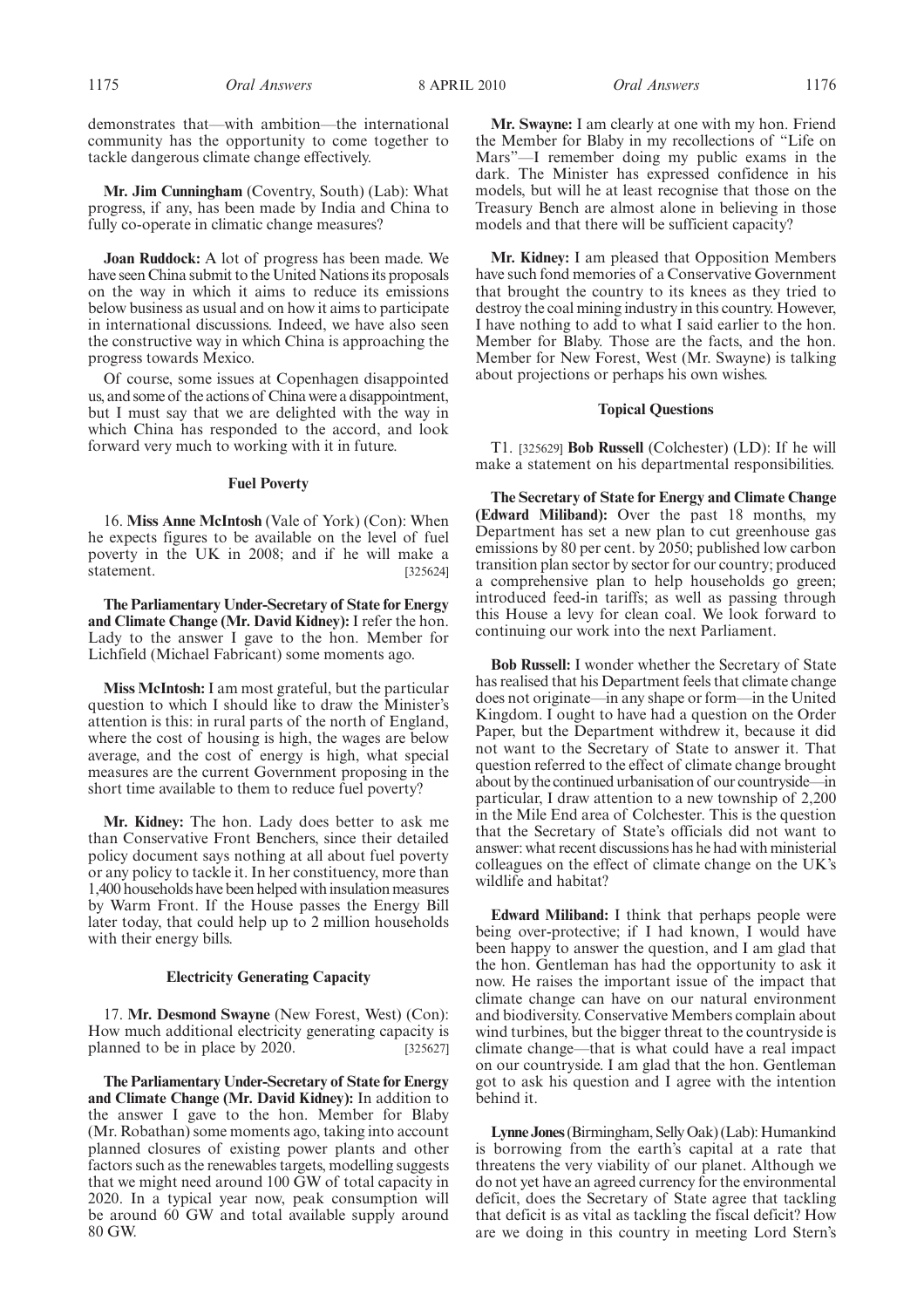**Edward Miliband:** Let me pay tribute to my hon. Friend, who is standing down. We did not always agree on every issue, but she pursued the issues that she cared about passionately and with great idealism. She asked about carbon constraint. We are living at the moment as if there were three planets on which to live, rather than one. That sums up our excessive use of carbon in this country. Carbon budgets are an important step forward in constraining what we do, Department by Department and sector by sector.

#### **Several hon. Members** *rose—*

**Mr. Speaker:** Order. If I am to accommodate everybody who wants to get in, there will need to be single, short questions and short answers.

T2. [325630] **Miss Anne McIntosh** (Vale of York) (Con): The Secretary of State is enthusiastic about wind power and other renewable energy sources. Will he address two concerns? The first is that wind energy can be connected to the grid only by non-environmentally friendly and wasteful overhead power lines. The second is that renewables can be achieved only by heavy subsidies from all energy users.

**Mr. Speaker:** There were two questions, but one answer will suffice.

**Edward Miliband:** My answer is that, yes, there are costs to the low-carbon transition, but the costs of not acting are much greater than the costs of acting. That is the central finding of Lord Stern's report, to which my hon. Friend the Member for Birmingham, Selly Oak (Lynne Jones) referred some moments ago.

**Mr. John Grogan** (Selby) (Lab): Will the Secretary of State say a few words about the impact of the proposed level of feed-in tariffs on the development of anaerobic digestion plants such as the proposed Selby renewable energy plant, which is set to power 10,000 homes in the town?

**Edward Miliband:** I pay tribute to my hon. Friend, who has campaigned tirelessly on a whole range of issues in the House. He will be sorely missed. He is right to say that the issue of anaerobic digestion and the feed-in tariff is important. After the consultation on the feed-in tariff, we made some changes to help anaerobic digestion projects. That will help the take-up of what my hon. Friend has talked about.

T4. [325632] **Sir Alan Beith** (Berwick-upon-Tweed) (LD): Does the Secretary of State share my party's concern that a number of active Conservatives, including parliamentary candidates, do not believe that climate change is happening or believe that if it is happening it cannot be changed by Government policy? What steps will he take over the next few weeks to assist us in challenging that?

**Edward Miliband:** The right hon. Gentleman makes an important point. As I recall, there were only five votes against the Climate Change Bill when it went

1177 *Oral Answers Oral Answers* 8 APRIL 2010 1178

through the House. If those Conservative candidates are successful, there will be less of a consensus on the issue in the House than we had at that time. That is why we need to maintain the consensus and convince everyone around the country that climate change is real, happening and man made.

**Dr. Brian Iddon** (Bolton, South-East) (Lab): There are now more than 250 climate change agreements with the chemical industry. Has my right hon. Friend calculated the impact of next year's reduction in the subsidy on the climate change levy from 80 to 65 per cent. in respect of the energy-intensive industries?

**Edward Miliband:** I pay tribute to my hon. Friend, who is standing down. He raises an important issue about energy-intensive industries and protection for them. A number of changes were made and there has been some consultation since then with those industries. We are convinced that we can make that change in a way that gives them proper protection against the things they are concerned about.

T5. [325633] **Mr. Peter Lilley** (Hitchin and Harpenden) (Con): Is the Secretary of State aware of the consensus between me and George Monbiot? Mr. Monbiot says that the Government's introduction of feed-in tariffs will

"shift £8.6bn from the poor to the middle classes. It expects a loss on this scheme of £8.2bn, or 95%."

How does the Secretary of State justify that loss and waste?

**Edward Miliband:** I do not consider it to be waste. *[Laughter.]* I am not sure why that is so funny. There is a cost to making the transition to low carbon. Part of the way in which we need to make it is by individuals having solar panels and wind turbines on their roofs. That is a way of engaging people and local communities. The right hon. Gentleman's remarks would be better directed at his party's Front Benchers, who want to make the feed-in tariffs even more generous.

**Mr. Stephen Hepburn** (Jarrow) (Lab): Despite the Tories' attempts to destroy the coal mining industry, the north-east of England still sits on massive coal reserves. What future does the Minister see for that coal?

**The Parliamentary Under-Secretary of State for Energy and Climate Change (Mr. David Kidney):** My hon. Friend has a long-standing interest in supporting a UK domestic coal industry, and so do the Government. We see that a future for a strong domestic market will come from making a success of carbon capture and storage. That is why we have been prepared in the Energy Bill to make provision for funding to contribute towards four commercial-scale demonstration models of the full carbon capture and storage operation.

T6. [325634] **Mr. Andrew Robathan** (Blaby) (Con): May I ask the Secretary of State the question that the Under-Secretary failed to answer? Given the Government's dithering about nuclear energy and other matters, are we going back to my youth, when I sat working by candlelight under both Labour and Conservative Governments? Will he categorically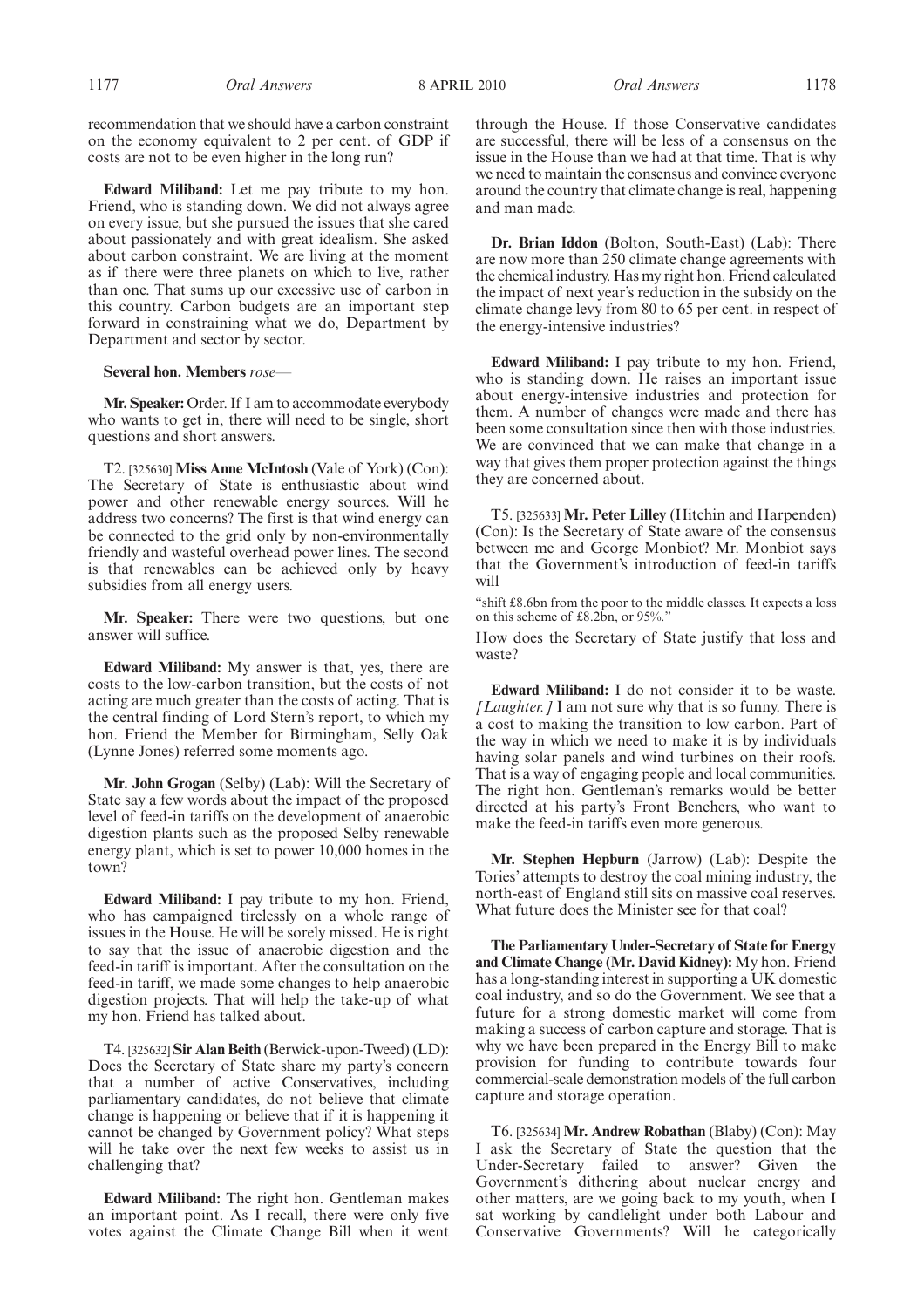disagree with Ofgem and others who say that there will be power cuts in the next 10 years because of the Government's dithering?

**Edward Miliband:**I disagree with the hon. Gentleman; we are not going back to the 1970s, although the Conservative party may be going back to the 1980s. I am confident about security of supply in this country.

**Mr. Michael Clapham** (Barnsley, West and Penistone) (Lab): My right hon. Friend will be aware that, on 1 October 2008, we introduced a modified pneumoconiosis scheme. That allows a miner who was employed by British Coal to claim a compensation payment, either under the Pneumoconiosis etc. (Workers' Compensation) Act 1979 or the 1974 scheme. However, is he aware that a man who has been employed in the private sector since 1994 can claim only under the 1974 scheme? Those payments tend to be lower than those made under the 1979 Act. Will the Secretary of State look at that anomaly and set in place a remedy when he comes back after the election?

**Edward Miliband:** That is a very fitting question from my hon. Friend at the end of this Parliament. Hundreds of thousands of families up and down the country have reason to thank him for his extraordinary campaigning on compensation for miners and their families. As with so many other issues that he has raised, I am sure that an important point is involved. We will take up the issue.

T7. [325635] **Mr. Desmond Swayne** (New Forest, West) (Con): Germany has gas storage capacity equivalent to a quarter of its annual average consumption. By comparison, ours is tiny. Why does the Treasury Bench think that we have enough?

**Edward Miliband:** It is called the North sea. Germany does not have its own indigenous supplies of gas and oil, but the North sea continues to provide more than half our gas supplies each year.

**Mr. Barry Sheerman** (Huddersfield) (Lab/Co-op): Has the former Conservative Government's privatisation of many energy production facilities in this country made it easier for the Secretary of State to construct a sustainable energy policy?

**Edward Miliband:** The competitive market has brought benefits to Britain, but it needs to be properly managed and regulated. The document that we published at the time of the Budget sets out how the energy market needs to be reformed.

T8. [325636] **Mr. Andrew Pelling** (Croydon, Central) (Ind): When I walk home late at night following late sittings in the House, I often notice birds singing because of the light pollution. Does the Minister think that that is a potential issue, and could any action be taken to deal with that significant distortion to our climate and environment?

**The Minister of State, Department of Energy and Climate Change (Joan Ruddock):** The hon. Gentleman has obviously not had the pleasure that I have had from a nightingale that I find singing in my garden. There can be joys in hearing birdsong in the early hours of the morning. Unfortunately, he is still awake at that time, like me and many other hon. Members. The demands of energy efficiency mean that the Government look increasingly at whether light levels could be reduced while being consistent with the safety of people, such as the hon. Gentleman and me, who are on their way home.

**Andrew Miller** (Ellesmere Port and Neston) (Lab): Can I say to the skilled work force at Urenco that, whatever happens to the future of Urenco, Britain will maintain its pre-eminent position in nuclear fuel enrichment?

**Edward Miliband:** My hon. Friend can say that. Urenco plays an important role in this country and is part of our nuclear asset, and we intend to keep it that way.

**Christopher Fraser** (South-West Norfolk) (Con): Will the Secretary of State finally accept that the Government have failed people in rural areas in terms of fuel poverty? In such areas, there is not a choice of suppliers and the use of a car is a necessity, not a luxury.

**Joan Ruddock:** I think that in my earlier replies on rural homes, I suggested that there was a need to give more attention to rural areas and to make sure that people living there are able to make real savings and reduce their bills. That is clearly going to happen as a result of the types of measures that we are introducing, from extended carbon emissions reduction targets to the increase in CERT and adjustments in the warm homes programme, as part of which air source heat pumps are being trialled.

**Tom Levitt** (High Peak) (Lab): My final contribution to this House is quite fundamental. The northern half of this planet grew rich from 200 years of exploitation of carbon. Can the Minister assure us that everything is being done to ensure that the southern half of the planet can develop riches of its own without that dependence on carbon?

**Edward Miliband:** We will miss my hon. Friend, who raises an important issue. Last week, my right hon. Friend the Prime Minister held the first meeting of the high-level panel set up under the Copenhagen accord and set out how we can find \$100 billion a year by 2020 to help people in the developing world not just with adaptation to climate change but with mitigation. That speaks to the issues of justice that my hon. Friend asked about and has fought for in the House.

**Sir Patrick Cormack** (South Staffordshire) (Con): As one who remembers questions by candlelight in this House in the year that the Secretary of State was born, may I ask him whether he believes that we are truly honouring our historic debt to our mining communities and giving sufficient emphasis to coal technology?

**Edward Miliband:** Let me pay tribute to the hon. Gentleman, who is also standing down from the House. He will be much missed, and is a respected figure on both sides of the House. He used to try to persuade me when I was Third Sector Minister not to call it the third sector, and he never quite succeeded, but we will miss him.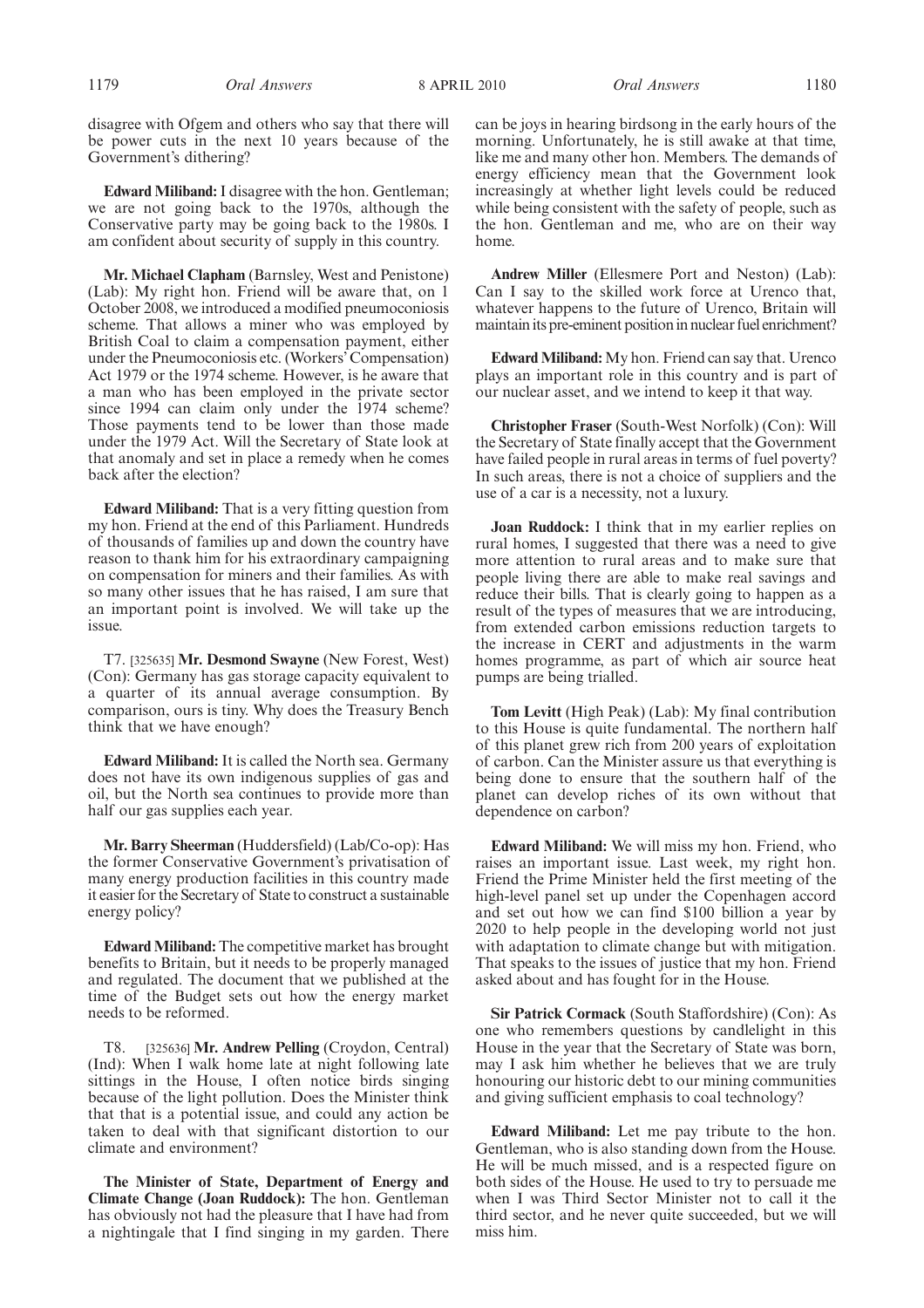We should always think about the debts we owe to our mining communities. I represent a mining area. Work has been done on regeneration of our coal field areas and on reopening some pits, including in my constituency, but there is always more to be done on this issue.

#### Mr. Speaker: Last but not least, Sir Nicholas Winterton.

**Sir Nicholas Winterton** (Macclesfield) (Con): I am most grateful to you, Mr. Speaker and I support the comments of my hon. Friend the Member for South Staffordshire (Sir Patrick Cormack). As a Conservative who in this House has consistently supported the mining industry, may I ask the Secretary of State how much he believes that clean coal technology can contribute to the security of energy supplies in this country? We have so much coal here that I believe that coal can continue to play a major role in energy generation.

**Edward Miliband:** The hon. Gentleman will be much missed from this House. He has been a fighter not just for coal but for manufacturing industry in general and he has distinguished himself and is known throughout the country for the work that he has done. He is right to say that clean coal technology is an important part of our future. We are shortly to pass the Energy Bill, which introduces a clean coal levy to fund carbon capture and storage demonstration. That could be a massive industry for the future for Britain and could benefit all our regions. I hope that the House will pass the Bill and that we can get on with the business of making that happen.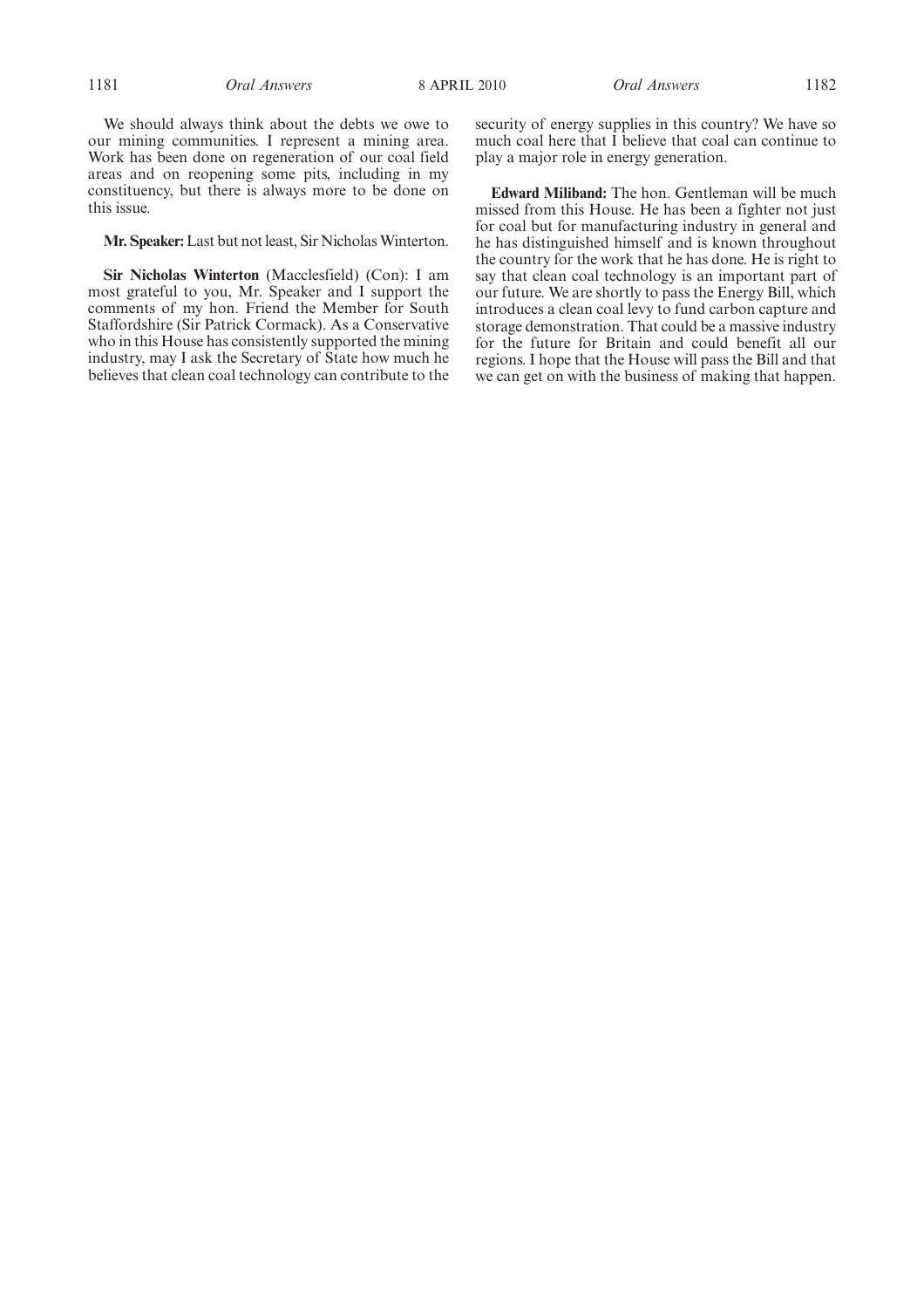#### **Points of Order**

#### 11.34 am

**Andrew Mackinlay** (Thurrock) (Lab): On a point of order, Mr. Speaker. I fully understand that when the Lords messages come back the competence of this House is to deal exclusively with those messages, but will you and your deputies allow one bit of licence and give Ministers the opportunity to explain why things have been omitted from legislation when they gave undertakings to the House that they would table amendments in the House of Lords?

If I may illustrate the point, the hon. Member for Foyle (Mark Durkan), seconded by the hon. Member for East Antrim (Sammy Wilson), tabled amendments in this House to extend the credit unions in Northern Ireland to come under the auspices of the Financial Services Authority. That would have allowed them to have a greater product range, guarantees and so on. We should bear it in mind that credit unions are very important in Northern Ireland; 26 per cent. of people in Northern Ireland use them as opposed to 1 per cent. in England.

The Minister at the Dispatch Box gave an undertaking that the Government would table amendments in the House of Lords. If they have been deleted—

#### **Mr. Speaker** *rose—*

**Mr. David Winnick** (Walsall, North) (Lab): It is his last intervention—

**Mr. Speaker:** Order. Well, I want to be helpful to the hon. Member for Thurrock (Andrew Mackinlay). First, as a general principle and a matter of practice, debate is restricted in these circumstances to the Lords amendments themselves. It is not an occasion for wider ruminations. Secondly, the hon. Gentleman's attempted point of order—I am not sure that it was a point of order—raised a hypothetical question, and I think that my best answer is that we will deal with these matters as they develop.

I conclude by saying to the hon. Gentleman that I think he was being argumentative, and he would not be the hon. Member for Thurrock if he was not being argumentative. I will miss him, and I am sure that the House will miss him.

**Michael Fabricant** (Lichfield) (Con): On a point of order, Mr. Speaker. A parliamentary written answer has revealed that Charlie Whelan has been given a House of Commons pass by the Labour party, yet you will recall that the Prime Minister asserted in previous Prime Minister's questions that Mr. Whelan is in no way connected with the Labour party. Has any indication been given to you that the Prime Minister now wishes to correct his original assertion, which was untrue?

**Mr. Speaker:** The hon. Gentleman is a very experienced Member. He has served in the House without interruption since 1992. He knows that I have absolutely no responsibility for the content of ministerial answers, including Prime Ministerial answers. The issue of passes is a matter that is handled in the normal way. The hon. Gentleman is a perspicacious fellow, and he knows perfectly well that what he has raised with me is an intriguing point of debate, but not a point of order.

**Peter Bottomley** (Worthing, West) (Con): Further to the points of order, Mr. Speaker. The issue that I think was raised was one about lobbying. A political director of an outside organisation with a parliamentary pass is a lobbyist. That is the issue that needs to be considered by the House authorities.

Further to the point raised by the hon. Member for Thurrock (Andrew Mackinlay), is it not clear that Ministers need to be reminded that they may rise on a point of order to say something that they cannot say as part of the debate? I hope that Ministers will have heard that.

**Mr. Speaker:** Again, that is a hypothetical point, and perhaps the hon. Member for Worthing, West (Peter Bottomley) excels at those. He has made his point. It is on the record, and Ministers who might not have been aware of the opportunities available to them have helpfully been made aware of them by the hon. Member.

**Dr. Evan Harris** (Oxford, West and Abingdon) (LD): On a point of order, Mr. Speaker. I have two points of order on the same subject. First, you will be aware that on 4 March the House voted to reform its procedures by an overwhelming majority, and essentially instructed the Government to bring forward the Standing Orders for that purpose in this Parliament. Those were the terms of the motion. The Government have not done that. Have you heard of a precedent for the Government defying the will of the House in that way? If they can do that, what is the point of our being here if we can pass a motion instructing the Government to do something and the Government just ignore it?

My second point of order is that it emerged yesterday that one of the excuses that the Government gave for not introducing the Standing Orders was that they had tabled them for approval without objection They said that because objections had been made against their will, they could not bring forward those Standing Orders by that method. I am glad that the Deputy Chief Whip is in his place. It turned out yesterday that when one of the people—the right hon. Member for North-West Durham (Hilary Armstrong)—who had put down objections responded to an e-mail from the hon. Member for Cannock Chase (Dr. Wright) asking her to remove her amendments, which counted as objections, her office referred the matter to the Government Whip's Office. That means that the Government were objecting to their own motion, by proxy. Is it acceptable for the Government, first, to do that and, secondly, to attempt to mislead the House—apparently inadvertently—by saying that these were individuals acting freely?

**Mr. Speaker:** The hon. Gentleman is indefatigable in his efforts. He said that he wanted to raise with me two points of order. In respect of the first, I think that he is seeking to inveigle me into debate. I think that I should resist any such temptation. The wider point that I would make in relation both to his first and second points of order is that all of these matters have been very thoroughly ventilated. The last observation that it is sensible for me to make to the hon. Gentleman is that a Committee was established under the chairmanship of the hon. Member for Cannock Chase (Dr. Wright). It produced its recommendations, which were, as the hon. Gentleman said, debated and voted upon on 4 March. I have absolutely no doubt whatever that the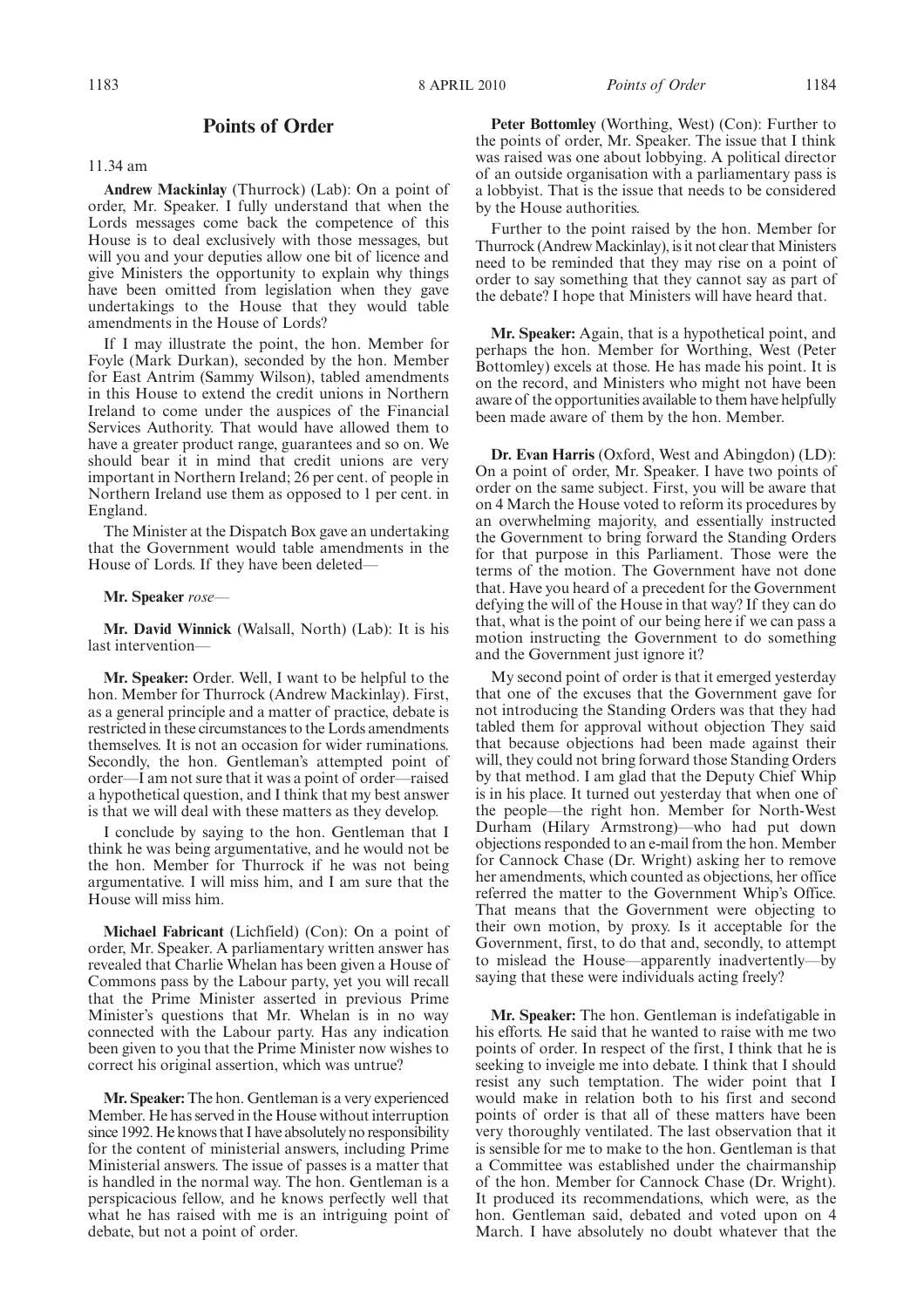House will return to these matters. If I were in any doubt, the hon. Gentleman could assure me that they will arise again. I cannot go further than that. These matters will not go away, but I cannot be drawn into debate upon them today.

**Sir Patrick Cormack** (South Staffordshire) (Con): On a point of order, Mr. Speaker. I would be grateful for your assistance. I understand that the House will dissolve by royal proclamation on Monday and that our last sitting will be Prorogation later today. For the sake of those of us who will be leaving and who will wish to attend that ceremony, could you ensure that adequate notice be given on the monitors of its timing?

**Mr. Speaker:** Certainly notice will be given on the screen and the hon. Gentleman is right to draw our attention to that. I am very glad that he and others will wish to attend the ceremony. Knowing that the hon. Gentleman has served in the House without interruption, I think, since 18 June 1970, I would like to echo the tributes that have been paid to him. I wish him a long, happy and healthy retirement. I say exactly the same to his hon. Friend sitting to his right, the hon. Member for Macclesfield (Sir Nicholas Winterton), who entered the House in 1971 and has served without interruption since. I am sure that both of them will be at the ceremony and I look forward to seeing them there. Of that ceremony they will get decent notice.

**Peter Bottomley**: On a point of order, Mr. Speaker. On the issue of Charlie Whelan's pass, is it in order for a lobbyist to have a pass for this place?

**Mr. Speaker:** I have already ruled on that matter— [*Interruption.*] Order. The hon. Gentleman must calm himself. He has raised a point of order and I am answering it. I simply said that I have ruled on that matter. What I have said is all that I have to say at this stage and we should not pursue it. There is important business that the House has to consider. I am always very open to points of order and I try to deal with them in a way that is helpful and comprehensive, but I do not think that the patience of the Chair should be unduly stretched.

### Orders of the Day

### **Sustainable Communities Act 2007 (Amendment) Bill**

*Consideration of Bill, as amended in the Public Bill Committee*

#### **Clause 1**

AMENDMENT OF EXISTING PROCEDURE IN SUSTAINABLE COMMUNITIES ACT 2007

#### 11.44 am

**Mr. Christopher Chope** (Christchurch) (Con): I beg to move amendment 1, in page 1, line 1, leave out clause 1.

**Mr. Speaker:** With this it will be convenient to discuss the following: amendment 5, clause 2, page 2, line 15, at end insert

'within six months of receiving such a proposal.'.

Amendment 6, page 2, leave out lines 28 to 32.

Amendment 7, page 2, leave out lines 33 and 34.

Amendment 8, page 2, leave out lines 35 and 36.

Amendment 9, in page 2, leave out lines 37 and 38.

Amendment 10, in page 2, leave out lines 46 to 49.

Amendment 11, in page 3, leave out lines 3 to 5.

Amendment 12, in page 3, leave out lines 13 to 16.

Amendment 13, in page 3, leave out lines 17 to 27.

Amendment 14, in page 3, line 29, leave out 'or an order under section 5C'.

Amendment 15, in page 3, line 39, leave out 'or an order under section 5C'.

**Mr. Chope:** I much regret that I never got a response from the Leader of the House to my offer yesterday to forgo this one-hour debate so that we could deal with the issue of the Business Committee. The Government said that the shortage of time meant that they were not prepared to bring the matter forward. It is incredibly impolite of the Government not even to respond to my offer to allow this debate to go short to allow time to discuss that all-important business issue.

In facing the reality that the Government do not listen and are not interested in Back-Bench opportunities, I suppose it is something to be given an hour to discuss this important Bill. It is a pity that it has to be discussed on the day we are expecting Prorogation because there were many earlier opportunities to discuss it had the Government been willing to put the matter on the Order Paper for those several days before Easter when the House rose far earlier than it needed to under the normal arrangements.

The amendment relates to measures that I and my hon. Friend the Member for Peterborough (Mr. Jackson) expressed concerns about on Second Reading. From the Front Bench, my hon. Friend expressed concern on behalf of the Local Government Association about the proposed measures to allow the Secretary of State to publish regulations on the procedure for making proposals. He said that such regulations were likely to lead to increased prescription governing consultation and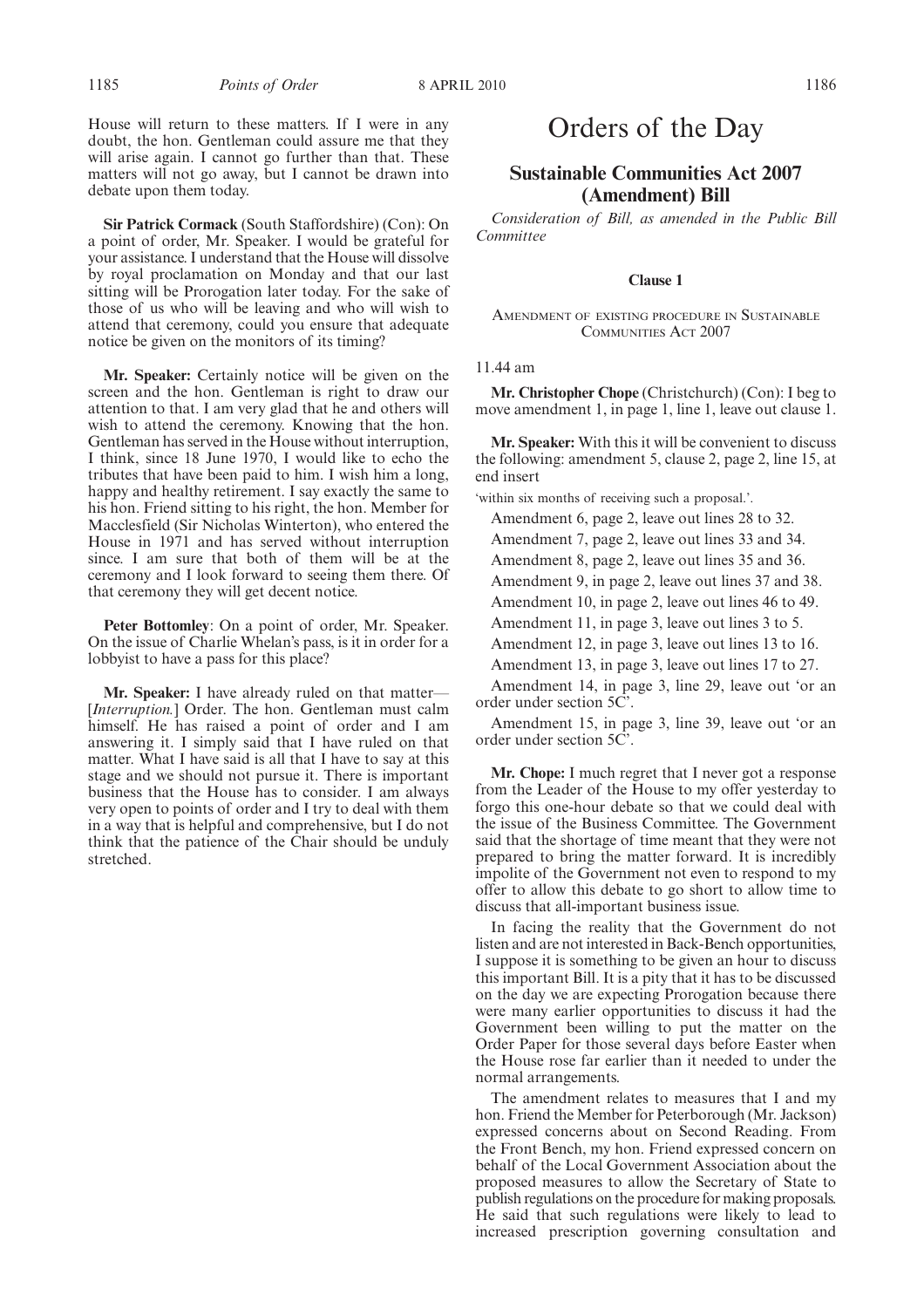#### 1187 *Sustainable Communities Act 2007* 8 APRIL 2010 *Sustainable Communities Act 2007* 1188 *Sustainable Communities Act 2007 (Amendment) Bill*

*[Mr. Chope]*

engagement with parish councils and petitioners, as well as confusion over the form, content and timing of the proposals. According to the LGA, the resource implications for local authorities of participating under the Act were considerable and should not be underestimated.

My hon. Friend cautioned against being too prescriptive on establishing a national template for what is best for everyone in terms of consultation and engagement with local community groups. He said that we should trust local authorities to be responsive and not to prescribe too much for them. Nothing was done to table an amendment along those lines to reflect my hon. Friend's concerns in the short time—

**Peter Bottomley** (Worthing, West) (Con): Further to my earlier point of order, Mr. Speaker. Am I right in thinking that it is for the Serjeant to look into the issue that I raised earlier?

**Mr. Speaker:** I am grateful to the hon. Gentleman for his point of order. I said that passes were issued in the usual way. The ultimate responsibility for the issue of those passes lies with the Serjeant at Arms, as the hon. Gentleman rightly says. She will look into the circumstances of the issue of the pass. I hope that that is helpful both to the hon. Gentleman and to the House.

**Mr. Chope:** It is certainly helpful to me and I hope that the Serjeant at Arms will do so with great expedition. Obviously time is running short for a further ruling that might come as a result of those inquiries.

I have tried to articulate our concerns in the form of a group of amendments to which I shall refer shortly. I tabled amendment 1 because clause 1 is effectively a retrospective provision. It changes the rules of the game after the event. Local authorities, with community groups, were encouraged to participate in a bidding process under the Sustainable Communities Act 2007. That process was always being delayed by the Government. For example, the Act came into law in October 2007. Under its terms, the Government had to invite bids within one year. Instead of inviting bids over a short period, they invited them over a nine-month period, so that the bids had to be in by the end of July last year. Those bids—there were more than 300 from 100 different local authorities—had then to be considered extensively by a panel, which had as its chairman Councillor Keith Mitchell of the LGA. The panel worked extremely hard to go through all the bids and assess them by using the criteria set down in the original Bill. It then presented them to the Secretary of State, who I saw fleetingly for about a minute on the Front Bench just now, but he has obviously decided that this matter is beneath his dignity, which is a great pity. I know from experience how marginal the seat of Southampton, Itchen is, so I imagine he is heading off there to participate in a closely fought general election campaign.

#### **The Parliamentary Under-Secretary of State for Communities and Local Government (Barbara Follett):** Will the hon. Gentleman give way?

**Mr. Speaker:** Order. Before the hon. Lady intervenes, I will helpfully say—I know the hon. Member for Christchurch (Mr. Chope) always likes to be helped—that we are focusing on the narrow terms of the amendment. Consideration of election campaigns either in Southampton, Itchen or elsewhere is quite out of the scope of the amendments. Being the very fastidious and committed parliamentarian that he is, I know he would want to be in order.

**Mr. Chope:** I certainly would like to be in order, Mr. Speaker. I was expressing my disappointment that the Secretary of State, who is responsible for the Bill and the activities under it, was in his place momentarily but did not stay. Indeed, he was the person to whom the open letter to which I referred from Councillor Keith Mitchell was addressed. I admit that I went beyond the bounds by speculating about the reason why the Secretary of State may have left so soon.

**Barbara Follett:** I would just like to explain on behalf of my right hon. Friend the Secretary of State that he came in to check progress and, having already heard the hon. Gentleman's contribution several times, he decided to come back later.

**Mr. Chope:** I do not know whether the Minister is familiar with the long sparring game that I have had with the right hon. Member for Southampton, Itchen (Mr. Denham). It goes back to when he was selected for Southampton, Itchen for the Labour party, before I was even selected as a Conservative parliamentary candidate back in 1983. So I would not be surprised if he is fed up of listening to my voice. The hon. Lady is retiring at the general election and I have always regarded her as one of the more courteous Members of the House, but I am disappointed with the explanation she has given.

**Mr. Edward Leigh** (Gainsborough) (Con): May I just say to my hon. Friend that I was sitting in the Tea Room just now and as soon as his name appeared on the annunciator, people immediately started rushing back to the Chamber to hear him? He is one of our finest commentators and this is a gross slur on the part of the Minister.

**Sir Nicholas Winterton** (Macclesfield) (Con): Labours Members have not rushed back.

**Mr. Leigh:** Maybe not—

Mr. Speaker: Order. The hon. Member for Gainsborough (Mr. Leigh) was trying to make an orderly intervention, but unfortunately he failed in the attempt. I know that when the hon. Member for Christchurch (Mr. Chope) gets to his feet, he will not spend time dilating on those matters, but will focus his remarks very narrowly on the specific terms of the amendment, because time is being taken that might otherwise be taken by other hon. or right hon. Members.

**Mr. Chope:** I have never been one for dilating. On subject of time, it is important to recognise that it is only because some of us have insisted on having the matter debated, rather than letting it go through on the nod, that we are discussing it at all. I am conscious of the fact that it is important that we have a chance to explain the amendments and get a response about them from my hon. Friend the Member for North-East Bedfordshire (Alistair Burt), the promoter of the Bill. I am not sure that the way things are timed out means that we will have long for a discussion on Third Reading. We will have to rest the matter there.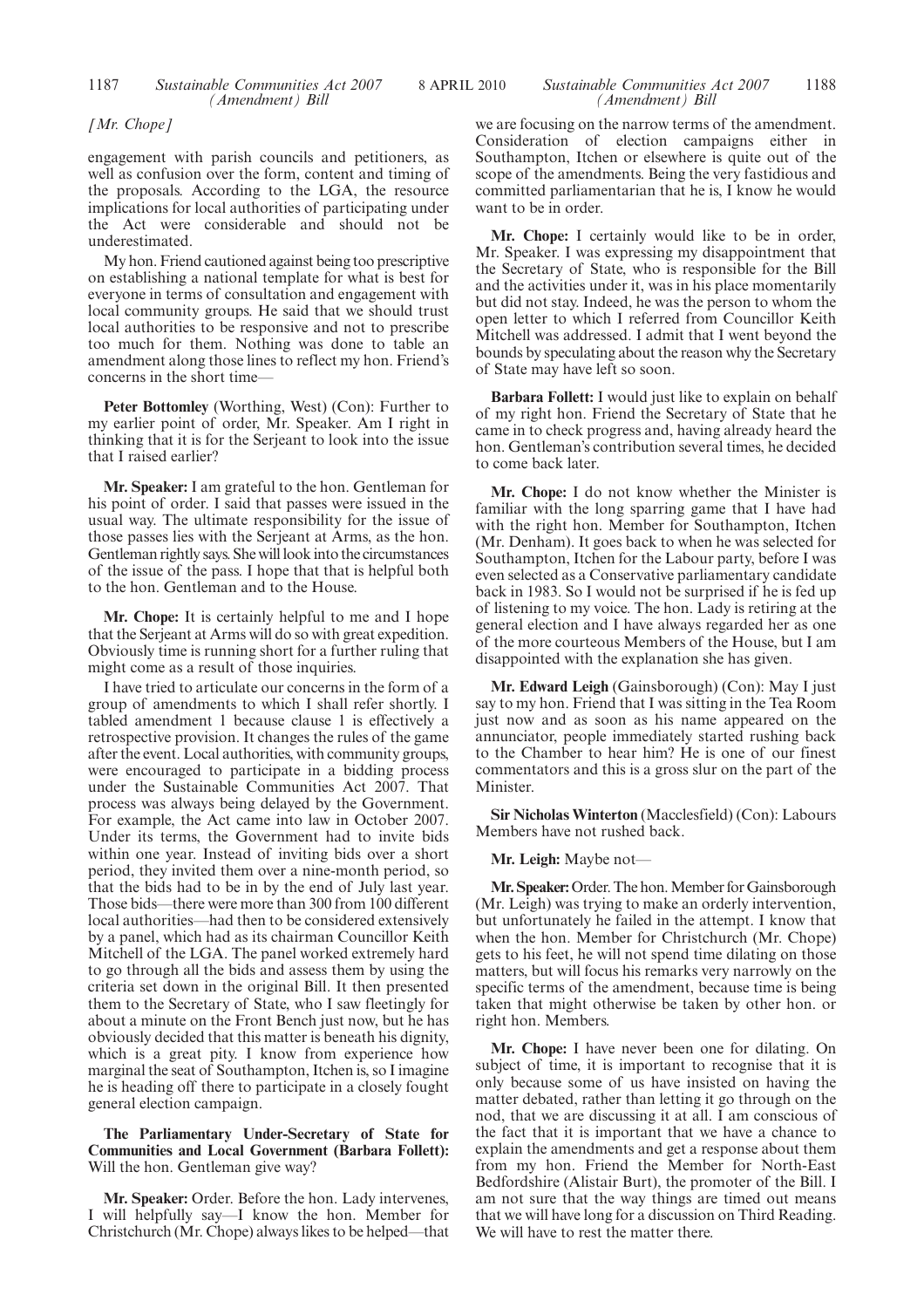Amendment 1 relates to the primary Act—the Sustainable Communities Act 2007—under which local authorities were invited to submit bids. I have gone through the process that the local authorities went through and I know that they are expecting to get a decision from the Government on those bids. Indeed, the open letter that Mr. Mitchell sent to the Secretary of State at the turn of the year, when the short list was put forward, states:

"We hope that the process"—

of discussing the proposals—

"will be completed before the Easter recess so that councils can get on with the job of delivering for their local residents."

He asked the Secretary of State to set up a series of meetings in January and February to that end. On Second Reading on 26 February, the Minister expressed lots of hope and expectation that progress was going to be made on delivering a response to the bids by this time—the last day of this Session. However, nothing has happened. In a sense, my hon. Friend the Member for North-East Bedfordshire is giving an excuse to the Government for further delay because clause 1 changes the applicable rules. By doing so, officialdom is given an excuse to say, "Well, we've now got to go back and look at the bids again using different criteria." The Secretary of State previously had to say whether a proposal should be implemented, but now if clause 1 remains unamended, he can decide whether it should be implemented in whole or in part. That is a completely different concept. It is one thing to say that future bids should be assessed on that basis—indeed, that is covered in clause 2—but it is wrong in principle to change the rules at this stage of the game because such an alteration is retrospective and will be counter-productive. That change will cause a lot of disappointment to local authorities and those who are engaged in the bidding process with good will, as they had hoped something would be achieved.

If my hon. Friend the Member for Ruislip-Northwood (Mr. Hurd), who drove through the original Bill—I am pleased to see him in his place—were being frank, I think he would have expected to see some results from his efforts by the end of this Parliament. However, there have been no results. As with all these things, I suppose there may be a silver lining, which is that an incoming Conservative Government will be able to assess the bids de novo and come up with more sensible conclusions that might otherwise have not been reached. That does not alter my concern about the retrospective nature of clause 1, which is why I have tabled my amendment.

Amendments 5 to 15 relate to regulations. Amendment 5 states that if we are going to be prescriptive, we should be prescriptive in respect of the Secretary of State's timetable. That amendment, which applies to page 2, line 15 of the Bill, would require the Secretary of State to consider each proposal and to decide

"within six months of receiving such a proposal."

That seems to be a sensible element of prescription, because it puts the pressure on the Secretary of State to respond in a timely fashion. At the moment, the proposals are sitting on desks in the Department and nothing much is happening to them. We should at least learn from the past and ensure that, when we have future rounds of bidding, the Secretary of State has to respond quicker to the proposals.

#### *Sustainable Communities Act 2007 (Amendment) Bill*

We should pay tribute to the LGA for working so hard to go through all the original proposals and come up with a short list that sets out in detail the merits and demerits of each proposal and links them together in convenient categories—in other words, for doing a lot of the Secretary of State's work. It is a pity that the Secretary of State did not respond in a timely fashion to such a proposal, but amendment 5 would ensure that in future the Secretary of State would have to so respond.

#### 12 noon

Amendment 6 would remove the provision—albeit a permissive provision—in subsection (3)(a) of proposed new section 5B that would require

"a local authority to take specified steps before making a proposal (which may, in particular, include a requirement to consult or otherwise involve the council of any parish which is wholly or partly within the local authority's area, or to consult local persons".

Surely we should trust local authorities to decide such matters. Obviously, if they do not consult and they do not demonstrate quite a lot of local support for their proposals, those proposals are less likely to succeed. Why do we need regulations to require them to consult? It just seems to be bureaucracy going too far.

Amendment 7 would remove from the regulations the requirement to specify

"the way in which consultation…is to be carried out."

Surely we should allow local authorities to decide for themselves how to carry out a consultation. Why do we need regulations? This is bureaucracy and centralisation of the very worst sort.

Amendment 8 would remove the regulations that require

"a local authority to try to reach agreement with persons consulted under the regulations."

It is far from clear to me what that means. As we know from dealings in this House, it is possible to get agreement between people with goodwill, but it is not always so. If local authorities want to put forward a proposal that has a lot of consensus, they should be able to do so. How can we require them to reach a particular type of agreement with people who have been consulted under the regulations?

Amendment 9 refers to the regulation that would require

"the local authority to have regard to guidance issued by the Secretary of State"-

**Mr. Leigh:** Would my hon. Friend agree that the best regulator of local authorities is the people voting in local council elections?

**Mr. Chope:** Absolutely. The great thing about local authorities is that they are elected and, therefore, accountable. Later, we will come to my amendment that relates to the proposal by my hon. Friend the Member for North-East Bedfordshire to widen the definition of a local authority to beyond that of a local authority with elected members. If we wish to empower local authorities and democracy, we should ensure that we trust local authorities to get on and do the job for which they have a statutory duty. Subsection (3)(d) of proposed new section 5B, which would be removed by amendment 9, is, in any event, contradictory. Local authorities should either have regard to the guidance, or they should be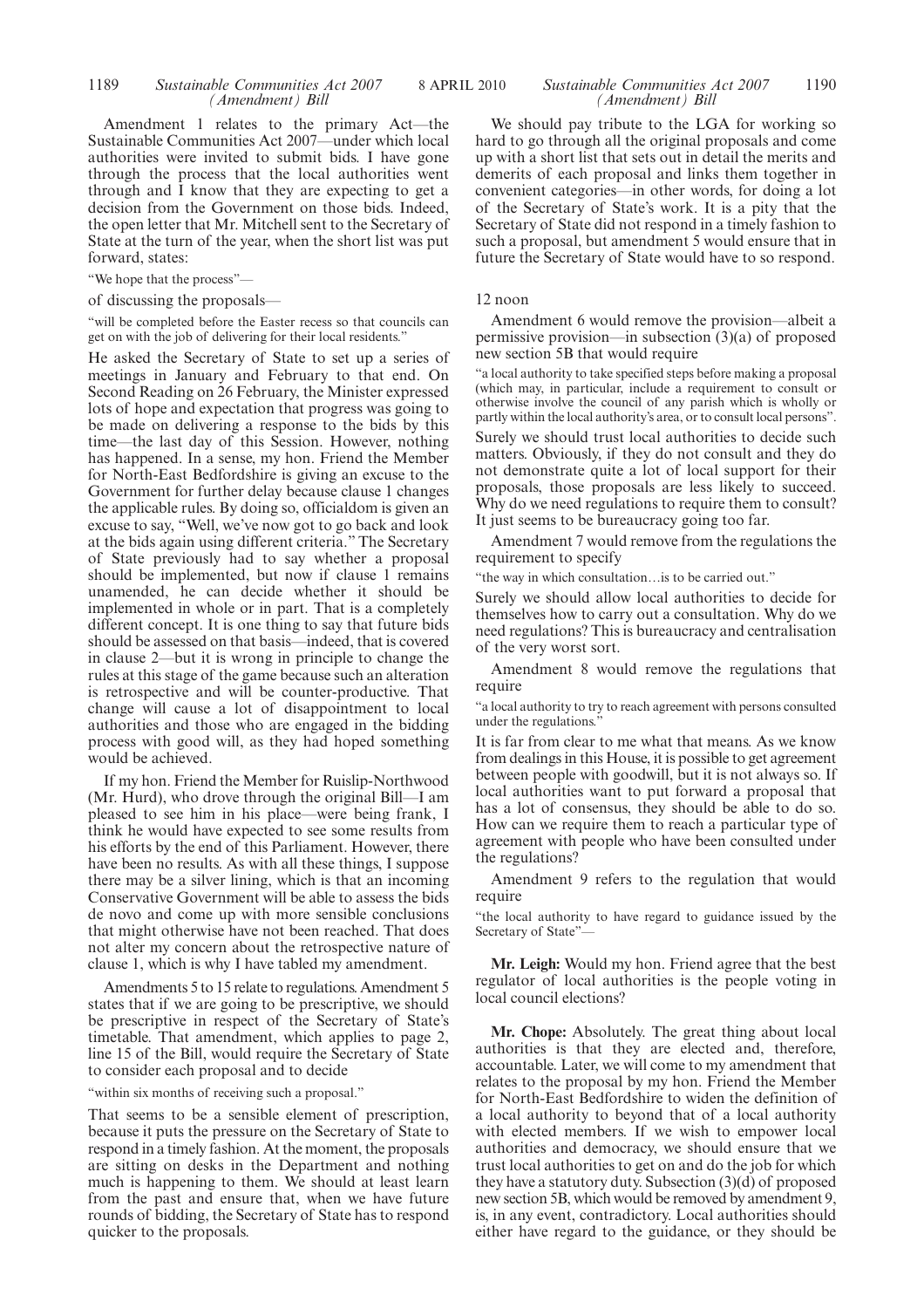#### 1191 *Sustainable Communities Act 2007* 8 APRIL 2010 1192 *Sustainable Communities Act 2007 (Amendment) Bill*

*[Mr. Chope]*

required to comply with the guidance. I do not think that we can have it both ways. In any event, the provision is far too prescriptive.

Amendment 10 would delete paragraph (h), which, at the moment requires

"the Secretary of State to specify one or more persons who must be consulted, and with whom the Secretary of State must try to reach agreement, before making a decision in relation to a proposal". In other words, we are talking about the Secretary of State requiring himself to consult with somebody to try to reach an agreement, which is not at all clear. I know that this is, essentially, a Government handout Bill that my hon. Friend has been promoting with Government support.

**Alistair Burt** (North-East Bedfordshire) (Con): No.

**Mr. Chope:** If I am wrong about that, my hon. Friend should accept responsibility for the wording of paragraph (h) and explain it to us. I was trying to be generous to him. Given that this Bill has been given Government time today, I assumed that the Government were supporting it. Perhaps they are supporting it because they are embarrassed about their own failure to deliver on the original Act, and think that this will allow them to paper over the cracks.

Amendment 11 would remove paragraph (j), which currently requires

"the Secretary of State to publish and lay before Parliament a report describing the progress which has been made in relation to implementation of the proposals."

That is redundant because it is open to any Member of this House to put down a question to the Secretary of State and obtain an answer. We know from the way in which the Secretary of State and his Ministers have been responding that they have not been exactly precise in setting out the progress, but that will not be remedied by putting into regulations a requirement that they must publish a report describing progress. It would be much better to set a deadline, which is what amendment 5 proposes, of six months to sort everything out.

Amendment 12 would leave out subsection (6) of proposed new section 5B, which extends the definition of a local authority. It says:

"A reference in this section to a local authority is to be treated, where an order has been made under section 5C specifying persons or classes of person who may make proposals under this Act, as including a reference to those persons or classes of person."

In other words, we are extending the definition of a local authority to include people who are not elected. My time in local government began in an era in which there were people called aldermen. I won my first election on Wandsworth council in 1974, and the first thing that happened was that the person whom I defeated was appointed alderman, which was not very good for democracy. I congratulated him and said that it was because of me that he was an alderman rather than a mere councillor. What we are doing in this Bill is extending the definition of a local authority, thereby effectively undermining the elected local authority members because we are, by implication, giving an equal or similar status to people who are not elected or accountable through the ballot box. That is a most unfortunate part of this Bill. It follows, therefore, that I am very much against proposed new section 5C, so my amendment 13 would leave it out. That brings me on to consequential amendments 14 and 15, which would follow as a result of removing proposed new section 5C. I know that you take a keen interest in such matters, Mr. Speaker, so I hope that you will appreciate that, in my submission, this Bill that falls far short of the ideal. It is a pity that it is now being pushed through at the last minute without the chance of proper considered debate. I suppose that we still have time to divide the House on one or more of these amendments.

#### **Mr. Leigh:** Why not?

**Mr. Chope:** I look forward to the contribution of my hon. Friend the Member for Gainsborough. It may be that such Divisions would be a sensible way to proceed. In any event, if this Bill goes through and gets its Third Reading today, are we expecting the other place to allow this Bill to have a Second Reading, a Committee stage, a Report stage and Third Reading all before the end of this Sitting?

If debating the amendments today achieves nothing else, I hope that it will draw their lordships' attention to the fact that the Bill is far from perfect. If it has the support of those on both Front Benches, there is no reason why its contents could not be brought forward in a fresh piece of legislation in the next Parliament, if indeed anything is needed. All it really needs is an expression of intent. The Bill is really asking the Government to express an intent of good will towards the original Act. In all such respects, actions speak louder than words. We have seen the delaying tactics that the Government adopted in the implementation of the original Act and the proposals put forward under it.

I do not think that the world will be a better place for having the Bill on the statute book, but I will not go so far as to say that the ceiling would fall in as a result, because in the context of what we have to do in the House this is all relatively trivial. However, underlying it all is the fact that we have raised the expectations of hundreds, if not thousands, of people and organisations up and down the country who have put in bids under the original Act. Those bids have been shortlisted and the people are waiting for them to be resolved. Why do not we wait for those bids to be resolved before deciding on further legislation?

**Barbara Follett:** I am pleased to be here today because I thought that after the events of a couple of weeks ago we would not get the Bill before the House again. It is thanks to the actions of my right hon. Friend the Secretary of State that we have once again returned to this most welcome Bill.

Amendment 1 would remove the useful flexibility that the Bill introduces. In other words, instead of being able to make decisions on each of the 242 distinct requests contained in the 199 separate proposals that we have received under the Sustainable Communities Act, the Secretary of State would be obliged to decide on all requests contained in each proposal. Given that Oxford city council, for instance, submitted a proposal with 25 individual requests for action, amendment 1 would require us to take a blanket approach to all of them, which would mean that we could lose some good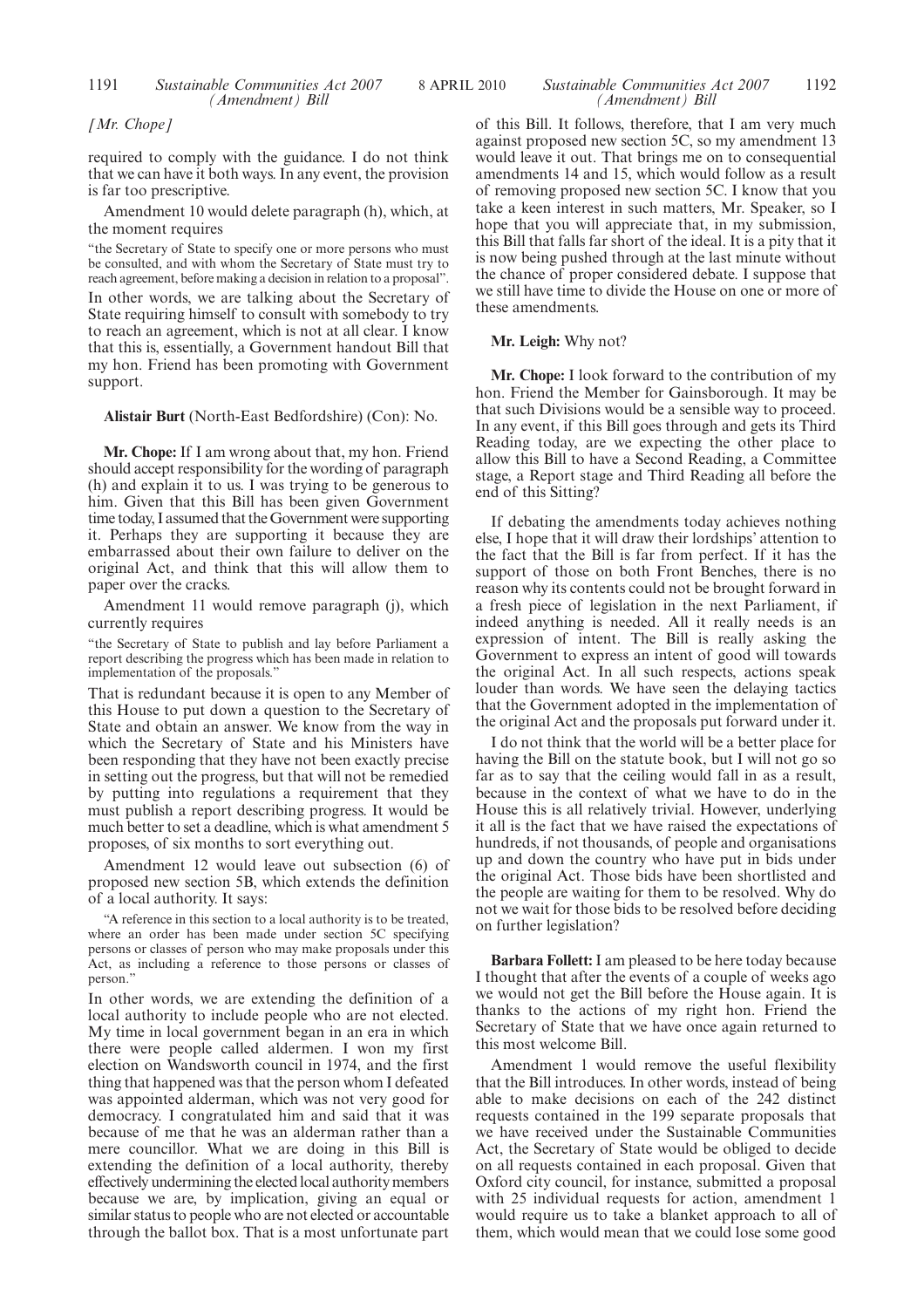#### 1193 *Sustainable Communities Act 2007* 8 APRIL 2010 1194 *Sustainable Communities Act 2007 (Amendment) Bill*

proposals. Also, instead of being able to introduce some proposals immediately and some a little later, we would not have the flexibility that the Bill introduced by the hon. Member for North-East Bedfordshire (Alistair Burt) gives us. Clause 1 is a common-sense clause. It will speed up and enable decisions rather than slow them down.

Amendment 5 would get in the way of flexibility in the process for inviting, considering and deciding upon proposals. It would remove the flexibility that the Bill gives us and make the process for deciding upon proposals much less flexible. The amendment and a deadline fixed by primary legislation would give less opportunity for organisations such as the Local Government Association to influence the Secretary of State's decision, and it could result in him deciding not to implement a complex proposal because he did not have the time to consider it in detail.

The hon. Member for Christchurch (Mr. Chope) mentioned extending invitations to unelected bodies. Parish councils might be on the lowest rung of local democracy, but in the areas I know well they are by no means the least important. We wish to see them included.

#### 12.15 pm

**Mr. Chope:** Parish councils are probably the perfect example of democracy in local government because they have to raise all the money they spend from local people and account for it. Would the Minister accept that the proposed new section 5C goes much wider than giving a power to include parish councils? It states that any

"other persons who represent the interests of local authorities as the Secretary of State thinks fit"

could be defined as local authorities, but it does not state that they have to be elected.

**Barbara Follett:** No, but it does exactly what we hope it will do: involve local people far more in local democratic processes.

**Mr. William Cash** (Stone) (Con): Will the Minister give way?

**Barbara Follett:** No, I must make some progress. Given the lack of knowledge of the number and complexity of proposals, it is not reasonable to set a deadline, because it would mean that the Secretary of State could go into default or would have to decide on proposals, which are extraordinary complex and affect many Departments, in a very short time.

We hope to issue the next invitation for proposals by the summer of 2011. Placing a date in primary legislation now would unduly restrict the Government and all those who want a say in how we move forward. The Secretary of State will inform the House by the end of the year of the latest date by which the invitation can be made.

The provisions within the proposed regulations, which would be affected by amendments 6 to 11, were the result of submissions of many of those who took part in the consultation on the first round. The provisions in the Bill are not prescriptive. They are a reminder to the Government of what local authorities and parishes feel are important in that process.

### *(Amendment) Bill*

Amendments 12 to 15, and especially amendments 13 to 15, would deny the Government the opportunity to listen to the wishes of parish councils, which, as I have said, are an important part of local democracy. Denying the Government the power to invite anyone other than local authorities in any situation imaginable is neither an appropriate way forward, nor in the spirit of the Bill. With that in mind, I urge the hon. Member for Christchurch not to push his amendments.

**Alistair Burt:** I am grateful for the opportunity to speak today and, I hope, to see the Bill through to a conclusion. I hope that you will allow me, Mr. Speaker, to deal briefly with the amendments in detail and say one or two words of thanks.

I am grateful to the Minister and her colleagues for finding time to bring the Bill back at this late stage. However, I know, as she does, that that is no Government handout. The time and effort that my hon. Friend the Member for Christchurch (Mr. Chope) puts into scrutiny is much appreciated by the House. Although it is not always the easiest thing to listen to, the House would be much the poorer without colleagues like him, as what he tries to do is important. However, he rather unkindly suggested that the Bill was a handout and I am sure he is aware of the grass-roots movement that inspired the original Sustainable Communities Act. The Bill has been inspired by the same movement, rather than the Government. The Government were not happy with the original Act and had to be persuaded that it was the right thing to do by colleagues from across the House and in a series of public meetings. The Government then embraced the idea and took it on. The idea for an amendment to the Act has come from the same grass-roots movement, as it saw one or two deficiencies in the original Act, which is what this small, amending Bill is designed to put right. It is not a handout.

My hon. Friend might well be correct that an element of embarrassment, perhaps about the time it has taken for the proposals to come through, has enabled the Government to be more generous in their interactions with me and with those Members supporting the Bill so that the current amendments could be brought forward today, but there is a distinction between that and a handout.

**Mr. Chope:** I apologise to my hon. Friend for having inadvertently slurred him by suggesting that the Bill is a Government handout. However, I am concerned about clause 1. The Government are already charged with reaching a decision on the proposals before them, and clause 1 would introduce more flexibility, as the Minister said. Are the Government themselves asking for this flexibility, or is it something that has come from my hon. Friend and his friends?

**Alistair Burt:** I shall come back to clause 1 and deal with that point in a second, if I may.

The Bill and the amendments reflect interest outside the House in trying to do something different in terms of local activity. I briefly pay tribute to those who have put so much work into the Bill: Local Works, which is so often represented in the Palace establishment by Ron Bailey, who made considerable efforts to move this project forward; the LGA, which has worked so hard on it; the Minister and her officials; and, in particular,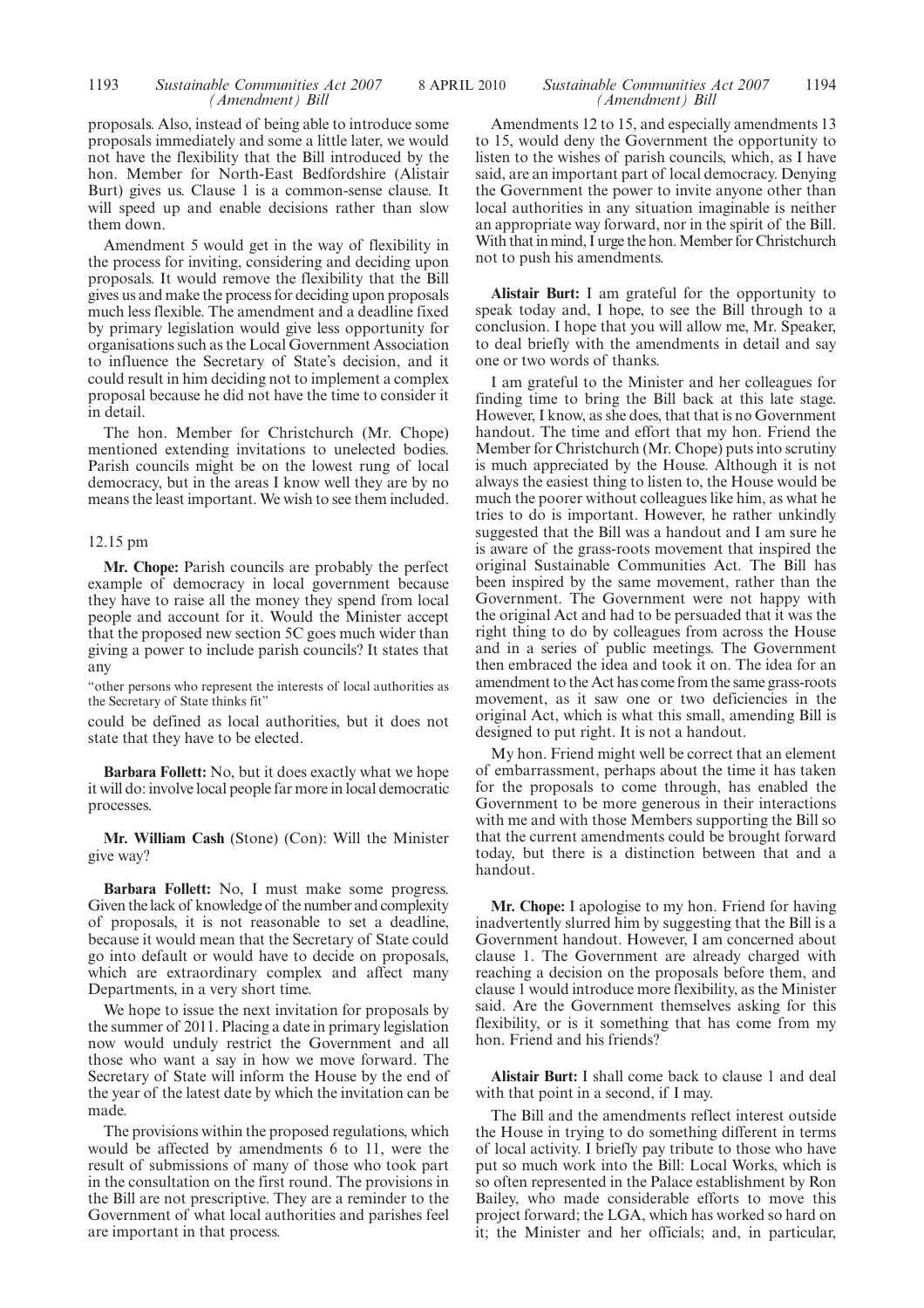#### *[Alistair Burt]*

colleagues in the House, not least my hon. Friend the Member for Ruislip-Northwood (Mr. Hurd) who introduced the original Bill, and friends such as the hon. Members for Stroud (Mr. Drew) and for Falmouth and Camborne (Julia Goldsworthy), who put so much into this Bill. Its success is shown in the 100 local authorities who submitted proposals. There were 301 proposals submitted to the Government for consideration, 199 ultimately by the LGA.

The Bill has a sweep of support both in the House and beyond. If we can believe that, in these times, this kind of grass-roots activity can make an impression on Government, we are acknowledging that times are indeed moving on and that the new politics has a place.

One thing I share firmly with my hon. Friend the Member for Christchurch is the wish that, in a few weeks' time, it will be our colleagues on the Front Bench who will be charged with the onerous responsibility of dealing with delivery of the proposals that are currently with the Department—a wish that he and I share most fervently. I believe that at that time I will be able to encourage my colleagues on the Front Bench to take forward some of the ideas contained in the amendments. I shall return to that in a moment.

**Mr. Cash:**I am not universally hostile to the proposals by any means, but I am concerned about the definition of "local authorities". Could my hon. Friend explain, as I believe he more or less did just now, the reference to those who

"represent the interests of local authorities as the Secretary of State thinks fit"?

Does that refer exclusively to local government associations? If not, it raises all kinds of difficult problems.

**Alistair Burt:** I do not think that the reference is exclusively to local government representative associations. The definition can be taken quite widely, and there are several representative bodies, not least the LGA and others, which might be covered by it.

I shall run briefly through the amendments. On the amendments to clause 1, I take the Minister's view that the clause gives necessary flexibility in respect of decisions on proposals already submitted. I would like as many of those proposals as possible to be given the opportunity to come to pass. If that means that by being able to look at them in detail and decide that parts of some proposals are simply unworkable but other parts are workable, I do not think that it is a bad thing to have the flexibility that is in the Bill. That would have been wished for if the issue had been thought through when we considered the original Sustainable Communities Act. I am perfectly content that the clause gives that flexibility.

I am not completely hostile to the idea of a timetable. It is not in the Bill because, as my hon. Friend the Member for Christchurch knows, we have to take what we can get in the wash-up. I heard what the Minister said about including a timetable in the Bill possibly constraining the flexibility of the Department, but I am not so sure that it would not be helpful to have some final deadline. Otherwise, there is a risk that it could take a long time for proposals to come through, and there could be much frustration outside. I would have been quite amenable to a timetable clause being added to the Bill to provide a final stop line to ensure that things come forward. In the meantime, I accept the assurances given by the Minister that there is a sensible timetable.

One thing I would like to urge on my hon. Friend the Member for Bromley and Chislehurst (Robert Neill) is that when he sits in a different office in a few weeks' time, one of the first things he should do is look at the proposals that are being submitted to the Department, and produce an early timetable so that the public may know when decisions will be made, and so that friends in Local Works and others will know that an answer has been arrived at.

It would have been nice to have seen a timetable in the Bill, but I am not prepared to press the amendment, bearing in mind the circumstances today. I am not hostile to the idea and I understand why my hon. Friend the Member for Christchurch is cautious about allowing the Government too much leeway: they have used the present leeway to allow things to pile up and have not yet produced any answers, despite their good intent.

The rest of my hon. Friend's amendments were, I fear, designed to unseat the Bill, and I agree and support the arguments made by the Minister. There are aspects of the guidelines on how local authorities might consult that are not too onerous on them, and one or two are very important.

A specific aim of those who brought the idea of the Bill to me, when I was drawn sufficiently high up in the Members' ballot, was to include a reference to parish councils in the Bill, and, through that definition of parish councils, a reference to town councils. I have five town councils in my constituency, and some 54 parish councils. They are of immense importance in rural or semi-rural constituencies such as mine, and, as my hon. Friend was generous enough to acknowledge, parish councils are a firm part of the bedrock of our democracy. They very much wanted to be included formally in the Bill because, although we would like to think that local authorities always work as we would want them to—another regulation deals with how consultation might be carried out—it is not always the case.

My hon. Friend made a fair point about over-regulation. It is a point that he makes often, and his concerns are shared by many colleagues on this side of the House. However, at one and the same time, he wants a regulation to ensure that the Minister and the Department deal with things by a particular time, yet seeks to deny a regulation that would encourage authorities to consult in a particular way. My argument is that, occasionally, one wants regulation to do a particular job. In this case, encouraging active involvement with parish and town councils is exceptionally important, and I am pleased to see it in the Bill. Another regulation that is very important is getting authorities to try to find agreement with those who make proposals.

My final point on the amendments as a whole and on the Bill, in case there is no time for Third Reading, is that we have learned much in the past few years about the sense of unease and dissatisfaction outside this House with how the process of governance occasionally works. I believe that we in this place have all learned that we need to be as flexible as possible in responding to an ever better informed public. The inspiration for the original Act was the sense of frustration that people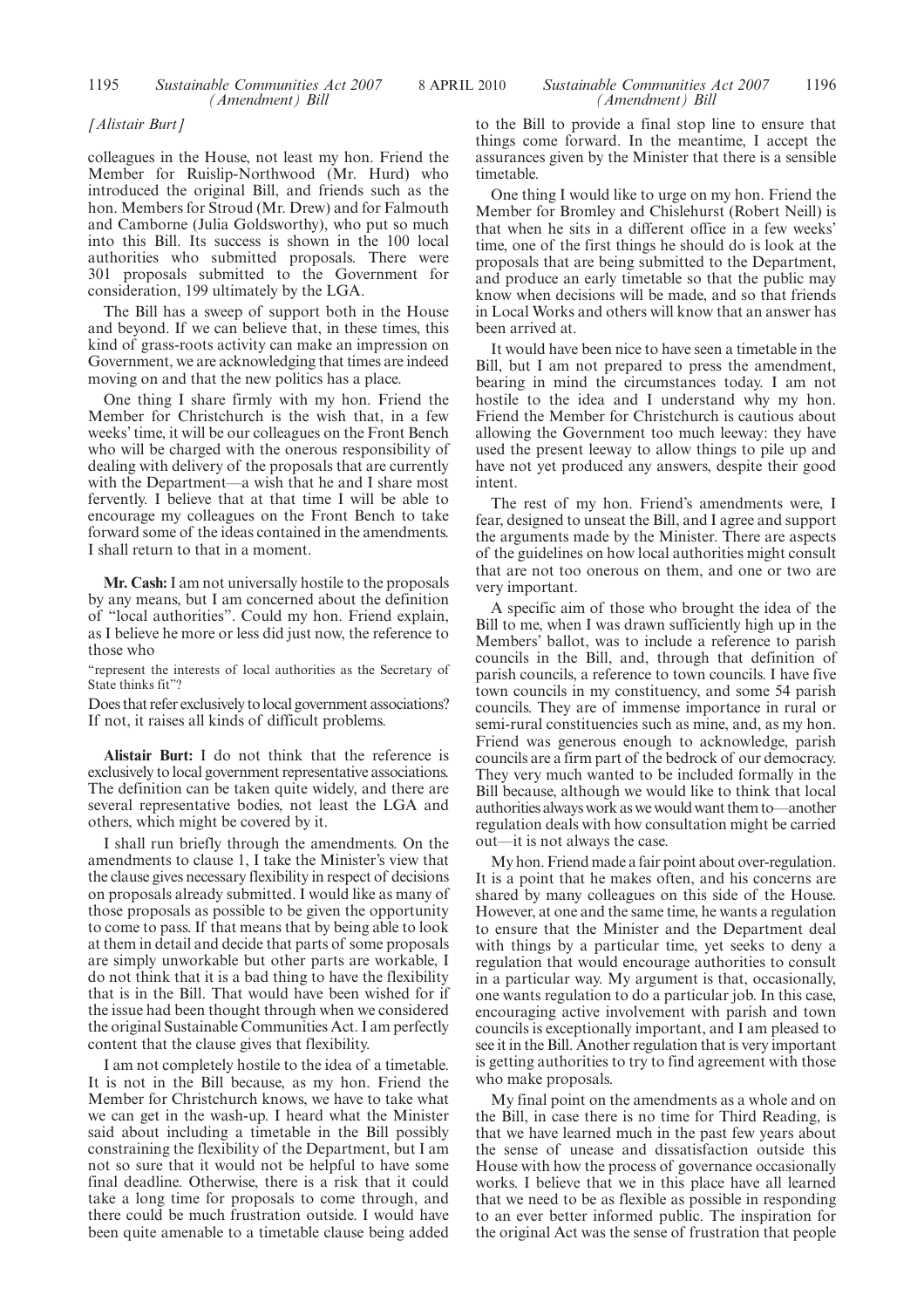#### 1197 *Sustainable Communities Act 2007* 8 APRIL 2010 1198 *Sustainable Communities Act 2007 (Amendment) Bill*

felt as they saw their immediate environment change around them. They felt that they had no say over what was happening. Their concerns included worries about a ghost-town Britain in which the high street would change and local and rural facilities would be lost. It seemed that no one in power would accept responsibility, and that nothing could be done.

The Sustainable Communities Act arose out of that sense of frustration. Now that it has been passed, that sense of frustration has eased. People see that the different ways in which to engage the Government, their local authority and the community around them are good things that will not go away. Those of us on both sides of the House will have to learn to engage with that kind of community involvement far more than we used to in the past.

Yes, the bottom line for local authorities is a good, well-run Conservative local authority that will deliver better for the people than anything else. However, under the auspices of such authorities, close working with communities and the inspiration that has been triggered by the Sustainable Communities Act and by this little amendment Bill will do the process no harm.

I hope that my hon. Friend the Member for Christchurch will withdraw the amendments. His concerns are legitimate, but perhaps they have been eased by what the Minister and I have said. I hope that the amendments are either withdrawn or rejected by the House, because I believe that the Bill as it stands will do its job and be effective for communities for many years to come.

#### 12.30 pm

**Robert Neill** (Bromley and Chislehurst) (Con): I echo that concluding passage because it encapsulates why the official Opposition support the Bill and hope that it will pass today. I hope that my hon. Friend the Member for Christchurch (Mr. Chope), having given the matter his usual, diligent scrutiny, will withdraw the amendment. I endorse the support for the outside bodies that gave rise to the Bill and for Ron Bailey and his colleagues in particular.

My hon. Friend the Member for Christchurch raised legitimate points, but it is not necessary that the regulations under the Bill be interpreted by the Government in a prescriptive or onerous way. The Local Government Association's warning against that is legitimate. I assure him and my hon. Friend the Member for North-East Bedfordshire (Alistair Burt) that a Conservative Government would ensure that the regulations were interpreted in a proportionate and light-touch way and would put in place the timetable that he sought—whether it is in the Bill or not—because the principle behind it is important.

**Mr. Cash:** As an eminent lawyer, does my hon. Friend have doubts about the attempt to exclude the jurisdiction of the courts in judicial review with respect to the definition of who represents the interests of local authorities? It is very broad. Furthermore, apart from the exclusion point, proposed new section 5D provides extraordinarily wide powers for the Secretary of State or anybody else to add, subtract, alter and

"make different provision for different cases or for different purposes."

The width of those provisions is rather over the top. Does he agree that we should be careful about that?

### *(Amendment) Bill*

**Robert Neill:** Like my hon. Friend, I might have drafted those provisions slightly differently, and I will make two points about that. First, my hon. Friend the Member for North-East Bedfordshire is right that one must be pragmatic about what can be achieved in the wash-up. My principal objective on behalf of the official Opposition is to see the Bill on the statute book. Secondly, even if that risk stands in the Bill, sensible approaches by Ministers can alleviate it. Were I and my hon. Friendsin the shadow Communities and LocalGovernment team in Government, we would listen carefully to the legitimate warning of my hon. Friend the Member for Stone (Mr. Cash) about how the legislation should be interpreted. It may be that there will be further legislative opportunities in due course to tighten areas of ambiguity. In that spirit, I hope he accepts that I would prefer to have the Bill on the statute book as it stands so that we have something to work with and can think about those details.

Time is short so I will trespass no longer on the details of the amendments. They have raised issues that have been responded to sensibly and pragmatically by my hon. Friend the Member for North-East Bedfordshire. I share his view that it is regrettable that the Government did not seize as fully as they might have done the opportunities in the original Bill promoted by my hon. Friend the Member for Ruislip-Northwood (Mr. Hurd). None the less, this Bill is a step in the right direction and I am grateful that the Government have recognised that and supported it.

Lest we do not have time for a Third Reading debate, perhaps I can trespass upon your time, Mr. Deputy Speaker, to wish the Minister, as I did in Committee, every good fortune for the future. I am delighted to have the opportunity to do so on the Floor of the House. I have enjoyed being her shadow and hope that I am able to enjoy being a substance in due course. Whatever happens, we wish her well for the future because she has dealt with this and other matters with unfailing courtesy.

**Mr. Colin Breed** (South-East Cornwall) (LD): The Liberal Democrats fully support this modest but important Bill, as we supported the original Act. Twenty-six years ago, I was elected to a district council. We would not have needed such proposals then, but times have changed. In the intervening 26 years, not only has the way in which the electorate engages changed, but there has been over-centralisation of this place under both Labour and Conservative Administrations. That must now be addressed and the Bill does so partially.

I am leaving the House today but hope that, whatever Administration are elected, they take local government issues seriously. The life of people's towns and parishes in urban and rural areas is one of the most important things to them. The way in which they can engage will be assisted considerably by the original Act and the Bill. We want them to engage in the process and should not put up barriers to that by passing these amendments. There is a great deal of licence and flexibility, but the more that people can engage in the process and shape their own communities, and the more they recognise that they have a part to play and that things will not be directed by Government and Parliament, the more sustainable will be the communities in which we all live. I fully support the Bill and hope that the hon. Member for Christchurch (Mr. Chope) will withdraw the amendment.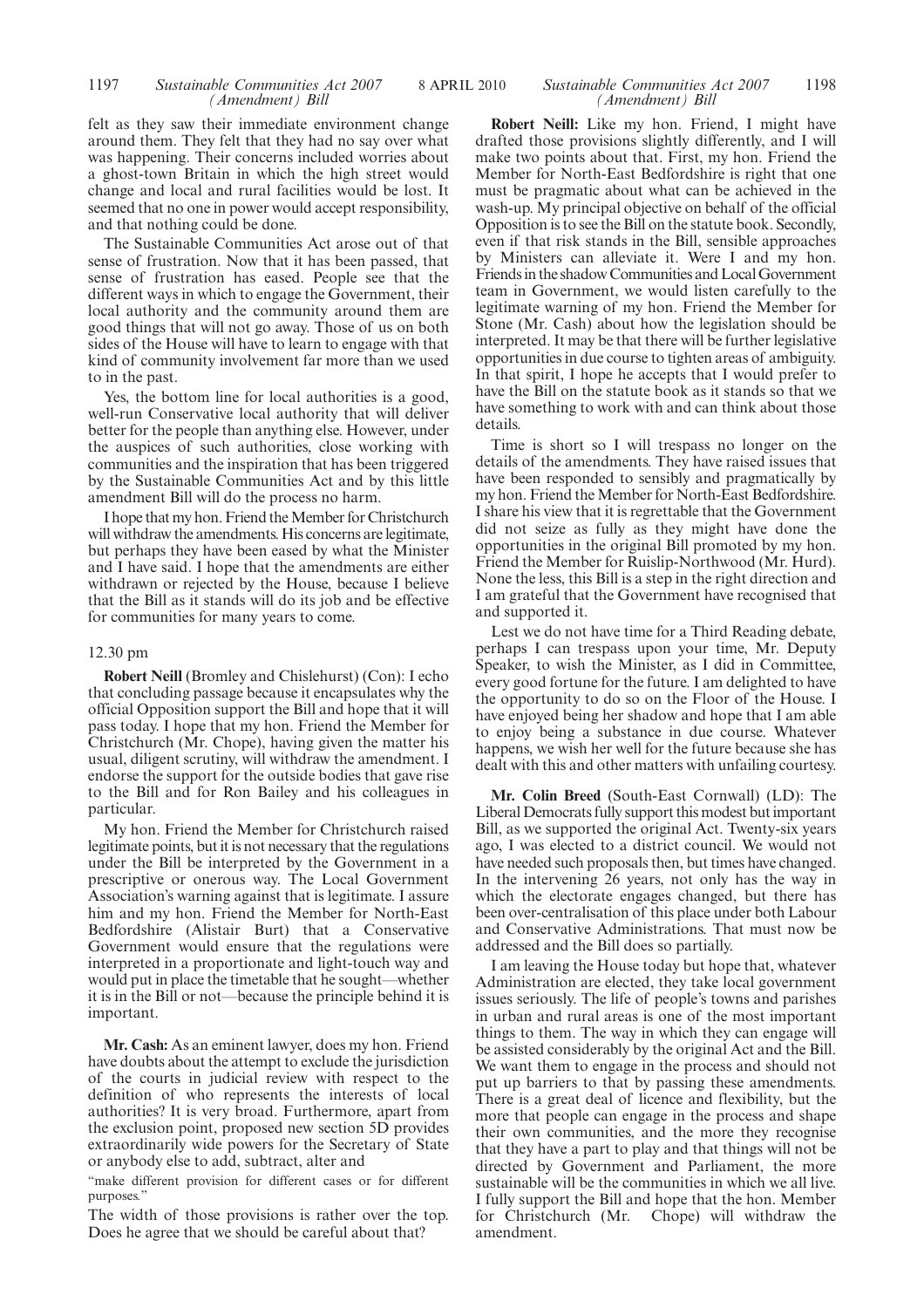**Mr. Leigh:** I support at least one of the amendments tabled by my hon. Friend the Member for Christchurch (Mr. Chope), namely amendment 5, which would require the Secretary of State to take action on each proposal within six months.

I mean no criticism of my hon. Friend the Member for North-East Bedfordshire (Alistair Burt), the movement or the Bill because it is no doubt entirely worthy. However, there is a regrettable tendency with legislation, particularly Back-Bench legislation, for grandstanding to take place and for worthy causes to be trumpeted by the Government when they could take action by other means. We already have an Act that was passed in 2007. The Government could have taken action, had they wanted to. We are now told that another Bill is necessary to make things more flexible so that action may be taken.

The House owes my hon. Friend the Member for Christchurch a service. But for him, such Bills would go through on the nod and with no proper scrutiny in the wash-up. The House listened carefully to his remarks on a series of amendments relating to proposed new section  $5B(3)$ . We are told that we have to make things more flexible, but subsection (3) will introduce all sorts of regulations that put more onerous burdens on local government. In a powerful point, my hon. Friend referred to the extraordinary paragraph (h), which states:

"Regulations under this section may, in particular, include provision…enabling the Secretary of State to specify one or more persons who must be consulted, and with whom the Secretary of State must try to reach agreement, before making a decision in relation to a proposal".

When I spoke on the Debt Relief (Developing Countries) Bill yesterday, I drew the House's attention to a clause that was gobbledegook and paragraph (h) is another example of that. It means nothing. The Secretary of State, in one of the most centralised states in the western world, can do what he or she wishes.

We are, willy-nilly, on a quiet Thursday morning, passing meaningless legislation that gives the Secretary of State powers that he already has. Why are we doing that? We are supporting a Bill not to achieve something, but to make a point. We all believe in sustainable communities and want local councillors to be given the powers and individual responsibility that they had many years ago. If the Bill will achieve that, I wish it well. In the meantime, I hope that my hon. Friend will at least press amendment 5, as it will put the Government on the spot. It says to the Government, "If you really believe in this, when you receive this proposal you should take action within six months." I hope that my hon. Friend will press the amendment to a Division so that we can make that powerful point.

**Barbara Follett:** In the few minutes that remain—

**Mr. Deputy Speaker (Sir Alan Haselhurst):** Order. The Minister needs the leave of the House to speak again.

**Mr. Chope:** On a point of order, Mr. Deputy Speaker. The Minister has already spoken once. These are my amendments. Do I not have the right to reply before the Minister speaks again?

**Mr. Deputy Speaker:** I apologise to the House. I took the Chair during the debate and had not been able to appreciate the batting order that had been followed. I called the hon. Member for Gainsborough (Mr. Leigh) without being aware that the Minister had spoken earlier or that, although there had been Front-Bench contributions, she had asked to make further comments. I hope that within the three minutes that are left the Minister will, with the leave of the House, make a brief comment so that the hon. Member for Christchurch can conclude. I am sorry about that, but if the Minister will co-operate, I would appreciate it.

#### **Barbara Follett:** I understand, Mr. Deputy Speaker.

With the leave of the House, I would like to reiterate the flexibility that the Bill gives us to carry out this important work, and the fact that the amendments will reduce that flexibility and make that work more difficult.

**Mr. Chope:** May I thank everyone who has participated in this debate? I thank my hon. Friends the Members for North-East Bedfordshire (Alistair Burt) and for Gainsborough (Mr. Leigh) for their generous comments. I am not sure that they are well deserved, but there is something to be said for looking at these Bills in some detail, which is what we have been trying to do today.

I am grateful to my hon. Friend the Member for Gainsborough for what he said about amendment 5. Whether we trust the Government is a topical question at the moment. Yesterday we debated why we are not going to have the Back Bench Business Committee. We trusted the Government and were let down. I propose to divide the House on amendment 5 because it will put pressure on the Government to come forward within six months with answers to the bids made, often with tremendous effort and time, by members of local communities. I beg to ask leave to withdraw amendment 1.

*Amendment, by leave, withdrawn.*

#### **Clause 2**

NEW PROCEDURE FOR PROPOSALS UNDER SUSTAINABLE COMMUNITIES ACT 2007

*Amendment proposed*: 5, in page 2, line 15, at end insert

'within six months of receiving such a proposal.'.—*(Mr. Chope.) Question put*, that the amendment be made.

**AYES**

*The House divided:* Ayes 1, Noes 212.

**Division No. 133] [12.42 pm**

Winterton, Ann **Tellers for the Ayes:**

Allen, Mr. Graham Amess, Mr. David Anderson, Mr. David Atkinson, Mr. Peter Austin, John Bailey, Mr. Adrian Bain, Mr. William Baird, Vera Baldry, Tony Barker, Gregory Barrett, John Barron, rh Mr. Kevin

**Mr. Christopher Chope and Mr. Edward Leigh**

#### **NOES**

Beith, rh Sir Alan Bellingham, Mr. Henry Benn, rh Hilary Benton, Mr. Joe Betts, Mr. Clive Blunkett, rh Mr. David Bottomley, Peter Bradshaw, rh Mr. Ben Breed, Mr. Colin Browne, rh Des Bryant, Chris Burns, Mr. Simon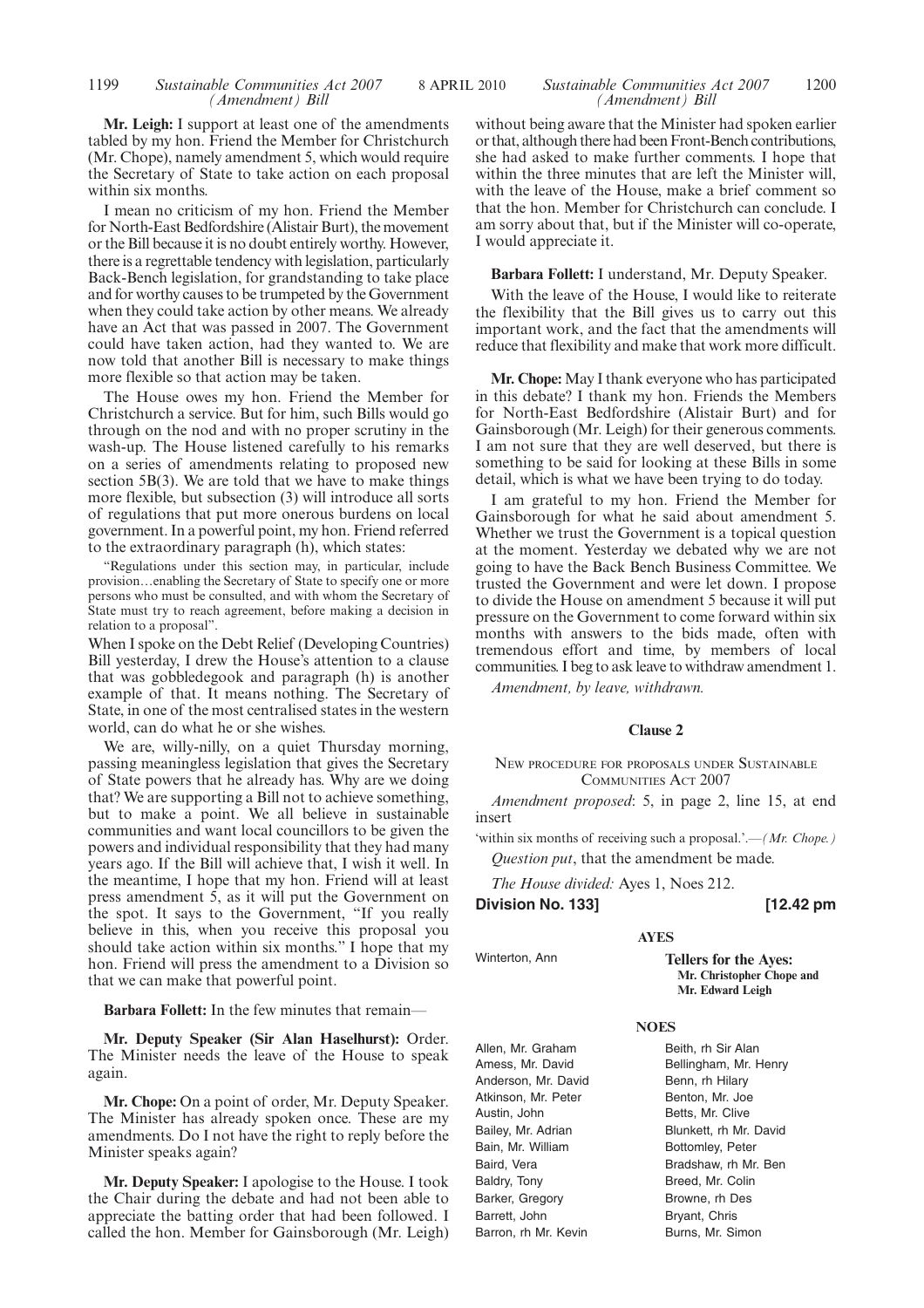Burt, Alistair Caborn, rh Mr. Richard Cairns, David Campbell, Mr. Alan Chapman, Ben Clapham, Mr. Michael Clwyd, rh Ann Coaker, Mr. Vernon Cohen, Harry Conway, Derek Cooper, Rosie Cooper, rh Yvette Corbyn, Jeremy Cormack, Sir Patrick Cousins, Jim Cryer, Mrs. Ann Cunningham, Mr. Jim Cunningham, Tony Curry, rh Mr. David Davidson, Mr. Ian Dean, Mrs. Janet Denham, rh Mr. John Dobbin, Jim Dobson, rh Frank Doran, Mr. Frank Duddridge, James Eagle, Angela Eagle, Maria Ellman, Mrs. Louise Etherington, Bill Fabricant, Michael Follett, Barbara Foster, Mr. Don Francis, Dr. Hywel Gardiner, Barry Garnier, Mr. Edward George, rh Mr. Bruce Gerrard, Mr. Neil Gibb, Mr. Nick Goggins, rh Paul Goodman, Helen Greening, Justine Grieve, Mr. Dominic Griffiths, Nigel Grogan, Mr. John Hall, Mr. Mike Hamilton, Mr. David Hammond, Stephen Hancock, Mr. Mike Hands, Mr. Greg Hanson, rh Mr. David Harper, Mr. Mark Harris, Dr. Evan Havard, Mr. Dai Healey, rh John Hendry, Charles Hepburn, Mr. Stephen

Herbert, Nick Hesford, Stephen Hoey, Kate Hoon, rh Mr. Geoffrey Hopkins, Kelvin Horam, Mr. John Howard, rh Mr. Michael Howarth, David Howarth, Mr. Gerald Howells, rh Dr. Kim Hughes, rh Beverley Hughes, Simon Humble, Mrs. Joan Hurd, Mr. Nick Iddon, Dr. Brian Illsley, Mr. Eric Irranca-Davies, Huw Jackson, Glenda Jenkin, Mr. Bernard Johnson, rh Alan Johnson, Ms Diana R. Jones, Helen Jones, Lynne Jones, Mr. Martyn Jowell, rh Tessa Kaufman, rh Sir Gerald Keeley, Barbara Keen, Alan Keetch, Mr. Paul Kelly, rh Ruth Kemp, Mr. Fraser Kidney, Mr. David Kilfoyle, Mr. Peter Laing, Mrs. Eleanor Lammy, rh Mr. David Laxton, Mr. Bob Lepper, David Levitt, Tom Lewis, Mr. Ivan Love, Mr. Andrew Lucas, Ian Luff, Peter Mackinlay, Andrew Marsden, Mr. Gordon McAvoy, rh Mr. Thomas McCabe, Steve McCafferty, Chris McCarthy, Kerry McCarthy-Fry, Sarah McCartney, rh Mr. Ian McDonnell, John McFadden, rh Mr. Pat McIntosh, Miss Anne McKechin, Ann McLoughlin, rh Mr. Patrick Merron, Gillian Michael, rh Alun

Milburn, rh Mr. Alan Miller, Andrew Mitchell, Mr. Austin Moffatt, Laura Mole, Chris Mountford, Kali Mudie, Mr. George Mullin, Mr. Chris Munn, Meg Naysmith, Dr. Doug Neill, Robert Newmark, Mr. Brooks Norris, Dan O'Brien, rh Mr. Mike O'Hara, Mr. Edward Olner, Mr. Bill Ottaway, Richard Pearson, Ian Pelling, Mr. Andrew Pope, Mr. Greg Prentice, Bridget Primarolo, rh Dawn Purchase, Mr. Ken Purnell, rh James Randall, Mr. John Raynsford, rh Mr. Nick Robathan, Mr. Andrew Robertson, John Ruddock, Joan Russell, Bob Salter, Martin Seabeck, Alison Sharma, Mr. Virendra Sheerman, Mr. Barry Sheridan, Jim Simon, Mr. Siôn Simpson, Alan Skinner, Mr. Dennis Smith, Ms Angela C. *(Sheffield, Hillsborough)*

#### *Sustainable Communities Act 2007 (Amendment) Bill*

Southworth, Helen Spellar, rh Mr. John Stoate, Dr. Howard Straw, rh Mr. Jack Sutcliffe, Mr. Gerry Tami, Mark Taylor, Mr. Ian Taylor, Dr. Richard Thomas, Mr. Gareth Timms, rh Mr. Stephen Todd, Mr. Mark Touhig, rh Mr. Don Trickett, Jon Truswell, Mr. Paul Twigg, Derek Walker, Mr. Charles Waltho, Lynda Watkinson, Angela Watts, Mr. Dave Wicks, rh Malcolm Wiggin, Bill Williams, rh Mr. Alan Williams, Mrs. Betty Willis, Mr. Phil Wills, rh Mr. Michael Winnick, Mr. David Winterton, Sir Nicholas Woodward, rh Mr. Shaun Woolas, Mr. Phil Wright, David Wright, Mr. Iain Wright, Jeremy Wright, Dr. Tony Wyatt, Derek Young, rh Sir George

**Tellers for the Noes: Mrs. Sharon Hodgson and Lyn Brown**

*Question accordingly negatived.*

#### 12.52 pm

*More than one hour having elapsed since the commencement of proceedings on consideration, the proceedings were interrupted (Order, 7 April).*

*The Deputy Speaker put forthwith the Question necessary for the disposal of the business to be concluded at that time (Standing Order No. 83E)*.

*Question,* That the Bill be read the Third time, *put and agreed to.*

*Bill accordingly read the Third time, and passed*.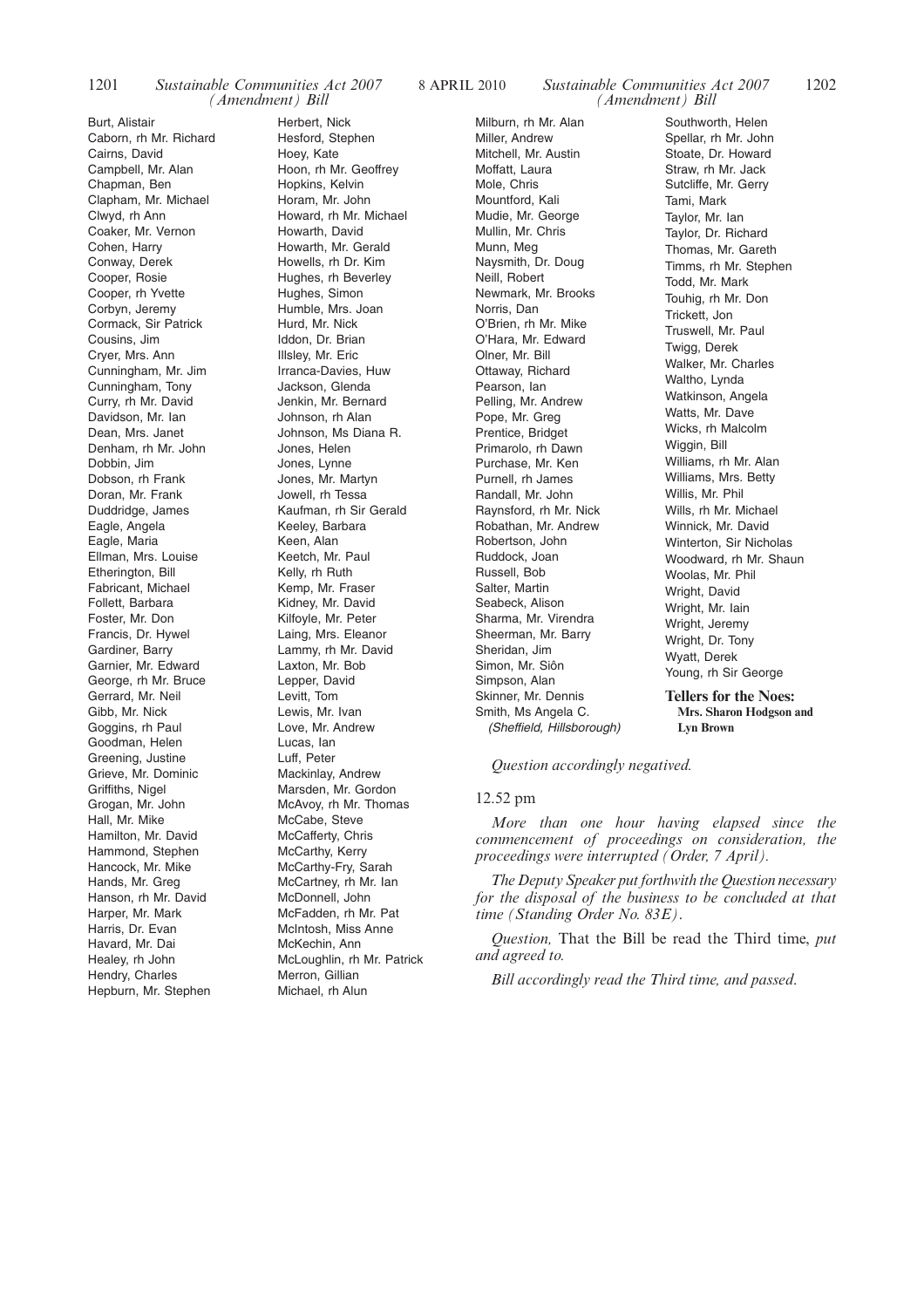#### 1203 8 APRIL 2010 *Constitutional Reform and* 1204 *Governance Bill*

#### **Constitutional Reform and Governance Bill**

*Consideration of Lords amendments*

#### 12.53 pm

**Mr. Deputy Speaker (Sir Alan Haselhurst):** We come to Lords amendments to the Constitutional Reform and Governance Bill, which have been received and printed. A grouping is also available. Under the order of the House of yesterday they may be considered forthwith without any Question put. I draw the attention of the House to the fact that financial privileges are involved in Lords amendments 37, 41, 42, 44, 46, 48 and 67 to 69. If the House agrees to any of the amendments, I shall ensure that the appropriate entry is made in the *Journal*.

The Secretary of State has tabled a manuscript amendment that is consequential to Lords amendment 20, which leaves out clause 57. Copies are available in the Vote Office. The amendment has been selected and placed in the group led by Lords amendment 16.

#### **Clause 3**

#### MANAGEMENT OF THE CIVIL SERVICE

**The Secretary of State for Justice and Lord Chancellor (Mr. Jack Straw):** I beg to move, That this House agrees with Lords amendment 1.

**Mr. Deputy Speaker:** With this, it will be convenient to discuss Lords amendments 2 to 5, 34 to 38, 58, 67 to 70, 73 and 80.

**Mr. Straw:** It might be helpful if I begin by explaining to the House the conclusion that was reached in the other place last night. As colleagues of some antiquity will appreciate, the wash-up, by definition, inevitably involves a compression of the legislative process, and business can get through only by agreement. In their lordships' House, that agreement requires not only a majority vote but widespread consent across the Chamber. We were faced with a situation where a number of Back-Bench Members had tabled amendments to delete every single clause. As a consequence, we were faced with difficult but inevitable choices that involved discussions with those Members, party leaders and the leader of the Cross-Bench group to arrive at an accommodation.

**Sir Alan Beith** (Berwick-upon-Tweed) (LD): It would have been better if the Secretary of State had initiated discussions with all those parties, rather than launching into an agreement with one party alone, which then came unstuck yesterday in the Lords.

**Mr. Straw:** The right hon. Gentleman is of even greater antiquity than me and he will know that there is a great deal of inter-party discussion all the time. For as long as he and I have been in the House, formal negotiations during the wash-up have taken place between the official Opposition and the Government of the day, but there was no suggestion whatsoever that the Liberal Democrats should be excluded from that process, and I do not believe that the conclusion would have been any different. We will come in due course to the removal of clauses in part 3 relating to a referendum on the voting system, and of clause 53 relating to the ending of by-elections for hereditary peers. We were in exactly the same place

as the Liberal Democrats, but the official Opposition were not. The simple truth, which would have been the case had all three parties been formally in the room, is that during the wash-up, the Opposition have a veto. That is always the case—I was party to wash-ups when in opposition. It is straightforward. That is the reality and there is nothing one can do about it.

The choice we faced, which would have been the same for the hon. and learned Member for Beaconsfield (Mr. Grieve) had he been in my seat, was that we should not make the best the enemy of the good. We would not have got any part of the Bill through had we not been able to reach an accommodation, and, because of external realities, I do not believe that the result would have been any different had there been earlier discussions. As hon. Members will know, we offered the Conservatives what I thought was a good way of squaring the circle in their opposition to the alternative vote and to Liberal Democrat and Government support for it. We said that we would introduce measures and were ready to table amendments that would subject that part of the Bill to an automatic sunset clause. The clause would have stayed on the statute book and, if within six months the Government of the day had taken no action, it would have fallen. If the Government had introduced affirmative resolutions in each House, the legislation would have come into force. We offered that to the Conservative party, but it decided for its own reasons that that was unacceptable.

#### **Mr. William Cash** (Stone) (Con) *rose—*

**Mr. Straw:** I will give way in a moment. We therefore had no alternative but to withdraw the provision, and I am not giving anything away if I say that we will undertake to reintroduce it as soon as we are re-elected, as I hope we shall be.

**Mr. Cash:** On referendums on reform, does the Minister for Justice accept that, historically, the Liberal Democrats— Lloyd George, for example—or indeed any other party were in favour of proportional representation when it suited them and went into reverse when it did not. At its heart, that has little to do with the sense of fairness that they try to generate and much more to do with whether they can secure political advantage at any given time.

#### 1 pm

**Mr. Straw:** May I bring to the House's attention an almost historic first for the hon. Gentleman, for whom I have great affection? This is the only occasion I can recall when he has not brought the European Union into an observation on any issue whatsoever.

#### **David Howarth** (Cambridge) (LD): But Europe has PR.

#### **Mr. Straw:** Indeed, Europe has PR too.

It is a matter of historical record that until late 1923 the Labour party was the third party, and was in favour of proportional representation. The Liberal party—as it then was—which was the first or second party, was in favour of first past the post. In 1924, Pauline conversions both ways took place. The Labour party suddenly decided that it saw every merit in first past the post, and the Liberals, who slipped into third position, where they have remained ever since, were suddenly in favour of proportional representation—interesting conversions! However, although the alternative vote is an improvement to the system we have, it is not proportional representation.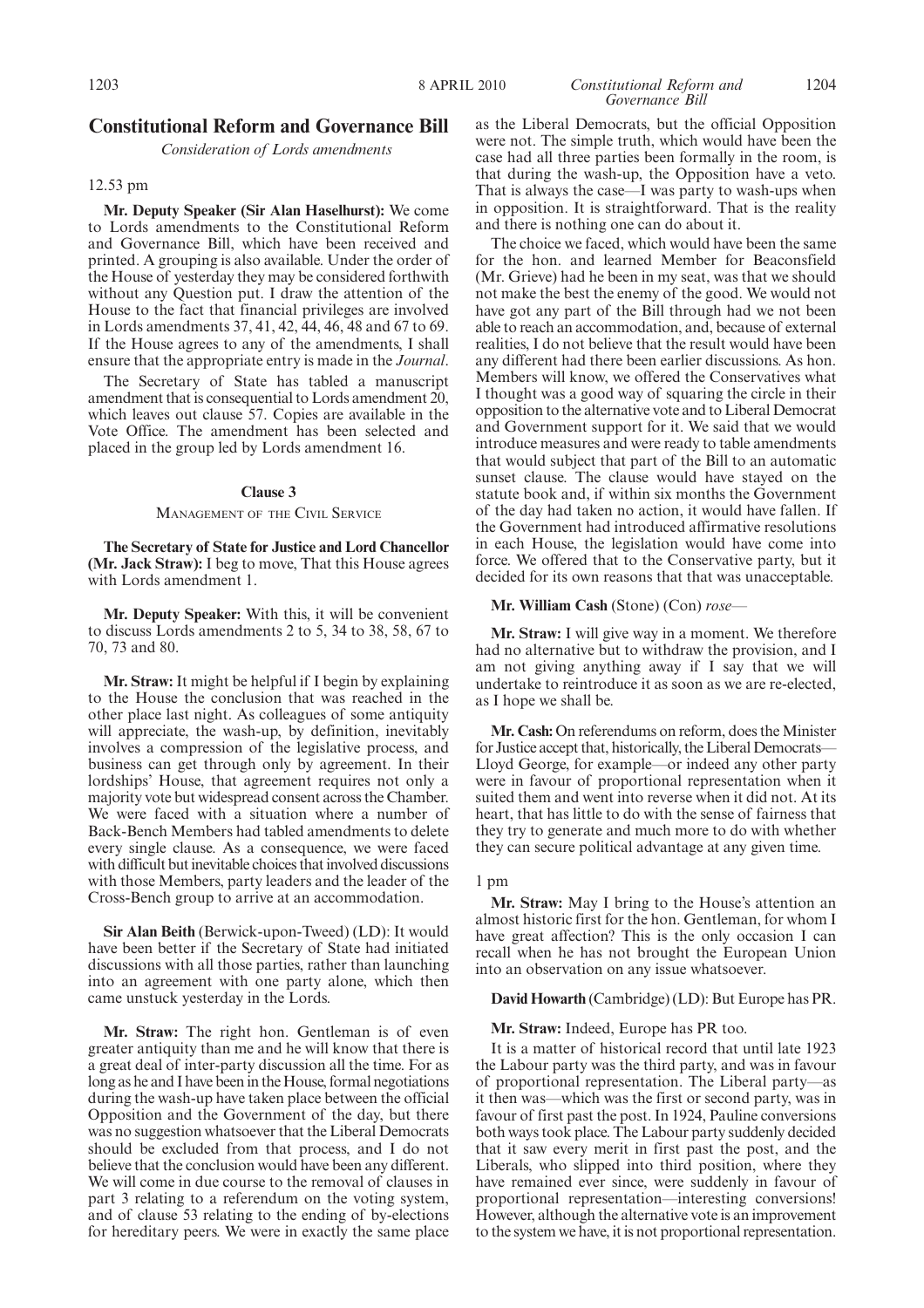#### 1205 **Constitutional Reform and** 8 APRIL 2010 **Constitutional Reform and** 1206 *Governance Bill*

### I greatly regret the fact that we have had to remove certain aspects of the Bill, particularly on the alternative vote and the removal of hereditary peers. To accommodate the Conservative party, we offered an arrangement by which all existing hereditaries would in addition be deemed life peers, and a provision whereby, on the

death of a hereditary-cum-life peer, the leader of a party or group—this mainly applies to the Conservative party—would have a right to nominate a replacement. There was, therefore, no question of any gratuitous reduction in their numbers. That, however, was not considered acceptable.

Given the constraints on each party, I thank the hon. and learned Member for Beaconsfield (Mr. Grieve) and his colleagues for the constructive discussions that were held, and place on record my appreciation of the co-operation of the leaders of the three parties, the Cross-Bench groups and a number of individuals— Members and peers—with whom I met and talked all through last night.

The first group of Lords amendments is on the public service. We got the civil service changes through, which was very important. Lord Norton of Louth tabled a series of amendments. I accepted amendment 1, and did my best to accept the others where possible. The amendment sets out that in managing the civil service,

"the Minister for the Civil Service shall have regard to the need to ensure that civil servants who advise Ministers are aware of the constitutional significance of Parliament and of the conventions governing the relationship between Parliament and Her Majesty's Government.'

I told Lord Norton that I strongly support the amendment. He has found a wording that meets the need. A striking feature of my 35 years of contact with officials and of working in Government in the '70s is that the number of officials who understand and appreciate what happens here has gone down. We have to reverse that, and the amendment is an important way of doing so.

Other changes remove chapter 3, on Civil Service Commissioners for Northern Ireland, and chapter 4 on Crown employment and nationality. I appreciate that there is some concern about that, but we could not achieve it.

**Dr. Evan Harris** (Oxford, West and Abingdon) (LD): Will the Minister explain whether "could not achieve it" means just that the Conservatives did not want it? As I understand it, the Minister said that a deal has to be done and they have a veto. Will he explain that in each case, because they probably would want to know what the issue was?

**Mr. Straw:** The hon. and learned Member for Beaconsfield can speak for himself, but I have no information whatsoever that the official Opposition opposed the clauses.

#### **Mr. Grieve** *indicated assent.*

#### **Mr. Straw:** And he confirms that.

The other place is very different. It might be attached to this building, but in other respects it is a different planet, as I have discovered, and I was further educated all of yesterday and in the small hours of this morning. The parties can do whatever they want, and we agreed, but as there are no rules of order in the other place, which is absolutely remarkable, a number of people on

#### *Constitutional Reform and Governance Bill*

both sides who were described to me as "mavericks"—I would not use such a pejorative word—could not be prevented from saying that they would dig in and would talk on the matter, and a whole series of other things, until 4 or 5 am. Unless we had a broad consensus on every single item by external negotiation, including with the outriders, we were not going to get anything through. That is the difficulty.

Lords amendments 67 to 70 are consequential on removing part 10. Amendment 73 is also consequential, and a further amendment removes the clauses relating to the national audit. I am very sorry, as I know everybody is, about having to remove the national audit provisions. I deeply regret that, but otherwise we would not have had any Bill at all. I pledge that we will bring the provisions back if we are re-elected.

**Dr. Evan Harris:** I think that the Minister glossed over a bit because he went straight from Crown employment to later provisions. As a member of the Joint Committee on Human Rights, I am particularly interested in what happened to part 7. We thought we had a deal on demonstrations in the vicinity of Parliament, because it was not acceptable to leave in that provision. Again, I am interested to know whether it was the Conservatives—or a maverick who may or may not have been a Conservative—who required that to come out.

**Mr. Straw:** No, it was not the Conservatives. If the hon. Gentleman reads the debates, he will see that Lord Trefgarne in an opening speech said that he was willing only for certain provisions of the Bill to go through, and that otherwise he would filibuster it. He is a Conservative, but I do not suggest for one second that he is under the control of the Conservative Whips. Lord Stoddart was once a member of the Labour party, but has not been for many years, and he is certainly not under the control of the Labour Whips. They said that the only provisions that they were willing to accept were those relating to the civil service—chapter 1 of part 1—part 4, part 6, and the Baroness Gardner clause, clause 87. In the event, we were able to persuade those lordships and some others that other aspects of the Bill should also be included. The negotiation was, therefore, a relative success, and we shall come on to those aspects in a moment.

**Mr. Dominic Grieve** (Beaconsfield) (Con): I thank the Secretary of State for his approach to the issue in the wash-up.

I start by providing some reassurance for the hon. Member for Oxford, West and Abingdon (Dr. Harris). The position is very clear. When the process started, the Secretary of State approached me and asked for my views and those of the official Opposition on what might remain in the Bill. We worked together very amicably to narrow the areas of difference. As I have no doubt that the Secretary of State will be willing to confirm, I pointed out to him at the outset that my own information coming down from the other place was that whatever we agreed would almost certainly not be sufficient to meet the objections of some of their lordships. I am, I hope, a parliamentarian as well as a politician and, as far as I am concerned, a perfectly valid case had been made. This is a constitutional Bill of sufficient importance that it had to be taken on the Floor of this House. In those circumstances, any hon. Member who criticises a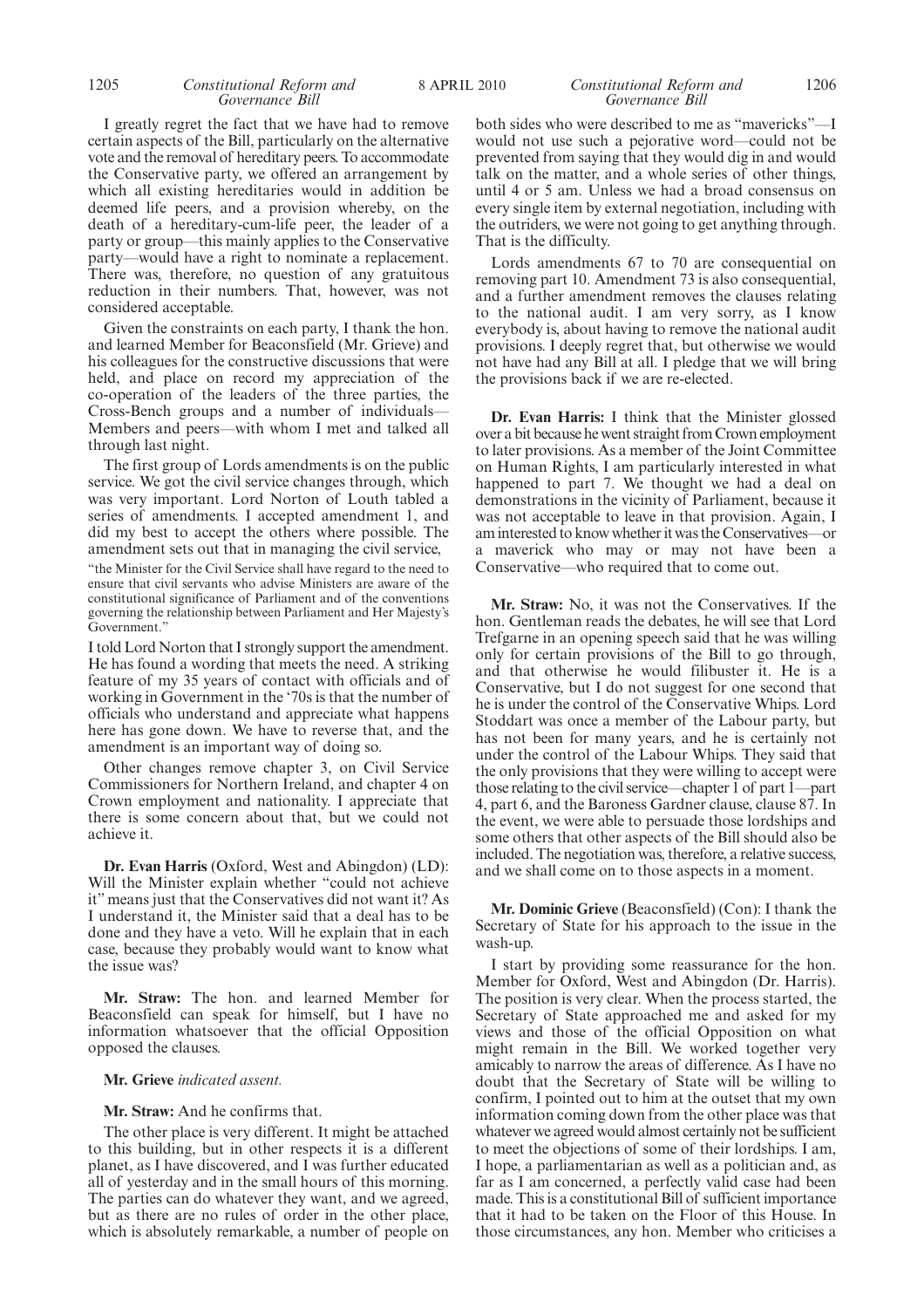#### 1207 *Constitutional Reform and* 8 APRIL 2010 1208 *Constitutional Reform and Governance Bill*

#### *[Mr. Dominic Grieve]*

Member of the House of Lords for obstructing a constitutional measure that their lordships were being asked to pass within a very small number of hours, without proper consideration, is on shaky ground. The fact is that their lordships were entitled to say that they did not want the Bill at all. I think that if a sufficient number of them had felt that that was the position, the Bill would have fallen in its entirety.

The Secretary of State and I—and, I suspect, everyone in this House—agree that some clauses are of such importance and so desirable that they should be put on the statute book before the election and that everything possible should be done to try to facilitate that. In fairness to Members of the other place, I should point out that it was clear that most of them accepted that some of the proposed reforms needed to be enacted. I am thinking particularly of those that deal with the Independent Parliamentary Standards Authority, with the treatment of non-domiciled peers and Members of the House of Commons and with the civil service—the latter largely non-contentious reform was hugely desired. We have all done our best to put this measure in reasonable order.

I am sorry if the hon. Member for Oxford, West and Abingdon is disappointed. I am disappointed about one or two things that have come out of the Bill, but I will certainly not say a word of criticism about the way in which it was handled at the other end of this building, because their lordships were fully entitled to take the view that they did.

**Mr. Cash:** May I say how glad I and, I am sure, many of my hon. Friends are to note that the provisions relating to the referendum on voting systems and electoral law have been disposed of? I regard that as a triumph and I am extremely glad to be able to congratulate my hon. and learned Friend on that.

**Mr. Grieve:** I am most grateful to my hon. Friend. On that provision, I can probably take either the blame or the credit, but at any rate I think that I did have some part to play in ensuring its disappearance. If the hon. Member for Oxford, West and Abingdon is disappointed, that is just tough.

I do not want to take up too much of the House's time. These amendments are acceptable. I do not want to repeat all the arguments that the Secretary of State made. There is in effect only one new amendment, proposed by Lord Norton of Louth, which seems to us a substantial improvement and will helpfully clarify the role of the civil service and the need to respect Parliament in its work. We are happy to welcome that amendment. We obviously accept the amendments that delete certain aspects of the Bill, because we recognise that in view of the way in which the Bill has been handled and the fact that it has come to a premature end without full consideration, Members of the other place are fully entitled to adopt the view that they do not want the provisions to go on the statute book.

**David Howarth:** The way in which the Bill has been handled throughout has been catastrophic. The Government delayed the Committee stage in this House, randomly extended it and failed to secure the Bill in the House of Lords, for which they are entirely to blame. Especially on items such as the referendum clauses, the question that occurs to Opposition Members is: did the Government ever intend this to be anything but a political manoeuvre that would inevitably end in an announcement by the Prime Minister of one of his famous dividing lines, rather than a serious attempt to change the electoral system through a referendum? I very much doubt whether the Government were ever serious about that. That throws into grave doubt their seriousness about this issue. They made the promise in 1997 and they are making it again this year, and it has the same validity this year as it did then.

There is also a serious point about the relationship between this House and the other place. As Lord Campbell-Savours pointed out, the House of Lords was quite content to leave in the IPSA aspects of the Bill, because they concerned this House. Surely the same applies to the referendum clauses, which relate to the voting system for this House. I do not think that the way in which Members of the House of Commons are elected has anything to do with the House of Lords.

The other things that have gone from the Bill are equally catastrophic. The House of Lords reform aspects of the Bill throw into doubt the commitment of the whole of Parliament to the reform of Parliament and the return to high standards in public life. That is surely the most serious part, for the reputation of politics, of the wash-up process.

#### 1.15 pm

From the point of view of my party especially, the failure to reform the law about protests surrounding this place is catastrophic. The Prime Minister promised, virtually on his first day in office, to change the law, but he has failed to deliver.

**Dr. Harris:** I am glad that my hon. Friend makes that point, because other legislative vehicles that have received Royal Assent could have been used. The Government said, "Oh no. Don't worry. We have this Bill. That will do it. We have time." Then, because of the delay that my hon. Friend identified, they wilfully reneged on the promise to repeal the provision, which they could have done in another way, as we and the Joint Committee have argued.

**David Howarth:** That is a very good point. I noticed that yesterday the Crime and Security Bill went through the other place without having to be sent back to this place. That Bill could have been used for the same purpose, but was not. That is a catastrophe as well.

It seems to me that the process of wash-up is washed up. Front Benchers of the larger parties should reflect on the way in which they colluded, got it wrong and ended up with this disaster.

**Mr. Grieve:** I resent the hon. Gentleman's implication. There was no collusion. I was asked for my opinion on what we might reasonably accept and I expressed a view, which I was entitled to do. Some of the things that have come out had nothing to do with me. The hon. Gentleman is a good parliamentarian as well. He will have to recognise what happens when the Bill process runs into the sand; that is, I suppose, the fault of the Government. I can assure him that it is not my fault. I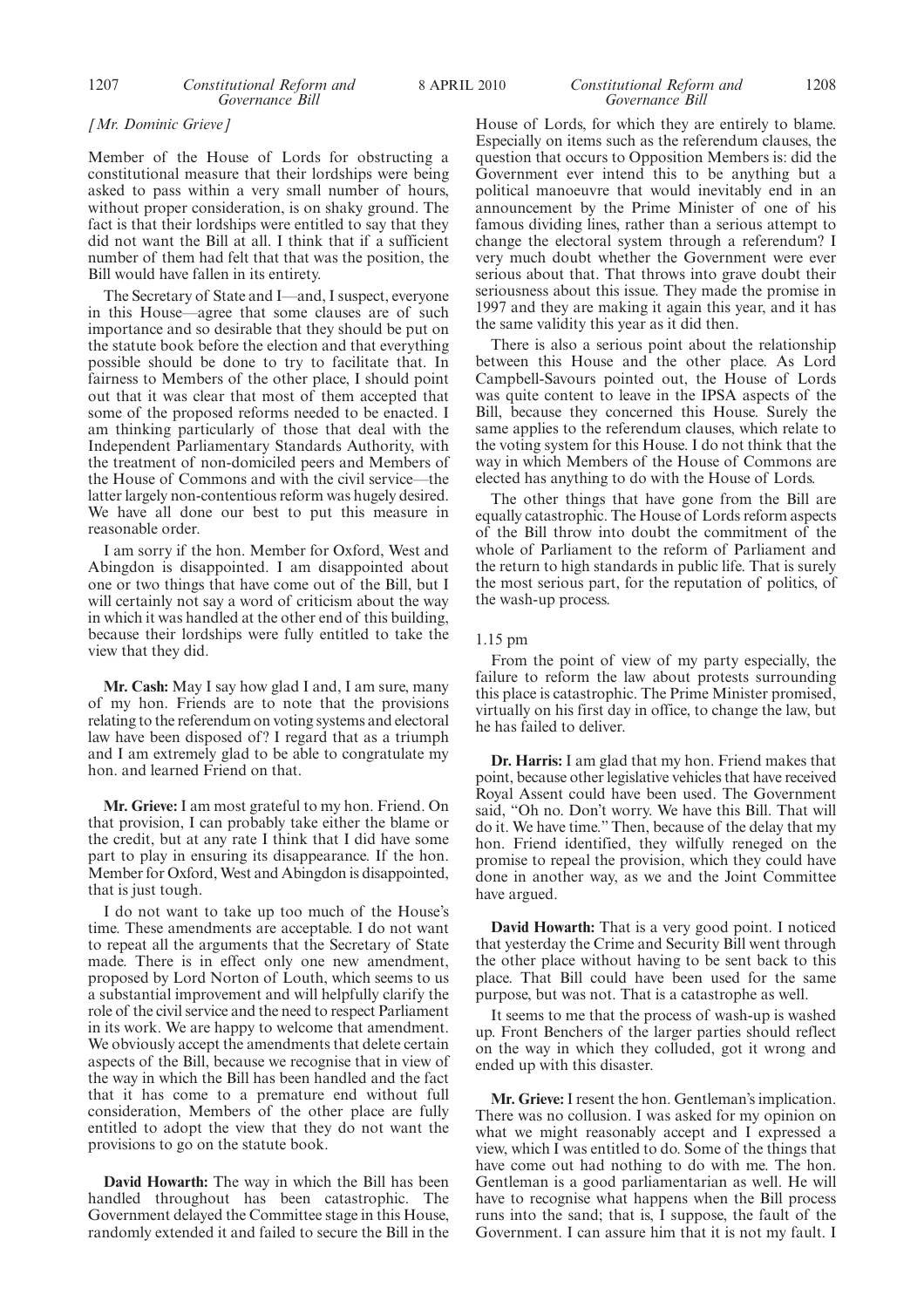do not know about blaming the Government. Far from our being taken by surprise by what happened in the other place, it was, as I said, entirely predictable. Indeed, I told the Secretary of State that I believed that it was exactly what would happen.

#### **David Howarth** *rose—*

**Mr. Deputy Speaker:** Order. May I say to the hon. Member for Cambridge (David Howarth) that we do not want to enlarge the debate any further by going into such matters as he has just alluded to, because there are six groups of amendments yet to be reached and 37 minutes left?

**David Howarth:** Thank you, Mr. Deputy Speaker. I was tempted along that route by the Secretary of State's opening remarks, which were more general. I shall end this part of my remarks by saying that we were excluded from the process and therefore have no loyalty to it.

I regret that the amendments include the removal of the Crown employment nationality provisions. The hon. Member for Hendon (Mr. Dismore) has worked for years to get those provisions this close to the statute book. He cannot be here today, but I am sure that he would express that regret himself were he present. He has support from hon. Members on both sides of the House, and I am sure that if Lords Trefgarne and Stoddart had understood anything about that aspect of the Bill, which they appear not to have done, they would have recognised its merit as well.

**Dr. Harris:** Again, the Government could have programmed the private Member's Bill concerned as a stand-alone Bill. The Government made a conscious decision not to provide time despite the fact that business has collapsed early day after day in the last few weeks indeed, the last few months. Therefore, every one of these failures—the hon. and learned Member for Beaconsfield (Mr. Grieve) is being too generous—can be laid at the door of a Government who do not care enough about some of the measures that they claim to want, because they could have dealt with them in another way.

**David Howarth:** My hon. Friend is entirely right. Do we have just another political manoeuvre, whereby the Government appear to be in favour of something without actually doing it? I regret wasting the time of a large number of hon. Members, which need not have happened.

I approve of other amendments in the group that bring in new material. The amendment moved by Lord Norton of Louth seems to be sensible—the loyalty of the civil service to the House as well as to the Government is important constitutionally. I am sure that the measure will have important long-term consequences; as a constitutional change, it strikes me as just as important as all the things that have been excluded from the Bill. Interestingly, their lordships thought that that change should be allowed .

**Dr. Tony Wright** (Cannock Chase) (Lab): The wash-up process in general leaves much about which to be dissatisfied and, one day, no doubt we shall turn our minds to that. Insufficient scrutiny even of the parts of the Bill that remain leaves much about which to be dissatisfied—major amendments to the civil service provisions were tabled but were never reached here or in the other place, yet

#### 1209 **Constitutional Reform and** 8 APRIL 2010 **Constitutional Reform and** 1210 *Constitutional Reform and Governance Bill*

one stray amendment has now found its way in. The amendment is sensible, but we never had a chance to look at all the other ones, which we could have discussed and might also have been sensible.

**Mr. Grieve:** I am interested in the hon. Gentleman's comments about the wash-up process being unsatisfactory. I am happy to talk to him informally at some point about how the process could be improved, but the stark reality is that we could argue for no wash-up at all: if legislation hits the buffers at the end of a Parliament, it should fall because it cannot be properly scrutinised. However, we would then lose the benefit of some important parts of the Bill that have been preserved.

**Dr.Wright:**The hon. and learned Gentleman anticipates my later remarks—the case for fresh thinking about what happens at the end of a Parliament. Should things endure at all, or should they simply fall and have to start again? The case for that is strong, and we have an obligation to review this period, because none of us feels happy about the outcome. I regret the loss of parts of the Bill that would have been valuable but, having said that, my main remarks are directed at the pleasure of having rescued the civil service provisions, for which some of us have been arguing for an awfully long time.

The Committee that I chair has reported endlessly on the civil service issue. In frustration, at one point we even drafted our own Bill—the first time that a Select Committee had done that, certainly in the modern period—but I had almost given up hope. The proposition was first advanced by Northcote and Trevelyan in the middle of the 19th century, so to be enacting it at the end of the first decade of the 21st century suggests that we have not been too premature in advancing the cause. However, we have got there, and we got there because we had what we did not have before. The change was previously held up by, first, the lack of political will and, secondly, a fear that it could not be done without provoking political disagreements. I speak with sincerity not only to my right hon. Friend the Secretary of State but to the Opposition that agreement was required for the change to happen. It has happened unsatisfactorily in many respects, but it has happened.

When the current electoral excitements abate, putting the civil service on the statutory footing that it ought to have been on for a long time and enshrining its values in legislation will be seen as a not-insignificant constitutional moment, widely welcomed by the civil service. I congratulate those who have enabled it to happen.

**Mr. Cash:** I understand Liberal Democrat concerns about reform of the voting and electoral systems. I have already made my position clear, and I am sure that many other people throughout the country, as well as on our Benches, would concur with dispensing with those provisions—I congratulate my hon. and learned Friend the Member for Beaconsfield (Mr. Grieve) on his efforts.

A number of other matters occur to me as we look at the final stages of the Bill. I very much agree with the sentiments expressed by the hon. Member for Cannock Chase (Dr. Wright), because he and I and a number of others have worked extremely diligently on reform of the House. I agree that the wash-up process needs to be looked at properly for the future. Some of what was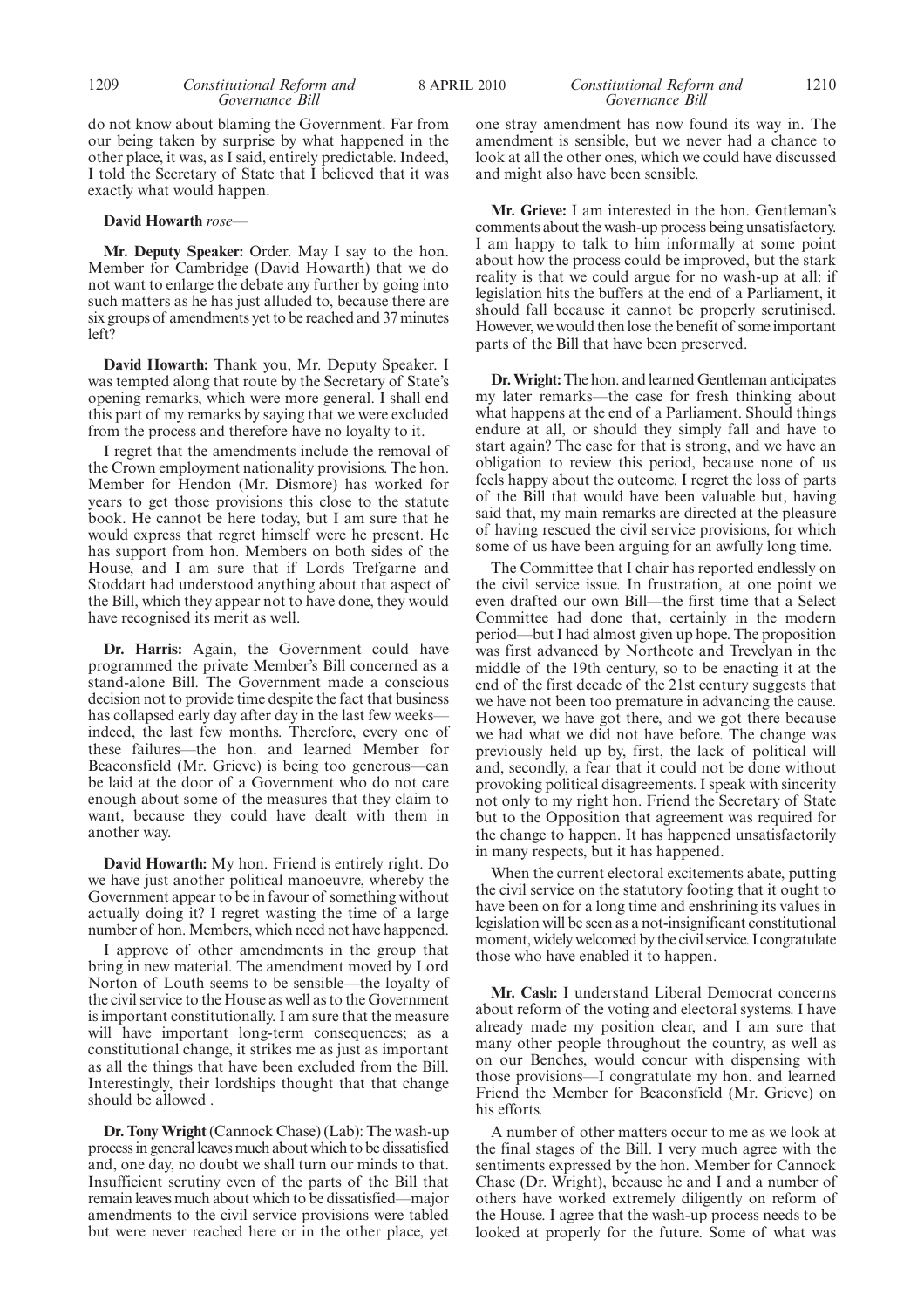#### 1211 *Constitutional Reform and* 8 APRIL 2010 1212 *Constitutional Reform and Governance Bill*

*[Mr. Cash]*

done—for example, with the Finance Bill—struck me as not a good way to legislate: not one Member of the governing party attended debate on the Finance Bill, except perhaps one who came in for only a few minutes. As I said, the birds have flown but people who are about to vote in the general election are saddled with the consequences of the taxation and public expenditure implications of the Finance Bill. Therefore, the wash-up raises many issues.

The Wright Committee proposals—other than those on the chairmanship and membership of Select Committees—have effectively been ditched and betrayed. They could have been included in the Bill.

**Sir Alan Beith:** Does the hon. Gentleman foresee that when a distinguished Committee—chaired by someone perhaps not as talented as the hon. Member for Cannock Chase (Dr. Wright)—comes to a set of conclusions at an equivalent time in the next Parliament, we shall discover that the necessary motions to implement those conclusions were lost in the wash-up?

#### **Mr. Cash** *rose—*

**Mr. Deputy Speaker:** Order. I do not want to be seen as picking on the hon. Member for Stone (Mr. Cash) unduly, because the debate has been very wide ranging—it started with an expansive speech by the Secretary of State, so I understand the temptation to comment. However, I have a duty to the House to keep within the rules of order. Specific groups are down for debate, so it would be helpful in making some progress if hon. Members respected that fact.

**Mr. Cash:** I shall gladly follow that suggestion, Mr. Deputy Speaker. I refer in particular, therefore, to the civil service reforms. One or two things were not included—for example, it is a great pity that the rules relating to evidence before Select Committees have not been tackled. They might be more a matter of convention and of Standing Orders, but when we require civil servants to carry out their duties with integrity, honesty, objectivity and impartiality, the fact that special advisers are not required to carry out their duties with objectivity or impartiality is relevant. That might be a statement of the obvious, but sometimes special advisers and their political functions create difficulties. Similarly, in the House, although we engage in political activities, as part of our duties we must deal with some matters with a degree of objectivity and impartiality; that is no less the case for special advisers, because questions of integrity, honesty, objectivity and impartiality all rather tend to merge into one another. It is a pity that some matters have been differentiated in that way.

No one in the debate has dwelt on the question of the House of Lords. I simply say, "Here we go again." I commented on the questions of proportional representation, the alternative vote and electoral reform. I accept what the Secretary of State said about alternative votes not being the same as proportional representation in a precise sense, but all such questions are to do with fiddling with the mechanism and the feeling of the choice of the person who goes into a polling booth—or does not do so—to exercise his freedom of choice. Playing around with that is very dangerous and the reason for retaining the existing system is inviolate; it should be kept. It is about the essence of an individual's choice and that should not be reallocated according to a system of shuffling.

#### 1.30 pm

My party has been committed to the idea of an elected House of Lords, although I notice that those issues have now been put on the back burner. We have been talking about the matter since the mid-19th century; a certain relation of mine by the name of John Bright was calling for the abolition of the House of Lords even in those days. I am not sure that I would call for its abolition, because it does a fantastically good job, but I have serious doubts about whether it can continue without being elected. I am sorry that the relevant provisions have gone. I have no doubt that the mavericks who were referred to earlier were among those who were determined to maintain the House of Lords in its present state—much as I want to pay tribute to the incredibly hard work that it did. When I was in the shadow Cabinet I found that those people did amazing amounts of hard work. However, the question is about more than that: it is a matter of principle.

On the subject of treaties, I do not think that clause 24 should be exclusively devoted to the question of ratification. Consent is the issue and therefore the clause should be about treaties being laid before Parliament before consent. It is consent that really matters, and ratification is a much more complex question, which I do not intend to go into now, although I took up the issue when I took the Foreign Secretary to judicial review over ratification of the Lisbon treaty, so I feel strongly about it.

The general point on which I want to conclude is that there is far too much government, and the Bill retains far too much of the presidential nature of the direction in which our governmental system is going. The Bill deals with important matters, but there is a need for much deeper radical reform of the connection between the Government, Parliament and the voter than it contains. I would not want to dismiss it, but it does not grapple with the real question at the heart of what the hon. Member for Cannock Chase (Dr. Wright), as Chairman of the Select Committee on the Reform of the House of Commons, and the significant number of hon. Members on both sides of the House who are here first as parliamentarians, know is going wrong: the disconnection between Parliament and the people on the question not just of allowances, but of the manner in which the Government impose their will. I spoke about that in the debate on the effectiveness of Parliament in Westminster Hall yesterday. The Bill does not deal properly with those questions and we must amend the Standing Orders to restrain the extent to which the Government have control over what happens. The Back-Bench and House committees, and the reassertion of the rights of Back Benchers—

**Mr. Deputy Speaker:** Order. I am reluctant at heart to have to interrupt the hon. Gentleman again, but he is allowing himself to get away from my strictures.

**Mr. Cash:** I am glad to take note of that point, Mr. Deputy Speaker, and I shall not transgress again, but I wanted to get that on the record.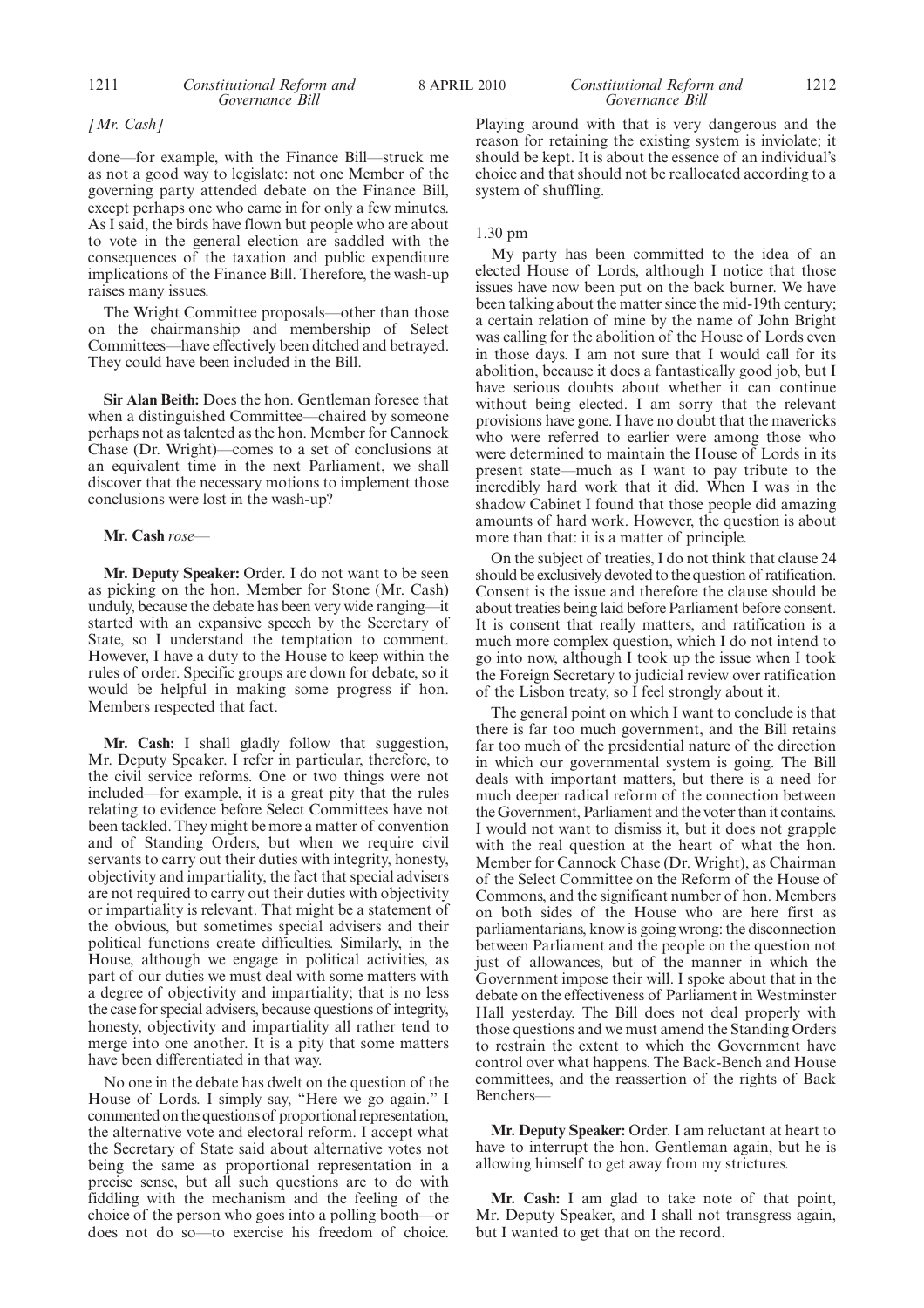#### 1213 *Constitutional Reform and* 8 APRIL 2010 1214 *Constitutional Reform and Governance Bill*

I feel strongly that we are moving into a new phase of politics, with all the Facebooks, Twitters and the rest. The question of disconnection remains important, but I congratulate my hon. and learned Friend the Member for Beaconsfield (Mr. Grieve) on the extent to which we have made progress in removing some of the more objectionable things from the Bill. I just do not think that that has gone far enough.

**Mr. Straw:** With the leave of the House, I would like to thank all hon. Members for their observations and to speak briefly in tribute to my hon. Friend the Member for Cannock Chase (Dr. Wright). This will be his last day in this House. He has been a paradigm of the best of the Members of this House who have shown that it is possible, by assiduity and imagination, to be profoundly influential from the Back Benches, on either side. Much of his work, particularly in chairing the Public Administration Committee, is reflected in the Bill and in other legislation. He will recall, as I do, an extraordinary evening more than 10 years ago at the Report stage of the Freedom of Information Act 2000, when he and I and many others had an open discussion that resulted in a much improved Act.

My hon. Friend made an important observation, which I accept, about the unsatisfactory nature of the wash-up process. There is not much that he can do about the fact that the process will be compressed, but yesterday in the other place my noble Friend Lord Rooker said that

"there would be a case for institutionalising that this House—jointly preferably…—should systematically say that an ad hoc committee of the House should look and monitor the wash-up package after six months and 18 months." —[*Official Report, House of Lords,* 7 April 2010; Vol. 718, c. 1483.]

He made other, further suggestions about that. My noble Friend Lord Bach endorsed that from the Front Bench, and I endorse it too. I hope that that has the approbation of the other parties and that we shall look carefully at how the wash-up has happened, and the improvements we can make.

*Lords amendment 1 agreed to. Lords amendments 2 to 5 agreed to.*

**Mr. Straw:** I beg to move, That this House agrees with Lords amendment 6.

The amendment relates to the treaty provisions of the Bill. I am glad that we managed to persuade some of the outliers that they should be included. The amendment was moved in the other place by Lord Norton of Louth. It puts a commitment on the face of the Bill that where a treaty is laid before the House there is to be an explanatory memorandum. That would have happened anyway, but I am very happy to accept the amendment so that now it must happen.

**Mr. Cash:** Does the right hon. Gentleman agree, or have any sympathy with, my general proposition that in fact the question of consent is more important than ratification?

**Mr. Straw:** There are two stages to the coming into force of a treaty. One is the signature and the second is ratification. I do not quite know what the hon. Gentleman means by consent. The signing of the treaty must be undertaken by the state party at the time when the treaty is agreed. I have been the signatory to a number of treaties and I cannot think of any process by which it would be possible to consult the hon. Gentleman and others before making the Executive decision to sign it.

#### **Mr. Cash** *rose—*

**Mr. Straw:** If I may just complete this point; that is always subject to ratification. I felt, as Foreign Secretary, that it was wrong that the Executive alone should ultimately decide on ratification; it should be a matter for this place. That is why I pursued the matter as Foreign Secretary and when I had an opportunity I wanted to get it on the statute book, in this place. The hon. Gentleman's consent to ratification on all treaties—not just EU ones—will now be required.

**Mr. Cash:** I am grateful for that suggestion. I am quite sure that it will not happen, particularly in relation to European treaties. However, the key point is that in relation to consent the question of signature, rather than just ratification, should come before Parliament.

**Mr. Straw:** That is for a longer and separate debate.

**Mr. Grieve:** I welcome amendment 6. I suppose that it shows what can be achieved when minds are concentrated wonderfully. Certainly, Lord Norton of Louth was able to secure some significant and interesting changes to the Bill in the course of an evening.

It is plainly desirable that there should be an explanatory memorandum. I take the Secretary of State's point that it might have been provided anyway. However, I recall that this issue has arisen on a number of occasions and that it has often been pointed out how desirable it would be, if the Government are laying legislation before the House, which can sometimes be quite technical in nature, that there should be an opportunity before the debate starts for a full explanation to be provided about how the legislation or treaty will impact.

For those reasons, I am very happy to support the amendment.

**David Howarth:** We on the Liberal Democrat Benches are content with the amendment.

*Lords amendment 6 agreed to.*

#### **Clause 29**

#### REFERENDUM ON VOTING SYSTEMS

**Mr. Straw:** I beg to move, That this House agrees with Lords amendment 7.

**Mr. Deputy Speaker:** With this, it will be convenient to consider Lords amendments 8 to 15, 50 to 52, 55, 57, 74 and 75.

**Mr. Straw:** These amendments relate to the removal from the Bill of the provisions in part 3 for a referendum on voting systems and to some consequential removals in clauses 88, 89 and so on.

As we have discussed at some length the reasons why the Government very reluctantly but inevitably had to agree to the removal of these provisions, I will not detain the House.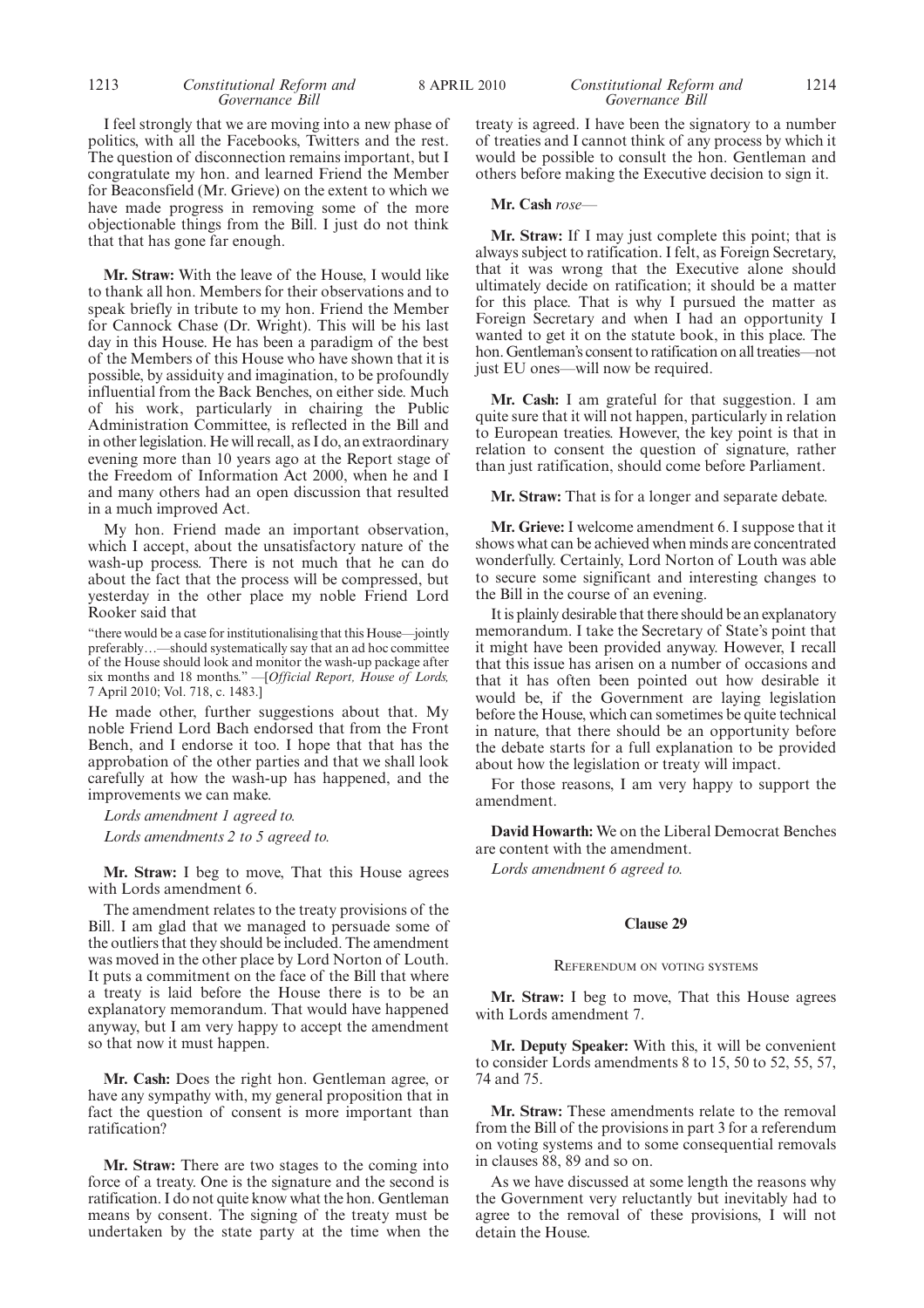#### 1215 **Constitutional Reform and** 8 APRIL 2010 **Constitutional Reform and** 1216 *Governance Bill*

#### *Constitutional Reform and Governance Bill*

**Dr. Harris:** There is a feeling of déjà vu. Labour's earlier commitment to electoral reform—in the 1997 manifesto—has been mentioned. The Secretary of State will know that Lord Jenkins did a huge amount of work on that issue. I do not think that Lord Jenkins would have been happy with the way that the Government refused to live up to their manifesto commitment to hold a referendum on a choice between the status quo and what he had come up with. Has the Secretary of State had a chance in the intervening years to reflect on whether the Government can defend what they did in respect of that manifesto commitment, given that this amendment will probably be in another manifesto?

**Mr. Straw:** My reflection is as follows, since I was the Minister responsible for sponsoring the Jenkins review and for bringing it back to the House. The problem that we faced was that there was no consensus whatsoever—no consensus in my party and opposition from the Conservatives—for the proposals from Lord Jenkins and his colleagues. The judgment that we therefore made was that a referendum would be lost. I am not in any doubt that it would have been lost, because the whole of the Conservative party and most of the Labour party would have opposed those proposals.

Do I have a regret about that? Frankly, I am slightly fed up with being told that we broke a referendum commitment—we did not, if the terms of the manifesto are read properly. In some respects I do have a regret, because if we had had a referendum it would have been lost overwhelmingly—that was absolutely clear—and we could have moved on and that would have stopped those on the Liberal Democrat Benches from whingeing. But it would probably have been quite an expensive way of doing that.

**Mr. Grieve:** As I indicated earlier, I must claim some responsibility for the fact that the clause has been removed. I will briefly set out the reasons for that.

The clause was introduced at the very last minute in the passage of the Bill through this House and picking up on the point made by the hon. Member for Oxford, West and Abingdon (Dr. Harris)—it was my view and that of my hon. Friends that the proposal for a referendum was in the nature of an electoral stunt by the Government. The hon. Gentleman said that this matter goes back to 1997; for all I know, it goes back even earlier. I fear that his party has been the victim on numerous occasions of electoral stunts on the alternative vote by the Government and that it has been given tantalising promises which I hazard to suggest will never materialise.

My party did not think very much of these proposals for a referendum, all the more so—I make this point strongly—because it was proposed that we enact a provision that would come into effect in a completely new Parliament without any opportunity for that new Parliament to consider whether it agreed. Even if the complexion of the Parliament changed completely but the Government remained in office, it would have been possible to hold the referendum, notwithstanding the fact that a majority of this House might well consider it unnecessary and undesirable. For those reasons, we think that it was an ill judged proposal.

1.45 pm

We have indicated, and will no doubt debate during the election campaign, ways of improving the electoral system in this country. My party has some very clear ideas about reducing the size of this House and evening out the size of constituencies so as to make the first-pastthe-post system work more fairly and more effectively. We intend to proceed with that and we will have an opportunity to debate it with the electorate and, indeed, the other parties during the campaign. We objected to the proposals, and in the circumstances nobody should be surprised by the fact that, when we were asked during the wash-up negotiations whether we considered them acceptable, we said, as we had done throughout the passage of the Bill, that we considered them to be an electoral stunt and did not wish them to be in a constitutional Bill of this nature.

**David Howarth:** The timing of this discussion is quite extraordinary. The day after the Prime Minister announced a programme that appears to include a referendum on electoral reform, the Government will have to troop through the Lobby to oppose that very policy. It seems to be a pattern that the Labour party proposes something to get a few votes, and when it has those votes it suddenly forgets about its commitments. Now the Lord Chancellor says that we have to read the Labour manifesto very carefully. As I am going back to the university of Cambridge to teach private law, which involves the close reading of documents, I suppose that my skills will come in handy in the next few weeks.

The timing of this discussion is extraordinary for another reason. I think that out in the country people are slowly starting to realise how extraordinary our voting system is, given that there is a prospect of a party gaining more votes than other parties but losing the election in terms of seats. I think that the public mood about the electoral system is just starting to change, but at precisely that point this House is to remove provision for a commitment to a referendum on changing that electoral system.

**Dr. Harris:** Was my hon. Friend struck, as I was, by the assertion by the hon. and learned Member for Beaconsfield (Mr.Grieve) that the current first-past-the-post electoral system can be made fairer by changing constituency sizes and making them more equal? To cite the words of David Mitchell in a recent column in *The Observer*, is the process of trying to make this electoral system fairer like throwing a slice of ham into the Grand Canyon to make it more of a sandwich?

**David Howarth:** That is a very good metaphor. In fact, that proposal combined with the other Conservative proposal to reduce the number of Members of Parliament would make the existing system even less proportionate.

**Mrs. Eleanor Laing** (Epping Forest) (Con): Surely the hon. Gentleman agrees that a system in which every vote is of equal value, because there is the same number of potential voters in each constituency, would be much fairer than the present system.

**David Howarth:** I am all in favour of making the electoral system fairer. That is why I oppose the amendment, because the only way to make the first-past-the-post system fairer is by abolishing it and replacing it with a better system.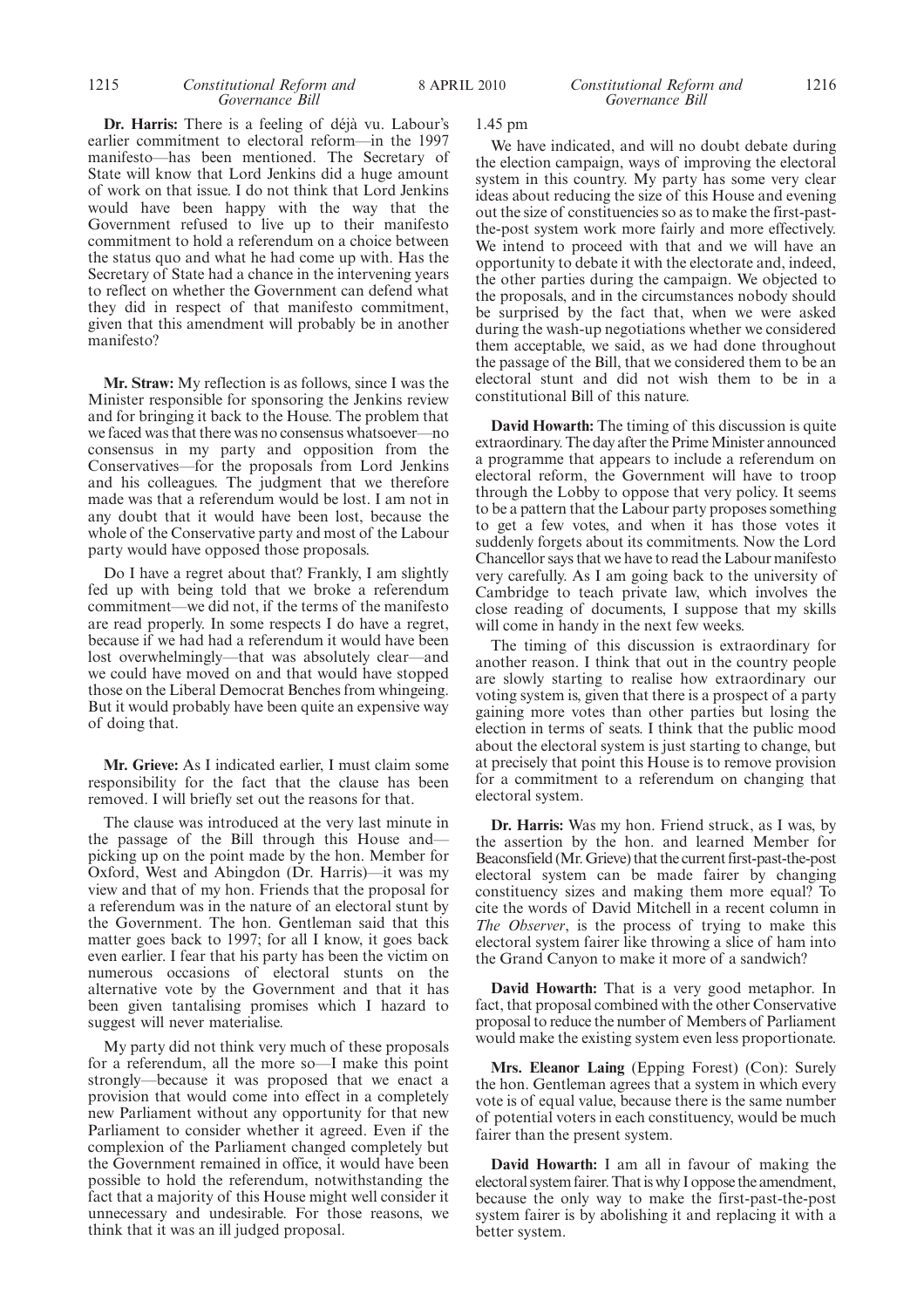#### 1217 *Constitutional Reform and* 8 APRIL 2010 1218 *Constitutional Reform and Governance Bill*

#### I concede that, as the Secretary of State said, the AV system is not necessarily proportionate. I prefer the single transferable vote system, which is proportionate, and we have debated that in this House. Nevertheless, the system proposed by the Secretary of State is preferential and therefore marginally better than first past the post and a step in the right direction.

**The Minister of State, Ministry of Justice (Mr. Michael Wills):** I am grateful for that. Does the hon. Gentleman agree, however, that when we talk about fairness it is essential to remember that there are 3.5 million people who cannot vote, even though they are eligible, because they are not registered? Whenever the Conservatives talk about redrawing boundaries, they always ignore the point that it is simply not possible to do that fairly until everyone who is eligible to vote is registered to vote. Without that, it is just gerrymandering.

**David Howarth:** I agree with the Minister. The idea that fiddling with boundaries based on out-of-date information can make the first-past-the-post system fairer is absurd. The only way to get a fair electoral system is to have a more proportionate system. The first virtue of a representative body, such as the House of Commons, is that it represents the political views of the people of the country. This body does not do that; in that respect, it is as bad as the pre-1832 Parliament.

**Mr. Grieve:**I am sorry to interrupt the hon. Gentleman, but from talking to some of his colleagues I had understood that they do not want the alternative vote and saw it merely as a device for breaking down the current firstpast-the-post system so that we can move on to something else. Is that the case? One thing is certain: the alternative vote system is not a proportional representation system.

**David Howarth:** The hon. and learned Gentleman is right; it is a jemmy in the door, which we intend at some stage to use. I give way for the final time.

**Mr. Cash:** Did the hon. Gentleman hear the interesting piece on the "Today" programme during which John Curtice and a number of others were quoted about the fact that the Conservative party is at a grave disadvantage in the current system? It is loaded against us, and yet we are concerned to maintain first past the post precisely because it is about an individual in the polling booth exercising their freedom of choice, which will not be reshuffled by a lot of artificial mechanisms.

**David Howarth:** The Conservatives support the system for the obvious reason that occasionally, and in some decades for very long periods, it gives them absolute power. They prefer a system that gives them absolute power, which they exchange with the Labour party now and then, to a system that is fair to all electors.

**Mr. Straw:** Does the hon. Gentleman also accept that it is simply untrue that there is as large a bias in the current system as has been claimed? I refer him to an important article in the Royal Statistical Society magazine, *Significance*, by Mr. Nick Moon, a leading psephologist. He pointed out that at times the system has been "biased" in favour of the Conservative party, "biased" in favour of nobody or "biased" in favour of the Labour party. The size of constituencies always starts equal; under-registration in urban areas, differential turnout

### *Governance Bill*

and changes in population, such as depopulation, lie behind the apparent arithmetic from the Conservative party.

**David Howarth:** I accept that there is all sorts of interesting research on first past the post, but all this seems to be entirely missing the point that first past the post can never be fair or proportionate, is always biased in one direction or another and is capable of producing illegitimate results.

**Mr. Graham Allen** (Nottingham, North) (Lab) *rose—*

**David Howarth:** This really is the last intervention.

**Mr. Allen:** This intervention allows me to pass on my best wishes to the hon. Gentleman and to congratulate him on his strong contributions in this field over many years. We will miss him.

If the House were composed differently, could we have had a debate in the Chamber about the war-making powers of the House versus those of the Executive? That matter was covered in the Bill, but has been dropped from it. I would like him to comment on that and on the balance in the House. Perhaps the Secretary of State will pick up the same issue in his remarks.

**David Howarth:** The answer is yes, and that would also apply to the reforms of this place itself. Changing the electoral system is important for democracy throughout our system—

#### 1.54 pm

*One hour having elapsed since the commencement of proceedings on consideration of Lords amendments, the debate was interrupted (Order, 7 April).*

*The Deputy Speaker put forthwith the Question already proposed from the Chair (Standing Order No. 83F),* That this House agrees with Lords amendment 7.

**AYES**

*The House divided:* Ayes 176, Noes 18.

#### **Division No. 134] [1.54 pm**

Allen, Mr. Graham Amess, Mr. David Anderson, Janet Austin, John Bailey, Mr. Adrian Bain, Mr. William Baird, Vera Barron, rh Mr. Kevin Battle, rh John Beckett, rh Margaret Bellingham, Mr. Henry Benton, Mr. Joe Betts, Mr. Clive Blackman, Liz Blunkett, rh Mr. David Bottomley, Peter Brady, Mr. Graham Brown, Lyn Browne, rh Des Bryant, Chris Burgon, Colin Caborn, rh Mr. Richard Cairns, David Campbell, Mr. Alan

Cash, Mr. William Chapman, Ben Chope, Mr. Christopher Clapham, Mr. Michael Clwyd, rh Ann Coaker, Mr. Vernon Cohen, Harry Cooper, Rosie Cooper, rh Yvette Corbyn, Jeremy Cunningham, Mr. Jim Davidson, Mr. Ian Dean, Mrs. Janet Dobbin, Jim Dobson, rh Frank Doran, Mr. Frank Dowd, Jim Duddridge, James Eagle, Maria Ellman, Mrs. Louise Etherington, Bill Fabricant, Michael Fitzpatrick, Jim Follett, Barbara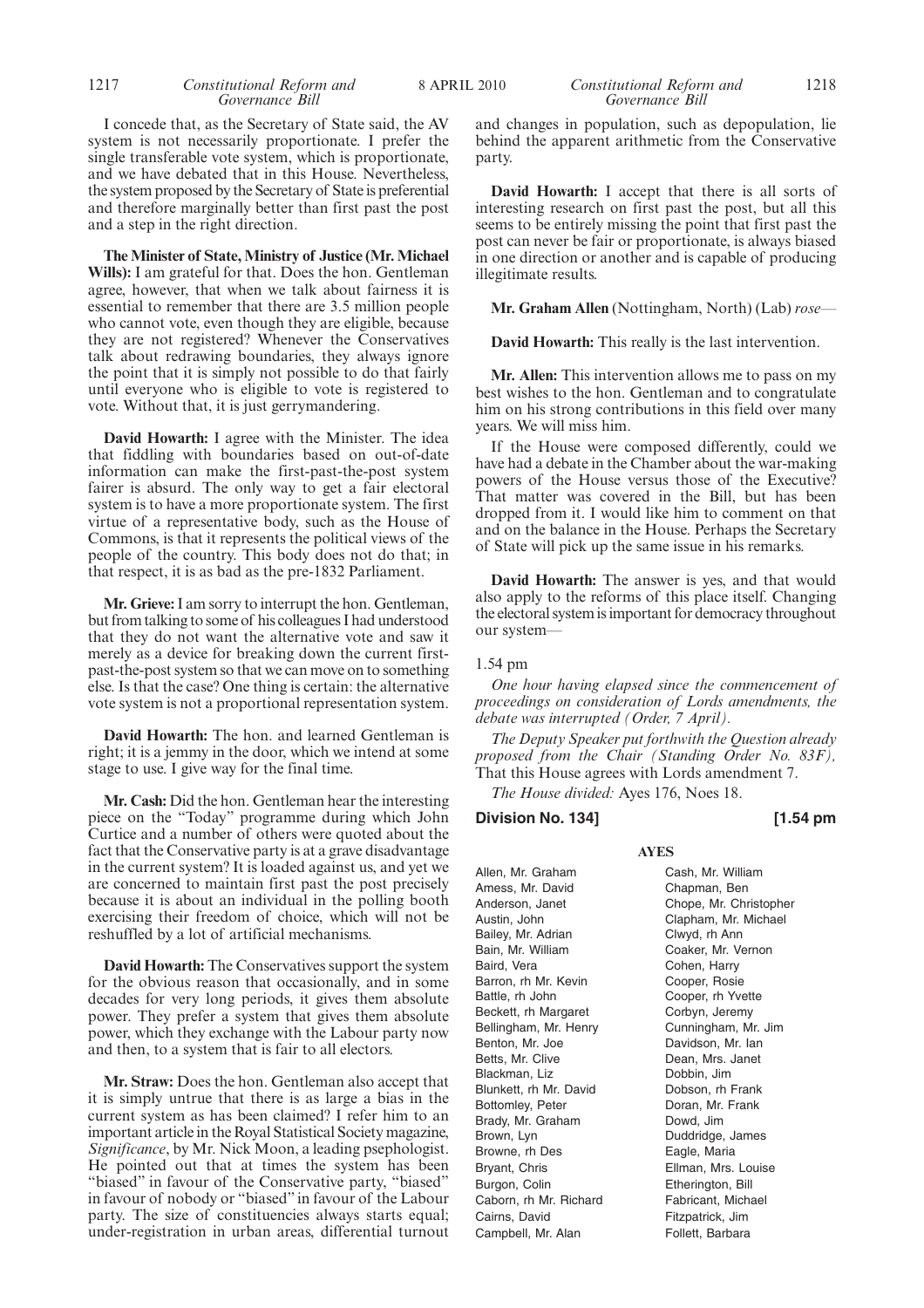#### 1219 *Constitutional Reform and* 8 APRIL 2010 1220 *Constitutional Reform and Governance Bill*

Francis, Dr. Hywel Francois, Mr. Mark Gardiner, Barry Garnier, Mr. Edward Gerrard, Mr. Neil Gibb, Mr. Nick Goggins, rh Paul Goodman, Helen Grieve, Mr. Dominic Griffiths, Nigel Grogan, Mr. John Hall, Mr. Mike Hammond, Stephen Hands, Mr. Greg Hanson, rh Mr. David Harper, Mr. Mark Havard, Mr. Dai Healey, rh John Hendry, Charles Hepburn, Mr. Stephen Herbert, Nick Hesford, Stephen Hewitt, rh Ms Patricia Hoban, Mr. Mark Hopkins, Kelvin Horam, Mr. John Howard, rh Mr. Michael Howell, John Howells, rh Dr. Kim Hughes, rh Beverley Humble, Mrs. Joan Hurd, Mr. Nick Iddon, Dr. Brian Illsley, Mr. Eric Irranca-Davies, Huw Jenkin, Mr. Bernard Johnson, Ms Diana R. Jones, Helen Jones, Mr. Martyn Kaufman, rh Sir Gerald Keeley, Barbara Keen, Alan Kelly, rh Ruth Kemp, Mr. Fraser Laing, Mrs. Eleanor Lait, Mrs. Jacqui Lammy, rh Mr. David Laxton, Mr. Bob Leigh, Mr. Edward Lepper, David Levitt, Tom Lewis, Mr. Ivan Lilley, rh Mr. Peter Love, Mr. Andrew Lucas, Ian Luff, Peter Maclean, rh David McAvoy, rh Mr. Thomas McCabe, Steve McCafferty, Chris McDonnell, John McIntosh, Miss Anne McKechin, Ann Merron, Gillian Michael, rh Alun Milburn, rh Mr. Alan

Beith, rh Sir Alan Cable, Dr. Vincent Cousins, Jim

Miller, Andrew Mole, Chris Morgan, Julie Mountford, Kali Mudie, Mr. George Mullin, Mr. Chris Munn, Meg Naysmith, Dr. Doug Neill, Robert Newmark, Mr. Brooks Norris, Dan O'Brien, rh Mr. Mike O'Hara, Mr. Edward Olner, Mr. Bill Pearson, Ian Pope, Mr. Greg Prentice, Bridget Purchase, Mr. Ken Purnell, rh James Randall, Mr. John Raynsford, rh Mr. Nick Reid, rh John Robathan, Mr. Andrew Robertson, John Ruddock, Joan Salter, Martin Sarwar, Mr. Mohammad Seabeck, Alison Sharma, Mr. Virendra Sheerman, Mr. Barry Simon, Mr. Siôn Smith, John Southworth, Helen Spellar, rh Mr. John Steen, Mr. Anthony Stoate, Dr. Howard Strang, rh Dr. Gavin Straw, rh Mr. Jack Sutcliffe, Mr. Gerry Tami, Mark Thomas, Mr. Gareth Timms, rh Mr. Stephen Todd, Mr. Mark Trickett, Jon Turner, Dr. Desmond Twigg, Derek Tyrie, Mr. Andrew Walker, Mr. Charles Watkinson, Angela Watts, Mr. Dave Wicks, rh Malcolm Williams, rh Mr. Alan Williams, Mrs. Betty Wills, rh Mr. Michael Winnick, Mr. David Winterton, Ann Woolas, Mr. Phil Wright, David Wright, Mr. Iain Wright, Jeremy Wright, Dr. Tony Young, rh Sir George **Tellers for the Ayes: Mrs. Sharon Hodgson and**

**Kerry McCarthy**

#### **NOES**

Foster, Mr. Don Hancock, Mr. Mike Harris, Dr. Evan

*Governance Bill*

Howarth, David Hughes, Simon Jackson, Glenda Jones, Lynne Keetch, Mr. Paul McDonnell, John Mitchell, Mr. Austin Pelling, Mr. Andrew

Simpson, Alan Taylor, Matthew Willis, Mr. Phil

Russell, Bob

**Tellers for the Noes: Mr. Colin Breed and John Barrett**

#### *Question accordingly agreed to.*

*Lords amendment 7 agreed to.*

*The Deputy Speaker put forthwith the Question necessary for the disposal of the business to be concluded at that time (Standing Order No. 83F).*

*Question put,* That the remaining Lords amendments be agreed to.

*The House divided:* Ayes 170, Noes 12.

**Division No. 135] [2.6 pm**

Allen, Mr. Graham Amess, Mr. David Bailey, Mr. Adrian Bain, Mr. William Baird, Vera Barron, rh Mr. Kevin Battle, rh John Beckett, rh Margaret Bellingham, Mr. Henry Benton, Mr. Joe Betts, Mr. Clive Blackman, Liz Bottomley, Peter Brady, Mr. Graham Brennan, Kevin Browne, rh Des Bryant, Chris Burgon, Colin Caborn, rh Mr. Richard Cairns, David Campbell, Mr. Alan Cash, Mr. William Chapman, Ben Chope, Mr. Christopher Clapham, Mr. Michael Clifton-Brown, Mr. Geoffrey Clwyd, rh Ann Coaker, Mr. Vernon Cohen, Harry Cooper, Rosie Corbyn, Jeremy Cousins, Jim Cunningham, Mr. Jim Davidson, Mr. Ian Dean, Mrs. Janet Dobbin, Jim Dobson, rh Frank Doran, Mr. Frank Dorrell, rh Mr. Stephen Dowd, Jim Duddridge, James Eagle, Maria Ellman, Mrs. Louise Etherington, Bill Fabricant, Michael Fitzpatrick, Jim Follett, Barbara Francis, Dr. Hywel Francois, Mr. Mark

**AYES**

Gardiner, Barry Garnier, Mr. Edward Gerrard, Mr. Neil Gibb, Mr. Nick Goggins, rh Paul Goodman, Helen Grieve, Mr. Dominic Griffiths, Nigel Grogan, Mr. John Hall, Mr. Mike Hammond, Stephen Hands, Mr. Greg Hanson, rh Mr. David Harper, Mr. Mark Havard, Mr. Dai Healey, rh John Henderson, Mr. Doug Hendry, Charles Hepburn, Mr. Stephen Herbert, Nick Hesford, Stephen Hewitt, rh Ms Patricia Hoban, Mr. Mark Hodgson, Mrs. Sharon Hopkins, Kelvin Howard, rh Mr. Michael Howarth, Mr. Gerald Howell, John Hughes, rh Beverley Humble, Mrs. Joan Hurd, Mr. Nick Iddon, Dr. Brian Illsley, Mr. Eric Irranca-Davies, Huw Jackson, Glenda Jenkin, Mr. Bernard Johnson, Ms Diana R. Jones, Helen Kaufman, rh Sir Gerald Keeley, Barbara Keen, Alan Kelly, rh Ruth Kemp, Mr. Fraser Laing, Mrs. Eleanor Lait, Mrs. Jacqui Lammy, rh Mr. David Laxton, Mr. Bob Lepper, David Levitt, Tom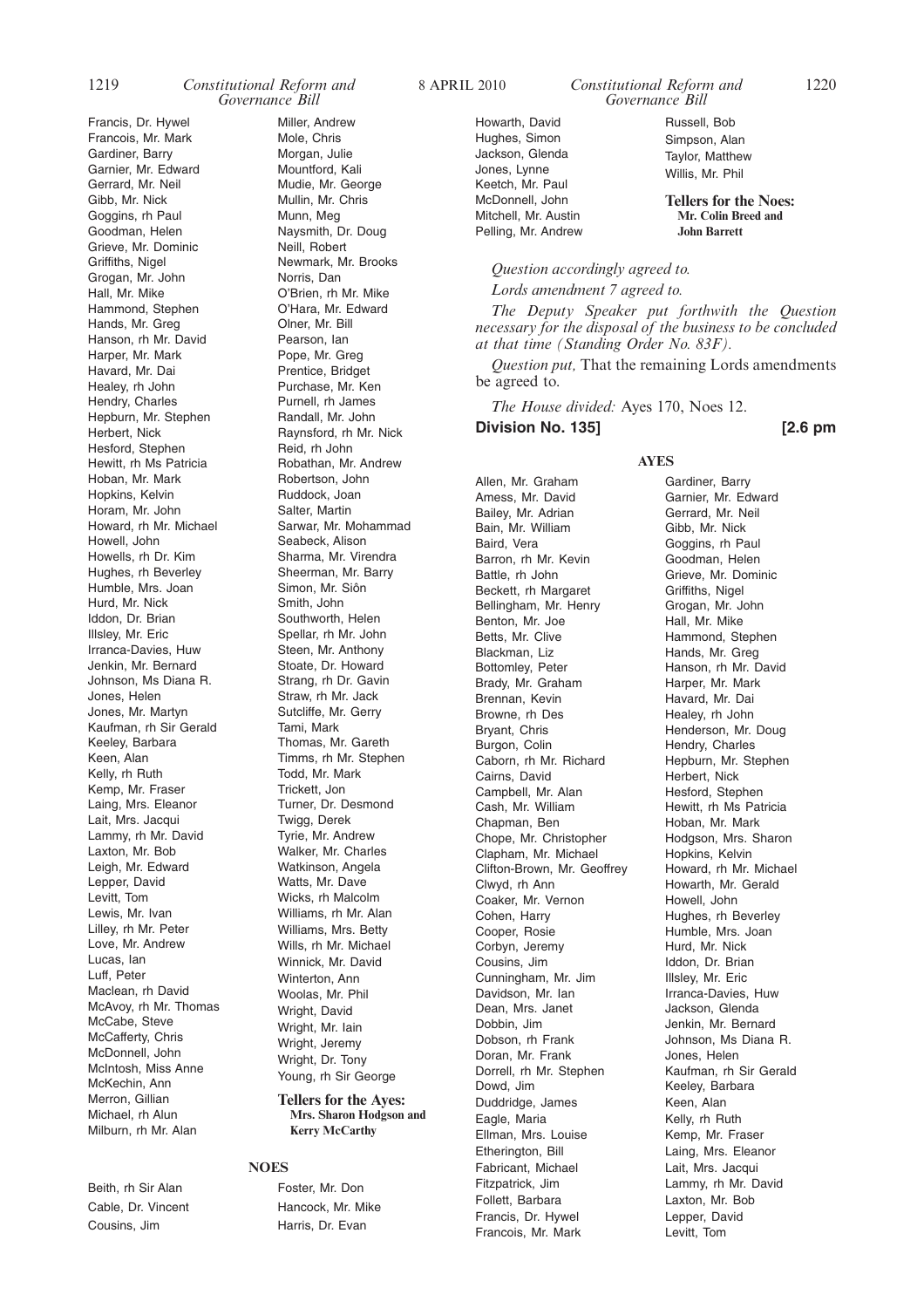Lewis, Mr. Ivan Lilley, rh Mr. Peter Love, Mr. Andrew Lucas, Ian Luff, Peter Mackinlay, Andrew McAvoy, rh Mr. Thomas McCabe, Steve McCafferty, Chris McIntosh, Miss Anne McKechin, Ann Merron, Gillian Michael, rh Alun Milburn, rh Mr. Alan Miller, Andrew Moffatt, Laura Mole, Chris Morgan, Julie Mountford, Kali Mudie, Mr. George Mullin, Mr. Chris Munn, Meg Naysmith, Dr. Doug Neill, Robert Newmark, Mr. Brooks Norris, Dan O'Brien, rh Mr. Mike O'Hara, Mr. Edward Olner, Mr. Bill Pearson, Ian Pope, Mr. Greg Prentice, Bridget Purchase, Mr. Ken Purnell, rh James Randall, Mr. John Raynsford, rh Mr. Nick Robathan, Mr. Andrew Robertson, John

Ruddock, Joan Sarwar, Mr. Mohammad Seabeck, Alison Sharma, Mr. Virendra Sheerman, Mr. Barry Simon, Mr. Siôn Southworth, Helen Spellar, rh Mr. John Stoate, Dr. Howard Strang, rh Dr. Gavin Straw, rh Mr. Jack Sutcliffe, Mr. Gerry Tami, Mark Thomas, Mr. Gareth Timms, rh Mr. Stephen Todd, Mr. Mark Trickett, Jon Turner, Dr. Desmond Twigg, Derek Tyrie, Mr. Andrew Walker, Mr. Charles Watkinson, Angela Watts, Mr. Dave

Williams, Mrs. Betty Wills, rh Mr. Michael Winnick, Mr. David Winterton, Ann Woolas, Mr. Phil Wright, David Wright, Mr. Iain Wright, Jeremy Young, rh Sir George **Tellers for the Ayes: Lyn Brown and**

Wicks, rh Malcolm Williams, rh Mr. Alan

Beith, rh Sir Alan Cable, Dr. Vincent **NOES** Foster, Mr. Don Hancock, Mr. Mike

**Kerry McCarthy**

Harris, Dr. Evan Howarth, David Hughes, Simon Keetch, Mr. Paul Pelling, Mr. Andrew Russell, Bob

Taylor, Matthew Willis, Mr. Phil

**Tellers for the Noes: Mr. Colin Breed and Mr. John Baron**

#### *Question accordingly agreed to.*

*Remaining Lords amendments agreed to, with Commons financial privilege waived in respect of Lords amendments 37, 41, 42, 44, 46, 48 and 67 to 69.*

*Consequential amendment (a) made.*

**Mr. Allen:** On a point of order, Mr. Deputy Speaker. After the Iraq war, many Members became very interested in the balance between the Executive and the legislature and in whether Parliament had a role to play, at least through being consulted or retrospectively endorsing a decision to go to war. In the pre-legislative stage of the Constitutional Reform and Governance Bill, there were draft provisions for how that might happen. Is it in order to ask you what happened to those provisions and why they were not debated when we considered the Bill or in the wash-up?

**Mr. Deputy Speaker:** It is just about in order to ask me, but I haven't a clue. Nor would the Chair be expected to have a clue on such a matter. In ordinary circumstances, the Chair's advice would probably be that the hon. Gentleman would find other ways of pursuing the matter, but the Chair knows on this occasion that the chances of that are dwindling rapidly. I have no doubt that he will bear it in mind for a future occasion.

**Mr. Allen:** Thank you.

**Mr. Deputy Speaker:** I really am sorry not to be able to be more helpful to the hon. Gentleman.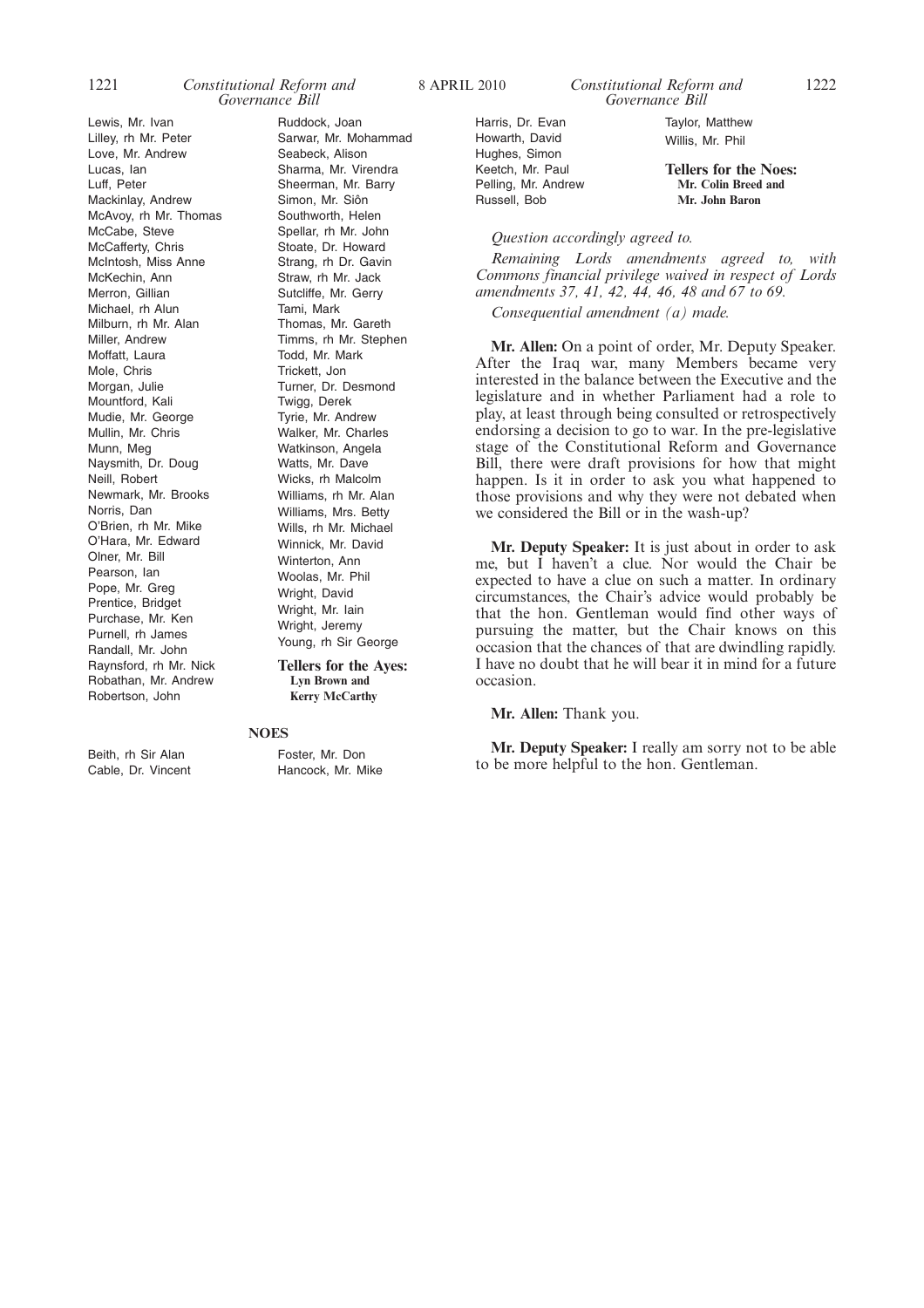#### **Children, Schools and Families Bill**

*Consideration of Lords amendments*

**Mr. Deputy Speaker (Sir Alan Haselhurst):** Lords amendments to the Children, Schools and Families Bill have been received and printed. Under the order of the House of yesterday, they may be considered forthwith, without Question put.

#### **Clause 1**

#### PUPIL AND PARENT GUARANTEES

2.16 pm

**The Minister for Schools and Learners (Mr. Vernon Coaker):** I beg to move, That this House agrees with Lords amendment 1.

**Mr. Deputy Speaker:** With this we may take Lords amendments 2 to 24.

**Mr. Coaker:** With a heavy heart, in order to secure provisions on special educational needs and alternative provision, we had to drop some clauses, which I think had broad support out there, particularly the guarantee that children falling behind in English and maths would get one-to-one tuition. Frankly, I think that parents and teachers will be astonished at the insistence of the Conservative party and others that the provision be dropped.

We have also had to postpone plans for changes to the primary curriculum, which had huge support among heads and teachers—moves to a curriculum based on the Rose review, with areas of learning that the vast majority of schools and teachers warmly welcomed.

**Mr. William Cash** (Stone) (Con): The Minister will recall that I asked the Secretary of State about a question that I put to him, and which the Minister answered, on education results in Staffordshire compared with those in the rest of England. I was told at the time in a written answer that finding out could be done only at disproportionate cost. When I raised that with the Secretary of State, he said I would get an answer before Dissolution. The clock has ticked almost to the point at which it is clear I will not get the answer. Does the Minister accept that I was asking a legitimate question, to which I should have an answer, as the Secretary of State said?

**Mr. Coaker:**The hon. Gentleman always asks legitimate questions. As Parliament has not yet dissolved, even at this late stage it would be courteous to look into that, and I shall do so after the debate and write to him. He may not get the answer he wants, but I will write with an explanation in any case, as it would be discourteous not to do so.

We have also had to withdraw provisions on personal, social and health education because Opposition Members insisted on retaining a parental right of withdrawal up to the age of 16 in respect of sex and relationships education.

**Meg Munn** (Sheffield, Heeley) (Lab/Co-op): I am sure that, like me, my hon. Friend does not believe that we live in a broken society, but does he agree that without education on alcohol, tobacco, drugs, finance and individual safety, as well as on sex and relationships, we will again be heading for the kind of broken society we experienced back in the 1980s?

**Mr. Coaker:** My hon. Friend has a lot of experience in this matter, both politically in the work she does in Sheffield and beyond, and from her previous professional role in which she saw the importance of the type of education we were seeking to introduce through the Bill. Much of the education to which my hon. Friend refers does take place in primary and secondary schools, but we were trying to ensure that there was statutory provision for it. That would go some way towards tackling the variability in the quality of provision between different schools and different areas. I agree very much with my hon. Friend that a lot of things need to be done to tackle some of the challenges our society faces. Although neither of us would accept the term "broken society", there are challenges in some areas, and a whole raft of different policies is needed in order to deal with them, one of which is the provision of proper education of this kind from an early age in our schools, working alongside parents, not instead of them. That would help to address some of these particularly difficult problems.

**Mr. Graham Allen** (Nottingham, North) (Lab): Will my hon. Friend put it on record that it was in fact the Conservative party that refused to allow the provisions on PSHE—or life skills as I prefer to call it—to be included in the Bill? Further, does he agree that the people who will suffer from basic emotional and social skills not being in the curriculum will not be those who go to expensive private schools, or even high attaining schools, but pupils in constituencies such as mine—poorer places where generally there is not high educational achievement? They are the people who most need this to be in the national curriculum, rather than merely being something that it is nice to have. Will my hon. Friend put on record who is responsible for this not being in the Bill?

**Mr. Coaker:** My hon. Friend, who represents Nottingham, North, is right: we were unable to come to an agreement through the usual channels about the age at which parents had a right to withdraw their children from sex and relationships education, and as a result the Conservative Front-Bench team felt unable to agree with us on these provisions. As I will make clear in a moment, we were therefore unable to proceed with them in the Bill.

**Mr. Nick Gibb** (Bognor Regis and Littlehampton) (Con): Is it not the case that clause 14 deals with the withdrawal of children from lessons, whereas the Minister's two party colleagues are talking about clause 11? Why did the Minister withdraw clause 11 when we were, in fact, disputing clause 14?

**Mr. Coaker:** As the hon. Gentleman will know because he reads very carefully on these matters, the issues are intertwined. It is not possible to separate them, as he seeks to do in order to try to defend his party's policyabout which it is receiving significant criticism—of blocking what most people think is a very important and significant reform.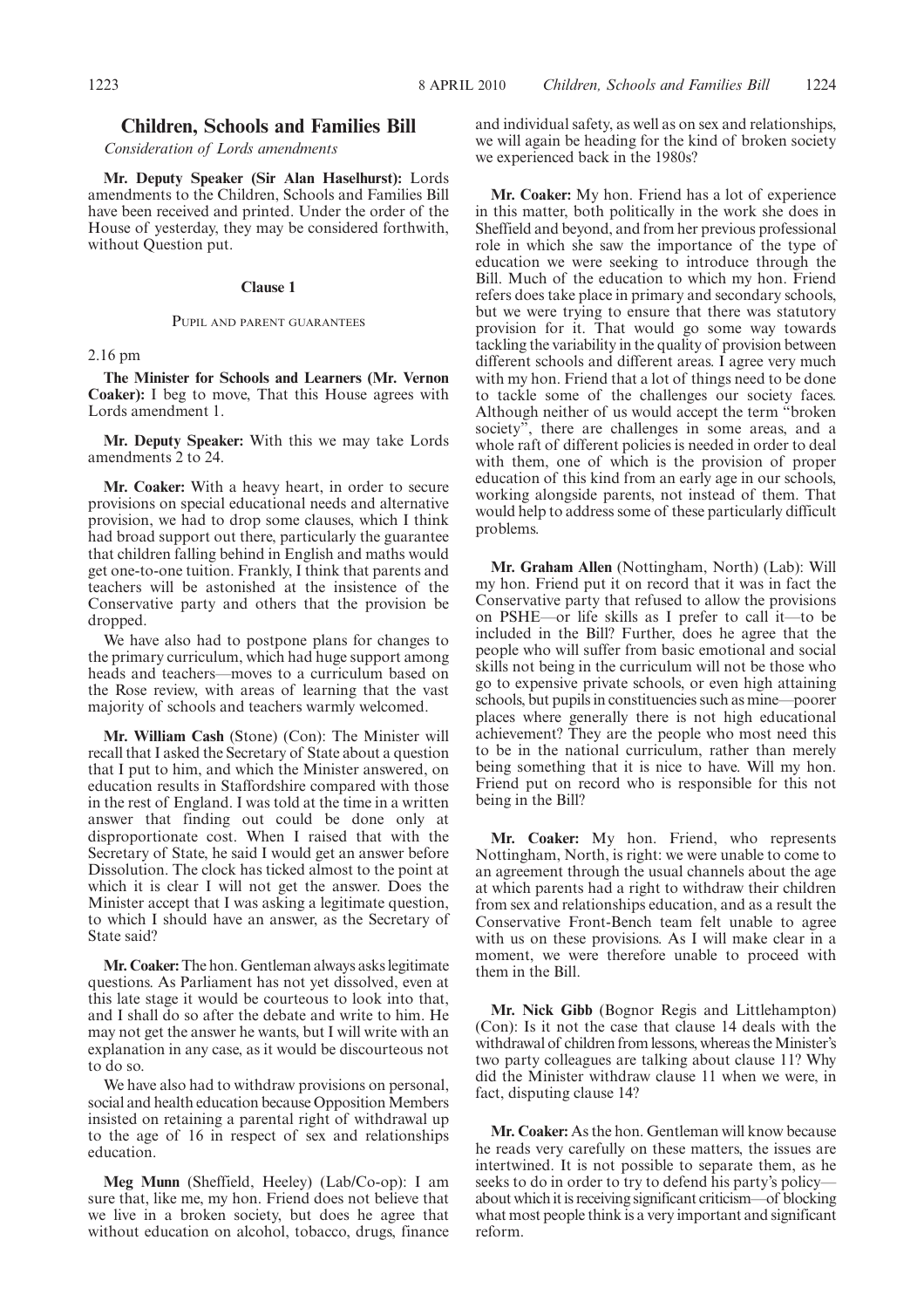**Mr. Allen:** I am sorry to persevere on this question, but this is a classic case of the baby being thrown out with the bath water—of the life skills baby being thrown out with the sex education bath water. If we could separate these issues, even at this very late stage, would it not lead to our ensuring that every child in this country who needs proper life skilling will be able to get it when they require it in the national curriculum? Even at this late stage, will my hon. Friend discuss the matter with the Opposition and seek a sensible way forward, instead of our having this criminal waste of parliamentary time, and the consequent damage that will be done to thousands upon thousands of children, such as those in my constituency?

**Mr. Coaker:**My hon. Friend has been a great campaigner for this type of early intervention and work in schools, whether we call it PSHE or, as he prefers, life skills. The legal advice I have received is that it is not possible to do what he wants, however. We have spent a long time talking to others to see if we can find a way forward, but it was not possible to do so. Therefore, with much regret, we find ourselves in the current situation. I hope that after the next election we will be in a position to return to this issue and ensure that we secure the statutory provision that both my hon. Friend and I want.

**Dr. Evan Harris** (Oxford, West and Abingdon) (LD): The hon. Gentleman should be aware of the 12th report of 2009-10 of the Joint Committee on Human Rights. It was written after the Government tabled an amendment on the measure in question, which the Committee viewed as follows:

"a provision which expressly subjects principles of accuracy, balance, pluralism, equality and diversity to the right of faith schools to teach sex and relationships education in a way that reflects the school's religious character, in the context of a Bill which makes the teaching of sex and relationships education in schools mandatory, is incompatible on its face with the ECHR. It expressly denies children at faith schools their right to an accurate, balanced, pluralistic education under the first sentence of Article 2 Protocol 1."

In fact, therefore, it seems that what has been lost was incompatible with the human rights of children not to be harassed and discriminated against, if, for instance, they come from same sex-parent households.

**Mr. Coaker:** It is not often that I say this, but I totally disagree with the hon. Gentleman's point; indeed, his own Front-Bench team will not, I think, support him. The relevant clause talks about the principles that have to be pursued in respect of PSHE, including providing accurate and balanced information, endeavouring to promote equality and encouraging acceptance of diversity. As the hon. Gentleman knows, at present faith schools are under no obligation to ensure that PSHE is taught in that way. To support his own argument, he says we will have faith schools all over the country promoting all sorts of values and ideas that many would regard as inappropriate. Of course they will be able to teach in a way that is consistent with the values of their school, but for the first time they will also be required, by legislation, to ensure that alternative points of view are put as well. The balance and accuracy the hon. Gentleman seeks are therefore included in the legislation, and the Bill will ensure that that happens.

**Dr. Harris:** My Liberal Democrat colleagues strongly opposed clause 11's proposed new section 85B(8) to the Education Act 2002, which says of all the stuff about equality and diversity:

"Subsections (4) to (7) are not to be read as preventing the governing body or head teacher of a school within subsection (9) from causing or allowing PSHE to be taught in a way that reflects the school's religious character."

The JCHR looked into, corresponded on and got legal advice about that, and it came to the unanimous view that it will mean that the assurances the Minister just read out are meaningless in the context of the schools in question, and that it will create the potential for homophobic teaching to be mandatory.

**Mr. Coaker:** Even at this late stage, it is quite strong to say that the legislation will make the teaching of homophobia mandatory. If the hon. Gentleman reflects on that statement, he may think that it is not the most appropriate thing to say about what will happen in faith schools, many of which teach PSHE.

#### **Dr. Harris** *rose—*

**Mr. Coaker:** We have an hour for this debate, and many other hon. Members want to contribute. I will take another intervention and that is it, because the issue has been debated long and hard in Committee. I do not agree with the statement that the Bill is incompatible with the European convention on human rights. The opposite is true: the principles in the Bill will mean—this is quite proper—that a faith school can teach PSHE in a way that is appropriate to its values and principles, but for the first time it must also teach that there are alternatives and to put that fact before a class. Quite frankly, that is what all good schools and all good teachers have always done, and I am sure that is what the hon. Member for Harrogate and Knaresborough (Mr. Willis) will have done when he was a head teacher and taught in a school.

#### 2.30 pm

**Dr. Harris:** I am grateful to the Minister for allowing me to intervene again. I am putting the view of the JCHR, which was established by Parliament to give such advice. The Minister can say that he is not interested in it or that he disagrees with it. That is his right, but he must know that some, not all, faith schools wish to teach that homosexuality is sinful. I believe that the place for such teaching is in religious education classes, not in sex education classes. The Bill will allow some faith schools to teach that in sex education classes. That is where I and the Joint Committee disagree with him indeed, the Liberal Democrats made it clear that we disagree. Such things should be put in religious education lessons.

**Mr. Coaker:** As I say, for the first time there will be a requirement to teach that there are alternative views.

The Conservatives have blocked the proposal and stopped it proceeding. English and European case law do not support a continuing opt-out to the age of 16. In introducing the Bill, Ministers must sign an undertaking that it is ECHR compliant. If the right of withdrawal had been set at 16, no such undertaking could have been signed. We were therefore advised that, legally, all clauses relating to PSHE had to be withdrawn.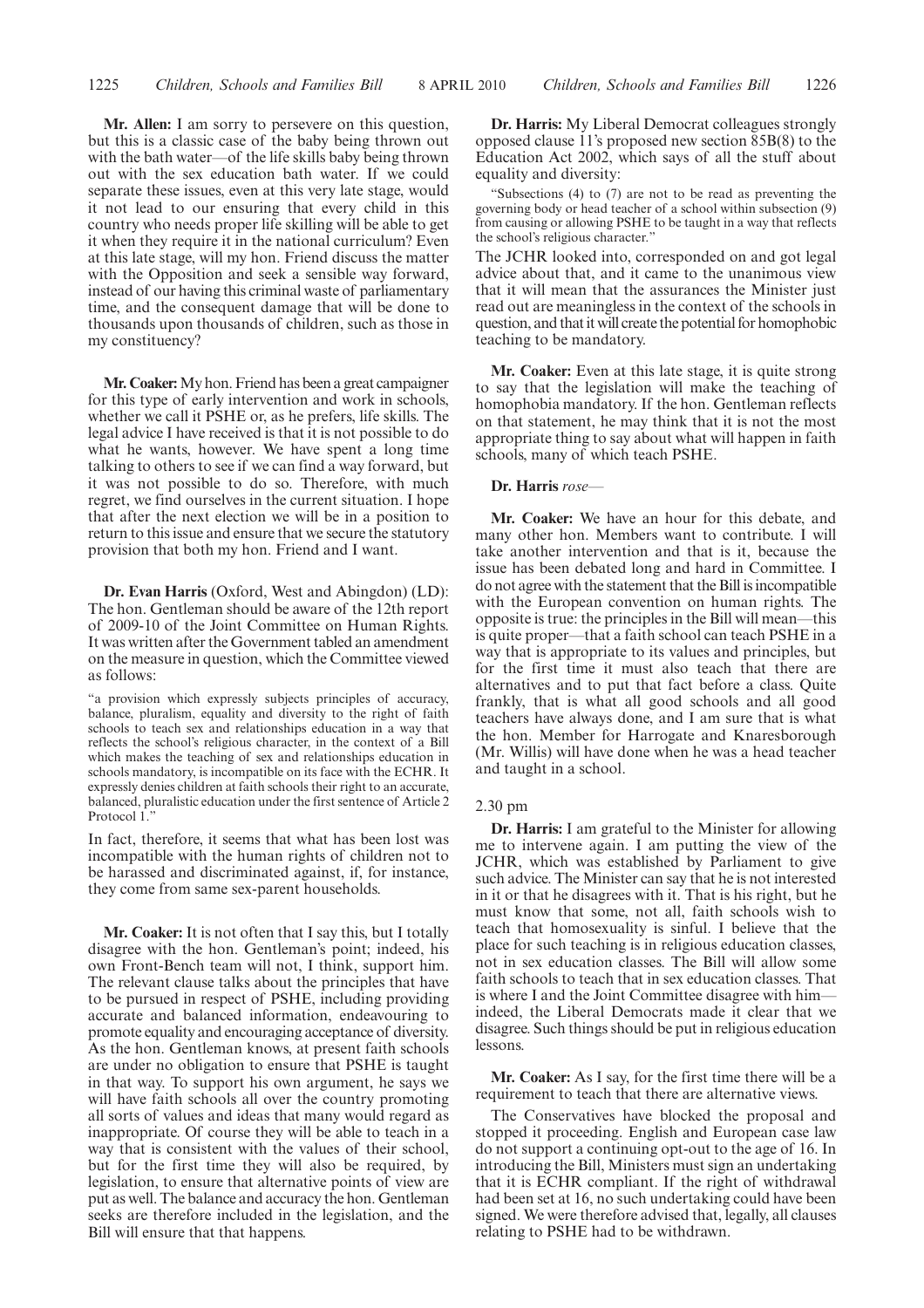#### *[Mr. Coaker]*

We hope that we can bring these matters back before Parliament in the near future, along with other measures that we have had to remove from the Bill, such as toughening home-school agreements, home education and the ability to collect data for the new school report card. However, as I said at the beginning, it is important to retain certain elements of the Bill, such as those on special needs and alternative provision. To that end, the Government support the Lords amendments.

There are now clear dividing lines between us on education. In the weeks to come, we will seek a fresh mandate to continue our work of investing in schools and providing opportunity for all pupils everywhere, irrespective of their ability, and we will expose the threat posed by the Conservative party, with its free schools, free market policy and immediate cuts to school funding. We will oppose that and ensure that the British public are aware of it as well.

**Mr. Gibb:** I thank the Minister for the concessions that he has made, which will remove clauses that posed a direct threat to the professional autonomy of teachers and that would have heaped mounds of bureaucracy on to teachers and head teachers and threatened the rights of parents to withdraw their children from sex education and to educate their children at home.

The first element of this bureaucratic Bill, which we are happy to oppose, is a series of excessively prescriptive pupil and parent guarantees. Scores of guarantees were set out in the appendix to the White Paper and in a consultation document, with 38 tick boxes for teachers and more time taken away from the classroom. For example, guarantee 2.2 states:

"the curriculum is tailored to every child's needs so that every pupil receives the support they need to secure good literacy, numeracy and ICT skills, learn another language and about the humanities, science, technology and the arts."

But given that 16 per cent. of 11-year-olds do not reach level 4 in English and 9 per cent. of boys leave primary school without even reaching any grade in the English key stage 2 standard assessment tests, that leaves scope for huge amounts of litigation.

The key to raising standards is not to pass a law guaranteeing things, but to understand the reasons for underperformance and to address them. If passing a law guaranteeing outcomes was the answer, we could cure world hunger and all known diseases this afternoon in the House. The key to raising standards in our schools is not through bureaucracy, but through greater freedom for professionals and by expanding the academy programme, with academy providers such as Absolute Return for Kids and the Harris Federation encouraged to establish more schools in some of the most deprived parts of the country.

These clauses would have piled additional bureaucracy on to teachers and head teachers and exposed them to the threat of expensive and time-consuming legal action. John Dunford from the Association of School and College Leaders said that those guarantees

"will take statute into realms it has never previously covered. Instead of the increasingly diverse system that the Government has often said that it wants to encourage, England will have one of the most centrally prescriptive systems in the world...School leaders are extremely concerned that these 'guarantees' will turn into a whingers' charter".

We wholeheartedly agree with ASCL's concerns and are therefore pleased that the Government have abandoned those clauses.

On one-to-one tuition, which the Minister touched on, we also strongly believe that it is needed for children who are falling behind, and we support that approach—that is what good schools do—but best practice is not spread by passing a law prescribing a whole raft of centrally crafted guarantees that people would then seek to enforce. We need to get away from such micro-prescription and give professionals and schools the autonomy that they need to flourish as professionals. That is how to raise standards. The Secretary of State is keen on his dividing lines in politics—I do not blame the Minister—but we believe that education policy should not be designed to be used as a tool in party politics. Education policy is about ensuring that we have the right landscape to enable schools to provide the highest quality of education for our children.

On home-school agreements, it is right to abandon clauses 4 and 5, which would have created bespoke, individualised home-school agreements, negotiated for each child and each parent in a school and rewritten annually. We believe in strengthening home-school agreements, but not in turning them into a bureaucratic nightmare for head teachers. The Government's proposals faced widespread opposition. For example, ASCL called the idea "unrealistic" and pointed out that

"such a proposal will be wholly impractical in secondary schools, which may have over 1,000 pupils, and will consume a great deal of school resource."

Again, that is our view exactly, and we are pleased to see those clauses go.

On areas of learning, the proposed changes to the primary curriculum—with the introduction of six highly prescriptive areas of learning, each with voluminous programmes of study, each of which has a multitude of objectives—is anything but flexible. The English programme of study alone has 84 objectives. Maths has 76. Clause 10 would have been a major misstep, and we are happy to see it fall as well.

The proposed introduction of personal, social, health and economic education was one of the most controversial aspects of the Bill. We have always strongly supported parents' rights to withdraw their children from sex and relationships lessons, and we have refused to compromise in upholding those rights. No one should ride roughshod over the rights of parents to bring up their children in the way they see fit. Ultimately, however small a minority wish to withdraw their children from such lessons, it should be up to the parent, rather than the Secretary of State and the Minister, to decide whether they want their children under 16 to attend lessons on sex and relationships.

**Dr. Evan Harris:** The opt-out already exists in religious education and collective worship, as the hon. Gentleman is aware, but case law now shows that when children become competent to make up their own minds, it is an infringement of their rights for parents to withdraw them, or not to withdraw them, from collective worship—for example, compulsory prayer. Under his logic, should parents who feel passionately about the origins of the universe and believed in young-earth creationism have the right to withdraw their children from biology lessons, for example, for the reasons that he gives?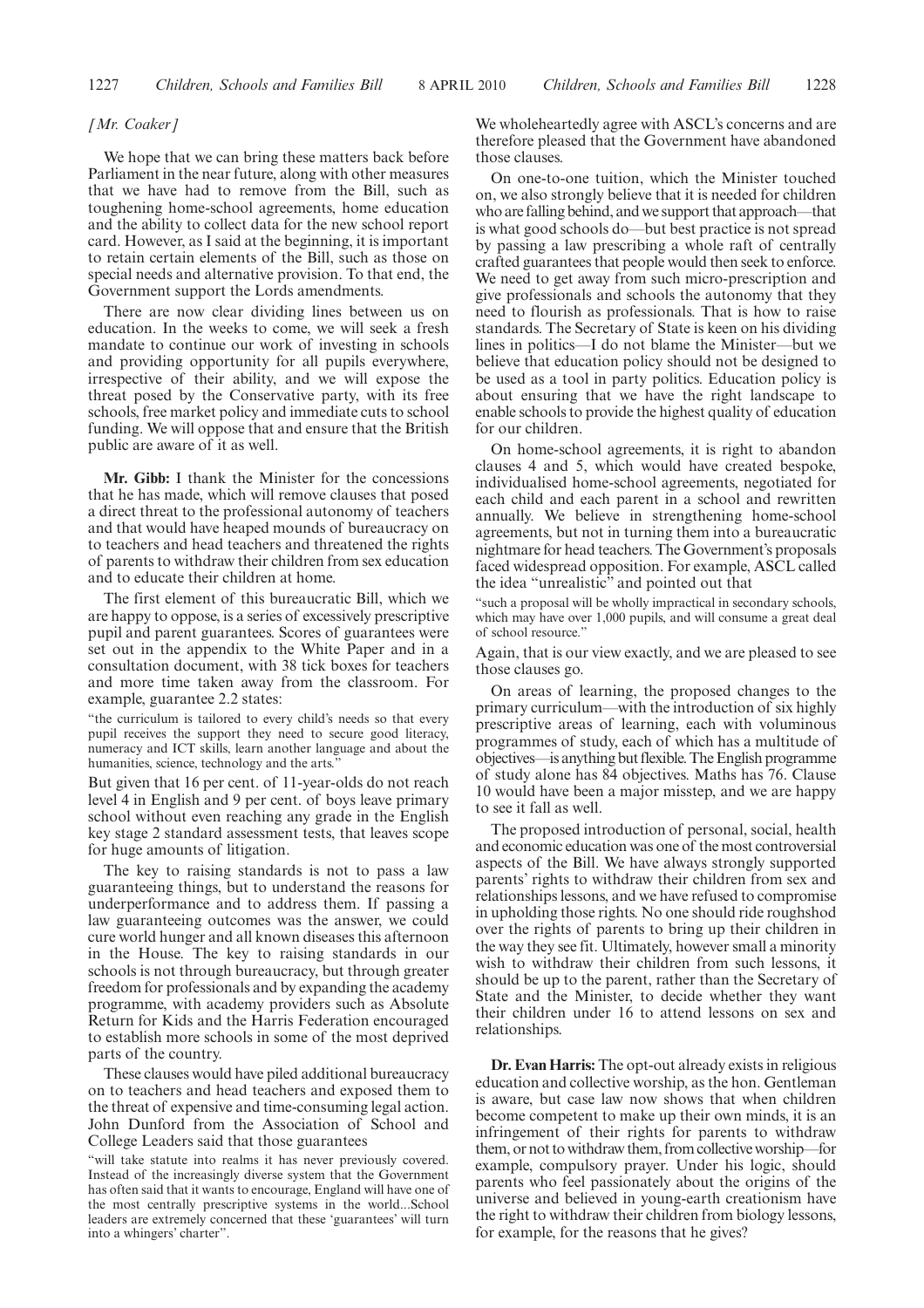**Mr. Gibb:** Parents have a right to withdraw their children from schools and to home-educate their children, which is another right that the Bill will infringe. I do not believe that creationism should be in the school science curriculum—the hon. Gentleman is right about that—but parents ultimately have the right to educate their children at home if they wish.

As a result of our continued opposition to clause 14, the Government have chosen to withdraw all four clauses that relate to PSHE. We would have been happy to discuss PSHE being part of the curriculum, and we are therefore extremely surprised that the Government have chosen to withdraw entirely all four clauses. If we are elected to form the next Government, the role of PSHE in the curriculum is an issue that we would address and consult on. As my noble Friend Baroness Perry said in another place last night,

"It would be almost impossible to find a secondary school, and very rare to find a primary school, that does not teach personal, social and health education."—[*Official Report, House of Lords,* 7 April 2010; Vol. 718, c. 1587.]

**Mr. Coaker:** Can the hon. Gentleman confirm that if the Conservatives were to form the next Government, the consultation on PSHE to which he referred would include the extension of the mandatory aspects of PSHE to academies?

**Mr. Gibb:** No, it would not apply to academies because the essence of an academy is that it would have the same rights as an independent school but would not be able to charge fees. Given that even the Government have not proposed extending the duties to independent schools, we consider our policy entirely consistent with that. I know the Government have extended the duties to academies. They have infringed the freedom of academies in many respects since the Secretary of State took his position, but we believe that academies should have the same status as independent schools.

**Mr. Allen:** Before the hon. Gentleman moves away from PSHE, or life skills, does he accept that the absence of a mandatory aspect, which will be lost in this ludicrous wash-up process, will above all damage a particular group of children—not those who come from well-educated middle class homes, like those of many hon. Members present, but those who may come from a one-parent family or a deprived area and lack the social and emotional ability to make the best of themselves and the best, therefore, of their education at primary and secondary school? Does he accept that whoever is responsible and however it happened, that failure of all of us here to make life skills a mandatory part of the national curriculum will impact badly on constituencies such as the one that I represent, and no doubt on areas in his constituency too?

**Mr. Gibb:** As my noble Friend said in another place last night, every secondary school has such lessons in the curriculum.We must be careful about how prescriptive we are about aspects of the curriculum. We were happy to allow clause 11 to go through. It is only advice that the Minister is receiving that is forcing him and the Government to withdraw, in a slightly petulant manner, all four of the PSHE clauses simply because we are so opposed to just one of them, clause 14.

The proposed licence to practise for teachers would have done nothing to raise standards and would have been an expensive and bureaucratic burden for hundreds of thousands of teachers. The Secretary of State's view, as set out in his letter to my hon. Friend the Member for Surrey Heath (Michael Gove) yesterday, is that

"the proposed licence to practise would have firmly established the professional standing of the workforce and provided teachers with the status they deserve".

That, though, is not the view of teachers. It is not the view of ASCL, it is not the view of the NASUWT. It is not the view of the NUT, which said that it

"can see no argument advanced by the Government which justifies the introduction of the licence to practise for teachers."

#### The NUT pointed out that

"in little over a month 17,500 teachers have completed a postcard or signed a petition to the Secretary of State to express their concern about the proposed licence to practise."

I suspect that that figure is significantly higher by now.

Christine Blower is quoted today as saying:

"We are delighted that the licence to practise has gone. It added nothing positive to teaching."

The General Teaching Council, which the Government wanted to administer the licence to practise, stated that

"it will be a challenge to develop a system which has sufficient rigour to make a positive impact on standards of practice, whilst remaining proportionate and not unduly burdensome for teachers, school leaders and schools".

Even the body charged with running the scheme is against it. If all the teacher unions are against it and as the Opposition are against it, we are pleased that the Government have backed down and are withdrawing the associated clauses, too.

## 2.45 pm

Finally, I am delighted that our sustained opposition to the Bill's draconian and excessive proposals to regulate home education has resulted in the Government's decision to abandon those clauses as well. We have always stressed that the choice to educate a child at home should belong solely and entirely to parents. As my hon. Friend the Member for Surrey Heath said on Second Reading:

"It is a basic right of parents to be able to educate their children in accordance with their own wishes, and to educate them at home if they so wish."—[*Official Report*, 11 January 2010; Vol. 503, c. 456.]

Home educators across the country will be extremely relieved to be spared compulsory registration and monitoring. As my hon. Friend the Member for Beverley and Holderness (Mr. Stuart) correctly pointed out, there is a need for support for home-educating families, but only if the Government can

"work co-operatively and voluntarily with parents"—[*Official Report*, 23 February 2010; Vol. 506, c. 262.]

For now, it is enough that home-educating parents will not be subjected to the dictatorial provisions of the Bill. We can only hope that the hostility between local authorities and home educators, which the Government created with the publication of the Badman report and exacerbated during the passage of the Bill, does not rule out the possibility of creating a practicable and mutually acceptable working arrangement between home educators and local authorities in the future.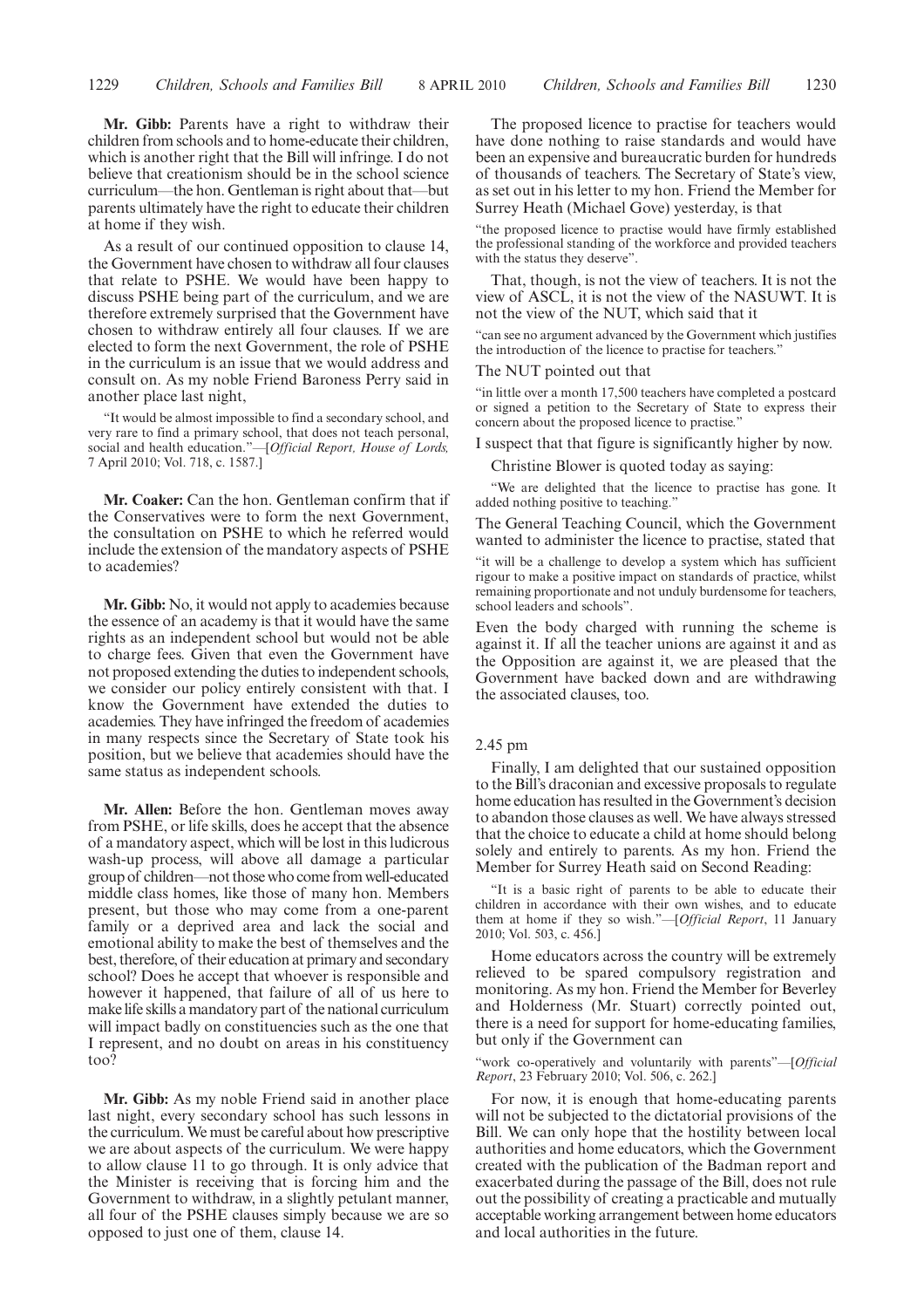However, the 50,000 home educators in this country need to take heed of the final paragraph of the Secretary of State's letter to my hon. Friend, in which he states:

"I will be campaigning to ensure that this Government is returned and that these measures do make it on to the statute book in the first session of the new Parliament."

Labour is clearly committed to reintroducing the clauses on home education if it is re-elected.

The Bill would have entangled teachers, head teachers, pupils, parents, local authorities and school governors in unnecessary red tape, while doing nothing tangible to raise standards. We are glad that the Government have dropped so many of the Bill's clauses, and we look forward to a new Conservative education Bill in a new Parliament which would make the reforms so urgently needed to improve our education system for teachers, pupils and parents alike.

**Mr. Phil Willis**(Harrogate and Knaresborough) (LD): It is rather fitting that the Minister, who is the hon. Member for Gedling, should be speaking across the Chamber for my last appearance in the House, and perhaps—who knows—it might even be his. I say that in a spirit of comradeship, because the hon. Gentleman has done his party and the education lobby a great deal of service over his time in the House and as a Minister. We have had many disagreements over that time, but the passion for education that we have both felt is important.

It saddened me that the hon. Member for Bognor Regis and Littlehampton (Mr. Gibb) said that if the Conservative party wins the next general election it will introduce an education Bill. My heart sank, because I dread to think what would be in such a Bill. I know that the hon. Gentleman was probably still at school when the Education Reform Act 1988 was brought in by his great forefathers. I remember the level of bureaucracy that surrounded the national curriculum. I am sure the hon. Gentleman knows that, because he is a colleague who devotes a great deal of time and thought to education as well as having relatives who live in my constituency, so I have to say these things.

**Mr. Ken Purchase** (Wolverhampton, North-East) (Lab/ Co-op): Does the hon. Gentleman agree that the 1988 Act was a seminal moment in the bureaucracy of education, and that in many ways things have gone downhill since, in terms of what teachers, head teachers and local authorities have had to do in producing league tables, SATs results and a raft of unnecessary changes to the working day in schools?

**Mr. Willis:** The hon. Gentleman is right. We have shared many such comments over the past 13 years. However, two wrongs do not make a right. From 1997 to 2005 I served on every education Bill, and there were at least two a year during that time. I have to be honest to the House and say that they made precious little difference to the life chances of our children. That is what saddens me.

This Bill was supposed to be a flagship Bill. The hon. Member for Nottingham, North (Mr. Allen), who has now left his place, has been a passionate defender of the poorest children living in his constituency—some of the poorest children in our society. The fact that, in the death throes of this Government, he has to say that these matters have not been dealt with, and that to lose the Bill would be a tragedy is—if I may say so to the Minister—a condemnation of the fact that some of the essential elements of our dealing with some of our poorest communities and how we bring them up and give them the sorts of life chances that they deserve have been a failure, perhaps by all of us, but certainly a failure to live up to that pledge by Tony Blair to put "education, education, education" at the heart of the Government's programme.

That is enough of me remembering the past; we have a Bill in front of us. I am pleased that large sections of the Bill have been dropped—but not because I believe that some of the matters that it deals with do not need attention, particularly the sections dealing with the curriculum. The Rose committee made some quite remarkable suggestions on invigorating the primary curriculum, and I do not agree with the hon. Member for Bognor Regis and Littlehampton and his party that we do not need to look rigorously at that. There is no doubt that unless we have a far greater sense of purpose and attainment in the primary years, we will not do the job that we need to do for the children mentioned by the hon. Member for Nottingham, North and others like them throughout the country, including children like those I taught in east Leeds, some of whom were among the poorest in the nation.

That applies particularly to the work that Rose did in trying to ensure that mathematics was at the heart of the primary curriculum. Without good mathematics, many of those youngsters will have, frankly, no chance of accessing the modern post-recession economy, which will be vital in bringing them out of poverty and educational poverty. The link between education and the economy develops and drives everything—it is not magic—so I am sad that we have been unable to make progress.

Frankly, we did not need clauses 1 to 6 in the first place. They would have heaped yet more bureaucracy on to bureaucracy. We must liberate those brilliant head teachers, such as Phil Willis at John Smeaton community high school, who was a maverick—I have admitted that. As my last Ofsted report remarked, charging the inspectors for car parking was innovative on the part of our youngsters. They had an idea and a drive to investigate how the economy works.

As my noble Friend Baroness Walmsley remarked yesterday in the House of Lords, clauses 11 to 14 have rightly caused an awful lot of concern. Hon. Members on both sides of the House recognise the importance of PSHE and that introduction to economics. If I may say so, I find rather sad the excuse that the Minister has used—that the Bill draftsmen say that we cannot disentangle those measures—because there is clearly a problem with sex education. If we debated that for the next 100 years, there would still be a problem, because there are entrenched positions. My hon. Friend the Member for Oxford, West and Abingdon (Dr. Harris) has been absolutely courageous in defending sex education and the right of children to get a balanced view.

I strongly support the right of faiths to run schools in our society and to share with children in those schools the beliefs of those faiths—I cannot see anything wrong with that—but my hon. Friend is right to say that that should take place within a structure. Whether someone is running a Muslim, Roman Catholic or other faith school, they should be able to reflect their teaching according to those belief systems. However, it would be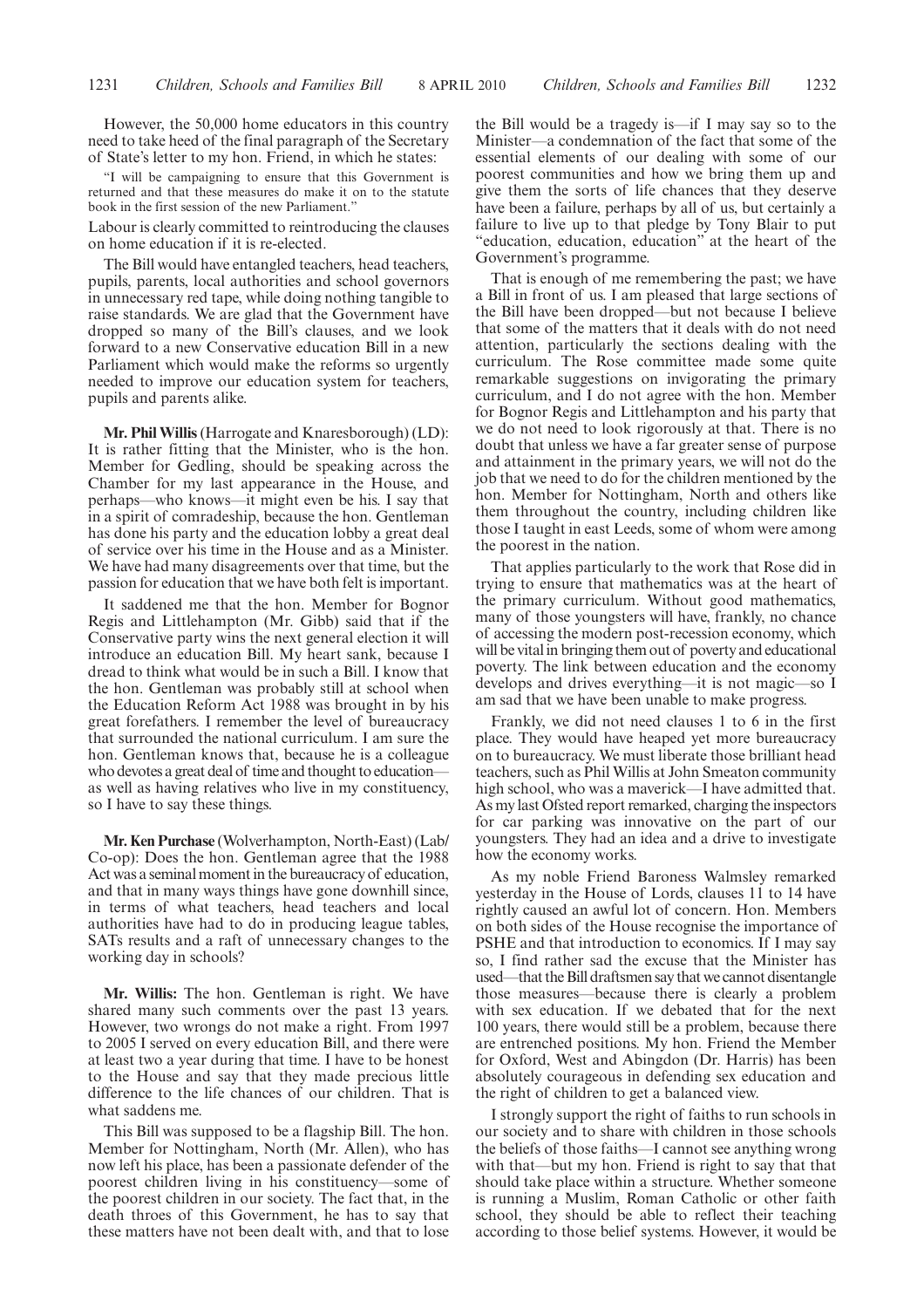wrong to give those people the legalised opportunity to tell the children in their schools that the lifestyle of the person living next door is somehow immoral. That is what we are talking about. I hope that whoever comes in after the next general election will revisit the matter, because it is too important to leave hanging in the air. In that way, there was a cop-out last night.

My last comment is on home education. There is a fundamental flaw in our thinking in this country—this was brought home in the debate with the home educators that it is the state's job to educate our children. It is not; it is the parents' job. The Education Act 1944, and indeed Forster's great Act of 1870—an Act brought about by that great Bradford Member of Parliament—both state that it is the parents' duty to educate their children, and that the state acts as a convenient default mechanism when necessary, which most of us, myself included, have used.

We have heard examples of home-educated children being abused, but they are in a tiny minority. In such cases the idea of home education is often used as a cover for abuse—but in reality, the vast majority of people who educate their children at home do so because they believe that that is in the best interests of their children. The state should work with them, not create more barriers for them. I would never home-educate my children because I believe that home-educated children miss out on so much, but I will defend to the death the right of parents to work with their children in a home setting to deliver an education. I am therefore pleased that clauses 26 and 27 have been dropped.

All in all, as other hon. Members have said, this wash-up process is a rather sad and tawdry affair, and at the end of the day what is left of the Bill is probably not worth saving. However, if the Minister, being the man he is, assures me that it is, my party will not—

**Mr. Coaker:** I know it is not the hon. Gentleman's fault, but we amended one of the measures on alternative provision that has been retained in the Bill in the way that the hon. Member for Mid-Dorset and North Poole (Annette Brooke) wanted. She would want that to be retained, irrespective of anything else.

**Mr. Willis:** I was in fact about to conclude by saying that those parts of the Bill that do remain that have the support of my excellent colleagues, and the guidance of the Minister, make the Bill worth putting on the statute book at the last moment.

**Mr. Christopher Chope** (Christchurch) (Con): I congratulate my hon. Friend the Member for Bognor Regis and Littlehampton (Mr. Gibb) on securing some really good changes to the Bill. It is rather late in the day, but he and the hon. Member for Surrey Heath (Michael Gove), the shadow Secretary of State, have spoken for so many people in this country who have written to Members of this House to express their concern about various aspects of the Bill, and most of those measures have been filleted out.

The way in which my hon. Friend the Member for Bognor Regis and Littlehampton set out succinctly and clearly the dividing lines on education policy between the Government and the Conservative party will be really useful in the forthcoming weeks of the campaign. He says that we stand for less prescription and interference, and for giving more responsibility and freedom to parents and professionals. The decision to remove the ludicrous home education proposals exemplifies the difference between the Government's approach and our approach.

Fortunately, the Government dreamt up most of these ridiculous proposals in their 12th year in office. Had they introduced them earlier, they could have got them on to the statute book, but they are not going to do so now. People will know that there is a big issue before them in the general election: if they vote for the Labour party, there is a risk that the proposals will be introduced again in future.

All hon. Members have received much correspondence on the PSHE elements of the Bill, and I am very pleased that clauses 11, 12, 13 and 14 are now out of it. Voluntarism is working very well, and when things work well, why should the state interfere? My only quibble with what was said by my hon. Friend the Member for Bognor Regis and Littlehampton concerns his implication that an incoming Conservative Government would reintroduce PSHE in a centralised curriculum. I believe that there is enough centralisation in the curriculum already. Given that schools are able to deliver PSHE perfectly well on the basis of acceptance of their own responsibility through governing bodies and parents, I hope that on reflection, an incoming Conservative Government will not meddle with PSHE, and will instead concentrate on our core requirements for better educated pupils who understand the basics of reading, writing and arithmetic.

#### 3 pm

I am delighted that the Bill has been filleted so expertly, but I regret the amount of parliamentary time that has been taken up by the Government's proposals when it was obvious that they would never get them through.Many of them were amendments to the Education Act 2002. If the Government had really wanted them, they could have been tabled at that stage. This has been simply a lot of gesture politics for the benefit of those who are not satisfied with the extent of the bureaucracy and regulation that already exist in education, and want more bureaucracy and more regulation. The Government were pandering to those interests. Today, however, we have a Bill that constitutes a snub to those who have campaigned for all that extra regulation, and I am delighted with the progress that my hon. Friend has secured.

**Mr. Coaker:** With the leave of the House, Mr. Deputy Speaker, I should like to make a couple of comments.

It would be remiss of me not to pay tribute to the hon. Member for Harrogate and Knaresborough (Mr. Willis). Both of us have worked long and hard on a number of different issues. I pay tribute to the work that he has done, not only in respect of education but in respect of science and the importance of evidence-based policy making. I appeared before his Select Committee when I had ministerial responsibility for drugs education policy, and we had a fairly frank exchange of views, but I hope that that led to better policy.

I am pleased that my hon. Friend the Member for Wolverhampton, North-East (Mr. Purchase) is present. He served on the Committee, and observed that it was the first time he had served on a Bill Committee for a number of years. Although those who served on the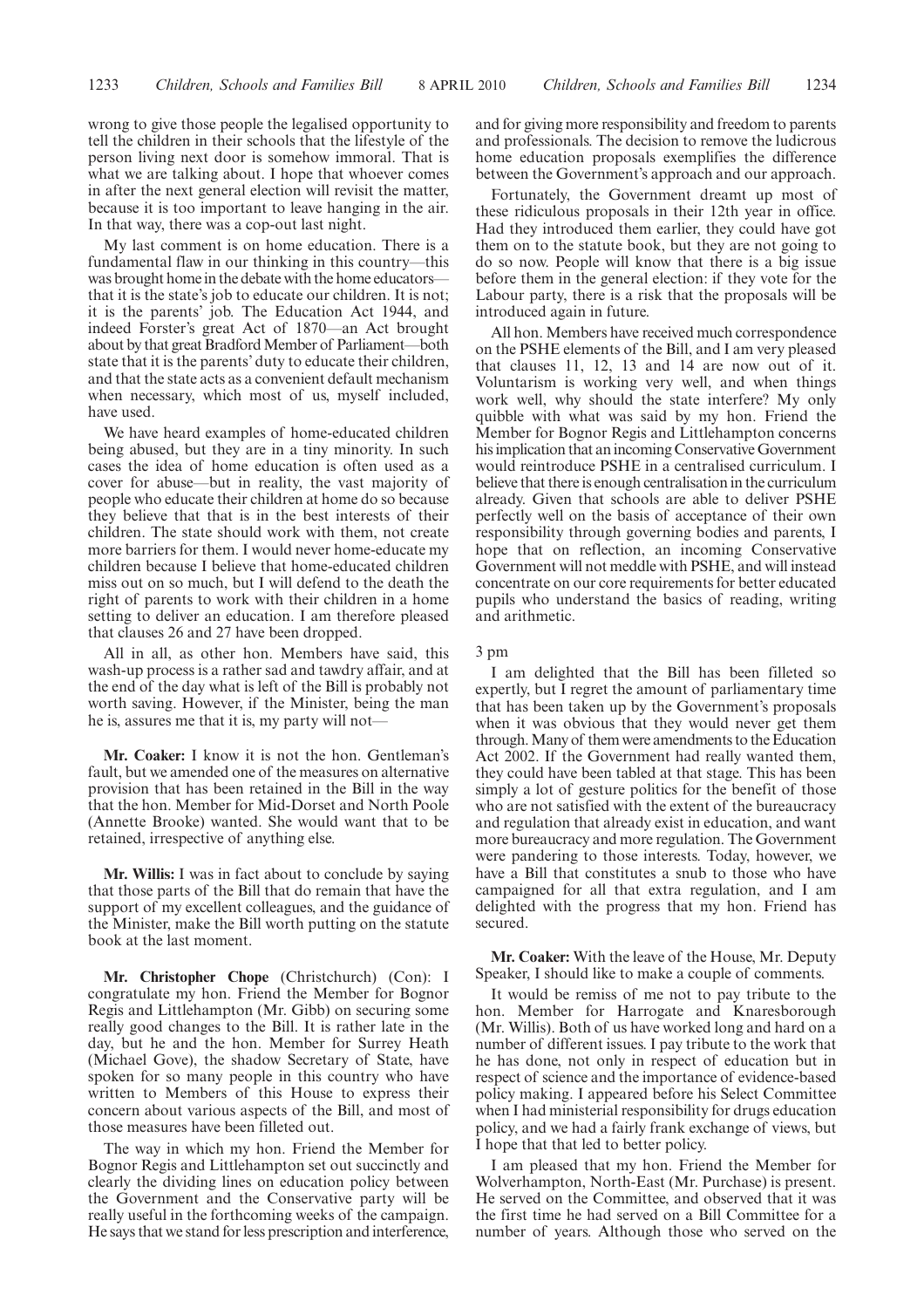#### *[Mr. Coaker]*

Committee did not always agree with me, I think that that was an important finish to this part of my hon. Friend's career. He has always worked tirelessly in supporting support state education and emphasising the importance of giving opportunities to all young people.

Let me deal with a couple of points that have been raised in the debate. We did not intend to oppose home education. We strongly support it, and the right of people to educate their children at home. The clauses that have now been withdrawn drew attention to the need to know more precisely where children were. That was the point of the compulsory registration scheme. If people were to ask whether the state or local authorities knew where all young people were, the answer would sometimes be no, and I think that that raises important questions. We did not wish to end people's right to educate their children at home; we were merely suggesting that there should be a better understanding of what was going on.

Clause 11 specifies the content of PSHE, which includes sex and relationships education. Clause 13 amends SRE provisions. Clause 11 also makes PSHE part of the national curriculum. Clause 14 currently allows withdrawal from a subject that is not part of the national curriculum. We must therefore change the right of withdrawal in the clause as part of the package. I do not want to withdraw the PSHE clauses, but I have been told that it is simply impossible to separate the provisions. If the hon. Member for Bognor Regis and Littlehampton (Mr. Gibb) were in my place, he would have to take the legal advice that he was given. I can only hope that whoever is responsible for these matters in the next Parliament will return to the issue. The hon. Gentleman indicated that if he were to be the next Minister and were in my position, he would bring the clauses back. I know that his hon. Friend the Member for Christchurch (Mr. Chope) does not agree, but I think this is an important provision that we should not lose.

Our short debate has made clear the choices that will be before the country, and our different views on education. It is clear from what has been said by the hon. Member for Bognor Regis and Littlehampton that the Conservatives believe in a free market education philosophy. We believe in state education and a comprehensive education system, and the election will no doubt be fought on that along with a number of other important public policy issues.

*Lords amendment 1 agreed to. Lords amendments 2 to 34 agreed to.*

## **Energy Bill**

*Consideration of Lords amendments*

## **Clause 10**

#### SCHEMES FOR REDUCING FUEL POVERTY: **SUPPLEMENTARY**

3.6 pm

**The Minister of State, Department of Energy and Climate Change (Joan Ruddock):** I beg to move, That this House agrees with Lords amendment 1.

**Mr. Deputy Speaker (Sir Michael Lord):** With this it will be convenient to discuss Lords amendments 2 to 9.

**Joan Ruddock:** In its eighth report of the current Session, the Delegated Powers and Regulatory Reform Committee recommended several changes to the Bill in connection with the procedures whereby secondary legislation is made in part 2, which deals with social price support, and part 4, which sets out the general provisions of the Bill.

In respect of part 2, the Committee expressed concern about the breadth of the powers in clause 10(6), which enabled the regulations establishing a social price support scheme to include provision allowing the Secretary of State to disapply or modify the requirements of the scheme. It also recommended that the level of parliamentary scrutiny be increased in relation to changes in the definition of fuel poverty. In respect of part 4, the Committee recommended the removal of the discretion in clause 31(4) that the Secretary of State has, in certain cases, to choose the parliamentary procedure to which a statutory instrument is subject. We tabled amendments in the other place to address all the Committee's concerns.

Lords amendments 1 and 2 will constrain the circumstances in which the power in clause 10(6) may be used to disapply or modify any requirement of a social price support scheme. That will be done by requiring the circumstances in which the Secretary of State can use the power to be detailed in the scheme regulations made under clause 9. Regulations made under the clause are subject to the affirmative procedure. Lords amendment 3 requires the Secretary of State to inform Parliament of any changes made under clause 10(6) by laying a memorandum before Parliament detailing any such modifications.

We have also addressed the Committee's recommendation that any regulations seeking to change the definition of fuel poverty, or its extent, for the purposes of the Bill should be subject to the affirmative procedure. Lords amendments 5 and 6 replicate the definition in the Warm Homes and Energy Conservation Act 2000.

Lords amendments 7 and 8 make any regulations that seek to change the definition of fuel poverty or its extent in the Bill subject to the affirmative procedure, as recommended by the Committee. Lords amendment 4 ensures that any such regulations are subject to consultation in the same way as the schemes for reducing fuel poverty.

Lords amendment 9 removes the discretion in clause  $31(4)$ for the Secretary of State, in certain circumstances, to choose the parliamentary procedure to which a statutory instrument is subject. We now consider that we no longer require that discretion, and are therefore content to accept the Committee's recommendation.

I hope that the House will feel able to agree to the Lords amendments.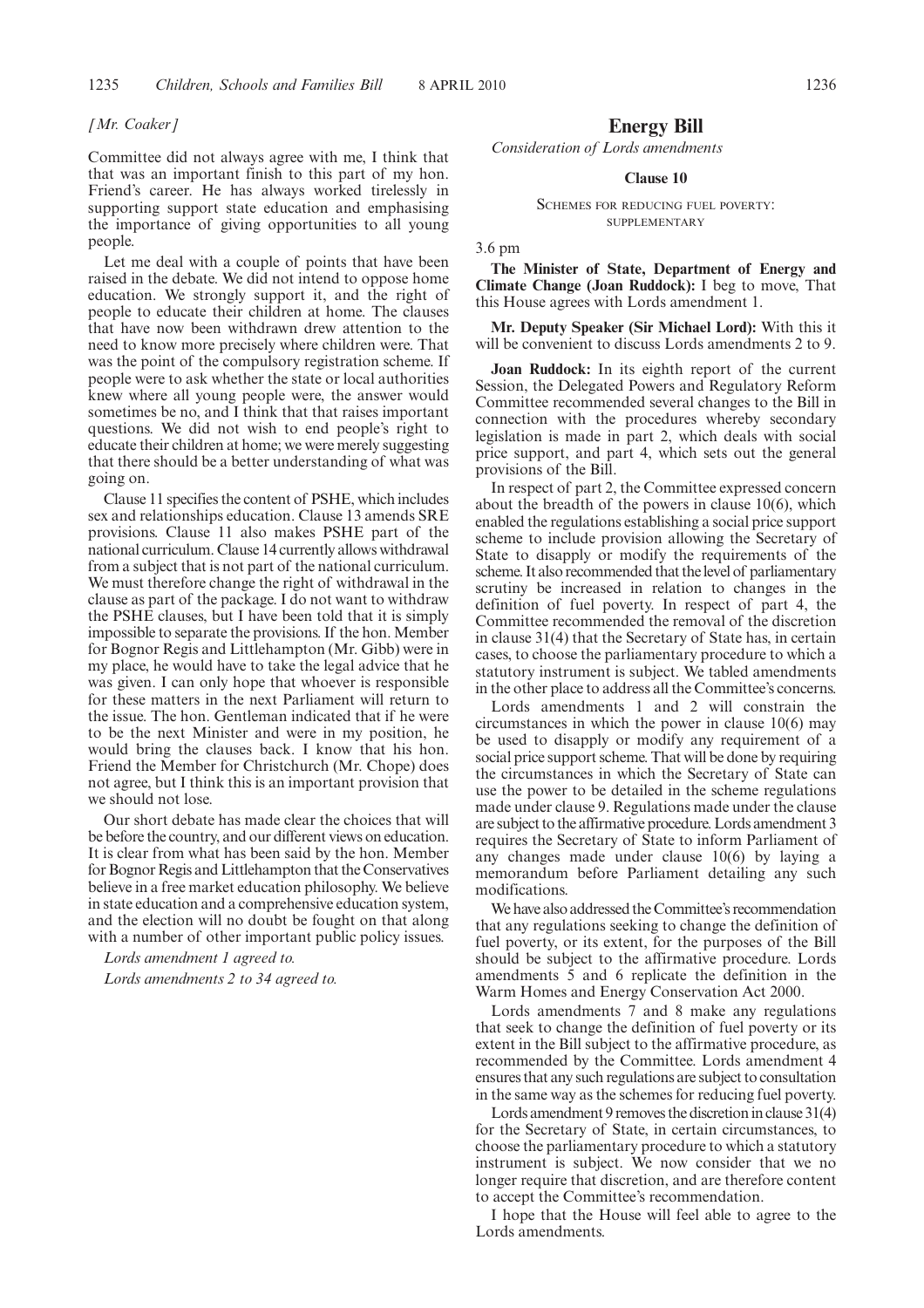1237 *Energy Bill Energy Bill* 8 APRIL 2010 1238

**Charles Hendry** (Wealden) (Con): Let me begin by paying tribute to the Minister. There are many aspects of the Bill that we have not managed to get quite into the shape that we would have wished. However, she has constantly been courteous, thoughtful and constructive in all the exchanges and dealings that we have had with her, and she has genuinely tried to find common ground on some of the issues. That has not been possible in all areas, but I thank her for the approach that she has taken. With the hon. Member for Harrogate and Knaresborough (Mr. Willis) here too, I would like to pay tribute to the way in which he discussed the issues in Committee and to the thoughtful approach that he took to all our dealings.

The Lords amendments that we are discussing are relatively minor, although we must of course be cautious about any change in the definition of fuel poverty. There is an anxiety out there that what is being done might be an attempt to change the definition by stealth and to wriggle out of some of the commitments that have been made, with a recognition that the Government are way off track in trying to meet their legally binding commitments on tackling fuel poverty. There is an obligation on the Government to end fuel poverty for all vulnerable households by 2010 and to take all households out of fuel poverty by November 2016. We are clearly well off track for the 2010 target, which is a very challenging target indeed. I hope that the Government do not intend, through the measures that we are discussing, to try to find a way of changing the definition of fuel poverty so that they can meet those targets by stealth. I hope that the Minister will be able to give us some comfort on those concerns when she responds to this short debate.

I hope that the Minister can also clarify a little more what the techniques that we are debating can be used for, and therefore explain how broad their application might be. We want to understand the full implications of the changes that are being suggested. The first measure relates to fuel poverty, as we have said, but would other measures relating to fuel poverty similarly be covered? For example, we would like to see measures to require energy companies to say exactly how much a consumer would save if they were on a cheaper tariff. We would also like measures to say how we would make consumers aware of those cheaper tariffs and how they could switch. Could that be done through the orders that the Minister is putting forward today? We would also be keen to see measures to speed up the roll-out of smart meters and to say that this should be done not by 2020, which we think is a profoundly unambitious approach, but instead 2016. Could the measures that the Minister has outlined be used as a way to drive that work forward with greater speed and determination?

It is important that we should see the measures that we are discussing against the background of the Bill and the context in which they were discussed in the Lords. That relates in particular to what the Minister sees as the Government's strategic role under the Bill and, therefore, the amendments that we are discussing. On carbon capture and storage, there is a strategic case for the Government requiring oversize pipelines to be put in place, so that we can develop clusters of CCS development around the country. We would be grateful if she could clarify what the Government's views are on such a strategic overview.

It would also be interesting to hear the Minister's views on the Government's strategic approach to the development of an offshore grid and what they should be doing to secure it. We are well aware that there is a disagreement between the Government and ourselves about whether that should be mandated, with a requirement to put in place high-voltage DC cabling down the coast, in respect of which we see the Government as having a strategic role, and we are keen to ensure that they similarly have a strategic vision for what they would like to see done in this area.

The proposals that we are discussing are modest changes that are being made for clear legal reasons. It is a shame, as we on the Conservative Benches would all recognise, that the changes made in the Lords have gone nothing like as far as we would have wished. We are very disappointed indeed that the Government did not use the opportunity in the Lords to go further and make this a more fundamentally ambitious and important Bill. It should have included measures on energy efficiency and rolling out a green deal, so that people could have energy efficiency devices installed in their homes in a way that enabled them to enjoy the benefits of that work before they started paying for the costs. The Bill should also have included measures on an emissions performance standard that would require all newly built electricity generation to cut emissions. It should have included measures to reform the climate change levy, so that it became a genuine charge on carbon, rather than another tax on business—an issue that has been so relevant in the discussions more generally this week. The Bill should also have looked at ways of introducing real incentives, so that communities that host wind farms can benefit financially from those schemes.

## 3.15 pm

The Bill does important things, but it could have been improved and it could have done a great deal more. We welcome some of the concessions that the Minister has made, most importantly in being prepared to extend the roll-out of the carbon capture and storage schemes that can benefit from the new levy to include those developed using gas and biomass, which is an important achievement. However, as with so many other aspects of legislation, the Bill represents unfinished business. It is one of a number of Energy Bills that we have seen in the past 13 years, but it still does not measure up to the scale of the challenge that lies before us or the enormous energy security issues that we face. That means, I am afraid, that there will have to be another Energy Bill soon after the election, when we will have a Conservative Government with the drive, the resolve and the commitment to address those issues and take them forward.

**Mr. Phil Willis**(Harrogate and Knaresborough) (LD): May I echo the comments made by the hon. Member for Wealden (Charles Hendry) about the Minister and her colleagues? It is a while since I sat on a Standing Committee, but they were incredibly generous in their approach throughout, as was the Minister herself. I therefore agree with the hon. Gentleman, who was also incredibly courteous and well informed in presenting his points on behalf of the Conservative Opposition.

The sadness for me is that the Bill was introduced probably three or four years too late. What it needed was the new Department—I have to compliment the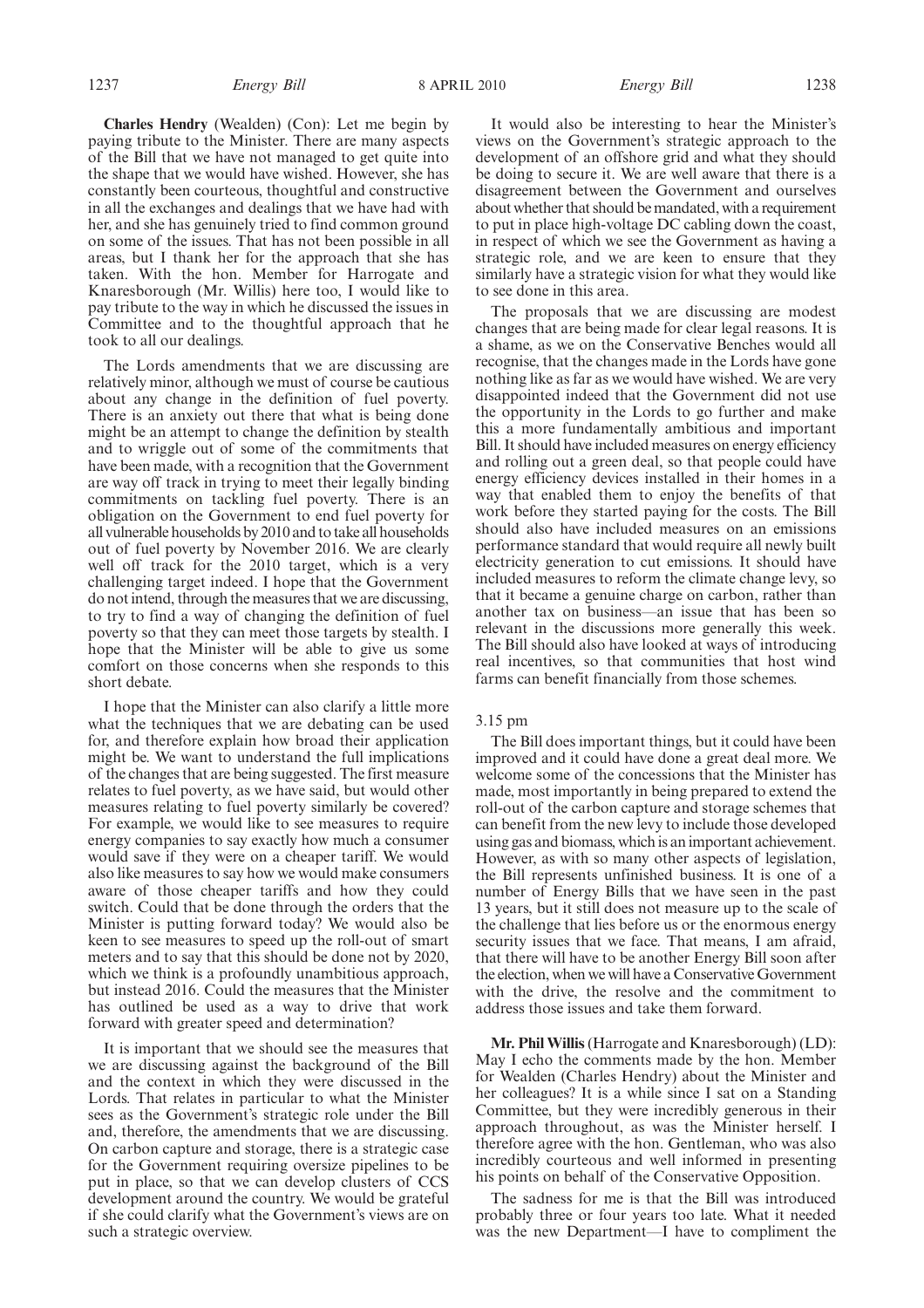1239 *Energy Bill Energy Bill* 8 APRIL 2010 1240

### *[Mr. Phil Willis]*

Prime Minister on one thing: setting the Department up—which has been effective in looking at some of the core issues facing our society. I compliment both the Secretary of State and the Minister on bringing those issues forward. Our party has had a number of major concerns during the passage of the Bill, some of which were, to be fair, addressed in part in the House of Lords—I am thinking particularly of the determination of what fuel poverty is. Let us remember that we had a discussion in Committee about that definition. The Minister was quite adamant that we could go no further, but since then there has been some movement on the issue in the House of Lords, for which we thank the Minister.

However, the difficultly is that an incoming Government, of whatever persuasion, will immediately have to return to the issue, because if they do not, we will not be able to move forward in what I see as three phases. The first issue is carbon capture and storage. Quite frankly, a huge amount of Government effort will be required to make it come to pass. We have had some movement on piping and some thought has gone into the issue of clusters, but that will need to be put into legislation, otherwise, frankly, it will not work.

One area that is missing—we genuinely hoped that the Minister would bring it back in the House of Lords—is this. When will the relationship appear between the installation of the carbon capture demonstrators and what will happen to the disposal of carbon dioxide in the North sea? That relationship—a relationship with those who currently have licences to operate in the North sea and who have an obligation to preserve the aquifers in a state in which they can be used—needs to be created, because once that goes and the whole thing collapses, then we will be in a totally different ballgame. We ought to be able to use this moment as a huge business opportunity and fill the aquifers in the North sea with carbon dioxide from a whole range of countries particularly those in Europe, but also those further afield—using compression techniques.

The only other point that I wish to make is about this whole business of feed-in tariffs. What concerns me is this. Just this weekend I came back from my small farm on the west coast of Ireland. I was contemplating the discussions that we had with the Minister about those sources of energy other than gas that people use for their main heating. As I filled up my tank in Ireland, just as I fill it up in north Yorkshire, it struck me that the cost of delivering liquid gas at the moment is astronomical. When it comes to fuel poverty, the need to get people to think of ways in which they can generate their own heat and electricity and feed it back into the grid is crucial, but we also need to consider how to broaden the use of fuel poverty to include those areas that do not have access to natural gas.

The Bill is certainly worth putting on the statute back before this Parliament is dissolved, and I hope that when an incoming Government return to this matter, they will treat it with the same compassion and sense of importance that the Minister has shown, and that we can move on to the next stage as quickly as possible.

**Joan Ruddock:**I thank the hon. Members for Wealden (Charles Hendry) and for Harrogate and Knaresborough (Mr. Willis) for their very kind remarks. I appreciate very much what they have said and may I return the compliment? All of us who have worked on the Bill and in our wider debates in this place have done so with a very proper concern for the environment, for the security of our energy supplies, and for the people who have to pay for the fuel that they use and the fuel poverty that some of them experience. I am pleased to have been the Minister in charge of this important Bill. It has been debated seriously by Members on both sides of the House, for which I am grateful.

The hon. Member for Wealden took his opportunity, as he was entitled to do, to indicate many other things that he wished could have been included in the Bill. However, except for the matters of which he spoke where the Government conceded and made some improvements, the Government resisted those. The Bill was focused on achieving two things: first, carbon capture and storage and how it might be financially supported and organised in this country, and, secondly, the introduction of social price support mechanisms.

These small amendments are procedural and relate to the social price support mechanisms, so they do not allow us to widen the Bill's scope and bring in any of the new kinds of provisions that the hon. Gentleman would like. He spoke about the green deal that the Conservative party has put forward, but he knows well that the Government have proposed something that is bigger, wider and more costly than that, and which is embodied in our home energy management policy under the warm homes, greener homes strategy.

With regard to the strategy for carbon capture and storage and clusters, we very much agree with all parts of the House that clusters are to be considered and possibly encouraged. We want the best strategic position to be adopted for carbon capture and storage, and we agree with the hon. Member for Harrogate and Knaresborough on the potential for CCS. We believe that the discussions between those in control of North sea aquifers, the Government and the private companies that are developing CCS with Government support, are vital. As we have said, and as the Bill provides, we need to demonstrate that we can not only capture the gas, but transport it safely and store it safely for as long as is necessary.

The hon. Gentleman spoke about the cost of fuel such as liquid gas for home heating. We are sensitive to this point and we are looking for ways to enable people to reduce their bills and have more secure supplies at lower cost through such means as air source heat pumps, which would enable people to obtain heat through a completely new technology. That is now well tested and we think that it can be a really good substitute for those who are off the gas grid. There are also ground source heat pumps. As the hon. Gentleman knows, the Government have incentivised through the feed-in tariffs the provision of systems such as solar PV, where substantial payments can be made to those who generate their own electricity. Next year, we will introduce the heat incentive scheme, which should be of particular benefit to the kind of homes that he describes off the gas grid, where the incentives would particularly benefit those who move from sources such as LPG. I hope that we can promise the hon. Gentleman that much good will come forward when we are returned to Government.

I can tell the hon. Member for Wealden that we have no plans for amending the definition of fuel poverty in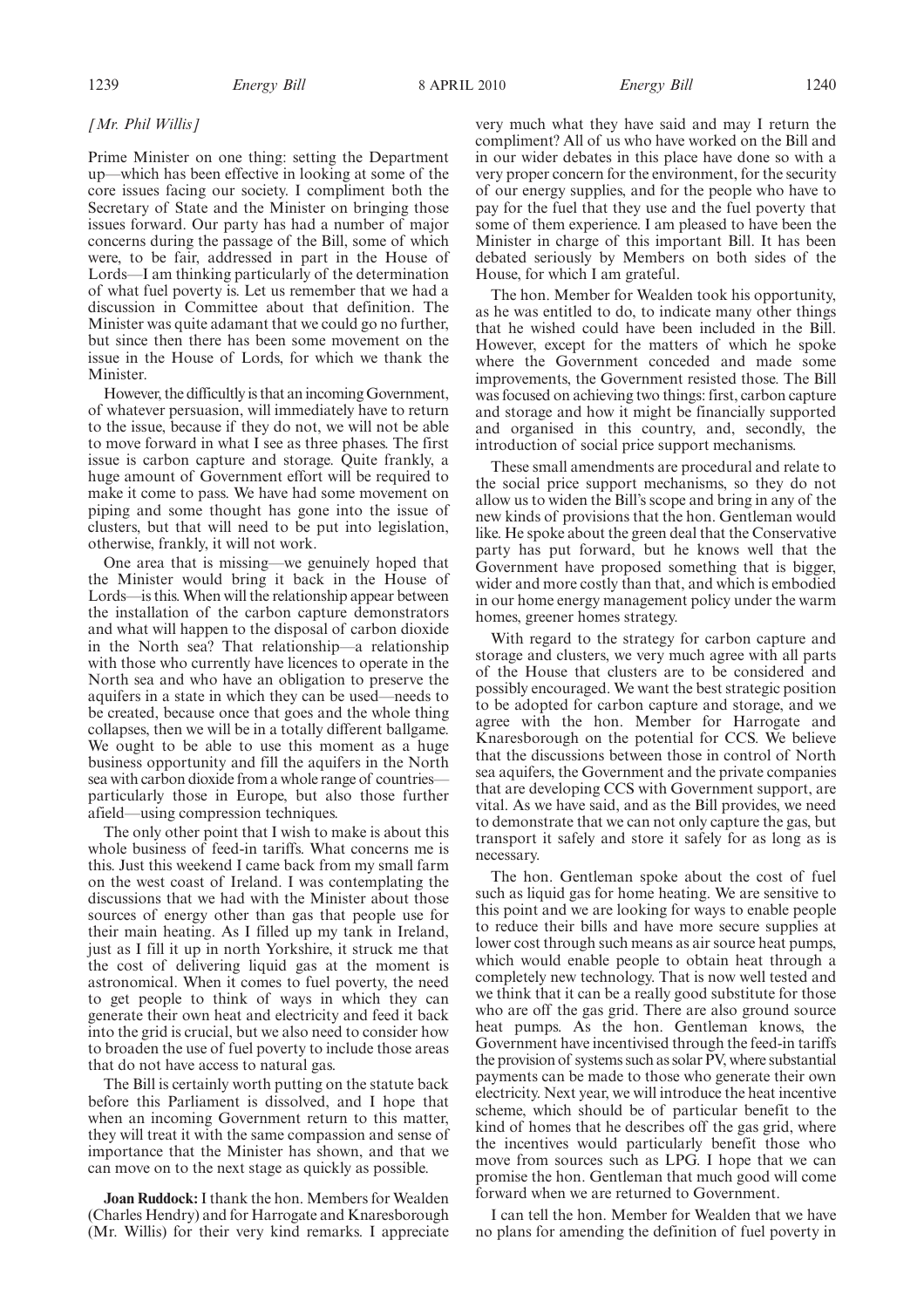the Warm Homes and Energy Conservation Act 2000. Indeed, the Act allows for such an amendment to be made by negative resolution. This Bill does not cut across that. What we do in this Bill and the amendments that I have described is simply a matter for this Bill and the definition there. When providing for a social price support mechanism, we do not want it to be available only to those who by definition would come out of fuel poverty. Of course, some will, but some will be helped to do a little better and some may be prevented from going into fuel poverty. That is the intention of the price support mechanism and these small amendments make all of that possible.

It has been an immense pleasure to be a Minister in the new Department of Energy and Climate Change. I believe that the whole House feels that setting up that Department was a correct decision, as the hon. Member for Harrogate and Knaresborough reiterated today. For those of us who have worked in the Department, I can say that it has been a whirlwind of a Department, which has enabled the country to begin that absolute change in the way in which we generate and use our energy, and at the same time tackle the threat of dangerous climate change.

*Lords amendment 1 agreed to. Lords amendments 2 to 9 agreed to.*

## **Financial Services Bill**

*Consideration of Lords amendments*

#### 3.28 pm

**Mr. Deputy Speaker (Sir Michael Lord):** Lords amendments to the Financial Services Bill have been received and printed. A grouping is also available. Under the order of the House of yesterday, they may be considered forthwith without any question put.

I draw the attention of the House to the fact that financial privilege is involved in Lords amendments 45 to 48. If the House agrees to any of these amendments, I shall ensure that the appropriate entry is made in the *Journal*.

#### **Clause 1**

COUNCIL FOR FINANCIAL STABILITY

**The Economic Secretary to the Treasury (Ian Pearson):** I beg to move, that the House agrees with Lords amendment 1.

**Mr. Deputy Speaker:** With this it will be convenient to discuss Lords amendments 2 to 4 and 36.

**Ian Pearson:** The amendments remove from the Bill the clauses relating to the council for financial stability—that is, clauses 1 to 4—and the reference to those clauses in clause 38. As my noble Friend Lord Myners set out in another place yesterday and again this morning, given the limited amount of time remaining in this Parliament, the Government have agreed with the official Opposition through the usual channels and in the usual way which parts of the Bill should be enacted.

The council for financial stability was a casualty of that process, as were clauses 8 and 18 to 25, which respectively deal with the Financial Service Authority's international remit and with collective proceedings. The second group of amendments deal with those changes. We continue to believe that the council for financial stability provisions are necessary, sensible and desirable; however, in the interest of securing other important elements of the Bill on which there is greater consensus, the Government have agreed to withdraw them. I hope that the House will support the amendments.

## 3.30 pm

**Mr. Mark Hoban** (Fareham) (Con): Of course, the Opposition agree with the amendments. We argued from the start of proceedings on the Bill that the council for financial stability was a cosmetic reform, not the fundamental structural reforms that we felt were needed to reflect the lessons of the financial crisis. The fiction the Government sought to create was that we would know who was in charge and who took responsibility in crises; in the evidence sessions, however, that fiction was slowly unpicked. The banks said that responsibility rested with the Treasury, and the FSA suggested that it had only a secondary role to play in financial stability—rather than clarity, there was confusion among the tripartite authorities. We therefore welcome the amendments that remove those clauses, which creates the opportunity for a fresh start in the next Parliament.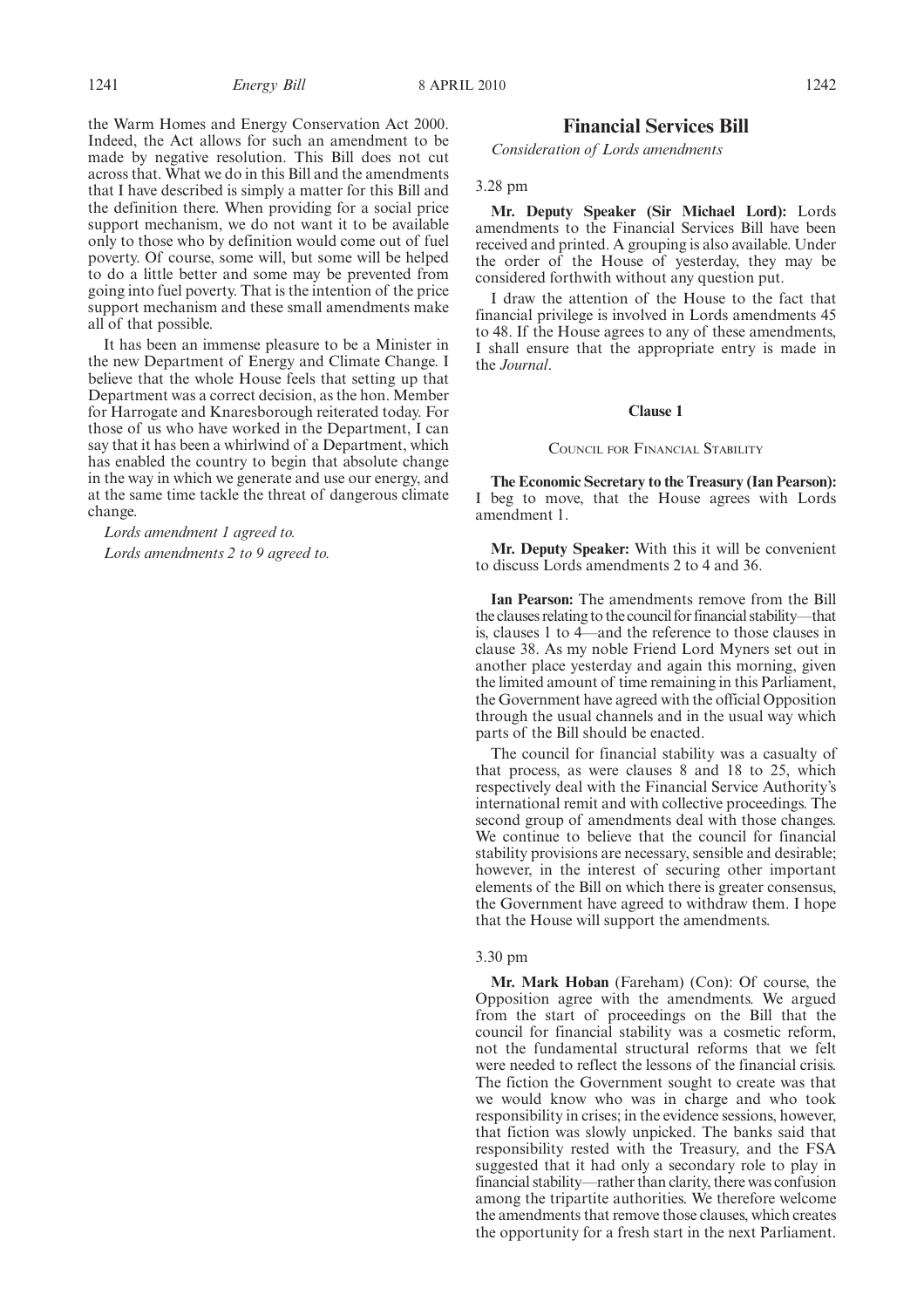**Ian Pearson:** I welcome the Opposition's support for the amendments. I am not surprised by it, given that the deal has been agreed. We still believe strongly that the council for financial stability is an important and necessary addition to financial regulation in this country, but given where we stand today, I appreciate the hon. Gentleman's support for the other clauses in the Bill, which I hope will become law very shortly.

*Lords amendment 1 agreed to. Lords amendments 2 to 4 agreed to.*

#### **Clause 6**

## DISCLOSURE OF FINANCIAL ASSISTANCE TO THE BANK OF ENGLAND

**Ian Pearson:** I beg to move, that this House agrees with Lords amendment 5.

**Mr. Deputy Speaker:** With this it will be convenient to take Lords amendments 6 to 35 and 37 to 49.

**Ian Pearson:** As I mentioned a minute ago, as a result of discussions with the official Opposition via the usual channels, the second group of amendments will remove clause 8, which would provide for a new statutory duty imposed on the FSA to promote international regulation and supervision, and clauses 18 to 25, which would allow for group representative action in the courts for people with similar claims. We believe that, like the council for financial stability, those are important and necessary measures but, again, we have agreed to withdraw them to safeguard the passage of the Bill's remaining provisions.

Alongside the amendments removing those clauses, the Government tabled in another place a large number of concessionary amendments, many in response to the scrutiny by this House and the points made by hon. Members who participated in debates on the Bill. I recognise that the length of the parliamentary Session has curtailed debate on the Bill in another place—indeed, my experience of watching some of that debate tells me that it could have continued for many more months—but I hope that Conservative Members welcome the Government's efforts to deal with some of the concerns that have been raised.

**Mr. William Cash** (Stone) (Con): Does the Minister accept that, in the financial risk outlook recently published by the Financial Services Authority, the FSA made it clear that, for the taxpayer, many tens of billions of pounds—a substantial proportion of what was provided would be at risk, notwithstanding any proposed repayment of the loans by the banks? Does he agree that that is a serious hole in the public finances, which, according to the FSA, will be carried by the taxpayer?

**Ian Pearson:** I heard the hon. Gentleman mention that yesterday, but I have not had time to check it out, so I must pass on answering that question. On the general point, however, I do not believe that the Government's financial interventions to recapitalise the banks and the Bank of England's action to provide liquidity to the banking system have been anything other than absolutely necessary to ensure the continued stability of the financial system in this country. I will check the detail of what he says about the FSA's financial risk outlook and, if it not too late in this Parliament, I will get my officials to write to him.

Let me describe briefly some of the concessionary amendments made in the Lords to which I hope this House will agree today. Amendments 9 and 10 ensure that the regulations provided for under clause 9 are subjected to the affirmative procedure. Amendment 12 ensures that the FSA, when making short-selling rules, has regard to international agreements in that area.

Amendments 16 to 23 further strengthen safeguards for individuals who performed a controlled function without the necessary FSA approval and reduce the proposed increase in the limitation period from four to three years. I well remember the hon. Member for Fareham (Mr. Hoban) expressing concern about those two points during Committee scrutiny of the FSA's enforcement clauses. The extra safeguards reflect the importance of casting the FSA's enforcement net widely enough to reach those who knew or could reasonably be expected to have known that they needed FSA approval and to deter individuals and firms from breaking the rules, but without catching those who reasonably should not be penalised. I believe that the amendment to the limitation period also strikes the right balance between allowing the FSA the time it needs to conduct proper investigations and answering the concerns expressed by Opposition Front Benchers, both in this House and in another place.

Amendment 24 will ensure greater transparency in disclosure of the FSA's enforcement actions. That, too, is a point raised by the hon. Gentleman and by my hon. Friend the Member for Edmonton (Mr. Love). In Committee, I promised to look into the matter; I did so, and amendment 24 is the product of that thinking. It improves the position by widening the circumstances in which the FSA must disclose details of its enforcement actions against authorised firms and individuals. It requires the FSA to disclose such information relating to decision notices as it considers appropriate. At present, the FSA can disclose only information relating to a final notice, which follows any appeal to the tribunal, rather than information relating to a decision notice, which is issued after a firm has had the opportunity to make representations to the FSA but before the firm has had the opportunity to appeal.

The new clause provides earlier transparency before any appeal has been heard but, importantly, after the FSA has heard the firm's views and concluded that there is a clear case to answer. It will empower consumers with additional information about which firms may have breached rules, and I think it strikes the right balance.

The Government have carefully considered points made in another place and by the industry on the ability to review rules made by the FSA establishing a consumer redress scheme. Although we feel that the approval of the court before a scheme can be established is not appropriate—indeed, we believe that that is a regulatory decision, which should be a matter for the FSA—the Government have accepted that the Bill should expressly set out a means of challenging such a decision, rather than requiring parties to rely solely on the judicial review process. Amendment 33 provides that any person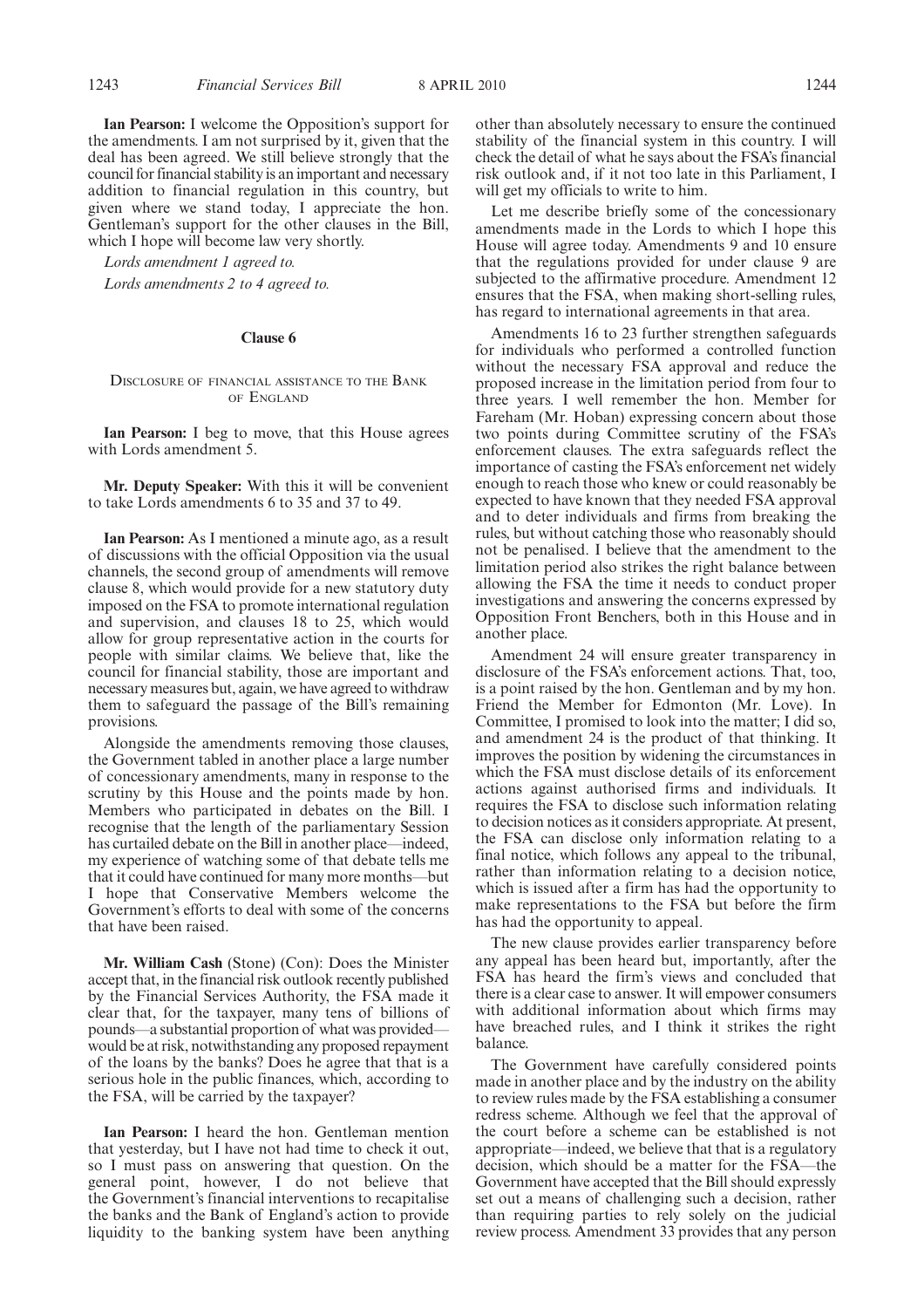may apply to the upper tribunal for a review of rules made by the FSA under new section 404 of the Financial Services and Markets Act 2000. We consider, again, that this strikes a reasonable balance between the ability of the FSA to implement a consumer redress scheme, where appropriate, and the rights of others to require a review of those rules. Furthermore, in the light of industry concerns about the use of the power, we have also agreed to change the commencement of the clause so that it must be commenced by an order rather than automatically on Royal Assent. I hope that that explains the amendments and I hope that the House will support them.

**Mr. Hoban:** I welcome the amendments and the way in which the Minister has responded to the concerns that have been expressed during the scrutiny in this place and the other place. He highlighted amendment 24, for which I am grateful. One of the concerns that we had was that consumers did not know about enforcement action being taken against a firm regulated by the FSA and that that might put them at a disadvantage in dealing with those firms. Indeed, there was an incident that we cited in Committee relating to a mortgage company that was being investigated by the FSA on some of its repossession proceedings. If that information had been in the public domain sooner, that might have helped some people who had mortgages with that company. We welcome the constructive approach that the Minister has taken.

Let me focus very briefly on three areas. We want to see consumers given adequate protection when the product that they have brought or the advice that they have received is defective. That is a concern that we have expressed in a number of different ways over the course of this Bill but also in other wider reforms that we have set out. It is important that when new safeguards are introduced there should be proper scrutiny and consultation, so that we know that the safeguards will work effectively and proportionately.

We welcome the decision to drop clauses 18 to 25 on collective action. This gives the next Government the chance to consult properly on these changes and on the generic court rules that need to be introduced on collective actions and again on the detailed regulations that would then be used to apply those generic court rules to individual claims under financial services legislation. It also gives the next Government an opportunity to see how these rules dovetail with the existing protection for consumers and the consumer redress schemes. It also gives a Government the opportunity to think how collective proceedings should be applied to the whole area of consumer protection and not just to the narrow subject of financial services. The Government's decision to drop these clauses creates the opportunity for further debate, which will benefit both consumers and industry.

On clause 26, we welcome some of the changes that the Government have made, particularly the change to the commencement date. Rather like collective proceedings, this is an area where there was insufficient consultation with the industry or consumer groups. There is an underlying concern about how the FSA would use these powers in practice. It might be the case that with a longer period of thought and deliberation the industry and consumer groups could become more comfortable with the way in which the FSA would seek to use these

powers in practice. The amendment creates a breathing space to enable that to happen.

Let me make one thing very clear. It is apparent that the powers that this provision replaces—section 404 of the Financial Services and Markets Act 2000—are unsatisfactory, because those powers had never been used. It is also clear that defaulting back to the Financial Ombudsman Service to resolve large scale mis-selling claims is also unsatisfactory. A solution needs to be found to resolve these issues and I think we are confident that we can and should make progress on this. Fundamentally, the best way to resolve these issues is through having the right mechanisms in place to deal with the cure while having the right regulatory approach and structure in place to deal with prevention, too.

I am pleased to see that amendment 43 has been introduced. The Minister did not choose to mention it, but it reflects amendment 48, which I tabled in Committee. The Minister was rather sceptical at that stage about the amendment and he said that as an expert in evaluation and someone who has studied this topic over 20 years, it was not really necessary because organisations would do that automatically. As someone who has not studied evaluation for 20 years, I am pleased to see that I can have an impact as a layman—perhaps through the machinations at the other end of the Palace, but the effect is none the less welcome for that. Clearly, there is good evidence for the impact that I have made in the outcome of this Bill.

Let me end by wishing the Minister well, as he is leaving the House at the election. He and I have sparred on a number of Bills over the course of the last couple of years. I have always found him straightforward to deal with—that might not be what the deputy Chief Whip might like to hear—and prepared to engage in the debate in Committee in a serious and thoughtful way. I am sure that whatever he chooses to do after he leaves this place, he will be as successful there as he has been in this House.

#### 3.45 pm

**Andrew Mackinlay** (Thurrock) (Lab): I shall not detain the House for more than a few moments. I listened carefully to the shadow Minister's speech and, although I am open to correction, I do not think that he made much reference to clause 8, which is struck out by the Lords amendments. I am extremely surprised, bearing in mind the traumatic experience that the UK has suffered during the financial crisis over the past year or more, and bearing in mind the utterances that one gets from the Conservative party—not just in the hustings, but in recent times. I find it amazing that, at the Conservatives' initiative, clause 8 has been struck out.

Clause 8 would have amended the Financial Services and Markets Act 2000 and would have allowed the Financial Services Authority—indeed, it would have empowered it—to take such steps to promote international financial regulation and supervision calculated to meet the financial stability objectives. It would also have charged the FSA with representing the interests of the UK when participating in discussions on international financial regulation and supervision. The agreed consensus was that some of the contributory factors to the global crisis and the background to the storm—which under the stewardship of this Government, we have largely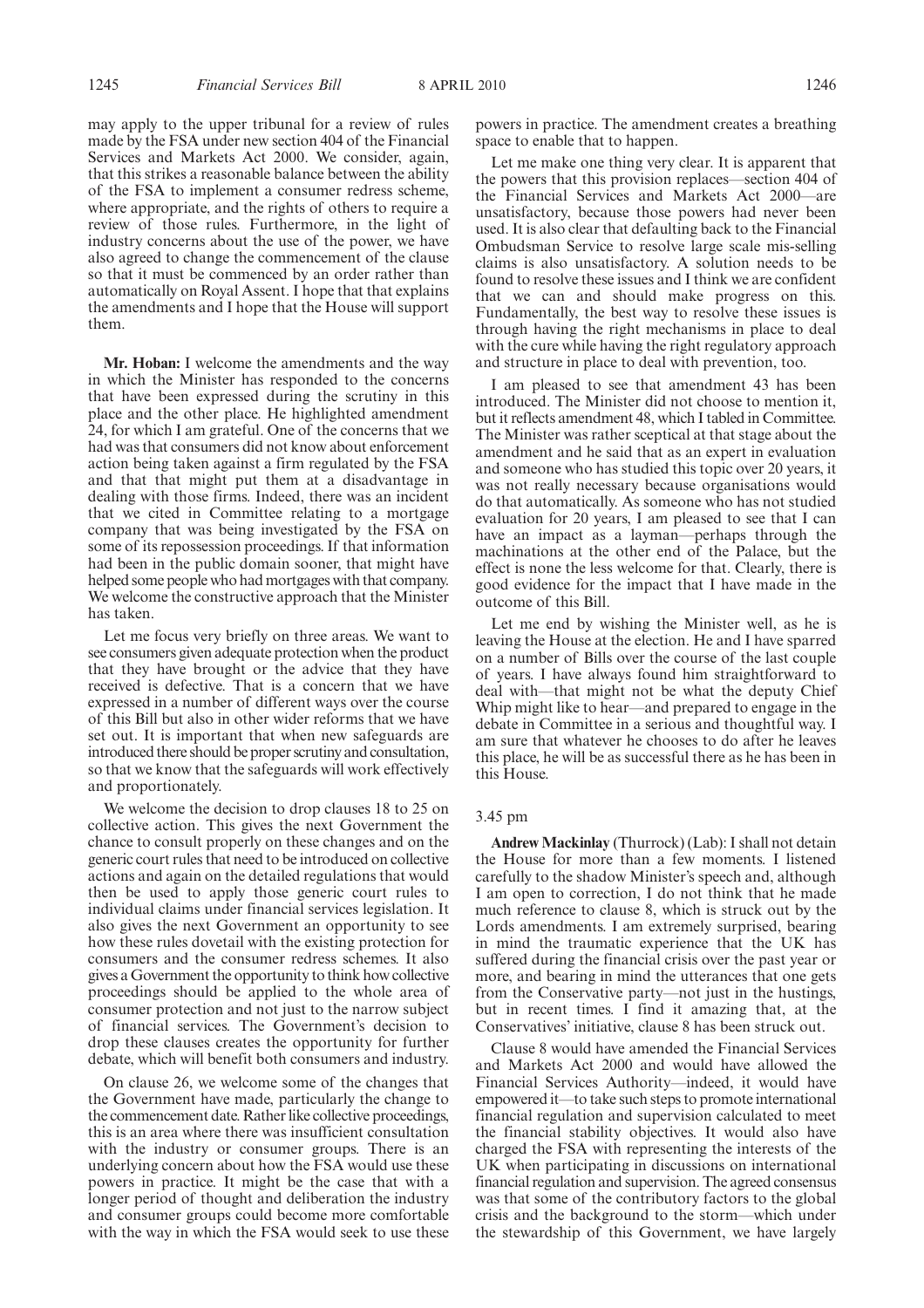weathered and got through—were the absence of adequate international financial regulation. I find it quite amazing that this House, at this stage in this Parliament, should strike out what must be a demonstrably approved measure at the whim or insistence of Conservative Lords and those on the Conservative Front Bench. I am happy to give way to the hon. Member for Fareham (Mr. Hoban), because I think that we should be told how that abdication of responsibility has happened.

**Mr. Hoban:** I am grateful to the hon. Gentleman for giving way to probably the final intervention that he will take in this House. In the absence of this power, the FSA is still engaged in debate in the European Union and with the European Commission on technical issues to do with implementation of say, Solvency 2. Lord Turner sits on committees of the Financial Stability Board. This makes no difference to the FSA's ability to take part in international discussions. It has done so without this power being in the FSMA. It is an entirely cosmetic and pointless change.

**Andrew Mackinlay:** I am pleased that I gave way, because that demonstrates the laid-back attitude of the Conservatives to this issue. Of course, the FSA has been acting in the way that the hon. Gentleman describes, but clause 8 places a duty on it. It reinforces its power. It sends messages abroad. It means that the FSA can go thumping the table internationally with full confidence and mandate of a statute. That is the difference. Statutory regulation stiffens the sinews, either of the FSA or the people who serve it, and underlines the importance and gravity of what they are doing. To say that the provision is not necessary is irresponsible and wrong.

I do not want to labour the point, other than to put on the record that removing clause 8 was a mistake. The Minister should be blushing, because the Government would have retained the provision, but the Conservatives insisted that it came out before the legislation could receive Royal Assent. The Conservatives are to blame for taking out a prudent and sensible clause.

The Minister may be able to help us on my second point. In proceedings in this House on 25 January and in another place on 23 February there was discussion of the credit unions of Northern Ireland. The hon. Member for Foyle (Mark Durkan), supported by the hon. Members for East Antrim (Sammy Wilson) and for North Down (Lady Hermon), Lord Bew and most sensible people, were led to believe that the measure would be a vehicle to empower the credit unions of Northern Ireland and give them parity with those in the rest of Great Britain. We thought they would be put under the FSA and allowed to provide financial products comparable to those in London, including child trust funds, ATMs and so forth.

Lord Myners was certainly sympathetic and, judging from the *Official Report*, the Minister indicated some support. Given his background as a Northern Ireland Minister, my hon. Friend will be aware that although only 1 per cent. of people in England use credit unions, they are used by 26 per cent. of people in Northern Ireland, yet they are denied parity of treatment with the rest of Great Britain. Furthermore, they do not have the assurances and guarantees arising from the oversight of the FSA.

I am bewildered and dismayed. All the political parties in Northern Ireland are in agreement on the issue, as are political parties in this House, including the Labour party in Northern Ireland and the Democratic Unionist party, except for the Conservative and Unionist party. By instructing the Minister that there should be no progress on the provision, the Conservative and Unionist party, which is standing in the election, is denying the people of Northern Ireland facilities for their credit unions. The Conservative party is doing a grave disservice to the 26 per cent. of people in Northern Ireland, across the political spectrum, who want their credit unions enhanced. The hon. Member for Fareham is looking anxious. Does he want to respond?

**Mr. Hoban:** Only to say that I am not sure why the hon. Gentleman has reached that conclusion. I am not aware that we have sought in any way to block that amendment.

**Andrew Mackinlay:** My accusation stands, and I shall be interested to hear what the Minister says in reply.

**Mr. Colin Breed** (South-East Cornwall) (LD): I rise to support the remarks made by the hon. Member for Fareham (Mr. Hoban). At one stage, many of us thought that the Bill might never come back here at all. Considerable work has been done on it by a lot of people and it includes some important aspects for consumers, so it would have been a great shame if it had not proceeded.

The provisions are reasonable given that there has been relatively little consultation as a result of the speed that was being required to push the Bill through. In many respects, the Bill is part 1 of something that will continue to be looked at as we impose regulation and supervision of financial services. I am happy to support the amendments and to allow the Bill to go through.

I do not have the same concerns about clause 8 as the hon. Member for Thurrock (Andrew Mackinlay). It had some belt and braces aspects and would not have had quite the impact he expected. Co-operation will clearly have to take place in that area. We shall not be able to introduce things off our own bat; we shall have to seek international support and co-operation and, as the hon. Member for Fareham said, there are already provisions in current legislation. However, certain aspects will have to be tightened up by the next Administration as they begin to push the measure through.

When the Treasury Committee visited Ireland a little while ago, we were amazed at the amount of credit union activity, but the mechanisms by which credit unions were administered or supervised were not raised with us. I am somewhat puzzled about the matter, so if the Minister has any helpful suggestions that would be good. It was certainly not something that the Committee considered was part of this legislation.

I echo the words of the hon. Member for Fareham about the Minister. We have had a good working relationship on various Committees, not least because of the way the Minister presented information and was always prepared to get us the additional information we required. I, too, wish him well in the future.

**Mr. Cash:**I want to speak briefly on clause 6. Nothing is more important than that people understand exactly, as it says in the amendment,

"the desirability of enhancing the understanding and knowledge of members of the public of financial matters (including the UK financial system),"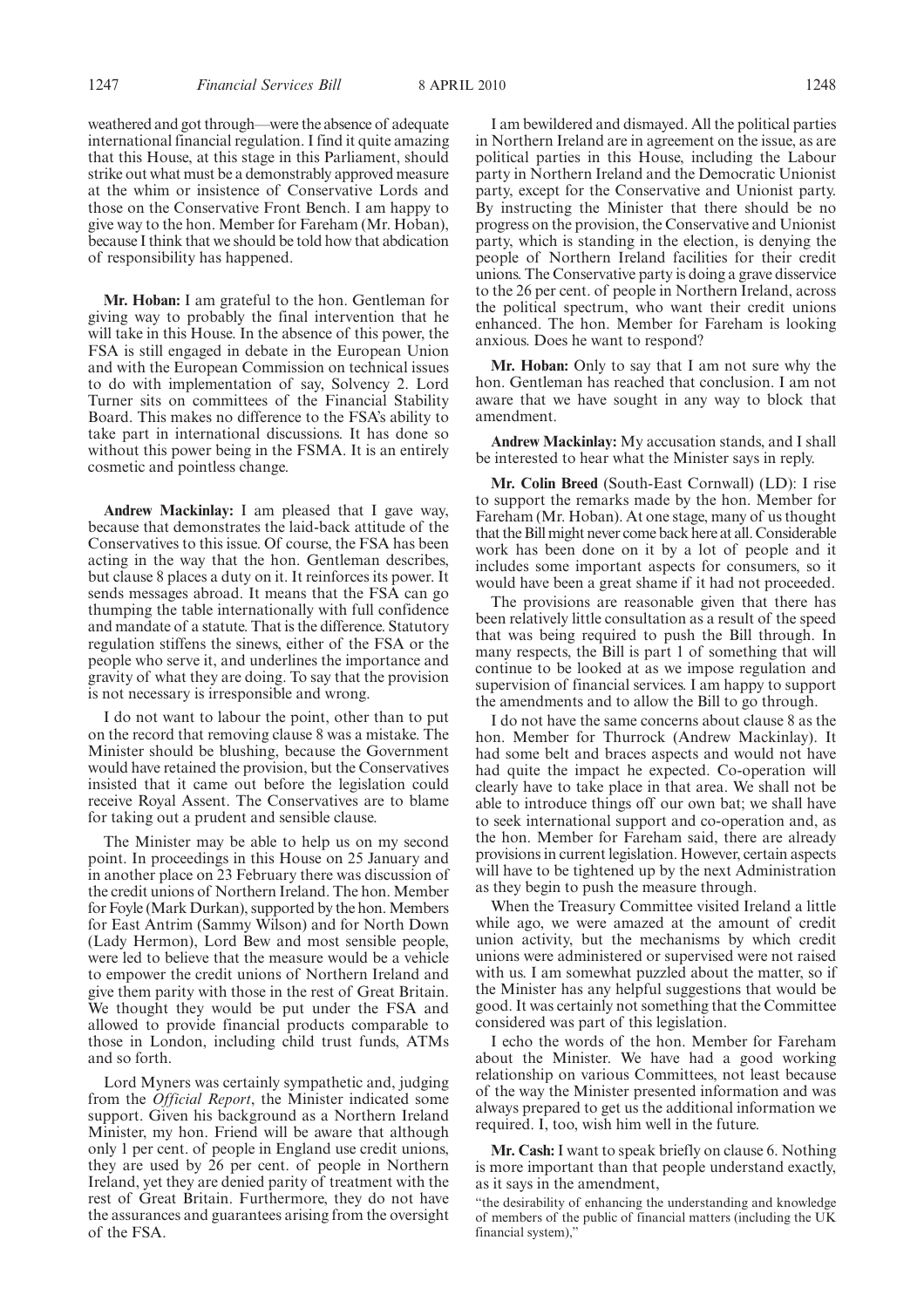and for a very good reason. People have just been through the most cathartic experience; they have seen their savings and their jobs disintegrate as a result of mistakes, and sometimes of thoroughly misleading behaviour, by many people who ought to have known better. That goes for the Government as well as for the supervisory authorities and the companies and banks concerned.

People should have proper information and understand it and, if necessary, be given in school some overall idea of the extent to which they are dependent on the financial system. Something in the order of 20 per cent. of our entire economy turns on financial services, so it would not be amiss for people to have proper financial education and understanding. That provision is extremely important and useful.

Unlike the hon. Member for Thurrock (Andrew Mackinlay), I am delighted that clause 8 has been left out. I have taken a close interest in the Bill. I have written quite a lot about it in the *Financial Times* and other publications. From the beginning, I have made a constant assault on the idea that the City of London should be put under threat by European institutions—from the de Larosière report to the latest regulations, which I followed as a member of the European Scrutiny Committee from the beginning to the end. The Minister knows of my interest and of my condemnation of the extent to which the City of London has been put under threat as a result of European and/or global international regulation.

Even this morning, on the "Today" programme, the Prime Minister was still going on about the virtues of his great contribution to undermining—he would not put it like that, but it is a fact—our ability to run our own affairs. Given the number of jobs and the amount of gross domestic product dependent on the City, I am completely against the requirements under clause 8, and that is a very good reason why it should be left out. The hon. Member for Thurrock referred to its power, but he did not quite emphasise enough the fact that it would have provided for a legal duty, enforceable by judicial review. The hon. Gentleman is a good friend of mine, so I can tell from his expression how and to what extent he approves of clause 8.

As my hon. Friend the Member for Fareham knows perfectly well, irrespective of whether the clause is in or out, section 2 of the European Communities Act 1972 will require us to comply with the financial services regulations imposed by directives and decisions taken by the European jurisdiction. That is one reason why my United Kingdom Parliamentary Sovereignty Bill remains important. We have to have a proper adjustment, so that we co-operate with other countries. I have never been against that. As I have said many times before: European trade, yes; European Government, no. It is for this House to decide the extent to which we have proper regulation, and, whether we engage in agreements with other European countries or not, we in this House must have the last say.

Clause 8, as far as our courts are concerned, would have made an imposition upon the Financial Services Authority over and above the requirements of European regulations and directives. The clause would have gone to the Supreme Court at some point or other, when somebody challenged it, and it would have been an imposition—imposed by this Parliament as a mandatory requirement.

4 pm

Therefore, I am glad that the clause has gone, but I remain concerned about our underlying requirement under the European Communities Act 1972 to comply with the financial regulations that are streaming out of the European Union like a tsunami. Through majority voting, they will effectively hand over control of the City of London to the axis of France and Germany— Frankfurt and Paris. Nikolas Sarkozy has been quite clear from the beginning about their overriding objection to the Anglo-Saxon methods of dealing with financial services, and about their objective of taking over the City of London. That is one of their objectives, and the same goes for the Germans in Frankfurt. *[Interruption.]* I love to watch the deputy Chief Whip of the Governmentfor-the-time-being laughing about that.

### The Treasurer of Her Majesty's Household (Mr. Thomas **McAvoy):** I'm laughing at you.

**Mr. Cash:** I am glad to hear the right hon. Gentleman say that. I am delighted, because all it does is demonstrate the absurdity of his position. He cannot tell that the people of this country are seriously affected. It may be very late in the day, and we may be right at the end of our parliamentary proceedings, but I say, and I shall say again, that nothing will stop me from defending in this Parliament the rights and interests of the people in this country. This legislation, whether or not it goes through in a wash-up and is fast-tracked, involves a disgraceful procedure, but at least it gives people like myself the opportunity to stand up for the United Kingdom, which I will do irrespective of deputy Chief Whips-for-the-timebeing.

In line with the many times that I have raised this point with our shadow Chancellor and my hon. Friend the Member for Fareham, I trust that when we win the next election we will resist any attempt whatever to allow our City of London to be regulated by European regulations. We must insist that our City of London, our financial services, are dealt with under our laws, not under European or international legal jurisdictions.

**Ian Pearson:** I shall briefly respond to the points that have been made during this debate.

I agree with my hon. Friend the Member for Thurrock (Andrew Mackinlay) about clause 8 and disagree with the hon. Member for Stone (Mr. Cash) and his comments on it. I agree that dropping the clause will not prevent the Financial Services Authority from engaging in international forums, and the fact that it has not had its role formalised is disappointing. It is very strange that such an important activity has not been formally reflected on a statutory basis in the FSA's objectives.

I heard what my hon. Friend said about Northern Ireland credit unions, and I share his strong desire to see them come under the auspices of the FSA. That is why, during Commons stages of the Bill, I said to Members that, if it were possible for the Northern Ireland Assembly to agree on an approach, we would see what could be done in the Bill. Lord Myners tabled a new clause in the other place, but there was no opportunity to debate it. Primary legislation is not actually needed to bring about those changes, but it is important to send the right signal, and I hope that the next Government will continue to look at the regulatory reform of credit unions.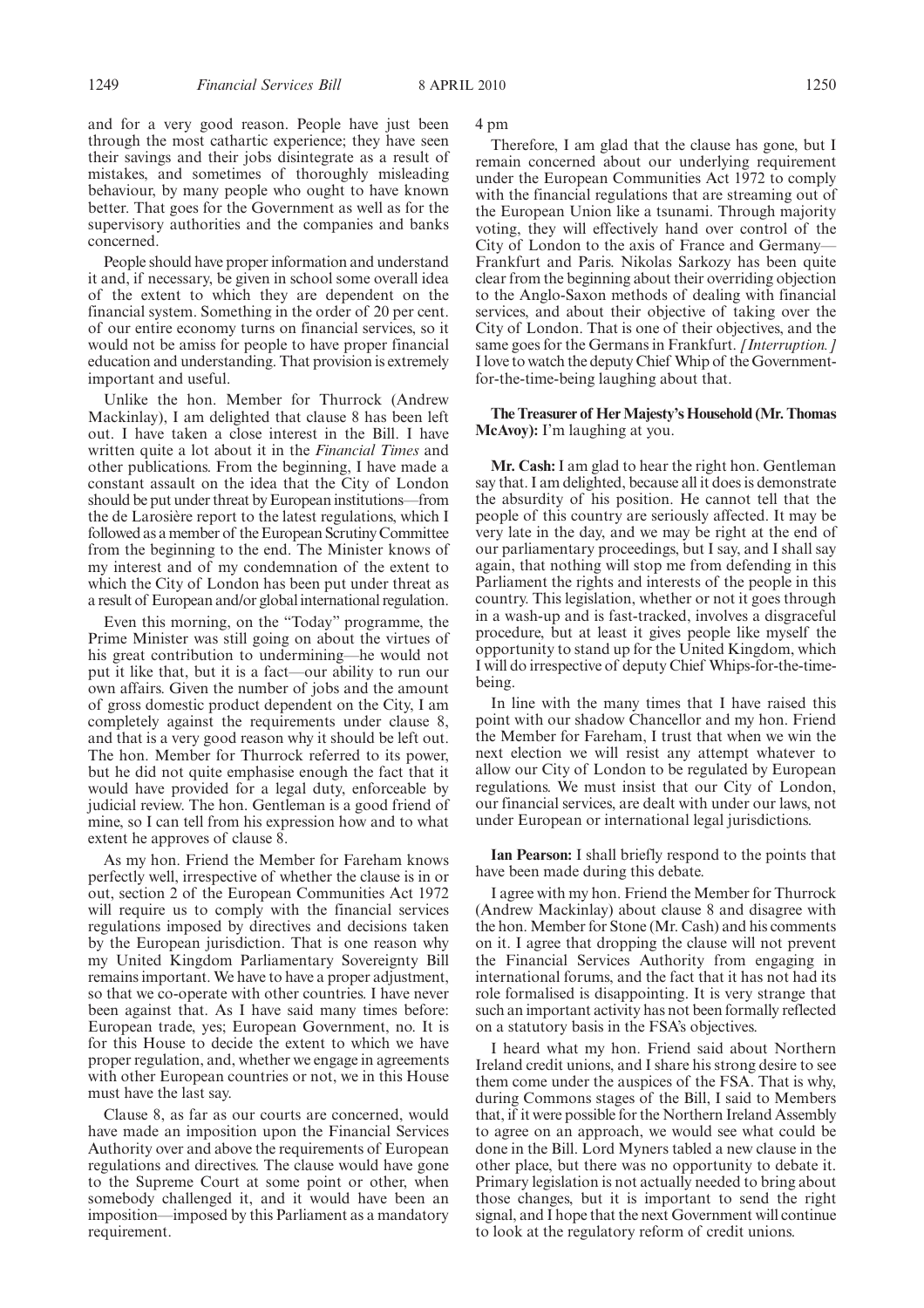The hon. Member for Fareham (Mr. Hoban) made three main points. On, collective proceedings, the House is now aware that the amendments would drop clauses 18 to 25 from the Bill. However, I stress that, in terms of collective proceedings and providing for the rights of individuals collectively to take action, there is an important principle that needs to be pursued. We explored the issue in some detail in Committee, but it is clear from some reactions outside the House, which were reflected in the other place, that more work is needed in that area. That is why I am happy not to pursue those clauses at the moment, and to see more work done. However, the House will need to return to the matter, because it involves some important points of principle about how we ensure that such collective rights can be exercised.

The hon. Gentleman also raised a highly relevant point about clause 26. He will be aware of the actions that we have taken through amendment 33, and the agreement that it would be enacted separately. We just gave up on his amendment 43. I still do not think that it is a necessary part of the Bill, but in the other place I think they just decided, "Oh, all right then. Let's go on, let's do it. It won't do any harm." It certainly will not do any harm. The other concessions that we made in the other place have helped to improve the Bill; his amendment does not do so substantially, but there we go.

I should like to say two final things. First, I thank the hon. Members for Fareham and for South-East Cornwall (Mr. Breed), with whom I have debated on many occasions over the past couple of years. If I may return their compliments, I must say that they have been unfailingly courteous and well reasoned in their arguments. Although I have not been able to agree with them on every occasion, I have always carefully considered what they have said; and, where I have thought it appropriate, I have asked officials to draft and bring forward amendments, as we have done during the passage of this Bill.

Secondly, and lastly, I should like to thank my Bill team. Bills such as this require an awful lot of work on the part of many civil servants. My committed, dedicated and able team have provided me with terrific advice. I hope that I have not mangled their sentences too much in what I have said during the debates on the Bill. It is to their immense credit that so much of the Bill will be enacted very shortly, and that will be of benefit to people in Britain. So I say thank you very much to my team, and thanks also to hon. Members.

## *Lords amendment 5 agreed to.*

*Lords amendments 6 to 49 agreed to, with Commons financial privileges waived in respect of Lords amendments 45 to 48.*

## **Flood and Water Management Bill**

*Consideration of Lords amendments*

## **Clause 4**

#### "FLOOD RISK MANAGEMENT FUNCTION"

4.10 pm

**The Parliamentary Under-Secretary of State for Environment, Food and Rural Affairs (Huw Irranca-Davies):** I beg to move, That this House agrees with Lords amendment 1.

**Mr. Deputy Speaker (Sir Michael Lord):** With this we may take Lords amendments 2 to 25.

**Huw Irranca-Davies:** It is a great privilege to bring forward what I hope will be, both figuratively and literally, the final Act of this Parliament. Bringing the Bill forward was a good choice; the business managers know my reputation for brevity.

The Bill benefited from further changes in the other place, and we are considering those this afternoon. In all, a further 25 amendments have been made in the other place, three of which are purely technical. Of the remaining 22, 18 resulted directly from the report of the Delegated Powers and Regulatory Reform Committee. We believe that all those changes are unobjectionable, and improve both this Bill and the Reservoirs Act 1975. We were more than happy to make the changes in the other place and we hope and expect that they will find favour in this House this evening.

I should mention briefly the issues outside the Bill on which I undertook to take further action. I undertook to address funding concerns for local authorities with the Local Government Association, and terms of reference for that work have been agreed. I also said that I would bring together the relevant interests to address concerns that had been expressed about the impact of flood risk on household insurance. I have had initial discussions with Members, including Opposition Front-Bench Members—I thank them for their courtesy in taking part—and with the Association of British Insurers with a view to having a wide-ranging discussion of this issue at a floods summit later in the year. That is indicative of the co-operative and open approach that we have taken to developing this legislation and I thank Members of this House and the other place and the bodies outside Parliament that also operated in that way. The result has been a Bill that was in very good order before it went to the other place; the scrutiny that it has received there, and the further amendments that have been made have, however, made it still stronger.

We should not lose sight of why the Bill is important. Floods can be massively disruptive to people's lives and to businesses, sometimes for a prolonged period. The events in Cumbria in the autumn were a vivid reminder of that, and climate change is likely to make both floods and droughts more frequent. The measures in this Bill will make a real and tangible difference; that is why the Government made the Bill a priority. I commend the Bill, and the amendments made to it in the other place, to the House.

**Miss Anne McIntosh** (Vale of York) (Con): I welcome this opportunity to make my last contribution of this Parliament. I thank my small but perfectly formed Bill Committee team of two at my office—they know who they are. I also convey my thanks to the Minister for his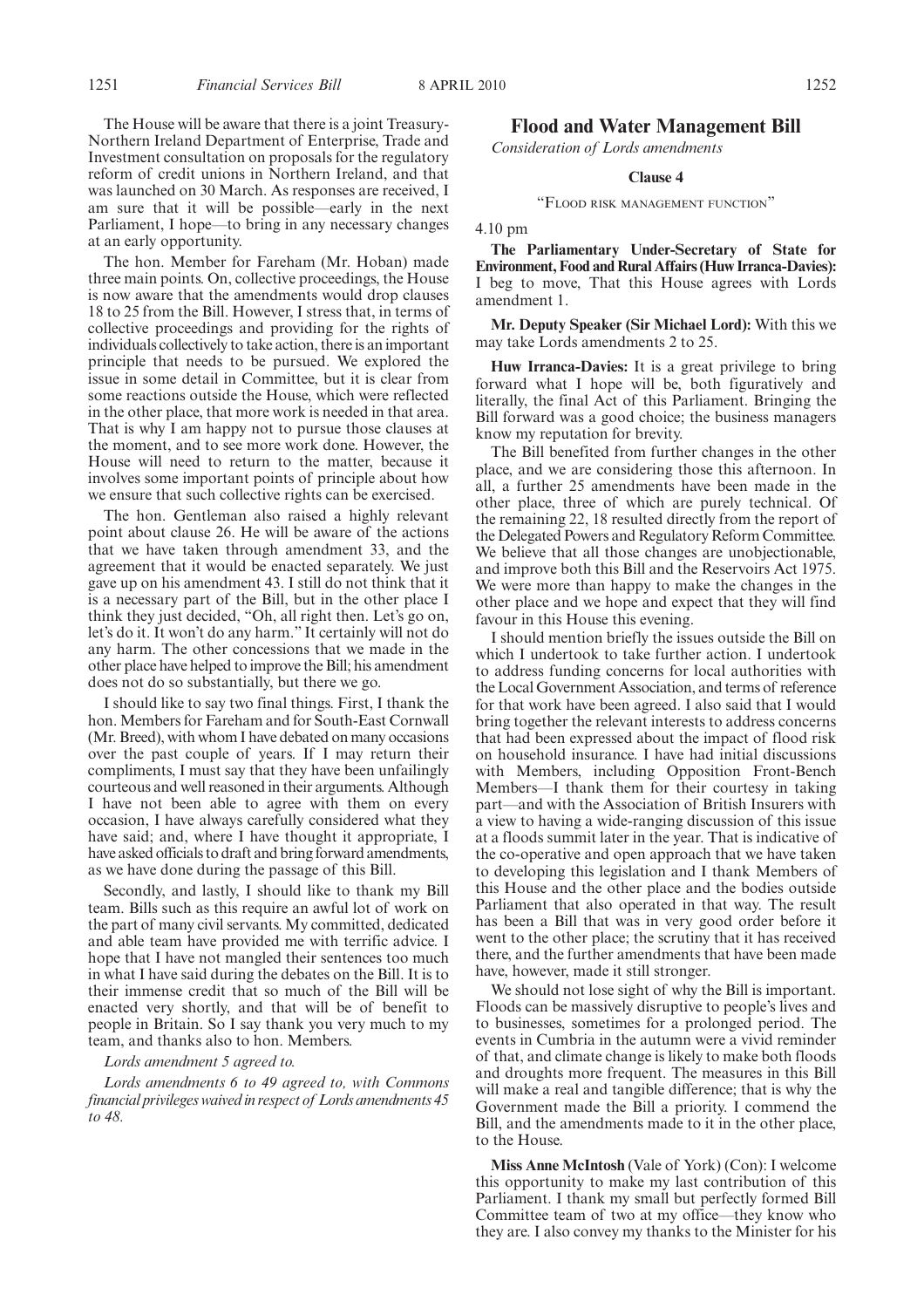team, the Department's team and that of the Environment Agency in preparing the Bill and these most recent amendments.

On a note of sadness, I should say that this is my last contribution of this Parliament as the MP for Vale of York. The recommissioning and redistribution of the boundaries mean that I shall, I hope, be moving to higher ground after the election.

The Minister, gracious and charming as ever, has asked the House to support the amendments, which he calls "technical amendments"—as he knows, that gets our hearts beating a little faster. I take this opportunity to ask him whether the words "under an enactment", inserted by amendments 1 and 2, have any special meaning, in this Bill and more generally. As for amendment 3, what procedure will be followed in this regard?

I understand that amendment 4 to clause 8 will be consequential to the amendments that we discussed and supported in Committee and in the remaining stages in this place. Obviously we would be grateful if the Minister would clarify the points about the Lands Tribunal and the Upper Tribunal.

Like the Minister, I would like to pause for a moment to talk about some of the issues to which we did not do complete justice in considering the remaining stages of the Bill in this place. He will be aware of our concerns and those of interested parties about the provisions relating to reservoirs. We remain unconvinced and would have liked the time to look at the reservoir provisions more carefully. I am sure that the Minister and the House will recognise that the provisions have serious cost implications, especially for those who have small reservoirs on farms and golf courses, and other third-party users. The increased cost of the obligations imposed is causing serious concern and alarm.

The Minister referred to adapting to climate change—or as some call it, adverse weather conditions. Across the country we have all at various times faced such weather conditions. There is a dilemma between wanting to store water to enable us to adapt to these conditions and the cost of creating more reservoirs.

I hope that, whoever forms the next Government, the House will have an opportunity to discuss a White Paper on these issues. We as a party are committed to publishing such a White Paper. The omission of food policy and food security as a material consideration in the flood risk management decision-making process is one that the Government will have cause to regret. The national and local flood risk management strategy is flawed, with too much emphasis on the Environment Agency and too many powers being given to it. We have argued that there should be much more co-operation with local communities through their elected representatives on the local authorities.

I referred earlier to the possible impact of the reservoir safety clauses on small farm reservoirs and those belonging to third parties. The Minister is aware of our ongoing concerns. I have referred to the fact that the Bill gives too much power to the Environment Agency, and to the implications of clause 38.

I should like to place on record our disappointment that the natural hazards team has not reported as widely and done as full an audit of critical infrastructure as we would have wished. We had a good debate on SUDS—

either the sustainable urban drainage or the sustainable drainage systems. We still need to identify who owns them and who will be responsible for maintaining them.

We are still waiting for the publication date for the transfer of private drains—the lateral drains and sewers. This would be a good moment for the Minister to announce when the regulations and guidance will be issued. That is something on which we can perhaps campaign and have a proper debate, especially for those small privately owned drainage companies, which are largely family firms, who feel that they will lose out and that they have not been properly consulted. I hope that the Bill will put down a marker that we need regular maintenance work not just by the internal drainage boards but by the Environment Agency.

We wish the Bill well. We know that we will return to the content in some measure with a White Paper. I am delighted that the Minister has taken on board our concerns and is calling the forthcoming discussions not a floods insurance summit but a floods summit. I hope that we will have a dry period in which to campaign in the forthcoming general election. We thank all who have been involved in the Bill on both sides of the House. I know that the Minister is not planning to retire from the House so we wish him well in the campaign. I am sure that that will be reciprocated. I thank him for the gracious manner in which he has skilfully steered the Bill through.

**Mr. Paul Keetch** (Hereford) (LD): May I too congratulate the Minister on the successful passage of the Bill? He has done exceedingly well in steering this important Bill through the House. The other place has demonstrated its ability correctly to witness, scrutinise and improve what was already an important Bill. In my constituency both in the city of Hereford and in Ross-on-Wye—we have seen tremendous floods that have affected people's day-to-day lives. I am grateful for the investment made in flood defence schemes in the city and in Ross-on-Wye. They are important. The Minister is right to say that these events will occur more frequently in the future as a result of climate change and global warming. The Act that we hope will be in place this evening will be a great asset and of great assistance to our nation for the future. I congratulate the Minister on his role in this.

**Huw Irranca-Davies:** I reciprocate the comments of the hon. Member for Vale of York (Miss McIntosh) and thank her for engagement with the issue. My officials will read the *Hansard* report of the debate and will read her thanks to them. They have been open and engaged and I thank them for that. I also ask the hon. Member for Hereford (Mr. Keetch) to take my thanks back to his colleagues for their engagement in terms of finding the best way through.

We had a great deal of debate about reservoirs. The issue has been aired in the other place, the Chamber and in Committee, but we have settled on this position as a result of consistent engineering advice based on a risk assessment approach. Partly because of our engagement with the hon. Lady and others, we have some flexibility to revisit the issue of over-capacity to take on some of her concerns.

On future legislation, we are in agreement. We see the need for additional engagement. Beyond Pitt's recommendations, we have the Cave report and Anna Walker's report and so much besides. We will have to have some consolidating legislation and I am pleased to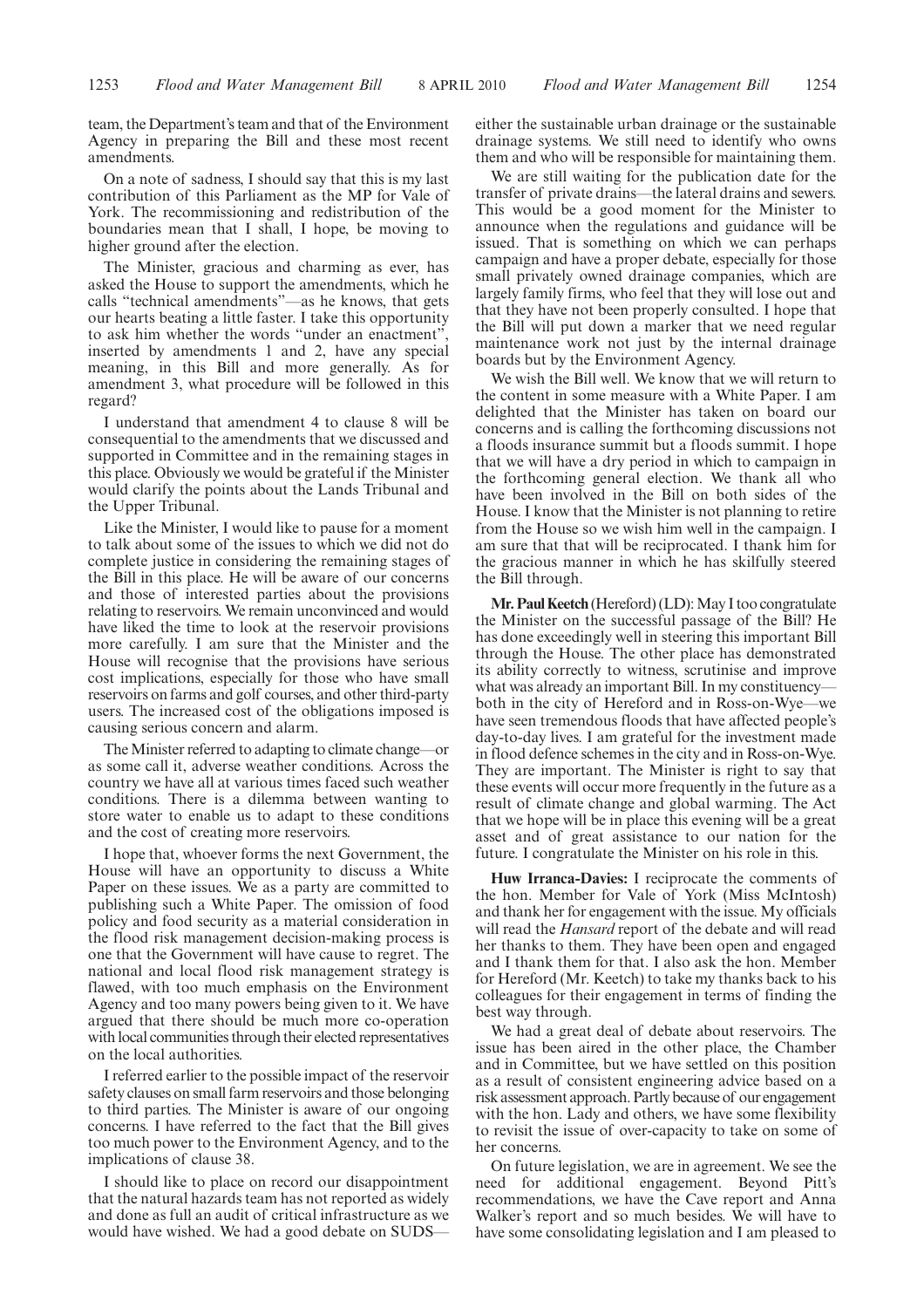#### *[Huw Irranca-Davies]*

say that we are already working up some proposals internally to try to bring forward something at the earliest opportunity. As always, this will be subject to parliamentary time but we would share the hon. Lady's aspiration to have another water Bill before the House as soon as possible.

I can confirm what I have said previously about drains: the transfer will go ahead next year. As for the regulations, I heard a whispered aside from behind me that they are in the pipeline. I can confirm that they will be available by the end of May. They are being drafted and are in a good state.

We say "enactment" in the amendments because we do not want the power to create an entirely new function. The functions should be defined in statute before the order is used to define them as risk management functions. On the land tribunal and the change to the upper tribunal, other legislation has made the change, and the amendments merely reflect that.

I thank the hon. Member for Hereford for reminding us why this Bill is so important to his constituents and to others throughout the country. At the risk of making this sound like an Oscar speech, it would be remiss of me not to thank those external organisations that have engaged with us in this process, those in the other place who have added so much to the Bill, Front and Back-Bench Members, Committee members and members of the Environment, Food and Rural Affairs Committee, who have carefully constructed the Bill. It is all a tribute to them, and to my Bill team who have unstintingly given their time and efforts to turn this into a good Bill. It will make a difference, and it will deliver Sir Michael's Pitts recommendations. There is more work to do of course, as there always is, but this is a singular step forward, and we should all be proud of the work that has gone into the Bill.

*Lords amendment 1 agreed to. Lords amendments 2 to 25 agreed to.*

4.25 pm

*Sitting suspended (Order, 7 April).*

### **MESSAGE TO ATTEND THE LORDS COMMISSIONERS**

5.22 pm

*Message to attend the Lords Commissioners delivered by the Gentleman Usher of the Black Rod.*

*The Speaker, with the House, went up to hear Her Majesty's Commission; on their return, the Speaker sat in the Clerk's place at the Table.*

**Mr. Speaker:** I have to acquaint the House that the House has been to the House of Peers where a Commission under the Great Seal was read, authorising the Royal Assent to the following Acts:

Appropriation No. 2 Act 2010

Finance Act 2010

Anti-Slavery Day Act 2010

Equality Act 2010

Northern Ireland Assembly Members Act 2010

Crime and Security Act 2010

Personal Care at Home Act 2010

Mortgage Repossessions (Protection of Tenants Etc.) Act 2010

Sunbeds (Regulation) Act 2010

Sustainable Communities Act 2007 (Amendment) Act 2010

Debt Relief (Developing Countries) Act 2010

Bribery Act 2010

Digital Economy Act 2010

Constitutional Reform and Governance Act 2010

Children, Schools and Families Act 2010

Energy Act 2010

Financial Services Act 2010

Flood and Water Management Act 2010

Bournemouth Borough Council Act 2010

Manchester City Council Act 2010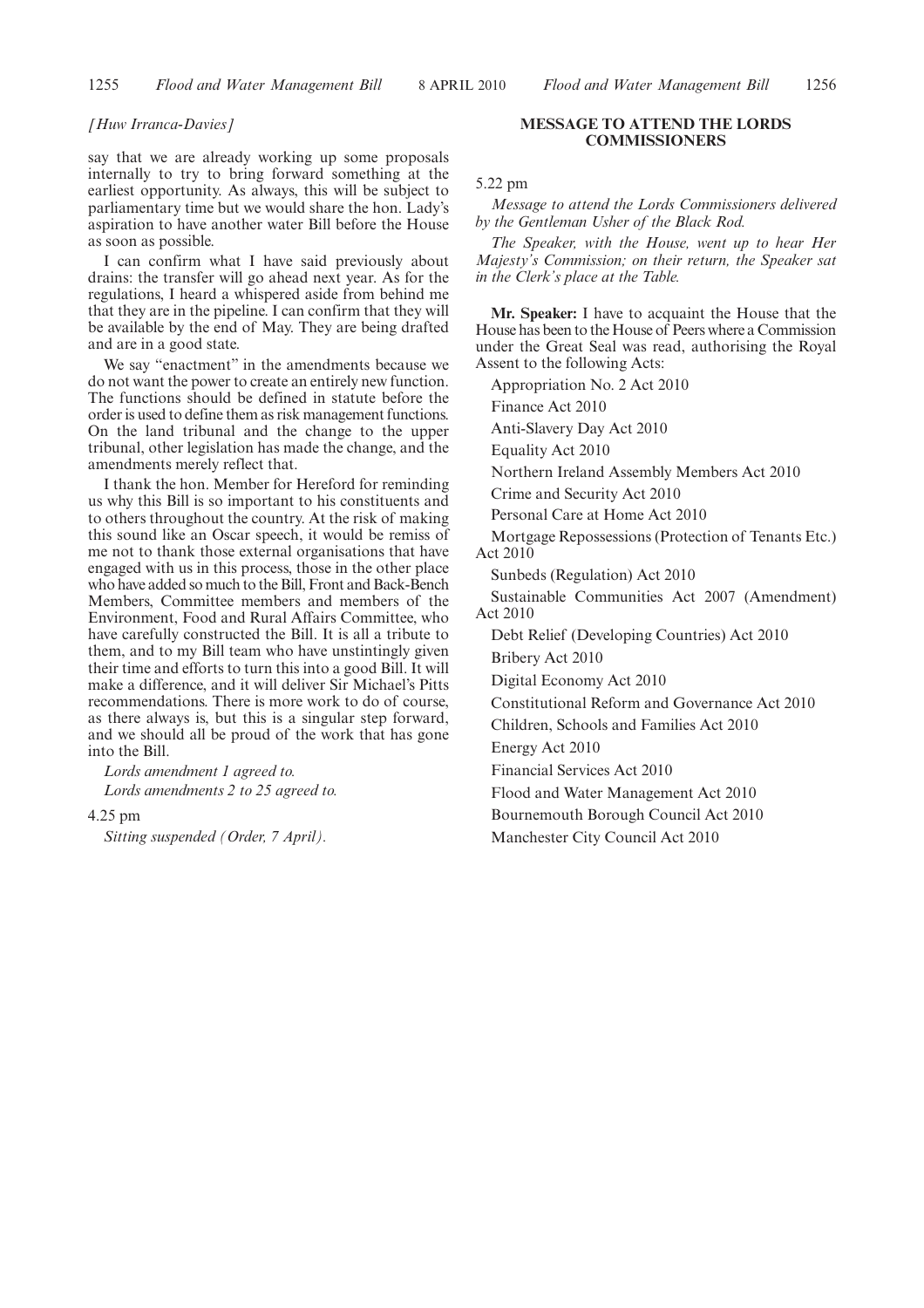## **Her Majesty's Most Gracious Speech**

**Mr. Speaker:** I have further to acquaint the House that the Leader of the House of Lords, one of the Lords Commissioners, delivered Her Majesty's Most Gracious Speech to both Houses of Parliament, in pursuance of Her Majesty's Command. For greater accuracy I have obtained a copy, and also directed that the terms of the Speech be printed in the *Journal* of this House. Copies are being made available in the Vote Office.

The Speech was as follows:

### **My Lords and Members of the House of Commons**

*My Government's overriding priority has been to restore growth to deliver a fair and prosperous economy for families and businesses, as the British economy recovers from the global economic downturn. Through employment and training programmes, restructuring the financial sector, strengthening the national infrastructure and providing responsible investment, my Government has taken action to support growth and employment.*

*My Government has also strengthened key public services, ensuring that, increasingly, individual entitlements guarantee good services, and has worked to build trust in democratic institutions.*

*My Government has sought effective global and European collaboration, including through the European Union, to combat climate change, including at the Copenhagen summit in December last year, and to sustain economic recovery through the G20.*

*The Duke of Edinburgh and I were pleased to visit Bermuda, and Trinidad and Tobago for our State Visit and to attend the Commonwealth Heads of Government Meeting in the Commonwealth's 60th anniversary year. We were glad to welcome the President of South Africa on his successful visit to this country earlier this year.*

The Duke of Edinburgh and I were saddened to learn of the devastation brought on Haiti and Chile by recent earthquakes and hope that relief and reconstruction efforts, which my Government and the British people have supported, can build on the spirit and resilience displayed by their people.

*My Government has continued to reform and strengthen regulation of the financial services industry to ensure a stable financial sector that supports the wider economy, with greater protection for savers and taxpayers.*

*As the economic recovery is established, my Government has taken steps to reduce the budget deficit and ensure that national debt is on a sustainable path. Legislation has been enacted to halve the deficit.*

*An Act has been passed to enable the wider provision of free personal care to those with the highest needs.*

*An Act has been passed to protect communities by ensuring that parents take responsibility for their children's antisocial behaviour and by tackling youth gang crime.*

*An Act has been passed to ensure the communications infrastructure is fit for the digital age, supports future economic growth, delivers competitive communications and enhances public service broadcasting.*

*Legislation has been enacted to support carbon capture and storage and to help more of the most vulnerable households with their energy bills.*

*My Government has set out proposals for high-speed rail services between London and Scotland.*

*Legislation has been enacted to protect communities from flooding and to improve the management of water supplies.*

*My Government has remained committed to ensuring everyone has a fair chance in life and an Act has been passed to promote equality, narrow the gap between rich and poor and tackle discrimination. The Act also introduces transparency in the workplace to help address the differences in pay between men and women.*

*An Act has been passed to enshrine in law the commitment by my Government to abolish child poverty by 2020.*

*Legislation has been enacted to provide agency workers with the right to be treated equally with permanent staff on pay, holidays and other basic conditions after twelve weeks on an assignment.*

*Legislation has been enacted to take forward constitutional reform.*

*An Act has been passed to strengthen the law against bribery.*

*My Government has continued to work closely with the devolved administrations in the interests of all the people of the United Kingdom. My Government has remained committed to the Northern Ireland political process and has continued to work with Northern Ireland's leaders to ensure the continued stability of the devolved institutions and to complete the process of devolution by transferring policing and justice functions in April this year.*

*In Scotland, my Government set out plans to further strengthens devolution in its response to Final Report of the Commission on Scottish Devolution. My Government has continued to devolve more powers to Wales and has remained committed to a referendum on further devolution.*

#### **Members of the House of Commons**

*I thank you for the provision you have made for the work and dignity of the Crown and for the public service.*

## **My Lords and Members of the House of Commons**

*My Government has worked for security, stability and prosperity in Afghanistan and Pakistan and for peace in the Middle East.*

*Legislation has been enacted to ban cluster munitions.*

*My Government has continued to work towards creating the conditions for a world without nuclear weapons, including addressing the challenges from Iran and North Korea.*

*Draft legislation has been published to make binding my Government's commitment to spend nought point seven per cent of nationalincome oninternational development from 2013.*

## **My Lords and Members of the House of Commons**

*I pray that the blessing of Almighty God may rest upon your counsels.*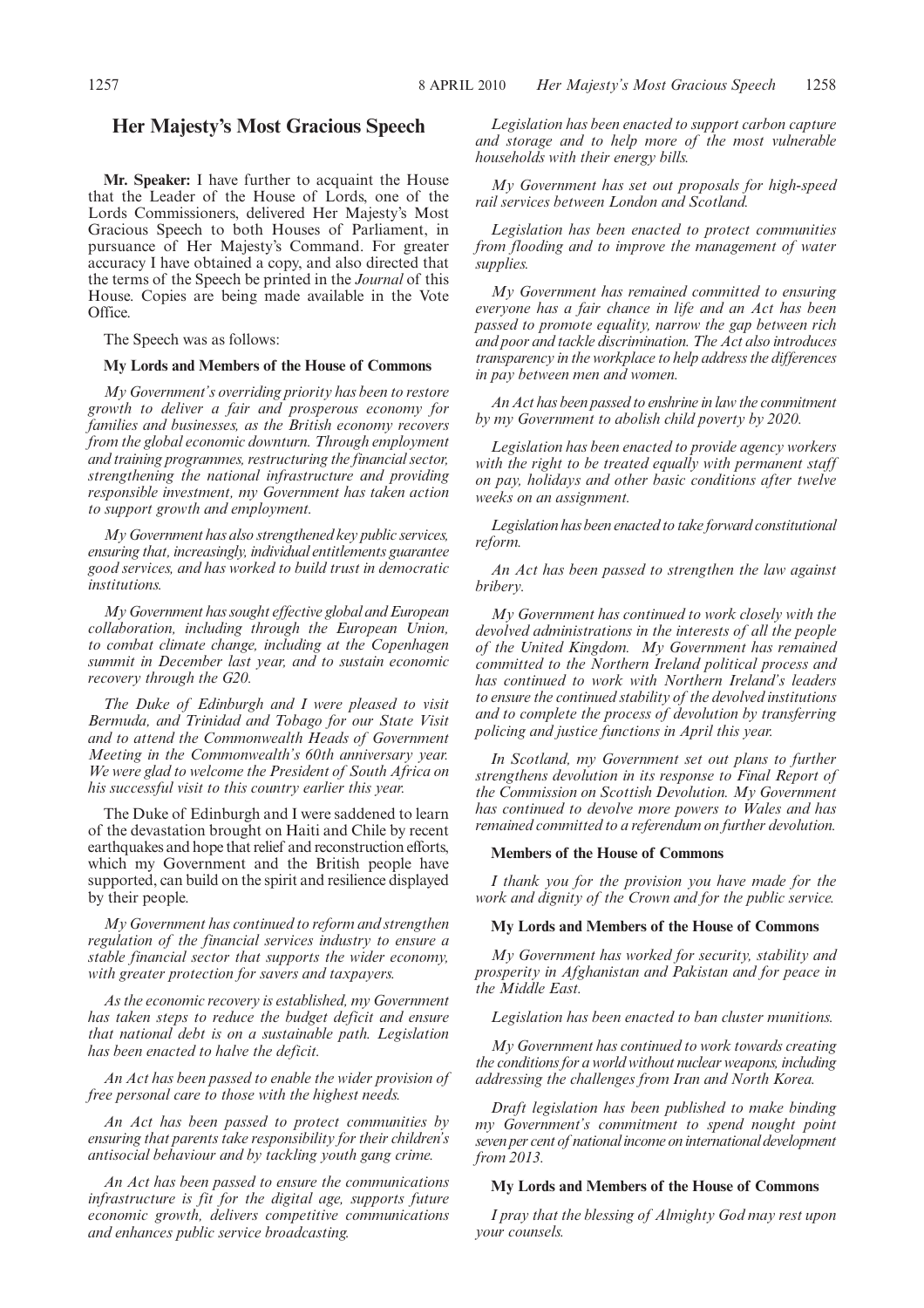## **PROROGATION**

**Mr. Speaker:** The Commission was also for proroguing this present Parliament, and the Leader of the House of Lords said:

"My Lords and Members of the House of Commons:

By virtue of Her Majesty's Commission, which has now been read, we do, in Her Majesty's name, and in obedience to Her Majesty's Commands, prorogue this Parliament to Tuesday the twentieth day of this instant April to be then here holden, and this Parliament is accordingly prorogued to Tuesday the twentieth day of this instant April."

*End of the Fifth Session (opened on 18 November 2009) of the Fifty-Fourth Parliament of the United Kingdom of Great Britain and Northern Ireland in the Fifty-Ninth Year of the Reign of Her Majesty Queen Elizabeth the Second.*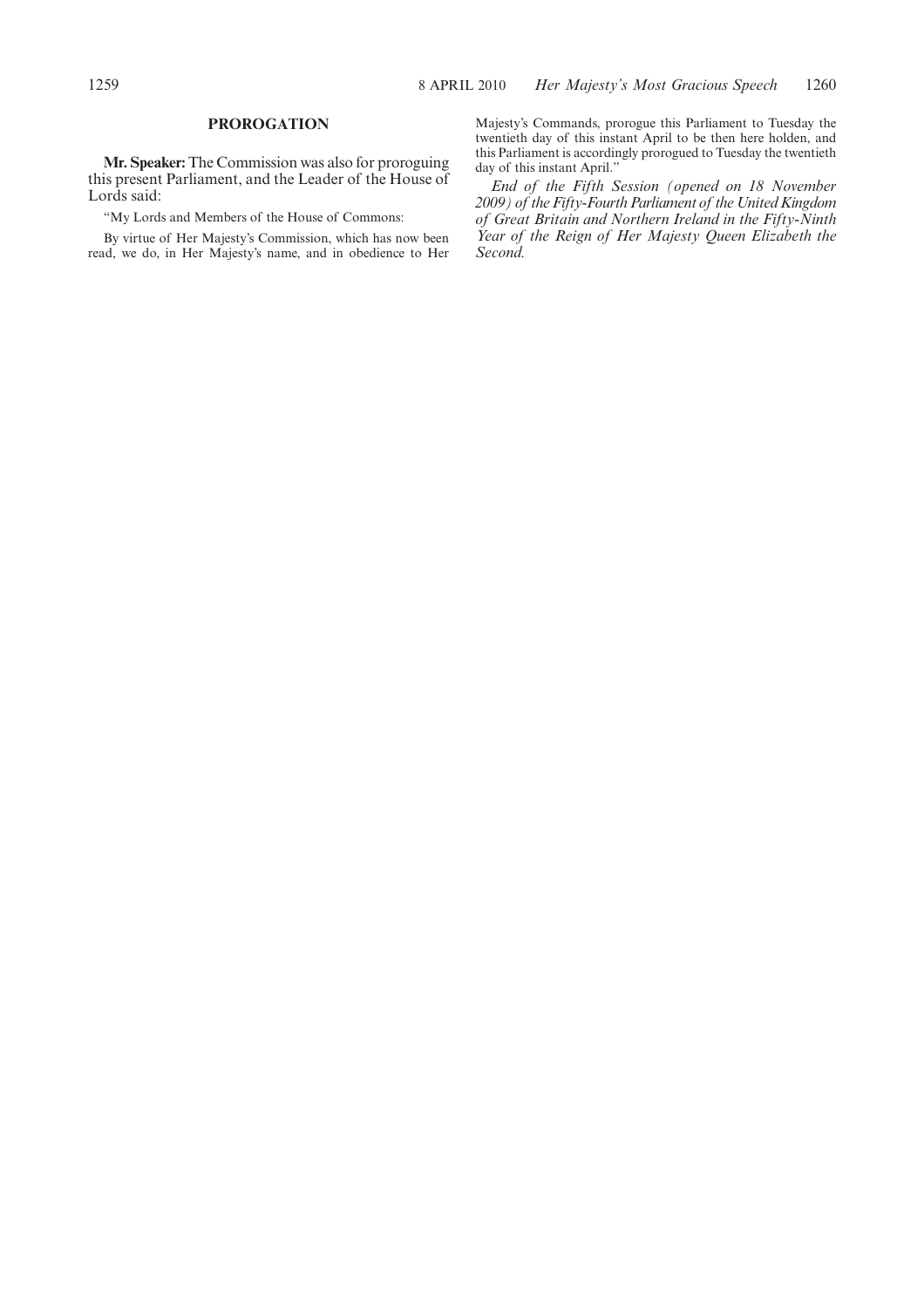147WS *Written Ministerial Statements Written Ministerial Statements* 8 APRIL 2010 148WS

# Written Ministerial

## Statements

*Thursday 8 April 2010*

## **BUSINESS, INNOVATION AND SKILLS**

## **Skills Funding Agency**

**The Minister for Further Education, Skills, Apprenticeships and Consumer Affairs (Kevin Brennan):**I am announcing today that the new Skills Funding Agency, an agency of the Department for Business, Innovation and Skills, became operational from 1 April 2010. This follows the announcement in the White Paper "Raising Expectations: enabling the system to deliver", which was published jointly with DCSF on 17 March 2008.

The Skills Funding Agency takes over responsibility for funding post-19 education and skills training from the Learning and Skills Council for England, which has been abolished under the Apprenticeships, Skills, Children and Learning Act 2009. The budget and overarching priorities and targets for the agency have already been published in the Government's "Skills Investment Strategy", a copy of which can be found on the Department's website at www.bis.gov.uk.

The chief executive of Skills Funding, as a statutory office holder, will report to the Secretary of State on the performance of the Skills Funding Agency, and will prepare an annual report and accounts for each financial year which will be laid before Parliament.

Ministers of the Department for Business, Innovation and Skills are accountable to Parliament for the work of the Skills Funding Agency.

Further information on the accountability and governance framework for the Skills Funding Agency and the relationship with the Department is set out in the Skills Funding Agency framework document, copies of which will be placed in the Libraries of both Houses.

## **NORTHERN IRELAND**

#### **Bloody Sunday Inquiry Report**

**The Secretary of State for Northern Ireland (Mr. Shaun Woodward):** In my written statement to this House on 22 March 2010, *Official Report*, column 17WS, I set out the steps that would need to be taken before publication of the Bloody Sunday inquiry report. These included a checking process which would enable me to meet the obligations on me in relation to article 2 of the European Convention on Human Rights and national security. I can confirm that this checking process has now been completed and I have received advice from the checking team which confirms that there is nothing in the report which, if published, could breach article 2 of the European Convention on Human Rights by putting the lives or safety of individuals at risk, or put national security at risk. I am therefore satisfied that the report can be published in full and I have advised Lord Saville of this.

However, given the time needed to print the report, it will not be practically possible to publish the report to Parliament before this Parliament is dissolved for the general election. As I informed the House in my statement of 22 March, Lord Saville has indicated that if such a situation were to arise his tribunal would agree to retain custody of the report until after the general election. I have now written to Lord Saville to ask the tribunal to retain custody of the report.

The report has not been shown to me or to any other Member of the Government, or to any officials except the five members of the team which carried out the checking process. Before the checking process began, I confirmed in writing to Lord Saville that it was not my intention that the checking team should brief me or any member of my Department on the content of the report; they have not done so and will not do so. The report will not be submitted to the Government until after the general election, and I hope that it can then be published as soon as practicable. I have placed copies of my letters to Lord Saville in the Libraries of both Houses.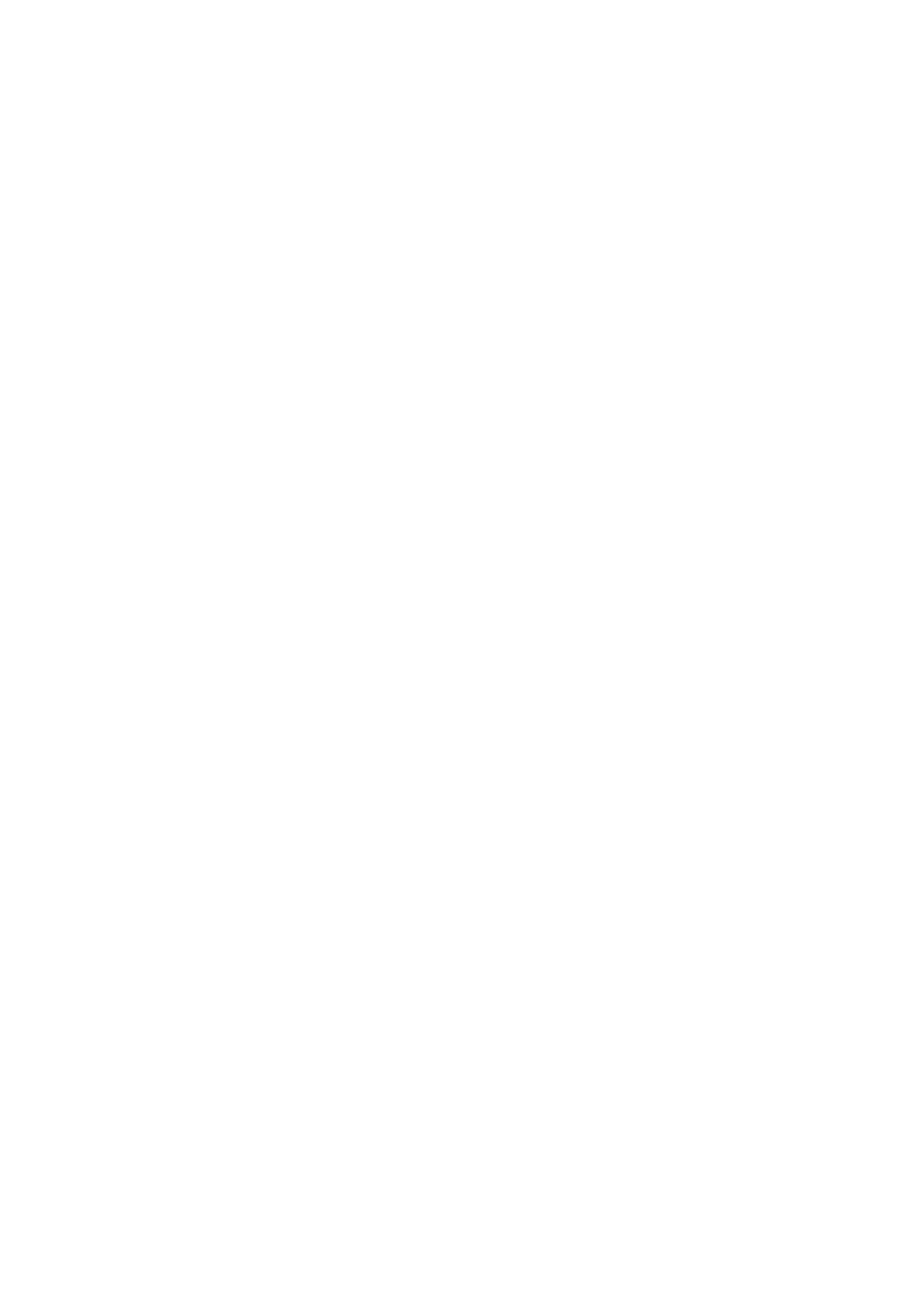## Petitions

*Thursday 8 April 2010*

#### **PRESENTED PETITIONS**

*Petition presented to the House on Wednesday 7 April 2010 but not read on the Floor*

#### **Extension of Franchise to 16-18 Year Olds**

*The Petition of the students of Coloma Convent High School and the people of Croydon,*

Declares that the franchise should be extended to 16 and 17 year olds, so that 16-18 year olds who can currently pay tax, marry, start a family and join the armed forces can have influence in our democracy.

The Petitioners therefore request that the House of Commons urges the Government to bring in a bill to enfranchise 16 and 17 year olds.

And the Petitioners remain, etc.*—[Presented by Mr. Andrew Pelling.]*

[P000822]

*Petitions presented to the House on Thursday 8 April 2010 but not read on the Floor*

#### **Badman Report (Sunderland North)**

*The Petition of persons resident in the Sunderland North parliamentary constituency,*

Declares that they are concerned about the recommendations of the Badman Report, which suggests closer monitoring of home educators, including a compulsory annual registration scheme and right of access to people's homes for local authority officials; further declares that the Petitioners believe the recommendations are based on a review that was extremely rushed, failed to give due consideration to the evidence, failed to ensure that the data it collected were sufficiently robust, and failed to take proper account of the existing legislative framework.

The Petitioners therefore request that the House of Commons urges the Secretary of State for Children, Schools and Families either not to bring forward, or to withdraw, proposed legislative measures providing for tighter registration and monitoring of children educated at home in the absence of a thorough independent inquiry into the condition and future of elective home education in England; but instead to take the steps necessary to ensure that the existing Elective Home Education Guidelines for Local Authorities are properly implemented, learning from current best practice, in all local authorities in England.

And the Petitioners remain, etc.

[P000828]

#### **Equitable Life (Henley)**

*The Petition of residents of the constituency of Henley in the Oxford region of the U.K regarding the Government's response to the Parliamentary Ombudsman's reports on Equitable Life,*

Declares that the Petitioners either are or they represent or support members, former members or personal representatives of deceased members of the Equitable

Life Assurance Society who have suffered maladministration leading to injustice, as found by the Parliamentary Ombudsman in her report upon Equitable Life, ordered by the House of Commons to be printed on 16 July 2008 and bearing reference number HC 815; and further declares that the Petitioners or those whom they represent or support have suffered regulatory failure on the part of the public bodies responsible from the year 1992 onwards, but have not received compensation for the resulting losses and outrage.

The Petitioners therefore request that the House of Commons urges the Government to uphold the constitutional standing of the Parliamentary Ombudsman by complying with the findings and recommendations of her Report upon Equitable Life.

And the Petitioners remain, etc.

[P000829]

## **Student Visas**

*The Petition of residents of Cambridge (English UK & EFL Organisations),*

Declares that the current review of the Tier 4 points based system for Student Visas may result in many fewer legitimate students travelling to the UK to learn English. Further declares that this will lead to the closure of many language schools and reduce the number of foreign students that go into higher education in the United Kingdom.

The Petitioners therefore request that the House of Commons urge the Government whilst recognising the importance of Immigration Control to proceed in a way that does not disadvantage English language schools

And the Petitioners remain, etc.

[P000827]

#### **OBSERVATIONS**

#### **CHILDREN, SCHOOLS AND FAMILIES**

#### **Badman Report (Teignbridge)**

*The Petition of persons resident in the Teignbridge parliamentary constituency,*

Declares that they are concerned about the recommendations of the Badman Report, which suggests closer monitoring of home educators, including a compulsory annual registration scheme and right of access to people's homes for local authority officials; further declares that the Petitioners believe the recommendations are based on a review that was extremely rushed, failed to give due consideration to the evidence, failed to ensure that the data it collected were sufficiently robust, and failed to take proper account of the existing legislative framework.

The Petitioners therefore request that the House of Commons urges the Secretary of State for Children, Schools and Families either not to bring forward, or to withdraw, proposed legislative measures providing for tighter registration and monitoring of children educated at home in the absence of a thorough independent inquiry into the condition and future of elective home education in England; but instead to take the steps necessary to ensure that the existing Elective Home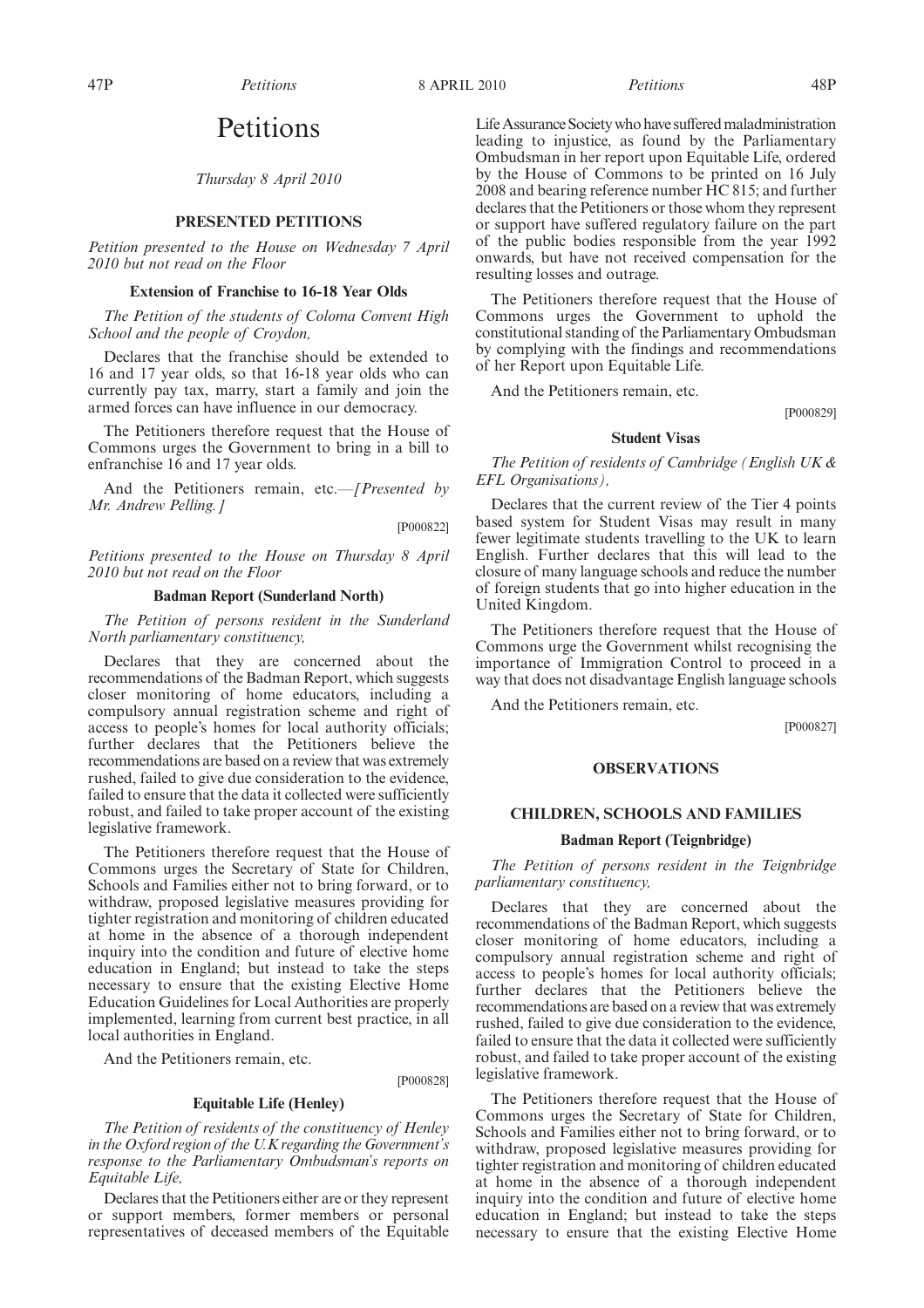Education Guidelines for Local Authorities are properly implemented, learning from current best practice, in all local authorities in England.

And the Petitioners remain, etc.*—[Presented by Richard Younger-Ross, Official Report,* 6 April 2010; Vol. 508, c. 29P.]

#### [P000819]

#### *Observations from the Secretary of State for Children, Schools and Families:*

DCSF commissioned the Badman review of home education in January 2009 and the report was published on 11 June 2009. As part of the review, Graham Badman took written and oral evidence from a range of individuals and organisations who responded to his public call for evidence, including home educators and local authorities. Alongside this he also considered published literature, the current legal position and guidance and the approaches taken in other countries. He was assisted by an expert reference group. I am confident that his report draws from a wide and heterogeneous evidence base.

The Children, Schools and Families Select Committee also considered the Badman report and was supportive of most of the recommendations. It agreed that a short statement of educational approach would be helpful in establishing dialogue between home educating families and local authorities; that an annual meeting between local authorities and home educators was needed; and that better support for home educators and better training for local authorities would together lead to an improvement on the current arrangements.

Our proposals to legislate for a light touch registration and monitoring scheme for home educating families have now been removed from the Children, Schools and Families Bill to enable some parts of the Bill to be passed into law before Parliament is dissolved. However, Government remain committed to introducing such a scheme and to the provision of additional support for home educating families.

#### **High School Provision (Stoke-on-Trent South)**

#### *The Petition of residents of Stoke-on-Trent and others,*

Declares that there is a desire among the people of the city of Stoke-on-Trent that there should be a High School serving the communities of Longton, Meir, Weston Coyney, Normacot, Dresden, and other areas in that vicinity.

The Petitioners therefore request that the House of Commons call upon the Government to take steps to instruct Stoke-on-Trent City Council that it may, as part of the BSF programme, have a "two-school solution" to the issue of the location of the new 20:20 Academy, thereby building a new school on the fields adjacent to Longton High School and continuing to use the Mitchell High School.

And the Petitioners remain, etc.*—[Presented by Mr. Robert Flello, Official Report,* 30 March 2010; Vol. 508, c. 786.]

#### [P000801]

## *Observations from the Secretary of State for Children, Schools and Families:*

It is the responsibility of the Local Authority (Stokeon-Trent City Council) to determine the estates strategy that will be applied to the delivery of Building Schools for the Future (BSF) in Stoke-on-Trent. I understand that the Local Authority's vision is now well developed and ready for detailed planning to start. The Local Authority could however, choose to re-examine its estates strategy, and submit a revised Outline Business Case in the light of its re-examination. There is no barrier to the Local Authority bringing forward a revised proposal should it wish to do so; incorporating an altered number of schools or altered locations. There is a risk however that this may delay the delivery of BSF in the city, as a new Outline Business Case would need to be assessed and approved. The existing proposals would need to be placed on hold while any changes to the existing estates strategy were considered. If the delay was prolonged, the allocation of funding for this project may run beyond the deadline by which the current allocation of funding is required to be spent.

It is for the Local Authority to identify a suitable site for the Discovery Academy. I understand that the Local Authority is conducting a feasibility study on a number of sites, and is currently undertaking consultation on this matter, so the ultimate site has yet to be confirmed.

#### **HEALTH**

#### **Diabetes Services (Croydon)**

## *The Petition of the people of Croydon,*

Declares that in Croydon there is good work being done to combat diabetes and that Croydon now needs more screening tests for diabetes; more albumin creative ratio checks and HbA1C tests for those already living with diabetes; and Government support for Croydon's services that combat the diabetic arterial diseases that can lead to amputations; and that with the right support amputations could be cut by 30 per cent. through better total care and public health education to allow for earlier intervention to stop amputations.

The Petitioners therefore request that the House of Commons urges the Government to support Croydon's services that combat the diabetic arterial diseases and to encourage health providers to make available more screening tests for diabetes and more albumin creative ratio checks and HbA1C tests fur those already living with diabetes.

And the Petitioners remain, etc.*—[Presented by Mr. Andrew Pelling, Official Report,* 30 March 2010; Vol. 508, c. 790.]

#### [P000813]

## *Observations from the Secretary of State for Health:*

The Diabetes National Service Framework highlights the importance of people with diabetes having regular checks. The annual review enables the person with diabetes and their healthcare professional to discuss the results of key tests and measurements, and for any complications to be identified as early as possible.

The Quality and Outcomes Framework (QOF) rewards practices for the number of patients with diabetes who receive key care processes, including measuring blood pressure, HbAlc (blood glucose) and cholesterol.

Although the Department of Health provides strategic leadership to the NHS and social care organisations in England, it is for local NHS organisations to plan, develop and improve services for local people.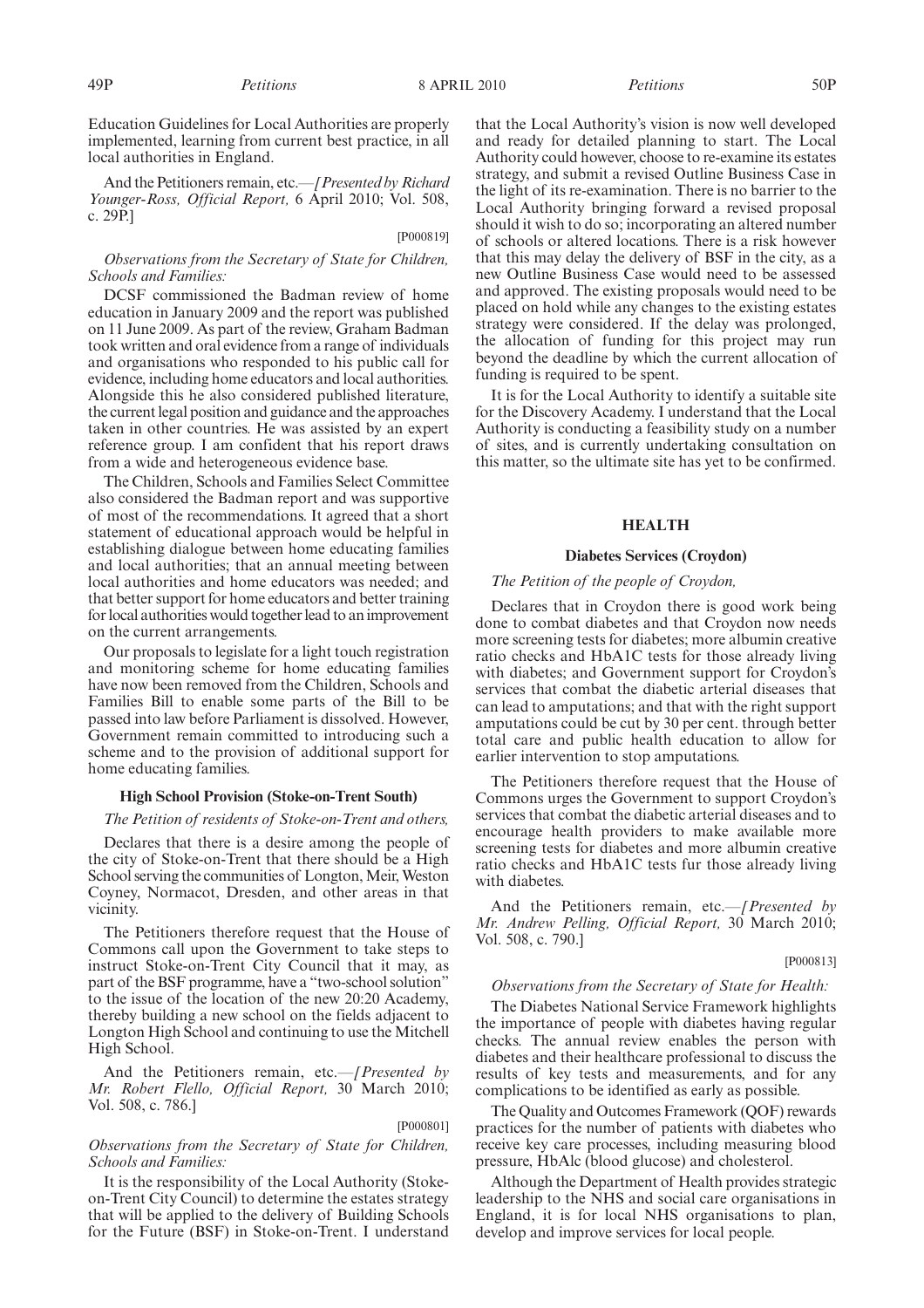Croydon PCT considers the improvement of the overall performance on the HbAlc target to be a key priority. The PCT is also working to improve access to and consistency of specialist diabetes care during admission to hospital for other reasons.

## **GPs (Croydon)**

## *The Petition of the people of Croydon,*

Declares that having only three GPs on call from midnight to 8am covering 370,000 residents in Croydon is clearly inadequate and forces Croydon residents into more expensive care at A&E thus wasting public money.

The Petitioners therefore call upon the House of Commons to urge the Government to direct Croydon NHS to provide for more GP overnight coverage.

And the Petitioners remain, etc.*—[Presented by Mr. Andrew Pelling, Official Report,* 30 March 2010; Vol. 789, c. 508.]

### [P000812]

## *Observations from the Secretary of State for Health:*

PCTs have a responsibility to ensure they provide, or secure provision of, a sustainable out of hours GP service for their local population in line with National Quality Requirements.

The National Quality Requirements require providers to demonstrate their ability to meet predictable fluctuations in demand. PCTs and their providers should provide the level of resource needed to meet the National Quality Requirements.

Where a provider is failing to meet the Quality Requirements, PCTs as commissioners of the service and SHAs must act to support providers to improve their performance. NHS London will provide any support necessary to Croydon PCT if the organisation is not meeting the National Quality Requirements.

Although the Department of Health provides strategic leadership to the NHS and social care organisations in England, it is for local NHS organisations to plan, develop and improve services for local people.

#### **LEADER OF THE HOUSE**

#### **Christian Values**

#### *The Petition of Premier Christian Radio and others,*

Declares that 20,000 Christians have stated, in a campaign organised by Premier Christian Radio, that they intend to vote in the forthcoming election in line with Christian values; and that the Petitioners believe that business as usual has damaged the credibility of Parliament and is unacceptable.

The Petitioners therefore request that the House of Commons take all steps necessary to restore the credibility of Parliament.

And the Petitioners remain, etc.*—[Presented by Sir Alan Beith, Official Report,* 7 April 2010; Vol. 508, c. 1145.]

## [P000821]

#### *Observations from the Leader of the House of Commons:*

The Independent Parliamentary Standards Authority was established in July 2009 by the Parliamentary Standards Act to ensure the allowances system is governed by independent external regulation. The Independent Parliamentary Standards Authority announced the new scheme for MPs' allowances on 29 March; the scheme can be viewed at: http:// www.parliamentarystandards.org.uk/. The new scheme will be in place for the beginning of the next Parliament.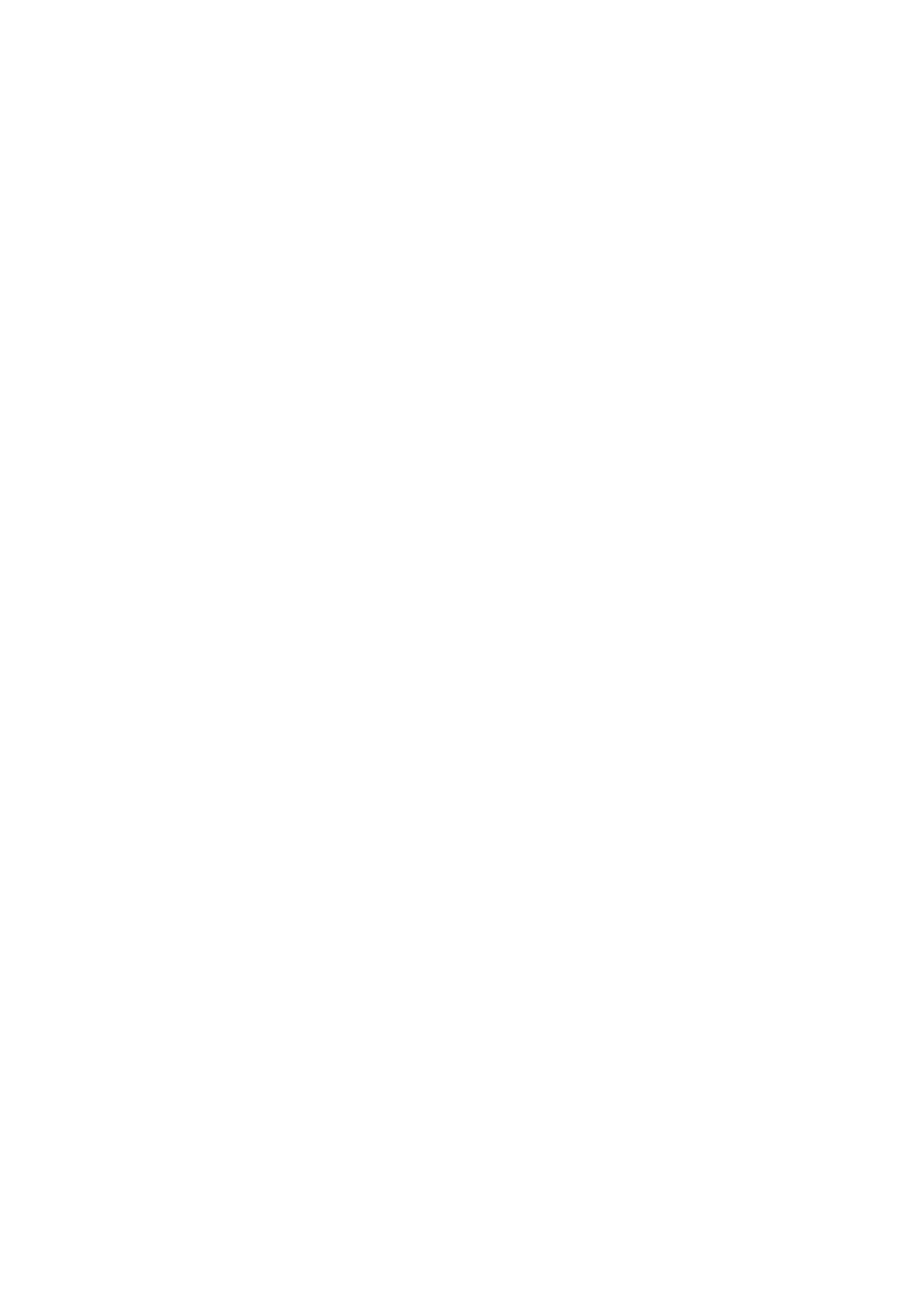## Written Answers to

## **Questions**

*Thursday 8 April 2010*

## **TRANSPORT**

#### **Bus Services**

**Sir John Butterfill:** To ask the Minister of State, Department for Transport when he plans to regulate audio-visual information systems on local bus services, as set out in the Public Service Vehicles Accessibility Regulations 2000. [325887]

**Mr. Khan:** Widespread implementation of audio visual systems presents some significant technological challenges. The Department for Transport is conducting research to assess whether these challenges can be overcome before it considers whether to make amendments to the Public Service Vehicles Accessibility Regulations 2000 to include a requirement for such systems to be fitted to buses. The research has brought together a cross-section of stakeholders, including Guide Dogs, Royal National Institute of Blind People and Royal National Institute for Deaf People. The project is scheduled to report in summer 2010.

#### **Bus Services: Concessions**

**Andrew Mackinlay:** To ask the Minister of State, Department for Transport what recent discussions his Department has had with *(a)* Transport for London, *(b)* local authorities in England and *(c)* other transport authorities on the time taken to process (i) applications for and (ii) renewals of concessionary travel passes to those aged over 60 years; and if he will make a statement. [325872]

**Mr. Khan:** The Department for Transport is not responsible for issuing passes and so does not hold information on the time taken for Travel Concession Authorities (TCAs) to process applications and renewals of concessionary travel passes. The Department has not had any recent discussions with Transport for London, local authorities in England or other TCAs on this issue.

TCAs are responsible for issuing concessionary travel passes to their residents. The maximum life of a pass is five years from the date of issue but there is no recommended minimum life. TCAs are therefore free to set the expiry dates, and renewal arrangements.

All English concessionary travel passes must now conform to a standard design and be ITSO smartcards. London was given until 1 April 2010 to meet these requirements which is why they have recently renewed all of the Freedom Passes in the capital.

The Department would expect TCAs to process routine applications for concessionary travel passes within a reasonable time frame although it is understandable that a bulk reissue of all passes may take slightly longer.

#### **Railways: Construction**

Mr. Lidington: To ask the Minister of State, Department for Transport through which parliamentary constituencies *(a)* in the present Parliament and *(b)* in the next Parliament the Government's preferred route for High Speed Two will pass. [325255]

**Chris Mole** *[holding answer 30 March 2010]:* HS2 Ltd.'s preferred route option passes through the following parliamentary constituencies in force in the present Parliament:

Aylesbury Banbury Beaconsfield Birmingham Erdington Birmingham Hodge Hill Birmingham Ladywood Brent East Brent South Buckingham Chesham and Amersham Daventry Ealing, Acton and Shepherds Bush Ealing North Holborn and St. Pancras Hampstead and Highgate Lichfield Meriden North Warwickshire Regents Park and Kensington North Rugby and Kenilworth Ruislip Northwood South West Hertfordshire Stratford-upon-Avon Sutton Coldfield

Tamworth

Warwick and Leamington.

HS2 Ltd.'s preferred route option passes through the following parliamentary constituencies that will come into force in the next Parliament:

Aylesbury Banbury Beaconsfield Birmingham, Erdington Birmingham, Hodge Hill Birmingham, Ladywood Brent North Buckingham Chesham and Amersham Ealing Central and Acton Ealing North Hammersmith Hampstead and Kilburn Holborn and St. Pancras Kenilworth and Southam Kensington Lichfield Meriden North Warwickshire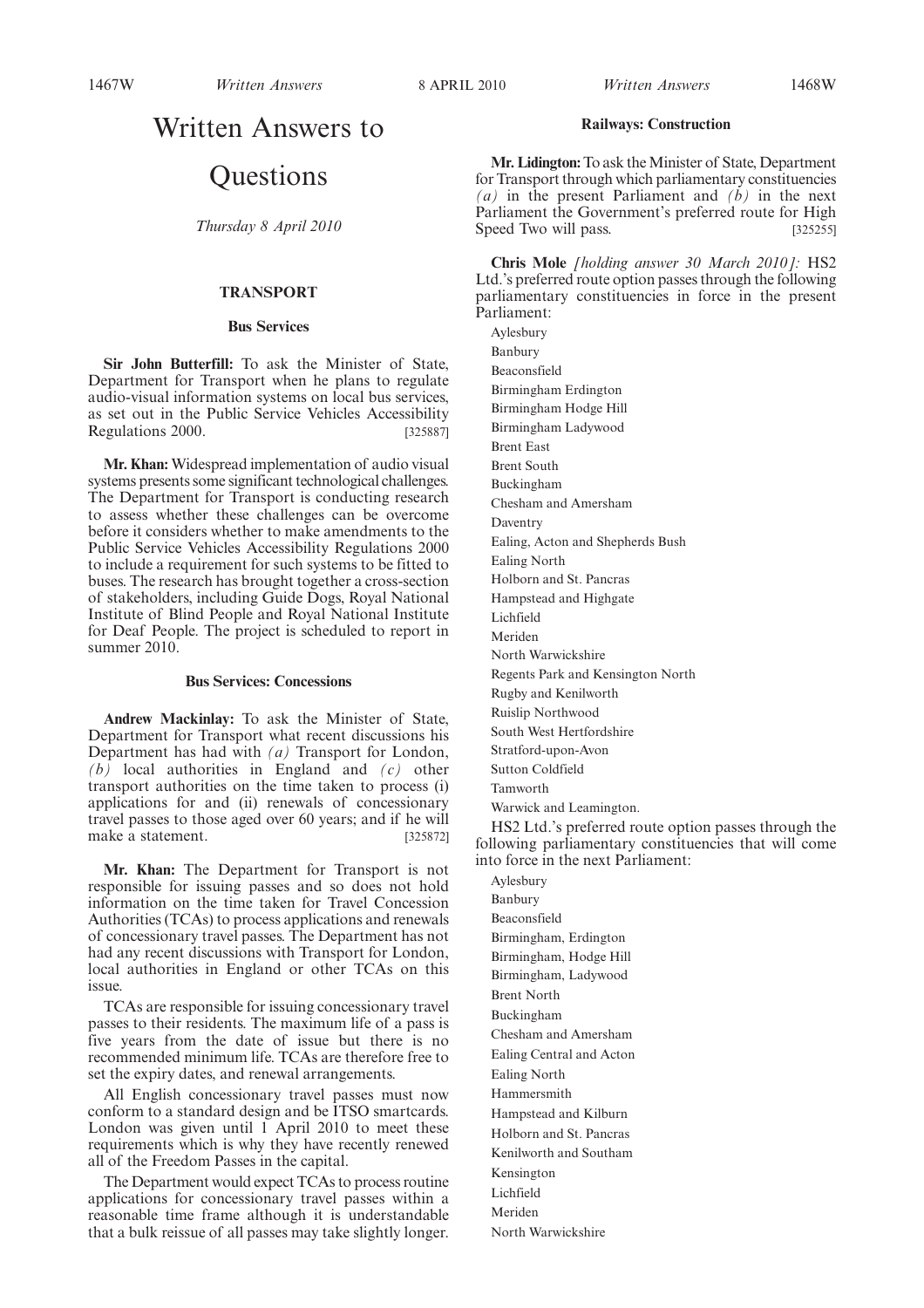1469W *Written Answers* 8 APRIL 2010 *Written Answers* 1470W

**JUSTICE**

#### **Departmental Pay**

**Mr. Philip Hammond:** To ask the Secretary of State for Justice how much has been paid in reimbursable expenses to special advisers in his Department since April 2008. [325101]

**Mr. Straw:** Since 1 April 2008 a total of £1,102.65 has been claimed in reimbursable expenses by the Department's special advisers.

#### **Magistrates: Age**

**Jacqui Smith:** To ask the Secretary of State for Justice for what reasons upper age limits for magistrates are in place. [325672]

**Mr. Wills:** Magistrates retire on reaching the age of 70, as this is the statutory retirement age for judicial office holders.

It is vital the magistrates reflect the diverse communities they serve. Over 80 per cent. of magistrates are over 50 and the average age is 57. The contribution of magistrates of all ages is invaluable. However, increasing the retirement age for magistrates would take them out of line with other judicial offices and hinder work to redress the age imbalance by reducing the number of available vacancies.

**Jacqui Smith:** To ask the Secretary of State for Justice whether he has made a recent assessment of the merits of *(a)* appointing magistrates over the age of 65 and *(b)* employing magistrates over the age of 70 years. [325673]

**Mr. Wills:** No recent assessment has been made on the merits of appointing magistrates over the age of 65 or employing magistrates over the age of 70 and there are no plans to undertake one for the reasons set out below. Magistrates retire on reaching the age of 70 as this is the statutory retirement age for judicial office holders.

Magistrates sit in a part-time capacity and generally have little previous experience of the court system, so will require training, mentoring and the opportunity to gain experience. The Lord Chancellor expects that part-time magistrates will be able to sit for at least five years before retirement. He will, therefore, not normally appoint anyone over the age of 65.

It is vital the magistrates reflect the diverse communities they serve. Over 80 per cent. of magistrates are over 50 and the average age is 57. The contribution of magistrates of all ages is invaluable. However, increasing the retirement age of magistrates, as set out in statute under Section 13 of the Courts Act 2003, would take them out of line with other judicial offices and hinder work to redress the age imbalance by reducing the number of available vacancies.

## **Prisoners: Ethnic Groups**

**Ms Abbott:** To ask the Secretary of State for Justice how many prisoners there were of each ethnicity in each *(a)* prison and *(b)* young offender institution in England and Wales as at 1 March 2010. [325842]

Ruislip, Northwood and Pinner South Northamptonshire South West Hertfordshire Sutton Coldfield Tamworth Uxbridge and South Ruislip Westminster North.

#### **Roads**

**Mr. Amess:** To ask the Minister of State, Department for Transport if he will bring forward proposals to establish  $\overline{(a)}$  standards and  $\overline{(b)}$  targets to encourage the adoption of unadopted alleyways; and if he will make a statement. [325874]

**Mr. Khan:** Under the Highways Act 1980, local highway authorities may adopt public rights of way that they are not currently responsible for maintaining. Such rights of way may include some types of alleyway or other local access routes. It is for individual authorities to decide whether they wish to adopt an alleyway or not, taking account of local priorities and standards.

The Government have no plans to set national standards or targets for the adoption of unadopted alleyways or other rights of way, as we believe this remains a matter for local consideration and decision.

**Mr. Amess:** To ask the Minister of State, Department for Transport under what legislation a local authority can adopt an alleyway; and if he will make a statement. [325876]

**Mr. Khan:** Under the Highways Act 1980, local highway authorities may adopt public rights of way that they are not currently responsible for maintaining. Such rights of way may include some types of alleyway or other local access routes. It is for individual authorities to decide whether they wish to adopt an alleyway or not, taking account of local priorities and standards.

### **WOMEN AND EQUALITY**

#### **Equality and Human Rights Commission**

**Robert Neill:** To ask the Minister for Women and Equality if she will place in the Library a copy of the handbook for staff of the Equality and Human Rights Commission. [323182]

**Maria Eagle:** The Equality and Human Rights Commission (EHRC) is independent and manages its own affairs; the following is based on information it has provided.

The Commission is in the later stages of developing a full range of human resource policies. The policy is undergoing final consultation with the trade unions and is expected to be completed at the end of April 2010. Copies will be placed in the Library once finalised.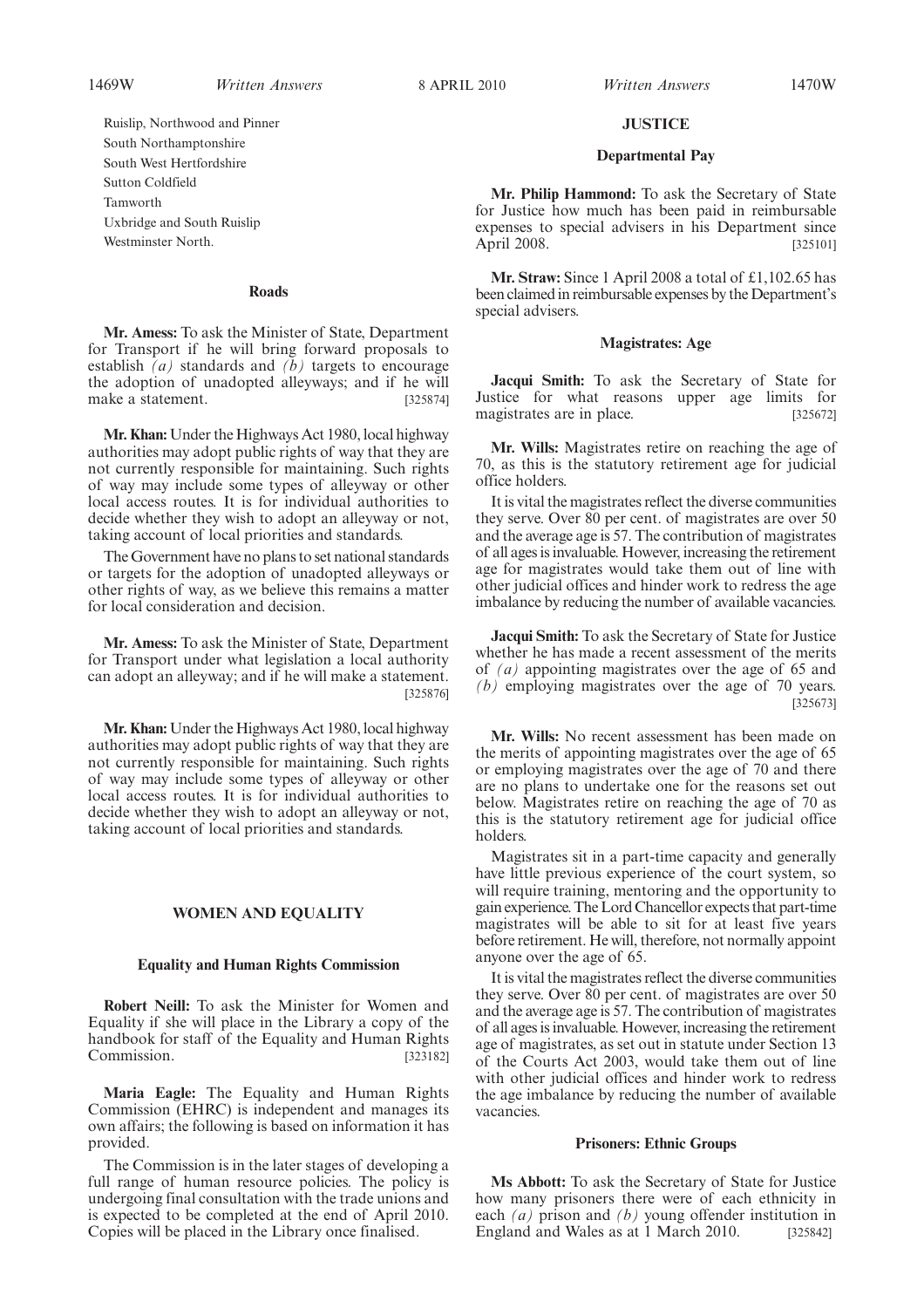**Maria Eagle:** The following table shows the numbers of prisoners by each ethnicity in all prison establishments including young offender institutions, which are indicated, in England and Wales as at 30 June 2009 (latest published figures).

These figures have been drawn from administrative IT systems which, as with any large scale recording system, are subject to possible errors with data entry and processing.

|                                         | White      | Mixed            | Asian or<br>Asian | <b>Black or</b><br><b>Black</b><br><b>British</b> | Prison population of England and Wales by ethnic group as at 30 June 2009<br>Chinese or |                              | Unrecorded                           | 1991<br>census                   |            |
|-----------------------------------------|------------|------------------|-------------------|---------------------------------------------------|-----------------------------------------------------------------------------------------|------------------------------|--------------------------------------|----------------------------------|------------|
|                                         |            |                  | <b>British</b>    |                                                   | Other                                                                                   | Not stated                   |                                      | codes                            | Total      |
| All                                     | 60,770     | 2,852            | 6,011             | 12,017                                            | 1,412                                                                                   | 159                          | 14                                   | 219                              | 83,454     |
| Altcourse                               | 1,160      | 21               | 58                | 49                                                | 18                                                                                      | $\overline{c}$               | $\boldsymbol{0}$                     | 6                                | 1,314      |
| Askham Grange                           | 101        | $\overline{4}$   | 9                 | 6                                                 | $\mathfrak{2}$                                                                          | $\boldsymbol{0}$             | $\boldsymbol{0}$                     | $\boldsymbol{0}$                 | 122        |
| Acklington                              | 890        | 9                | 27                | 10                                                | $\overline{4}$                                                                          | $\boldsymbol{0}$             | $\boldsymbol{0}$                     | $\boldsymbol{0}$                 | 940        |
| Albany                                  | 461        | 6                | 16                | 68                                                | $\boldsymbol{0}$                                                                        | 1                            | $\mathbf{1}$                         | $\mathbf{1}$                     | 554        |
| Ashfield <sup>1</sup>                   | 239        | 30               | 16                | 50                                                | $\boldsymbol{0}$                                                                        | $\mathbf{1}$                 | $\boldsymbol{0}$                     | $\overline{2}$                   | 338        |
| Ashwell                                 | 141        | $\overline{4}$   | 26                | 24                                                | 4                                                                                       | $\boldsymbol{0}$             | $\boldsymbol{0}$                     | $\boldsymbol{0}$                 | 200        |
| Aylesbury <sup>1</sup>                  | 209        | 34               | 29                | 154                                               | 4                                                                                       | $\mathbf{1}$                 | $\boldsymbol{0}$                     | $\mathbf{1}$                     | 433        |
| Belmarsh                                | 508        | 36<br>$\tau$     | 73<br>34          | 252<br>30                                         | 25                                                                                      | $\boldsymbol{0}$             | $\boldsymbol{0}$<br>$\boldsymbol{0}$ | 3<br>$\boldsymbol{0}$            | 897        |
| <b>Buckley Hall</b>                     | 304        |                  |                   |                                                   | 1                                                                                       | $\mathbf{1}$<br>$\mathbf{1}$ | $\boldsymbol{0}$                     |                                  | 377<br>514 |
| Blundeston<br>Bedford                   | 303<br>309 | 22<br>29         | 42<br>48          | 139<br>70                                         | 6<br>5                                                                                  | $\boldsymbol{0}$             | $\boldsymbol{0}$                     | $\mathbf{1}$<br>$\boldsymbol{0}$ | 461        |
|                                         | 86         | $\mathbf{1}$     | $\overline{2}$    | 25                                                | $\mathfrak{2}$                                                                          | $\mathbf{1}$                 | $\boldsymbol{0}$                     | $\mathbf{1}$                     | 118        |
| <b>Blantyre House</b><br><b>Bristol</b> | 502        | 19               | 16                | 56                                                | 11                                                                                      | $\mathbf{1}$                 | $\boldsymbol{0}$                     | $\overline{2}$                   | 607        |
| Birmingham                              | 908        | 68               | 181               | 263                                               | 21                                                                                      | $\overline{2}$               | $\boldsymbol{0}$                     | $\mathbf{1}$                     | 1,444      |
| Bullingdon                              | 769        | 47               | 90                | 147                                               | 21                                                                                      | 3                            | $\boldsymbol{0}$                     | $\overline{4}$                   | 1,081      |
| Brinsford <sup>1</sup>                  | 340        | 32               | 67                | 77                                                | 5                                                                                       | $\boldsymbol{0}$             | $\boldsymbol{0}$                     | $\boldsymbol{0}$                 | 521        |
| <b>Bullwood Hall</b>                    | 51         | $\overline{4}$   | 49                | 73                                                | 52                                                                                      | $\boldsymbol{0}$             | $\boldsymbol{0}$                     | $\boldsymbol{0}$                 | 229        |
| Brixton                                 | 346        | 30               | 71                | 331                                               | 13                                                                                      | $\boldsymbol{0}$             | $\boldsymbol{0}$                     | $\mathbf{1}$                     | 792        |
| Bronzefield                             | 308        | 20               | 13                | 80                                                | 16                                                                                      | $\overline{2}$               | $\boldsymbol{0}$                     | $\boldsymbol{0}$                 | 439        |
| Chelmsford                              | 497        | 22               | 48                | 113                                               | 11                                                                                      | $\boldsymbol{0}$             | $\boldsymbol{0}$                     | $\mathbf{1}$                     | 692        |
| Cardiff                                 | 705        | 24               | 33                | 31                                                | 17                                                                                      | 5                            | $\boldsymbol{0}$                     | 5                                | 819        |
| Camp Hill                               | 371        | 22               | 32                | 133                                               | $\boldsymbol{7}$                                                                        | $\mathbf{1}$                 | $\boldsymbol{0}$                     | $\boldsymbol{0}$                 | 566        |
| Cookham                                 | 63         | $\overline{4}$   | $\boldsymbol{0}$  | 18                                                | 1                                                                                       | $\boldsymbol{0}$             | $\boldsymbol{0}$                     | $\boldsymbol{0}$                 | 86         |
| Wood <sup>1</sup>                       |            |                  |                   |                                                   |                                                                                         |                              |                                      |                                  |            |
| Coldingley                              | 317        | 17               | 27                | 138                                               | 4                                                                                       | 3                            | $\boldsymbol{0}$                     | $\boldsymbol{0}$                 | 506        |
| Castington <sup>1</sup>                 | 343        | 5                | 6                 | $\,$ 8 $\,$                                       | 6                                                                                       | $\boldsymbol{0}$             | $\boldsymbol{0}$                     | 3                                | 371        |
| Channings<br>Wood                       | 643        | 11               | 15                | 51                                                | $\mathfrak{2}$                                                                          | $\overline{0}$               | $\boldsymbol{0}$                     | $\boldsymbol{0}$                 | 722        |
| Canterbury                              | 84         | 6                | 55                | 96                                                | 53                                                                                      | $\boldsymbol{0}$             | $\boldsymbol{0}$                     | $\boldsymbol{0}$                 | 295        |
| Dartmoor                                | 526        | 15               | 18                | 56                                                | $\mathfrak{2}$                                                                          | 3                            | $\boldsymbol{0}$                     | $\boldsymbol{0}$                 | 620        |
| Dovegate                                | 590        | 29               | 67                | 153                                               | 6                                                                                       | 3                            | $\boldsymbol{0}$                     | $\boldsymbol{0}$                 | 848        |
| Drake Hall                              | 181        | 12               | 5                 | 57                                                | 6                                                                                       | $\boldsymbol{0}$             | $\boldsymbol{0}$                     | $\boldsymbol{0}$                 | 261        |
| Durham                                  | 863        | $\,$ 8 $\,$      | 17                | 19                                                | 47                                                                                      | $\boldsymbol{0}$             | $\boldsymbol{0}$                     | $\overline{4}$                   | 958        |
| Doncaster                               | 900        | 21               | 68                | 74                                                | 16                                                                                      | $\overline{2}$               | $\boldsymbol{0}$                     | 22                               | 1,103      |
| Dorchester                              | 196        | 3                | 6                 | 15                                                | 3                                                                                       | $\boldsymbol{0}$             | $\boldsymbol{0}$                     | $\mathfrak{Z}$                   | 226        |
| Deerbolt <sup>1</sup>                   | 395        | 11               | 14                | 11                                                | $\boldsymbol{0}$                                                                        | $\boldsymbol{0}$             | $\boldsymbol{0}$                     | $\mathbf{1}$                     | 431        |
| Dover                                   | 22         | $\boldsymbol{0}$ | 78                | 130                                               | 80                                                                                      | $\mathbf{0}$                 | $\boldsymbol{0}$                     | $\mathbf{0}$                     | 310        |
| Downview                                | 176        | 20               | 16                | 115                                               | 10                                                                                      | 3                            | $\mathbf{0}$                         | $\mathbf{0}$                     | 340        |
| Erlestoke                               | 364        | 13               | 17                | $70\,$                                            | $\overline{2}$                                                                          | $\mathbf{1}$                 | $\boldsymbol{0}$                     | $\mathbf{1}$                     | 468        |
| Sheppey Cluster<br>(Standford Hill)     | 304        | 14               | 33                | 86                                                | 8                                                                                       | $\mathbf{2}$                 | $\boldsymbol{0}$                     | $\overline{4}$                   | 450        |
| East Sutton Park                        | 43         | $\tau$           | 3                 | 31                                                | 4                                                                                       | $\boldsymbol{0}$             | $\boldsymbol{0}$                     | $\mathbf{0}$                     | 88         |
| Everthorpe                              | 582        | 14               | 48                | 28                                                | 1                                                                                       | $\boldsymbol{0}$             | $\boldsymbol{0}$                     | $\mathbf{1}$                     | 674        |
| Eastwood Park                           | 250        | 17               | 14                | 27                                                | 10                                                                                      | $\boldsymbol{0}$             | $\boldsymbol{0}$                     | $\boldsymbol{0}$                 | 317        |
| Exeter                                  | 502        | 6                | 5                 | 15                                                | $\boldsymbol{0}$                                                                        | $\mathbf{1}$                 | $\boldsymbol{0}$                     | 3                                | 531        |
| Sheppey Cluster<br>(Elmley)             | 788        | 21               | 38                | 97                                                | 8                                                                                       | $\mathbf{1}$                 | $\boldsymbol{0}$                     | $\mathbf{1}$                     | 954        |
| Forest Bank                             | 911        | 25               | 110               | 87                                                | 10                                                                                      | $\boldsymbol{0}$             | $\boldsymbol{0}$                     | $\mathbf{1}$                     | 1,144      |
| Ford                                    | 355        | 15               | 51                | 102                                               | $\overline{4}$                                                                          | $\mathbf{1}$                 | $\boldsymbol{0}$                     | $\mathbf{1}$                     | 529        |
| Foston Hall                             | 190        | 8                | 6                 | 11                                                | 2                                                                                       | $\boldsymbol{0}$             | $\boldsymbol{0}$                     | $\boldsymbol{0}$                 | 217        |
| Frankland                               | 627        | 19               | 23                | 54                                                | $\tau$                                                                                  | $\overline{4}$               | $\boldsymbol{0}$                     | $\boldsymbol{0}$                 | 734        |
| Feltham <sup>1</sup>                    | 188        | 75               | 61                | 322                                               | 22                                                                                      | $\tau$                       | $\boldsymbol{0}$                     | 5                                | 680        |
| Full Sutton                             | 421        | 26               | 41                | 75                                                | 3                                                                                       | 11                           | $\boldsymbol{0}$                     | $\boldsymbol{0}$                 | 577        |
| Featherstone                            | 470        | 28               | 77                | 103                                               | 4                                                                                       | $\boldsymbol{0}$             | $\boldsymbol{0}$                     | $\boldsymbol{0}$                 | 682        |
| Garth                                   | 679        | 19               | 58                | 52                                                | 9                                                                                       | $\boldsymbol{0}$             | $\boldsymbol{0}$                     | $\boldsymbol{0}$                 | 817        |
| Gloucester                              | 238        | $\tau$           | 12                | 24                                                | $\overline{c}$                                                                          | $\boldsymbol{0}$             | $\boldsymbol{0}$                     | $\overline{4}$                   | 287        |
| Guys Marsh                              | 435        | $22\,$           | 17                | 95                                                | 4                                                                                       | $\boldsymbol{0}$             | $\boldsymbol{0}$                     | $\mathbf{1}$                     | 575        |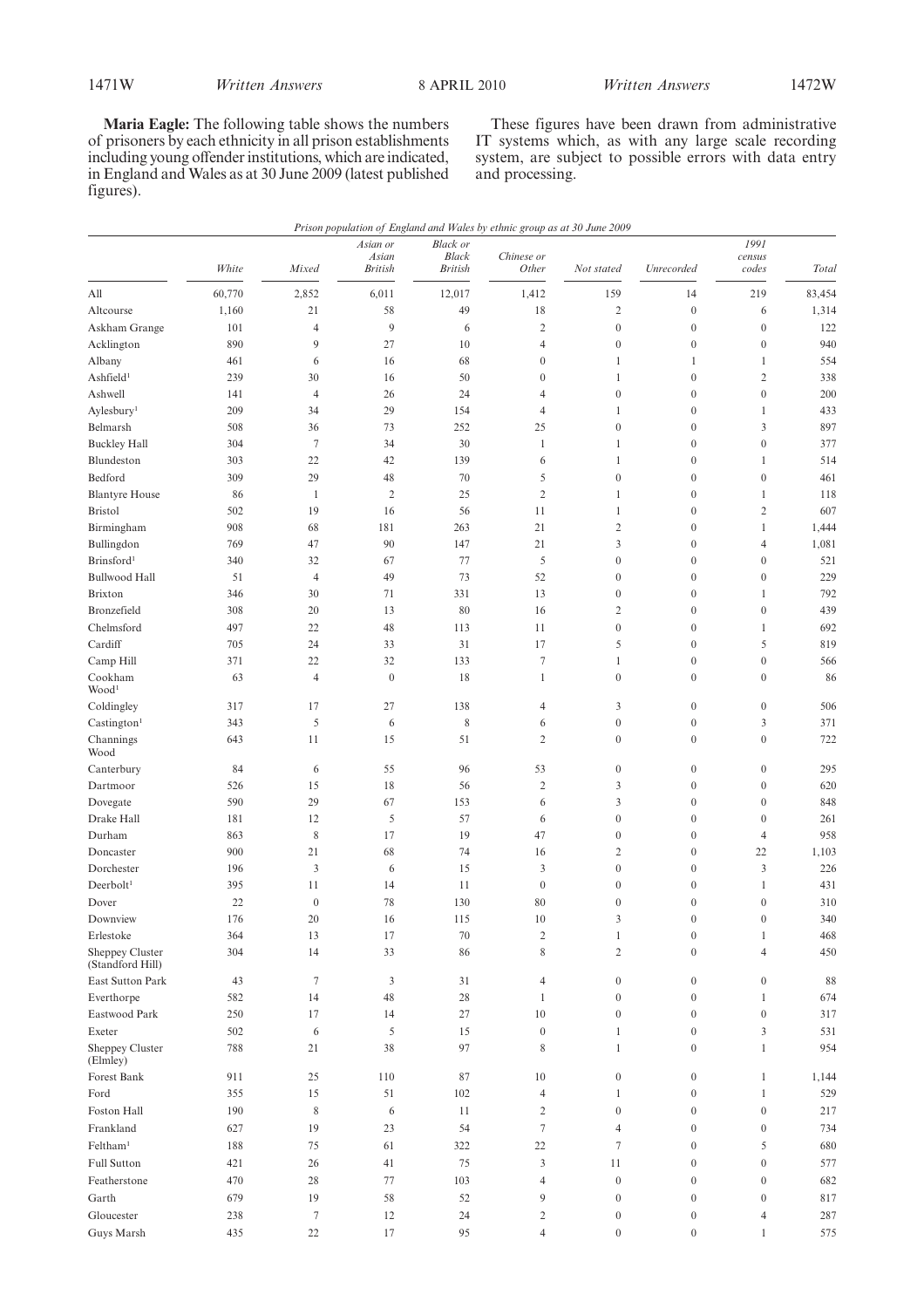| Prison population of England and Wales by ethnic group as at 30 June 2009 |  |  |  |  |
|---------------------------------------------------------------------------|--|--|--|--|
|---------------------------------------------------------------------------|--|--|--|--|

|                                 |       |                | Asian or         | <b>Black</b> or                |                     |                  |                  | 1991             |            |
|---------------------------------|-------|----------------|------------------|--------------------------------|---------------------|------------------|------------------|------------------|------------|
|                                 | White | Mixed          | Asian<br>British | <b>Black</b><br><b>British</b> | Chinese or<br>Other | Not stated       | Unrecorded       | census<br>codes  | Total      |
| Grendon/Spring<br>Hill          | 368   | 27             | 50               | 68                             | $\boldsymbol{0}$    | $\sqrt{2}$       | $\boldsymbol{0}$ | $\boldsymbol{0}$ | 516        |
| Glen Parva <sup>1</sup>         | 576   | 69             | 39               | 95                             | 10                  | $\mathbf{1}$     | $\boldsymbol{0}$ | 4                | 793        |
| Gartree                         | 513   | 16             | 54               | 80                             | 11                  | 3                | $\boldsymbol{0}$ | $\mathbf{1}$     | 678        |
| Hollesley Bay                   | 238   | 9              | 17               | 67                             | $\overline{4}$      | $\boldsymbol{0}$ | $\boldsymbol{0}$ | $\boldsymbol{0}$ | 334        |
| Huntercombe <sup>1</sup>        | 111   | 26             | 26               | 93                             | 3                   | $\boldsymbol{0}$ | $\boldsymbol{0}$ | $\mathbf{1}$     | 260        |
| Moorland Open                   | 185   | 9              | 31               | 13                             | 3                   | $\boldsymbol{0}$ | $\boldsymbol{0}$ | $\boldsymbol{0}$ | 241        |
| Hewell                          | 998   | 39             | 121              | 165                            | 20                  | 1                | $\boldsymbol{0}$ | $\boldsymbol{0}$ | 1,344      |
| Holme House                     | 884   | $\tau$         | 29               | 19                             | $\tau$              | $\boldsymbol{0}$ | $\boldsymbol{0}$ | $\overline{c}$   | 948        |
| Hindley <sup>1</sup>            | 250   | 12             | 12               | 10                             | $\boldsymbol{0}$    | $\boldsymbol{0}$ | $\boldsymbol{0}$ | 5                | 289        |
| Hull                            | 934   | 14             | 33               | 18                             | 13                  | $\boldsymbol{0}$ | $\boldsymbol{0}$ | 6                | 1,018      |
|                                 | 659   | 36             | 75               | 278                            | 17                  | $\mathbf{1}$     | $\boldsymbol{0}$ |                  | 1,073      |
| High Down                       |       |                | 79               | 276                            | 18                  | 3                | $\boldsymbol{0}$ | 6                | 930        |
| Highpoint                       | 514   | 38             |                  |                                |                     |                  |                  | $\mathbf{1}$     |            |
| Haslar                          | 31    | $\overline{4}$ | 49               | 49                             | 18                  | $\mathbf{1}$     | $\boldsymbol{0}$ | $\boldsymbol{0}$ | 151        |
| Haverigg                        | 558   | 10             | 41               | 18                             | $\overline{2}$      | $\mathbf{1}$     | $\boldsymbol{0}$ | $\boldsymbol{0}$ | 629        |
| Holloway                        | 259   | 24             | 14               | 106                            | 23                  | $\boldsymbol{0}$ | $\boldsymbol{0}$ | $\overline{c}$   | 428        |
| Kirkham                         | 489   | 14             | 43               | 19                             | $\mathbf{1}$        | $\mathbf{1}$     | $\boldsymbol{0}$ | $\mathbf{1}$     | 568        |
| Kennet                          | 321   | 3              | $\mathbf{1}$     | 10                             | $\mathbf{1}$        | $\boldsymbol{0}$ | $\boldsymbol{0}$ | $\boldsymbol{0}$ | 336        |
| Kirklevington<br>Grange         | 216   | $\overline{4}$ | 40               | 9                              | $\mathbf{1}$        | $\boldsymbol{0}$ | $\boldsymbol{0}$ | $\boldsymbol{0}$ | 270        |
| Lancaster                       | 208   | 2              | 14               | 5                              | $\boldsymbol{0}$    | $\boldsymbol{0}$ | $\boldsymbol{0}$ | $\boldsymbol{0}$ | 228        |
| Leicester                       | 240   | 12             | 62               | 33                             | $\tau$              | $\boldsymbol{0}$ | $\boldsymbol{0}$ | $\overline{c}$   | 357        |
| Leeds                           | 897   | 38             | 131              | 58                             | 22                  | $\mathbf{1}$     | 9                | $\mathbf{1}$     | 1,157      |
| Lancaster<br>Farms <sup>1</sup> | 408   | 29             | 20               | 29                             | $\mathbf{1}$        | $\boldsymbol{0}$ | $\boldsymbol{0}$ | 6                | 493        |
| Lowdham<br>Grange               | 445   | 32             | 69               | 122                            | 15                  | 2                | $\boldsymbol{0}$ | $\boldsymbol{0}$ | 685        |
| Lindholme                       | 736   | 38             | 144              | 159                            | 35                  | $\mathbf{2}$     | $\boldsymbol{0}$ | $\boldsymbol{0}$ | 1,114      |
| Lincoln                         | 609   | $\,$ 8 $\,$    | 8                | 24                             | 18                  | $\boldsymbol{0}$ | $\boldsymbol{0}$ | $\overline{2}$   | 670        |
| Long Lartin                     | 327   | 23             | 69               | 108                            | 6                   | 3                | $\boldsymbol{0}$ | $\mathbf{1}$     | 537        |
| Latchmere<br>House              | 87    | 12             | 23               | 68                             | 3                   | $\boldsymbol{0}$ | $\boldsymbol{0}$ | $\overline{0}$   | 193        |
| Low Newton                      | 294   | $\mathfrak{Z}$ | 1                | 9                              | $\overline{4}$      | $\boldsymbol{0}$ | $\boldsymbol{0}$ | $\boldsymbol{0}$ | 311        |
| Liverpool                       | 1,101 | 25             | 82               | 92                             | 35                  | $\boldsymbol{0}$ | $\boldsymbol{0}$ | $\overline{c}$   | 1,337      |
| Littlehey                       | 526   | 27             | 52               | 97                             | 6                   | 3                | $\boldsymbol{0}$ | $\boldsymbol{0}$ | 711        |
| Lewes                           | 567   | 11             | 17               | 63                             | 5                   | $\boldsymbol{0}$ | $\boldsymbol{0}$ | $\mathbf{1}$     | 664        |
| Leyhill                         | 387   | 12             | 37               | 44                             | $\tau$              | $\boldsymbol{0}$ | $\mathbf{0}$     | 5                | 492        |
| Moorland<br>Closed              | 599   | 37             | 53               | 73                             | 5                   | 3                | $\boldsymbol{0}$ | $\boldsymbol{0}$ | 771        |
| Morton Hall                     | 132   | 18             | 8                | 154                            | 16                  | $\mathbf{1}$     | $\boldsymbol{0}$ | $\boldsymbol{0}$ | 328        |
| Manchester                      | 916   | 38             | 120              | 123                            | 18                  | 1                | $\boldsymbol{0}$ | $10\,$           | 1,226      |
| Maidstone                       | 409   | $\,$ 8 $\,$    | 35               | 125                            | $\boldsymbol{9}$    | $\mathbf{2}$     | $\boldsymbol{0}$ | $\mathbf{1}$     | 590        |
| Mount (The)                     | 343   | 46             | 87               | 257                            | 24                  | 6                | $\boldsymbol{0}$ | $\boldsymbol{0}$ | 763        |
| Edmunds Hill                    | 215   | 14             | 42               | 87                             | 11                  | $\boldsymbol{0}$ | $\boldsymbol{0}$ | $\boldsymbol{0}$ | 369        |
| New Hall                        | 326   | 9              | $\,$ 8 $\,$      | 14                             | 13                  | $\boldsymbol{0}$ | $\boldsymbol{0}$ | $\boldsymbol{0}$ | 370        |
| Nottingham                      | 393   | 20             | 48               | 69                             | $\overline{9}$      | $\mathbf{1}$     | $\boldsymbol{0}$ | 6                | 545        |
| Northallerton <sup>1</sup>      | 207   | 8              | 11               | 5                              | $\mathbf{1}$        | $\boldsymbol{0}$ | $\boldsymbol{0}$ | $\boldsymbol{0}$ | 232        |
| North Sea Camp                  | 250   | 10             | 24               | 18                             | $\sqrt{2}$          | $\boldsymbol{0}$ | $\boldsymbol{0}$ | $\boldsymbol{0}$ | 303        |
| Norwich                         | 410   | $\,$ 8 $\,$    | 17               | 56                             | $\,$ 8 $\,$         | $\boldsymbol{0}$ | $\mathbf{1}$     | $\overline{c}$   | 502        |
|                                 |       |                |                  |                                |                     | 3                | $\boldsymbol{0}$ | $\boldsymbol{0}$ |            |
| Onley                           | 491   | 39             | 61               | 96                             | $\sqrt{2}$          |                  |                  |                  | 692<br>950 |
| Peterborough                    | 740   | 33             | 50               | 101                            | 25                  | $\mathbf{1}$     | $\boldsymbol{0}$ | $\mathbf{1}$     |            |
| Portland <sup>1</sup>           | 316   | 35             | 29               | 161                            | $\tau$              | $\mathbf{1}$     | $\boldsymbol{0}$ | $\mathfrak{Z}$   | 553        |
| Parkhurst                       | 346   | 16             | 31               | 86                             | 5                   | 6                | $\boldsymbol{0}$ | $\overline{c}$   | 491        |
| Preston                         | 659   | 9              | 57               | 11                             | $\tau$              | $\boldsymbol{0}$ | $\boldsymbol{0}$ | $\mathfrak{Z}$   | 746        |
| Parc                            | 1,040 | 27             | 29               | 56                             | 9                   | $\mathbf{1}$     | $\boldsymbol{0}$ | 13               | 1,175      |
| Kingston<br>(Portsmouth)        | 139   | $\tau$         | 12               | 16                             | $\mathbf{1}$        | $\boldsymbol{0}$ | $\boldsymbol{0}$ | $\boldsymbol{0}$ | 175        |
| Pentonville                     | 507   | 47             | 146              | 365                            | 34                  | $\boldsymbol{0}$ | $\mathbf{1}$     | $\tau$           | 1,105      |
| Rochester <sup>1</sup>          | 340   | 40             | 49               | 210                            | 9                   | $\boldsymbol{0}$ | $\boldsymbol{0}$ | $\boldsymbol{0}$ | 647        |
| Reading <sup>1</sup>            | 188   | 17             | 14               | 15                             | 6                   | $\boldsymbol{0}$ | $\boldsymbol{0}$ | $\overline{c}$   | 242        |
| Rye Hill                        | 406   | 24             | 59               | 153                            | 8                   | 2                | $\mathbf{0}$     | $\mathbf{1}$     | 654        |
| Ranby                           | 749   | 37             | 108              | 149                            | 10                  | $\boldsymbol{0}$ | $\boldsymbol{0}$ | $\mathbf{1}$     | 1,054      |
| Risley                          | 875   | 24             | 90               | 78                             | 11                  | $\mathbf{1}$     | $\boldsymbol{0}$ | $\mathbf{1}$     | 1,080      |
| Send                            | 209   | $\,$ 8 $\,$    | 12               | 42                             | $\tau$              | $\boldsymbol{0}$ | $\boldsymbol{0}$ | $\boldsymbol{0}$ | 278        |
|                                 |       |                |                  |                                |                     | $\overline{3}$   | $\boldsymbol{0}$ | $\boldsymbol{0}$ |            |
| Stafford                        | 572   | 23             | 73               | 58                             | $\sqrt{6}$          |                  |                  |                  | 735        |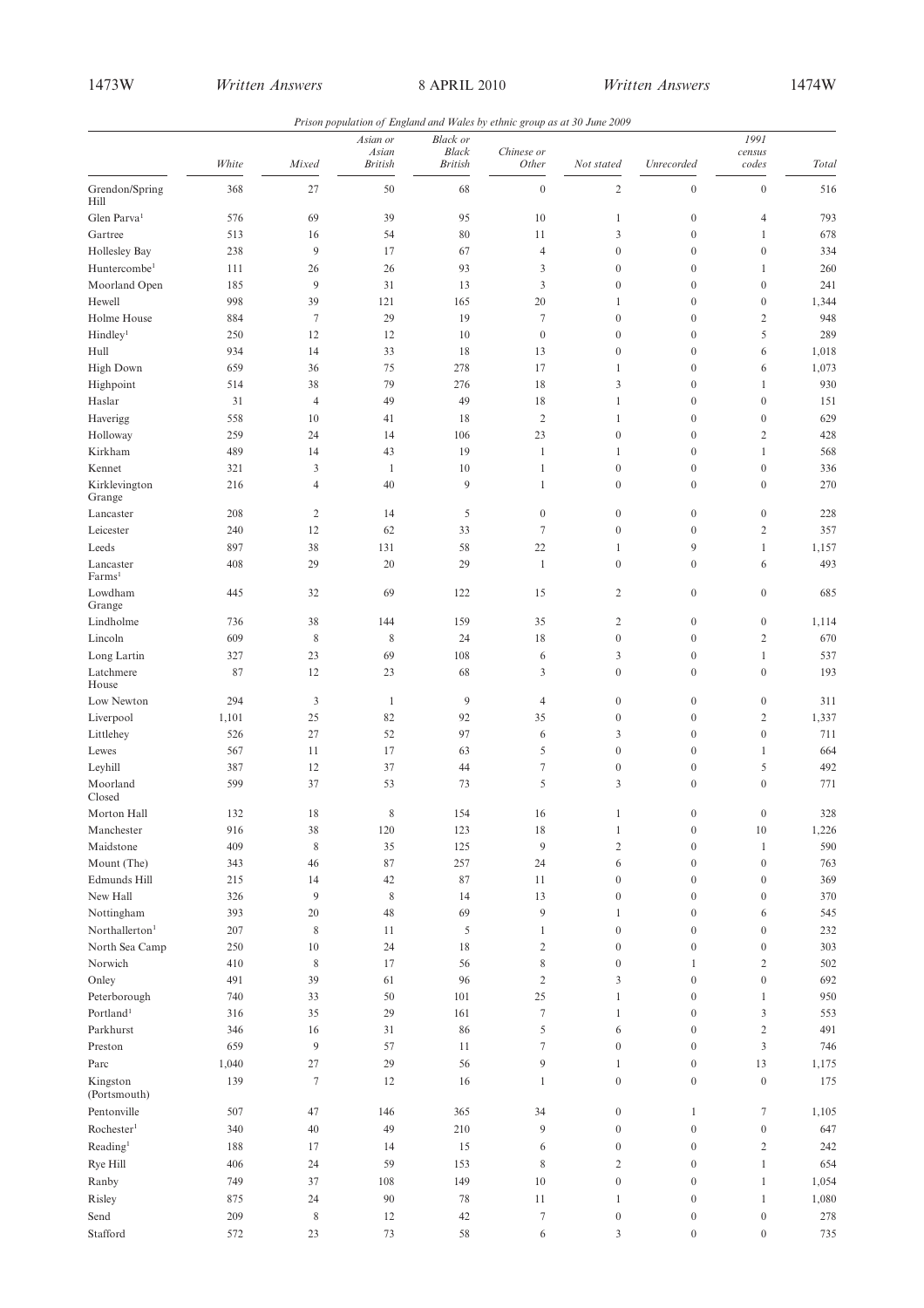*Prison population of England and Wales by ethnic group as at 30 June 2009*

|                                | White | Mixed          | Asian or<br>Asian<br><b>British</b> | <b>Black</b> or<br><b>Black</b><br><b>British</b> | Chinese or<br>Other | Not stated     | Unrecorded   | 1991<br>census<br>codes | Total |
|--------------------------------|-------|----------------|-------------------------------------|---------------------------------------------------|---------------------|----------------|--------------|-------------------------|-------|
| Stoke Heath <sup>1</sup>       | 460   | 28             | 40                                  | 50                                                | 1                   |                | $\mathbf{0}$ | $\mathbf{0}$            | 580   |
| Stocken                        | 617   | 33             | 63                                  | 85                                                | 8                   | 1              | $\mathbf{0}$ | $\mathbf{0}$            | 807   |
| Sheppey Cluster<br>(Swaleside) | 463   | 29             | 74                                  | 246                                               | 9                   | 3              | $\theta$     | $\overline{2}$          | 826   |
| Shepton Mallet                 | 167   | $\mathbf{1}$   | $\mathbf{1}$                        | 17                                                | $\mathbf{1}$        | 1              | $\mathbf{0}$ | $\mathbf{0}$            | 188   |
| Swinfen Hall <sup>1</sup>      | 406   | 56             | 43                                  | 105                                               | 3                   | 1              | $\mathbf{0}$ | $\mathbf{1}$            | 616   |
| Styal                          | 381   | 8              | 12                                  | 28                                                | 19                  | 1              | $\mathbf{0}$ | 1                       | 450   |
| Sudbury                        | 379   | 21             | 81                                  | 85                                                | 2                   | 3              | $\mathbf{0}$ | $\mathbf{0}$            | 570   |
| Swansea                        | 368   | 5              | 11                                  | 10                                                | 3                   | $\mathbf{0}$   | $\mathbf{0}$ | 1                       | 398   |
| Shrewsbury                     | 250   | 2              | 14                                  | 19                                                | 5                   | $\theta$       | $\theta$     | $\mathbf{0}$            | 290   |
| Thorn Cross <sup>1</sup>       | 243   | 13             | 29                                  | 12                                                | 1                   | $\overline{0}$ | $\mathbf{0}$ | 3                       | 301   |
| Usk/Prescoed                   | 392   | $\overline{3}$ | 9                                   | 20                                                | $\overline{2}$      | 1              | $\theta$     | $\theta$                | 426   |
| Verne (The)                    | 235   | 11             | 39                                  | 287                                               | 17                  | $\mathbf{0}$   | $\mathbf{0}$ | $\mathbf{0}$            | 589   |
| Wellingborough                 | 369   | 28             | 47                                  | 172                                               | 8                   | 3              | $\mathbf{0}$ | $\mathbf{0}$            | 628   |
| Winchester                     | 588   | 21             | 24                                  | 40                                                | 14                  | $\overline{0}$ | 1            | 1                       | 689   |
| Wakefield                      | 588   | 23             | 40                                  | 70                                                | 6                   | 9              | $\mathbf{0}$ | $\mathbf{0}$            | 735   |
| Wealstun                       | 394   | 20             | 64                                  | 37                                                | $\overline{c}$      |                | $\mathbf{0}$ | $\mathbf{0}$            | 517   |
| Woodhill                       | 581   | 46             | 55                                  | 104                                               | 14                  | 1              | 1            | 8                       | 809   |
| Warren Hill <sup>1</sup>       | 125   | 13             | 9                                   | 40                                                | $\overline{2}$      | $\mathbf{0}$   | $\mathbf{0}$ | $\mathbf{0}$            | 188   |
| Wayland                        | 703   | 39             | 50                                  | 189                                               | 18                  | $\theta$       | $\theta$     | $\mathbf{1}$            | 1,000 |
| Wymott                         | 979   | 18             | 70                                  | 53                                                | 6                   | 1              | $\mathbf{0}$ | $\mathbf{0}$            | 1,127 |
| Werrington <sup>1</sup>        | 93    | 14             | 10                                  | 12                                                | 1                   | $\mathbf{0}$   | $\mathbf{0}$ | $\mathbf{0}$            | 130   |
| Wolds                          | 338   | 11             | 18                                  | 20                                                | $\theta$            | $\theta$       | $\theta$     | $\mathbf{0}$            | 388   |
| Whitemoor                      | 231   | 26             | 46                                  | 129                                               | 8                   | 3              | $\mathbf{0}$ | $\mathbf{1}$            | 444   |
| Wormwood<br>Scrubs             | 606   | 62             | 191                                 | 399                                               | 30                  | 1              | 1            | 3                       | 1,293 |
| Whatton                        | 730   | 6              | 54                                  | 45                                                | 3                   | $\overline{c}$ | $\mathbf{0}$ | $\boldsymbol{0}$        | 840   |
| Wandsworth                     | 947   | 58             | 158                                 | 435                                               | 64                  | 6              | $\mathbf{0}$ | $\tau$                  | 1,675 |
| Wetherby <sup>1</sup>          | 299   | 24             | 15                                  | 14                                                | 5                   | $\overline{0}$ | $\mathbf{0}$ | 3                       | 360   |

<sup>1</sup> Establishments which serve as Young Offender Institutions

#### **CABINET OFFICE**

#### **10 Downing Street**

**Mr. Hurd:** To ask the Minister for the Cabinet Office how many times *(a)* Mr Derek Draper and *(b)* Mr Charlie Whelan has visited the Cabinet Office/ Downing Street complex since October 2009. [322911]

**Tessa Jowell:** I have nothing further to add to the answer I gave to my right hon. Friend on 4 February 2010, *Official Report*, column 508W.

### **10 Downing Street: Security**

**Mr. Maude:** To ask the Minister for the Cabinet Office what criteria are used to determine the granting of a Downing Street pass; and how many such passes there are. [318249]

**Angela E. Smith:** Passes for access to 10, 11 and 12 Downing Street are issued to staff who work in the building and to individuals who require access for business purposes.

#### **Admiralty House**

**Mrs. Spelman:** To ask the Minister for the Cabinet Office what the cost to the public purse of *(a)* rent, *(b)* utility bills, *(c)* council tax payments and *(d)* other running costs for each Ministerial residence in Admiralty House was in each of the last three years. [324725]

**Angela E. Smith:** Admiralty House is held freehold and no rent is payable. Along with other shared costs, utility costs are calculated on the basis of a share of those for Admiralty House as a whole and are not held separately for individual flats. One flat has been vacant since 27 July 2009; another vacant since 27 June 2007; and another vacant since 30 June 2006. All the flats are in council tax band H.

#### **Business: Essex**

**Bob Spink:** To ask the Minister for the Cabinet Office how many businesses were registered for value added tax in *(a)* Essex and *(b)* Castle Point in each year since 1997. [325846]

**Angela E. Smith:** The information requested falls within the responsibility of the UK Statistics Authority. I have asked the Authority to reply.

*Letter from Stephen Penneck, dated April 2010:*

As Director General for the Office for National Statistics, I have been asked to reply to your recent Parliamentary Question concerning how many businesses were registered for value added tax in (a) Essex and (b) Castle Point in each year since 1997. [325846]

Annual statistics on counts of VAT and/or PAYE based enterprises are available for 2009 from the ONS release UK Business: Activity, Size and Location at

www.statistics.gov.uk.

The table below is a subset of this, containing just VAT based enterprise statistics and shows the count of VAT based Enterprises in Essex County and Castle Point for each year from 1997.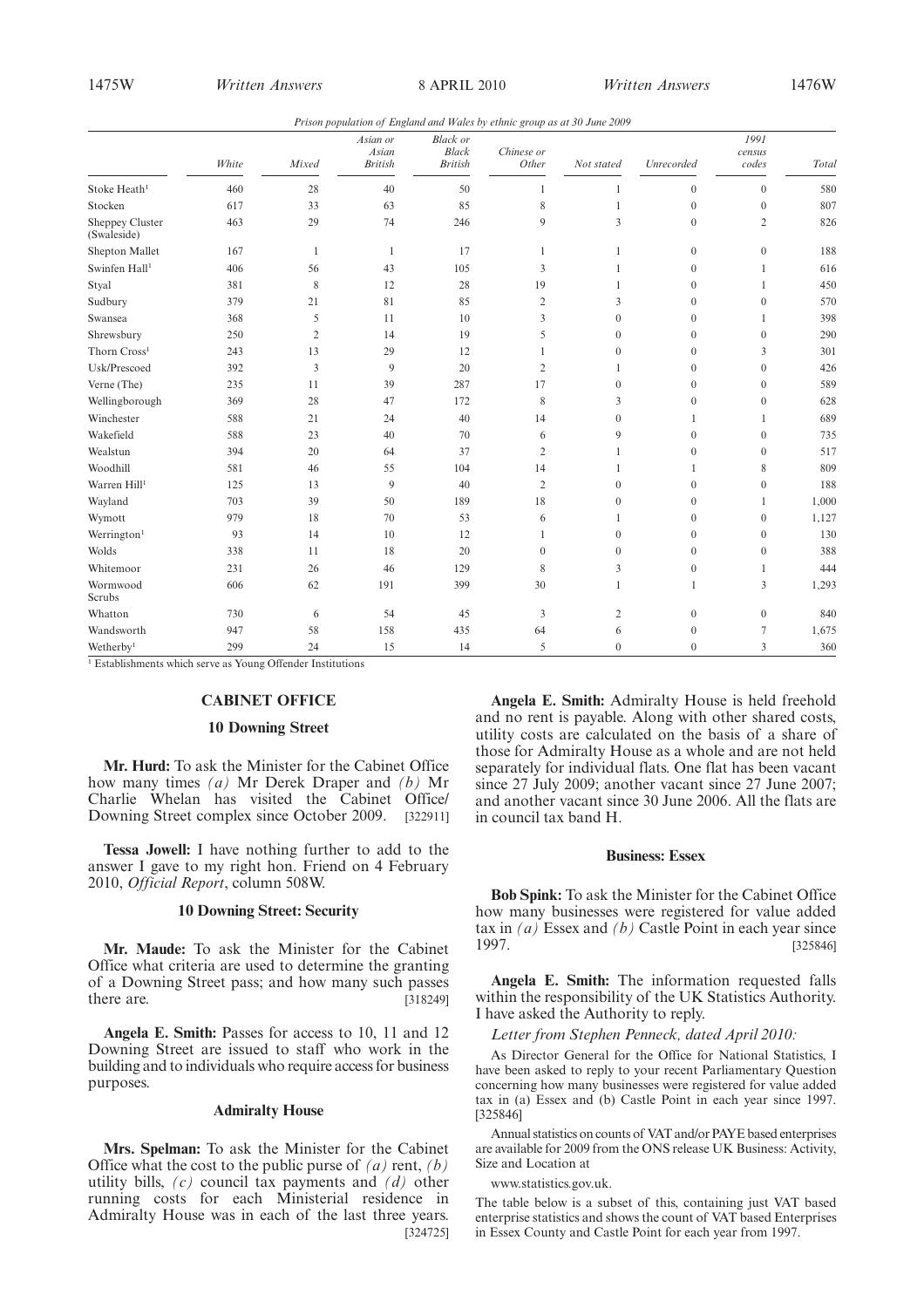*Count of VAT based Enterprises in Essex county and Castle Point from 1997-2009*

| $1101111777 - 2007$ |              |              |  |  |  |
|---------------------|--------------|--------------|--|--|--|
|                     | Essex county | Castle Point |  |  |  |
| 1997                | 42,065       | n/a          |  |  |  |
| 1998                | 43,625       | 2,105        |  |  |  |
| 1999                | 37,705       | 2,130        |  |  |  |
| 2000                | 38,655       | 2,160        |  |  |  |
| 2001                | 39,100       | 2,165        |  |  |  |
| 2002                | 39,395       | 2,190        |  |  |  |
| 2003                | 39,705       | 2,205        |  |  |  |
| 2004                | 39,435       | 2,160        |  |  |  |
| 2005                | 40,090       | 2,160        |  |  |  |
| 2006                | 40,505       | 2,215        |  |  |  |
| 2007                | 41,065       | 2,245        |  |  |  |
| 2008                | 42,475       | 2,295        |  |  |  |
| 2009                | 42,390       | 2,235        |  |  |  |
|                     |              |              |  |  |  |

#### **Central Office of Information: Advertising**

**Mr. Maude:** To ask the Minister for the Cabinet Office how much the Central Office of Information's marketing, advertising and public relations expenditure *(a)* was in 2008-09 and *(b)* is planned to be in 2009-10; and how much has been spent in 2009-10 to date. [320730]

**Tessa Jowell:** I have asked the chief executive of the Central Office of Information to write to the right hon. Member.

#### *Letter from Mark Lund, dated 7 April 2010:*

As Chief Executive of the Central Office of Information (COI), I have been asked to reply to your Parliamentary Question [320730] asking for COI expenditure on marketing, advertising and public relations from 2008-2010.

The Central Office of Information's marketing, advertising and public relations expenditure in 2008-09 was £380.8m.

The COI cannot provide planned expenditure for 2009-10 as it is determined by the requirements of our Client Departments.

Expenditure to date for 2009-10 can only be provided once the annual accounts have been fully audited.

**Mr. Sanders:** To ask the Minister for the Cabinet Office how much was spent by the Central Office of Information on advertising in the first three quarters of financial year 2009-10. [321715]

**Tessa Jowell:** I have asked the chief executive of the Central Office of Information to write to the hon. Member.

#### *Letter from Mark Lund, dated 7 April 2010:*

As Chief Executive of the Central Office of Information (COI), I have been asked to reply to your Parliamentary Question [321715] asking how much was spent by the Central Office of Information on advertising in the first three quarters of financial year 2009-10.

Expenditure to date for 2009-10 can only be provided once the annual accounts have been fully audited.

**Jenny Willott:** To ask the Minister for the Cabinet Office how much the Central Office of Information has spent on contracts with advertising agencies with registered offices outside the UK in each of the last three years; with which agencies the contracts were with; in which centres the registered offices were located; and if she will make a statement. [325760]

**Tessa Jowell:** It has not proved possible to respond to the hon. Member in the time available before Prorogation.

## **Central Office of Information: Marketing**

**Mr. Hurd:** To ask the Minister for the Cabinet Office for what reason promotional stress items are included in the Central Office of Information contract referred to in Contract Notice 2009/S 79-113888; what bodies have purchased promotional stress items through the Central Office of Information in the last three years; and at what cost such items were purchased. [322873]

**Tessa Jowell:** I have asked the Chief Executive of the Central Office of Information to write to the hon. Member.

#### *Letter from Mark Lund, dated 7 April 2010:*

As Chief Executive of the Central Office of Information (COI), I have been asked to reply to your Parliamentary Question [322873] regarding the Merchandising and Promotional Framework.

No supplier was appointed against Lot1: Label 23: Promotional Stress items print and production of stress items on the merchandising and promotional items framework and therefore no expenditure has been made.

#### **Departmental Internet**

**Mr. Maude:** To ask the Minister for the Cabinet Office whether the Downing Street Twitter service will be terminated during the general election purdah period. [320732]

**Tessa Jowell:** Yes.

#### **Departmental Lost Property**

**John Mason:** To ask the Minister for the Cabinet Office what property has been recorded as *(a)* lost and *(b)* stolen from her Department in the last 12 months; and what estimate has been made of the cost of the replacement of that property. [322085]

**Angela E. Smith:** In the last 12 months the Cabinet Office has recorded six departmental assets as being reported as missing or stolen.

The six items are: two mobile phones; one Blackberry charger; one keyboard; an electric heater; and an assortment of laptop accessories. The total cost of replacement is £772.81.

## **Departmental Official Hospitality**

**Mr. Philip Hammond:** To ask the Minister for the Cabinet Office what the five most expensive hospitality events hosted by her Department and its agency were in the last three years; and what the *(a)* cost and *(b)* purpose was of each. [324655]

**Angela E. Smith:** Events hosted by the Cabinet Office include official dinners and events for foreign leaders and other dignitaries, receptions for business leaders, community and charity representatives and sportsmen and women.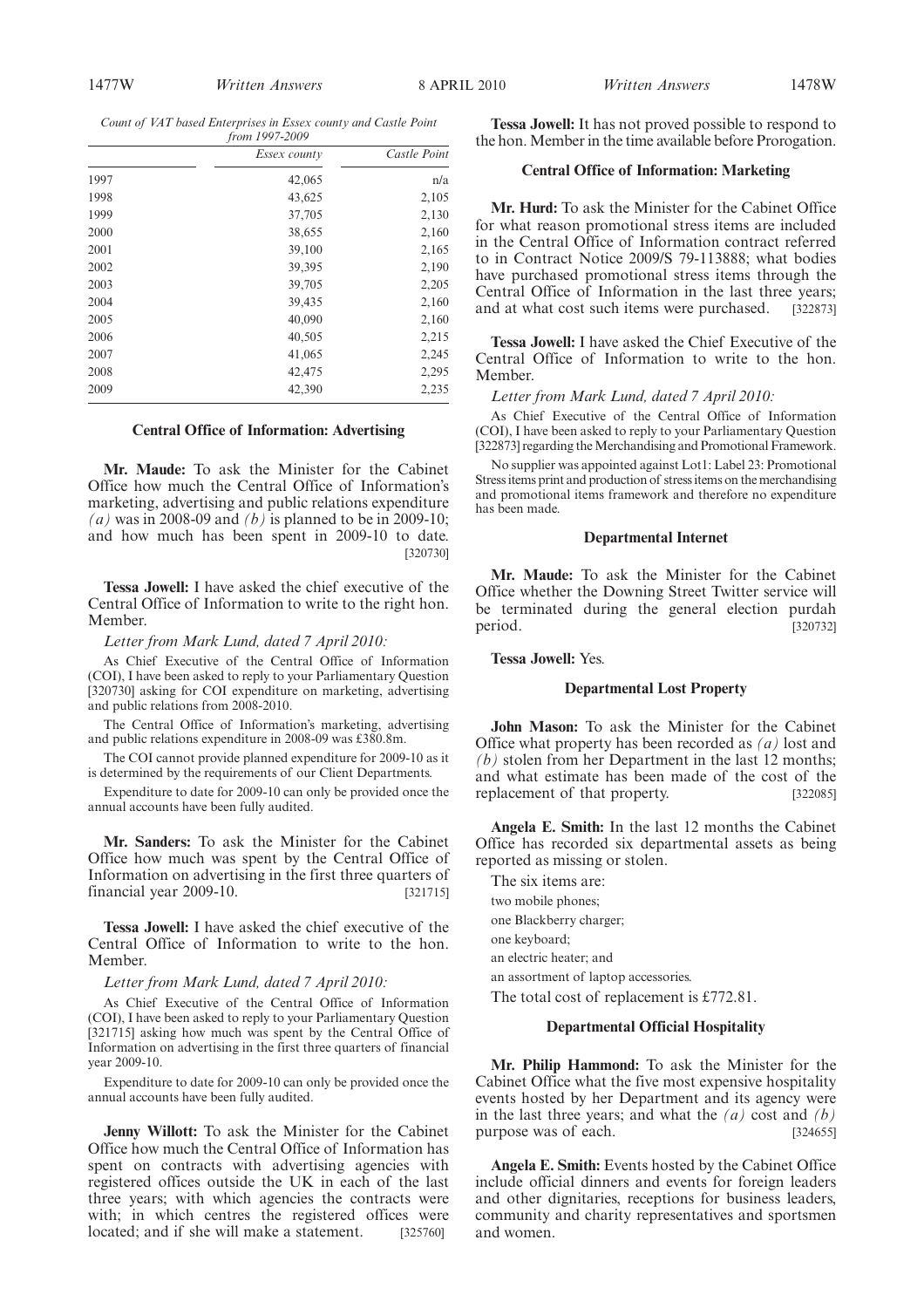Information on official and charity receptions held at 10 Downing Street is published by means of an annual list as soon as it is ready at the end of the financial year.

#### **Departmental Responsibilities**

**Mr. Stewart Jackson:** To ask the Minister for the Cabinet Office what plans she has to establish a single management team and united press office for 10 Downing Street and the Cabinet Office. [323547]

**Tessa Jowell:** Management of the three core communications functions in the Prime Minister's Office and the Cabinet Office—press office, strategic communications and digital communications—is being merged into one senior team. This will improve co-ordination and efficiency.

The new management team was agreed in March 2010 and a revised staff structure across the core communications functions will be in place by 1 July.

#### **Government Departments: Internet**

**Mr. Maude:** To ask the Minister for the Cabinet Office pursuant to the answer of 27 January 2010, *Official Report,* column 969W, on the Government departments: internet, (1) if she will list the website address of each of the 479 websites that were committed to be closed but have not yet been closed; [318307]

(2) if she will place in the Library a copy of the full Website Review report summary, listing the *(a)* operational and to be continued, *(b)* closed and *(c)* operational but due for closure websites in the case of each public authority for which records are held. [318308]

**Tessa Jowell:** I have asked the Chief Executive of the Central Office of Information to write to the hon. Member.

#### *Letter from Mark Lund, dated 7 April 2010:*

As Chief Executive of the Central Office of Information (COI), I have been asked to reply to your Parliamentary Question [318307/8] on Government Websites.

A Website Review report summary itemising what is requested will be placed in the Library in April 2010 updating the previous version placed in February 2010.

#### **Government Departments: Private Detectives**

**Mr. Maude:** To ask the Minister for the Cabinet Office pursuant to the answer of 5 February 2010, *Official Report,* column 602W, on Government departments: private detectives, which departments have commissioned individuals from the panel of independent investigators in the last 24 months. [320906]

**Tessa Jowell:** It has been the policy of successive Governments not to reveal details of specific security matters.

**Mr. Maude:** To ask the Minister for the Cabinet Office pursuant to the answer of 5 February 2010, *Official Report,* column 602W, on Government departments: private detectives, how much expenditure has been incurred on commissioning individuals from the panel of independent investigators in the last 24 months. [320907]

1479W *Written Answers Written Answers* 8 APRIL 2010 1480W

**Tessa Jowell:** Costs for panel members are incurred by individual Departments. This information is not held centrally.

**Mr. Maude:** To ask the Minister for the Cabinet Office pursuant to the answer of 5 February 2010, *Official Report,* column 602W, on Government departments: private detectives, on how many occasions individuals from the panel of independent investigators have been commissioned to undertake investigations in the last 24 months. [320908]

**Tessa Jowell:** It has been the policy of successive Governments not to reveal details of specific security matters.

## **Ministerial Policy Advisers**

**Mr. Hurd:** To ask the Minister for the Cabinet Office with reference to the written ministerial statement of 16 July 2009, *Official Report*, column 73W, on special advisers, what criteria are used to determine the pay band of a special adviser. [322882]

**Tessa Jowell:** The criteria used to determine the pay band of a special adviser are underpinned by a tailored job evaluation scheme.

#### **Music: Licensing Laws**

**Mr. Stewart Jackson:** To ask the Minister for the Cabinet Office pursuant to the answer to the right hon. Member for Horsham of 10 March 2010, *Official Report*, column 280, on music licensing levies, what the statutory basis is which requires the arrangements for music licensing levies to apply to church halls. [323541]

## **Mr. Lammy:** I have been asked to reply.

In the UK, the statutory basis for the licensing of music, sound recordings and performances, including in church halls, is set out in the Copyright Designs and Patents Act (CDPA) 1988 (as amended).

**Mr. Stewart Jackson:** To ask the Minister for the Cabinet Office pursuant to the answer to the right hon. Member for Horsham of 10 March 2010, *Official Report*, column 280, on music licensing levies, what the timetable is for discussions with the voluntary sector and the subsequent laying and ratification of secondary legislation. [323543]

#### **Mr. Lammy:** I have been asked to reply.

Discussions between PPL and the third sector to find the best possible music licensing system are ongoing, initiated by my ministerial colleagues at the Office for the Third Sector. A number of issues remain to be resolved, and in the circumstances it has not been possible to introduce the planned legislative changes before the dissolution of Parliament prior to the forthcoming general election.

**Mr. Stewart Jackson:** To ask the Minister for the Cabinet Office pursuant to the answer to the right hon. Member for Horsham of 10 March 2010, *Official Report*, column 280, on music licensing levies, if she will publish the evidential basis for changes to the original estimate of £20 million cost to the voluntary sector. [323544]

**Mr. Lammy:** I have been asked to reply.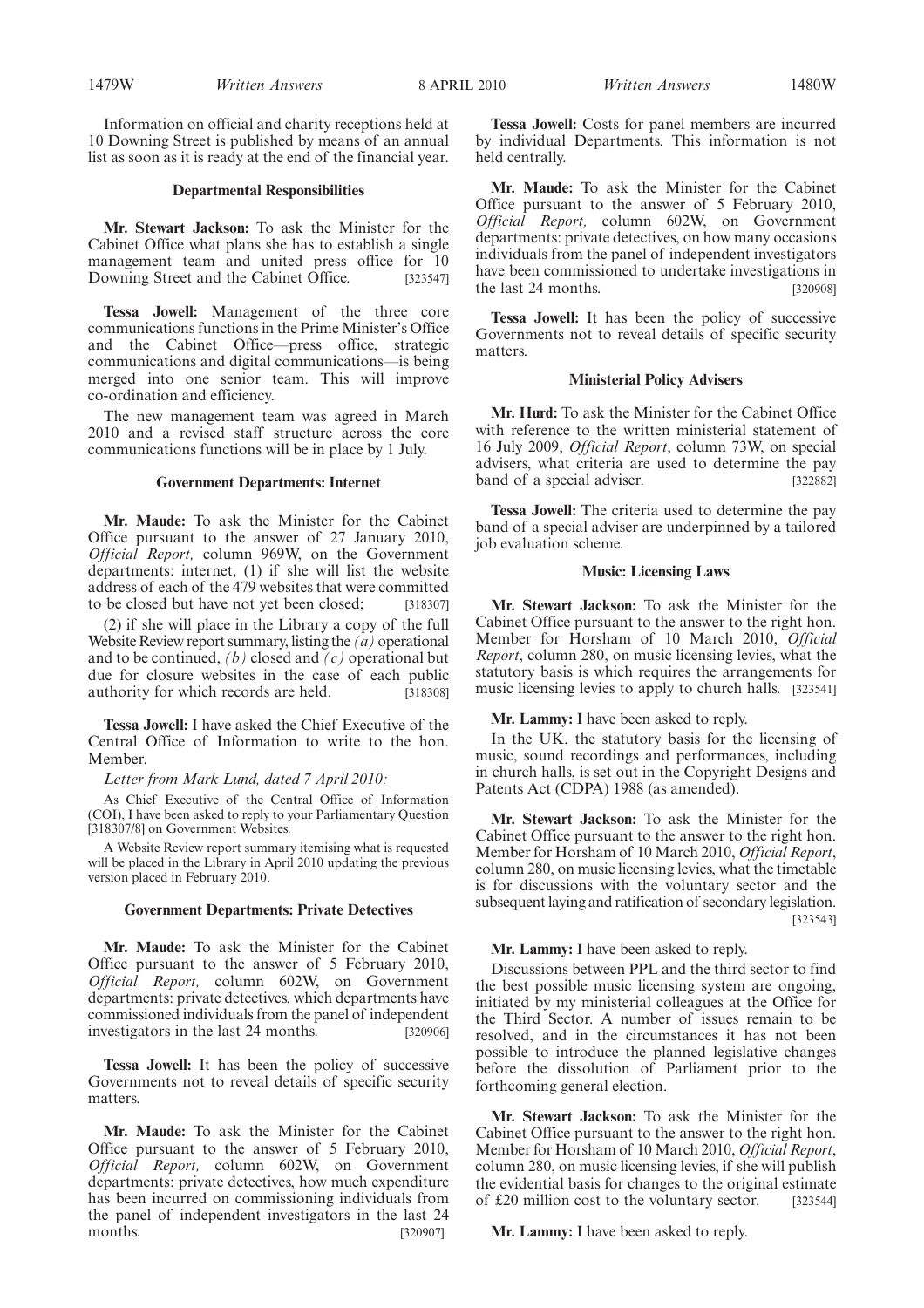The impact assessment estimated the average annual cost to the third sector of the repeal of the current exemptions contained in s. 67 and 72(1B)(a) of the Copyright, Designs and Patents Act 1988 to be £18.7 million per year for the purchasing of Phonographic Performance Limited (PPL) licences. This has not been changed. Full details of the impact assessment were published and are available here:

http://www.ipo.gov.uk/govresponse-musiclicensing.pdf

The impact assessment figure of £18.7 million was based on a flat fee of £81 per annum for each music user. PPL have now indicated that they charge most commercial organisations like hairdressers, pubs and offices between £50 and £120 per year and it is likely that most third sector organisations would be charged at the lower end of this range. This would reduce the original estimate of £18.7 million. But the actual cost of repeal would be dependent on the tariffs agreed through negotiation between PPL and the third sector organisations.

## **National Identity Register**

**Grant Shapps:** To ask the Minister for the Cabinet Office whether the proposed citizen's unique identifier will be linked to the National Identity Register. [324815]

**Tessa Jowell:** The Prime Minister gave a speech on 22 March 2010 on Building Britain's Digital Future, in which he outlined the need to make it easy and convenient for the citizen to prove identity when using online services. The Digital Delivery Programme is working with others across Government, including the National Identity Service, on how this can be achieved.

The purpose of the National Identity Service is to ensure that citizens can prove their identity in a secure and convenient way when they need to in a range of different situations. It can play an important part in achieving better access to services online. However, no final decisions on how a unique citizen identifier might be reflected on the National Identity Register have yet been taken.

#### **Official Residences**

**Mr. Maude:** To ask the Minister for the Cabinet Office pursuant to the answer to the hon. Member for Brentwood and Ongar of 13 January 2010, *Official Report*, column 1002W, on official residences: repairs and maintenance, and with reference to the Cabinet Office's Annual Report and Accounts 2008-09, what the monetary value was of the fixed asset expenditure in relation to Crown Proposal 08/00696/1884; and which suppliers were commissioned to undertake the work. [318311]

**Angela E. Smith:** I have nothing further to add to the answer given on 13 January 2010, *Official Report*, column 1003W.

#### **Social Investment Wholesale Bank**

**Mark Lazarowicz:** To ask the Minister for the Cabinet Office what timetable has been set for the launch of the Social Investment Wholesale Bank announced in Budget 2010. [325809]

**Angela E. Smith:**It has not proved possible to respond to the hon.Member in the time available before Prorogation.

#### **Statistics**

**Mr. Maude:** To ask the Minister for the Cabinet Office what research has been undertaken into the levels of public confidence in Government statistics in the last  $10$  years. [318124]

**Angela E. Smith:** The information requested falls within the responsibility of the UK Statistics Authority. I have asked the Authority to reply.

*Letter from Sir Michael Scholar KCB, dated April 2010:*

As Chair of the UK Statistics Authority, I have been asked to reply to your recent question asking what research has been undertaken into the levels of public confidence in Government statistics in the last 10 years [318124].

There have been three surveys of public confidence in official statistics undertaken in the last ten years, in 2004, 2005 and 2007. Detailed analyses of the results of these surveys are available at the following links:

*2004 survey:*

http://www.statistics.gov.uk/about/data/public\_confidence/ downloads/BritishOfficialStat.pdf

*2005 survey:*

http://www.statistics.gov.uk/about/data/public\_confidence/ downloads/OmnibusMarch05.pdf

*2007 survey:*

http://www.statistics.gov.uk/about/data/public\_confidence/ downloads/pcos\_2007.pdf

Additional information about public confidence in official statistics and the surveys is available at the following link:

http://www.statistics.gov.uk/StatBase/

Product.asp?vlnk=13967

The UK Statistics Authority expects to publish the results of an updated survey of public confidence in official statistics, and related analysis, later this year.

#### **BUSINESS, INNOVATION AND SKILLS**

#### **Business: Credit**

**Mr. Jim Cunningham:** To ask the Minister of State, Department for Business, Innovation and Skills what steps his Department has taken to increase the level of access to credit for small businesses in *(a)* Coventry and *(b)* the West Midlands in the last two years. [325767]

**Ms Rosie Winterton:** The Government have introduced a range of measures to help businesses through the global recession and to promote growth during the recovery. These include:

## *The Enterprise Finance Guarantee (EFG)*

This encourages additional bank lending to creditworthy SMEs with viable business cases who do not have sufficient security available to support their borrowing request on a normal commercial basis. Over £1.28 billion of eligible EFG applications from over 11,400 firms have been granted, are being processed or assessed, and over 8,940 businesses have been offered loans totalling nearly £910 million.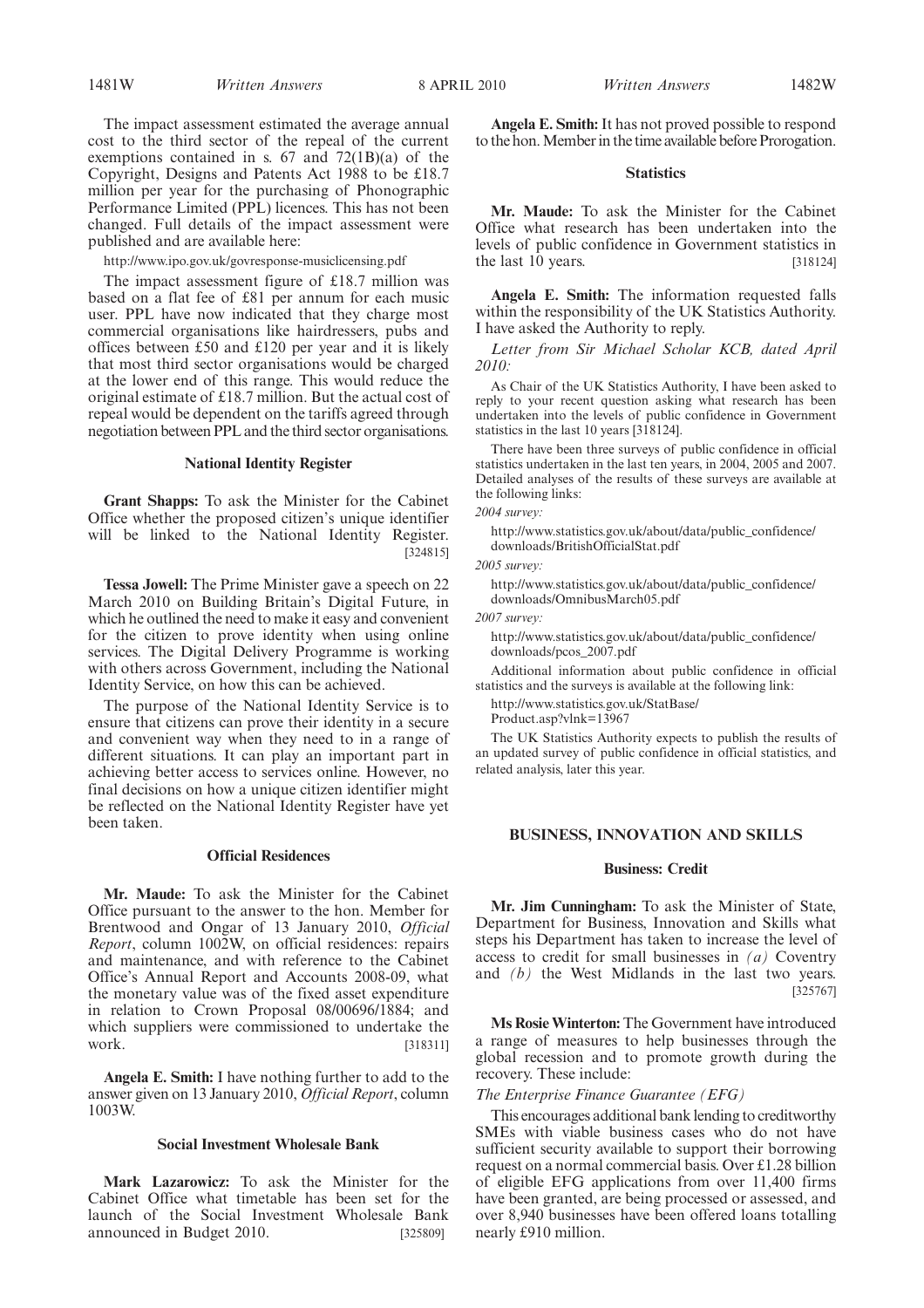Set out in the following table is the information for the Enterprise Finance Guarantee for Coventry and the west midlands.

|                  | Number of<br>loans<br><i>offered</i> | Number of<br>loans<br>drawn | Value of<br>loans<br><i>offered</i><br>$(f.$ <i>million</i> ) | Value of<br>loans<br>drawn |
|------------------|--------------------------------------|-----------------------------|---------------------------------------------------------------|----------------------------|
| Coventry         | 26                                   | 19                          | 4.07                                                          | 2.43                       |
| West<br>midlands | 812                                  | 687                         | 83.07                                                         | 67.08                      |

## *The Capital for Enterprise Fund*

The fund supports viable businesses with equity or mezzanine investment aimed at releasing and sustaining growth, investing between £200,000 and £2 million where the business has exhausted its borrowing capacity with lenders.

To date the appointed fund managers have made offers totalling £98.7 million to 66 businesses, including three in the west midlands worth £4.8 million. 26 businesses have received investment, including one in the west midlands with a value of £2 million. I am not providing this breakdown by parliamentary constituency as this could make it possible to identify the individual companies that have received, or are under consideration for, support.

The fund is now closed to new applications, although businesses are still receiving investments from existing applications.

#### *HM Revenue and Customs' Business Support Service*

This reviews payment of businesses tax liabilities and tries to come to an arrangement that allows companies to spread payments to help them over temporary difficulties. So far, there have been agreements made with over 200,000 businesses to spread more than £2.5 billion in business taxes. Changes to tax rules allow loss-making businesses to temporarily extend trading loss carry-back from one to three years for losses up to £50,000. In the west midlands, 27,800 arrangements have been made to defer payments of £480 million.

### *Business Link Health Checks*

These provide a free review of businesses with a professional business adviser for hands-on advice and help accessing the full range of Government help. To the end of February 2009, over 128,000 businesses benefitted from a health check, including 15,487 businesses in the west midlands.

#### *Prompt Payment*

In the financial year 2009-10, central Government expects to pay an additional £40 billion to suppliers within 10 days (a target set in October 2008) compared to 2008-09, and 19 out of 20 central Government invoices are now paid in 10 days.

#### *The Working Capital Scheme (WCS)*

WCS has provided guarantees to two banks on portfolios of short-term loans with good credit risk in order to release regulatory capital to enable those banks to increase lending to businesses. The two banks with WCS guarantees, Lloyds Banking Group and Royal Bank of Scotland, have made lending commitments of £39 billion.

Public Borrowing Review 2009 announced that as the broader Asset Protection Scheme now provides banks with considerably greater capital release, so new portfolios will not be guaranteed under the WCS although existing portfolio guarantees will remain until March 2011. Companies' access to the WCS was through the banks; they did not apply for it directly.

**Mr. Jim Cunningham:** To ask the Minister of State, Department for Business, Innovation and Skills what recent discussions he has had with representatives of small and medium-sized enterprises located in Coventry on their access to credit. [325768]

**Ms Rosie Winterton:** Access to credit is a key issue as UK economy moves to recovery. Ministers are in regular contact with small and medium-sized enterprises (SMEs) and access to credit continues to be a major topic for discussion. In particular, the Minster for Trade, Investment and Small Business visited Coventry, Birmingham and Worcester in 2009, where he participated in Q and A sessions with businesses of all sizes on a variety of topics. He also attended the 2010 annual FSB conference where access to credit featured in the discussion with the audience.

The Minister for the West Midlands has regularly discussed the issue in his meetings with local business organisations and local business people and it was featured in his speech to the West Midlands Economic Forum which took place in February in Coventry.

Access to finance for SMEs was recognised in Budget 2010 where the Government, building on their support to business through the downturn such as the Enterprise Finance Guarantee scheme, announced measures such as the launch of the UK Finance for Growth, a body responsible for overseeing the Government stock of over £4 billion of SM finance products, including the Growth Capital Fund (announced in PBR 2009), for which £200 million of cornerstone investment has been raised so far from private sector and Government.

In addition, the UK is continuing to work with the EU's financial institutions (the European Investment Bank and the European Investment Fund) to stimulate more venture capital and loan support for SMEs. Furthermore, the Budget announced the Small Business Credit Adjudicator (SBCA). Once established the SBCA will hear cases, referred by Business Link's Financial Intermediary Service (FIS), where a business may have been unfairly denied credit.

To advise on the role and responsibilities of the SBCA the Government have launched a new task force. Enterprise Champion Lord Sugar, outgoing Federation of Small Businesses chairman John Wright and former Lloyd's TSB deputy chief executive Mike Fairey will comprise the task force. They will build on the work Lord Sugar has been doing with small businesses, FIS and the banks.

## **Business: Denton**

**Andrew Gwynne:** To ask the Minister of State, Department for Business, Innovation and Skills how many businesses in Denton and Reddish constituency have received support from his Department since 2008. [325853]

**Ms Rosie Winterton:** Since April 2008, 1,847 businesses in Denton and Reddish have received business advice through Business Link North West. Five businesses have received grants or loans totalling £336,669.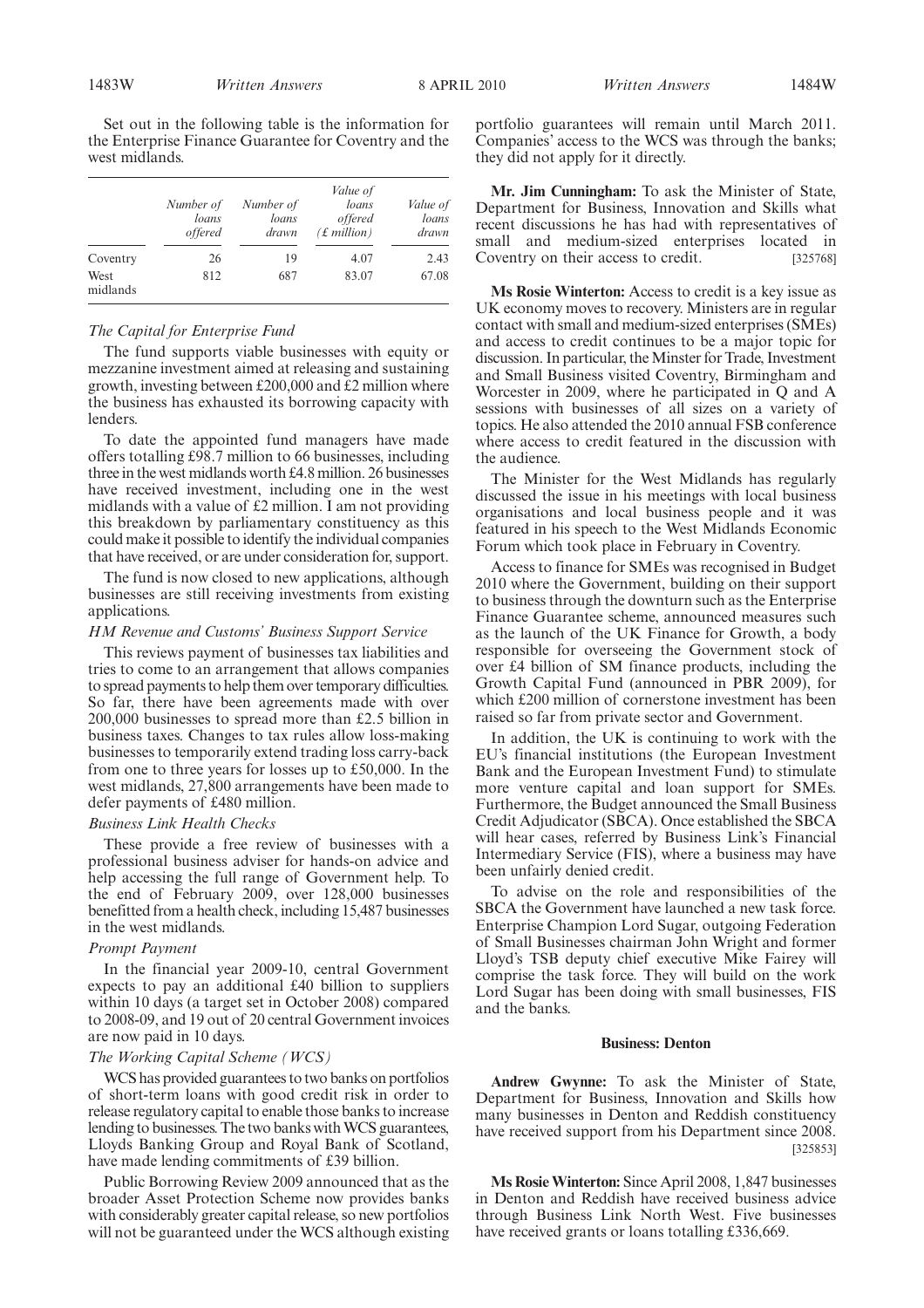## **Business: Government Assistance**

**Willie Rennie:** To ask the Minister of State, Department for Business, Innovation and Skills what recent assessment he has made of the effectiveness of the small firms loan guarantee scheme. [325138]

**Ms Rosie Winterton** *[holding answer 30 March 2010]:* In January 2010, the Department published the Economic Evaluation of the Small Firms Loan Guarantee undertaken by the Institute of Employment Studies.

This study rigorously tested the effectiveness and value for money of SFLG and concludes that the basic rationale for SFLG is supported and that it appears to be a cost-effective way of supporting additional economic activity in the small business sector.

More specifically, the majority (81 per cent.) of SFLG recipients receive SFLG on their first loan application. For a majority (76 per cent.) of SFLG recipients, there were no alternative sources of finance available to them.

This is confirmed by 79 per cent. of SFLG recipients reporting the bank would probably, or definitely not, have given them a loan without SFLG. Just under half (49 per cent.) of businesses would definitely, or probably not, have proceeded with their project without SFLG.

A growth in sales, jobs and exports is attributable to SFLG supported lending within the first two years of the loan. The 3,100 SFLG supported businesses in 2006 have created between 3,550 to 6,340 additional jobs in the two years following receipt of the loan, created between £75 million and £150 million additional sales over two years; and were responsible for £33 million exports per annum.

Just within two years of receiving the loan the benefits of the scheme are outweighing the costs.

SFLG appears to be a particularly cost effective way of creating additional employment.

The full report is available via the BIS website:

http://www.bis.gov.uk/files/file54112.doc

The Small Firms Loan Guarantee was replaced by the Enterprise Finance Guarantee in January 2009.

**Willie Rennie:** To ask the Minister of State, Department for Business, Innovation and Skills what discussions his Department has had with Royal Bank of Scotland on its administration of the small firms loan guarantee scheme. [325139]

**Ian Lucas** *[holding answer 30 March 2010]:* The Small Firms Loan Guarantee (SFLG) was replaced by the Enterprise Finance Guarantee (EFG) in January 2009.

Ministers have regular discussions with representatives of each of the main UK lenders regarding a range of SME finance issues including via the Small Business Finance Forum.

Capital for Enterprise Ltd. (CfEL), which is responsible for operational delivery of SFLG and EFG on behalf of the Department, maintains a regular dialogue with each of the accredited lenders specifically regarding their administration of these schemes.

**Richard Burden:** To ask the Minister of State, Department for Business, Innovation and Skills how many *(a)* small, *(b)* medium-sized and *(c)* large businesses in Birmingham have received assistance under (i) the Working Capital Scheme, (ii) the Enterprise Finance Guarantee scheme,

(iii) the Capital Enterprise Scheme, (iv) the Regional Loan Transition Fund and (v) the Phoenix Fund since each scheme's inception. [325338]

**Ms Rosie Winterton:** The information is as follows:

(i) The Working Capital Scheme (WCS) has provided guarantees to two banks on portfolios of short-term loans with good credit risk in order to release regulatory capital to enable those banks to increase lending to businesses. The two banks with WCS guarantees, Lloyds Banking Group and Royal Bank of Scotland, have made lending commitments of £39 billion.

Public Borrowing Review 2009 announced that as the broader Asset Protection Scheme now provides banks with considerably greater capital release, so new portfolios will not be guaranteed under the WCS although existing portfolio guarantees will remain until March 2011. Companies' access to the WCS was through the banks; they did not apply for it directly.

(ii) The Enterprise Finance Guarantee is open to SMEs with a turnover of up to £25 million, rather than large businesses. A total of 142 loans worth £16.16 million have been offered to Birmingham businesses under the Enterprise Finance Guarantee, of which 118 loans worth £11.40 million have been drawn down. Loans under the scheme are available to firms with a turnover of up to £25 million and are not therefore available to large businesses.

(iii) The Capital for Enterprise fund provides support to SMEs rather than large businesses. To date the appointed fund managers have made offers totalling £98.7 million to 66 businesses, including three in the West Midlands worth £4.8 million. 26 businesses have received investment, including one in the West Midlands with a value of  $£2$  million. I am not providing this breakdown by parliamentary constituency as this could make it possible to identify the individual companies that have received, or are under consideration, for support.

(iv) The Advantage Transition Bridge Fund (ATBF) provided loans worth £2,677,000 to 18 companies in Birmingham. Information breaking these loans down by the size of the businesses is not available. The fund closed for new loans from 1 December 2009.

(v) During the Phoenix fund (which ran from 2002-06) Government provided £1.886 million to Community Development Finance Institutes (CDFIs) operating mainly in the Birmingham area. This capital was onward lent to 130 start up and existing businesses (the vast majority of these will have been in the Birmingham area).

Since the end of the Phoenix fund Advantage West Midlands has provided support to CDFIs and other lenders under the Advantage Small Loan scheme and more recently the Small Business Loan programme. Both have drawn on ERDF funding as well as funds from AWM and local authorities. Between 1 April 2007 and 31 December 2009 Aston Reinvestment Trust (ART) and the Arrow Fund (two of the alternative lenders which have received funding under these programmes) made 235 loans totalling £3.574 million to businesses in Birmingham and Solihull.

**Mr. Jim Cunningham:** To ask the Minister of State, Department for Business, Innovation and Skills what additional assistance his Department provided to small and medium-sized enterprises located in *(a)* Coventry and *(b)* the West Midlands during the recent recession. [325769]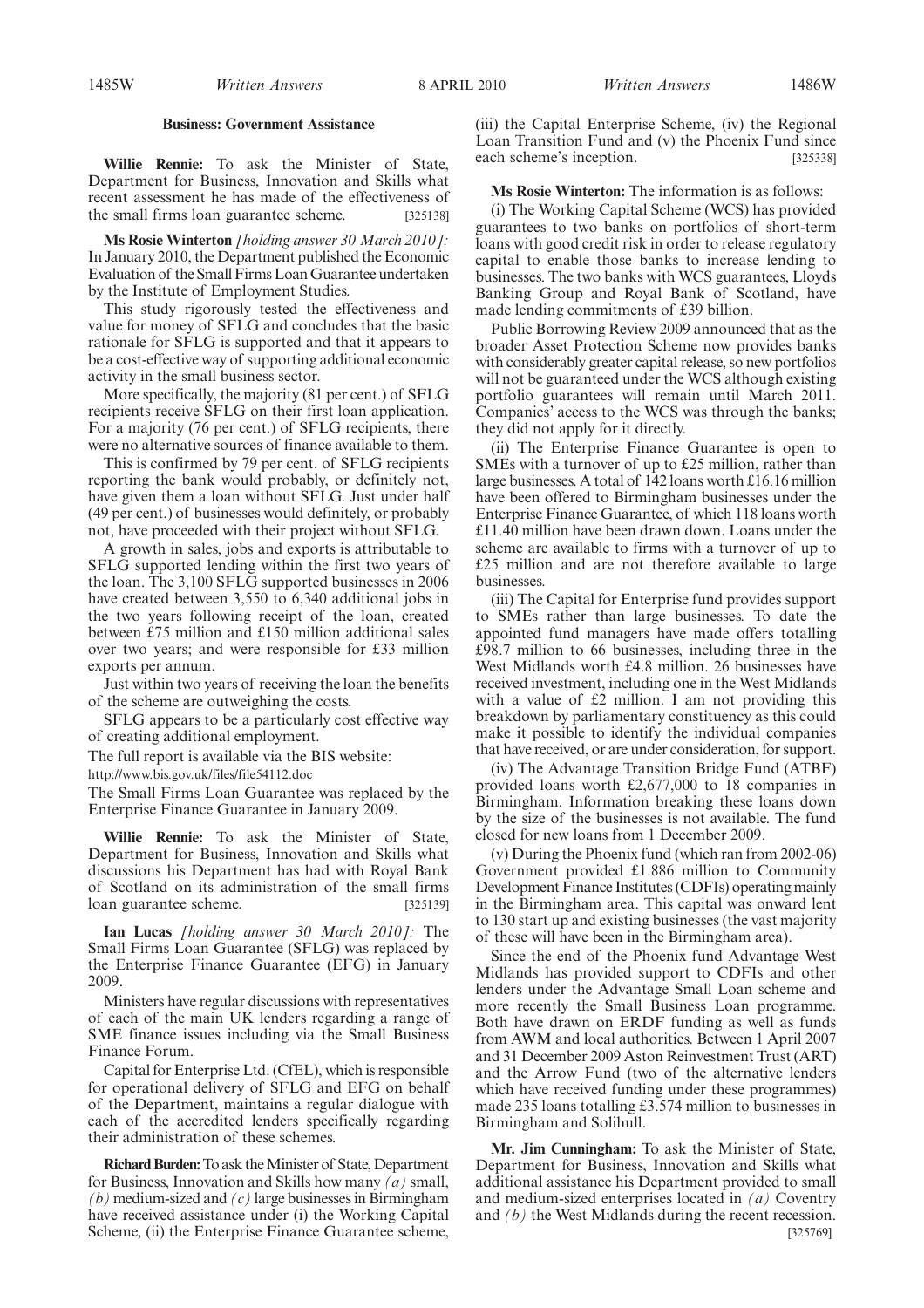#### **Copyright: Music**

**Mr. Stewart Jackson:** To ask the Minister of State, Department for Business, Innovation and Skills whether the new regime of PPL music licensing will remove exemptions from *(a)* student unions and *(b)* educational institutions. [323976]

**Mr. Lammy:** Discussions between PPL and the third sector to find the best possible music licensing system are ongoing, initiated by my ministerial colleagues at the Office for the Third Sector. A number of issues remain to be resolved, and in the circumstances it has not been possible to introduce the planned legislative changes before the dissolution of Parliament prior to the forthcoming general election.

#### **Departmental Internet**

**Jenny Willott:** To ask the Minister of State, Department for Business, Innovation and Skills how many complaints his Department received regarding difficulties using its website in each of the last three years; and if he will make a statement. [325204]

**Ian Lucas:** According to departmental records, no formal complaints have been received in the past year by the Department or its Ministers about difficulties operating the Department's corporate websites (including the websites of the former Departments for Business, Enterprise and Regulatory Reform (BERR) and Innovation, Universities and Skills (DIUS)). No formal complaints on this topic were recorded in the lifetime of the DIUS website. Records of formal complaints to BERR are not available prior to March 2009 when procedures were overhauled.

The Department receives informal feedback from website users on an ongoing basis by email and via contact forms on its websites, including occasional comments on website usability.

**Jenny Willott:** To ask the Minister of State, Department for Business, Innovation and Skills how much his Department spent on external website design consultants in each of the last three years; and if he will make a statement. [325222]

**Ian Lucas:** I refer the hon. Member to the answer given by my right hon. Friend the Minister of State for Business, Innovation and Skills to the hon. Member for North-East Hertfordshire (Mr. Heald) on 29 March 2010, *Official Report,* columns 810-811W.

#### **Departmental Location**

**Bob Spink:** To ask the Minister of State, Department for Business, Innovation and Skills how much his Department spent on the relocation of staff from posts in *(a)* Essex and *(b)* Castle Point constituency in each of the last five years. [321436]

**Ian Lucas:** The Department did not relocate any staff from posts in *(a)* Essex and *(b)* Castle Point constituency in each of the last five years.

#### **Exports: Essex**

**Bob Spink:** To ask the Minister of State, Department for Business, Innovation and Skills how many companies in *(a)* Essex and *(b)* Castle Point made exports in each year since 1997. [325787]

**Ian Lucas** *[holding answer 7 April 2010]:* HM Revenue and Customs publishes the UK Regional Trade in Goods Statistics, the most recent issue was published on 11 March 2010. A copy can be found at:

https://www.uktradeinfo.com/pagecontent/downloads/

RtsPRDataTablesQ409.pdf

These statistics provide data at regional level only so we are unable to confirm the number of exporting companies in the county of Essex or the district of Castle Point.

## **Foreign Investment: Essex**

**Bob Spink:** To ask the Minister of State, Department for Business, Innovation and Skills what estimate he has made of *(a)* the monetary value of foreign client investment in (i) Essex and (ii) Castle Point in each year since 2003 and *(b)* the number of jobs created as a consequence in each such year. [325788]

**Ian Lucas** *[holding answer 7 April 2010]:* It has not been possible to respond to the hon. Member in the time available before Prorogation.

#### **Further Education: Finance**

**Justine Greening:** To ask the Minister of State, Department for Business, Innovation and Skills what estimate he has of the number of colleges in *(a)* England and *(b)* London which incurred costs in preparing capital bids to the Learning and Skills Council which were not proceeded with; and what estimate has been made of the total financial effect on those colleges in (i) England and (ii) London of the capital bids not proceeding. [325569]

**Kevin Brennan:** 171 colleges in England, 25 of which are in London, incurred property costs on projects not currently proceeding. All colleges were eligible for normal grant support towards these costs as set out in the Learning and Skills Council (LSC) Capital Handbook and additional capital support was also made available to 42 of the colleges experiencing the most serious financial difficulties as a result of their aborted capital programmes. In total, the net cost to colleges was £126 million, with colleges in London incurring costs of £27 million.

Since 2001 LSC grant support to projects has amounted to £3.4 billion.

#### **Imports**

**Mr. Laws:** To ask the Minister of State, Department for Business, Innovation and Skills whether measures to limit imports into the UK from countries which have not enacted legislation equivalent to the Climate Change Act 2008 are permissible under Article XX of GATT. [325862]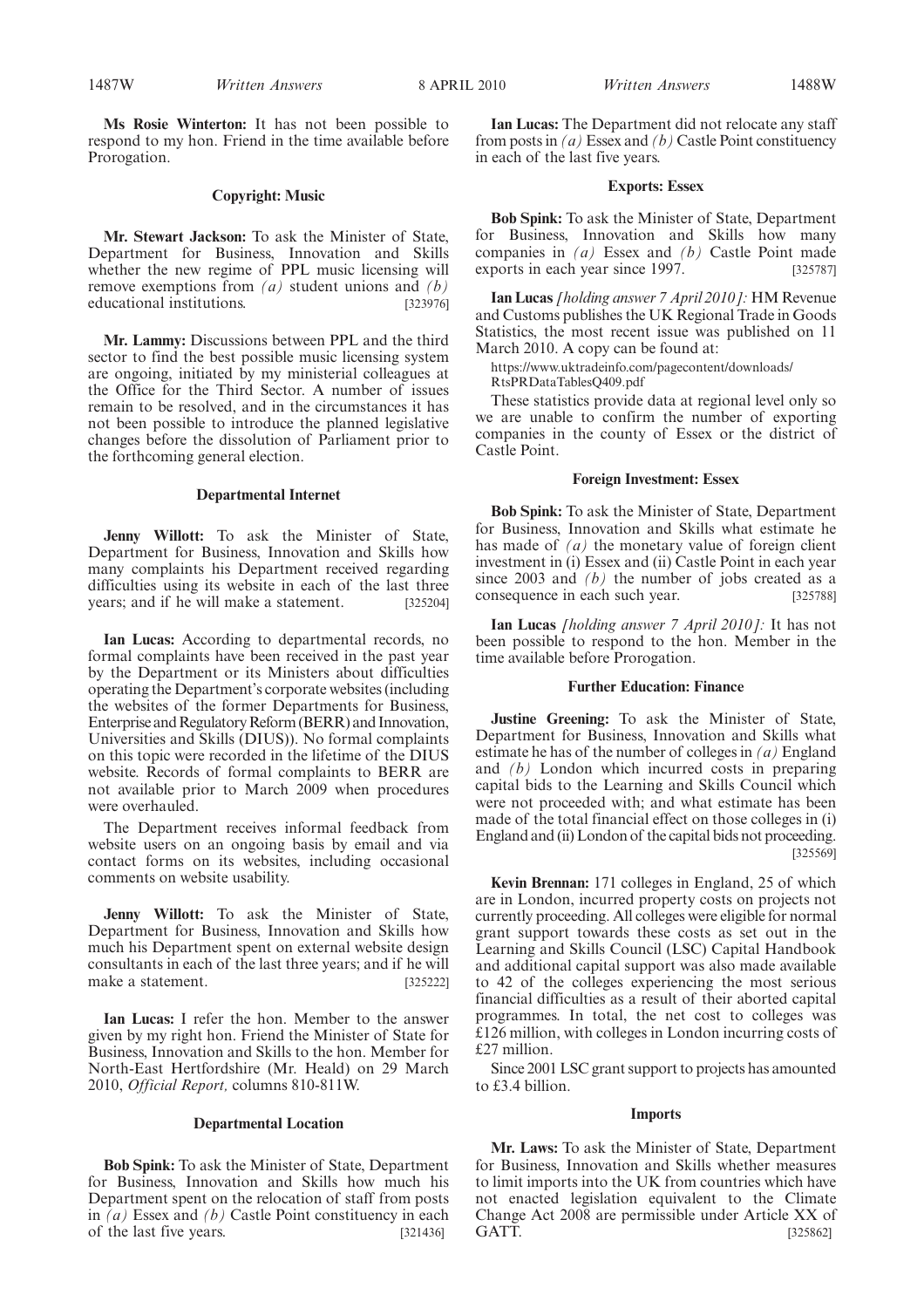Ian Lucas: In accordance with World Trade Organisation (WTO) case law, to comply with Article XX of GATT any such import restriction would need inter alia to:

be primarily aimed at the conservation of exhaustible natural resources;

be the least trade-restrictive method of achieving the desired level of protection of the environment;

take proper account of the different ways in which countries may seek to pursue the same environmental goals and the needs of developing countries;

not constitute a means of unfair discrimination.

## **Industry: Denton**

**Andrew Gwynne:** To ask the Minister of State, Department for Business, Innovation and Skills what steps he is taking to encourage private sector investment in industry in Denton and Reddish constituency; and if he will make a statement. [325851]

**Ms Rosie Winterton:** Support from the Northwest Regional Development Agency (NWDA) has helped to turn Broadstone Mill in Reddish into a state-of-the-art workspace with business incubation facilities, aimed specifically at innovative new businesses in the knowledge economy. Further grants have been awarded to businesses operating within the incubator. Businesses in Denton and Reddish are also eligible for support under the Government's North West Intensive Startup Support Programme (ISUS) launched in January.

#### **Learning and Skills Council: Sweet Concepts**

**Mr. Hurd:** To ask the Minister of State, Department for Business, Innovation and Skills pursuant to the answer of 22 February 2010, *Official Report*, column 156W, on the Central Office of Information: marketing, what promotional products were purchased from Sweet Concepts Ltd on behalf of the *(a)* Learning and Skills Council and *(b)* University for Industry; and at what cost in each case. [324301]

**Kevin Brennan:** The Central Office of Information purchased promotional food items from Sweet Concepts Ltd. on behalf of:

*(a)* Learning and Skills Council at a total cost of £6,655

*(b)* University for Industry (Ufi) at a total cost of £1,498.

#### **Local Press: Competition**

**Mr. Grogan:** To ask the Minister of State, Department for Business, Innovation and Skills if he will refer the transfer of Guardian Media Group to Trinity Mirror to the Competition Commission to investigate potential monopolies in media ownership in Cheshire and Surrey. [325147]

**Kevin Brennan** *[holding answer 6 April 2010]:* The responsibility for investigating and making decisions on mergers falls to the UK's independent competition authorities. In this case, the Office of Fair Trading (OFT) is investigating the acquisition under the Enterprise Act 2002 which will include whether it creates potential monopolies in markets.

The OFT will announce its conclusions in due course including whether or not to refer the merger to the Competition Commission.

1489W *Written Answers* 8 APRIL 2010 *Written Answers* 1490W

### **Optics: Technology**

**Chris Ruane:** To ask the Minister of State, Department for Business, Innovation and Skills how much research funding his Department has provided to the *(a)* Optic Research and Incubation Centre at St Asaph Business Park and *(b)* members of the Welsh Opto-Electronic Forum in each of the last 10 years; and how much such funding it plans to provide to each of those organisations in each of the next three years. [325392]

**Mr. Lammy:** It has not been possible to respond to my hon. Friend in the time available before Prorogation.

## **Overseas Students: Entry Clearances**

**Bob Spink:** To ask the Minister of State, Department for Business, Innovation and Skills how many places on higher education courses in *(a)* England and *(b)* Essex have been awarded to Tier 4 (General) student visa holders; and how many such students did not attend their course. [325839]

**Mr. Lammy** *[holding answer 7 April 2010]:* It has not been possible to respond to the hon. Member in the time available before Prorogation.

## **Students: Loans**

**Lembit Öpik:** To ask the Minister of State, Department for Business, Innovation and Skills how long on average the Student Loans Company has taken to process an application for a student loan in each year since 2005; and if he will make a statement. [325150]

**Mr. Lammy:** Academic year 2009-10 was the first year of operation for the new centralised Student Finance England service when all new students studying in England applied for support to the Student Loans Company (SLC), rather than to their local authority, and therefore we can only provide data for this year. The National Audit Office<sup>1</sup> found that the SLC took an average of 12.4 weeks to process new applications.

<sup>1</sup> The Customer First Programme: Delivery of Student Finance -Report by National Audit Office, page 5 - point 6, 19 March 2010.

#### **WORK AND PENSIONS**

#### **Attendance Allowance: Na-h-Eileanan an Iar**

**Mr. MacNeil:** To ask the Secretary of State for Work and Pensions how many people in Na-h-Eileanan an Iar constituency received attendance allowance in *(a)* 2009-10, *(b)* 2008-09 and *(c)* 2007-08. [325847]

**Jonathan Shaw:** The available information is in the table:

*Attendance allowance—cases in payment in Na-h-Eileanan an Iar parliamentary constituency*

| Quarter ending | Number |
|----------------|--------|
| February 2007  | 880    |
| May 2007       | 900    |
| August 2007    | 930    |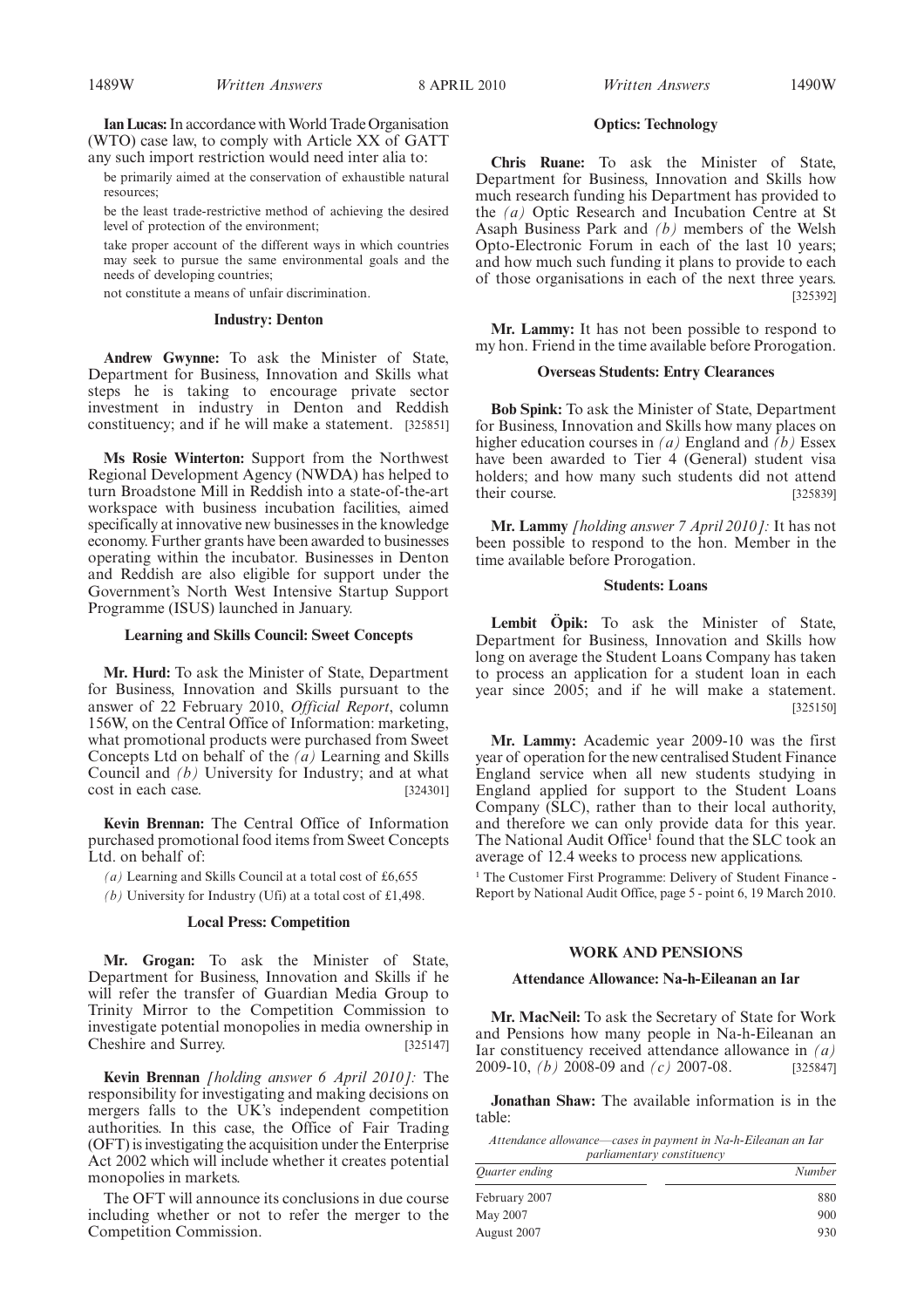*Attendance allowance—cases in payment in Na-h-Eileanan an Iar parliamentary constituency*

| <i>Ouarter ending</i> | Number |
|-----------------------|--------|
| November 2007         | 940    |
| February 2008         | 960    |
| May 2008              | 980    |
| August 2008           | 1,030  |
| November 2008         | 1,090  |
| February 2009         | 1,090  |
| May 2009              | 1,110  |
| August 2009           | 1,150  |

*Notes:*

1. Caseload figures are rounded to the nearest 10.

2. Cases in payment show the number of people in receipt of an allowance, and exclude people with entitlement where the payment has been suspended.

*Source:*

DWP Information Directorate Work and Pensions Longitudinal Study

#### **Carer's Allowance: Na-h-Eileanan an Iar**

**Mr. MacNeil:** To ask the Secretary of State for Work and Pensions how many people in Na-h-Eileanan an Iar constituency received carer's allowance in  $(a)$ <br>2009-10,  $(b)$  2008-09 and  $(c)$  2007-08. [325848] 2009-10, *(b)* 2008-09 and *(c)* 2007-08.

#### **Jonathan Shaw:** The information is in the table:

*Carer's allowance—cases in payment in Na-h-Eileanan an Iar parliamentary constituency* 

| Quarter ending  | Number |
|-----------------|--------|
| February 2007   | 200    |
| May 2007        | 200    |
| August 2007     | 200    |
| November 2007   | 200    |
| February 2008   | 200    |
| <b>May 2008</b> | 200    |
| August 2008     | 200    |
| November 2008   | 200    |
| February 2009   | 200    |
| May 2009        | 190    |
| August 2009     | 190    |

*Notes:*

1. Caseload figures are rounded to the nearest 10.

2. Cases in payment show the number of people in receipt of an allowance, and exclude people with entitlement where the payment has been suspended and exclude people with entitlement where the payment has been suspended. *Source:*

DWP Information Directorate Work and Pensions Longitudinal Study

## **Housing Benefit**

**Mrs. May:** To ask the Secretary of State for Work and Pensions with reference to the consultation document entitled Supporting people into work: the next stage of housing benefit reform, (1) what assessment she has made of the effects of the implementation of local housing allowance on the expenditure on housing benefit; and what estimate she made of the cost to the public purse of local housing allowance at the time of its implementation; [322155]

(2) what her Department's *(a)* original estimate was and *(b)* most recent estimate is of the effect on the overall level of expenditure on housing benefit of the introduction of local housing allowance. [322559]

**Helen Goodman:** On 15 December the housing benefit consultation, 'Supporting people into work: the next stage of housing benefit reform', was launched. The consultation concluded on 22 February 2010. We are now considering the responses and we will set out how we will take forward our proposals in due course.

In 2004-05 nine Pathfinder local authorities piloted the local housing allowance. In 2005 the pilot was extended to cover a further nine local authorities, so as to cover a total of 18 local authorities.

In the pre-Budget report 2006 it was confirmed that,

'subject to the successful passage of the Welfare Reform Bill, the Government will introduce the local housing allowance across the private rented sector for all new housing benefit claimants and those who move house from April 2008'.

At this time the estimated impact of the national roll-out of local housing allowance alone, all other external and market factors equal, on the Annual Managed Expenditure (AME) was an additional £20 million in the first year, against a total expenditure in the private rented sector of £4.3 billion for 2006-07.

This estimate is now likely to be out-of-date due to a number of factors, including the impact of the recession on the caseload size and composition, and changes in the boundaries of the areas from which local housing allowance rates are calculated. Due to the complexities involved in adjusting for such factors, and the lack of administrative data covering part of this period, a current estimate of the effect of the introduction of local housing allowance on the overall level of housing benefit expenditure is not available.

#### **Low Incomes**

**Lindsay Roy:** To ask the Secretary of State for Work and Pensions what steps her Department is taking to address the matter of low pay. [322678]

**Mr. Timms** *[holding answer 16 March 2010]:* I have been asked to reply.

The Government introduced the national minimum wage (NMW) in April 1999 to ensure a decent minimum rate of pay for all employees. In October 2010, the adult NMW rate will rise to £5.93 per hour. Table 5.1 in Budget 2010 shows the minimum income guaranteed by the combination of working and child tax credits and the NMW once the new rate comes into effect. A family with one child and one person working 35 hours a week will receive a minimum income of £310 per week, a 27 per cent. increase in real terms since April 1999.

## **FOREIGN AND COMMONWEALTH OFFICE**

#### **Angola: Foreign Relations**

**John Robertson:** To ask the Secretary of State for Foreign and Commonwealth Affairs what recent assessment he has made of the UK-Angolan bilateral relationship. [325463]

**Mr. Ivan Lewis:** Our strategic partnership with Angola is developing well. Given Angola's geo-political importance, it is important that our two governments should consult closely and we are strengthening collaboration on a range of regional and international issues. In line with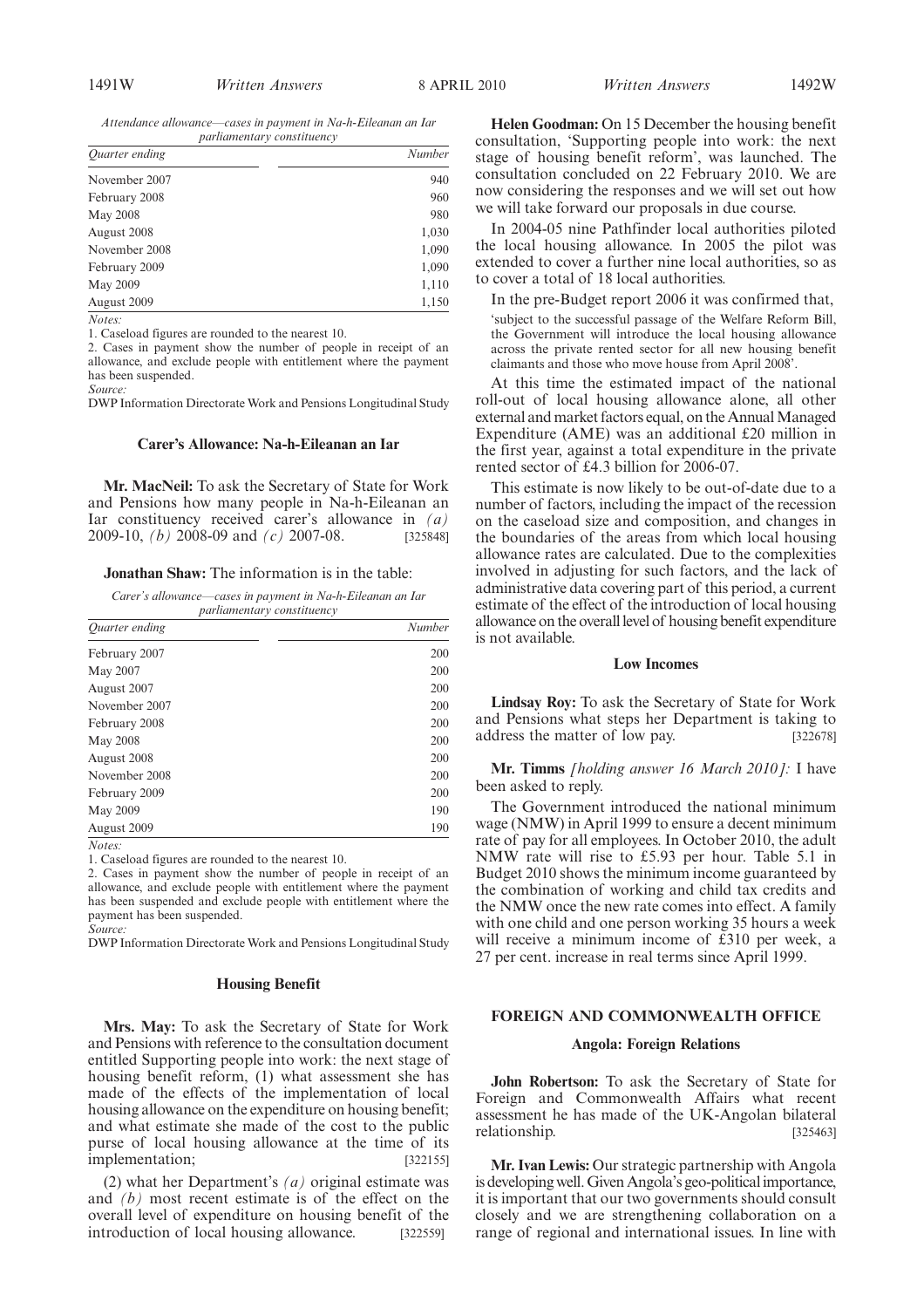1493W *Written Answers Written Answers* 8 APRIL 2010 1494W

the Angolan Government's wish to diversify the economy, UK investment is broadening in this, the third-largest economy in sub-Saharan Africa. The new constitution in February and President Jose Eduardo dos Santos' zero-tolerance policy on corruption make it particularly timely to be deepening the relationship. The UK has an important role in supporting Angola's development, building on traditional links but also uncovering new opportunities. Beyond inter-governmental cooperation, UK-based non-governmental organisations and the private sector are key parts of this process. We hope also to develop ideas for working with key constitutional bodies, including the National Assembly, in which support from Members of the House would be valuable.

#### **China: Abortion**

**Mr. Amess:** To ask the Secretary of State for Foreign and Commonwealth Affairs what reports he has received on the discovering of 21 foetuses and baby bodies in the Guangfu river, Jining City, China; whether he has made representations to the government of China on this matter; and if he will make a statement. [325867]

**Mr. Ivan Lewis:** It has not proved possible to respond to the hon. Member in the time available before Prorogation.

### **China: Family Planning**

**Mr. Amess:** To ask the Secretary of State for Foreign and Commonwealth Affairs what recent reports he has received on the operation of a one child policy by the government of China; and if he will make a statement. [325868]

**Mr. Ivan Lewis:** It has not proved possible to respond to the hon.Member in the time available before Prorogation.

**Mr. Amess:** To ask the Secretary of State for Foreign and Commonwealth Affairs what recent discussions he has had with the Government of China on its population planning policies; and if he will make a statement. [325879]

**Mr. Ivan Lewis:** It has not proved possible to respond to the hon. Member in the time available before Prorogation.

**Mr. Amess:** To ask the Secretary of State for Foreign and Commonwealth Affairs what recent discussions officials in the British Embassy in China have had with Chinese officials on *(a)* forced abortion and sterilisation and *(b)* birth control quotas in China; and if he will make a statement. [325880]

**Mr. Ivan Lewis:** It has not proved possible to respond to the hon. Member in the time available before Prorogation.

**Mr. Amess:** To ask the Secretary of State for Foreign and Commonwealth Affairs if he will make representations to the Government of China to relax its population planning policy; and if he will make a statement. [325881]

**Mr. Ivan Lewis:** It has not proved possible to respond to the hon. Member in the time available before Prorogation.

## **China: Political Prisoners**

**Mr. Amess:** To ask the Secretary of State for Foreign and Commonwealth Affairs what recent discussions *(a)* he, *(b)* Ministers in his Department and *(c)* officials in the British Embassy in China have had with the government of China on the case of Chen Guangcheng; and if he will make a statement. [325878]

**Mr. Ivan Lewis:** It has not proved possible to respond to the hon. Member in the time available before Prorogation.

### **Crimes of Violence: Females**

**Jo Swinson:** To ask the Secretary of State for Foreign and Commonwealth Affairs what role the Minister with lead responsibility for the Government's work to tackle violence against women overseas will have in the Government's cross-departmental strategy to tackle violence against women. [325866]

**Mr. Ivan Lewis:** It has not proved possible to respond to the hon. Member in the time available before Prorogation.

#### **Departmental Information Officers**

**Mr. Philip Hammond:** To ask the Secretary of State for Foreign and Commonwealth Affairs what the cost to his Department was of employing press and media officers in the last 12 month period for which figures are available; and what the cost to his Department was of employing such staff in the financial year 1996-97, expressed in real terms. [324807]

**Chris Bryant:** This information is not held centrally and could not be provided without incurring disproportionate cost.

## **Middle East: Armed Conflict**

**Mr. Dismore:** To ask the Secretary of State for Foreign and Commonwealth Affairs what recent representations he has made to *(a)* the government of Iran and *(b)* the Palestinian Authority on the fate of the missing Israeli service personnel; and if he will make a statement. [325696]

**Mr. Ivan Lewis:** We consistently call for the immediate release of Gilad Shalit. The EU reiterated this call in the December Foreign Affairs Council conclusions and made our collective position very clear in international meetings, most recently during the Quartet meeting in Moscow on 19 March.

## **Nigeria: Violence**

**John Robertson:** To ask the Secretary of State for Foreign and Commonwealth Affairs what discussions he has had with his Nigerian counterpart on the recent violence in Jos. [325462]

**Mr. Ivan Lewis:** My right hon. Friend the Foreign Secretary condemned the recent violence in Jos in a joint statement with US Secretary of State Hillary Clinton, French Foreign Minister Bernard Kouchner and EU High Representative Baroness Ashton on 29 January. I raised UK concerns with former Foreign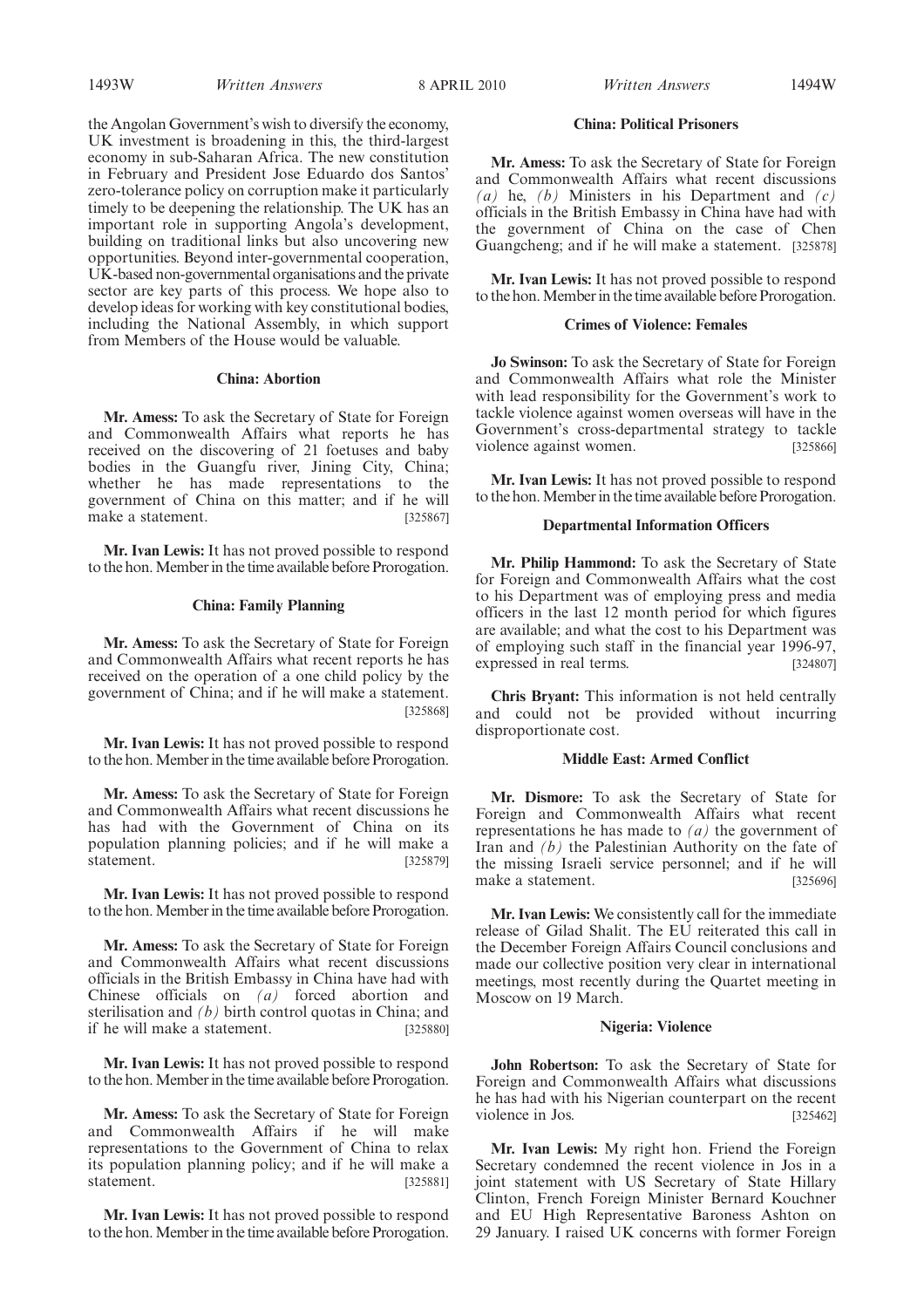1495W *Written Answers* 8 APRIL 2010 *Written Answers* 1496W

Minister Maduekwe on 15 March, and my noble Friend the Minister of State for Africa discussed earlier disturbances in Jos with the former Foreign Minister, when she met him on 20 January. Our high commission in Abuja remains in frequent contact with state and federal authorities on this issue, and has continued to urge the Nigerian Government to bring those responsible for crimes to justice, and to address the underlying causes of conflict.

# **Passports: Fraud**

**Mr. Dai Davies:** To ask the Secretary of State for Foreign and Commonwealth Affairs pursuant to the Oral Statement of 23 March 2010, *Official Report,* columns 133-4, on UK passports (use in Dubai murder), what the other reasons are for not releasing the report by the Serious Organised Crime Agency. [325103]

**Mr. Ivan Lewis:** The report was compiled as the result of a criminal investigation by the Serious Organised Crime Agency into the use of counterfeit British passports. Such reports which may lead to, or be relevant to, criminal proceedings in the UK or elsewhere are not released.

## **Southern Africa: HIV Infection**

**Mr. Gerrard:** To ask the Secretary of State for Foreign and Commonwealth Affairs what steps his Department is taking to fulfil its commitments under the Achieving Universal Access, AIDS Strategy, in *(a)* Lesotho, *(b)* Botswana and *(c)* Swaziland. [325456]

**Mr. Ivan Lewis:** The Foreign and Commonwealth Office (FCO)'s role under the Government's Achieving Universal Access HIV strategy is primarily focused on advocacy and lobbying to support the aims of the strategy. In doing this, we work closely with a broad range of partners in relevant countries, including the host government, non-government and multilateral organisations and other major donors.

Given the continued high level of infection rates in Southern Africa, there are several large bilateral and multilateral donors working with the governments in Lesotho, Botswana and Swaziland. The FCO's efforts in these countries are therefore focused on providing political support to the major donors and international organisations, as well as providing support to nongovernment organisations.

For example, in Botswana, our high commission follows the HIV situation and policies closely, maintains links with the National AIDS Coordination Agency and the Botswana Network on Ethics, Law and HIV/AIDS. It also looks for opportunities to support the major bilateral HIV/AIDS donors in addressing sensitive issues.

Our non-resident diplomatic representation to Lesotho or Swaziland is based at our high commission in Pretoria, where our staff monitor and report on developments in country and have a dialogue with a range of relevant partners on HIV/AIDS issues. In Swaziland, for example, we have held discussions with the National Director of the National Emergency Response Council on HIV/AIDS as well as a number of non-governmental organisations.

Our high commissions in Pretoria and Gaborone work closely with the Department for International Development (DFID) Southern Africa (based in Pretoria, South Africa), responsible for DFID's work in Lesotho, Botswana and Swaziland. Tackling HIV in the region is a priority for DFID Southern Africa. For example, DFID Southern Africa is funding a £23 million Behaviour Change Communication Programme across 10 countries (including Lesotho, Botswana and Swaziland), reaching 60 per cent. of the youth population. They are also contributing £18 million to the United Nations Children's Fund (UNICEF) Children and AIDS Regional Initiative across six countries (including Lesotho, Botswana and Swaziland), helping orphans and vulnerable children affected by HIV and AIDS. At the national level in Lesotho, DFID Southern Africa is providing £2.5 million to the Apparel Lesotho Alliance to Fight AIDS (ALAFA) programme, providing HIV prevention, treatment and care services to 48,000 factory workers, 80 per cent. of whom are women.

**Mr. Borrow:** To ask the Secretary of State for Foreign and Commonwealth Affairs what steps his Department is taking to fulfil its commitments under the AIDS Strategy, Achieving Universal Access in *(a)* Lesotho, *(b)* Botswana and *(c)* Swaziland. [325692]

**Mr. Ivan Lewis:** The Foreign and Commonwealth Office (FCO)'s role under the Government's Achieving Universal Access HIV strategy is primarily focussed on advocacy and lobbying to support the aims of the strategy. In doing this, we work closely with a broad range of partners in relevant countries, including the host government, non-government and multilateral organisations and other major donors.

Given the continued high level of infection rates in Southern Africa, there are several large bilateral and multilateral donors working with the governments in Lesotho, Botswana and Swaziland. The FCO's efforts in these countries are therefore focussed on providing political support to the major donors and international organisations, as well as providing support to nongovernment organisations.

For example, in Botswana, our high commission follows the HIV situation and policies closely, maintains links with the National AIDS Co-ordination Agency and the Botswana Network on Ethics, Law and HIV/AIDS. It also looks for opportunities to support the major bilateral HIV/AIDS donors in addressing sensitive issues.

Our non-resident diplomatic representation to Lesotho or Swaziland is based at our high commission in Pretoria, where our staff monitor and report on developments in country and have a dialogue with a range of relevant partners on HIV/AIDS issues. In Swaziland, for example, we have held discussions with the National Director of the National Emergency Response Council on HIV/AIDS as well as a number of non-governmental organisations.

Our high commissions in Pretoria and Gaborone work closely with the Department For International Development (DFID) Southern Africa (based in Pretoria, South Africa), responsible for DFID's work in Lesotho, Botswana and Swaziland. Tackling HIV in the region is a priority for DFID Southern Africa. For example, DFID Southern Africa is funding a £23 million Behaviour Change Communication Programme across 10 countries (including Lesotho, Botswana and Swaziland), reaching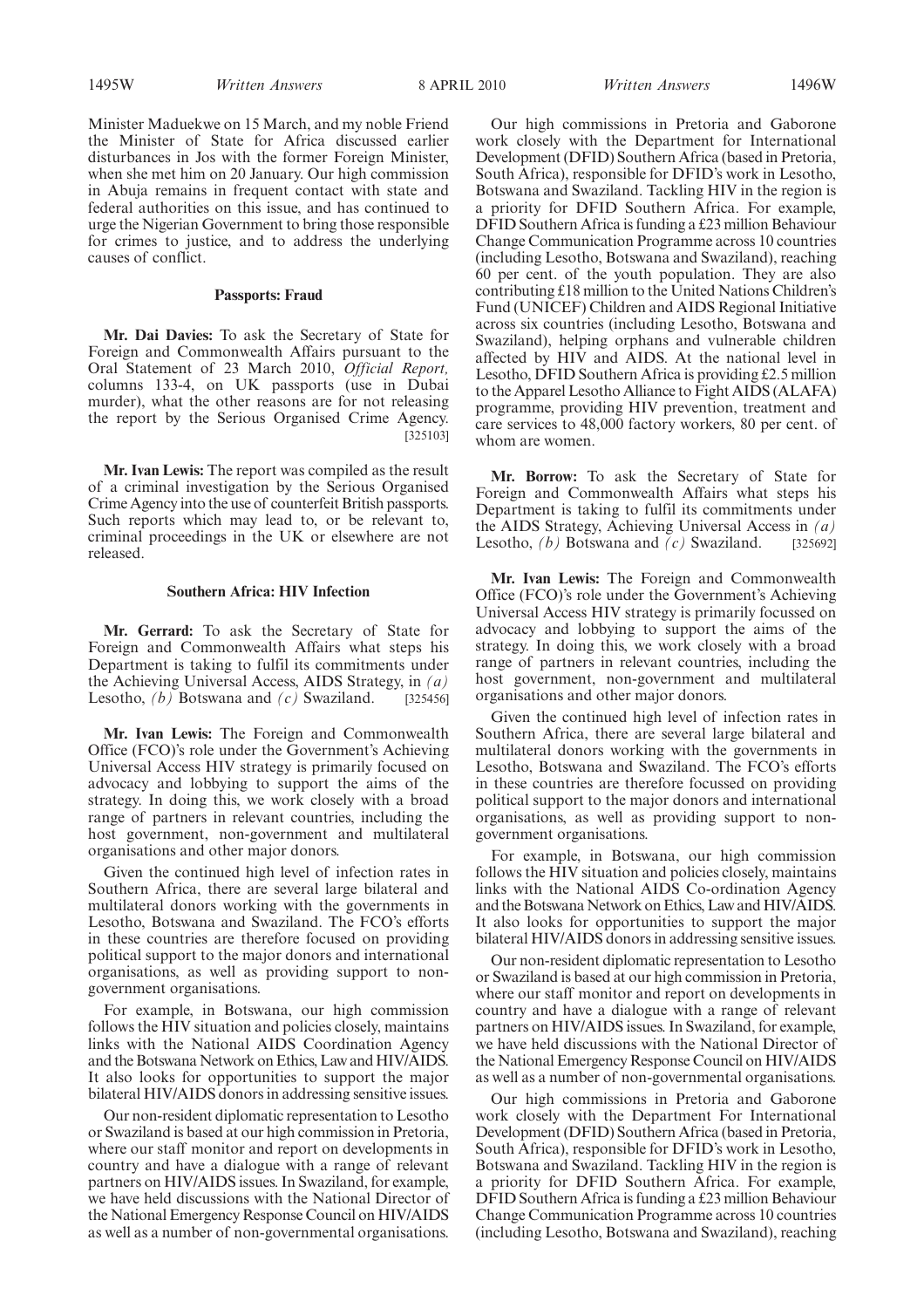60 per cent. of the youth population. They are also contributing £18 million to the United Nations Children's Fund (UNICEF) Children and AIDS Regional Initiative across six countries (including Lesotho, Botswana and Swaziland), helping orphans and vulnerable children affected by HIV and AIDS. At the national level in Lesotho, DFID Southern Africa is providing £2.5 million to the Apparel Lesotho Alliance to Fight AIDS (ALAFA) programme, providing HIV prevention, treatment and care services to 48,000 factory workers, 80 per cent. of whom are women.

# **ENVIRONMENT, FOOD AND RURAL AFFAIRS**

# **Air Pollution: Shropshire**

**Mr. Paterson:** To ask the Secretary of State for Environment, Food and Rural Affairs what recent discussions he has had with the Secretary of State for Transport on air quality in Shropshire. [325438]

**Jim Fitzpatrick:** There have been no recent discussions between the Secretary of State for Environment Food and Rural Affairs and the Secretary of State for Transport on air quality in Shropshire. Ministers from both Departments met recently to discuss transport measures to improve air quality in the UK, and DEFRA and Department for Transport officials meet regularly to discuss national and local transport measures to improve air quality.

## **Climate Change**

**Bob Russell:** To ask the Secretary of State for Environment, Food and Rural Affairs what recent discussions he has had with ministerial colleagues on the effects of climate change on the UK's wildlife and habitat. [325614]  $[325614]$ 

**Huw Irranca-Davies:** Recent discussions with ministerial colleagues include Government's publication "Climate Change: Taking Action". This brings together the key themes from central Government Departments and is available from the Libraries of the House. The effects of climate change on biodiversity are considered in further detail in DEFRA's Adaptation Plan and the specific supplement on adaptation and the natural environment, available on the DEFRA website.

#### **Coastal Erosion**

**Mr. Whittingdale:** To ask the Secretary of State for Environment, Food and Rural Affairs how much the Environment Agency spent on sea defences in *(a)* total, *(b)* East Anglia and *(c)* Essex in each of the last 10 years. [325454]

**Huw Irranca-Davies:** The following figures show the Environment Agency's spend on coastal and tidal schemes in England, East Anglia and Essex.

*Sea and tidal schemes in England*

|                            | $£$ million |
|----------------------------|-------------|
| 2008-09                    | 84          |
| 2009-10 (forecast outturn) | 95          |

*Sea and tidal defences capital expenditure figures*

|                               |             | $£$ million |
|-------------------------------|-------------|-------------|
|                               | East Anglia | Essex       |
| 2000-01                       | 7.9         | 0.7         |
| 2001-02                       | 6.5         | 1.2         |
| 2002-03                       | 10.9        | 1.5         |
| 2003-04                       | 12.6        | 0.9         |
| 2004-05                       | 10.8        | 0.6         |
| 2005-06                       | 11.5        | 1.6         |
| 2006-07                       | 15.2        | 1.9         |
| 2007-08                       | 9.8         | 0.6         |
| 2008-09                       | 38          | 9.7         |
| 2009-10 (forecast<br>outturn) | 24          | 3.5         |

#### **Departmental Information Officers**

**Mr. Philip Hammond:** To ask the Secretary of State for Environment, Food and Rural Affairs what the cost to his Department was of employing press and media officers in the last 12 month period for which figures are available; and what the cost to his Department was of employing such staff in the financial year 1996-97, expressed in real terms. [324808]

**Dan Norris:** The total cost of employing staff in the DEFRA press office for the period of 1 April 2009 to 28 February 2010 was £906,316.80. Figures for March 2010 are not yet available.

DEFRA was established in 2001. There are therefore no figures available for press office costs in 1996-97.

#### **Departmental Internet**

**Jenny Willott:** To ask the Secretary of State for Environment, Food and Rural Affairs how many complaints his Department received regarding difficulties using its website in each of the last three years; and if he will make a statement. [325198]

**Dan Norris:** There have been no complaints about the DEFRA website in the last three years through DEFRA's formal complaints process or viaministerial correspondence.

We do not keep statistics of the ad hoc website feedback received by e-mail through the "Contact Us" option on the site. Where negative comments are received they are generally about the content rather than the operation of the website.

In the month following the September 2009 redesign of the DEFRA website we received about 120 e-mailsmany more than usual. This generally arose from unfamiliarity with the new design, and the in-house DEFRA web team followed up and helped overcome any temporary difficulties among users.

In March 2010 DEFRA carried out a random website user survey which invited visitors to the DEFRA website to give a general comment on the website, as well as answer a series of structured questions about what they were using it for. Approximately two thirds of these general comments were negative.Many were not specifically about the website but they are all being followed up by the in- house team.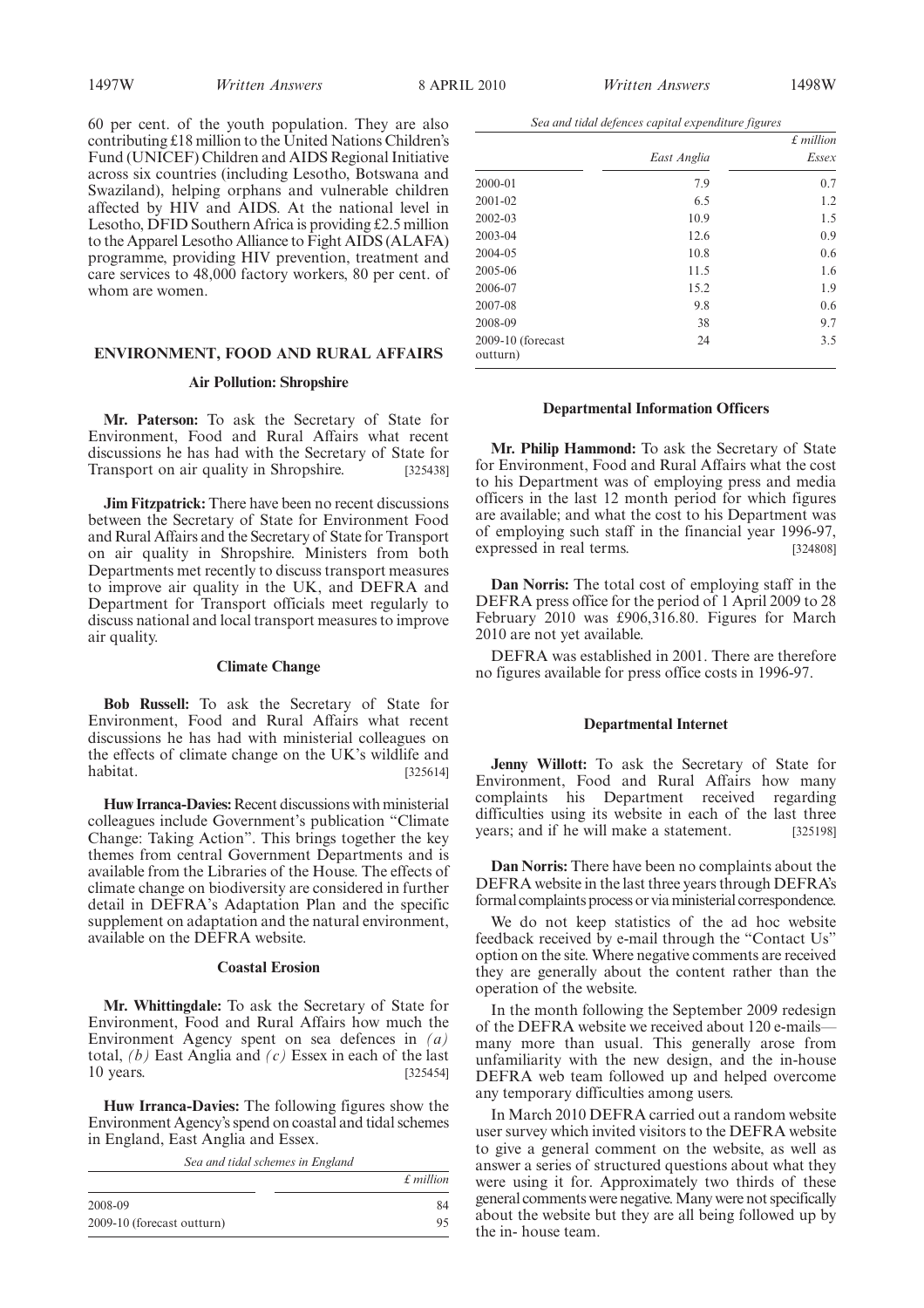**Jenny Willott:** To ask the Secretary of State for Environment, Food and Rural Affairs how much his Department spent on external website design consultants in each of the last three years; and if he will make a statement. [325216]

**Dan Norris:** Expenditure on external website design consultants in the last three years is shown in the following table.

|         | Design consultancy costs $(f)$ |
|---------|--------------------------------|
| 2007-08 |                                |
| 2008-09 | 59,447                         |
| 2009-10 | 56,979                         |

Full external costs for the DEFRA website for this period were provided in the answer given on 27 January 2010, *Official Report,* column 871W to the hon. Member for Welwyn Hatfield (Grant Shapps).

## **Departmental Languages**

**Mr. Philip Hammond:** To ask the Secretary of State for Environment, Food and Rural Affairs how many *(a)* Ministers and *(b)* civil servants in his Department received coaching in a foreign language in the last 12 months; what expenditure his Department incurred in providing such coaching; and in what languages such coaching was provided. [320417]

**Dan Norris:** In the last 12 months 13 staff members have received foreign language coaching at a cost of £11,643.90. The coaching is provided in French, Spanish and German.

DEFRA has significant involvement in the EU policy agenda and the provision of language training for appropriate staff helps ensure that the Department can engage effectively with its European contacts.

Ministers did not receive foreign language coaching.

## **Departmental Legal Costs**

**Bob Spink:** To ask the Secretary of State for Environment, Food and Rural Affairs how much his Department and its predecessors have spent in *(a)* legal fees and *(b)* compensation on legal cases concerning remuneration of its employees in each of the last 10 years. [322059]

**Dan Norris:** There have been no legal cases wholly concerning remuneration of employees brought against the Department for Environment and Rural Affairs or its executive agencies for the past four years. DEFRA is not able to provide data for any period prior to this. There are a number of cases concerning remuneration currently in progress but figures for these are not yet available as proceedings are still active.

## **Departmental Official Hospitality**

**Mr. Philip Hammond:** To ask the Secretary of State for Environment, Food and Rural Affairs what the five most expensive hospitality events hosted by his Department and its agencies were in the last three years; and what *(a)* the cost and *(b)* purpose of each such event was. [324656]

**Dan Norris:** DEFRA and its agencies conduct many public events throughout the year and the costs of each are carefully managed to ensure best value for money is achieved consistent with the objectives and purpose of the event. No central record is maintained of these events

DEFRA does not conduct hospitality events, these being precluded by the civil service code. But some hospitality, e.g. refreshments and buffets may be provided at events.

Core financial systems do not always record the specific nature of the events and as all event costs are not directly allocated to a single account, the answer could be provided only at disproportionate cost.

No central records are kept by DEFRA of the events conducted by its eight agencies so to collect and collate answers would also incur disproportionate cost.

#### **Departmental Publications**

**Mr. Hurd:** To ask the Secretary of State for Environment, Food and Rural Affairs pursuant to the answer of 15 December 2009, *Official Report*, column 974W, on departmental publications, if he will place in the Library a copy of each of the last 10 editions of his Department's Landscape staff magazine. [324306]

**Dan Norris:** We have arranged for a copy of each of the last 10 editions of Landscape to be placed in the Library.

#### **Departmental Telephone Services**

**Mr. Oaten:** To ask the Secretary of State for Environment, Food and Rural Affairs with reference to the answer of 3 November 2009, *Official Report*, column 801W, on departmental telephone services, whether contracts were awarded for the provision of services relating to helplines. [324112]

**Dan Norris:**With reference to the answer of 3 November 2009, *Official Report*, column 801W, and from information held centrally a contract was awarded to Vertex Data Science Ltd. on 18 October 2008 for a period of five years, to expire 17 October 2013. The helpline contract provides a single point of contact for all DEFRA general inquiries.

#### **Farming Link**

**Nick Herbert:** To ask the Secretary of State for Environment, Food and Rural Affairs what the *(a)* production, printing and distribution costs and *(b)* circulation figures are of his Department's publication Farming Link. [325315]

**Dan Norris** *[holding answer 6 April 2010]:* Farming Link is a 16-page full-colour A4 magazine and is DEFRA's main way of communicating with farmers and growers. It is produced and distributed to 136,462 addresses four times a year. As well as a printed version, an online version is produced which includes a searchable PDF as well as individual articles.

Costs for 2009-10 were as follows: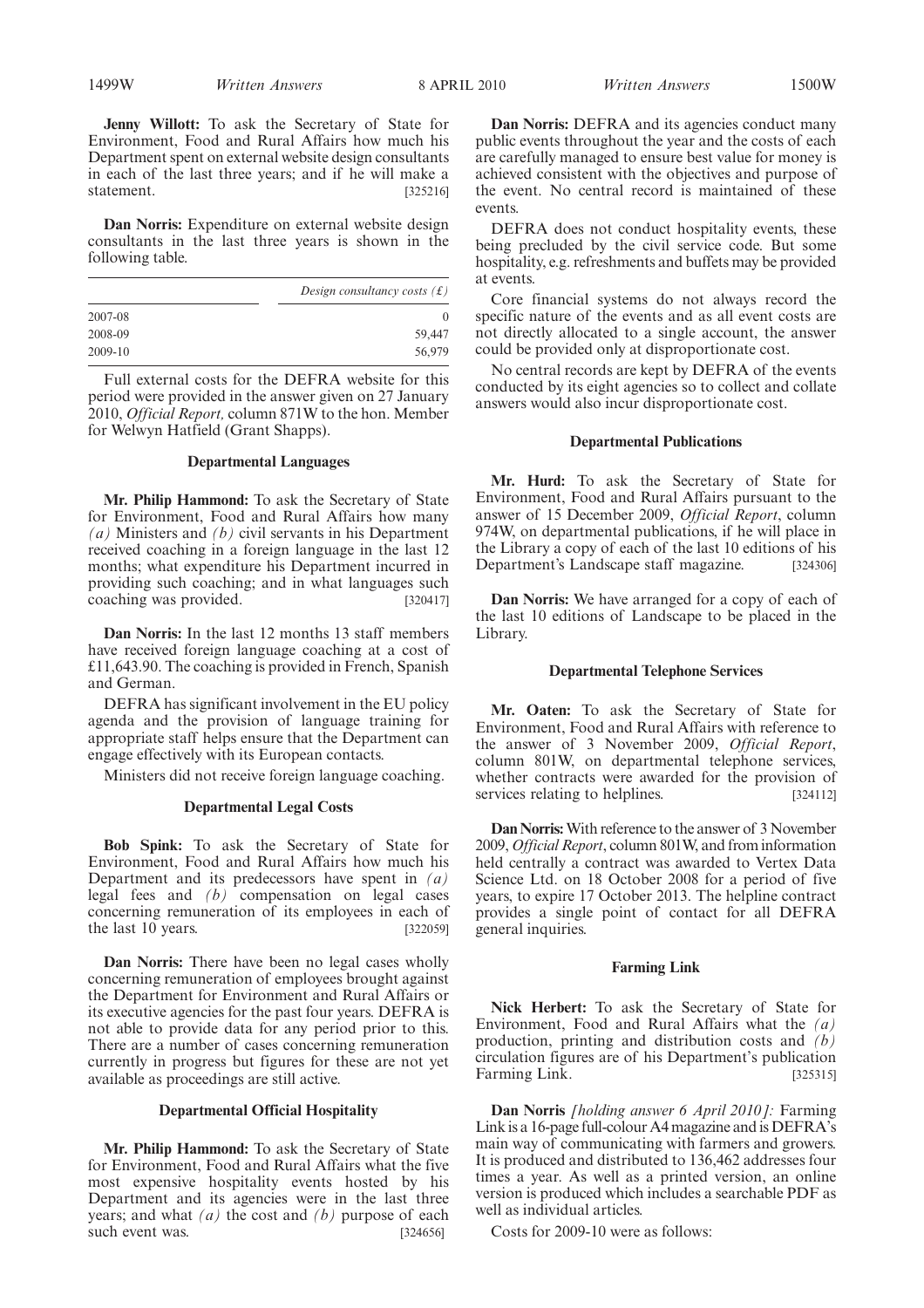1501W *Written Answers Written Answers* 8 APRIL 2010 1502W

**Huw Irranca-Davies:** There are 950,000 properties registered to receive warnings from the Environment Agency's Floodline Warnings Direct (FWD) service. Around 840,000 of these are homes and about 110,000 are businesses.

As of 31 March 2010, almost 150,000 properties have received warnings since FWD was established on 25 January 2006.

#### **Horses: Passports**

**Mr. Gray:** To ask the Secretary of State for Environment, Food and Rural Affairs (1) how many horses have been issued with passports; [324877]

(2) how many horses have *(a)* thoroughbred, *(b)* individual pony and *(c)* Horse Society passports; [324878]

(3) how many horses are recorded on the National Equine Database. [324879]

**Jim Fitzpatrick:** The National Equine Database shows that as of 25 March 2010, 1,204,833 passports have been issued by UK Passport Issuing Organisations (PIOs). Of these, 342, 242 were Weatherby's Thoroughbred passports. It is not possible to provide the number of "individual pony" and "horse society" passports as a number of organisations issue passports for both horses and ponies.

As of 25 March 2010 the National Equine Database contains 1,606,680 horse records. These include data taken from passports, old breeding papers issued before the introduction of passports and horse performance records which cannot yet be matched to a passport. Therefore some horses will be dead or duplicated within the system.

#### **Nature Conservation: Expenditure**

**David T. C. Davies:** To ask the Secretary of State for Environment, Food and Rural Affairs how much his Department spent on protecting *(a)* bats and *(b)* other protected species in the most recent year for which figures are available. [325829]

**Huw Irranca-Davies:**More than 300 species are protected under the Wildlife and Countryside Act 1981 and the Conservation of Habitats and Species Regulations 2010, including all species of bats. These will benefit from a diverse range of funding streams and conservation effort involving the DEFRA network of organisations and with the exception of any species-specific projects, figures are not accounted for in this way. I refer to my previous answer of 22 Mar 2010, *Official Report*, column 138W, on overall biodiversity expenditure, which would include conservation of protected species.

With specific regard to bats, the UK is a party to the Agreement on the Conservation of European Bats (the Eurobats Agreement) which promotes their protection internationally and for which the UK subscription in 2010 was £59,890.68. In addition the Joint Nature Conservation Committee (JNCC) contributed £87,000 to the National Bat Monitoring Programme in 2009-10. Natural England estimates that it has spent approximately £370,000 on work intended to protect bats in 2009-10.

| Edition                      | Contractor     | Cost(f)   |
|------------------------------|----------------|-----------|
| July 2009                    |                |           |
| Postage                      | Royal Mail     | 29,874.36 |
| Printing and                 | Communisis     | 32,476    |
| distribution                 |                |           |
| Editorial                    | Specialist     | 16,354.15 |
| Design                       | Specialist     | 5,299.20  |
| Photography                  | Specialist     | 3,197     |
| Proofing                     | Specialist     | 382.95    |
| Travel                       | Specialist     | 253       |
| Bi-monthly online<br>content | Specialist     | 2,990     |
| Total                        |                | 90,826    |
|                              |                |           |
| October 2009                 |                |           |
| Postage                      | Royal Mail     | 29,178.91 |
| Printing and                 | Communisis     | 32,956    |
| distribution                 |                |           |
| Editorial                    | Specialist     | 14,221    |
| Design                       | Specialist     | 4,608     |
| Photography                  | Specialist     | 2,400     |
| Proofing                     | Specialist     | 280       |
| Travel                       | Specialist     | 150       |
| Bi-monthly online<br>content | Specialist     | 2,600     |
| Total                        |                | 86,394    |
|                              |                |           |
| January 2010                 |                |           |
| Postage                      | Communisis/DSA | 28,948    |
| Printing and                 | Communisis     | 32,219    |
| distribution                 |                |           |
| Editorial                    | Specialist     | 14,221    |
| Design                       | Specialist     | 4,608     |
| Photography                  | Specialist     | 2,400     |
| Proofing                     | Specialist     | 333       |
| Travel                       | Specialist     | 297       |
| Bi-monthly online<br>content | Specialist     | 2,600     |
| Total                        |                | 85,626    |
| <b>March 2010</b>            |                |           |
|                              |                |           |
| Postage                      | Communisis/DSA | 28,948    |
| Printing and<br>distribution | Communisis     | 32,219    |
| Editorial                    | Specialist     | 14,221    |
| Design                       | Specialist     | 4,608     |
| Photography                  | Specialist     | 2,400     |
| Proofing                     | Specialist     | 333       |
| Travel                       | Specialist     | 297       |
| Bi-monthly online<br>content | Specialist     | 2,600     |
| Total                        |                | 85,626    |
|                              |                |           |

# **Flood Control**

**Bob Spink:** To ask the Secretary of State for Environment, Food and Rural Affairs how many *(a)* homes and *(b)* businesses are registered to receive warning messages from the Environment Agency's Floodline Warnings Direct; and how many properties have received such warnings since the Floodline was established. [325838]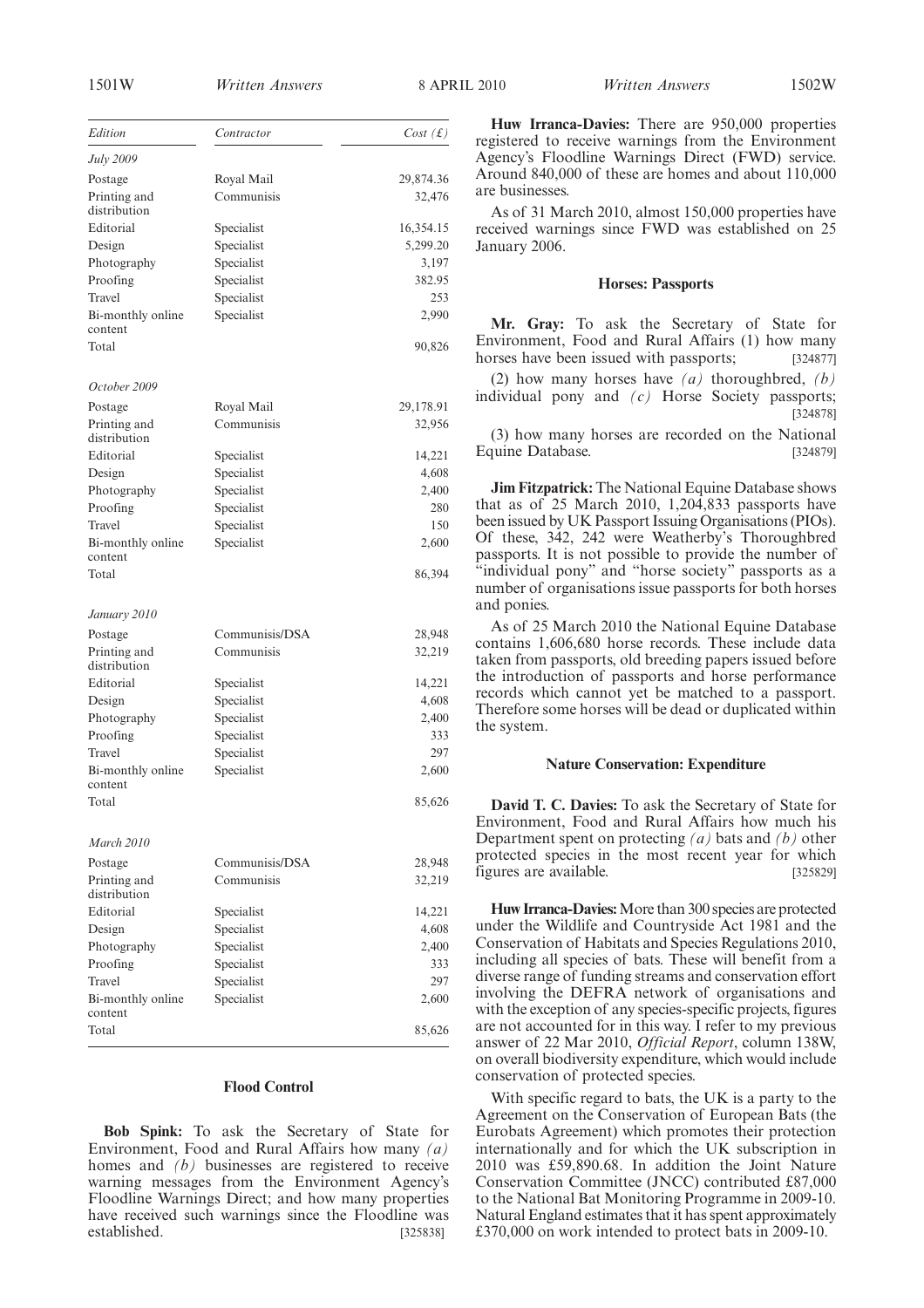#### **Oils: Waste Disposal**

**Mr. David Anderson:** To ask the Secretary of State for Environment, Food and Rural Affairs what volume of waste oils has been exported to *(a)* Germany, *(b)* Italy and *(c)* other EU member states (i) in total and (ii) for re-refining in the last three years. [325730]

**Dan Norris:**The following tables show the data requested.

|      | Total exported                 |         |                           |
|------|--------------------------------|---------|---------------------------|
|      |                                |         | <b>Tonnes</b>             |
|      | Italy                          | Germany | Other EU<br>member states |
| 2007 | $\overline{0}$                 | 257.75  | 6370.41                   |
| 2008 | 0                              | 280.24  | 13104.52                  |
| 2009 | $\theta$                       | 5090.89 | 8588.16                   |
| 2010 | $\theta$                       | 324.72  | 3250.14                   |
|      | Total exported for re-refining |         |                           |
|      |                                |         | <b>Tonnes</b>             |
|      |                                |         | $O$ thor $FII$            |

|      | Italy    | Germany          | Other EU<br>member states |
|------|----------|------------------|---------------------------|
| 2007 | $\theta$ | 257.75           | 4261.17                   |
| 2008 | $\theta$ | $\left( \right)$ | 5287.83                   |
| 2009 | $\theta$ | 5090.89          | 5884.79                   |
| 2010 | 0        | 184.28           | $\theta$                  |
|      |          |                  |                           |

This data was obtained from the Environment Agency's National Transfrontier Shipments (NaTS) Database on 1 April 2010. NaTS records the details of all shipments of waste notified under the Waste Shipment Regulation (EC1013/2006/EC).

The data for 2009-10 are currently an incomplete data set so these will be subject to change as data are received.

**Mr. David Anderson:** To ask the Secretary of State for Environment, Food and Rural Affairs what recent discussions his Department has had with representatives of the waste oil regeneration industry on promotion of investment in regeneration of waste oils. [325770]

**Dan Norris:** DEFRA continues to maintain regular contact with the waste oil industry on a variety of issues affecting the management of waste oil.

Representatives of the waste oil processing industry are members of the Stakeholder Group relating to the transposition of the revised Waste Framework Directive (2008/98/EC), including the provisions in article 4 on the waste hierarchy and article 21 on waste oils. They were also involved in the Hazardous Waste Steering Group, which helped advise on the recently published Strategy for Hazardous Waste Management in England.

Informal discussions with the sector indicate that proposed investors in regeneration continue to watch the market situation in the UK and greater re-refining remains a possibility.

**Mr. David Anderson:** To ask the Secretary of State for Environment, Food and Rural Affairs whether his Department has undertaken a life cycle assessment of the environmental impact arising from the export of waste oils for re-refining. [325771]

**Dan Norris:** DEFRA has not commissioned specific studies on the life cycle assessment of the environmental impact arising from the export of waste oils for re-refining. However, we are aware of the following life cycle studies:

GEIR (Groupement Europeen de l'Industrie de la Regeneration, part of the Independent Union of the European Lubricants industry) report: Ecological and energetic assessment of re-refining used oils to base oils: Substitution of primarily produced base oils including semi-synthetic and synthetic compounds:

http://www.geir-rerefining.org/documents/ LCA\_en\_short\_version.pdf

The Organisation for Economic Co-operation and Development WorkingGroup onWaste Prevention and Recycling report: Improving Recycling Markets:

http://www.oecd.org/dataoecd/24/14/35582045.pdf

The European Commission report: Critical Review Of Existing Studies And Life Cycle Analysis On The Regeneration And Incineration Of Waste Oils:

http://ec.europa.eu/environment/waste/studies/oil/ waste\_oil\_xsum.pdf

#### **Poultry: Animal Welfare**

**Mr. Hancock:** To ask the Secretary of State for Environment, Food and Rural Affairs what steps his Department plans to take to reduce the incidence of keel bone fractures in laying hens; and if he will make a statement. [325831]

**Jim Fitzpatrick:** The Government recognise that this is a key welfare concern in laying hens, which is why DEFRA's animal welfare research programme is currently funding a three-year project by the university of Bristol on the impact of keel bone fractures on the welfare of laying hens. The aim of this study is to understand and identify risk factors associated with keel bone fractures in order to consider how to adapt production systems to improve the welfare of laying hens.

#### **Waste Management: Business**

**Mr. Drew:** To ask the Secretary of State for Environment, Food and Rural Affairs what assessment he has made of the effects of *(a)* private finance initiative contracts relating to and  $(\overline{b})$  Government funding of residual waste plants on the ability of small businesses and community groups to set up residual waste projects. [325115]

**Dan Norris:** DEFRA constantly assesses the financial markets to ensure that waste private finance initiative (PFI) projects are financially viable. This includes meetings with banks, contractors and waste companies as well as individual waste local authorities. In November 2009, Officials from DEFRA's Waste Infrastructure Delivery Programme (WIDP) hosted a meeting attended by representatives from some 20 banking institutions.

PFI credits are given to local waste authorities and not to individual businesses and community groups. The local waste authority will then tender for companies within the PFI's criteria.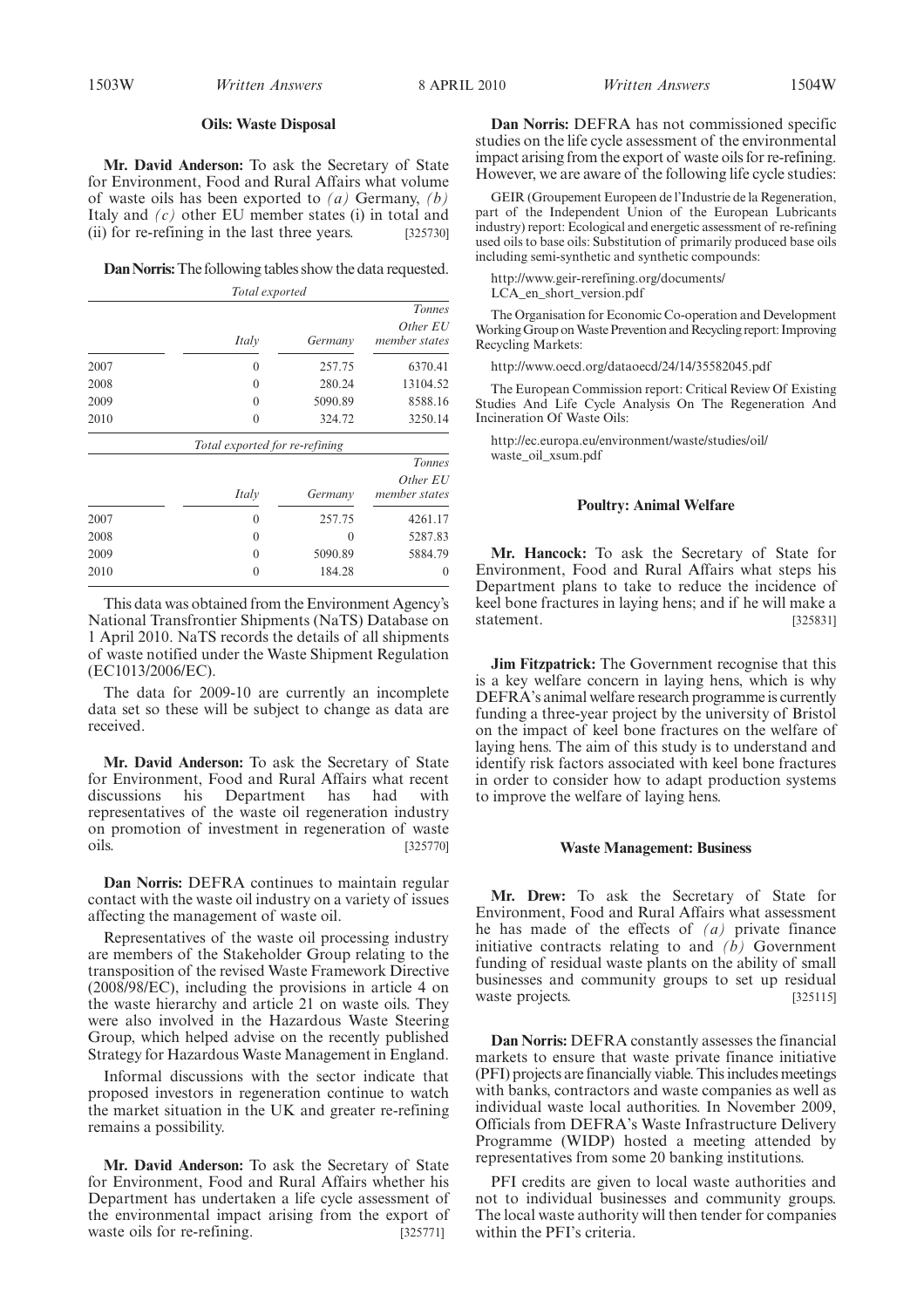1505W *Written Answers Written Answers* 8 APRIL 2010 1506W

## **Afghanistan: Peacekeeping Operations**

**Andrew Rosindell:** To ask the Secretary of State for Defence how many improvised explosive devices have *(a)* been defused and *(b)* exploded in Afghanistan in each month since 2007. [322516]

**Mr. Kevan Jones:** Records of incidents for the whole of Afghanistan are not held centrally and could be provided only at disproportionate cost.

However, data is available for activity up to February 2010 concerning Improvised Explosive Devices (IEDs) in the area of Helmand Province for which Task Force Helmand has responsibility. This area of responsibility has not stayed constant during the period in question.

| Number of IED explosions recorded by Task Force Helmand |      |      |      |      |
|---------------------------------------------------------|------|------|------|------|
|                                                         | 2007 | 2008 | 2009 | 2010 |
| January                                                 | 2    | 24   | 29   | 89   |
| February                                                | 6    | 24   | 30   | 164  |
| March                                                   | 1    | 30   | 42   |      |
| April                                                   | 9    | 27   | 27   |      |
| May                                                     | 23   | 35   | 57   |      |
| June                                                    | 23   | 52   | 102  |      |
| July                                                    | 32   | 51   | 159  |      |
| August                                                  | 16   | 48   | 114  |      |
| September                                               | 31   | 43   | 77   |      |
| October                                                 | 24   | 35   | 67   |      |
| November                                                | 13   | 38   | 69   |      |
| December                                                | 20   | 39   | 70   |      |

The figures above refer to an explosion that has subsequently been reported by units operating within the Task Force Helmand area of responsibility. The figures include both 'laid' IEDs and suicide (both vehicle and person-borne) devices.

|           | 2007           | 2008 | 2009 | 2010 |
|-----------|----------------|------|------|------|
| January   | 0              | 16   | 44   | 61   |
| February  | $\theta$       | 20   | 54   | 107  |
| March     | $\theta$       | 14   | 49   |      |
| April     | 1              | 18   | 67   |      |
| May       | $\Omega$       | 33   | 36   |      |
| June      | 3              | 12   | 142  |      |
| July      | $\overline{2}$ | 22   | 94   |      |
| August    | 6              | 21   | 113  |      |
| September | 9              | 32   | 125  |      |
| October   | 3              | 23   | 88   |      |
| November  | 8              | 48   | 90   |      |
| December  | 14             | 31   | 132  |      |

The figures above refer to the recording of a device that has been located and subsequently confirmed as an IED. Action has then been taken to neutralise the device.

## **Armed Forces: Housing**

**Mr. Vaizey:** To ask the Secretary of State for Defence whether full-time reserve service personnel are accommodated in married quarters at RAF Benson; and what the cost to the public purse has been of accommodating members of the regular Royal Air Force in premises away from RAF Benson in the last 12 months. [325732]

**Mr. Kevan Jones:** Service family accommodation (SFA) is provided to entitled regular service personnel and full-time reserve service (FTRS) full commitment (FC) reservists. However, there are no FTRS FC personnel occupying SFA at RAF Benson.

FTRS limited commitment (LC) personnel do not have an entitlement to SFA, but are eligible to apply for surplus SFA and pay full market rent for occupancy. There is one FTRS LC occupying surplus SFA at RAF Benson, which was surplus when the officer moved in and attracts a full market rent. Exceptionally, given this officer's key role as a family liaison officer, he has not been required to move.

Substitute service family accommodation (SSFA) is only ever used as a last resort in cases where service accommodation either does not exist, or is not available to entitlement. Families allocated SSFA may be invited to move to SFA should it subsequently become available. Given the associated disruption to families and the potential impact on schooling, personnel and their families are not obliged to move.

There are currently 33 families occupying SSFA in the Benson area. The rental cost to the Ministry of Defence for these families over the last 12 months was around £460,000. A more accurate figure cannot be given as properties are vacated at various times.

# **Cluster Munitions**

**Mr. Drew:** To ask the Secretary of State for Defence if he will make a public announcement when the last US cluster munitions have been removed from the UK. [325695]

**Bill Rammell:** The United States has identified the cluster munitions that it holds on United Kingdom territory as exceeding its worldwide operational planning requirements. We expect that all US cluster munitions will be removed from sites in the UK this year and from all UK territories by 2013 (as declared by Baroness Kinnock during the Cluster Munitions (Prohibitions) Bill Second Reading in the House of Lords on the 8 December 2009,*Official Report*, column 1020). A statement will be made to confirm the removal of US cluster munitions at that time.

# **Departmental Data Protection**

**Angus Robertson:** To ask the Secretary of State for Defence how many incidents of the loss of confidential data held by his Department have been reported *(a)* in each of the last five years and *(b)* in each of the last 12  $[321731]$ 

**Bill Rammell:** The Ministry of Defence (MOD) takes any attacks on, or misuse of, its information, networks and associated media storage devices very seriously and has robust procedures in place to mitigate against and investigate such occurrences. Furthermore, new processes, instructions and technological aids are continually being implemented to mitigate human errors and raise the awareness of every individual in the Department with regards to cyber security.

The following tables provide details of the number of reported losses of confidential and personal data centrally reported within the Department from 2005 to 2010.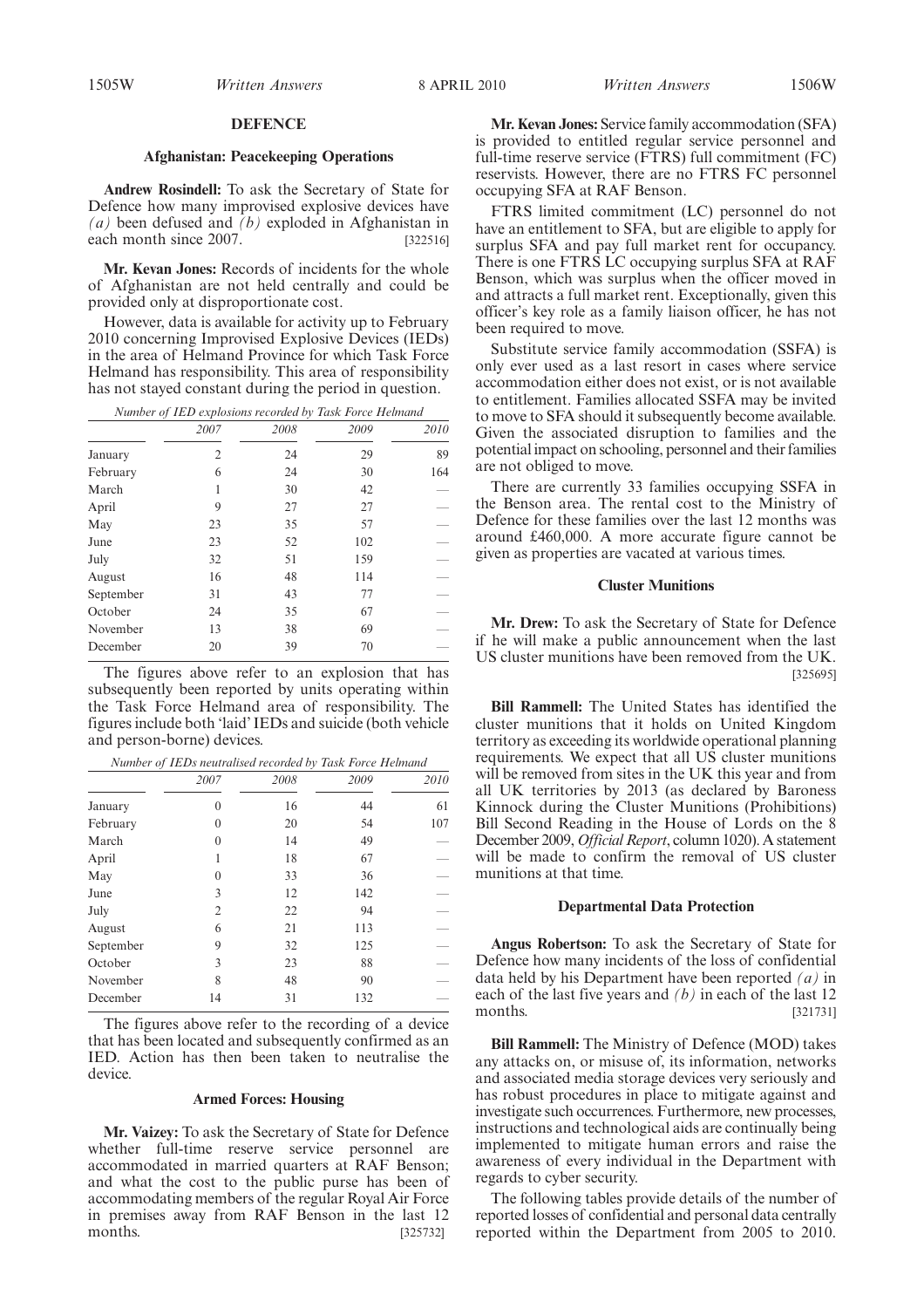Figures will continue to be adjusted to incorporate subsequent recoveries of items, the reporting of additional losses and subsequent clarification of historic incidents. The following figures reflect the latest data held as of 10 March 2010.

In a number of these cases the documents were historical and so the original protective marking would have been eligible to be considered for downgrading. This would certainly reduce any risk of compromise. A number of these incidents came to light as a consequence of thorough housekeeping activities and revised MOD data management practices. It is likely that a large number of instances relate to records of the destruction of documents not being accurately maintained, rather than documents actually having gone missing.

*Reported incidents of the loss of confidential data in each of the last five years*

|      | Total |
|------|-------|
| 2005 | 77    |
| 2006 | 130   |
| 2007 | 52    |
| 2008 | 1099  |
| 2009 | 347   |

The surge in reported incidents from 2008 is largely attributable to two factors. Firstly, there is an increased awareness of the need to report data loss across the Department. Secondly, since the publication of the Data Handling Review and Burton Report, the MOD is now auditing its holdings of both personal data and removable media. This has identified a number of instances where the location of data could not be verified and has therefore been reported as a possible loss—even though in many cases they may have merely been unaccounted for or incorrectly disposed of.

*Reported incidents of the loss of confidential data in each of the last*

| 12 months |       |
|-----------|-------|
| Month     | Total |
| 2009      |       |
| March     | 10    |
| April     | 34    |
| May       | 24    |
| June      | 19    |
| July      | 20    |

*Reported incidents of the loss of confidential data in each of the last 12 months*

| Month     | Total |
|-----------|-------|
| August    | 32    |
| September | 94    |
| October   | 25    |
| November  | 21    |
| December  | 65    |
| 2010      |       |
| January   | 23    |
| February  | 48    |
|           |       |

## **Departmental Disciplinary Proceedings**

**Barry Gardiner:** To ask the Secretary of State for Defence how many *(a)* disciplinary and *(b)* capability procedures have been (i) initiated and (ii) completed in his Department in each of the last five years; how much time on average was taken to complete each type of procedure in each such year; how many and what proportion of his Department's staff were subject to each type of procedure in each such year; and how many and what proportion of each type of procedure resulted in the dismissal of the member of staff. [320637]

**Mr. Kevan Jones:** This information is not held in the format requested. Prior to April 2007 all cases were managed locally and data on the number of cases initiated are not available. Information on average time taken to complete each type of procedure is not recorded, and could be provided only at disproportionate cost.

In the Ministry of Defence, if an individual's performance is identified as unsatisfactory they may be subject to the Restoring Efficiency process, which involves warning the individual, encouraging improvement, and allowing a reasonable opportunity to improve. If a satisfactory performance is not achieved the individual may be dismissed or downgraded.

The number of Restoring Efficiency and disciplinary procedures initiated in each financial year and the number of dismissals in the same period—but which might include cases initiated in the previous financial year—was as follows:

|         | Restoring Efficiency |            | Disciplinary procedures |            |                          |
|---------|----------------------|------------|-------------------------|------------|--------------------------|
|         | <b>Initiated</b>     | Dismissals | <i>Initiated</i>        | Dismissals | Number of civil servants |
| 2004-05 | n/k                  | 12         | n/k                     | 59         | 79,900                   |
| 2005-06 | n/k                  | 12         | n/k                     | 47         | 79,700                   |
| 2006-07 | n/k                  | 12         | n/k                     | 58         | 75,800                   |
| 2007-08 | 89                   |            | 87                      | 50         | 71,400                   |
| 2008-09 | 92                   |            | 108                     | 60         | 66,700                   |

 $n/k = Not known$ 

These figures include staff in MOD agencies but exclude trading funds and the Royal Fleet Auxiliary.

There is also a range of disciplinary penalties less than dismissal: Reprimand; Restitution; Loss of one, five or 10 day's pay; Downgrading with a ban on promotion for up to three years.

#### **Departmental Lost Property**

**John Mason:** To ask the Secretary of State for Defence what property has been recorded as *(a)* lost and *(b)* stolen from his Department in the last 12 months; and what estimate has been made of the cost of the replacement of that property. [322073]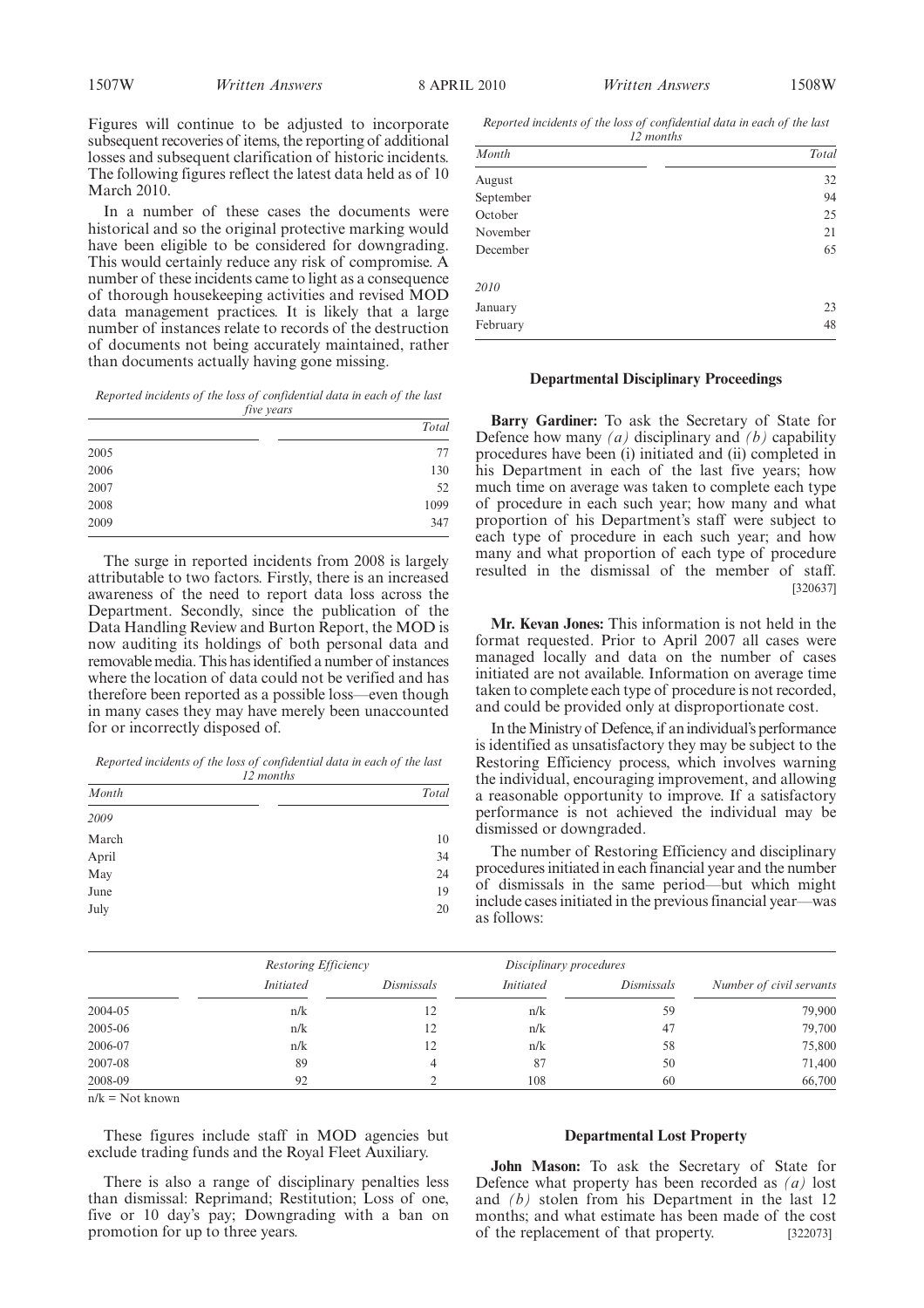**Bill Rammell:** The requested information is not held centrally and could be provided only at disproportionate cost.

## **Departmental Manpower**

**Mr. Davidson:** To ask the Secretary of State for Defence how many staff of his Department presently employed in Kentigern House in Glasgow are engaged *(a)* solely on duties relating to military staff based in Scotland and *(b)* on duties relating to *(i)* military and (ii) civilian staff based  $(A)$  elsewhere in the UK and  $(B)$ overseas. [325857]

**Mr. Kevan Jones:**It has not proved possible to respond to my hon. Friend in the time available before Prorogation.

## **Departmental Publications**

**Dr. Fox:** To ask the Secretary of State for Defence when he plans to place in the Library a copy of the most recent report of the Chief of the General Staff's briefing team. [325551]

**Bill Rammell:** In accordance with the conventions which govern the conduct of government during the pre-election period, the report will be placed in the Library of the House as soon as possible in the next parliamentary term.

## **Gurkhas**

**Nick Harvey:** To ask the Secretary of State for Defence (1) how often the cross-departmental Gurkha working group has met; and what Government departments are represented on the group; [325684]

(2) what *(a)* written and *(b)* other information is provided to Gurkha veterans seeking advice at his Department's resettlement office in Kathmandu, Nepal; [325685]

(3) what steps his Department is taking to inform the Gurkha veteran population in Nepal of their rights of settlement in the United Kingdom; [325686]

(4) how much funding is available for his Department's resettlement office in Kathmandu, Nepal  $\overline{2010-11}$ . [325687]

**Mr. Kevan Jones:** The Cross-Departmental Working Group was set up in June 2009 and has met formally on three occasions, twice in 2009 and once so far this year. As well as the Ministry of Defence (MOD) and the UK Border Agency (UKBA), the Department for Work and Pensions (DWP), the Department for Communities and Local Government, (DCLG), the Department of Health, the Department for Children, Schools and Families, the Cabinet Office, the Foreign Office and Her Majesty's Revenue and Customs are members of the Working Group.

The Working Group has also consulted with a wide range of welfare organisations in the course of its work, including the main Service charities: the Gurkha Welfare Trust; the Royal British Legion; ABF The Soldiers' Charity; the Soldiers, Sailors, Airmen and Families Association; and Veterans Aid.

The Gurkha Settlement Office in Kathmandu opened in October 2009 and to date has had nearly 5,000 visits from ex-Gurkhas and their families. The Government of Nepal and all ex-service organisations were briefed by MOD about the role of the office which is to provide

free help and assistance with the settlement process. This includes information and education about life in the UK in order for the ex-Gurkhas to make an informed choice about settlement, and if they decide to apply for a visa help and advice filling out the visa form, help with finding and completing supporting documentation and a fast tracking system for issuing National Insurance numbers which facilitates claiming benefits in the UK. DCLG are setting up a housing advice centre in the UK to help find appropriate housing and will offer a bond to landlords in lieu of the required rental deposit. The UKBA have also introduced a new stamp on the visa which allows DWP to identify ex-Gurkhas who do not need to satisfy the Habitual Residence Test before benefits can be paid.

In November 2009 and January this year several hundred ex-Gurkha representatives in Nepal were briefed by a joint MOD/UKBA team about the benefits of using the Kathmandu settlement office. A further communications exercise and additional consultation and briefings are planned in April. It is also intended to forward base some of the settlement office staff from Kathmandu to the east and west of Nepal to try and reach those who might not be able to travel to Kathmandu.

A booklet in English and Nepali that explains the cost of living in the UK has been produced at the request of the ex-service organisations, and an updated and more comprehensive book about life in the UK will be issued in Nepal in April. The book, developed in association with ex-servicemen, the service charities and local authorities contains a wealth of information about living in the UK.

To date, the cost of setting up and staffing the Settlement Office is some £20,000 and a similar budget has been earmarked for 2010-11.

## **Illegal Immigrants**

**Mr. Syms:** To ask the Secretary of State for Defence how many staff his Department and its agencies have appointed who were later discovered to be illegal immigrants since 2005. [320442] immigrants since 2005.

**Mr. Kevan Jones:** People employed to work in Government Departments and their agencies, either directly or through a contractor, are required to satisfy requirements on identity, nationality and immigration status prior to the offer of employment. Only two employees of the MOD have been convicted of being illegal immigrants over the last five years.

# **Military Aircraft: Operating Costs**

**Nick Harvey:** To ask the Secretary of State for Defence what the average total operating cost per flight hour for the *(a)* Hawk 128 Advanced Jet Trainer, *(b)* E-3D Sentry AEW1, *(c)* Hercules C-130J, *(d)* C-17 Globemaster III and *(e)* MQ-9 Reaper was in the latest period for which figures are available. [325233]

**Bill Rammell:** The average operating cost per hour for E-3D Sentry, Hercules C-130J, and C-17 Globemaster, for financial year 2009-10, is provided in the following table. The cost includes forward and depth servicing, fuel, crew and training costs and the cost of capital charge, depreciation and other overheads.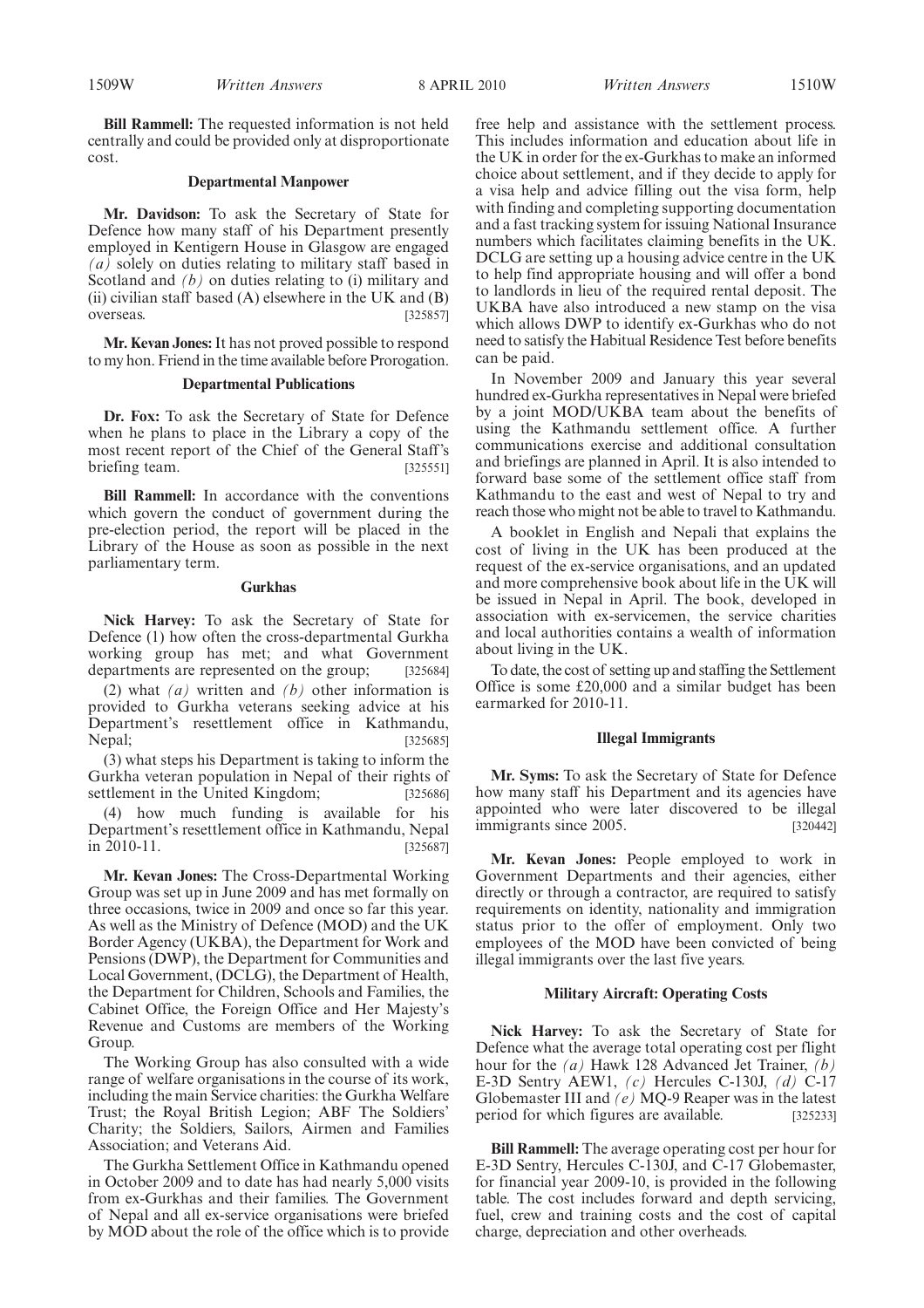| Aircraft             | Approx cost ( $\pounds$ per hour) |
|----------------------|-----------------------------------|
| E-3D Sentry AEW1     | 33,000                            |
| Hercules C-130J      | 12,000                            |
| C-17 Globemaster III | 42,000                            |

The Hawk 128 Advanced Jet Trainer is in the process of being introduced into service and has only flown 450 hours in FY 2009-10. A mature estimate of flying hour costs will only be available once it is fully in-service which is not expected until 2012-13.

The average operating cost per hour for the Reaper Urgent Operational Requirement is not held centrally and could be provided only at disproportionate cost.

## **Nimrod Aircraft**

**Mr. Gerald Howarth:** To ask the Secretary of State for Defence if he will set out details of the transitional arrangements to provide *(a)* a long range maritime search and rescue capability and *(b)* a long range anti-submarine warfare capability between the time the Nimrod MR2 was withdrawn from service and the entering into full operational capability of the Nimrod MRA4; and how long he expects that transitional period to last. [325791]

**Bill Rammell** *[holding answer 7 April 2010]:* The Nimrod MR2 provided a state-of-the-art Long Range Search and Rescue (LR SAR) capability. The Nimrod MRA4 will bring a substantially more capable aircraft into the RAF's fleet.

In the period of transition until the MRA4 achieves its initial operating capability, we intend to make every effort to ensure that we are able to provide a response to the most serious SAR incidents, using other assets, as available, in the long-range search and rescue role. No specific aircraft has been allocated to the LR SAR task; our response to any particular SAR incident will be dependent on aircraft and crew availability, taking account of other high priority operational tasks.

Nimrod MRA4 deliveries began in March this year and initial operating capability, including for LR SAR operations, is planned to be achieved by October 2012, with some ad hoc capability available before that date.

I cannot comment on long range anti-submarine warfare capability for reasons of national security.

# **Opposition**

**Mr. Hurd:** To ask the Secretary of State for Defence whether his Department has undertaken costings of the policies of the *(a)* Conservative Party and *(b)* Liberal Democrat Party at the request of Ministers or special advisers in the last 36 months. [324239]

**Bill Rammell:** I refer the hon. Member to the answer given to him by the Exchequer Secretary to the Treasury on 30 March 2010, *Official Report,* column 1044W.

# **RFA Darkdale**

**Bob Russell:** To ask the Secretary of State for Defence (1) if he will take steps to remove the fuel, oil and ammunition from RFA Darkdale after its sinking in James Bay, St Helena; and if he will make a statement: [325669]

(2) if he will ensure that RFA Black Rover during its visit to St Helena in May *(a)* provides oil spill equipment to deal with oil leaks from the sunken RFA Darkdale and *(b)* assists with clean-up operations; and if he will make a statement. [325671]

**Mr. Quentin Davies:** The Ministry of Defence is working with other Government Departments to assess the options following the recent oil leak from the former Royal Fleet Auxiliary vessel Darkdale which sank during World War II. A full survey of the wreck will be required to determine whether the removal of fuel, oil and ammunition is the most appropriate course of action. Before the survey work can begin, a risk assessment is being carried out based on current knowledge of Darkdale and the recent oil leak. This will determine the nature and degree of risk involved in carrying out the full survey.

The Royal Fleet Auxiliary vessel Black Rover is neither suitably equipped nor has suitably qualified crew members to assist with any operation to clean up the recent oil leak, which is specialised work. However, depending on the outcome of the aforementioned risk assessment, Black Rover may be used to transport a survey team and specialist equipment to St. Helena.

## **Territorial Army: Northern Ireland**

**David Simpson:** To ask the Secretary of State for Defence how many Territorial Army recruits in Northern Ireland have been waiting to commence phase one recruit training since September 2009; and when it is expected they will all have received such training. [325864]

**Bill Rammell:** It has not proved possible to respond to the hon. Member in the time available before Prorogation.

**David Simpson:** To ask the Secretary of State for Defence for what reasons Territorial Army potential officer training was transferred from the Regional Training Centre in Ballykinler to Queen's University. [325870]

**Bill Rammell:** It has not proved possible to respond to the hon. Member in the time available before Prorogation.

# **OLYMPICS**

#### **Departmental Written Questions**

**Mr. Stephen O'Brien:** To ask the Minister for the Olympics what methodology her Office used to determine whether answers to Questions in the formulation if she will set out with statistical information related as directly as possible to the tabling hon. Members' constituency the effects on that constituency of her Department's policies since 1997 could be provided without incurring disproportionate cost; and if she will make a statement. [323871]

**Tessa Jowell:** The Government Olympic Executive seeks to answer all parliamentary questions that do not incur disproportionate cost. Disproportionate cost is determined via a disproportionate cost threshold (DCT).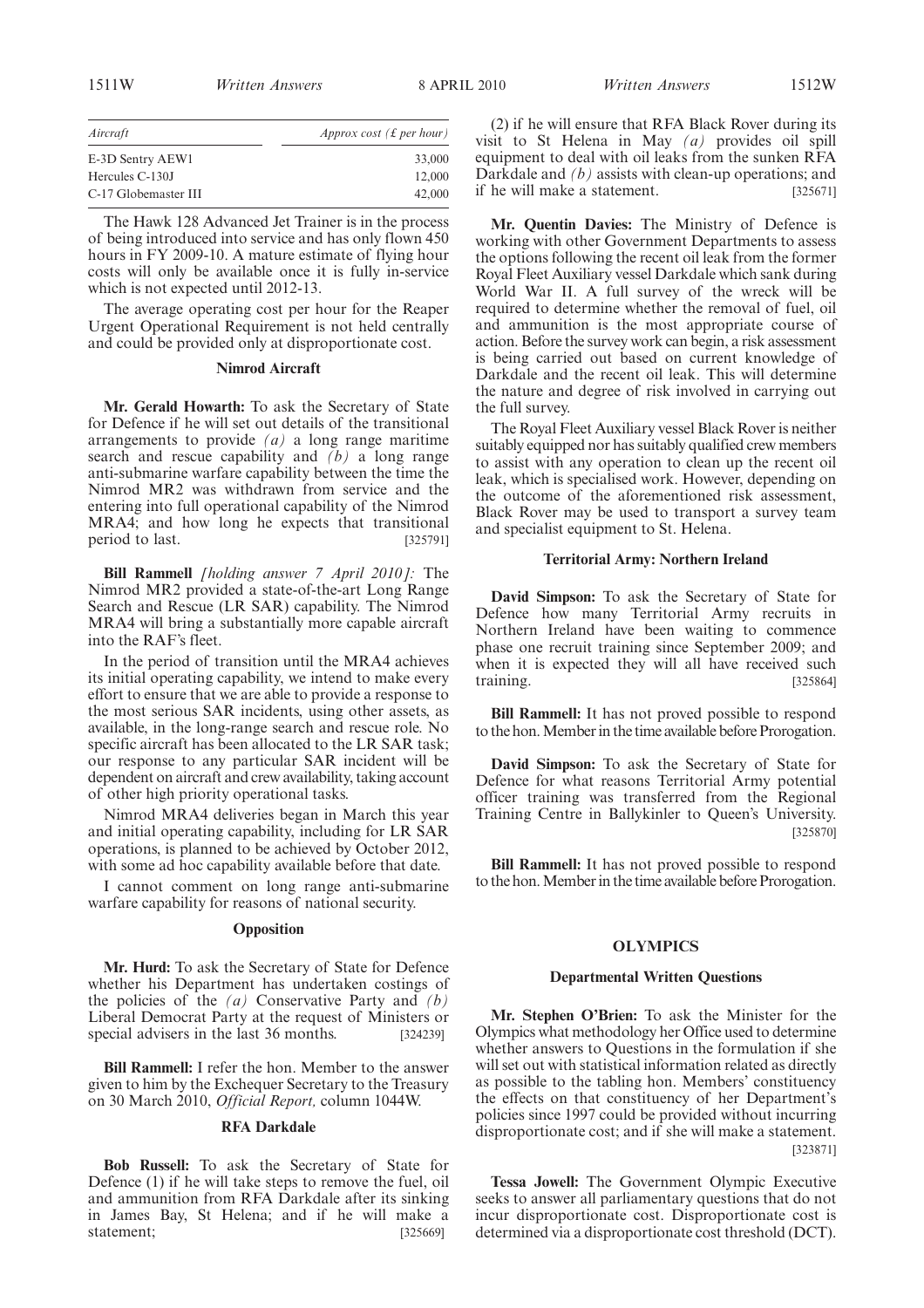The current DCT is £800, announced in Parliament by HM Treasury on the 20 January 2010.

# **Olympic Games 2012: Construction**

**Charlotte Atkins:** To ask the Minister for the Olympics what the cost was of building the freight facility at the main Olympic site. [323339]

**Tessa Jowell:** The Olympic Delivery Authority (ODA) has constructed a temporary wharf on the Waterworks River for the construction phase of the programme to provide contractors with the opportunity to move material into and out of the Park by water. The construction cost of this is £1.86 million (excluding VAT), This figure includes the costs of the pontoons, moorings, pilings, hard-standing, vehicle access and river wall protection.

# **Olympic Games 2012: Voluntary Work**

**Tom Levitt:** To ask the Minister for the Olympics if she will take steps to reduce the minimum age for Olympic volunteers from 18 to 16 years. [325657]

**Tessa Jowell:** The London Organising Committee of the Olympic Games and Paralympic Games Limited (LOCOG) is responsible for the London 2012 Volunteer Programme, to provide up to 70,000 volunteers for the Games. LOCOG has set the lower age limit for the programme at 18 after considering extensive legal advice and practical operational constraints at games-time, which include: the number of hours under 18s can legally work; the associated management to comply with the Safeguarding Vulnerable Groups Act 2006; and, the commitment of volunteers to undertake a set number of shifts that can finish late at night.

LOCOG's Get Set education programme provides an excellent route for those under 18 to get involved in 2012-inspired activity, as do Inspire Mark projects and London 2012 Open Weekend events held in communities across the UK.

#### **HEALTH**

#### **Abortion**

**Anne Milton:** To ask the Secretary of State for Health how many repeat abortions women aged *(a)* under 20, *(b)* 20 to 24, *(c)* 25 to 29, *(d)* 30 to 34 and *(e)* 35 years old and over had in each area contained in current strategic health authority region boundaries in each of the last 10 years. [325824]

**Gillian Merron:** I refer the hon. Member to the answer I gave her on 8 March 2010, *Official Report*, column 51W. The information requested was placed in the Library on 18 March 2010.

## **Burnley Hospital**

**Kitty Ussher:** To ask the Secretary of State for Health how much his Department has spent on providing building and services at Burnley General Hospital in *(a)* capital and *(b)* revenue terms in each of the last 10 years; and how much is projected to be spent in each such category in each of the next five years. [325827]

**Mr. Mike O'Brien:** The information is not available in the format requested. However, capital expenditure on buildings and dwellings for the East Lancashire Hospitals Trust (which includes Burnley General Hospital) for the years 2002-03 to 2008-09 is shown in the following table:

|             |                                           | £000      |
|-------------|-------------------------------------------|-----------|
|             | Tangible fixed assets—Purchased additions |           |
|             | <b>Buildings excluding</b><br>dwellings   | Dwellings |
| 2008-09     | 5,472                                     | 141       |
| 2007-08     | 8,305                                     | $\theta$  |
| 2006-07     | 7,081                                     | $\theta$  |
| 2005-06     | 5,195                                     | $\theta$  |
| 2004-05     | 3,922                                     | $\theta$  |
| 2003-04     | 4,350                                     | $\theta$  |
| $2002 - 03$ | 2,246                                     | 0         |

The forecast total capital expenditure outturn for the whole trust for 2009-10 is £22.3 million, of which £12.5 million is expected to be spent on buildings (excluding dwellings).

Information on revenue expenditure in respect of premises costs for the East Lancashire Hospitals Trust from 2002-03 to 2008-09 for the trust is shown in the following table:

|         | Operating expenses—premises $(£000)$ |
|---------|--------------------------------------|
| 2008-09 | 26,191                               |
| 2007-08 | 23,989                               |
| 2006-07 | 21,995                               |
| 2005-06 | 12,443                               |
| 2004-05 | 6,667                                |
| 2003-04 | 7,568                                |
| 2002-03 | 7.891                                |

*Notes:*

1. The Department only holds accounting data at organisation level for seven years, therefore 2002-03 is the earliest information available. 2. The operating expenses represent the amounts included in the operating expenses of East Lancashire Hospitals NHS Trust for "premises" between 2002-03 and 2008-09.

3. East Lancashire Hospitals NHS Trust was operational from 1 April 2003, therefore the 2002-03 figures are the aggregate of its two predecessor bodies—Blackburn, Hyndburn and Ribble Valley Health Care NHS Trust and Burnley Health Care NHS Trust.

4. In the audited summarisation schedules, "premises"includes expenditure on utilities (such as electricity and gas), other fuels, water and sewerage, external general services and contracts, furniture, office and computer equipment, computer hardware and maintenance contracts, business rates, rent, building and engineering equipment and contracts. *Source:*

2002-03 to 2008-09 figures—NHS Trusts Audited Summarisation Schedules 2002-03 to 2008-09.

# **Cervical Cancer**

**Margaret Moran:** To ask the Secretary of State for Health (1) what guidance he has issued to primary care trusts on the use of full pelvic examinations in cases of suspected cervical cancer; [325888]

(2) what research his Department has *(a)* commissioned and *(b)* undertaken on the detection and diagnosis of cervical cancer (i) in general and (ii) among those aged between 20 and 24 years in the last 12 months. [325889]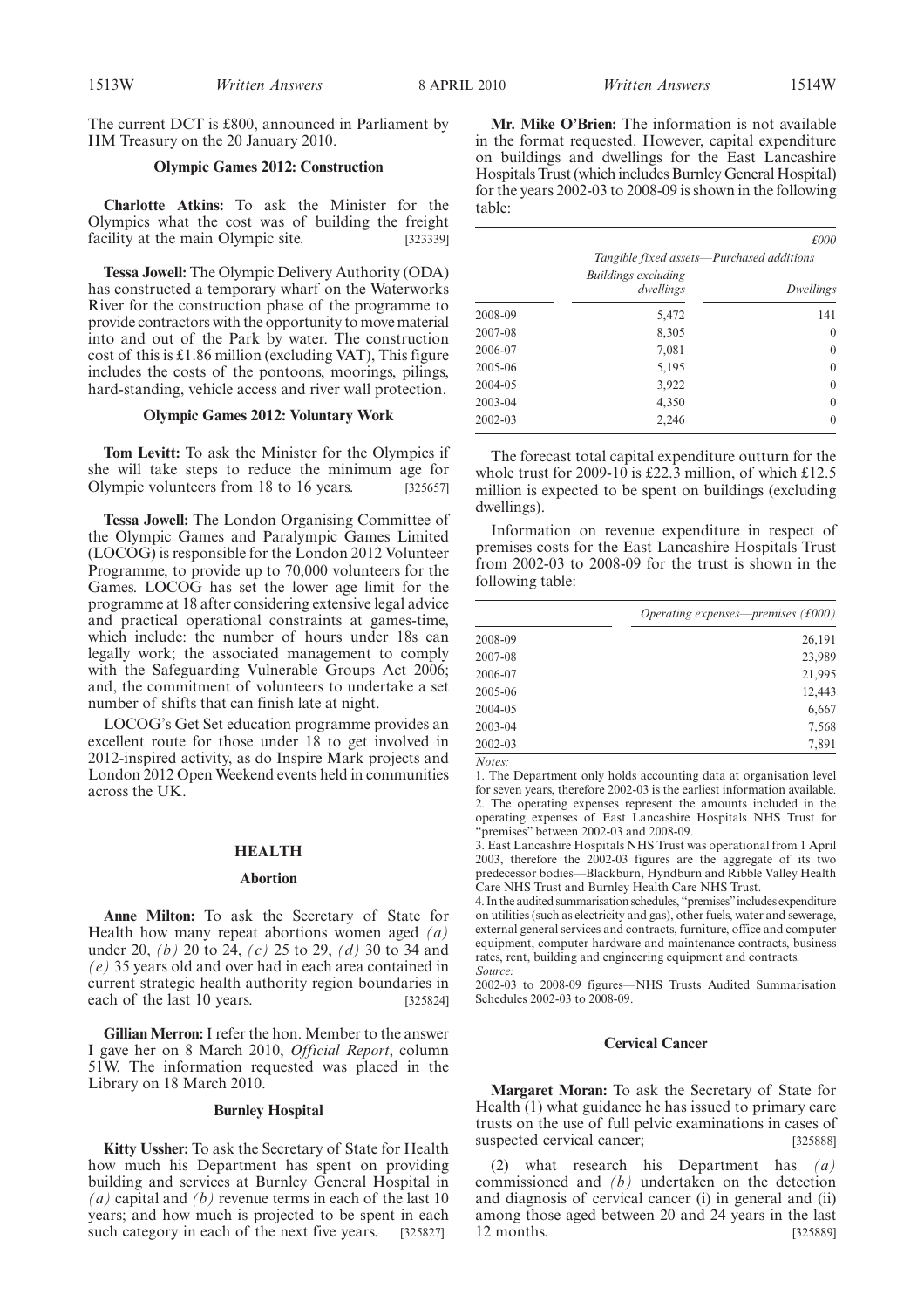Ann Keen: "Clinical Practice Guidance for the Assessment of Young Women aged 20-24 with Abnormal Vaginal Bleeding"was issued through the Department of Health's GP and Practice Team Bulletin and Chief Nursing Officer's Bulletin in March 2010. The guidance, developed by the independent Advisory Committee on Cervical Screening (ACCS), re-emphasises the importance of pelvic examinations in young women with abnormal vaginal bleeding and provides primary care practitioners with an easy to follow algorithm to help in their management of these young women. A copy of the guidance has been placed in the Library.

Regarding research on the detection and diagnosis of cervical cancer in general and among those aged between 20 and 24 years in the last 12 months, NHS Cancer Screening Programmes provided funding of £52,000 in 2009-10 to Cancer Research UK on the ongoing audit of invasive cervical cancers. This included funding for specially commissioned work on younger women to inform the ACCS review of cervical screening in May 2009.

In addition, in autumn 2009 the Department commissioned the "What Women Know" survey to assess the current levels of knowledge about cervical cancer among women in England. The survey was carried out as part of an initiative in collaboration with the Eve Appeal and University College London's Health Behaviour Research Centre. It covered awareness of the symptoms and risk factors for cervical cancer, knowledge of the cervical screening and human papillomavirus vaccination programmes, anticipated barriers to seeking medical help with a possible cervical cancer symptom, and beliefs about screening and other protective behaviours.

The Department has also provided £4,000 to Jo's Trust, a charity that raises awareness of cervical cancer, to undertake a pilot to assess the potential for using television advertisements in general practitioner surgeries to improve uptake of cervical screening invitations.

# **Depressive Illnesses: Health Services**

**Margaret Moran:** To ask the Secretary of State for Health which primary care trusts provide services for clinical depression; and if he will make a statement. [325890]

**Phil Hope:** We do not collect this data centrally. The provision of local health services is a decision to for primary care trusts and their strategic health authorities. Clinicians are best placed to decide what services their local communities need and how they are provided.

# **E Coli**

**David T. C. Davies:** To ask the Secretary of State for Health how much his Department has spent on reducing the chances of an E. coli outbreak in the last three years. [325828]

**Gillian Merron:** As humans may be infected by *E. coli* O157 through a variety of routes there are several different Government Departments that contribute to reducing the chances of an outbreak. Humans may become infected when they consume contaminated food or water, by direct or indirect contact with animals that carry *E. coli* O157 or from exposure to an environment contaminated with animals' faeces, such as farms and similar premises with animals which are open to the public.

The costs of reducing the chances of both foodborne and non-foodborne *E. coli* O157 outbreaks are contained within the core budgets of the Department of Health, Food Standards Agency (FSA) and the Department for Environment, Food and Rural Affairs (DEFRA) and are not separately identifiable. For example, the FSA does not collect data on the amount of spend that can be assigned to *E. coli* official controls in isolation from other official controls on the microbiological safety of food. In addition to core funding, both DEFRA and the FSA fund research to enhance our understanding of human infection caused by *E. coli* O157.

# **General Practitioners: Denton**

**Andrew Gwynne:** To ask the Secretary of State for Health how many GPs were practising in Denton and Reddish constituency in (i) 1997 and (ii) the most recent year for which figures are available. [325850]

**Mr. Mike O'Brien:** The data requested are not available in the format required. However, information on the number of general practitioners (GPs) (excluding retainers and registrars) between 2002-09 at Stockport Primary Care Trust (PCT) and Tameside and Glossop PCT is shown in the following table:

|                               | 2003 | 2004 | 2005 | 2006 | 2007 | 2008 | 2009 |
|-------------------------------|------|------|------|------|------|------|------|
| <b>Stockport PCT</b>          | 170  | 177  | 182  | 186  | 190  | 195  | 195  |
| Tameside and Glossop PCT      | 120  | 117  | 124  | 131  | 134  | 128  | 145  |
| Total specified organisations | 290  | 294  | 306  | 317  | 324  | 323  | 340  |

*Notes*:

1. GP data are not available at constituency level. Denton and Reddish constituency is contained within and serviced by Stockport PCT and Tameside and Glossop PCT.

2. Prior to 2002, PCTs did not exist. It is not possible to map these organisations back prior to 2002 with any degree of accuracy.

4. The Information Centre for health and social care seeks to minimise inaccuracies and the effect of missing and invalid data but responsibility for data accuracy lies with the organisations providing the data. Methods are continually being updated to improve data quality where changes impact on figures already published. This is assessed but unless it is significant at national level figures are not changed. Impact at detailed or local level is footnoted in relevant analyses. *Source*:

Information Centre for health and social care - General and Personal Medical Services Statistics.

<sup>3.</sup> Data as at 30 September for each year.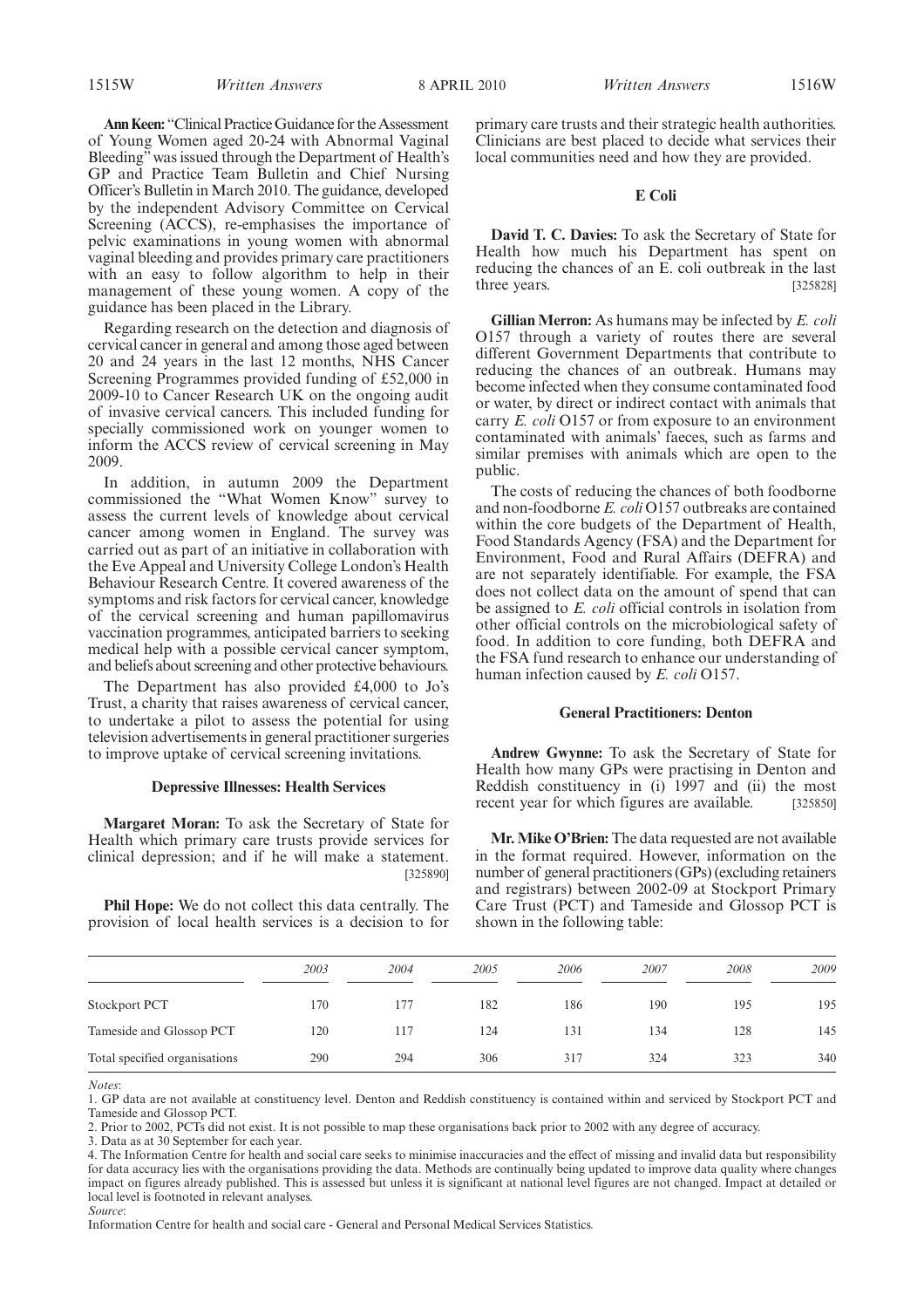# **Health Services: Prisoners**

**Mr. Andrew Turner:** To ask the Secretary of State for Health pursuant to the oral answer to the hon. Member for Isle of Wight on 4 November 2009. what steps have been taken to ensure that local health authorities are reimbursed for the additional costs of guarding prisoners who require health care outside prison. [325894]

**Phil Hope:** There have been no recent changes to the funding responsibilities of national health service primary care trusts (PCTs) for their prison health care escorts and bedwatches activity.

Responsibility for commissioning health services in publicly run prisons in England has been fully devolved to NHS PCTs since 2006, with significantly increased funding. Subsequently, the responsibility and funding for escorts and bedwatch costs transferred from HM Prison Service to PCTs in April 2008.

This decision followed the outcome of a 12-month audit of prison health care escorts and bedwatches activity in all prisons in England and Wales, and a pilot in 10 prisons of options for future funding and management of escorts and bedwatches.

Escorts and bedwatches costs are determined by a fixed tariff previously agreed by HM Prison Service and the NHS. Baseline funding is provided for within the NHS bundle, which is the Department's mechanism for the distribution of core funding to strategic health authorities.

## **Hospitals: Infectious Diseases**

**Mr. Paterson:** To ask the Secretary of State for Health how many patients have contracted *(a)* MRSA and *(b)* other hospital-acquired infections in NHS hospitals in Shropshire in the last five years. [325402]

**Ann Keen:** Information on all healthcare associated infections (HCAIs) is not collected centrally. The mandatory surveillance system collects data on the following from acute trusts only: methicillin-resistant *Staphylococcus aureus*(MRSA) bacteraemias;*Clostridium difficile* infections (CDIs); glycopeptide-resistant enterococci bacteraemias (GREs); and selected orthopaedic surgical site infections (SSIs).

Surveillance data, including monthly MRSA and CDI information, are available on the Health Protection Agency's (HPA) website at:

www.hpa.org.uk/web/HPAweb&HPAwebStandard/ HPAweb\_C/1244763936373

Information on MRSA, for the time period requested, is shown in the following table. All cases of MRSA bacteraemia are reported, meaning that the reports include infections both acquired in hospital and elsewhere.

|                                                            | Financial year |             |         |         |         |                    |
|------------------------------------------------------------|----------------|-------------|---------|---------|---------|--------------------|
| Trust                                                      | $2004 - 05$    | $2005 - 06$ | 2006-07 | 2007-08 | 2008-09 | Five-year<br>total |
| Robert Jones and Agnes Hunt Orthopaedic Hospital NHS Trust |                | $\theta$    |         |         |         | 4                  |
| Shrewsbury and Telford Hospital NHS Trust                  | 47             | 39          | 49      | 35      | 16      | 186                |
| Total                                                      | 49             | 39          | 51      | 35      | 16      | 190                |
| Note:                                                      |                |             |         |         |         |                    |

Data include infections, which may have been acquired in the community. *Source:*

HPA

Up to 2007, cases of CDI in people aged 65 or over were reported. This information for the time period requested, is shown in the following table.

|                                                            | Financial year |         |         |           |          |                    |  |
|------------------------------------------------------------|----------------|---------|---------|-----------|----------|--------------------|--|
| Trust                                                      | 2004-05        | 2005-06 | 2006-07 | 2007-08   | 2008-09  | Five-year<br>total |  |
| Robert Jones and Agnes Hunt Orthopaedic Hospital NHS Trust |                |         | 10      | 4(4)      | 6(6)     | 39                 |  |
| Shrewsbury and Telford Hospital NHS Trust                  | 246            | 203     | 336     | 314 (174) | 189 (76) | 1,288              |  |
| Total                                                      | 254            | 214     | 346     | 318 (178) | 195 (82) | 1,327              |  |

Total number of reports given; figures in parentheses are 'Trust apportioned' cases (presumed to be hospital acquired). *Source:*

HPA.

*Note:*

From 2007-08, CDI cases in those aged two or over were reported, plus those presumed to be hospital acquired (trust apportioned) were identified. This information for the time period requested, is shown in the following table

|                                                            |         | Financial year |                |
|------------------------------------------------------------|---------|----------------|----------------|
| Trust                                                      | 2007-08 | 2008-09        | Two-year total |
| Robert Jones and Agnes Hunt Orthopaedic Hospital NHS Trust | 8       |                | 14             |
| Shrewsbury and Telford Hospital NHS Trust                  | 208     | 94             | 302            |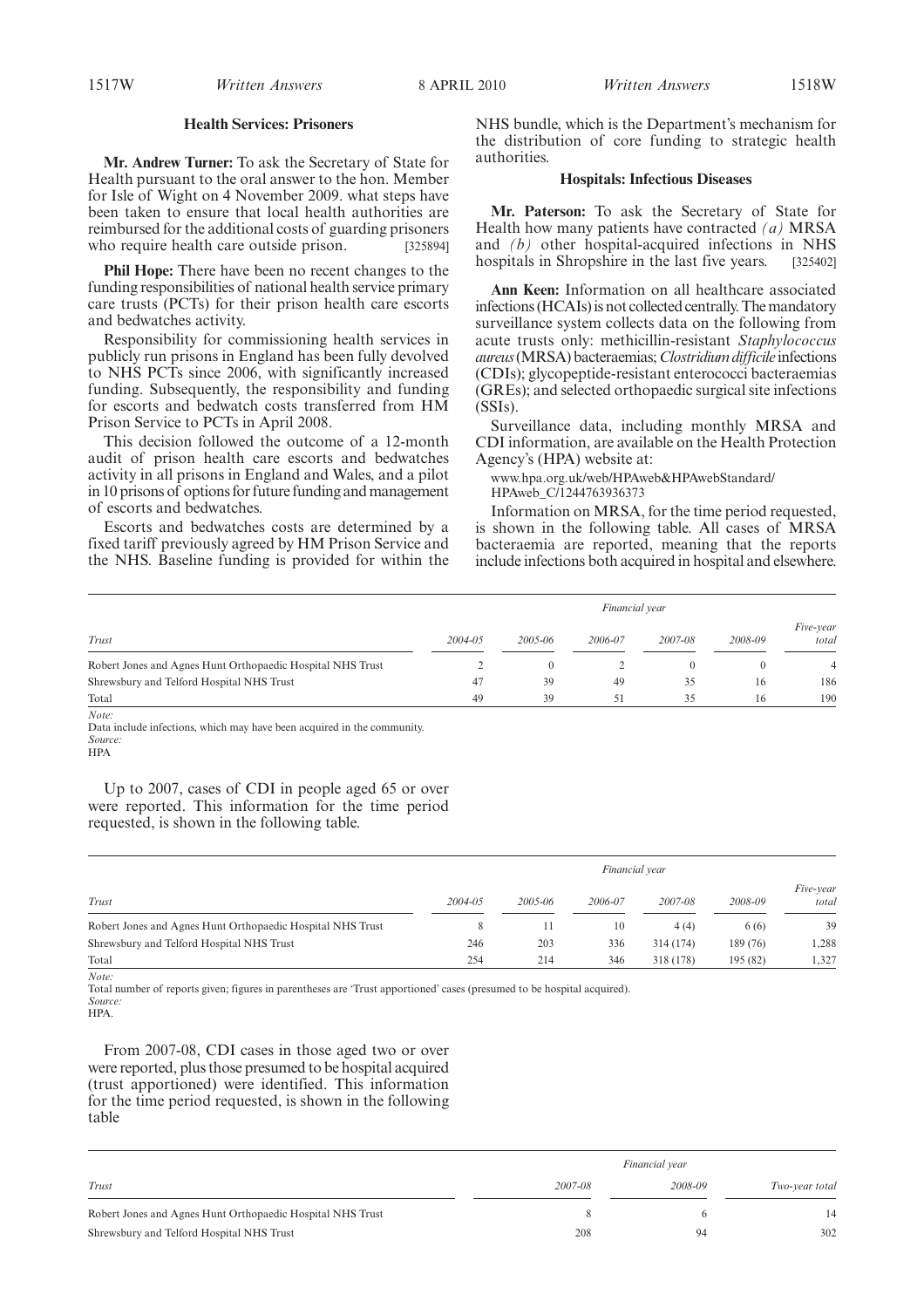| 1519W | <i>Written Answers</i> | 8 APRIL 2010 | <i>Written Answers</i> | .520W |
|-------|------------------------|--------------|------------------------|-------|
|       |                        |              |                        |       |

|       |         | Financial year |                |
|-------|---------|----------------|----------------|
| Trust | 2007-08 | 2008-09        | Two-year total |
| Total | 216     | 100            | 316            |

*Note:*

The figures presented are 'Trust apportioned', referring to infections that are presumed to be hospital acquired. *Source:*

HPA.

Information on GRE bacteraemias, for the time period requested, is shown in the following table.

|                                                            |             | Year <sup>1</sup> |          |
|------------------------------------------------------------|-------------|-------------------|----------|
| Trust                                                      | $2004 - 05$ | 2005-06           | 2006-07  |
| Robert Jones and Agnes Hunt Orthopaedic Hospital NHS Trust |             |                   | $\Omega$ |
| Shrewsbury and Telford Hospital NHS Trust                  |             |                   |          |
| Total                                                      |             |                   |          |

<sup>1</sup> Data from 1 October to 30 September. The trusts did not submit data for 2007-08, and 2008-09 data are not yet published. *Source:*

HPA.

Information on SSIs, from 2004-09, is available on the HPA's website at:

www.hpa.org.uk/webc/HPAwebFile/HPAweb\_C/1259151994683

# **Hospitals: Patients**

**Ms Abbott:** To ask the Secretary of State for Health how many patients of each ethnicity there were in *(a)* Arnold Lodge, *(b)* Ashworth Hospital, *(c)* Auckland Park Hospital, *(d)* Barnsley Hall Hospital, *(e)* Barnwood House Hospital, *(f)* Bedford Lunatic Asylum, *(g)* Bethlem RoyalHospital,*(h)*BoothamParkHospital,*(i)*Broadmoor Hospital, *(j)* Brookwood Hospital, *(k)* Bushey Fields Hospital, *(l)* Central Hospital, Hatton, *(m)* Cheadle Royal Hospital, *(n)* Colney Hatch Lunatic Asylum, *(o)* Earls House Hospital, *(p)* Epsom Cluster, *(q)* Fairfield Hospital (Arlesey), *(r)* Fulbourn Hospital, *(s)* Haleacre Unit, *(t)* Hampshire County Lunatic Asylum, *(u)* Hanwell Asylum,  $(v)$  Hellingly Hospital,  $(w)$  Holloway Sanatorium,  $(x)$  Leavesden Mental Hospital,  $(y)$  Long Grove Hospital, *(z)* Longview Psychiatric Unit, *(aa)* Loring Hall, *(bb)* Manchester Royal Lunatic Asylum, *(cc)* Mary Dendy Hospital, *(dd)* Maudsley Hospital, *(ee)* Michael Rutter Centre for Children and Adolescents, *(ff)* Napsbury, *(gg)* Northfield Hospital, *(hh)* Northgate Hospital, *(ii)* Oakwood Hospital, *(jj)* Park Prewett, *(kk)* Powick Hospital, *(ll)* Rampton Secure Hospital, *(mm)* The Retreat, *(nn)*RoyalEarlswoodHospital, *(oo)*St.Andrew's Hospital, *(pp)* St. Ann's Hospital, *(qq)* St. Ann's Hospital (Dorset), *(rr)* St. Crispins Hospital, *(ss)* St. Luke's Hospital (Middlesbrough), *(tt)* St. Michael's Hospital (Warwick), *(uu)* Severalls Hospital, *(vv)* Springfield Hospital, *(ww)* Stone House Hospital, *(xx)* Tindal Centre, *(yy)* Warlingham Park Hospital, *(zz)* Warneford Hospital, *(aaa)* West London Mental Health NHS Trust, *(bbb)* West Park Asylum and *(ccc)* Winterton Hospital as at 1 March 2010. [325843]

**Phil Hope:** This information is not held centrally. National Information about the ethnicity of mental health in-patients is collected and published by the Care Quality Commission through its Count Me In census programme.

## **Tuberculosis: Screening**

**Mr. Stephen O'Brien:** To ask the Secretary of State for Health (1) what steps his Department has taken to ensure the effectiveness of tuberculosis screening programmes of incoming visitors at *(a)* Heathrow and *(b)* Gatwick airports; [325752]

(2) how many qualified medical staff are employed at each UK airport for the purpose of screening incoming visitors for tuberculosis; [325753]

(3) how much his Department has spent on the provision of *(a)* x-ray equipment for tuberculosis screening at UK airports and *(b)* salaries of staff conducting such screening in each year since 2004. [325754]

**Gillian Merron:** The Department has provided capital funding of £8 million for the Health Protection Agency (HPA) to install new digital x-ray machines at Gatwick and Heathrow to replace the old ones in a phased programme across 2008-09. These have been installed and are fully functioning.

In addition, an electronic notification system for results of screening is being piloted across the country to replace the paper notification system.

Medical inspectors are employed at two airports (Gatwick and Heathrow) for the purposes of tuberculosis (TB) screening. At Heathrow there are currently 4.8 permanent whole-time equivalent (WTE) plus locum staff (approximately 1.5 further WTE). At Gatwick, there are two WTE plus one WTE locum staff. At other airports, the medical inspection function is fulfilled on a part-time contract basis.

Funding for medical inspection function since 2004 has been provided by primary care trusts and the HPA under various local arrangements, some in partnership with local authorities. Details of such funding, and staff deployment, are not collected centrally.

# **ENERGY AND CLIMATE CHANGE**

# **Fuel Poverty**

18. **Mr. Baron:** To ask the Secretary of State for Energy and Climate Change when he expects figures to be available on the level of fuel poverty in the UK in 2008. [325628]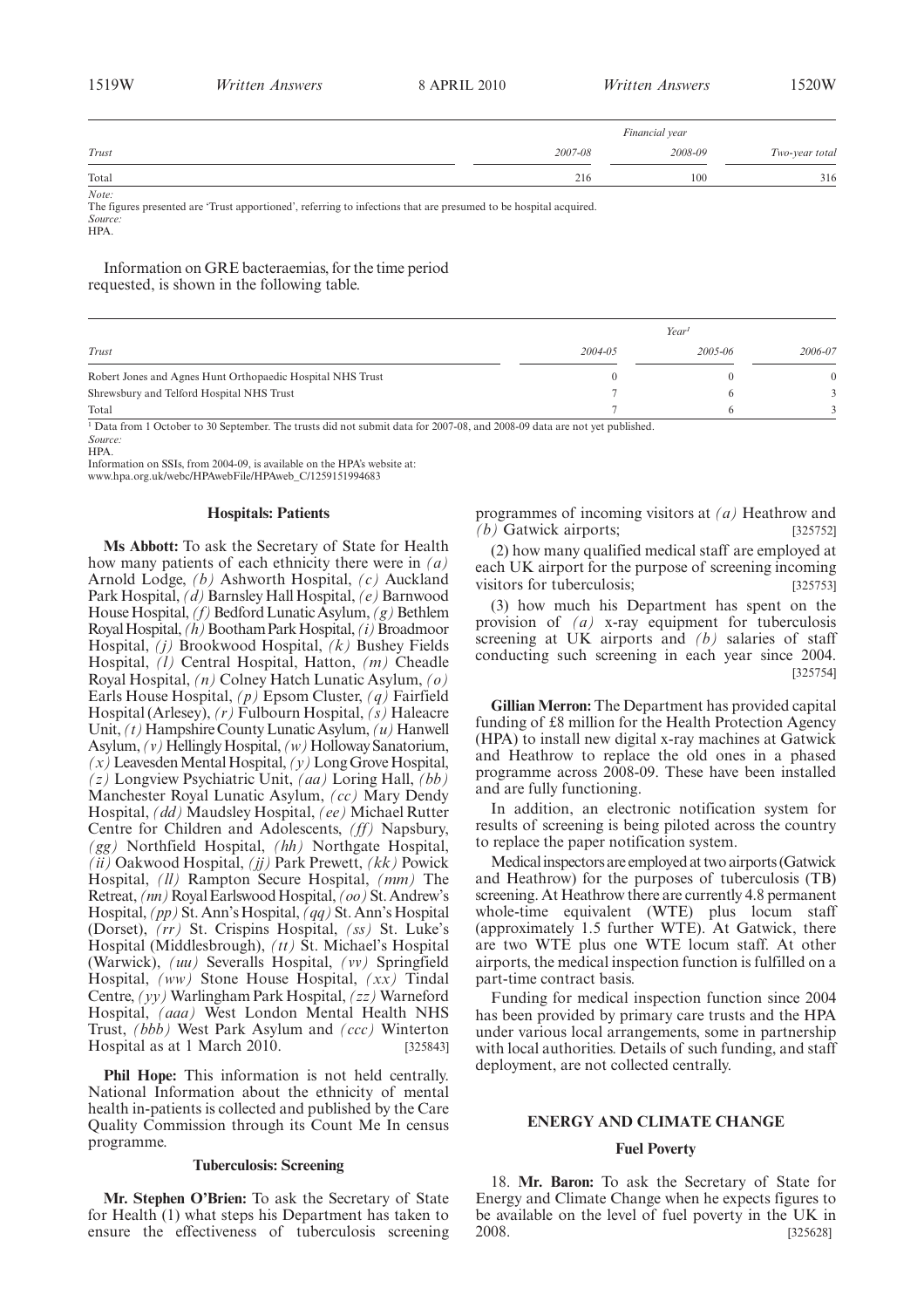**Mr. Kidney:** I refer the hon. Member to the answer I gave to the hon. Member for Lichfield (Michael Fabricant) earlier today.

## **Carbon Emissions: Advertising**

**Mr. Peter Ainsworth:** To ask the Secretary of State for Energy and Climate Change what procedures his Department has put in place to evaluate the effectiveness of the Act on Carbon Dioxide advertising campaign; and if he will make a statement. [323816]

**Joan Ruddock** *[holding answer 23 March 2010]:* The Act On  $CO<sub>2</sub>$  advertising campaign is designed to encourage individuals to make the changes in behaviour necessary to reduce carbon emissions, and mitigate the effects of climate change. The Department evaluates the campaign using a range of measures: Pre and post campaign omnibus surveys to assess shifts in awareness, attitudes and claimed behaviour; number of website visits, indicating the degree to which the campaign has generated a desire among the public to find out more; click-through rates from online display advertisements; where applicable, number of telephone calls generated; number of visits to the Act On  $CO<sub>2</sub>$  carbon calculator and assessment from third party partners of the success of the campaign.

## **Climate Change: International Cooperation**

**Richard Younger-Ross:** To ask the Secretary of State for Energy and Climate Change what estimate he has made of the cost to the public purse of the UK's participation in the Copenhagen climate change summit. [316866]

**Joan Ruddock:**I refer the hon. Member to the answers I gave to the hon. Member for East Antrim (Sammy Wilson) on 7 January 2010, *Official Report*, columns 630-31W, and the hon. Member for Angus (Mr. Weir) on 21 January 2010, *Official Report*, column 468W.

Since 1999 the Government have published on an annual basis a list of all overseas visits by Cabinet Ministers costing in excess of £500, as well as the total cost of all ministerial travel overseas. From 2007-08 the list was extended to include all Ministers. The list also provides information on the number of officials who accompany Ministers. Copies are available in the Libraries of the House. Information for 2009-10 will be published as soon as the information is available.

#### **Electricity Generation**

**Mr. Holloway:** To ask the Secretary of State for Energy and Climate Change what estimate he has made of the additional electricity generating capacity required by 2020.  $\begin{bmatrix} 325617 \end{bmatrix}$ 

**Mr. Kidney:** Under central modelling assumptions, it is estimated we will need about 43 gigawatts (GW) net of new electricity generation capacity by 2020.

**Angela Watkinson:** To ask the Secretary of State for Energy and Climate Change what estimate he has made of the additional electricity generating capacity required by 2020. [325618]

**Mr. Kidney:** In addition to the answer I gave to the hon. Member for Blaby (Mr. Robathan) earlier today, taking into account planned closures of existing power plants and other factors such as the renewables targets, modelling suggests we might need around 100 GW of total capacity in 2020. In a typical year now peak consumption will be around 60 GW and total available supply around 80 GW.

**Mr. David Jones:** To ask the Secretary of State for Energy and Climate Change what estimate he has made of the additional electricity generating capacity required by 2020. [325626]

**Mr. Kidney:** Under central modelling assumptions, it is estimated we will need about 43 gigawatts (GW) net of new electricity generation capacity by 2020.

## **Environment Protection: West Midlands**

**Richard Burden:** To ask the Secretary of State for Energy and Climate Change what assistance the EU has provided to the West Midlands for the development of green *(a)* technologies and *(b)* jobs in the last two years. [325240]

**Ian Lucas:** I have been asked to reply.

The following projects have been approved to date under Priority Axis 1 of the European Regional Development Fund (ERDF) 2007-13 programme which supports Innovation and Research and Development. The programme is administered in the West Midlands by Advantage West Midlands.

Energy Efficiency—£4.94 million

Low Carbon Vehicle Technology—£9.50 million (This project is expected to safeguard 2,150 jobs)

A number of general innovation/R and D support projects (including Knowledge Transfer Partnerships) have also been supported some of which include a focus on green technologies and jobs. Funding of over £15 million has been approved to date.

Under Priority Axis 2 of the 2007-13 ERDF programme which focuses on stimulating enterprise development the following projects have been approved to date:

Competitiveness through Collaboration—£184,315 for an Environmental Technologies Supply Chain Network for the rural west of the region.

West Midlands Industrial Symbiosis Network—£1,054,302 to develop links between companies so that under-used resources such as energy, water and/or materials from one are recovered, reprocessed and then re-used by others. The project is expected to create 40 jobs and safeguard 82.

Rethink Energy— $£1,005,335$  funding to support Small to Medium Sized Enterprises (SMEs) to undertake feasibility studies and install renewable energy technologies. The project is expected to create an additional 12 jobs.

Enviro Supply chain network—£283,306 to encourage manufacturing SMEs to work together to improve environmental processes. The project is expected to create 15 jobs.

Further funding has also been provided for other projects which support business development or innovation which will include support to those involved in green technologies.

Under the EU-funded Rural Development Programme for England (RPDE) programme the following projects which support green technologies and jobs have been approved so far in the 2007-13 programming period:

Certainly Wood—£403,000 approved for capital equipment support to a wood fuel business.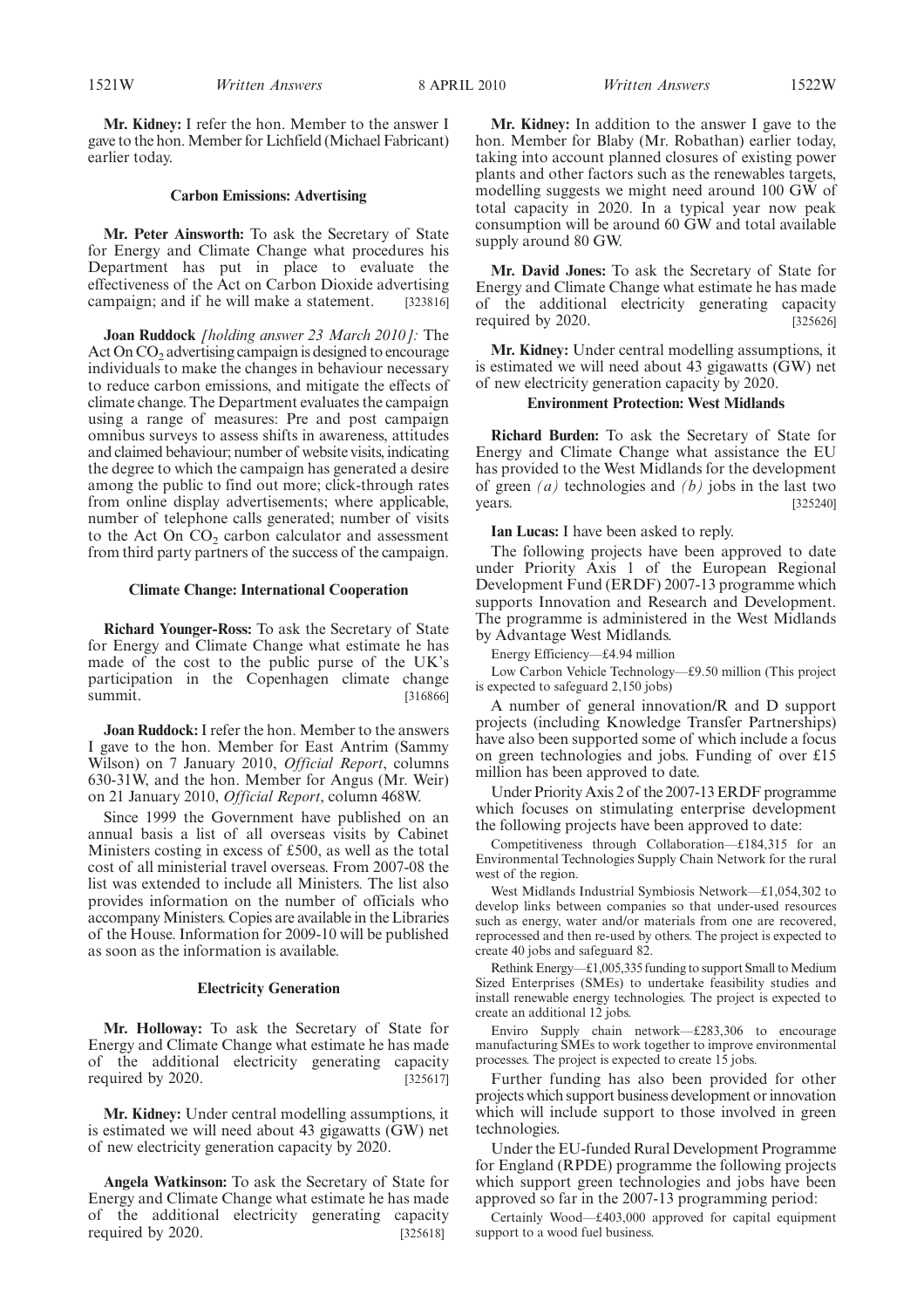Freshfields Fruit LLP—£265,000 approved for capital equipment support to a strawberry growing business for water harvesting and recycling.

West Midlands Woodfuel Project—£827,000 approved for revenue support to West Midlands forestry wood fuel businesses.

It is not possible to report on jobs created or safeguarded by these projects at this stage.

There are also a number of RDPE initiatives supporting farm diversification and rural enterprises which may support green technologies and jobs.

Further support will be provided during the later stages of the programmes.

No specific indicators were set for green jobs or technologies in the West Midlands 2000-06 Objective 2 Programme. A total of 2,769 businesses were, however, assisted with environmental management as part of the Programme's Environmental Sustainability theme.

#### **Opposition**

**Mr. Hurd:** To ask the Secretary of State for Energy and Climate Change whether his Department has undertaken costings of the policies of the *(a)* Conservative Party and *(b)* Liberal Democrat Party at the request of Ministers or special advisers since its inception. [324244]

**Mr. Kidney:** I refer the hon. Member to the answer given to him by my right hon. Friend the Exchequer Secretary on 30 March 2010, *Official Report,* column 1913W.

#### **Public Buildings: Energy**

**Mr. Dai Davies:** To ask the Secretary of State for Energy and Climate Change whether there are mechanisms in place to assist the provision of energy efficiency measures and equipment in *(a)* community centres, *(b)* public halls, *(c)* social clubs and *(d)* other community facilities; and what recent representations he has received from community representatives on those matters. [323344]

**Joan Ruddock:**The Low Carbon Communities Challenge (LCCC) is a two-year research programme funded by DECC providing financial and practical support to 22 "test-bed" communities in England, Wales and Northern Ireland. The purpose of the challenge is to test delivery options for achieving ambitious cuts in carbon emissions at community level.

Communities selected will be providing energy efficiency improvements to public buildings, including community centres and schools. The LCCC will provide replicable models of what works at a community level, which can inform future Government policy and inspire action in other communities across the country.

The Department receives a variety of correspondence relating to energy efficiency matters.

## **Warm Front Scheme**

**Mrs. Spelman:** To ask the Secretary of State for Energy and Climate Change pursuant to the Answer to the hon. Member for Peterborough of 3 March 2010, Official Report, column 1205W, on energy: housing, what the cost of the Warm Front pilots cited in the Answer has been to date. [324843]

**Mr. Kidney:** The following table shows the total spend to date on Warm Front pilots including Solar Thermal and Air Source Heat Pumps<sup>1</sup>.

| Pilot                 | Cost excluding $VAT(f)$ |
|-----------------------|-------------------------|
| Solar thermal         | 285, 171.54             |
| Air source heat pumps | 140,396.00              |
| Total                 | 425,567.54              |
|                       |                         |

At the present time, there has been no money spent on the pilot for the external wall insulation of park homes as work is being planned with customers but has yet to be installed.

<sup>1</sup> To 21 March 2010

# **HOME DEPARTMENT**

## **Crimes of Violence**

**Chris Huhne:** To ask the Secretary of State for the Home Department how many *(a)* most, *(b)* less and *(c)* summary violent offences were recorded in each police force area in each year since 2002-03; and how many people were convicted of violent offences of each type in each of those years. [319820]

**Alan Johnson** *[holding answer 1 March 2010]:* Information is not available in the requested format. The available information relates to offences of violence against the person with and without injury and is given in Tables 1 and 2. Summary offences of assault without injury are included within the violence against the person without injury grouping. Summary offences without injury are "assault without injury on a constable", "assault without injury", and "racially or religiously aggravated assault without injury". Separate figures for these offences are given in Table 3.

These police recorded crime data relate to the number of offences recorded in each financial year.

In April 2002, the National Crime Recording Standard (NCRS) was introduced. This brought in a more victimfocused reporting system, where victim accounts had to be accepted unless there was credible evidence to the contrary. It took some forces several years to adjust to the new recording practice, meaning that comparisons from 2002-03 to 2008-09 should be treated with caution.

Home Office statisticians advise that the British Crime Survey (BCS) is the best guide to long-term trends for the crime types it covers because it has a consistent methodology and is unaffected by levels of reporting or police recording. However, the BCS is not designed to provide robust estimates of different crimes at police force area.

Annual BCS figures are estimates based on data from the interviews carried out in the previous 12 months. Estimates for the violent crimes covered by the survey show a 22 per cent. fall in England and Wales from 2002-03 to 2008-09. Over the same period, police recorded crime figures show a 7 per cent. increase in violence against the person offences.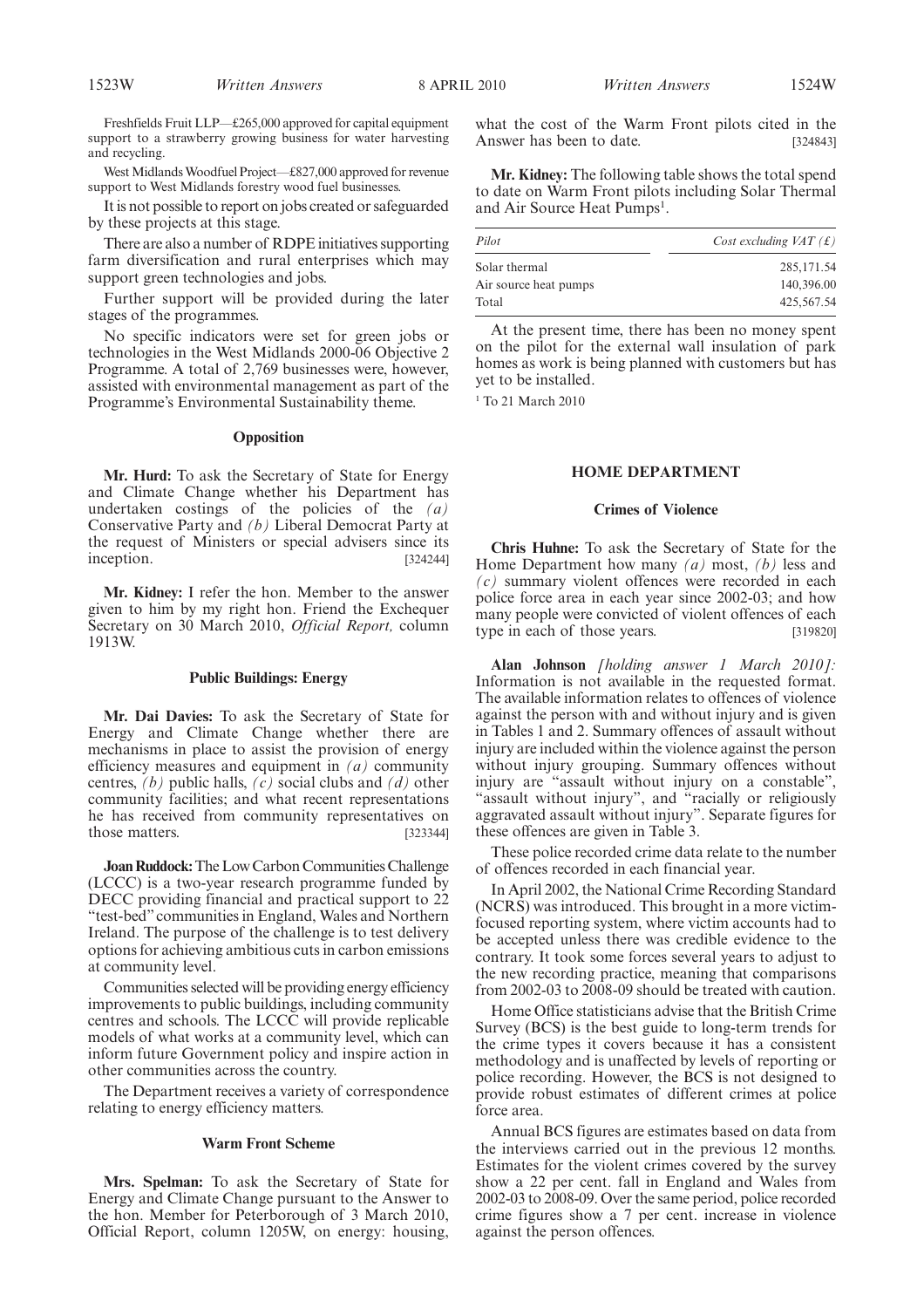Conviction data have been provided by the Ministry of Justice and relate to the number of offenders. These data are published on a calendar year basis and are counts of persons classified by their principal offence.

As the data come from different sources and are reported on different periods, the two datasets are not comparable.

Information on the offenders dealt with by the Criminal Justice System does not necessarily reflect wider trends for characteristics of perpetrators of crimes, where often an offender will not be apprehended.

The number of persons found guilty at all courts in England and Wales for offences of violence against the person, by type and police force area, from 2002 to 2008 (latest available), can be viewed in the Tables 4, 5, and 6.

Court proceedings data for 2009 are planned for publication in autumn 2010.

|                                  | Table 1: Recorded offences of violence against the person with injury, 2002-03 to 2008-09    |         |              |              |              |              |              |
|----------------------------------|----------------------------------------------------------------------------------------------|---------|--------------|--------------|--------------|--------------|--------------|
| Police force                     | 2002-03                                                                                      | 2003-04 | 2004-05      | 2005-06      | 2006-07      | 2007-08      | 2008-09      |
| Avon and Somerset                | 8,586                                                                                        | 12,371  | 14,097       | 13,699       | 13,294       | 13,061       | 11,492       |
| Bedfordshire                     | 4,431                                                                                        | 5,026   | 5,618        | 5,614        | 5,113        | 4,446        | 4,085        |
| <b>British Transport Police</b>  | 2,231                                                                                        | 2,850   | 3,242        | 3,517        | 2,841        | 2,562        | 2,529        |
| Cambridgeshire                   | 4,038                                                                                        | 6,144   | 6,195        | 5,201        | 4,848        | 4,523        | 4,692        |
| Cheshire                         | 4,127                                                                                        | 4,516   | 5,455        | 11,169       | 9,125        | 7,676        | 6,925        |
| Cleveland                        | 2,702                                                                                        | 3,879   | 6,711        | 7,354        | 6,115        | 5,468        | 4,922        |
| Cumbria                          | 3,046                                                                                        | 3,728   | 4,994        | 4,670        | 4,167        | 3,836        | 3,270        |
| Derbyshire                       | 10,160                                                                                       | 11,434  | 12,014       | 11,441       | 11,009       | 10,933       | 8,734        |
| Devon and Cornwall               | 13,471                                                                                       | 14,577  | 15,568       | 14,075       | 13,211       | 12,246       | 11,088       |
| Dorset                           | 2,713                                                                                        | 4,304   | 5,194        | 5,872        | 5,146        | 4,692        | 5,010        |
| Durham                           | 2,344                                                                                        | 2,343   | 2,675        | 5,557        | 5,191        | 4,775        | 3,679        |
| Dyfed-Powys                      | 3,178                                                                                        | 4,209   | 4,143        | 3,842        | 3,592        | 2,880        | 2,672        |
| Essex                            | 12,539                                                                                       | 13,977  | 13,569       | 13,254       | 11,953       | 10,861       | 9,628        |
| Gloucestershire                  | 2,841                                                                                        | 4,288   | 5,359        | 5,251        | 4,575        | 3,734        | 3,471        |
| Greater Manchester               | 30,712                                                                                       | 33,196  | 29,710       | 27,988       | 27,580       | 23,858       | 22,424       |
| Gwent                            | 6,972                                                                                        | 6,621   | 7,087        | 7,101        | 6,655        | 6,013        | 5,823        |
| Hampshire                        | 7,339                                                                                        | 11,607  | 14,369       | 13,427       | 14,728       | 15,393       | 15,152       |
| Hertfordshire                    | 3,312                                                                                        | 4,882   | 8,494        | 7,706        | 7,064        | 5,496        | 4,963        |
| Humberside                       | 9,257                                                                                        | 12,704  | 12,975       | 13,230       | 12,870       | 9,089        | 8,727        |
| Kent                             | 8,048                                                                                        | 9,899   | 12,870       | 14,801       | 14,360       | 12,721       | 11,961       |
| Lancashire                       | 8,499                                                                                        | 14,950  | 15,666       | 15,026       | 13,953       | 13,228       | 12,105       |
| Leicestershire                   | 5,682                                                                                        | 7,106   | 9,597        | 9,390        | 9,135        | 8,617        | 7,837        |
| Lincolnshire                     |                                                                                              | 5,709   |              |              |              |              |              |
|                                  | 4,889<br>298                                                                                 | 286     | 5,804<br>298 | 5,295<br>263 | 4,566<br>273 | 3,958<br>351 | 3,856<br>343 |
| London, City of                  |                                                                                              |         |              |              |              |              |              |
| Merseyside                       | 12,719                                                                                       | 16,783  | 18,573       | 17,028       | 13,098       | 9,798        | 8,214        |
| Metropolitan Police              | 44,387                                                                                       | 45,151  | 71,958       | 86,020       | 79,698       | 73,302       | 71,462       |
| Norfolk                          | 4,309                                                                                        | 5,565   | 5,838        | 5,871        | 5,229        | 4,577        | 3,773        |
| Northamptonshire                 | 5,127                                                                                        | 7,010   | 6,571        | 6,694        | 5,752        | 5,418        | 4,857        |
| Northumbria                      | 7,910                                                                                        | 15,169  | 14,067       | 12,773       | 13,358       | 11,033       | 10,488       |
| North Wales                      | 6,377                                                                                        | 6,498   | 6,948        | 6,505        | 5,630        | 4,204        | 4,315        |
| North Yorkshire                  | 2,012                                                                                        | 3,245   | 6,546        | 6,352        | 5,512        | 4,448        | 4,324        |
| Nottinghamshire                  | 10,659                                                                                       | 12,076  | 12,755       | 14,538       | 13,049       | 10,985       | 11,814       |
| South Wales                      | 10,657                                                                                       | 11,123  | 10,568       | 11,835       | 10,387       | 10,442       | 10,104       |
| South Yorkshire                  | 5,024                                                                                        | 5,605   | 7,180        | 16,212       | 16,730       | 14,699       | 12,643       |
| Staffordshire                    | 9,805                                                                                        | 12,449  | 13,290       | 12,597       | 12,224       | 9,731        | 9,733        |
| Suffolk                          | 3,677                                                                                        | 4,596   | 5,075        | 5,102        | 4,631        | 3,902        | 4,008        |
| Surrey                           | 4,636                                                                                        | 4,985   | 5,288        | 5,913        | 5,317        | 5,128        | 4,586        |
| $\ensuremath{\mathsf{S}}\xspace$ | 6,097                                                                                        | 12,008  | 14,439       | 13,371       | 12,140       | 9,862        | 8,355        |
| Thames Valley                    | 10,771                                                                                       | 12,699  | 15,561       | 15,619       | 14,765       | 14,180       | 14,547       |
| Warwickshire                     | 2,232                                                                                        | 4,111   | 3,753        | 3,936        | 3,809        | 3,746        | 3,044        |
| West Mercia                      | 10,142                                                                                       | 11,079  | 10,483       | 9,601        | 9,165        | 8,538        | 7,722        |
| West Midlands                    | 32,443                                                                                       | 35,760  | 34,842       | 36,465       | 36,579       | 33,216       | 29,575       |
| West Yorkshire                   | 18,366                                                                                       | 27,432  | 25,997       | 27,813       | 22,991       | 20,214       | 18,216       |
| Wiltshire                        | 3,359                                                                                        | 3,872   | 3,830        | 4,617        | 5,166        | 4,478        | 3,797        |
| <b>England and Wales</b>         | 372,124                                                                                      | 457,822 | 515,266      | 543,605      | 506,594      | 452,318      | 420,965      |
|                                  | Table 2: Recorded offences of violence against the person without injury, 2002-03 to 2008-09 |         |              |              |              |              |              |
| Police force                     | 2002-03                                                                                      | 2003-04 | 2004-05      | 2005-06      | 2006-07      | 2007-08      | 2008-09      |
| Avon and Somerset                | 12,153                                                                                       | 14,159  | 17,365       | 16,797       | 17,587       | 14,086       | 15,101       |
| Bedfordshire                     | 3,667                                                                                        | 3,781   | 4,519        | 4,192        | 4,026        | 3,153        | 3,166        |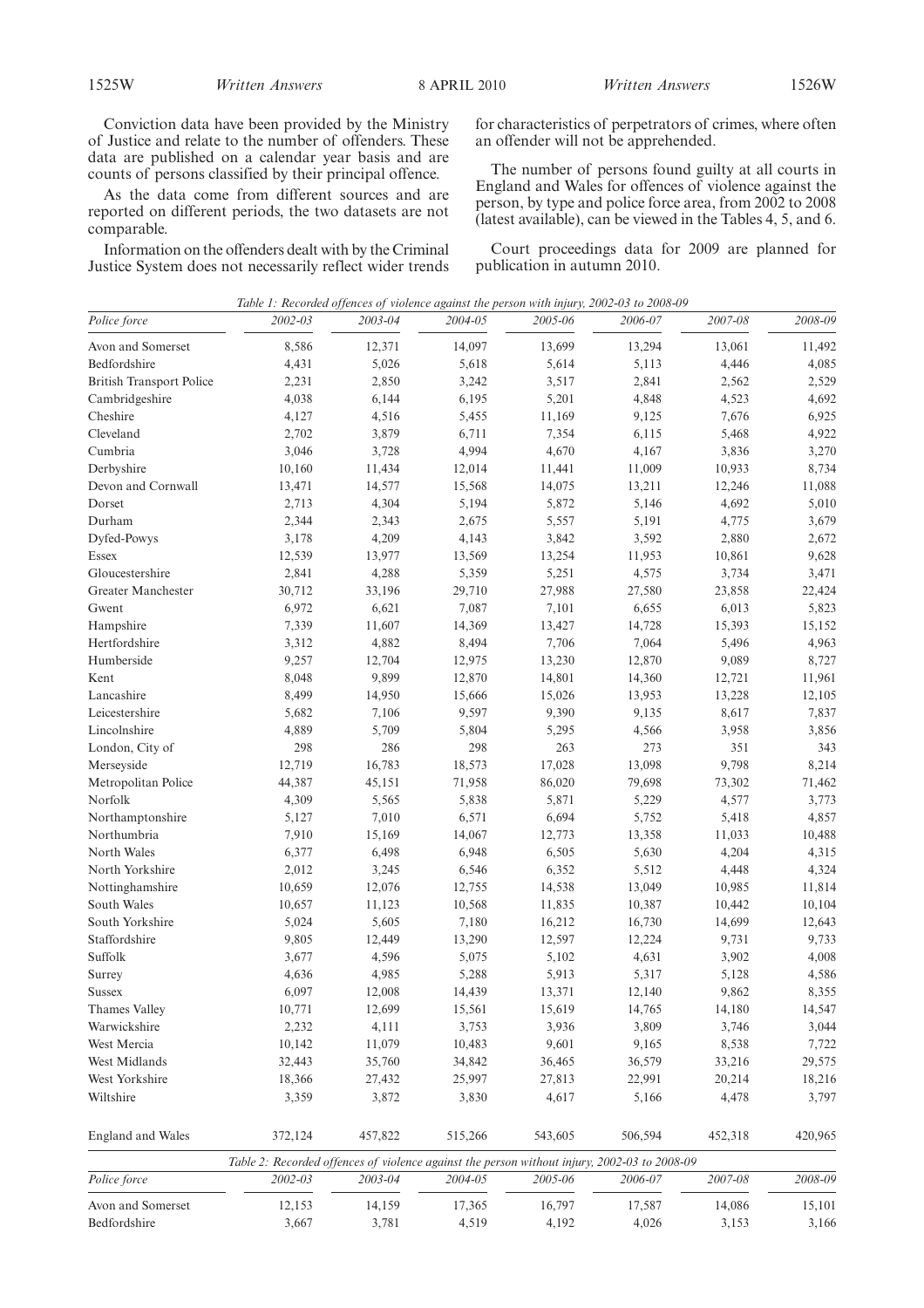*Table 2: Recorded offences of violence against the person without injury, 2002-03 to 2008-09*

| Police force                    | гате 2. Кесонией оденсез од уюшнсе аданки те ретзон минош три у, 2002-03 to 2006-09<br>2002-03 | 2003-04 | 2004-05 | 2005-06                                                                                         | 2006-07 | 2007-08 | 2008-09 |
|---------------------------------|------------------------------------------------------------------------------------------------|---------|---------|-------------------------------------------------------------------------------------------------|---------|---------|---------|
| <b>British Transport Police</b> | 7,945                                                                                          | 8,632   | 9,872   | 10,864                                                                                          | 13,291  | 12,963  | 12,971  |
| Cambridgeshire                  | 8,536                                                                                          | 7,519   | 7,163   | 4,957                                                                                           | 5,573   | 5,773   | 5,224   |
| Cheshire                        | 6,575                                                                                          | 9,558   | 10,153  | 7,348                                                                                           | 8,144   | 7,428   | 7,244   |
| Cleveland                       | 3,580                                                                                          | 5,320   | 4,941   | 6,958                                                                                           | 7,813   | 7,447   | 5,740   |
| Cumbria                         | 2,679                                                                                          | 3,146   | 4,201   | 4,536                                                                                           | 4,020   | 4,219   | 3,843   |
| Derbyshire                      | 5,253                                                                                          | 4,963   | 4,570   | 4,519                                                                                           | 5,056   | 5,796   | 5,625   |
| Devon and Cornwall              | 10,249                                                                                         | 11,392  | 12,767  | 11,230                                                                                          | 11,551  | 10,893  | 9,936   |
| Dorset                          | 5,436                                                                                          | 4,843   | 5,556   | 6,058                                                                                           | 6,659   | 6,425   | 5,430   |
| Durham                          | 5,367                                                                                          | 4,222   | 4,352   | 4,342                                                                                           | 4,826   | 3,850   | 3,756   |
| Dyfed-Powys                     | 3,039                                                                                          | 3,700   | 4,172   | 3,869                                                                                           | 4,102   | 3,076   | 2,998   |
| Essex                           | 9,551                                                                                          | 12,033  | 11,792  | 10,626                                                                                          | 10,870  | 12,284  | 12,246  |
| Gloucestershire                 | 4,893                                                                                          | 4,015   | 4,190   | 5,245                                                                                           | 6,256   | 5,572   | 5,083   |
| Greater Manchester              | 17,892                                                                                         | 20,776  | 23,498  | 24,960                                                                                          | 29,471  | 26,430  | 23,605  |
| Gwent                           | 8,047                                                                                          | 6,310   | 5,805   | 4,402                                                                                           | 5,062   | 4,185   | 3,583   |
| Hampshire                       | 14,832                                                                                         | 23,541  | 23,804  | 25,259                                                                                          | 25,841  | 23,635  | 20,460  |
| Hertfordshire                   | 4,356                                                                                          | 7,474   | 8,351   | 8,500                                                                                           | 9,826   | 7,852   | 7,140   |
| Humberside                      | 7,201                                                                                          | 12,613  | 11,215  | 9,285                                                                                           | 10,999  | 10,269  | 9,334   |
| Kent                            | 10,310                                                                                         | 10,613  | 9,987   | 12,011                                                                                          | 13,194  | 12,470  | 12,141  |
| Lancashire                      | 7,285                                                                                          | 11,725  | 15,918  | 13,815                                                                                          | 12,838  | 11,784  | 11,097  |
| Leicestershire                  | 9,822                                                                                          | 10,487  | 11,973  | 11,610                                                                                          | 11,270  | 10,162  | 10,682  |
| Lincolnshire                    | 4,349                                                                                          | 4,439   | 5,052   | 5,431                                                                                           | 5,691   | 5,444   | 5,058   |
| London, City of                 | 630                                                                                            | 563     | 693     | 679                                                                                             | 694     | 583     | 510     |
| Merseyside                      | 9,975                                                                                          | 9,663   | 15,605  | 17,769                                                                                          | 12,896  | 10,930  | 10,801  |
| Metropolitan Police             | 134,395                                                                                        | 141,036 | 129,965 | 111,242                                                                                         | 102,656 | 99,428  | 102,949 |
| Norfolk                         | 6,298                                                                                          | 6,021   | 7,082   | 6,633                                                                                           | 6,353   | 5,349   | 4,901   |
| Northamptonshire                | 4,681                                                                                          | 4,060   | 4,590   | 3,798                                                                                           | 4,361   | 5,194   | 4,618   |
| Northumbria                     | 17,261                                                                                         | 9,628   | 8,791   | 9,222                                                                                           | 10,891  | 8,512   | 8,659   |
| North Wales                     | 5,095                                                                                          | 4,481   | 5,073   | 5,825                                                                                           | 8,793   | 6,904   | 6,840   |
| North Yorkshire                 | 6,096                                                                                          | 6,365   | 5,499   | 5,121                                                                                           | 4,575   | 5,024   | 3,812   |
| Nottinghamshire                 | 5,300                                                                                          | 6,555   | 7,002   | 6,778                                                                                           | 8,889   | 8,851   | 7,796   |
| South Wales                     | 9,769                                                                                          | 10,072  | 9,539   | 9,213                                                                                           | 9,446   | 11,671  | 11,074  |
| South Yorkshire                 | 7,264                                                                                          | 7,894   | 14,033  | 12,963                                                                                          | 11,225  | 9,754   | 7,985   |
| Staffordshire                   | 10,385                                                                                         | 10,325  | 10,291  | 11,630                                                                                          | 12,504  | 10,069  | 10,046  |
| Suffolk                         | 4,272                                                                                          | 4,933   | 5,272   | 4,915                                                                                           | 5,559   | 5,511   | 5,422   |
| Surrey                          | 3,879                                                                                          | 4,668   | 5,378   | 5,325                                                                                           | 8,206   | 8,957   | 8,262   |
| <b>Sussex</b>                   | 12,026                                                                                         | 7,492   | 12,654  | 14,496                                                                                          | 16,484  | 15,220  | 11,911  |
| Thames Valley                   | 14,555                                                                                         | 15,889  | 18,662  | 20,368                                                                                          | 26,657  | 28,101  | 26,269  |
| Warwickshire                    | 3,455                                                                                          | 2,755   | 2,738   | 2,633                                                                                           | 3,577   | 3,780   | 2,931   |
| West Mercia                     | 9,706                                                                                          | 10,788  | 7,696   | 6,098                                                                                           | 6,845   | 7,161   | 7,077   |
| West Midlands                   | 19,351                                                                                         | 20,095  | 20,264  | 20,521                                                                                          | 21,211  | 20,119  | 18,647  |
| West Yorkshire                  | 12,484                                                                                         | 18,432  | 18,612  | 21,064                                                                                          | 20,275  | 18,803  | 16,370  |
| Wiltshire                       | 3,060                                                                                          | 2,430   | 2,174   | 2,871                                                                                           | 3,510   | 3,664   | 4,134   |
| England and Wales               | 472,954                                                                                        | 509,406 | 532,829 | 515,978                                                                                         | 539,573 | 508,781 | 482,477 |
|                                 |                                                                                                |         |         | Table 3: Recorded summary offences of assault without injury, 2002-03 to 2008-09 <sup>1,2</sup> |         |         |         |
| Police force                    | 2002-03                                                                                        | 2003-04 | 2004-05 | 2005-06                                                                                         | 2006-07 | 2007-08 | 2008-09 |
| Avon and Somerset               | 6,258                                                                                          | 6,458   | 8,269   | 7,812                                                                                           | 8,536   | 7,169   | 7,407   |
| Bedfordshire                    | 2,021                                                                                          | 1,781   | 1,845   | 1,787                                                                                           | 1,866   | 1,321   | 1,512   |
| <b>British Transport Police</b> | 3,668                                                                                          | 3,934   | 4,315   | 4,316                                                                                           | 4,631   | 3,996   | 3,936   |
| Cambridgeshire                  | 4,847                                                                                          | 3,607   | 3,590   | 2,252                                                                                           | 2,828   | 3,224   | 2,907   |
| Cheshire                        | 4,776                                                                                          | 7,374   | 7,147   | 3,381                                                                                           | 4,195   | 4,463   | 4,058   |

Cleveland 2,440 3,969 2,558 3,282 3,416 3,784 3,283 Cumbria 1,448 1,528 1,900 1,946 1,830 2,114 1,646 Derbyshire 2,515 1,962 1,403 1,398 1,721 2,043 2,753 Devon and Cornwall 6,130 7,213 7,880 5,788 5,586 5,325 5,291 Dorset 3,977 3,050 2,491 2,566 2,892 3,193 2,864 Durham 3,560 2,490 2,471 1,750 1,733 1,304 1,533 Dyfed-Powys 942 1,557 1,896 1,439 1,660 1,337 1,189 Essex 4,057 4,628 3,765 3,393 3,779 5,281 5,720 Gloucestershire 3,333 2,512 2,197 2,236 2,927 2,804 2,933 Greater Manchester **7**,952 8,261 7,237 7,075 9,071 9,352 9,668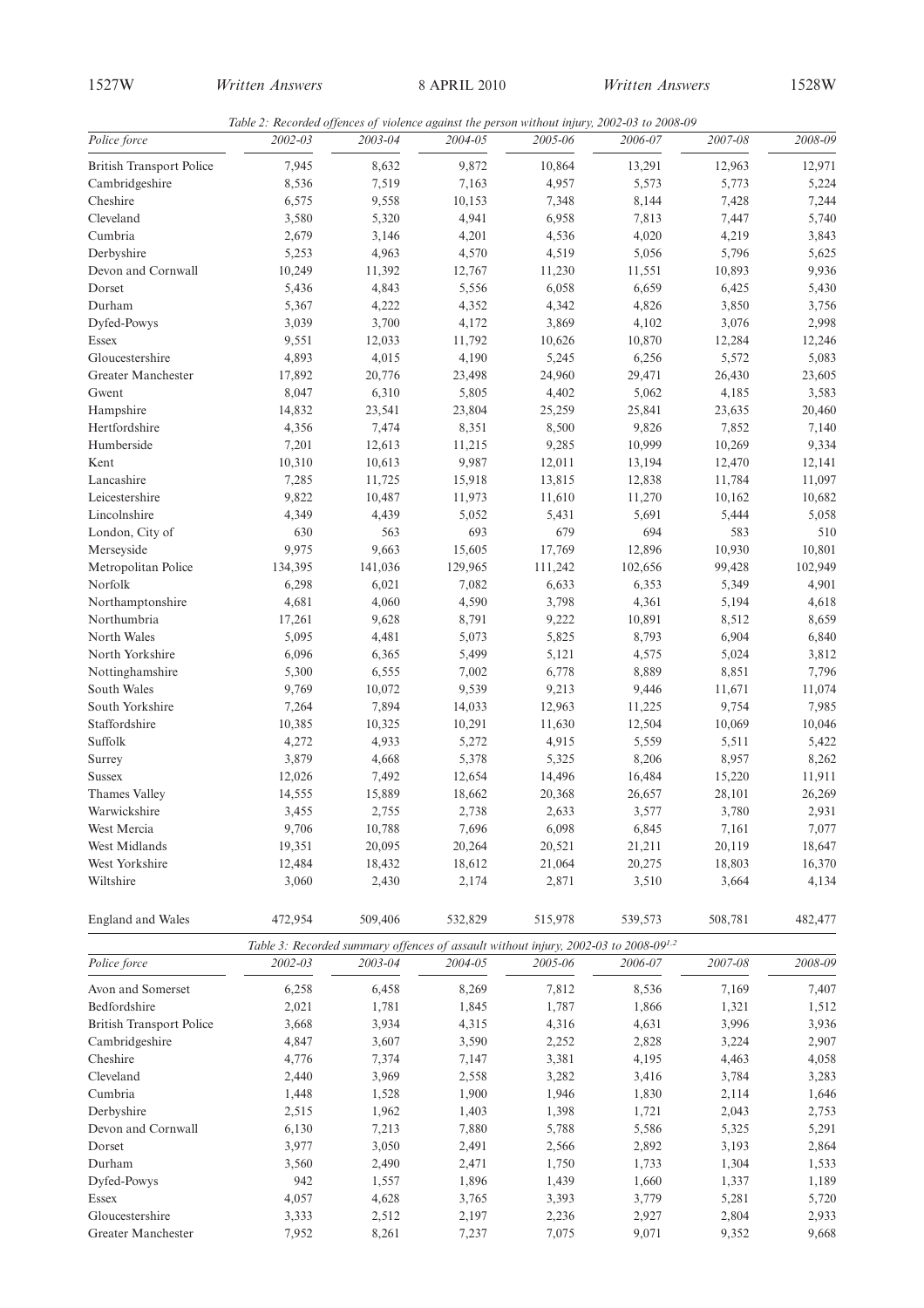*Table 3: Recorded summary offences of assault without injury, 2002-03 to 2008-091,2*

| Police force             | 2002-03 | 2003-04 | $2004 - 05$ | нам э. несопаса запита у одјепсез од азман типоат идагу, 2002 оз то 2000 оз<br>2005-06 | 2006-07 | 2007-08 | 2008-09 |
|--------------------------|---------|---------|-------------|----------------------------------------------------------------------------------------|---------|---------|---------|
| Gwent                    | 2,308   | 1,774   | 1,395       | 892                                                                                    | 837     | 780     | 508     |
| Hampshire                | 9,768   | 13,016  | 10,883      | 11,589                                                                                 | 11,759  | 11,334  | 10,891  |
| Hertfordshire            | 2,538   | 4,477   | 4,140       | 3,972                                                                                  | 4,204   | 3,995   | 3,640   |
| Humberside               | 3,436   | 4,161   | 4,909       | 3,989                                                                                  | 4,580   | 3,577   | 3,643   |
| Kent                     | 6,998   | 6,984   | 5,928       | 6,849                                                                                  | 7,805   | 7,738   | 7,251   |
| Lancashire               | 3,748   | 6,512   | 7,794       | 6,467                                                                                  | 6,110   | 6,241   | 6,348   |
| Leicestershire           | 6,092   | 5,745   | 5,104       | 4,475                                                                                  | 4,670   | 4,272   | 4,308   |
| Lincolnshire             | 2,387   | 2,308   | 2,104       | 1,913                                                                                  | 2,631   | 2,362   | 2,364   |
| London, City of          | 259     | 201     | 199         | 199                                                                                    | 191     | 222     | 192     |
| Merseyside               | 6,115   | 4,186   | 5,814       | 5,567                                                                                  | 4,948   | 4,179   | 3,671   |
| Metropolitan Police      | 88,636  | 90,884  | 69,855      | 52,096                                                                                 | 47,727  | 43,976  | 43,975  |
| Norfolk                  | 3,976   | 3,546   | 3,908       | 3,582                                                                                  | 3,242   | 3,024   | 2,734   |
| Northamptonshire         | 2,842   | 2,049   | 2,448       | 1,892                                                                                  | 2,301   | 2,981   | 2,956   |
| Northumbria              | 10,800  | 3,319   | 2,882       | 2,548                                                                                  | 3,137   | 2,754   | 3,238   |
| North Wales              | 3,186   | 2,495   | 2,461       | 2,592                                                                                  | 4,102   | 3,145   | 2,790   |
| North Yorkshire          | 3,989   | 3,832   | 2,117       | 2,185                                                                                  | 1,942   | 1,878   | 1,906   |
| Nottinghamshire          | 2,209   | 2,941   | 3,063       | 2,181                                                                                  | 3,795   | 3,963   | 3,025   |
| South Wales              | 3,223   | 3,183   | 2,841       | 2,992                                                                                  | 3,069   | 4,016   | 4,239   |
| South Yorkshire          | 4,511   | 5,073   | 9,466       | 4,872                                                                                  | 3,763   | 3,083   | 2,452   |
| Staffordshire            | 5,853   | 5,396   | 4,829       | 5,402                                                                                  | 5,543   | 4,847   | 5,245   |
| Suffolk                  | 2,234   | 2,324   | 2,285       | 2,275                                                                                  | 2,277   | 2,091   | 2,021   |
| Surrey                   | 2,077   | 2,586   | 2,627       | 2,249                                                                                  | 3,112   | 3,612   | 3,842   |
| <b>Sussex</b>            | 9,085   | 3,703   | 5,962       | 6,491                                                                                  | 8,406   | 7,941   | 7,211   |
| Thames Valley            | 8,728   | 8,516   | 7,529       | 7,128                                                                                  | 11,354  | 12,022  | 11,496  |
| Warwickshire             | 2,626   | 1,869   | 1,598       | 1,098                                                                                  | 1,735   | 2,140   | 1,473   |
| West Mercia              | 4,899   | 5,146   | 3,219       | 2,133                                                                                  | 2,592   | 3,298   | 3,245   |
| West Midlands            | 5,952   | 3,992   | 3,486       | 3,452                                                                                  | 4,391   | 4,753   | 5,393   |
| West Yorkshire           | 7,908   | 5,980   | 5,671       | 7,465                                                                                  | 10,651  | 10,695  | 9,358   |
| Wiltshire                | 1,792   | 1,057   | 701         | 751                                                                                    | 1,256   | 1,851   | 2,503   |
| <b>England and Wales</b> | 276,099 | 267,579 | 244,182     | 209,717                                                                                | 228,801 | 223,480 | 218,618 |

<sup>1</sup> The numbers given in this table are also included in Table 2.

<sup>2</sup> Offence Classifications 104, 105A and 105B were used to produce the table.

*Table 4: Number of defendants found guilty at all courts for violence against the person (more serious offences)1 , by police force area—England and Wales 2002 to 20082, 3, 4*

| Police force        | 2002 | 2003 | una maics 2002 to 2000<br>2004 | 2005 | 2006 | 2007 | 2008 |
|---------------------|------|------|--------------------------------|------|------|------|------|
| Avon and Somerset   | 77   | 87   | 86                             | 88   | 87   | 75   | 68   |
| Bedfordshire        | 39   | 32   | 42                             | 33   | 31   | 47   | 42   |
| Cambridgeshire      | 42   | 31   | 46                             | 29   | 41   | 43   | 38   |
| Cheshire            | 50   | 53   | 54                             | 84   | 58   | 70   | 44   |
| City of London      | 5    | -1   | $\overline{2}$                 |      | -1   |      | 3    |
| Cleveland           | 46   | 54   | 52                             | 61   | 53   | 52   | 46   |
| Cumbria             | 23   | 26   | 30                             | 35   | 19   | 24   | 23   |
| Derbyshire          | 40   | 37   | 58                             | 55   | 32   | 37   | 32   |
| Devon and Cornwall  | 67   | 58   | 69                             | 92   | 63   | 64   | 59   |
| Dorset              | 22   | 20   | 26                             | 33   | 34   | 29   | 21   |
| Durham              | 44   | 44   | 53                             | 42   | 38   | 37   | 27   |
| <b>Essex</b>        | 57   | 73   | 55                             | 65   | 53   | 71   | 71   |
| Gloucestershire     | 19   | 24   | 24                             | 20   | 17   | 23   | 18   |
| Greater Manchester  | 257  | 222  | 226                            | 238  | 223  | 245  | 229  |
| Hampshire           | 109  | 99   | 130                            | 121  | 104  | 101  | 80   |
| Hertfordshire       | 53   | 40   | 43                             | 61   | 33   | 34   | 39   |
| Humberside          | 47   | 74   | 77                             | 69   | 71   | 86   | 67   |
| Kent                | 60   | 67   | 74                             | 79   | 72   | 78   | 100  |
| Lancashire          | 109  | 116  | 130                            | 123  | 91   | 122  | 124  |
| Leicestershire      | 59   | 66   | 78                             | 64   | 36   | 60   | 66   |
| Lincolnshire        | 18   | 28   | 32                             | 15   | 33   | 30   | 47   |
| Merseyside          | 103  | 115  | 107                            | 120  | 126  | 108  | 82   |
| Metropolitan Police | 515  | 529  | 612                            | 589  | 578  | 604  | 652  |
| Norfolk             | 35   | 31   | 30                             | 39   | 40   | 29   | 40   |
| North Yorkshire     | 29   | 26   | 32                             | 50   | 32   | 54   | 34   |
| Northamptonshire    | 43   | 26   | 39                             | 35   | 40   | 49   | 37   |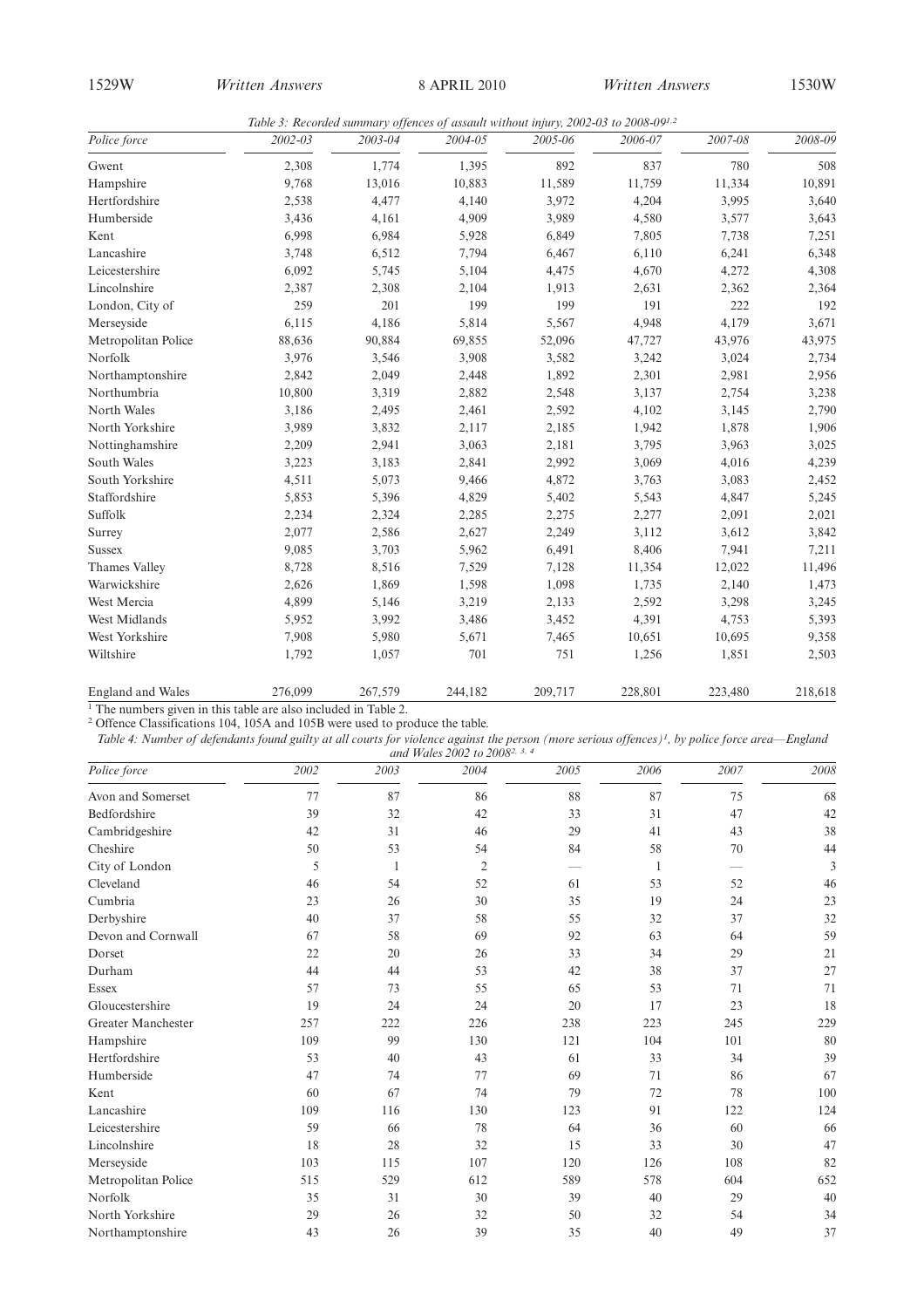*Table 4: Number of defendants found guilty at all courts for violence against the person (more serious offences)1 , by police force area—England*

|                          |       |       | and Wales 2002 to 2008 <sup>2, 3, 4</sup> |       |       |       |       |
|--------------------------|-------|-------|-------------------------------------------|-------|-------|-------|-------|
| Police force             | 2002  | 2003  | 2004                                      | 2005  | 2006  | 2007  | 2008  |
| Northumbria              | 113   | 121   | 109                                       | 117   | 115   | 136   | 129   |
| Nottinghamshire          | 52    | 58    | 56                                        | 76    | 71    | 63    | 71    |
| South Yorkshire          | 96    | 68    | 117                                       | 92    | 93    | 86    | 89    |
| Staffordshire            | 55    | 46    | 65                                        | 56    | 64    | 46    | 58    |
| Suffolk                  | 39    | 29    | 34                                        | 30    | 26    | 13    | 35    |
| Surrey                   | 17    | 25    | 31                                        | 20    | 24    | 35    | 21    |
| <b>Sussex</b>            | 72    | 65    | 73                                        | 67    | 70    | 70    | 93    |
| Thames Valley            | 83    | 93    | 88                                        | 107   | 110   | 111   | 112   |
| Warwickshire             | 23    | 18    | 21                                        | 29    | 23    | 29    | 24    |
| West Mercia              | 49    | 58    | 53                                        | 59    | 49    | 63    | 43    |
| West Midlands            | 230   | 222   | 247                                       | 228   | 238   | 221   | 206   |
| West Yorkshire           | 131   | 163   | 192                                       | 180   | 131   | 171   | 214   |
| Wiltshire                | 25    | 19    | 30                                        | 28    | 21    | 20    | 33    |
| Dyfed-Powys              | 21    | 30    | 28                                        | 27    | 21    | 31    | 30    |
| Gwent                    | 64    | 45    | 59                                        | 52    | 28    | 36    | 28    |
| North Wales              | 30    | 27    | 32                                        | 54    | 36    | 40    | 43    |
| South Wales              | 133   | 129   | 112                                       | 127   | 116   | 110   | 106   |
| <b>England and Wales</b> | 3,201 | 3,195 | 3,554                                     | 3,589 | 3,242 | 3,453 | 3,424 |

 $\frac{1}{1}$  Includes: Murder, Attempted murder, Threat or conspiracy to murder, Manslaughter, Infanticide, Child destruction, Causing death by dangerous driving, Manslaughter due to diminished responsibility, Causing death by careless driving under the influence of drink or drugs, Causing or allowing the death of a child or vulnerable person, Causing death by careless or inconsiderate driving, Causing death by driving, unlicensed, disqualified or uninsured drivers, Causing death by aggravated vehicle taking, Wounding or other act endangering life, Endangering railway passenger.

<sup>2</sup> The statistics relate to persons for whom these offences were the principal offences for which they were dealt with. When a defendant has been found guilty of two or more offences the principal offence is the offence for which the heaviest penalty is imposed. Where the same disposal is imposed for two or more offences, the offence selected is the offence for which the statutory maximum penalty is the most severe. <sup>3</sup> Every effort is made to ensure that the figures presented are accurate and complete. However, it is important to note that these data have been extracted from large administrative data systems generated by the courts and police forces. As a consequence, care should be taken to ensure data collection processes and their inevitable limitations are taken into account when those data are used. <sup>4</sup> Excludes convictions for Cardiff magistrates court for April, July and August 2008.

*Source:* Justice Statistics Analytical Services—Ministry of Justice

| Table 5: Number of defendants found guilty at all courts for violence against the person (less serious offences) <sup>1</sup> , by police force area—England and |                                              |  |  |
|------------------------------------------------------------------------------------------------------------------------------------------------------------------|----------------------------------------------|--|--|
|                                                                                                                                                                  | <i>Wales</i> 2002 to 2008 <sup>2, 3, 4</sup> |  |  |

| Police force        | 2002  | 2003  | 2004  | 2005  | 2006  | 2007  | 2008  |
|---------------------|-------|-------|-------|-------|-------|-------|-------|
| Avon and Somerset   | 737   | 848   | 747   | 829   | 830   | 856   | 888   |
| Bedfordshire        | 227   | 265   | 284   | 336   | 335   | 315   | 354   |
| Cambridgeshire      | 360   | 344   | 362   | 484   | 417   | 430   | 471   |
| Cheshire            | 631   | 562   | 487   | 704   | 825   | 849   | 713   |
| City of London      | 60    | 54    | 43    | 43    | 33    | 23    | 37    |
| Cleveland           | 400   | 416   | 464   | 508   | 667   | 641   | 649   |
| Cumbria             | 437   | 443   | 428   | 508   | 473   | 434   | 461   |
| Derbyshire          | 585   | 638   | 643   | 847   | 639   | 730   | 620   |
| Devon and Cornwall  | 766   | 908   | 807   | 820   | 751   | 699   | 732   |
| Dorset              | 289   | 295   | 307   | 415   | 372   | 349   | 313   |
| Durham              | 567   | 522   | 498   | 616   | 660   | 675   | 612   |
| Essex               | 561   | 629   | 772   | 767   | 755   | 842   | 799   |
| Gloucestershire     | 299   | 314   | 287   | 347   | 329   | 241   | 341   |
| Greater Manchester  | 2,345 | 2,522 | 2,751 | 2,608 | 2,838 | 2,821 | 2,520 |
| Hampshire           | 1,124 | 1,167 | 1,202 | 1,192 | 1,240 | 1,214 | 1,286 |
| Hertfordshire       | 486   | 467   | 517   | 622   | 546   | 485   | 443   |
| Humberside          | 608   | 703   | 719   | 732   | 783   | 867   | 792   |
| Kent                | 617   | 659   | 542   | 644   | 695   | 702   | 812   |
| Lancashire          | 1,175 | 1,176 | 1,171 | 1,228 | 1,507 | 1,594 | 1,497 |
| Leicestershire      | 739   | 715   | 724   | 825   | 730   | 714   | 641   |
| Lincolnshire        | 292   | 335   | 388   | 351   | 369   | 380   | 378   |
| Merseyside          | 1,211 | 1,237 | 1,331 | 1,301 | 1,409 | 1,396 | 1,313 |
| Metropolitan Police | 5,879 | 5,342 | 5,468 | 5,471 | 5,590 | 5,406 | 6,132 |
| Norfolk             | 361   | 372   | 336   | 384   | 430   | 386   | 380   |
| North Yorkshire     | 336   | 365   | 426   | 463   | 467   | 545   | 510   |
| Northamptonshire    | 262   | 269   | 295   | 334   | 285   | 267   | 386   |
| Northumbria         | 1,361 | 1,270 | 1,201 | 1,263 | 1,227 | 1,391 | 1,317 |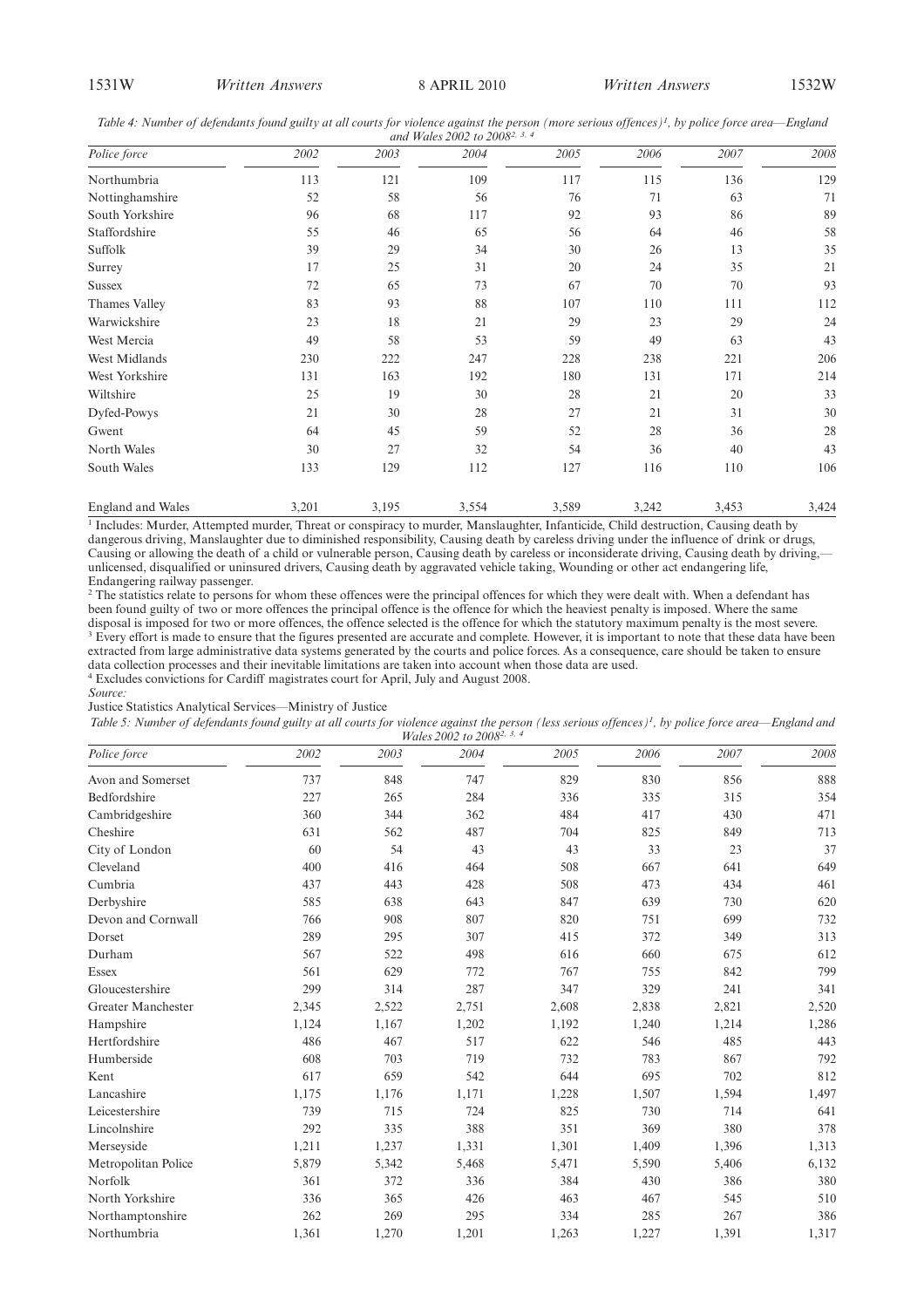Table 5: Number of defendants found guilty at all courts for violence against the person (less serious offences)<sup>1</sup>, by police force area—England and

| Wales 2002 to 2008 <sup>2, 3, 4</sup> |        |        |        |        |        |        |        |
|---------------------------------------|--------|--------|--------|--------|--------|--------|--------|
| Police force                          | 2002   | 2003   | 2004   | 2005   | 2006   | 2007   | 2008   |
| Nottinghamshire                       | 687    | 688    | 694    | 761    | 784    | 791    | 712    |
| South Yorkshire                       | 927    | 951    | 946    | 1,060  | 1,090  | 1,131  | 1,224  |
| Staffordshire                         | 601    | 642    | 667    | 681    | 727    | 714    | 704    |
| Suffolk                               | 329    | 367    | 410    | 455    | 545    | 469    | 379    |
| Surrey                                | 206    | 229    | 263    | 253    | 302    | 311    | 316    |
| <b>Sussex</b>                         | 629    | 674    | 603    | 713    | 778    | 847    | 802    |
| Thames Valley                         | 682    | 698    | 713    | 938    | 1,038  | 998    | 977    |
| Warwickshire                          | 195    | 190    | 232    | 260    | 303    | 273    | 276    |
| West Mercia                           | 650    | 654    | 642    | 779    | 860    | 846    | 779    |
| West Midlands                         | 2,860  | 2,764  | 2,731  | 2,299  | 2,610  | 2,389  | 2,342  |
| West Yorkshire                        | 1,216  | 1,290  | 1,607  | 1,557  | 1,331  | 1,477  | 1,542  |
| Wiltshire                             | 271    | 335    | 296    | 371    | 439    | 376    | 392    |
| Dyfed-Powys                           | 332    | 386    | 320    | 335    | 329    | 335    | 228    |
| Gwent                                 | 553    | 482    | 512    | 433    | 538    | 530    | 403    |
| North Wales                           | 406    | 440    | 477    | 550    | 641    | 612    | 574    |
| South Wales                           | 1,248  | 1,214  | 1,282  | 1,253  | 1,105  | 1,147  | 1,048  |
| <b>England and Wales</b>              | 34,507 | 34,841 | 35,595 | 37,340 | 38,622 | 38,498 | 38,095 |

<sup>1</sup> Includes: Endangering life at sea, Other wounding etc., Cruelty to or neglect of children, Abandoning child aged under two years, Child abduction, procuring illegal abortion, Concealment of birth.

<sup>2</sup> The statistics relate to persons for whom these offences were the principal offences for which they were dealt with. When a defendant has been found guilty of two or more offences the principal offence is the offence for which the heaviest penalty is imposed. Where the same disposal is imposed for two or more offences, the offence selected is the offence for which the statutory maximum penalty is the most severe. <sup>3</sup> Every effort is made to ensure that the figures presented are accurate and complete. However, it is important to note that these data have been extracted from large administrative data systems generated by the courts and police forces. As a consequence, care should be taken to ensure extracted from large administrative data systems generated by the courts and poli data collection processes and their inevitable limitations are taken into account when those data are used.

<sup>4</sup> Excludes convictions for Cardiff magistrates court for April, July and August 2008.

*Source:*

Justice Statistics Analytical Services—Ministry of Justice

*Table 6: Number of defendants found guilty at all courts for common assault, by police force area—England and Wales 2002 to 20081, 2, 3*

| Police force        | 2002  | 2003  | 2004  | 2005  | 2006  | 2007  | 2008  |
|---------------------|-------|-------|-------|-------|-------|-------|-------|
| Avon and Somerset   | 754   | 789   | 934   | 1,279 | 1,246 | 1,413 | 1,484 |
| Bedfordshire        | 246   | 307   | 364   | 452   | 528   | 442   | 491   |
| Cambridgeshire      | 334   | 347   | 396   | 563   | 699   | 736   | 762   |
| Cheshire            | 508   | 544   | 575   | 831   | 1,182 | 1,396 | 1,244 |
| City of London      | 28    | 18    | 21    | 23    | 44    | 47    | 60    |
| Cleveland           | 234   | 350   | 426   | 444   | 515   | 634   | 657   |
| Cumbria             | 359   | 407   | 474   | 573   | 593   | 687   | 775   |
| Derbyshire          | 561   | 684   | 883   | 1,130 | 1,158 | 1,328 | 1,463 |
| Devon and Cornwall  | 1,044 | 1,041 | 1,204 | 1,333 | 1,171 | 1,168 | 1,365 |
| Dorset              | 363   | 340   | 406   | 518   | 605   | 756   | 670   |
| Durham              | 341   | 318   | 337   | 434   | 457   | 665   | 551   |
| Essex               | 840   | 894   | 1,068 | 1,419 | 1,624 | 1,724 | 1,656 |
| Gloucestershire     | 287   | 307   | 349   | 498   | 520   | 462   | 614   |
| Greater Manchester  | 998   | 1,183 | 1,825 | 2,135 | 2,637 | 2,830 | 2,653 |
| Hampshire           | 1,322 | 1,480 | 1,982 | 1,863 | 1,966 | 2,248 | 2,216 |
| Hertfordshire       | 376   | 461   | 621   | 856   | 901   | 861   | 860   |
| Humberside          | 444   | 587   | 755   | 842   | 888   | 1,029 | 1,017 |
| Kent                | 810   | 930   | 1,075 | 1,153 | 1,351 | 1,454 | 1,421 |
| Lancashire          | 844   | 993   | 1,034 | 1,512 | 1,957 | 2,131 | 2,145 |
| Leicestershire      | 527   | 630   | 734   | 1,098 | 1,156 | 1,407 | 1,275 |
| Lincolnshire        | 480   | 570   | 567   | 585   | 619   | 570   | 571   |
| Merseyside          | 671   | 946   | 1,153 | 1,287 | 1,464 | 1,520 | 1,456 |
| Metropolitan Police | 2,829 | 2,941 | 3,416 | 4,063 | 5,096 | 5,304 | 5,888 |
| Norfolk             | 612   | 617   | 678   | 662   | 728   | 792   | 881   |
| North Yorkshire     | 420   | 438   | 582   | 765   | 800   | 753   | 726   |
| Northamptonshire    | 283   | 331   | 361   | 419   | 423   | 427   | 426   |
| Northumbria         | 776   | 947   | 1,106 | 1,128 | 1,226 | 1,586 | 1,468 |
| Nottinghamshire     | 910   | 906   | 917   | 1,098 | 1,143 | 1,043 | 1,033 |
| South Yorkshire     | 580   | 724   | 929   | 1,049 | 1,184 | 1,343 | 1,286 |
| Staffordshire       | 780   | 802   | 938   | 1,080 | 1,107 | 1,116 | 943   |
| Suffolk             | 467   | 536   | 704   | 770   | 836   | 822   | 807   |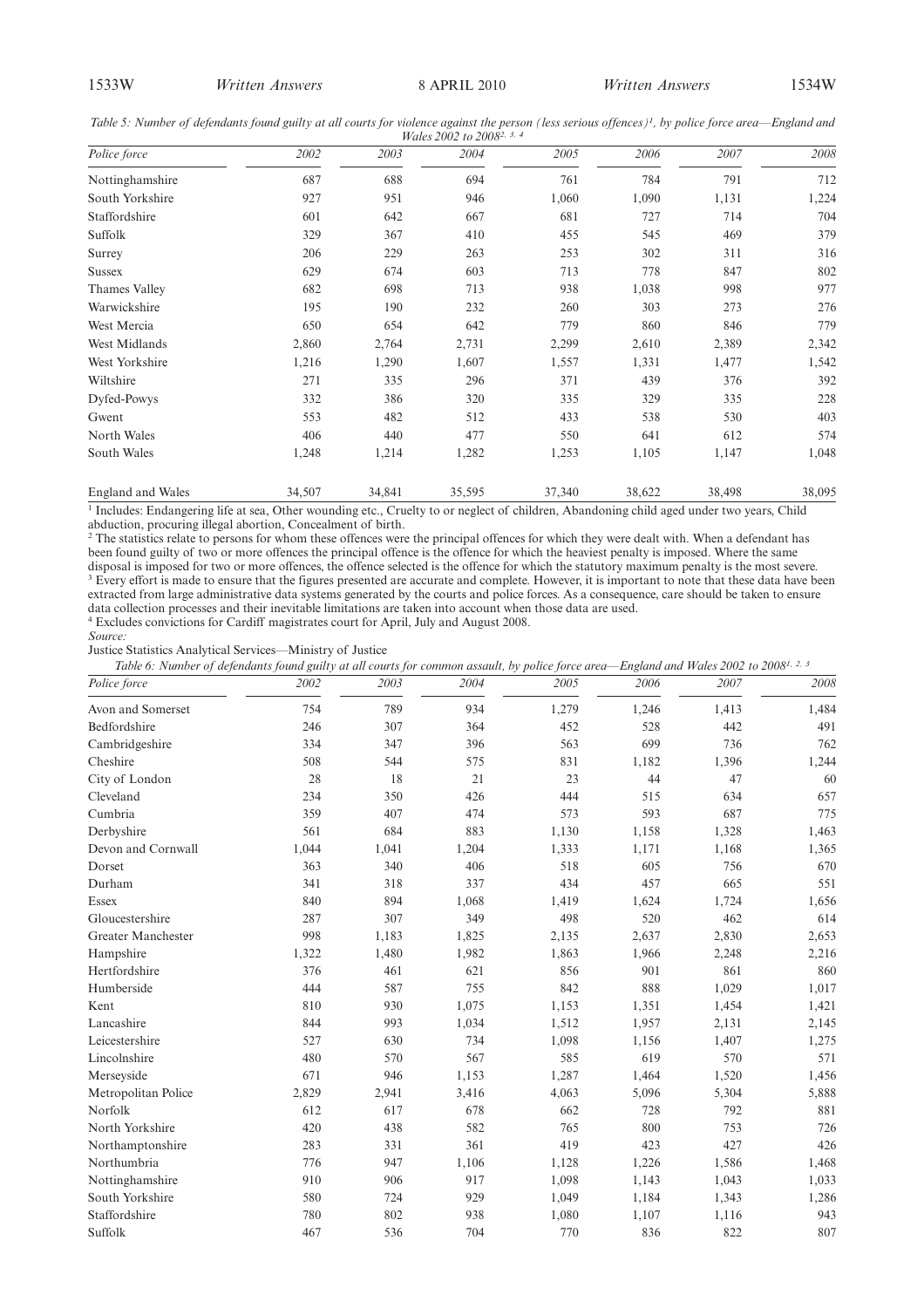1535W *Written Answers Written Answers* 8 APRIL 2010 1536W

*Table 6: Number of defendants found guilty at all courts for common assault, by police force area—England and Wales 2002 to 20081, 2, 3*

| Police force      | 2002   | 2003   | 2004   | 2005   | 2006   | 2007   | 2008   |
|-------------------|--------|--------|--------|--------|--------|--------|--------|
| Surrey            | 293    | 415    | 492    | 601    | 559    | 603    | 591    |
| Sussex            | 768    | 809    | 1,075  | 1,099  | 1,124  | 1,382  | 1,439  |
| Thames Valley     | 796    | 841    | 984    | 1,524  | 1,696  | 1,664  | 1,639  |
| Warwickshire      | 192    | 176    | 194    | 273    | 303    | 426    | 351    |
| West Mercia       | 676    | 733    | 948    | 1,131  | 1,208  | 1,225  | 1,102  |
| West Midlands     | 2,467  | 2,529  | 2,793  | 2,848  | 2,937  | 2,978  | 2,742  |
| West Yorkshire    | 1,577  | 2,010  | 2,445  | 2,579  | 2,362  | 2,428  | 2,345  |
| Wiltshire         | 519    | 623    | 616    | 620    | 615    | 531    | 547    |
| Dyfed-Powys       | 258    | 317    | 350    | 358    | 459    | 443    | 393    |
| Gwent             | 374    | 343    | 371    | 387    | 512    | 543    | 571    |
| North Wales       | 476    | 501    | 566    | 643    | 736    | 791    | 842    |
| South Wales       | 525    | 617    | 682    | 820    | 925    | 985    | 893    |
| England and Wales | 28,949 | 32,282 | 38,330 | 44,745 | 49,260 | 52,693 | 52,319 |

<sup>1</sup> The statistics relate to persons for whom these offences were the principal offences for which they were dealt with. When a defendant has been found guilty of two or more offences the principal offence is the offence for which the heaviest penalty is imposed. Where the same disposal is imposed for two or more offences, the offence selected is the offence for which the statutory maximum penalty is the most severe. <sup>2</sup> Every effort is made to ensure that the figures presented are accurate and complete. However, it is important to note that these data have been extracted from large administrative data systems generated by the courts and police forces. As a consequence, care should be taken to ensure

data collection processes and their inevitable limitations are taken into account when those data are used.

<sup>3</sup> Excludes convictions for Cardiff magistrates court for April, July and August 2008.

*Source:*

Justice Statistics Analytical Services—Ministry of Justice

#### **Departmental ICT**

**Anne Main:** To ask the Secretary of State for the Home Department what the monetary value was of payments made by his Department to external IT contractors in each of the last five years. [320882]

**Mr. Woolas:** The total monetary value of payments made by the Home Department to external IT contractors for each of the financial years 2005-06 to 2008-09 was as follows:

| Payments made to IT suppliers: Home Department including UKBA |  |  |
|---------------------------------------------------------------|--|--|
|                                                               |  |  |

| Financial year | $£$ million |
|----------------|-------------|
| 2005-06        | 150         |
| 2006-07        | 223         |
| 2007-08        | 336         |
| 2008-09        | 265         |
| Note:          |             |

Following their incorporation into the Ministry of Justice in May 2007, the National Offenders Management Service (NOMS) and Office of Criminal Justice Reform (OCJR) continued to share the Home Office accounting system until October 2008. Figures to October 2008 include payments by NOMS and OCJR as they could be excluded only at disproportionate cost.

The payment figures to October 2008 include expenditure by the National Offenders Management Service and the Office of Criminal Justice Reform, both of which are now incorporated into the Ministry of Justice.

Because of in-year changes to the Department's accounting systems, payment information for the financial year 2004-05 could be made available only at disproportionate cost.

The 2008-09 figure represents just under 20 per cent. of spend on goods and services by the Home Office and UKBA and reflects the significant technology enabling initiatives undertaken to protect our borders and counter terrorism.

The Department awards contracts in competition according to the EU procurement directives based on value for money.

#### **Domestic Violence: Immigrants**

**Jo Swinson:** To ask the Secretary of State for the Home Department whether the pilot project for women with no recourse to public funds will be extended beyond August 2010; and whether he plans to make that initiative permanent. [325865]

**Mr. Woolas:** It has not proved possible to respond in the time available before Prorogation.

#### **Drugs: Misuse**

**Mr. Greg Knight:** To ask the Secretary of State for the Home Department (1) which substances commonly considered to be legal highs are under review by his Department; [325702]

(2) when officials in his Department were first made aware of the risks arising from the use of mephedrone as a drug; [325703]

(3) if he will consider bringing forward proposals to include *(a)* methylone and *(b)* butylone within the provisions of the Misuse of Drugs Act 1971. [325704]

**Mr. Alan Campbell:** Pursuant to the previous Home Secretary's commission of the Advisory Council on the Misuse of Drugs (ACMD) to provide advice on so called "legal highs" in March 2009 and following its advice on synthetic cannabinoids, and cathinone derivatives, the ACMD are now considering its next priority area from a range that includes but is not limited to plants such as Kava kava and Salvia divinorum, solvents and gases, miscellaneous stimulants and hallucinogens, and fungi.

Home Office officials first became aware of the use of mephedrone as a drug following unconfirmed presentations to Accident and Emergency units during the Isle of Wight music festival in late July 2009.

The draft order to control mephedrone and other cathinone derivatives currently before Parliament will enshrine in law a generic definition encompassing a wide range of cathinone derivatives, including methylone and butylone.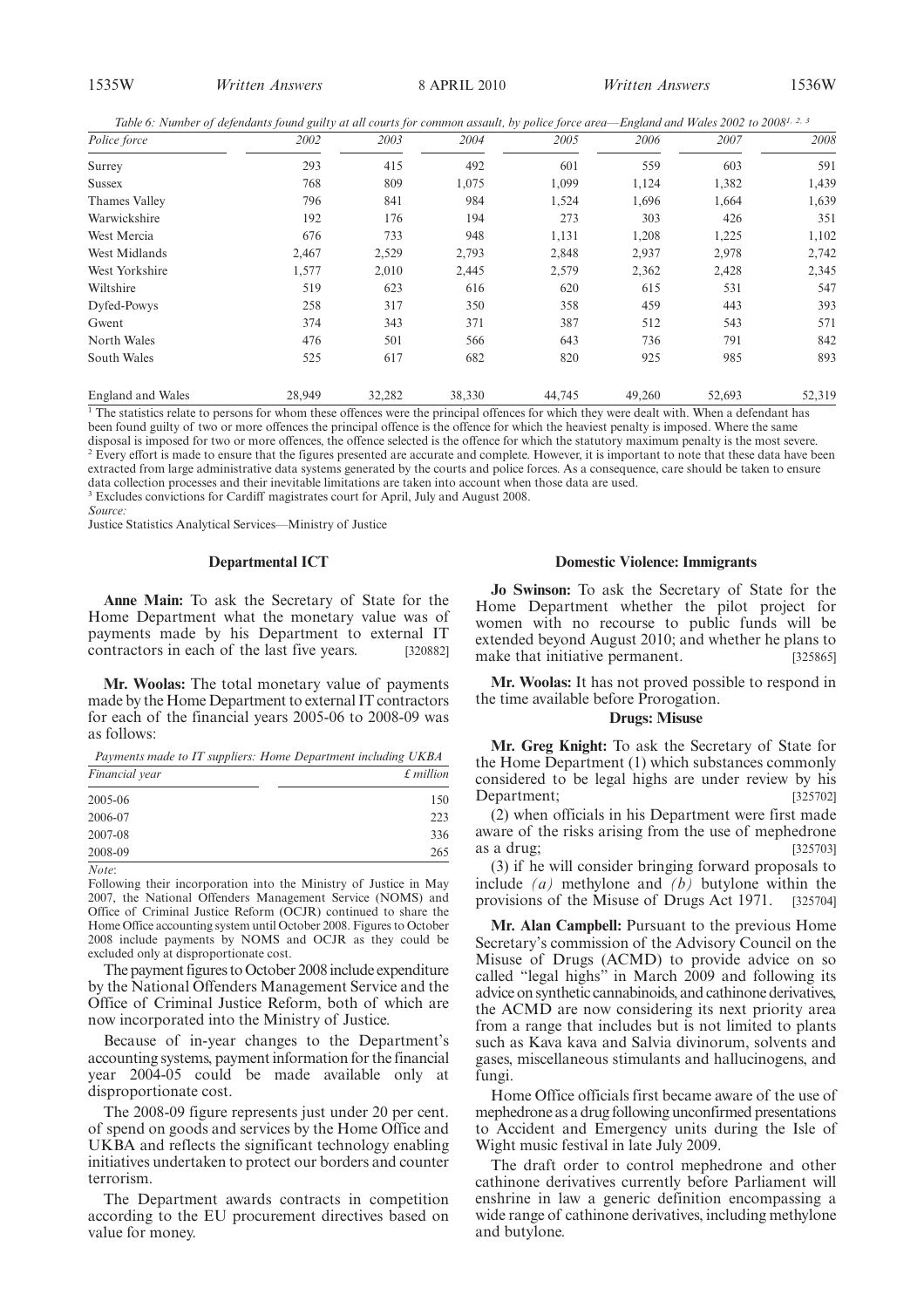1537W *Written Answers Written Answers* 8 APRIL 2010 1538W

# **Human Trafficking**

**Mr. Steen:** To ask the Secretary of State for the Home Department how many judicial reviews of decisions made by the competent authority in relation to human trafficking cases were *(a)* initiated and *(b)* completed between 1 April 2009 and 28 February 2010. [325892]

**Mr. Alan Campbell:** It has not proved possible to respond in the time available before Prorogation.

# **Identity Cards: Cheshire**

**Mr. Timpson:** To ask the Secretary of State for the Home Department how many applications for identity cards his Department has received from residents of postcode area *(a)* CW1 3, *(b)* CW1 4, *(c)* CW3 0, *(d)* CW3 9, *(e)* CW5 6, *(f)* CW5 8, *(g)* CW11 4, *(h)* ST7 2, *(i)* CW1 2, *(j)* CW2 6, *(k)* CW2 7, *(l)* CW5 7, *(m)* CW5 5, *(n)* CW2 8, *(o)* CW1 5, *(p)* CW2 5 and *(q)* CW1 6 since 1 January 2010. [325179]

**Mr. Woolas** *[holding answer 30 March 2010]:* The Identity and Passport Service is not able to provide a breakdown of applications received to this level of postcode detail without contravening data protection principles.

# **Illegal Immigrants: Employment**

**Sandra Osborne:** To ask the Secretary of State for the Home Department on what dates his Department monitored each UK fishing port to assess whether employees were working illegally in the last 12 months; and what the results of such monitoring were. [325893]

**Mr. Woolas:** It has not proved possible to respond in the time available before Prorogation.

#### **Immigrants: Detainees**

**Mr. MacNeil:** To ask the Secretary of State for the Home Department how many people held in immigration removal centres (IRCs) pending removal from the country were transferred to another IRC before being removed in the last 12 months. [325854]

**Mr. Woolas:** The information requested could be obtained by undertaking a detailed examination of individual records which would be only at disproportionate cost.

Detainees are not routinely moved between centres without an operational reason. This is normally to ensure occupancy levels of the bed space is maximised, to re-position detainees close to airports in preparation for their removal from the UK, to attend court hearings, medical appointments or for an interview.

## **Independent Safeguarding Authority: Manpower**

**Tim Loughton:** To ask the Secretary of State for the Home Department how many and what proportion of caseworkers employed by the Independent Safeguarding Authority tomake barring decisions under the Safeguarding Vulnerable Groups Act 2006 do not have *(a)* a university degree, *(b)* any A-levels and *(c)* more than four GCSEs at A\* to C grade. [307862]

**Mr. Alan Campbell** *[holding answer 6 January 2010]:* The Independent Safeguarding Authority recruits caseworkers based on competency based assessment which links to the skills and experience they can bring to the post rather than academic qualifications. However, the breakdown of the percentages of Independent Safeguarding Authority (ISA) caseworker qualifications (Levels 3-6) is as follows:

(*a*) Staff with degrees = 28 per cent.

*(b)* Staff with A levels  $=$  49 per cent.

 $(c)$  Staff with four GCE/GCSE's grade  $A^*$  to C or above = 70 per cent.

Casework Officers, Decision Makers, Team Managers and Unit Heads undertake the UCAPD—Professional Decision Making in the ISA. This programme is accredited by Teesside University and awards individuals 60 credits/ units of an academic qualification.

#### **Mephedrone**

**Mr. Dodds:** To ask the Secretary of State for the Home Department (1) what representations he has received on the banning of mephedrone in the UK; [320113]

(2) if he will introduce proposals to ban the sale of mephedrone in the UK. [320114]

**Mr. Alan Campbell:** Following receipt of the Advisory Council on the Misuse of Drugs advice on 29 March 2010, a draft order to amend the Misuse of Drugs Act 1971 to control mephedrone and other cathinone derivatives as class B drugs is currently before Parliament for its approval. With Parliament's agreement, these drugs will be controlled on 16 April 2010.

**Annette Brooke:** To ask the Secretary of State for the Home Department what recent representations he has received on the classification of mephedrone under the Misuse of Drugs Act 1971; and if he will make a statement. [324848]

**Mr. Alan Campbell** *[holding answer 29 March 2010*]: The most recent representation received on the classification of mephedrone is the advice of the Advisory Council on the Misuse of Drugs (ACMD), the Government's independent expert body, on 29March 2010. The ACMD's advice can be accessed at:

http://drugs.homeoffice.gov.uk/drugs-laws/acmd/index.html

On the recommendation of the ACMD that mephedrone and other cathinone derivatives should be brought under the Misuse of Drugs Act 1971 as Class B drugs, a draft Order to amend the 1971 Act is currently before Parliament for its approval. With Parliament's agreement, these drugs will be controlled on 16 April 2010.

#### **Misuse of Drugs Act 1971**

**Anne Milton:** To ask the Secretary of State for the Home Department whether he plans to bring forward proposals to amend the Misuse of Drugs Act 1971 to provide for *(a)* nurse independent prescribers and *(b)* pharmacist independent prescribers to prescribe more controlled drugs; and if he will make a statement. [321939]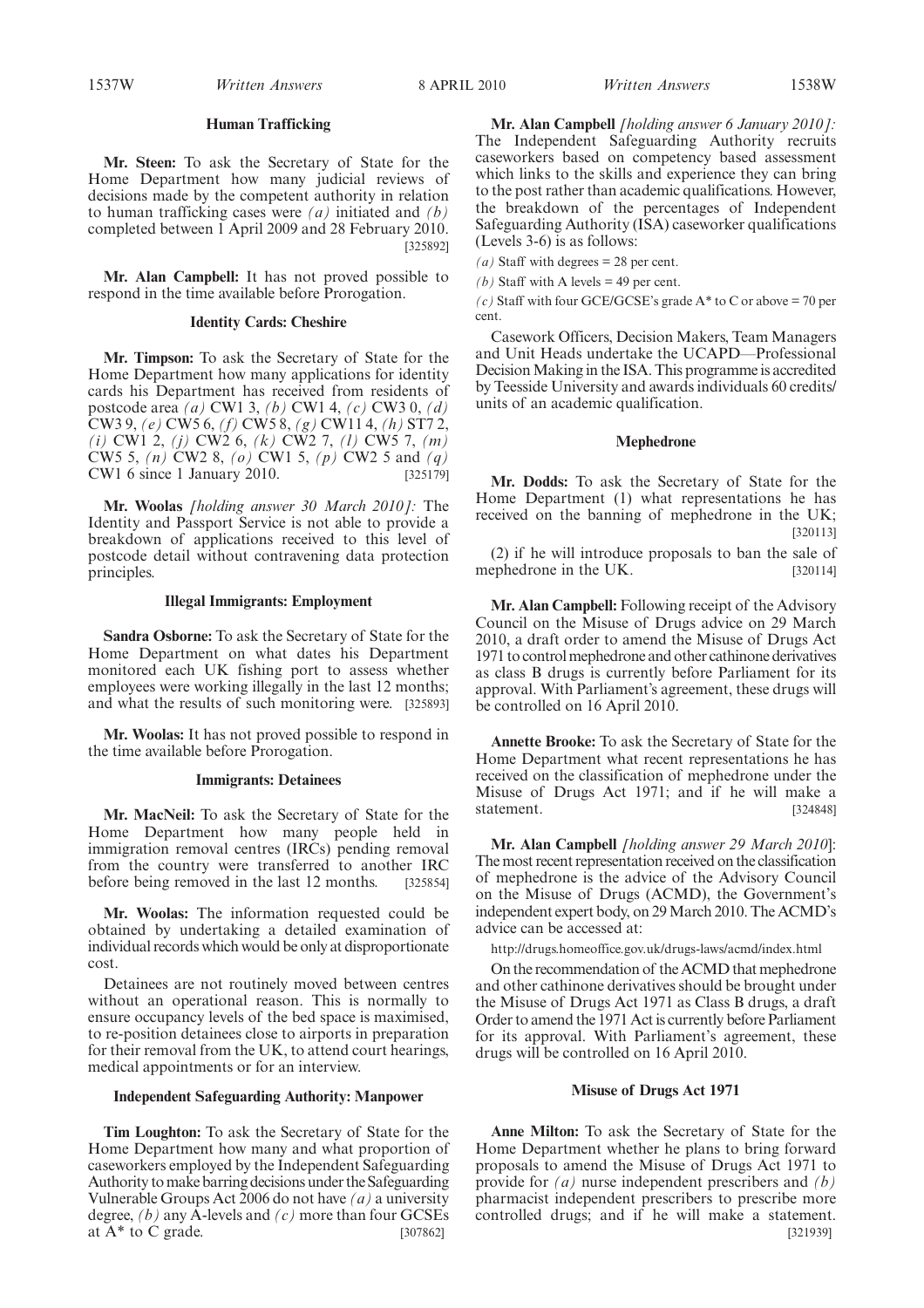# **War Crimes**

**Mr. Crabb:** To ask the Secretary of State for the Home Department pursuant to the answer of 24 March 2010, *Official Report*, columns 351-2W, on the UK Border Agency's War Crimes Unit, what the country of origin is of those recommended for refusal/exclusion. [325859]

**Mr. Woolas:** It has not proved possible to respond in the time available before Prorogation.

**Mr. Crabb:** To ask the Secretary of State for the Home Department pursuant to the answer of 24 March 2010, *Official Report,* columns 351-52W, on the UK Border Agency's War Crimes Unit, how many people whose cases the Border Agency referred to the Metropolitan Police are still in the UK. [325860]

**Mr. Woolas:** It has not proved possible to respond in the time available before Prorogation.

**Mr. Crabb:** To ask the Secretary of State for the Home Department pursuant to the answer of 24 March 2010, *Official Report,* columns 351-52W, on the UK Border Agency's War Crimes Unit, how many people the Border Agency recommended for refusal/ exclusion are still in the UK. [325861]

**Mr. Woolas:** It has not proved possible to respond in the time available before Prorogation.

## **Written Questions: Government Responses**

**Andrew Mackinlay:** To ask the Secretary of State for the Home Department when he expects to reply to question 324858, tabled on 23 March 2010, on Group 4 Securicor (G4S). [325871]

**Mr. Woolas:** I refer my hon. Friend to my answer of 6 April 2010, *Official Report*, column 1268W.

**Mr. Steen:** To ask the Secretary of State for the Home Department for what reasons he has not provided a substantive response to Question *(a)* 325183 on human trafficking and *(b)* 325031 on the European Convention on the Protection of Children against Sexual Exploitation and Sexual Abuse. [325891]

**Mr. Alan Campbell:** I refer the hon. Gentleman to my answers of 7 April 2010, *Official Report,* column 1382W, and 6 April 2010, *Official Report,* column 1271W respectively.

## **NORTHERN IRELAND**

#### **Bloody Sunday Tribunal of Inquiry**

**Mr. Paterson:** To ask the Secretary of State for Northern Ireland how much the Saville Inquiry has spent on IT consultants since its inception. [325508]

**Mr. Alan Campbell:** The Government plan to amend the Misuse of Drugs Regulations 2001 (as amended) when Parliament returns in order to expand the range of controlled drugs that can be prescribed independently by Nurse Independent Prescribers and to enable Pharmacist Independent Prescribers to independently prescribe controlled drugs.

# **Operation Greenfly**

**James Duddridge:** To ask the Secretary of State for the Home Department what assessment he has made of the effectiveness of *(a)* Operation Greenfly and *(b)* Operation Calais. [325585]

**Mr. Alan Campbell:** These operations, like other operational matters in the force area, are the responsibility of the chief constable of Essex police, with whom questions about their effectiveness should be taken up.

### **Police: Greater Manchester**

**Andrew Gwynne:** To ask the Secretary of State for the Home Department what recent assessment he has made of the effectiveness of the implementation of the policing pledge in Greater Manchester. [325852]

**Mr. Hanson** *[holding answer 7 April 2010]:* It is for individual police forces and authorities to ensure delivery of the Policing Pledge in their area. The Government will hold forces to account for progress through the single top-down target we have set them to improve public confidence that the antisocial behaviour and crime issues that matter locally are being tackled, and in the light of inspection work by Her Majesty's Inspectorate of Constabulary (HMIC). In September 2009, 50 per cent. of the public were confident that antisocial behaviour and crime issues that matter in their area were being dealt with—an increase of 4 per cent. points in the last year.

In October 2009, HMIC published a report on the progress of all forces in delivering the Pledge and the report graded Greater Manchester police as 'fair'. Police authorities are now working with forces to ensure that the learning identified by HMIC is taken onboard and that the Policing Pledge is delivered consistently across their force area.

# **UK Border Agency: Correspondence**

**Andrew Mackinlay:** To ask the Secretary of State for the Home Department for what reasons the Assistant Director of the UK Border Agency did not reply to the hon. Member for Thurrock's letter of 23 September 2009 (re CTS Ref B34288/9 and Z1048050) until 26 March 2010; why her letter was not despatched until 29 March 2010; and if he will make a statement. [325844]

**Mr. Woolas:** The delay in responding to my hon. Friend's letter was due to an internal organisational re-structuring which impacted temporarily on work allocation and, as a result, certain items of work were not actioned within the appropriate time scales.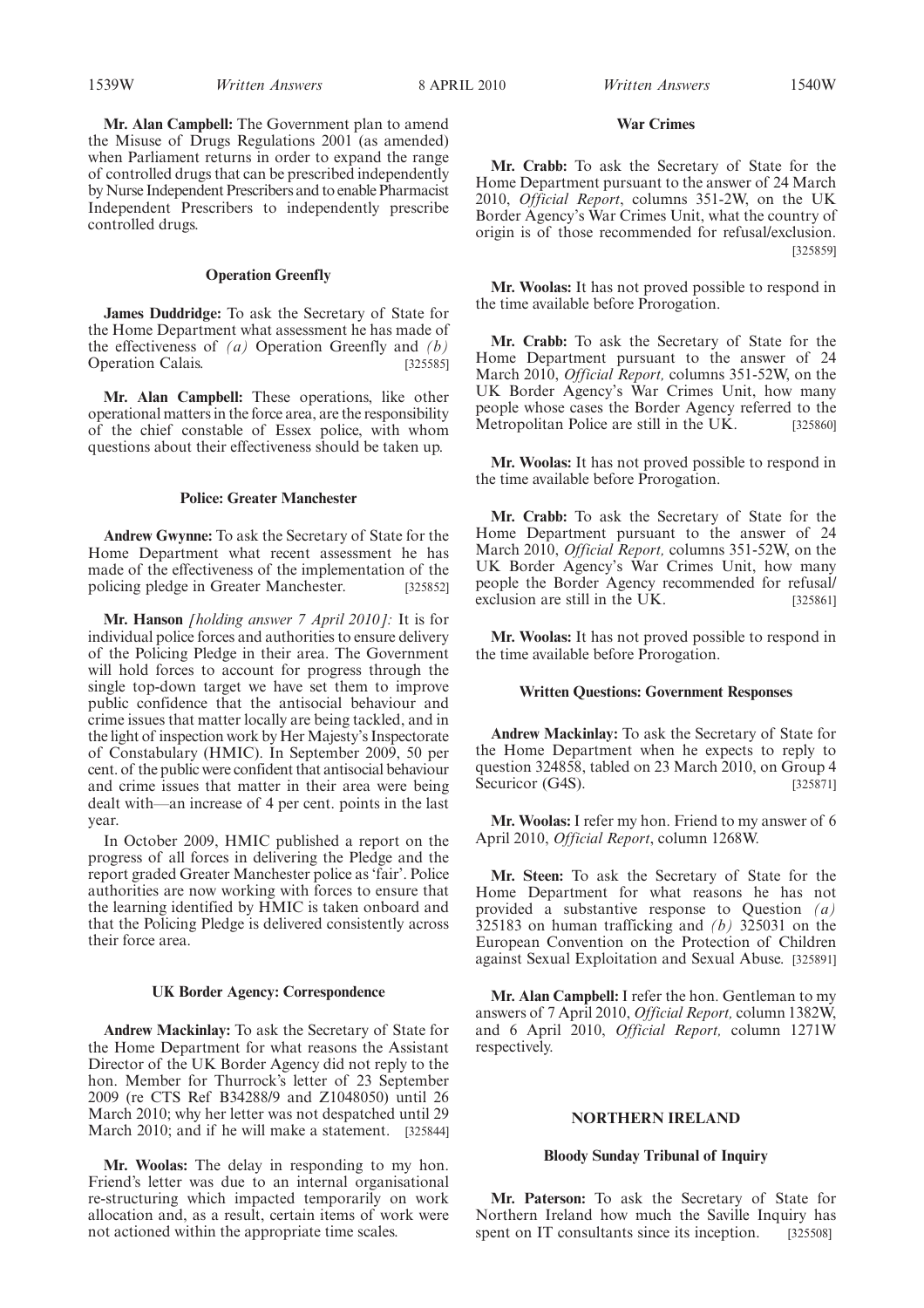**Mr. Woodward:** I am advised by the Bloody Sunday Inquiry that it has spent approximately £2.2 million on information technology consultants to the end of February 2010.

**Mr. Paterson:** To ask the Secretary of State for Northern Ireland what the budget is of the press office for the Saville Inquiry in the *(a)* current and *(b)* next financial year. [325509]

**Mr. Woodward:** I am advised by the Bloody Sunday Inquiry that the Inquiry does not currently employ a press officer and there is no dedicated budget for press office facilities. Since November 2004, all press inquiries have been handled by the Secretary and Deputy Secretary to the Inquiry. An average total on-call allowance of £400 per month is paid to cover out-of-hours press inquiries.

# **Departmental Advertising**

**Mr. Paterson:** To ask the Secretary of State for Northern Ireland what advertising campaigns were *(a)* launched and *(b)* maintained by his Department in 2008-09; and how much each such campaign cost in that year. [325537]

**Paul Goggins:** Expenditure and a list of the advertising campaigns *(a)* launched and *(b)* maintained by the Northern Ireland Office, including its arm's length bodies and the Public Prosecution Service Northern Ireland but excluding its agencies and Executive NDPBs, in 2008-09 is shown in the following table.

| Campaign                                                                                                     | Maintainedl<br>launched | Cost(f) |
|--------------------------------------------------------------------------------------------------------------|-------------------------|---------|
| <b>PPSNI</b> Recruitment                                                                                     | Launched                | 7,365   |
| Fireworks Campaign                                                                                           | Maintained              | 49,315  |
| Recruitment of member of the<br><b>Boundary Commission</b>                                                   | Launched                | 12,929  |
| Public appointments competition<br>for recruitment of Civil Service<br>Commissioners for Northern<br>Ireland | Launched                | 14,678  |
| Unknown Callers—Community<br>Safety television advertisement                                                 | Maintained              | 102,030 |
| Theft from Vehicles—television<br>advertisement                                                              | Maintained              | 78,682  |
| Close it, Lock it, Check it<br>Campaign                                                                      | Launched                | 169,425 |
| Publicising section 75 Equality<br>Legislation                                                               | Launched                | 2,858   |

# **Departmental Buildings**

**Mr. Philip Hammond:** To ask the Secretary of State for Northern Ireland how much his Department and its agencies have spent on rooms for staff leisure in each of the last five years. [324425]

**Paul Goggins:** The Northern Ireland Office (NIO) and its Agencies have spent the following amounts on rooms for staff leisure, including fitness facilities and equipment, in each of the last five years;

The NIO in 2009-10 spent £1,582.26, and in 2008-9 spent £7,614.24. There was no expenditure in the previous three years.

The NI Prison Service in 2008-9 spent £2,015.13, and in 2007-8 £9,621.83. There was no expenditure in the other years.

Expenditure on fitness facilities and equipment, including shower facilities, is seen as contributing to the promotion of good health amongst staff.

#### **Departmental Dismissal**

**Mr. Paterson:** To ask the Secretary of State for Northern Ireland how many members of staff in his Department were dismissed in each of the last five years; and how many were dismissed as a result of under-performance in each year. [325493]

**Paul Goggins:** The details requested are shown in the following table.

|      | Total dismissed | Dismissed as a result<br>of under performance |
|------|-----------------|-----------------------------------------------|
| 2005 | $*1$            | $\theta$                                      |
| 2006 | $5(*)2)$        | $\theta$                                      |
| 2007 | 8               | $\theta$                                      |
| 2008 |                 | 0                                             |
| 2009 |                 | 0                                             |

\* Reason for dismissal not recorded.

#### **Departmental Freedom of Information**

**Mr. Paterson:**To ask the Secretary of State for Northern Ireland from how many documents released by his Department under the Freedom of Information Act 2000 in the last five years information has been withheld under the exemptions relating to *(a)* parliamentary privilege, *(b)* disclosure of personal data, *(c)* disclosure of commercial data, *(d)* duty of confidence and the public interest, *(e)* operation of a ministerial private office, *(f)* advice from the Law Officers, *(g)* ministerial correspondence, *(h)* formulation or development of Government policy, *(i)* information supplied by or relating to security bodies, *(j)* international relations and *(k)* relations between bodies within the UK. [325435]

**Paul Goggins:** In order to provide the information requested it would be necessary to review all documents that have been released by the Department since 2005. As this would incur disproportionate costs I regret that I am unable to provide the information.

#### **Departmental ICT**

**Mr. Paterson:** To ask the Secretary of State for Northern Ireland which of his Department's ICT projects were over budget at the latest date for which information is available; and by how much each was over budget at that time. [325536]

**Paul Goggins:** The Causeway Programme is a key element in the continuing modernisation and reform of the criminal justice system in Northern Ireland. At its inception, total costs were estimated at £42.7 million. The most recent estimate is that total costs through to the end of the contract in 2013 will be £61.6 million. The increased costs have arisen in three main areas:

Adaptation of criminal justice line of business systems to link in with Causeway - £7 million

PPP contract changes - £8 million

Programme development and office costs - £4 million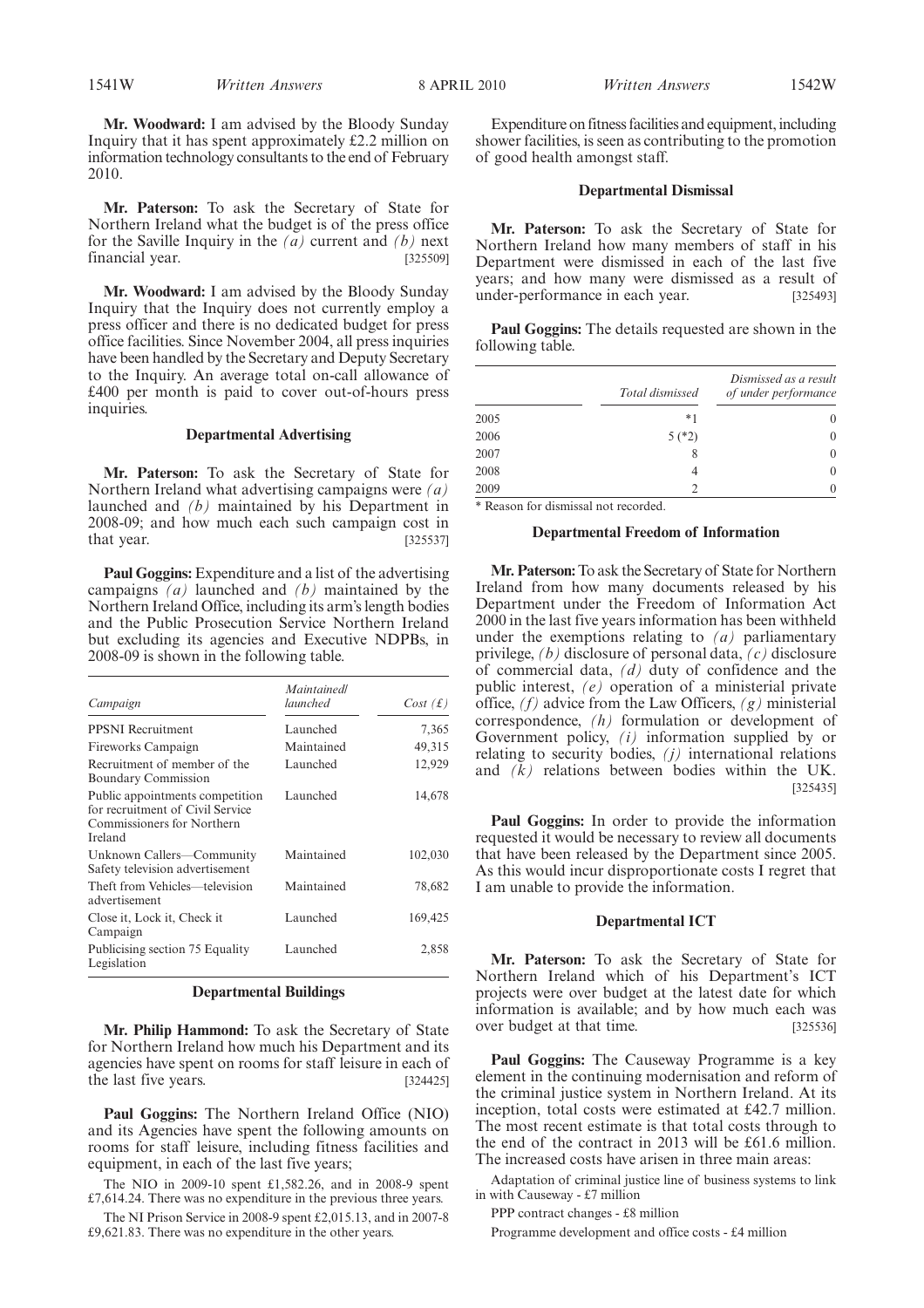The rate of return on the investment is, however, expected to be broadly similar to the original estimate.

#### **Departmental Impact Assessments**

**Mr. Paterson:**To ask the Secretary of State for Northern Ireland how many equalities impact assessments his Department has undertaken in the last 12 months for which figures are available; and what estimate he has made of the cost to the public purse of such assessments. [325406]

**Paul Goggins:** The Northern Ireland Office (NIO) has not undertaken any equality impact assessments in the 12 months ending 28 February 2010.

## **Departmental Legal Costs**

**Mr. Paterson:** To ask the Secretary of State for Northern Ireland how much his Department has spent on *(a)* legal fees and *(b)* compensation in relation to legal cases concerning remuneration of its employees in each of the last five years. [325500]

**Mr. Woodward:** Due to Prorogation it has not been possible to answer this question.

#### **Departmental Manpower**

**Mr. Paterson:** To ask the Secretary of State for Northern Ireland how many *(a)* nationals of other EU member states and *(b)* non-EU foreign nationals his Department employs. [325433]

**Paul Goggins:** The Northern Ireland Office (NIO) has no central record of nationals of other EU member states and non-EU foreign nationals in our employment. Since November 2007, the Northern Ireland Civil Service (NICS), which also carries out recruitment on behalf of the NIO, has collected the nationality details of applicants for vacancies. This information is retained for those who are successful and are appointed to posts in the NICS and NIO.

#### **Departmental Marketing**

**Mr. Philip Hammond:** To ask the Secretary of State for Northern Ireland how much his Department spent on promotional items carrying the Department's branding and logo in the last five years; and what such items were. [324708]

**Paul Goggins:** The following table details expenditure by the Northern Ireland Office (NIO), including its arms length bodies and the Public Prosecution Service Northern Ireland but excluding its agencies and NDPBs on promotional items carrying the Department's branding and logo in the last five years.

|         | <i>Item</i>                                                 | Total $(f)$ |
|---------|-------------------------------------------------------------|-------------|
| 2004-05 |                                                             | Nil         |
| 2005-06 |                                                             | Nil         |
| 2006-07 | Leadership programme<br>folders                             | 2,389.63    |
| 2007-08 | Leaflets and posters<br>advertising e-learning<br>programme | 6,361.45    |

|         | <i>Item</i>                                  | Total $(f)$ |
|---------|----------------------------------------------|-------------|
| 2008-09 | Leadership programme<br>folders              | 2,239.63    |
|         | Consultant business<br>cards                 | 129.13      |
|         | Sentencing framework<br>leaflets and posters | 819.50      |

**Mr. Paterson:** To ask the Secretary of State for Northern Ireland how much of his Department's marketing budget was spent on *(a)* media advertising, *(b)* promotion and *(c)* education packs and initiatives for schools in 2008-09. [325538]

**Paul Goggins:** Expenditure on *(a*) media advertising *(b)* promotion and *(c)* education packs and initiatives for schools by the Northern Ireland Office, including its arms length bodies and the Public Prosecution Service Northern Ireland but excluding its agencies and executive NDPBs, in 2008-09 is shown in the following table.

| Media Advertising                              | 422.785 |
|------------------------------------------------|---------|
| Promotion                                      | 5.562   |
| Education Packs and Initiatives for<br>Schools | 109.903 |

## **Departmental Meetings**

**Mr. Paterson:** To ask the Secretary of State for Northern Ireland how many official meetings he has had in *(a)* London, *(b)* Belfast, *(c)* Londonderry, *(d)* Newry, *(e)* Armagh and *(f)* the United States of America in the last 12 months. [325427]

**Mr. Woodward:** To identify each and every separate official meeting the Secretary of State for Northern Ireland has had in the last 12 months on official business in London, Northern Ireland and the United States can be done only at disproportionate cost.

# **Departmental Opinion Polls**

**Mr. Paterson:** To ask the Secretary of State for Northern Ireland how much was spent by his Department on *(a)* opinion polling, *(b)* focus groups and *(c)* other forms of market research in each of the last five years; what surveys were commissioned; and what the purpose was of each such survey. [325491]

**Paul Goggins:** The requested information is as follows: *2005-06*

Opinion polling—£340,317

Focus groups—£27,480

Other market research—£0

*Surveys commissioned and the purpose of each:*

Northern Ireland Information Service Poll—to gauge public view on the political process;

Commissioned questions for NI Omnibus survey—to obtain public perception of Public Prosecution Service which in turn assists in the development of policy;

NI Crime Survey—to ascertain people's experience and perceptions of crime in N.I;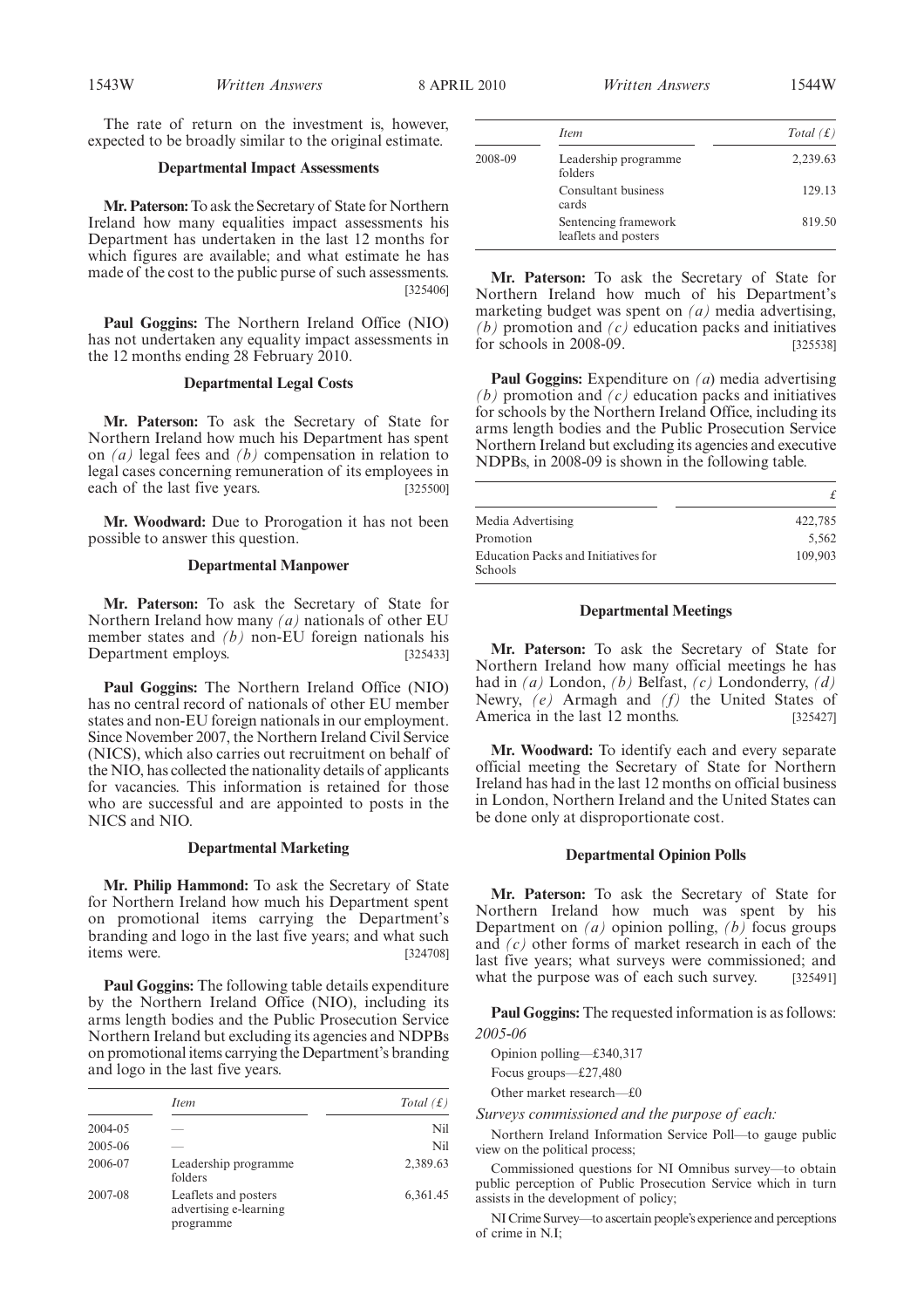NI Omnibus Survey—Recovery of Assets Module—to ascertain people's awareness of Assets Recovery Agency and perceptions of its effectiveness;

NI Omnibus Survey—Confidence in the Criminal Justice System Module—to assess people's confidence of the Criminal Justice System;

NI Omnibus Survey—Confidence in Police Module—to assess people's confidence of the police; and

NI Omnibus Survey—Sexual Violence Module—perceptions and assessment of sexual violence in NI.

*2006-07*

Opinion polling—£399,328

Focus groups—£0

Other market research—£0

*Surveys commissioned and the purpose of each:*

Northern Ireland Information Service Poll—to gauge public view on the political process;

Commissioned questions for NI Omnibus survey—to obtain public perception of Public Prosecution Service which in turn assists in the development of policy;

NI Crime Survey—to ascertain people's experience and perceptions of crime in NI;

NI Omnibus Survey—Organised Crime Module—to ascertain people's experience and perceptions of Organised Crime;

NI Omnibus Survey—Recovery of Assets Module—to ascertain people's awareness of Assets Recovery Agency and perceptions of its effectiveness;

Compensation Agency Applicants' Attitudes Survey; and Public Attitudes towards Sex Offenders.

*2007-08*

Opinion polling—£397,145

Focus groups—£1,828

Other market research—£7,370

*Surveys commissioned and the purpose of each:*

Northern Ireland Information Service Poll—to gauge public view on the political process;

Commissioned questions for NI Omnibus survey—to obtain public perception of Public Prosecution Service which in turn assists in the development of policy;

NI Crime Survey—to ascertain people's experience and perceptions of crime in NI;

NI Omnibus Survey—Organised Crime Module—to ascertain people's experience and perceptions of Organised Crime;

NI Omnibus Survey—Recovery of Assets Module—to ascertain people's awareness of Assets Recovery Agency and perceptions of its effectiveness;

NI Omnibus Survey—Youth Justice Agency module—to ascertain people's awareness of the Youth Justice Agency and perceptions of its effectiveness; and

Evaluation of OCTF Christmas Counterfeit goods campaign. *2008-09*

Opinion polling—£46,069

Focus groups—£0

Other market research—£9,897

*Surveys Commissioned and the purpose of each:*

Northern Ireland Information Service Poll—to gauge public view on the political process;

Commissioned questions for NI Omnibus survey—to obtain public perception of Public Prosecution Service which in turn assists in the development of policy;

Customer Satisfaction Survey—to analyse the performance of the compensation Agency;

Access NI—Customer Attitudes Survey; and

Evaluation of OCTF Christmas Counterfeit goods campaign.

*2009-10*

Opinion polling—£37,145 Focus groups—£0

Other market research—£6,539

*Surveys commissioned and the purpose of each:*

Access NI—Customer Attitudes Survey;

Evaluation of OCTF Christmas Counterfeit goods campaign; To gauge public opinion on the political process (May 2009); and

To gauge public opinion on the political process (March 2010).

**Mr. Paterson:** To ask the Secretary of State for Northern Ireland what direction his Department gives to its contractors on the framing of questions in surveys it commissions. [325436]

**Paul Goggins:** Polling questions are agreed in consultation between the Department and contractor.

**Mr. Paterson:** To ask the Secretary of State for Northern Ireland in respect of how many surveys commissioned by his Department in 2010 the *(a)* results and *(b)* supporting data have been published in full. [325437]

**Paul Goggins:** The Northern Ireland Office (NIO) has not commissioned any surveys in 2010 where the *(a)* results and *(b)* supporting data have been published in full.

**Mr. Paterson:** To ask the Secretary of State for Northern Ireland what opinion surveys were commissioned by his Department in *(a)* 2008, *(b)* 2009 and *(c)* 2010 to date; and what company was commissioned to undertake each. [325447]

**Mr.Woodward:**The requested information is as follows:

| Survey                                                                                                                                                                   | Commissioned Company                 |
|--------------------------------------------------------------------------------------------------------------------------------------------------------------------------|--------------------------------------|
| 2008-09                                                                                                                                                                  |                                      |
| Northern Ireland Information<br>Service                                                                                                                                  | Millward and Brown Ulster            |
| Poll - to gauge public view on the<br>political process;                                                                                                                 |                                      |
| Commissioned questions for NI<br>Omnibus survey - to obtain public<br>perception of Public Prosecution<br>Service which in turn assists in the<br>development of policy; | Millward and Brown Ulster            |
| Customer Satisfaction Survey – to<br>analyse the performance of the<br>Compensation Agency;                                                                              | Millward and Brown Ulster            |
| Access NI - Customer Attitudes                                                                                                                                           | NI Statistics and Research<br>Agency |
| Survey; and                                                                                                                                                              |                                      |
| Evaluation of OCTF Christmas<br>counterfeit goods campaign.                                                                                                              | Genesis Advertising                  |
| 2009-10                                                                                                                                                                  |                                      |
| Access NI - Customer Attitudes<br>Survey:                                                                                                                                | NI Statistics and Research<br>Agency |
| Evaluation of OCTF Christmas<br>counterfeit goods campaign;                                                                                                              | Genesis Advertising                  |

To gauge public opinion on the political process (May 2009); and Millward and Brown Ulster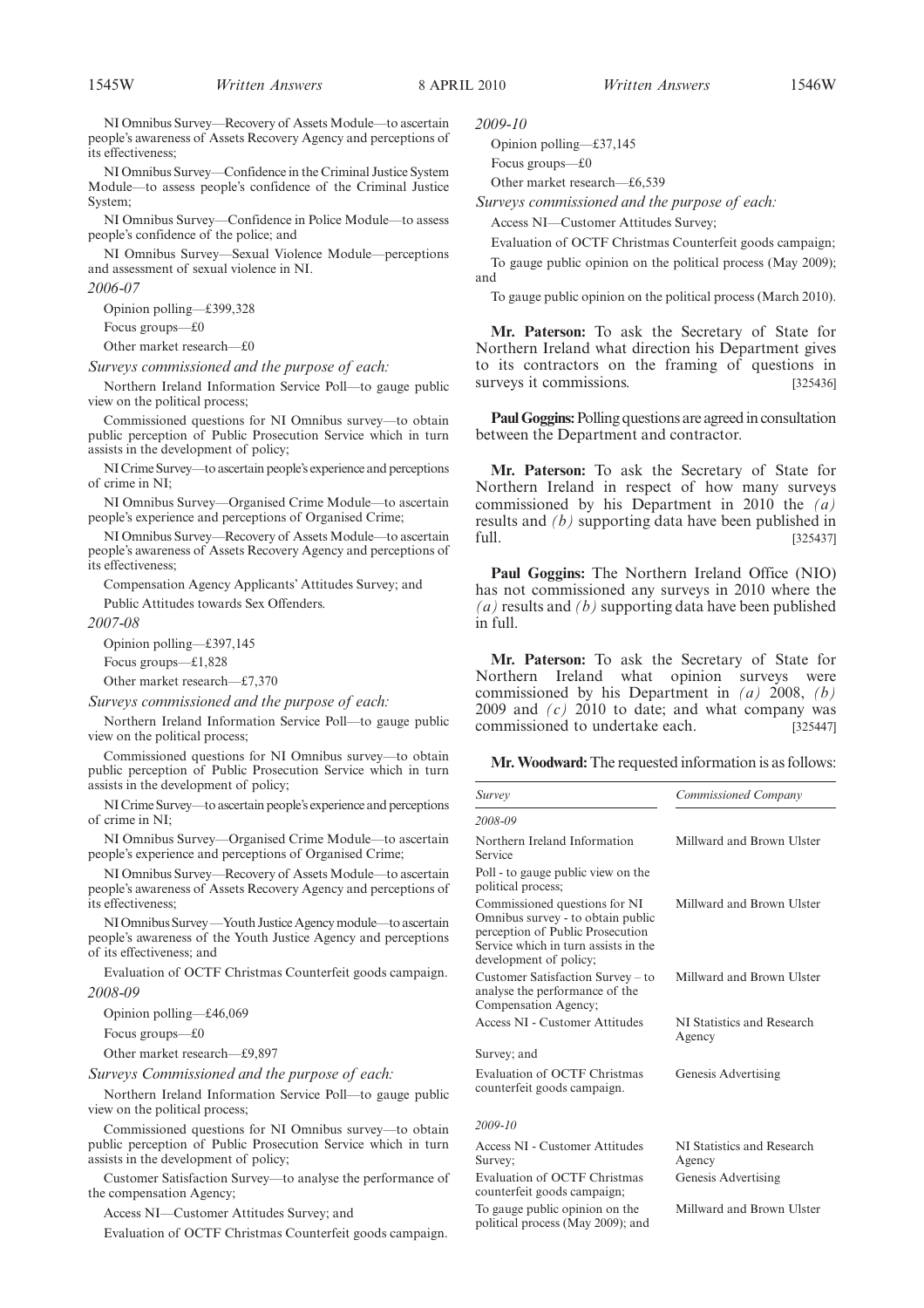| 1547W                                                             | <i>Written Answers</i> |                           | 8 APRIL 2010 |                        | <i>Written Answers</i>                                     | 1548W |
|-------------------------------------------------------------------|------------------------|---------------------------|--------------|------------------------|------------------------------------------------------------|-------|
| Survey                                                            |                        | Commissioned Company      |              | $cost \pounds2.566.00$ | Industrial Relations Law Reports Journal 2008-10 (2008-09  |       |
| To gauge public opinion on the<br>political process (March 2010). |                        | Millward and Brown Ulster |              |                        | Payroll Factfile Issues 85-90 (2008-09 cost £474.00)       |       |
|                                                                   |                        |                           |              |                        | Termination Employment Issues 26-29 (2008-09 cost £430.25) |       |

# **Departmental Pay**

**Mr. Paterson:** To ask the Secretary of State for Northern Ireland how many and what proportion of senior civil servants in his Department were awarded a bonus in 2009; and what the *(a)* highest, *(b)* lowest, *(c)* mean, *(d)* median and *(e)* mode bonus awarded was. [325497]

**Paul Goggins:** Non-consolidated performance payments are made to staff in the senior civil service in line with Cabinet Office Guidance. In 2009 performance payments were made to 37 senior civil servants which is 58.7 per cent. of the senior civil servants in the Department. The highest payment *(a)* was £11,000, the lowest *(b)* was £1,800, the mean payment  $(c)$  was £7,762, the median payment *(d)* was £7,570 and the mode payment *(e)* was £6,450.

**Mr. Paterson:** To ask the Secretary of State for Northern Ireland how many and what proportion of his Department's Board members who were civil servants working in his Department were awarded a bonus in *(a)* 2008 and *(b)* 2009; and what the highest bonus paid was in each year. [325498]

**Paul Goggins:** In 2008 there were 12 board members of which 11 received a bonus which constitutes 91.7 per cent. of the Board. The highest bonus paid was £18,000.

In 2009 there were nine board members of which six received a bonus which constitutes 66.7 per cent. of the Board. The highest bonus paid was £11,000.

#### **Departmental Press: Subscriptions**

**Mr. Paterson:** To ask the Secretary of State for Northern Ireland to which *(a)* magazines and *(b)* journals his Department has subscribed in each of the last five years; and what the cost was of those subscriptions. [325473]

**Paul Goggins:** The information requested is as follows. *Community Safety Unit*

Pavilion Community Safety Journal (2010 cost £619.00) Older People Journal (2010 cost £125.00)

|         | Total $(f)$ |
|---------|-------------|
| 2005-06 | 619.00      |
| 2006-07 | 619.00      |
| 2007-08 | 619.00      |
| 2008-09 | 744.00      |
| 2009-10 | 744.00      |

## *Personnel Services Division*

Central Government Supplies Estimates 2007-08 (2008-09 cost £61.92)

Employers Pay Benefits Manual Issues 26-29 (2008-09 cost £359.00)

Employment Law Issues 74-79 (2008-09 cost £827.00)

|         | Total $(f)$ |
|---------|-------------|
| 2008-09 | 3,891.17    |

*Information and Corporate Services Division Millbank* Economist (2009-10 cost £960.00) New Statesman (2009-10 cost £672.00) Spectator (2009-10 cost £614.40) Private Eye (2009-10 cost £36.00)

Tribune (2009-10 cost £288.00)

|         | Total $(f)$          |
|---------|----------------------|
| 2005-06 | No figures available |
| 2006-07 | 2,392.80             |
| 2007-08 | 2,392.80             |
| 2008-09 | 2,392.80             |
| 2009-10 | 2,570.40             |

*Criminal Justice Library* British Journal of Criminology (2009 cost £357.85) British Journal of Social Work (2009 cost £472.63) Bulletin of NI Law (2009 cost £210.00) Child Care in Practice (2009 cost 179.07) Community Safety (2009 cost £195.00) Criminal Justice (2009 cost £380.14) Criminal Justice Matters (2009 cost £112.87) Criminal Law Review (2009 cost £320.00) Drugscope (2008 cost £55.00) Economist (2008-09 cost £103.00) European Human Rights Law Review (2009 cost £388.00) Fortnight (2009 cost £28.00) House of Commons Weekly Information Bulletin (2009 cost £48.15) Howard Journal of Criminal Justice (2009 cost £70.00) Human Rights Alerter (2009 cost £197.00) Human Rights Updater (2009 cost £179.00) International Review of Victimology (2009 cost £179.00) Journal of Adolescence (2009 cost £48.00) Justice of the Peace Journal and Justice of the Peace reports (2009 cost £499.00) Magistrate (2009 cost £30.00) Modern Law Review (2009 cost £230.35) New Law Journal (2009-10 cost £285.00) Northern Ireland Legal Quarterly (2008 cost £85.00) Northern Ireland Legal Quarterly (2009-10 cost £100.00) Police Journal (2009 cost £131.00)

|         | Total $(f)$ |
|---------|-------------|
| 2008-09 | 4,883.06    |

*Crown Solicitor's Office*

Coredry on Solicitors (2009-10 cost £1,304.00) Costs (2009-10 cost £590.00) Criminal Appeal Reports (2009-10 cost £1,071.00) Current Law (2009-10 cost £1,454.00) Discrimination In Employment (2009-10 cost £216.00)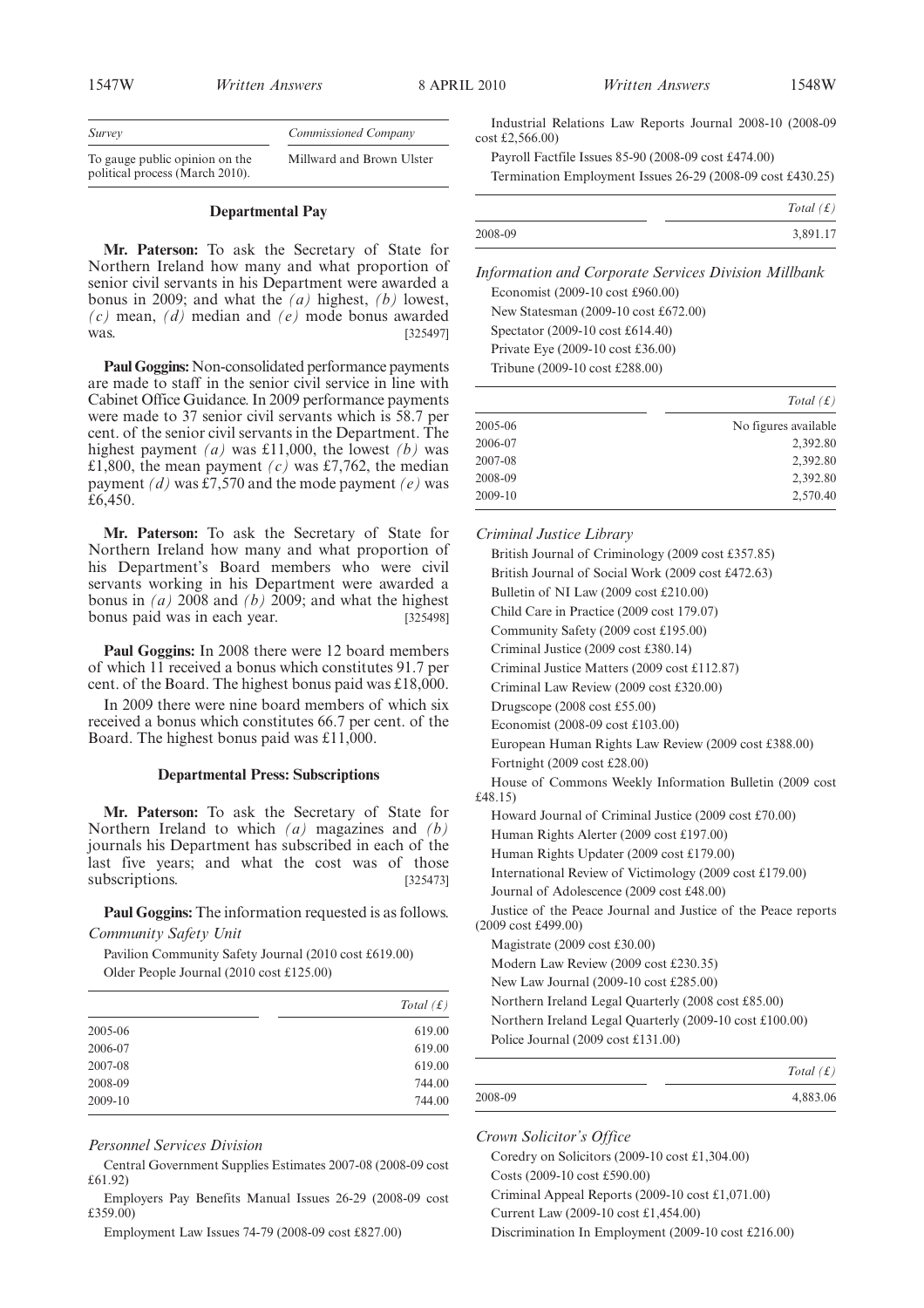European Human Rights Reports (2009-10 cost £748.00) European Human Rights Law Review (2009-10 cost £601.00) Human Rights Practice (2009-10 cost £214.00) IDS Employment Law Brief (2009-10 cost £681.00) Industrial Cases Reports (2009-10 cost £440.00) Judicial Review (2009-10 cost £195.00) Kemp and Kemp on Personal Injury (2009-10 cost £234.00) Mitchell on Confiscation (2009-10 cost £204.00) New Law Journal (2009-10 cost £285.00) Northern Ireland Legal Quarterly (2009-10 cost £100.00) Northern Ireland Law Bulletin (2009-10 cost £120.00)

|         | Total $(f)$ |
|---------|-------------|
| 2005-06 | 5,057.50    |
| 2006-07 | 5,984.01    |
| 2007-08 | 6,050.23    |
| 2008-09 | 7,096.00    |
| 2009-10 | 8,457.00    |

# *Policing Policy and Strategy Branch*

Jane's Police Review (2010 cost £103.48)

|         | Total $f$ |
|---------|-----------|
| 2005-06 | 103.48    |
| 2006-07 | 103.48    |
| 2007-08 | 103.48    |
| 2008-09 | 103.48    |
| 2009-10 | 103.48    |

## **Departmental Temporary Employment**

**Mr. Paterson:** To ask the Secretary of State for Northern Ireland which companies were contracted by his Department for the provision of temporary staff in each of the last five years; how many temporary staff were employed by his Department in each such year; and what the monetary value was of contracts with each such company in each such year. [325495]

**Paul Goggins:** The Northern Ireland Office (NIO) did not contract any companies for the provision of temporary workers. Temporary workers employed by the NIO are drawn from contracts set up by the Department of Finance and Personnel (NI).

Prior to 1 February 2010 the recruitment of temporary staff was delegated to business areas in NIO and no information on numbers is available.

Since 1 February 2010, the recruitment of temporary workers for the Department is managed centrally. There are currently 26 such staff in post.

#### **Departmental Theft**

**Mr. Watson:** To ask the Secretary of State for Northern Ireland what steps his Department is taking to deter theft from within the Department. [322653]

**Paul Goggins:** The Northern Ireland Office (NIO) takes a range of measures across its Estate which reflect the standards set out in HMG Security Policy Framework (SPF) issued by the Cabinet Office and available online at:

www.cabinet-office.gov.uk/spf.aspx

These measures to deter theft from within the Department, include: controlling access to the department's buildings; informing staff both at induction and on an ongoing basis of their responsibility to comply with the policies and procedures laid down for safe guarding departmental assets, including property and information; maintaining property asset registers; and having appropriate financial procedures in place to mitigate against the theft of money. It would not be appropriate to provide details of specific controls as this could undermine their effectiveness.

#### **Departmental Travel**

**Mr. Paterson:** To ask the Secretary of State for Northern Ireland how much his Department's agencies spent on staff travel *(a)* within the UK and *(b)* abroad in each year since 1997. [325448]

**Paul Goggins:** As each of the Northern Ireland Office's agencies maintain their own finance system, there are differences in the information that can be provided.

## *Northern Ireland Prison Service*

|           |           |            | £         |
|-----------|-----------|------------|-----------|
|           | Within UK | Outside UK | Total     |
| 1997-98   | n/a       | n/a        | 948,884   |
| 1998-99   | n/a       | n/a        | 1,780,058 |
| 1999-2000 | n/a       | n/a        | 1,578,014 |
| 2000-01   | n/a       | n/a        | 1,453,299 |
| 2001-02   | n/a       | n/a        | 2,002,319 |
| 2002-03   | n/a       | n/a        | 1,383,910 |
| 2003-04   | 1,382,452 | 735        | 1,383,187 |
| 2004-05   | 1,791,044 | 645        | 1,791,689 |
| 2005-06   | 1,860,508 | 4,330      | 1,864,838 |
| 2006-07   | 1,634,440 | 3,805      | 1,638,245 |
| 2007-08   | 1,415,943 | 2,051      | 1,417,994 |
| 2008-09   | 1,444,519 | 1,166      | 1,445,685 |
|           |           |            |           |

n/a = Not available

The Northern Ireland Prison Service is able to provide a breakdown of UK and international travel expenditure from 2003-04. To split the expenditure in the same way prior to this would involve a manual investigation of all claims which would incur disproportionate costs.

| Compensation Agency |           |            |        |
|---------------------|-----------|------------|--------|
|                     |           |            | £      |
|                     | Within UK | Outside UK | Total  |
| 1997-98             | n/a       | n/a        | 12,474 |
| 1998-99             | n/a       | n/a        | 14,066 |
| 1999-2000           | n/a       | n/a        | 12,807 |
| 2000-01             | n/a       | n/a        | 16,533 |
| 2001-02             | n/a       | n/a        | 10,211 |
| 2002-03             | n/a       | n/a        | 24,413 |
| 2003-04             | n/a       | n/a        | 21,151 |
| 2004-05             | n/a       | n/a        | 17,281 |
| 2005-06             | n/a       | n/a        | 17,174 |
| 2006-07             | n/a       | n/a        | 13,342 |
| 2007-08             | n/a       | n/a        | 6,618  |
| 2008-09             | n/a       | n/a        | 5,201  |

 $n/a = Not available$ 

Compensation Agency expenditure on travel is grouped under the same heading as subsistence. The above figures therefore include both travel and subsistence. To provide separate costs and give details of whether the staff travel was within or outside the UK can be done only at disproportionate cost.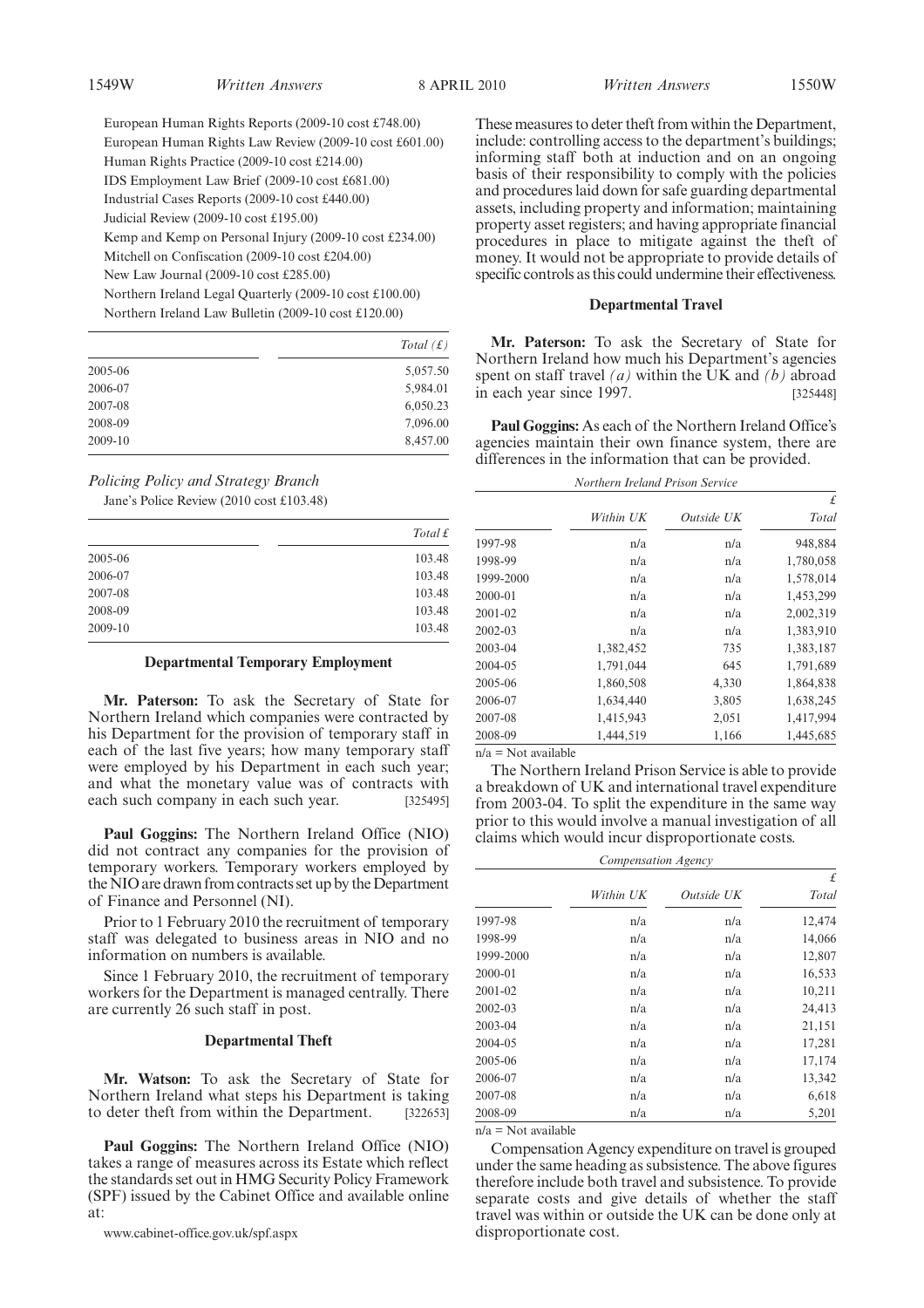|  |  | Youth Justice Agency |
|--|--|----------------------|
|--|--|----------------------|

|                             |                     |                     | £                   |
|-----------------------------|---------------------|---------------------|---------------------|
|                             | Within UK           | Outside UK          | Total               |
| 1997-98                     | $1$ <sub>___</sub>  | $1$ <sub>----</sub> | $1$                 |
| 1998-99                     | $1$ <sub>——</sub>   | $1$ <sub>——</sub>   | $1$ <sub>----</sub> |
| 1999-2000                   | $1$ <sub>----</sub> | $1$                 | $1$ <sub>—</sub>    |
| 2000-01                     | $1$ <sub>----</sub> | $1$ <sub>----</sub> | $1$                 |
| 2001-02                     | $1$ <sub>----</sub> | $1$ <sub>----</sub> | $1$ <sub>----</sub> |
| 2002-03                     | $1$ <sub>___</sub>  | $1$                 | $1$ <sub>___</sub>  |
| 2003-04                     | 184,499             | $\theta$            | 184,499             |
| 2004-05                     | 173,318             | $\Omega$            | 173,318             |
| 2005-06                     | 192,926             | $\Omega$            | 192,926             |
| 2006-07                     | 244,107             | 535                 | 244,642             |
| 2007-08                     | 225,663             | $\theta$            | 225,663             |
| 2008-09                     | 248,915             | $\mathbf{0}$        | 248,915             |
| $\sim$ $-$<br>$\sim$ $\sim$ |                     |                     |                     |

<sup>1</sup> Not applicable

The Youth Justice Agency was launched on 1 April 2003. *Forensic Science Agency of Northern Ireland (FSND*

| £       |            |           |           |
|---------|------------|-----------|-----------|
| Total   | Outside UK | Within UK |           |
| n/a     | n/a        | n/a       | 1997-98   |
| n/a     | n/a        | n/a       | 1998-99   |
| n/a     | n/a        | n/a       | 1999-2000 |
| n/a     | n/a        | n/a       | 2000-01   |
| n/a     | n/a        | n/a       | 2001-02   |
| n/a     | n/a        | n/a       | 2002-03   |
| n/a     | n/a        | n/a       | 2003-04   |
| n/a     | n/a        | n/a       | 2004-05   |
| n/a     | n/a        | n/a       | 2005-06   |
| 107,127 | n/a        | n/a       | 2006-07   |
| 111,182 | n/a        | n/a       | 2007-08   |
| 104,122 | n/a        | n/a       | 2008-09   |

 $n/a = Not available$ 

FSNI's current finance system has only been in operation since 2006-07 and groups expenditure on travel under the same heading as subsistence so the above figures include both travel and subsistence. Figures before 2006-07 could be provided only at disproportionate cost as this would involve a manual investigation of claim forms.

# **Festivals and Special Occasions**

**Mr. Paterson:** To ask the Secretary of State for Northern Ireland how much his Department spent on *(a)* Christmas and *(b)* other religious celebrations in each of the last five years. [325471]

**Mr. Woodward:** Due to Prorogation it has not been possible to answer this question.

**Mr. Paterson:** To ask the Secretary of State for Northern Ireland how much was spent on security and policing at the 12 July celebrations in each of the last five years. [325540]

**Paul Goggins:** This is an operational matter for the Chief Constable. I have asked him to reply directly to the hon. Gentleman, and a copy of his letter will be placed in the Library of the House.

## **Hotels**

**Mr. Paterson:**To ask the Secretary of State for Northern Ireland how many nights he has stayed in hotels on official business in *(a)* Northern Ireland, *(b)* the Republic of Ireland, *(c)* Great Britain and *(d)* the United States of America in the last 12 months. [325429]

**Mr. Woodward:** The information requested is shown in the following table.

|                     | Number of nights stayed |
|---------------------|-------------------------|
| Northern Ireland    | None                    |
| Republic of Ireland | None                    |
| Great Britain       | None                    |
| Note:               |                         |

Details of overseas visits, including the United States, are published annually by the Cabinet Office.

## **Inquiries**

**Mr. Paterson:** To ask the Secretary of State for Northern Ireland what the budget is of the Historical Enquiries Team in the next two years. [325476]

**Paul Goggins:** The total budget for the Historical Inquiry Team project for 2010-11 is £7.2 million. The budget is split between HET PSNI, Office of the Police Ombudsman NI, Public Prosecution Service and Forensic Science NI. Future budgets will form part of the next spending review.

#### **Irish Language**

**Mark Durkan:** To ask the Secretary of State for Northern Ireland pursuant to the answer of 10 December 2009, *Official Report*, column 532W, on Irish language, what steps his Department takes to assist Irish language users in using Irish when dealing with his Department. [325691]

**Paul Goggins:** In line with the European Charter for Regional or Minority Languages the Northern Ireland Office has adopted a Code of Courtesy for the Irish language which is available to staff as guidance when dealing with Irish language users.

## **Mass Media**

**Mr. Paterson:** To ask the Secretary of State for Northern Ireland how much his Department has spent on press monitoring in each of the last five years. [325492]

**Mr. Woodward:** The Northern Ireland Office has an in-house media monitoring service to meet the needs of Ministers and senior officials within the Department. It also provides its media monitoring services to Ministers and officials in the devolved Administration and a number of external public sector stakeholders.

|         | Equipment<br>costs | Media<br>monitoring<br>unit | Typing pool |
|---------|--------------------|-----------------------------|-------------|
| 2004-05 | 14,052.15          | 70,000                      | 69,000      |
| 2005-06 | 2,397.76           | 70,200                      | 72,000      |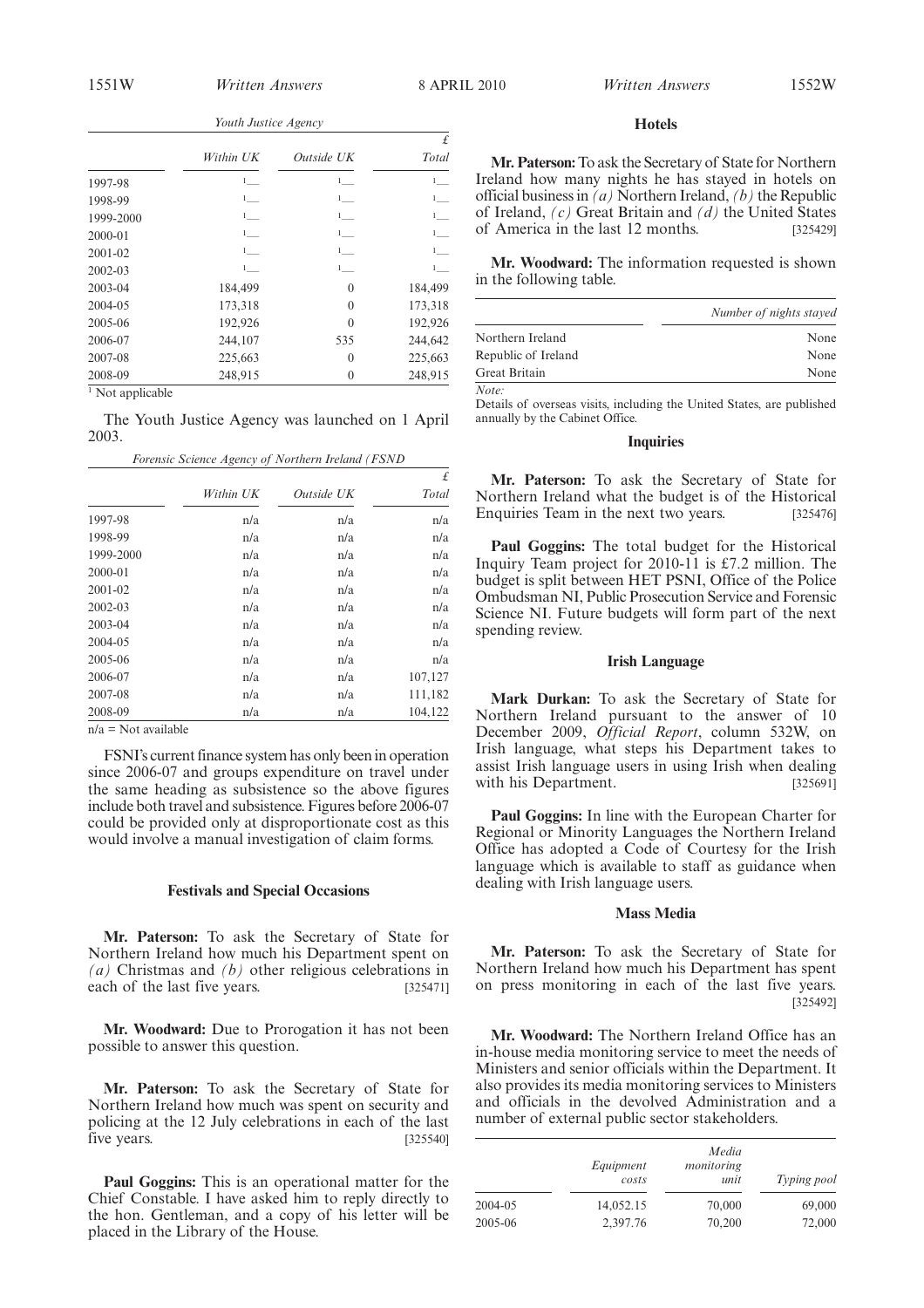|         | Equipment<br>costs | Media<br>monitoring<br>unit | Typing pool |
|---------|--------------------|-----------------------------|-------------|
| 2006-07 | 1,682.14           | 79,000                      | 79,000      |
| 2007-08 | 6,080.04           | 69,000                      | 79,000      |
| 2008-09 | 2,957.14           | 62,000                      | 82,000      |

Equipment costs are all the costs associated with press monitoring for example televisions, DVD recorders, DVD discs, tapes, radios and trans-scribers.

The Department recoups a percentage of its running costs by passing on a small charge to its clients.

Currently there are four members of staff employed in the Media Monitoring Unit and a further five typists to transcribe media monitoring requests. Staffing numbers have fluctuated over this period. I have provided the average salary costs for each team.

# **Police Service of Northern Ireland**

**Andrew Mackinlay:** To ask the Secretary of State for Northern Ireland for what reasons officers from the Police Service of Northern Ireland crossed the border into the Irish Republic in March 2010 and stopped cars there; and if he will make a statement. [325845]

**Paul Goggins:** This is an operational matter for the Chief Constable. I have asked him to reply directly to the hon. Gentleman, and a copy of his letter will be placed in the Library of the House.

## **Presbyterian Mutual Society**

**Mr. Paterson:** To ask the Secretary of State for Northern Ireland (1) what recent assistance he has given to the Northern Ireland Executive in relation to the Presbyterian Mutual Society; [325423]

(2) what support his Department is giving to those with money deposited with the Presbyterian Mutual Society. [325424]

**Mr. Woodward:** I have huge sympathy for investors in the Presbyterian Mutual Society whose investments are at risk following the entry of the Society into administration. The Prime Minister set up the Presbyterian Mutual Society Working Group in July 2009. That group, on which I sit alongside Treasury Ministers and Ministers from the Northern Ireland Executive, continues to try and find a solution to mitigate members' losses, and to consider all proposals which could responsibly help those affected by the failure of the PMS.

**Mr. Paterson:** To ask the Secretary of State for Northern Ireland (1) what meetings he has had with *(a)* HM Treasury, *(b)* the Northern Ireland Executive and *(c)* the Presbyterian Church in Ireland on the Presbyterian Mutual Society in the last 12 months; [325425]

(2) what meetings he has had relating to the Presbyterian Mutual Society in the last 12 months; [325431]

(3) how many meetings he has had with savers from the Presbyterian Mutual Society in the last 12 months; and how many such savers he has met. [325432]

**Mr. Woodward:** The Prime Minister and I have held a number of meetings in recent months with the First and Deputy First Minister to discuss the Presbyterian Mutual Society. Additionally, as well as the meetings of the PMS Working Group created by the Prime Minister, I have had a number of separate discussions with Treasury Ministers and with Ministers representing the Northern Ireland Executive to discuss the matter over the last 12 months. Colleagues on the Ministerial Working Group have met with groups of PMS investors, and I have met separately with a delegation from the Presbyterian Church, as have Treasury Ministers.

**Mr. Paterson:** To ask the Secretary of State for Northern Ireland how many letters and e-mails relating to the Presbyterian Mutual Society his Department has received in the last 12 months. [325430]

**Mr. Woodward:** Since 1 April 2009, my Department has received 235 items of correspondence relating to the Presbyterian Mutual Society.

**Mr. Paterson:** To ask the Secretary of State for Northern Ireland whether he has met the General Secretary of the Presbyterian Mutual Society in the last 12 months. [325446]

**Mr. Woodward:** No.

## **Trade Unions**

**Mr. Paterson:** To ask the Secretary of State for Northern Ireland how many days staff of his Department spent on trade union activity in the latest year for which figures are available; and what estimate he has made of the cost to the public purse of such activity in that year. [325499]

**Paul Goggins:** The Northern Ireland Office (NIO) has one full-time member of staff seconded as a full-time trade union official for the Northern Ireland Public Service Alliance (NIPSA). This official is provided with full time administrative support. The cost of running this office in 2008-09 including staff costs, was £65,669.09.

Other members of staff throughout the Department are allowed facility time on an ad-hoc basis representing, NIPSA, First Division Association and the Public and Commercial Service Union. Facility time for trade union representatives is delegated to local Line Management. We do not hold central records of facility time for 2009. Central recording of facility time was introduced on 1 January 2010.

#### **Village Halls**

**Mr. Paterson:** To ask the Secretary of State for Northern Ireland what steps are being taken to ensure the security and safety of community halls in Northern **Ireland.** [325494]

**Paul Goggins:** This is an operational matter for the Chief Constable. I have asked him to reply directly to the hon. Gentleman, and a copy of his letter will be placed in the Library of the House.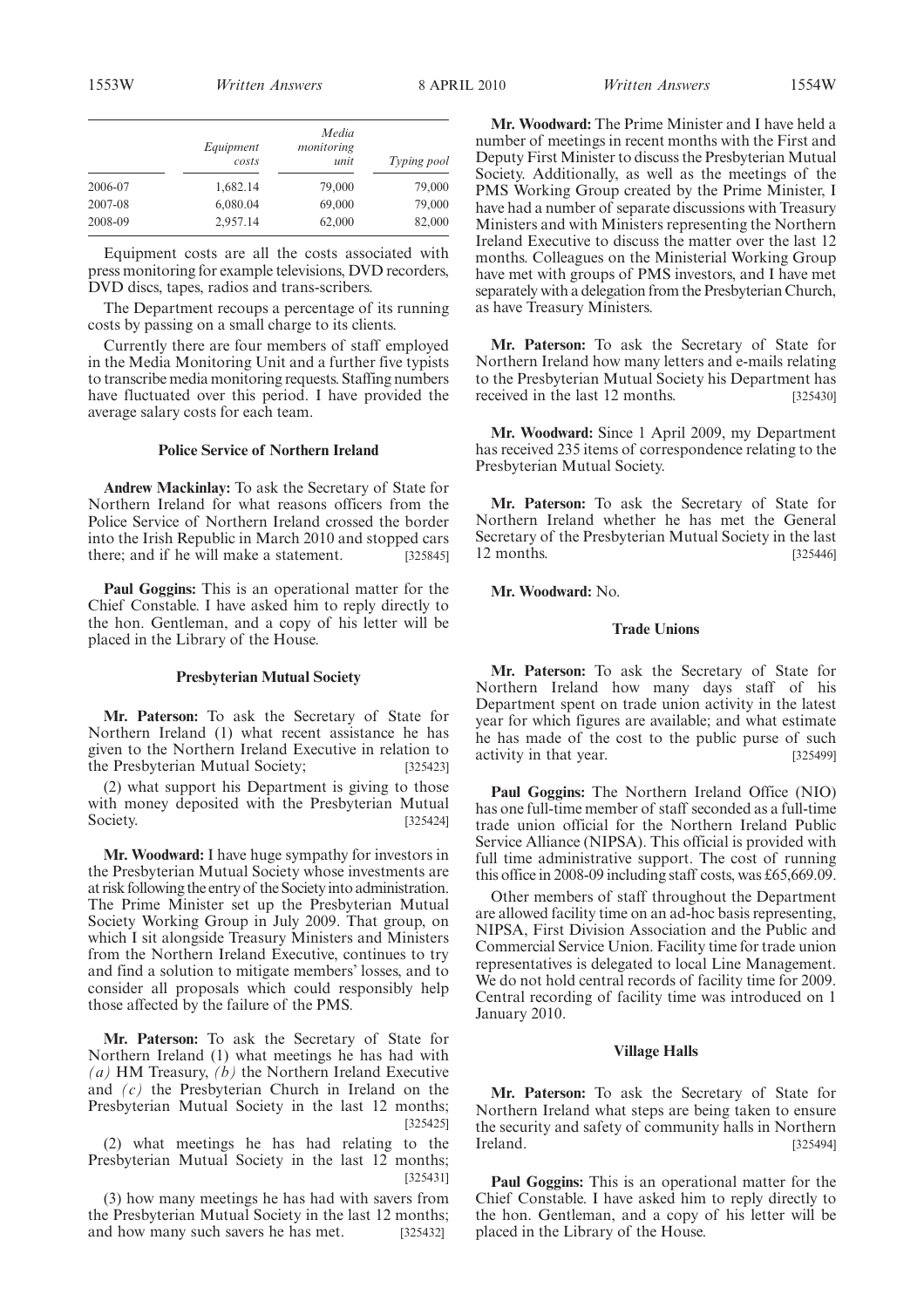# **INTERNATIONAL DEVELOPMENT**

## **International Planned Parenthood Federation**

**Mr. Amess:**To ask the Secretary of State for International Development (1) how much funding his Department has allocated to the *(a)* International Planned Parenthood Federation and *(b)* United Nations Population Fund in each year since 1997; [325882]

(2) whether his Department places restrictions on the use of funds allocated by it to the *(a)* International Planned Parenthood Federation and *(b)* United Nations Population Fund; what guidance his Department has issued to each such organisation in each year since 1997; and if he will make a statement. [325883]

**Mr. Michael Foster:** It has not proved possible to respond to the hon. Member in the time available before Prorogation.

#### **United Nations Population Fund**

**Mr. Amess:**To ask the Secretary of State for International Development (1) what assessment he has made of the effectiveness of the United Nations Population Fund in promoting non-coercive approaches to family planning in China since October 2009; and if he will make a statement: [325884]

(2) what recent discussions *(a)* Ministers and *(b)* officials in his Department have had with the United States Administration on its decision to (i) reinstate the US contribution to the United Nations Population Fund and (ii) rescind the Mexico City policy; and if he will make a statement. [325885]

**Mr. Michael Foster:** It has not proved possible to respond to the hon. Member in the time available before Prorogation.

# **WALES**

#### **Optics: Technology**

**Chris Ruane:** To ask the Secretary of State for Wales what assessment his Department has made of the effectiveness of the Optic Research and Incubation Centre at St. Asaph Business Park in the last seven years. [325391]

**Ian Lucas:** I have been asked to reply.

The Department for Innovation and Skills, has made no assessment of the effectiveness of the Optic Technium at St. Asaph, which we believe is owned by the Welsh Assembly Government and funded by European Objective 1.

# **CHILDREN, SCHOOLS AND FAMILIES**

## **Becta: Finance**

**Mr. Laws:** To ask the Secretary of State for Children, Schools and Families what Becta's budget was in the latest year for which figures are available. [321201]

**Ms Diana R. Johnson:** Becta's resource funding for the current financial year (2010-11) is £65,751,000. This amount is for Becta's resource and revenue costs only and takes into account any expected efficiency savings. It does not cover capital costs such as capital spending on the national Home Access programme.

## **Child Minding**

**Justine Greening:** To ask the Secretary of State for Children, Schools and Families what estimate he made of the number of childminders in *(a)* England and *(b)* each London borough in each quarter of each year from 2005 to 2009. [325564]

**Dawn Primarolo** *[holding answer 6 April 2010]:* Ofsted have collected information on the number of registered child care providers and registered child care places available to children under eight years of age on a quarterly basis from March 2003.

All information, including numbers of childminders, by local authority, is published on Ofsted's website and can be found using the following links:

Information from 2008 onwards:

http://www.ofsted.gov.uk/Ofsted-home/Publications-andresearch/Browse-all-by/Documents-by-type/Statistics/ Childcare-and-early-years/Childcare-providers-and-places/ Registered-childcare-providers-and-places-in-England-December-2008-onwards

Information between September 2006 and August 2008:

http://www.ofsted.gov.uk/Ofsted-home/Publications-andresearch/Browse-all-by/Documents-by-type/Statistics/ Childcare-and-early-years/Childcare-providers-and-places/ Registered-childcare-providers-and-places-in-England-September-2006-to-August-2008

Information between March 2003 and June 2006: http://www.ofsted.gov.uk/Ofsted-home/Publications-andresearch/Browse-all-by/Documents-by-type/Statistics/ Childcare-and-early-years/Childcare-providers-and-places/ Registered-childcare-providers-and-places-in-England-March-2003-June-2006

# **Children in Care**

**Hilary Armstrong:** To ask the Secretary of State for Children, Schools and Families what progress has been made on the pilots in two areas of the country on introducing pedagogy in working with children in care. [325693]

**Dawn Primarolo:** The social pedagogy pilots are progressing well. All the children's homes have been recruited, including those homes which will not recruit pedagogues and will therefore provide a comparison. The final recruitment round for social pedagogues has also just finished. The pilots are providing some good examples of creative work with children and young people and learning is emerging about the importance of a shared daily life within the home and the opportunities which that offers for relationship building through group activities. The evaluation contract has been awarded to the Universities of Bristol and York and will report in 2012.

**Bob Spink:** To ask the Secretary of State for Children, Schools and Families what formula is used to decide the amount of funding provided to local authorities for children taken into care by social services; and if he will make a statement. [325840]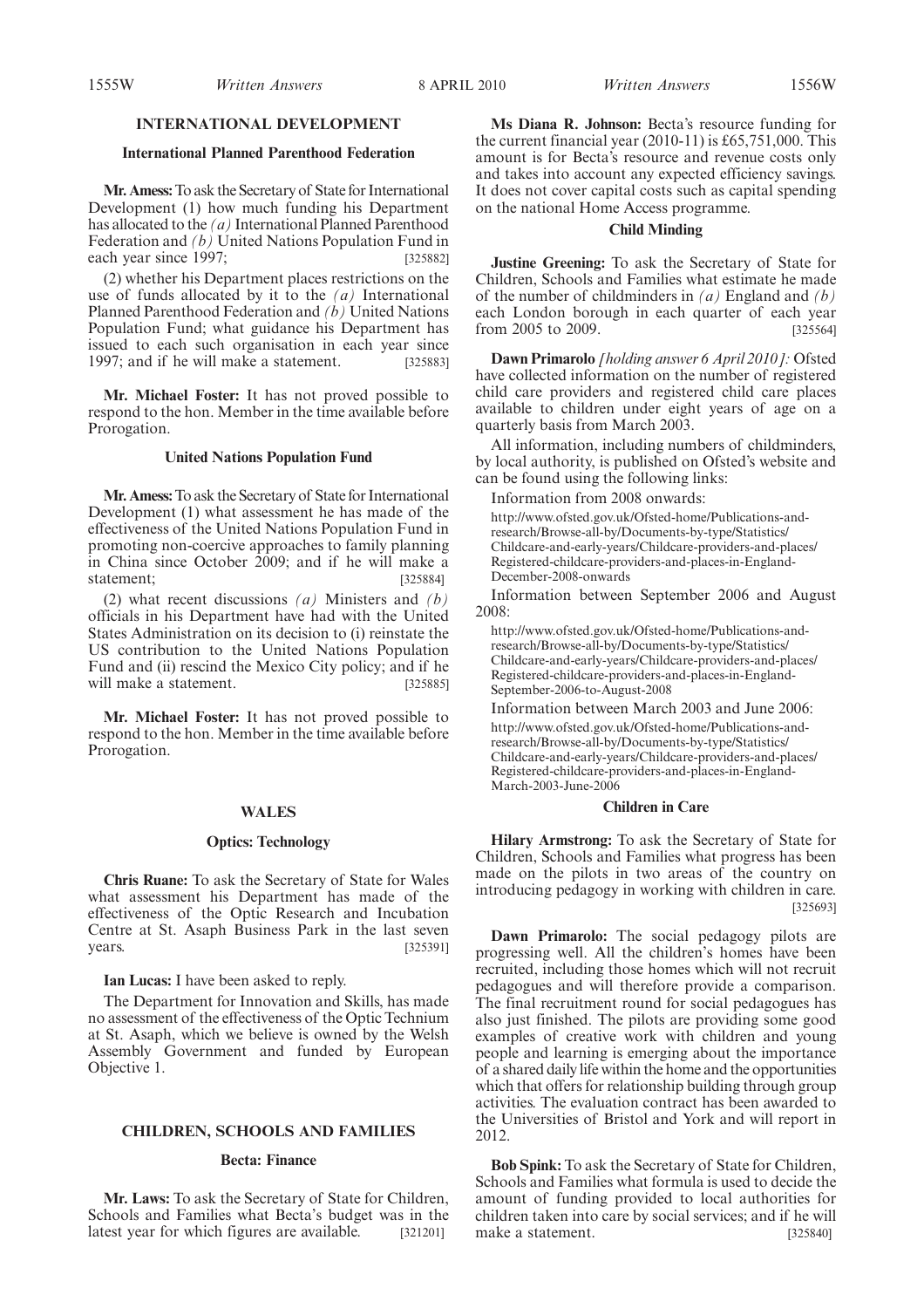**Dawn Primarolo:** Children in care are funded by local authorities who are funded via the local government funding system. There is no formula that sets a national amount that should be spent on children's social care. The level of spending on children in care is decided by each local authority based on local circumstances and priorities.

# **Children: Day Care**

**Mr. Hoyle:** To ask the Secretary of State for Children, Schools and Families what information his Department holds on the number of childcare providers in *(a)* Chorley constituency and *(b)* Lancashire who take part in the childcare voucher scheme. [302383]

**Mr. Timms:** I have been asked to reply.

The information requested is not available, as employers and employees are not required to report the provision of tax exempt child care vouchers.

However, research commissioned by HM Revenue and Customs (HMRC) in 2005, by the National Centre for Social Research (NatCen) and available at:

http://www.hmrc.gov.uk/research/research-report23.htm

estimates the proportion of employers that offer Employer Supported Childcare (ESC) split by Government office region (Table A.7, Appendix A, page 19).

These numbers should be treated with caution as the employee take up rate and use of vouchers as opposed to other forms of ESC would likely vary from region to region and these figures do not account for employees working in one region and living in another. No estimates are made for Chorley constituency or Lancashire.

**Mrs. Maria Miller:** To ask the Secretary of State for Children, Schools and Families how many *(a)* maintained and *(b)* private, voluntary and independent nurseries have closed in each quarter of the last five years. [317742]

**Dawn Primarolo:** I refer the hon. Member to the reply given to the hon. Member for Yeovil (Mr. Laws) on 13 January 2010, *Official Report*, column 1062W.

**Mrs. Maria Miller:** To ask the Secretary of State for Children, Schools and Families what estimate he has made of the number of childminders to have entered the profession in each year since 1997. [317747]

**Dawn Primarolo:**Information is not available specifically on the number of child minders who enter the profession. However, Ofsted have collected information on the number of registered child care providers and registered child care places available to children under eight years of age on a quarterly basis from March 2003.

All information, including numbers of childminders, by local authority, is published on Ofsted's website and can be found using the following links:

*Information from 2008 onwards:*

http://www.ofsted.gov.uk/Ofsted-home/Publications-andresearch/Browse-all-by/Documents-by-type/Statistics/ Childcare-and-early-years/Childcare-providers-and-places/ Registered-childcare-providers-and-places-in-England-December-2008-onwards

*Information between September 2006 and August 2008:* http://www.ofsted.gov.uk/Ofsted-home/Publications-andresearch/Browse-all-by/Documents-by-type/Statistics/ Childcare-and-early-years/Childcare-providers-and-places/

Registered-childcare-providers-and-places-in-England-September-2006-to-August-2008

*Information between March 2003 and June 2006:*

http://www.ofsted.gov.uk/Ofsted-home/Publications-andresearch/Browse-all-by/Documents-by-type/Statistics/ Childcare-and-early-years/Childcare-providers-and-places/ Registered-childcare-providers-and-places-in-England-March-2003-June-2006

In addition, Ofsted has published figures on child minders joining and leaving the register since November 2006, which showed figures for child minders joining and leaving the register between April 2005 and September 2006. These data are shown in each local authority's Early Years Statistical Profile, available via each local authority's page on the Ofsted website:

http://www.ofsted.gov.uk/oxcare\_providers/list\_by\_la

With the introduction of the Early Years Foundation Stage in September 2008 Ofsted reviewed its publications and decided to incorporate data on providers joining and leaving registers in its regular quarterly publication on child care providers and places. Ofsted published these datasets together for the first time in January 2010, showing figures of providers joining and leaving the registers between 1 October 2009 and 31 December 2009:

http://www.ofsted.gov.uk/Ofsted-home/Publications-andresearch/Browse-all-by/Documents-by-type/Statistics/ Childcare-and-early-years/Childcare-providers-and-places/ Registered-childcare-providers-and-places-in-England-December-2008-onwards

**Justine Greening:** To ask the Secretary of State for Children, Schools and Families how many childcare places there are in *(a)* each London borough and *(b)* nationally; and how many such places are required in each of those areas to meet the Government's 2010 target. [323777]

**Dawn Primarolo:** Information on the number of child care places registered with Ofsted available nationally and in each London borough is shown in the following table.

In 'Choice for parents: the best start for Children' the Government set out a range of targets and ambitions, to achieve its 10-year child care strategy, including some to be achieved by 2010. However many of these were not expressed in terms of delivering a specific number of places.

The ambition to ensure parents can access suitable childcare places has been met by placing duties on all English local authorities to assess and secure sufficient child care places in their area for children aged 0-14 (18 for disabled children).

*Table: Number1 of child care places2 for children under eight years of age in England and in each London borough—position at 31 December 2009*

| Region         | Places    |
|----------------|-----------|
| England        | 1,321,100 |
| Inner London   |           |
| City of London | 300       |
| Camden         | 5,500     |
| Hackney        | 6,000     |
|                |           |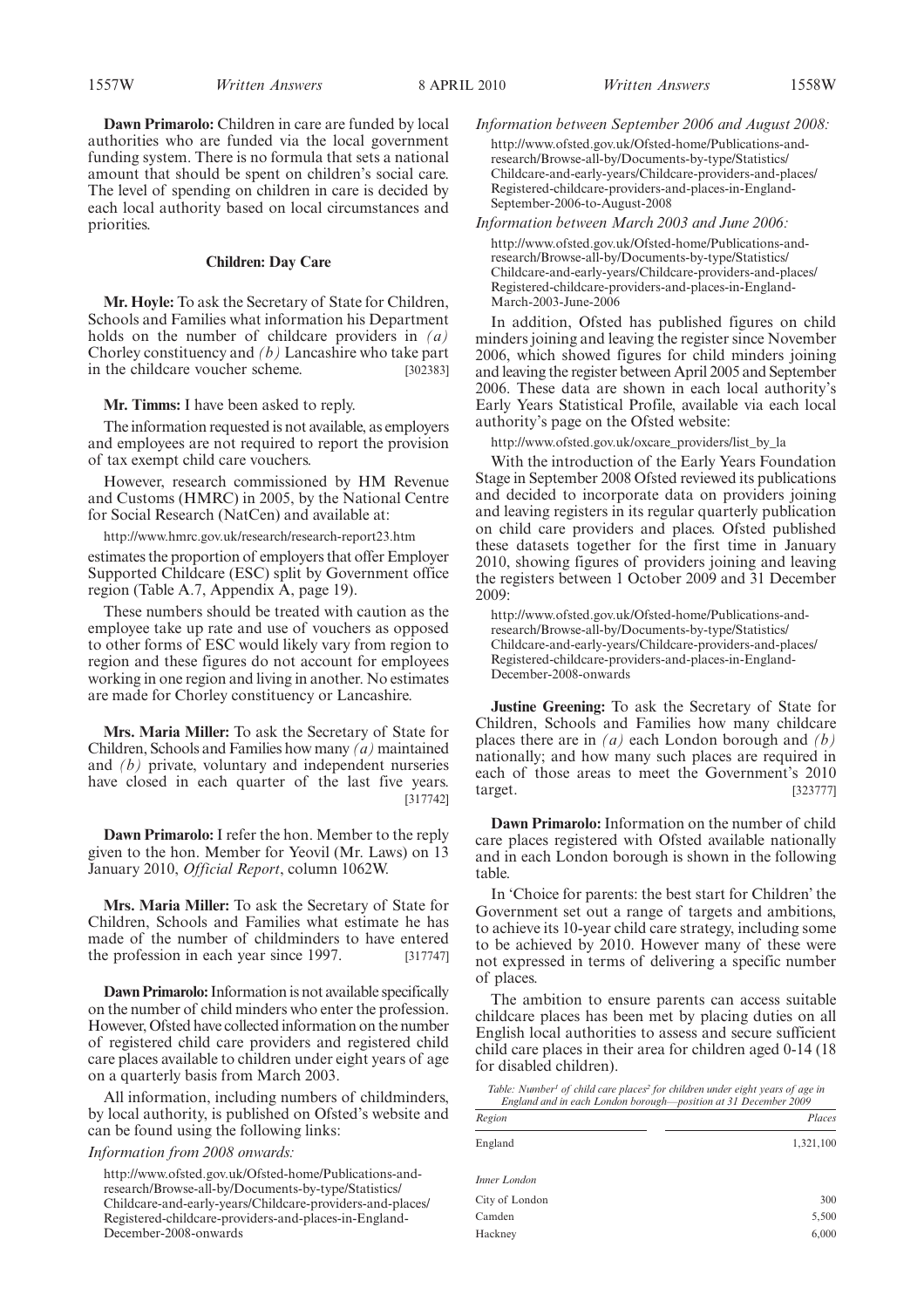*Table: Number1 of child care places2 for children under eight years of age in England and in each London borough—position at 31 December 2009*

| Region                                                       | Places |
|--------------------------------------------------------------|--------|
| Hammersmith and Fulham                                       | 4,300  |
| Haringey                                                     | 4,900  |
| Islington                                                    | 4,600  |
| Kensington and Chelsea                                       | 3,700  |
| Lambeth                                                      | 7,300  |
| Lewisham                                                     | 7,600  |
| Newham                                                       | 4,800  |
| Southwark                                                    | 9,000  |
| <b>Tower Hamlets</b>                                         | 4,200  |
| Wandsworth                                                   | 8,300  |
| Westminster                                                  | 3,800  |
| Outer London                                                 |        |
| Barking and Dagenham                                         | 4,000  |
| Barnet                                                       | 8,800  |
| Bexley                                                       | 5,400  |
| <b>Brent</b>                                                 | 6,000  |
| <b>Bromley</b>                                               | 10,300 |
| Croydon                                                      | 11,000 |
| Ealing                                                       | 7,800  |
| Enfield                                                      | 7,200  |
| Greenwich                                                    | 6,800  |
| Harrow                                                       | 4,700  |
| Havering                                                     | 5,000  |
| Hillingdon                                                   | 6,300  |
| Hounslow                                                     | 4,900  |
| Kingston upon Thames                                         | 4,600  |
| Merton                                                       | 4,600  |
| Redbridge                                                    | 6,400  |
| Richmond upon Thames                                         | 6,900  |
| Sutton                                                       | 4,500  |
| Waltham Forest                                               | 6,400  |
| $\frac{1}{1}$ Eigures have been rounded to the nearest $100$ |        |

<sup>1</sup> Figures have been rounded to the nearest 100.<br><sup>2</sup> Data Source: Ofsted—total includes childminders, child care on non-domestic premises, child care on domestic premises and home child carer.

**Mrs. Maria Miller:** To ask the Secretary of State for Children, Schools and Families how much Ofsted received in registration fees from all child care settings in 2008-09. [325316]

**Dawn Primarolo** *[holding answer 6 April 2010]:* This is a matter for Ofsted. The Chief Inspector, Christine Gilbert, has written to the hon. Member and copies of her reply will be placed in the House Libraries.

#### **Children: Day Care**

**Mr. Hendrick:** To ask the Secretary of State for Children, Schools and Families how many childcare places have been created in Preston since 1997. [311066]

**Dawn Primarolo:** Information on the number of child care places is not available below local authority level.

# **Children: Mental Health**

**Mr. Walker:** To ask the Secretary of State for Children, Schools and Families what account the Targeted Mental Health in Schools programme takes of needs related to emotional well-being of children with *(a)* a learning disability, *(b)* an autistic spectrum disorder, *(c)* a physical disability and *(d)* a sensory disability. [325736]

**Dawn Primarolo:** The Targeted Mental Health in Schools Programme (TaMHS) builds on the existing universal approaches to supporting emotional well-being that schools are already using, such as SEAL, by offering targeted therapeutic interventions for individuals or groups of children at risk of developing mental health problems. Funded by the DCSF by £60 million from 2008 to 2011, all local authorities are now involved in offering the programme within school clusters that are participating. The inclusion of special schools is particularly encouraged within the conditions of grant.

TaMHS is focused on identifying the children who may be vulnerable to mental health issues and need additional support, and offering them appropriate evidence-based interventions. While the programme is not designed to replicate or replace other funded support (such as through a statement of SEN) all children's needs should be considered equally when identifying who should be offered targeted interventions through TaMHS. Each child's individual circumstances, including whether they have additional needs, and any funded support that they already receive, will be taken into account when deciding what additional support or interventions might be most appropriate.

# **Children: Sight Impaired**

**Tim Loughton:** To ask the Secretary of State for Children, Schools and Families what recent representations he has received on the introduction of testing of school pupils for colour blindness. [324733]

**Dawn Primarolo:** The Secretary of State for Children, Schools and Families has not received any recent representations on the introduction of testing for colour vision impairments in schools.

#### **Children: Methadone and Protection**

**Mr. Burrowes:** To ask the Secretary of State for Children, Schools and Families with reference to the answer to the hon. Member for Sheffield, Heeley of 17 December 2008, *Official Report,* column 817W, on methadone, if he will take steps to enable the number of child deaths subject to serious case review which are methadone-related to be calculated. [321631]

**Dawn Primarolo:**Local authorities should notify Ofsted where a death or serious injury occurs and abuse or neglect is known or suspected to be a factor (and so may lead to the commissioning of a Serious Case Review). The precise cause and nature of death may not always be known at the time of the notification, and could change after further investigations are carried out such as a post-mortem or coroner's inquest.

Information held by the Department for Children, Schools and Families is provided by Ofsted and is based on available information at the point of notification by the local authority. Records are sometimes updated if further information is received on the cause of death but this is not undertaken systematically. We have no present plans to extend procedures or the operation of the relevant database in the way suggested. However, making use of the database and of individual anonymised SCRs the authors of the report 'Understanding Serious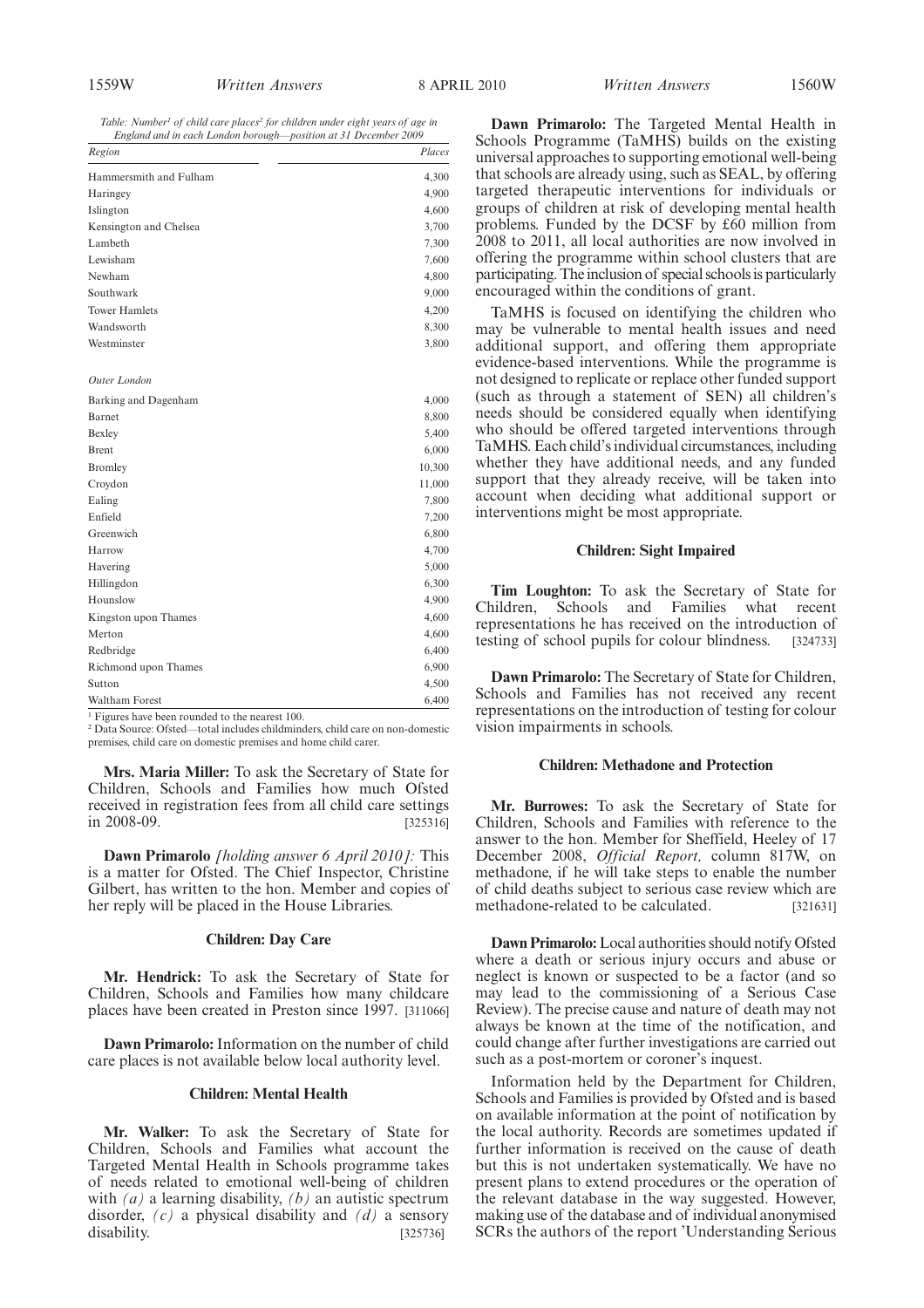Case Reviews and their Impact: A Biennial Analysis of Serious Case Reviews 2005-07', published in June 2009, suggest that:

"A small number of deaths (fewer than six) were as a result of the child ingesting their parent's drug, most often methadone."

## **Children's Centres: Publicity**

**Bill Wiggin:** To ask the Secretary of State for Children, Schools and Families (1) how much was spent on communications and publicity for Sure Start centres in each year since 2004; how much he plans to spend in 2009-10; and if he will make a statement; [301509]

(2) how many changes of design have taken place for Sure Start Children's Centre signage since 2004; what the reasons were for each change; and if he will make a statement; [301510]

(3) how many promotional leaflets for Sure Start Children's Centres were sent out by door drop in each financial year since 2004; how many are planned for 2009-10; in which *(a)* post code areas and *(b)* local authority wards such door drops have taken place in each financial year since 2004; and if he will make a statement; [301511]

(4) how much was spent on radio advertising for Sure Start Children's Centres in each financial year since 2004; how much expenditure is planned for  $2009-10$ ; and if he will make a statement; [301512]

(5) how much was spent on press advertisements for Sure Start Children's Centres in each financial year since 2004; how much expenditure is planned for 2009-10; and if he will make a statement; [301513]

(6) how much was spent on creative development of advertising for Sure Start Children's Centres in each financial year since 2004; how much expenditure is planned for 2009-10; and if he will make a statement. [301514]

**Dawn Primarolo:** The information requested is as follows:

# *301509*

On 16 March, the Prime Minister announced that Government had met its target for 3500 Sure Start Children's Centres. It is important that all families with young children are aware of the range of services available, and where their local children's centre is. The Department undertook analysis in early 2009 of current research which highlighted a lack of awareness about the range of services available or that it is a universal service. The Department has therefore run the first ever national communications campaign to boost awareness of children's centres which commenced September 2009 and early evaluation is positive—with an increase of over 40 per cent. in the number of parents (in areas targeted by the campaign) who know about their local children's centre.

The amount spent on communications and publicity for children's centres in each year is set out in the following table. It is not possible to provide figures back to 2004, because children's centre communications activity was incorporated into wider communications budgets covering early years and childcare. The amount spent in 2009-10 is higher than previous years as 2009-10 is when the Department ran its first national communications campaign for Sure Start Children's Centres, and represents 0.29 per cent. of the total 2009-10 programme budget for Sure Start Children's Centres.

*Table 1: Specific Sure Start Children's Centres related communications to the public*

| Financial Year | Amount $(f)$ |
|----------------|--------------|
| 2007-08        | 35,800       |
| 2008-09        | 188,100      |
| $2009 - 101$   | 3,418,600    |

#### *301510*

Since 2004, there have been two updates to the branding guidelines for Sure Start Children's Centres, both of which set out expectations for how external signage should look. The first update was in March 2006, which established Sure Start as the overall brand for all services for 0 to 5-year-olds and created a new SureStart logo. A further update to branding guidelines was made in March 2009, to reflect the establishment of the national network of Sure Start Children's Centres.

#### *301511*

As part of the national communications campaign an estimated 2,400,000 leaflets advertising Sure Start Children's Centres were sent to specific postcodes via door drops (see Tables 2 and 3). The postcodes in Table 2 were selected according to population density and deprivation and those in Table 3 according to rurality and deprivation. We do not hold details of which local authority wards these postcodes represent and have supplied details of the upper tier local authority in Tables 2 and 3. A copy of tables 2 and 3 will be placed in the Libraries. Local authorities and individual centres may have conducted their own door drop leaflet distribution, but this information is not collected by the Department. Door drop leaflet distribution is an effective way of targeting potential users of children's centres among families who may be less likely to access children centres. *301512*

National radio advertising for Sure Start Children's Centres started for the first time in 2009-10. The total amount spent on radio advertising in 2009-10 was £951800. Radio advertising is effective at building awareness on a national level and reaching out to parents who may be unaware of children's centres and the services they offer. *301513*

Press advertising for Sure Start Children's Centres started in 2008-09 and 2009-10. The total amount spent on press advertising in 2008-2009 was £150,000; and in 2009-10 it was £831 600. Press advertising is particularly useful in conveying the range of services available at children's centres.

# *301514*

The Department commissioned specialist creative development of advertising for Sure Start Children's Centres in 2009-10 only. The total amount spent was £87,300 in 2009-10. The creative development is a crucial part of the planning process. This research helps us to understand whether the advertisements are clear and engaging for the audience before they are rolled out nationally. This ensures that we can receive the optimum return on investment.

#### **Children's Commissioner for England**

**Mr. Greg Knight:** To ask the Secretary of State for Children, Schools and Families what the cost to the public purse was of the operation of the office of the Children's Commissioner for England in the last 12 months for which figures are available. [325746]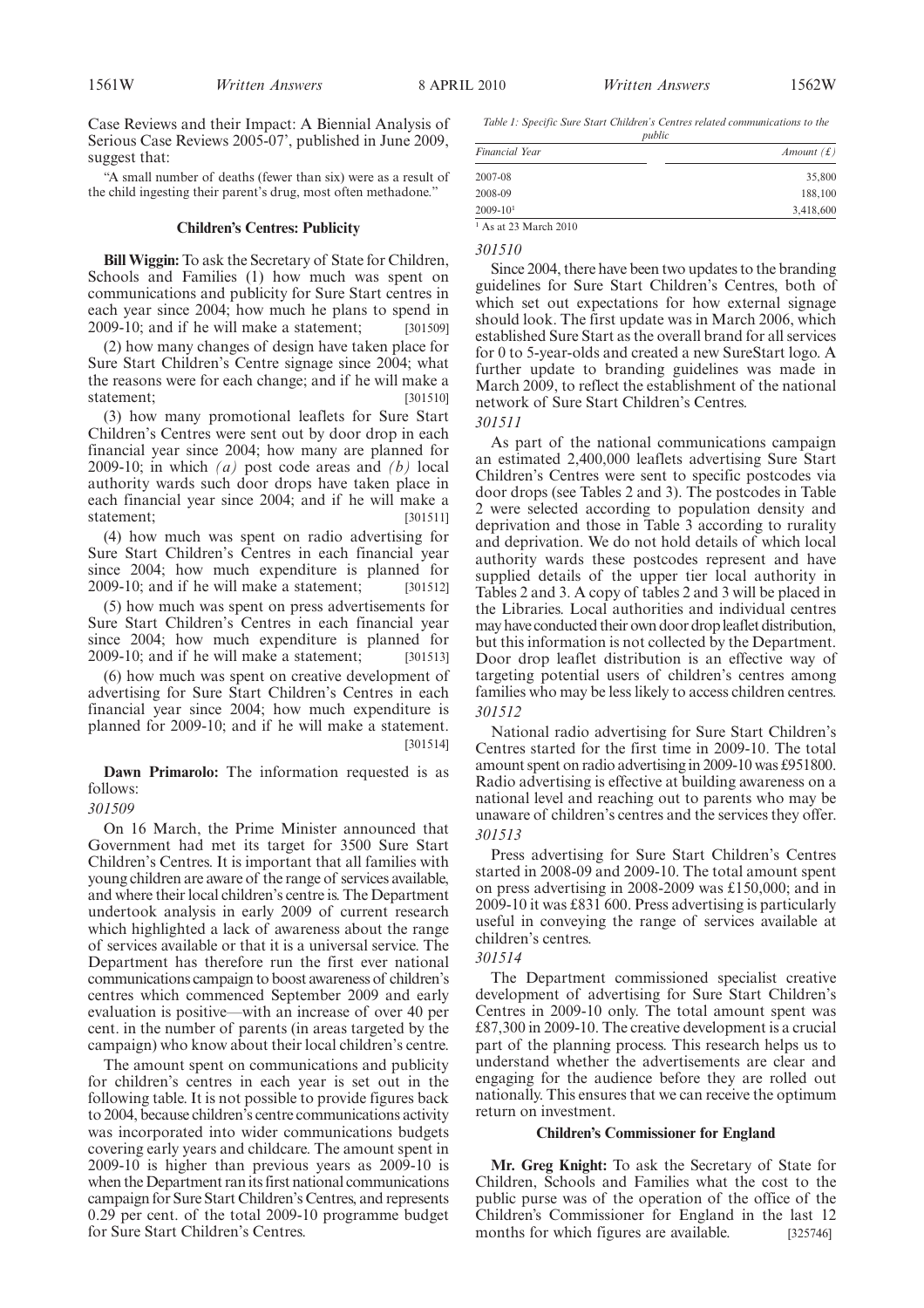**Dawn Primarolo** *[holding answer 7 April 2010]:* For the financial year 2009-10 the Office of the Children's Commissioner for England received £2,669,818.00 grant in aid from the Department for Children, Schools and Families.

#### **Curriculum: Expenditure**

**Mr. Laws:** To ask the Secretary of State for Children, Schools and Families how much *(a)* his Department and *(b)* the Qualifications and Curriculum Development Agency spent on developing the National Curriculum in the latest year for which figures are available; and if he will make a statement. [321200]

**Ms Diana R. Johnson:** The latest financial year for which figures are available is 2008-09. During that year the Department spent £317,000 on developing the national curriculum by providing support to the Independent Review of the Primary Curriculum.

During the same period the Qualifications and Curriculum Development Agency spent £1.6 million on developing the national curriculum in support of the Independent Review of the Primary Curriculum.

#### **Departmental Buildings**

**Mr. Philip Hammond:** To ask the Secretary of State for Children, Schools and Families how much his Department has spent on rooms for staff leisure in each of the last five years. [324433]

**Ms Diana R. Johnson:** The Department for Children, Schools and Families was created on 28 June 2007. Since then expenditure on rooms for staff leisure was as follows:

| 2007-08 | 2008-09 | 2009-10 |
|---------|---------|---------|
|         | 327,538 |         |
| 93.511  | 191.548 | 299,722 |
| 2.253   | 2.345   | 2.138   |
|         |         |         |

#### **Departmental Consultants**

**Julia Goldsworthy:** To ask the Secretary of State for Children, Schools and Families how much consultants employed by his Department and its agencies have been paid *(a)* in total and *(b)* in reimbursable expenses since its inception. [313999]

**Ms Diana R. Johnson:** From the year 2005-06 the figures set out in the table reflect comparable annual consultancy costs for DCSF (from FY 2007-08) and its predecessor Department (DFES) covering both administration and programme costs:

*Expenditure on consultants*

|         | $£$ million |
|---------|-------------|
| 2005-06 | 21.5        |
| 2006-07 | 45.1        |
| 2007-08 | 61.4        |
| 2008-09 | 59.2        |

Figures for prior years are available for administration costs only as these were not recorded centrally before November 2004.

Figures for reimbursable expenses are not recorded separately to consultancy costs and cannot be provided.

These figures cover the Department itself, we do not separately record the costs incurred by our agencies and NDPBs and are therefore unable to provide this detail.

**Mr. Laws:** To ask the Secretary of State for Children, Schools and Families how much his Department spent on consultancy in the latest year for which figures are available. [316571]

**Ms Diana R. Johnson:** Figures for the former Department for Education and Skills show that it spent the following sums from administration costs (the Department's internal running costs) on consultancy from 1997:

|           | f million |
|-----------|-----------|
| 1997-98   | 3.9       |
| 1998-99   | 5.0       |
| 1999-2000 | 3.7       |
| 2000-01   | 4.3       |
| 2001-02   | 5.0       |
| 2002-03   | 4.0       |
| 2003-04   | 4.7       |
| 2004-05   | 3.9       |

The costs of consultancy charged to programmes budgets (supporting external front line delivery) before November 2004 was not recorded centrally, and could now be provided only at disproportionate cost. The total cost of consultancy charged to programmes from November to March 2004-05 was £4.4 million.

From the year 2005-06, consultancy costs as a whole have been captured. Set out in the following table are comparable annual consultancy costs for the Department.

| Expenditure on consultants |             |  |
|----------------------------|-------------|--|
|                            | $£$ million |  |
| 2005-06                    | 21.5        |  |
| 2006-07                    | 45.1        |  |
| 2007-08                    | 61.4        |  |
| 2008-09                    | 59.2        |  |

#### **Departmental Information Officers**

**Mr. Philip Hammond:** To ask the Secretary of State for Children, Schools and Families what the cost to his Department was of employing press and media officers in the last 12 months for which figures are available; and what the cost to his Department was of employing such staff in the financial year 1996-97, expressed in current prices. [324809]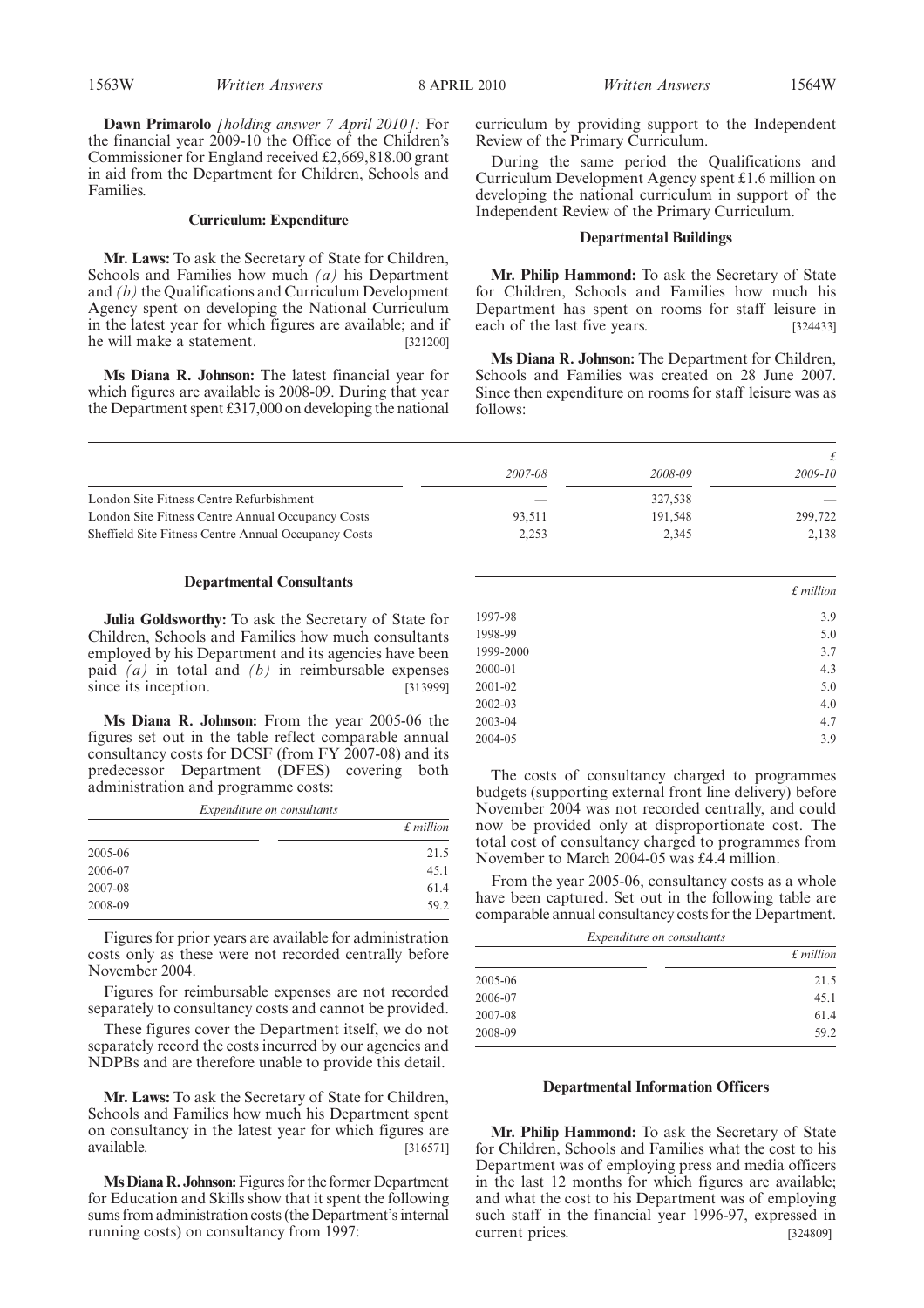**Ms Diana R. Johnson:** The Department employs 26 people in the press office.

The total salary cost for the Department's press office in the financial year 2008-09 was £1,350,713.10.

In the financial year 1996-97 the Department employed 19 people in the press office at an actual cost of £702,000. It is not possible to express this in real terms except at disproportionate cost.

## **Departmental Internet**

**Jenny Willott:** To ask the Secretary of State for Children, Schools and Families (1) how many complaints his Department received on difficulties using its website in each of the last three years; and if he will make a statement; [325203]

(2) how much his Department spent on external website design consultants in each of the last three years; and if he will make a statement. [325221]

**Ms Diana R. Johnson:** The requested information cannot be provided without incurring disproportionate cost.

## **Departmental Pay**

**John Mason:** To ask the Secretary of State for Children, Schools and Families what *(a)* bonuses and *(b)* incentives have been paid to (i) consultants and (ii) contractors engaged by non-departmental public bodies for which his Department is responsible in each of the last three years. [300642]

**Ms Diana R. Johnson:** Bonuses and incentives to consultants and contractors are a matter for the nondepartmental public bodies themselves. Central records are not held and could be obtained at only disproportionate cost.

#### **Departmental Public Expenditure**

**Michael Gove:** To ask the Secretary of State for Children, Schools and Families what proportion of his Department's expenditure under each line of Table 8.4 of his Department's Report for 2009 is included in the 75 per cent. of the budget to be protected in 2011-12 and 2012-13. [322493]

**Ms Diana R. Johnson** *[holding answer 16 March 2010]:* The pre-Budget report confirmed that from 2011-13 funding for Sure Start will continue to rise in line with inflation; funding for 16 to 19 learning will rise by 0.9 per cent. year on year with an extra £202 million this year to meet our September Guarantee; and funding for schools will increase by 0.7 per cent. in real terms, which at current inflation levels will mean a cash increase of 2.7 per cent.

This means that 75 per cent. of the DCSF budget has been protected. The document, 'Investing for the Future, Protecting the Front Line: School Funding 2010', published on 15 March, showed how the DCSF budget breaks down in 2010-11 into the front line areas protected in the PBR and the remaining areas from which the Department is finding £500 million savings in the 2011-13 period. A further breakdown will be provided when we publish our annual report later in the year.

#### **Departmental Public Relations**

**Pete Wishart:** To ask the Secretary of State for Children, Schools and Families with which public relations companies *(a)* his Department, *(b)* each (i) non-departmental public body and (ii) executive agency for which his Department is responsible and *(c)* other bodies sponsored by his Department have had contracts in each year since 2004. [317840]

Ms Diana R. Johnson: Public relations agencies are employed for specific communications tasks, most commonly working alongside our press office to provide campaign support in local, regional and specialist media. The Department's expenditure on public relations for complete financial years, since its formation in June 2007, is outlined in the following table:

|         | Total spend $(f)$ |
|---------|-------------------|
| 2007-08 | 2,333,000         |
| 2008-09 | 4,023,403         |

Increased expenditure for 2008-09 is related to the 14 to 19 reform and the diploma, both of which were launched in 2008

The other requested information cannot be obtained without incurring disproportionate cost.

## **Departmental Theft**

**Mr. Watson:** To ask the Secretary of State for Children, Schools and Families what steps his Department is taking to deter theft from within the Department. [322641]

**Ms Diana R. Johnson:** DCSF, like all Departments, aims to have effective security measures in place to guard against theft and other threats. Measures to deter, prevent and detect theft are an essential feature of the Department's protective security controls. These controls reflect the standards set out in the HMG Security Policy Framework (SPF) issued by Cabinet Office and available online at:

www.cabinet-office.gov.uk/spf.aspx

It would not be appropriate to provide details of specific controls as this could undermine their effectiveness.

#### **Departmental Travel**

**Mr. Philip Hammond:** To ask the Secretary of State for Children, Schools and Families how much was spent on first-class travel for *(a)* Ministers and *(b)* staff of each grade in (i) his Department and (ii) its agencies in the last 12 months. [325106]

**Ms Diana R. Johnson:** No Ministers or DCSF officials took first class air travel during the period April 2009 to March 2010.

DCSF agency officials spent £8,640 on first class air travel during this period.

DCSF Ministers spent £8,146 on first class rail travel during this period.

DCSF officials spent £2,447,616 on first class rail travel during this period.

DCSF agency officials spent £3,816,469 on first class rail travel during this period.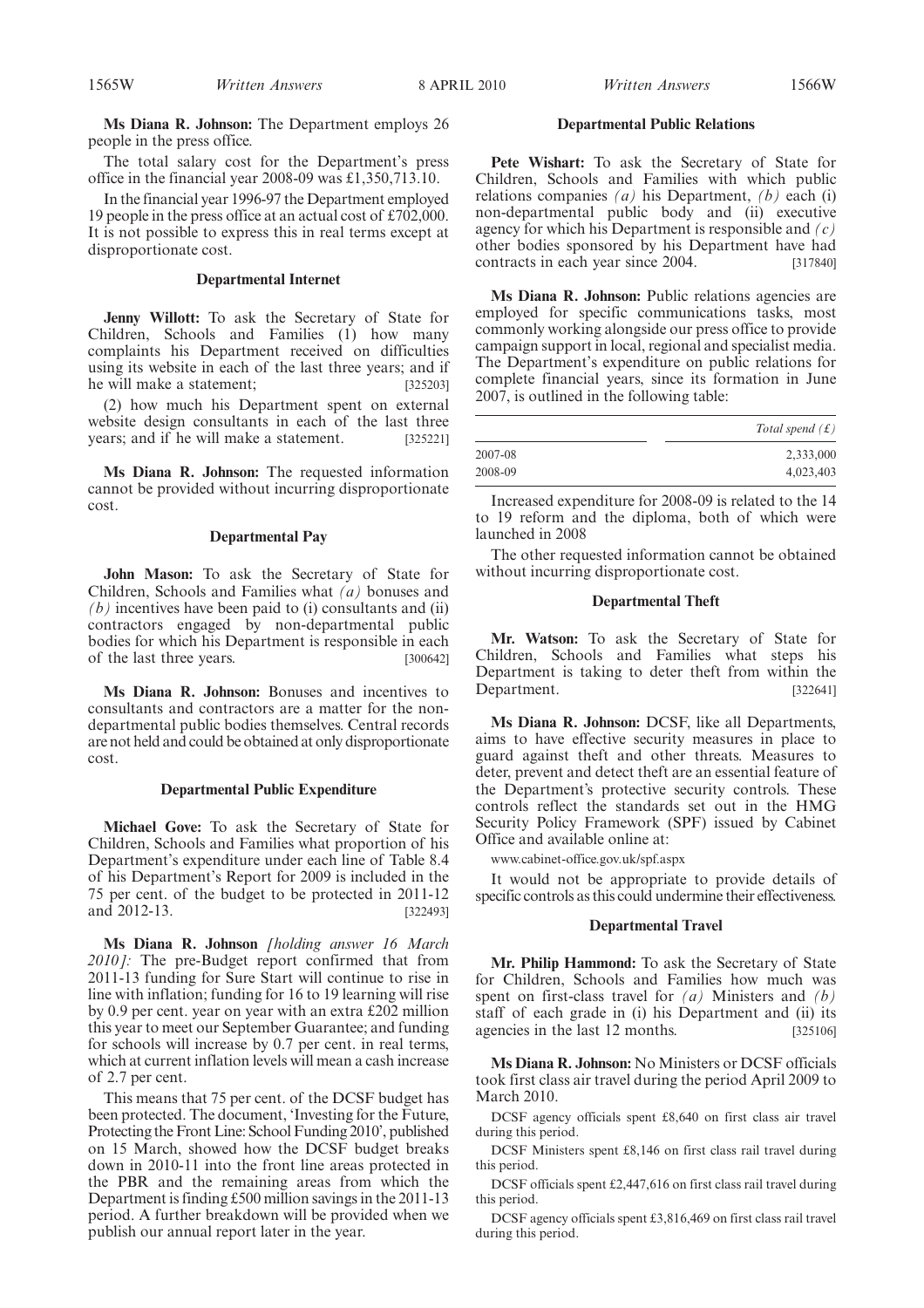The data have been provided by the Department's contractor for travel booking, Carlson Wagonlit Travel.

#### **Devolved Schools Grant**

**Mr. Laws:** To ask the Secretary of State for Children, Schools and Families for what purposes the retained element of the devolved schools grant will be used; and if he will make a statement. [318228]

**Mr. Coaker:** In accordance with the school finance (England) regulations, local authorities in England are permitted to deduct funding from their schools budget for the purposes of central expenditure. Schedule 2 of the school finance (England) regulations sets out the areas of expenditure that local authorities can retain centrally such as: special educational needs provision, pupil referral units, behaviour support services, education out of school, expenditure on the provision of nursery education other than in maintained schools, threshold and performance pay for teachers' salaries, expenditure on the administration of the local authority's admissions and appeals system for their schools, and school contingencies.

#### **Free School Meals: A-Levels**

**Michael Gove:** To ask the Secretary of State for Children, Schools and Families how many and what proportion of pupils eligible for free school meals were entered for A-levels in each subject in 2009. [318406]

**Mr. Coaker:** The information requested is given in the following table. Please note that this information covers pupils in school sixth forms only, pupils entered for A-level examinations in sixth form or further education colleges are excluded from the figures.

|                                | Number of pupils<br>known to be<br>eligible for free<br>school meals<br>entered in<br>examination | Percentage of<br>pupils known to<br>be eligible for<br>free school meals<br>entered in<br>examination |
|--------------------------------|---------------------------------------------------------------------------------------------------|-------------------------------------------------------------------------------------------------------|
| Biology                        | 794                                                                                               | 14.1                                                                                                  |
| Biology: Human                 | 23                                                                                                | 0.4                                                                                                   |
| Chemistry                      | 652                                                                                               | 11.6                                                                                                  |
| Physics                        | 286                                                                                               | 5.1                                                                                                   |
| Science: Single award          | $\theta$                                                                                          | 0.0                                                                                                   |
| Science: Electronics           | $1$ <sub>----</sub>                                                                               | $1$ <sub>----</sub>                                                                                   |
| Science: Environmental         | 3                                                                                                 | 0.1                                                                                                   |
| Science: Geology               | 6                                                                                                 | 0.1                                                                                                   |
| Mathematics                    | 836                                                                                               | 14.8                                                                                                  |
| Mathematics (Pure)             | $\theta$                                                                                          | 0.0                                                                                                   |
| Mathematics (Statistics)       | 6                                                                                                 | 0.1                                                                                                   |
| Mathematics (Further)          | 64                                                                                                | 1.1                                                                                                   |
| <b>Additional Mathematics</b>  | $\theta$                                                                                          | 0.0                                                                                                   |
| Computer Studies/<br>Computing | 38                                                                                                | 0.7                                                                                                   |
| <b>Information Technology</b>  | 171                                                                                               | 3.0                                                                                                   |
| <b>Business Studies</b>        | 340                                                                                               | 6.0                                                                                                   |
| Business Studies and           |                                                                                                   |                                                                                                       |
| Economics                      | 29                                                                                                | 0.5                                                                                                   |
| Home Economics                 | $1$ <sub>___</sub>                                                                                | $1$ <sub>---</sub>                                                                                    |
| Art and Design                 | 198                                                                                               | 3.5                                                                                                   |
| Art and Design (Graphics)      | 36                                                                                                | 0.6                                                                                                   |

|                                     | Number of pupils<br>known to be<br>eligible for free<br>school meals<br>entered in<br>examination | Percentage of<br>pupils known to<br>be eligible for<br>free school meals<br>entered in<br>examination |
|-------------------------------------|---------------------------------------------------------------------------------------------------|-------------------------------------------------------------------------------------------------------|
| Art and Design                      | 102                                                                                               | 1.8                                                                                                   |
| (Photography)                       |                                                                                                   |                                                                                                       |
| Art and Design (Textiles)           | 62<br>7                                                                                           | 1.1                                                                                                   |
| Art and Design (3-D)<br>studies)    |                                                                                                   | 0.1                                                                                                   |
| Art and Design (Critical            | $1$ <sub>___</sub>                                                                                | $1$ <sub>___</sub>                                                                                    |
| Studies)<br>Fine Art                | 226                                                                                               | 4.0                                                                                                   |
| History of Art                      | $\boldsymbol{0}$                                                                                  | 0.0                                                                                                   |
| Geography                           | 223                                                                                               | 4.0                                                                                                   |
| World Development                   | 3                                                                                                 | 0.1                                                                                                   |
| History                             | 573                                                                                               | 10.2                                                                                                  |
| Economics                           | 188                                                                                               | 3.3                                                                                                   |
| Religious Studies                   | 480                                                                                               | 8.5                                                                                                   |
| Archaeology                         | $\boldsymbol{0}$                                                                                  | 0.0                                                                                                   |
| Law                                 | 216                                                                                               | 3.8                                                                                                   |
| Logic/Philosophy                    | 28                                                                                                | 0.5                                                                                                   |
| Government and Politics             | 178                                                                                               | 3.2                                                                                                   |
| Psychology                          | 901                                                                                               | 16.0                                                                                                  |
| Sociology                           | 750                                                                                               | 13.3                                                                                                  |
| English                             | 205                                                                                               | 3.6                                                                                                   |
| English Language                    | 250                                                                                               | 4.4                                                                                                   |
| English Literature                  | 863                                                                                               | 15.3                                                                                                  |
| Drama and Theatre                   | 280                                                                                               | 5.0                                                                                                   |
| <b>Communication Studies</b>        | 21                                                                                                | 0.4                                                                                                   |
| Performing Studies                  | 27                                                                                                | 0.5                                                                                                   |
| Media/Film/Television<br>Studies    | 542                                                                                               | 9.6                                                                                                   |
| Film Studies                        | 80                                                                                                | 1.4                                                                                                   |
| Dutch                               | 14                                                                                                | 0.2                                                                                                   |
| French                              | 124                                                                                               | 2.2                                                                                                   |
| German                              | 47                                                                                                | 0.8                                                                                                   |
| Italian                             | 5                                                                                                 | 0.1                                                                                                   |
| Modern Greek                        | $1$ <sub>___</sub>                                                                                | $1$ <sub>----</sub>                                                                                   |
| Portuguese                          | $\overline{4}$                                                                                    | 0.1                                                                                                   |
| Spanish                             | 50                                                                                                | 0.9                                                                                                   |
| Arabic                              | 30                                                                                                | 0.5                                                                                                   |
| Bengali                             | 4                                                                                                 | 0.1                                                                                                   |
| Chinese                             | 7<br>$1$ <sub>___</sub>                                                                           | 0.1<br>$1$ <sub>----</sub>                                                                            |
| Gujarati                            |                                                                                                   |                                                                                                       |
| Japanese<br>Modern Hebrew           | $\boldsymbol{0}$<br>$1$ <sub>---</sub>                                                            | 0.0<br>$1$ <sub>—</sub>                                                                               |
| Punjabi                             | 5                                                                                                 | 0.1                                                                                                   |
| Polish                              | $1$ <sub>__</sub>                                                                                 | 1                                                                                                     |
| Russian                             | $\overline{4}$                                                                                    | 0.1                                                                                                   |
| Turkish                             | 20                                                                                                | 0.4                                                                                                   |
| Urdu                                | 46                                                                                                | 0.8                                                                                                   |
|                                     |                                                                                                   |                                                                                                       |
| Persian                             | 10                                                                                                | 0.2                                                                                                   |
| Ancient History                     | 3                                                                                                 | 0.1                                                                                                   |
| Classical Civilisation              | 29                                                                                                | 0.5                                                                                                   |
| Greek                               | $\mathbf{0}$                                                                                      | 0.0                                                                                                   |
| Latin                               | $1$ <sub>__</sub>                                                                                 | $1$ <sub>----</sub>                                                                                   |
| Other Classical Languages           | $\boldsymbol{0}$                                                                                  | 0.0                                                                                                   |
| Music                               | 45                                                                                                | 0.8                                                                                                   |
| Music Technology                    | 32                                                                                                | 0.6                                                                                                   |
| Sport/Physical Education<br>Studies | 167                                                                                               | 3.0                                                                                                   |
| Dance                               | 34                                                                                                | 0.6                                                                                                   |
| Accounting/Finance                  | 29                                                                                                | 0.5                                                                                                   |
|                                     |                                                                                                   |                                                                                                       |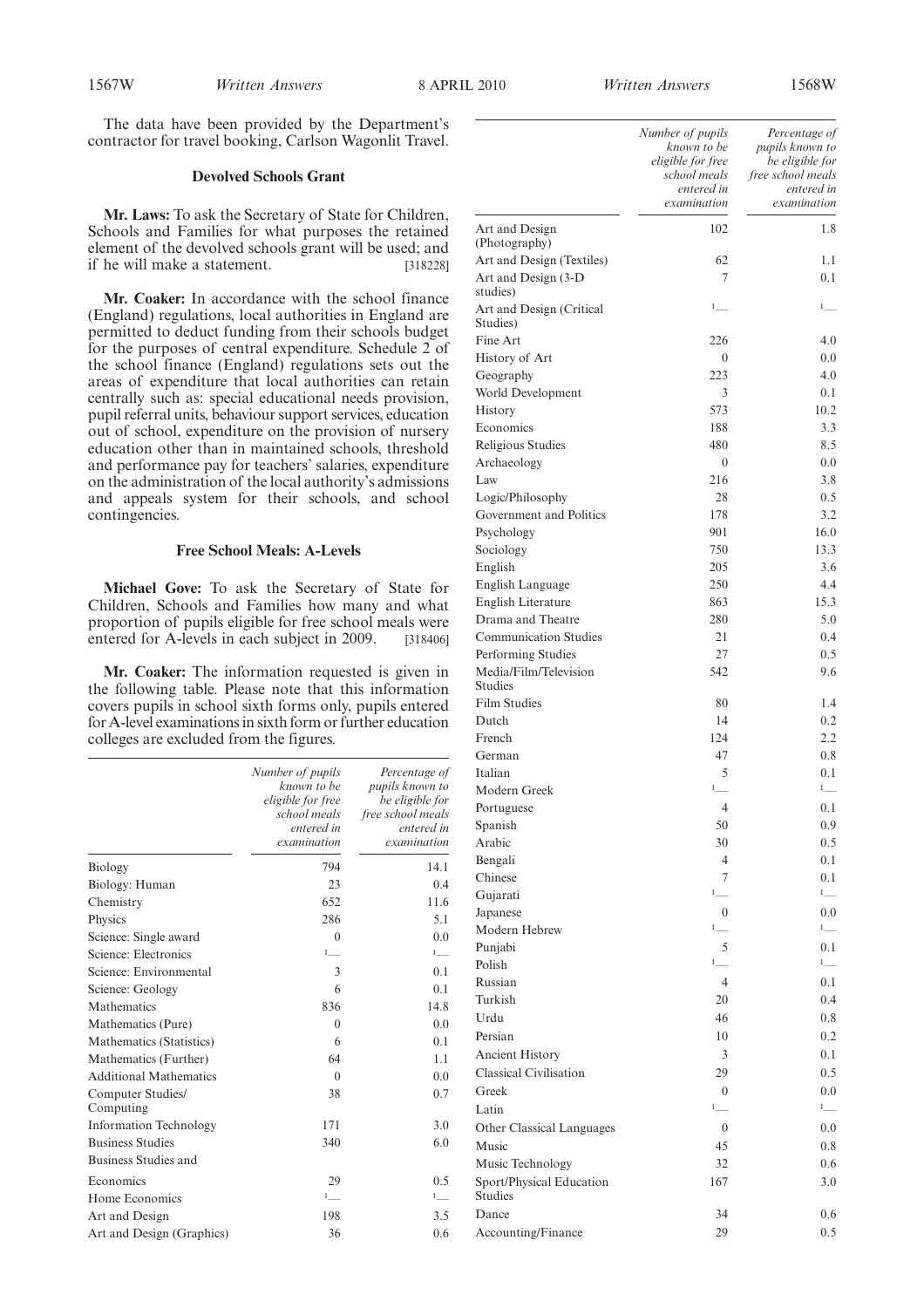$N$ umber  $\frac{1}{2}$ 

| <i>amber of pupils</i><br>known to be<br>eligible for free<br>school meals | Percentage of<br>pupils known to<br>be eligible for<br>free school meals | http://www<br>index.shtm<br>Figures f<br>and Attain |
|----------------------------------------------------------------------------|--------------------------------------------------------------------------|-----------------------------------------------------|
| entered in                                                                 | entered in                                                               |                                                     |

*entered in examination entered in examination* General Studies 530 9.4 Critical Thinking 21 0.4 Design/Tech and Food 27 0.5 Design/Tech and Systems 4 0.1 Design/Tech and Production 221 3.9

<sup>1</sup> Figures have been suppressed to preserve anonymity.

*Note*:

Includes maintained schools only including CTCs and academies.

#### **GCE A-level**

**Michael Gove:** To ask the Secretary of State for Children, Schools and Families how many pupils in *(a)* maintained, *(b)* independent and *(c)* comprehensive schools achieved three or more A grades at A-level in 2009. [304906]

**Mr. Iain Wright:** The information for 2009 and 1997 is as follows:

|                                        | 2009 (provisional)                                                                                                |                                                                                                                        |
|----------------------------------------|-------------------------------------------------------------------------------------------------------------------|------------------------------------------------------------------------------------------------------------------------|
|                                        | Number of candidates<br>achieving three or<br>more A grades at<br>GCE/Applied GCE<br>A-level and Double<br>Awards | Percentage of<br>candidates achieving<br>three or more A<br>grades at GCE/<br>Applied GCE A-level<br>and Double Awards |
| Comprehensive<br>schools <sup>1</sup>  | 9,600                                                                                                             | 8.0                                                                                                                    |
| All maintained<br>schools <sup>2</sup> | 15,300                                                                                                            | 10.4                                                                                                                   |
| Independent<br>schools <sup>3</sup>    | 11,400                                                                                                            | 31.9                                                                                                                   |
| All schools                            | 26.700                                                                                                            | 14.6                                                                                                                   |

|                                        | 1997<br>Number of candidates<br>achieving three or<br>more A grades at GCE<br>A-level | Percentage of<br>candidates achieving<br>three or more A<br>grades at GCE A-level |
|----------------------------------------|---------------------------------------------------------------------------------------|-----------------------------------------------------------------------------------|
| Comprehensive<br>schools <sup>1</sup>  | 4,300                                                                                 | 4.7                                                                               |
| All maintained<br>schools <sup>2</sup> | 6,400                                                                                 | 5.9                                                                               |
| Independent<br>schools <sup>3</sup>    | 6,100                                                                                 | 16.9                                                                              |

All schools 6.7

<sup>1</sup> Includes city technology colleges and academies.

<sup>2</sup> Includes the results for community and foundation special schools, hospital schools and pupil referral units.

<sup>3</sup> Includes non-maintained special schools.

*Notes:*

1. Figures relate to 16 to 18-year-olds (age at start of academic year, i.e. 31 August).

2. 2009 Figures are provisional.

3. Applied A-levels and Double Awards did not exist in 1997.

The 2009 information is derived from table 1 of the "GCE/Applied GCE A/AS and Equivalent Examination Results in England, 2008/09" Statistical First Release, found at the following link:

.dcsf.gov.uk/rsgateway/DB/SFR/s000881/ index.shtml

For 1997 are derived from the Achievement nent Tables data.

#### **GCSE**

**Michael Gove:** To ask the Secretary of State for Children, Schools and Families how many and what proportion of pupils did not gain one or more GCSEs, excluding equivalents, at grade *(a)* G, *(b)* E, *(c)* D and *(d)* C or above in 2009. [316407]

**Mr. Coaker:** The information required is given in the following table:

|               |         | Number and proportion of pupils who did not gain one or<br>more GCSEs, excluding equivalents at the selected grades |         |                            |  |  |
|---------------|---------|---------------------------------------------------------------------------------------------------------------------|---------|----------------------------|--|--|
|               |         | 1997                                                                                                                |         | 2009                       |  |  |
| Grades        | Number  | Proportion<br>(percentage)                                                                                          | Number  | Proportion<br>(percentage) |  |  |
| G or<br>above | 45.074  | 7.7                                                                                                                 | 19,867  | 3.1                        |  |  |
| E or<br>above | 65.329  | 11.1                                                                                                                | 37,813  | 6.0                        |  |  |
| D or<br>above | 101.822 | 17.4                                                                                                                | 65.429  | 10.3                       |  |  |
| C or<br>above | 173,197 | 29.5                                                                                                                | 119,687 | 18.9                       |  |  |

*Source:*

Achievement and Attainment Tables.

The data for 1997 relate to pupils aged 15 and for 2009 relates to pupils at the end of Key Stage 4.

The figures are cumulative, in that if a pupil is included as not gaining G or above, they will also be included in the data as not receiving E or above, D or above and C or above.

**Michael Gove:** To ask the Secretary of State for Children, Schools and Families how many *(a)* maintained schools and *(b)* comprehensive schools in each local authority area entered no students for GCSE examinations for (i) physics, (ii) chemistry, (iii) biology and (iv) all three in the most recent year for which figures are available. [318672]

**Mr. Coaker** *[holding answer 25 February 2010]:* The requested figures are given in the following table 2009.

This answer has been derived from the achievement and attainment tables data.

The majority of pupils take Science GCSE (also referred to as core science) and Additional Science GCSE. This combination of science GCSEs provides a perfectly good foundation for further study of physics, chemistry and biology at A level.

The number of maintained schools that had pupils that were entered for all three sciences has increased from just over 600 in 2002 to just over 1,500 in 2009.

The Government have introduced a statutory entitlement for all pupils in maintained schools to be able to study at least two science GCSEs, specifically this includes core and additional science or the three separate science GCSEs of physics, chemistry and biology.

There is a further non-statutory entitlement that those pupils who have achieved at least level 6 at key stage 3 will be given the opportunity to study triple science at GCSE either at their own school or through collaborative arrangements with other schools and colleges.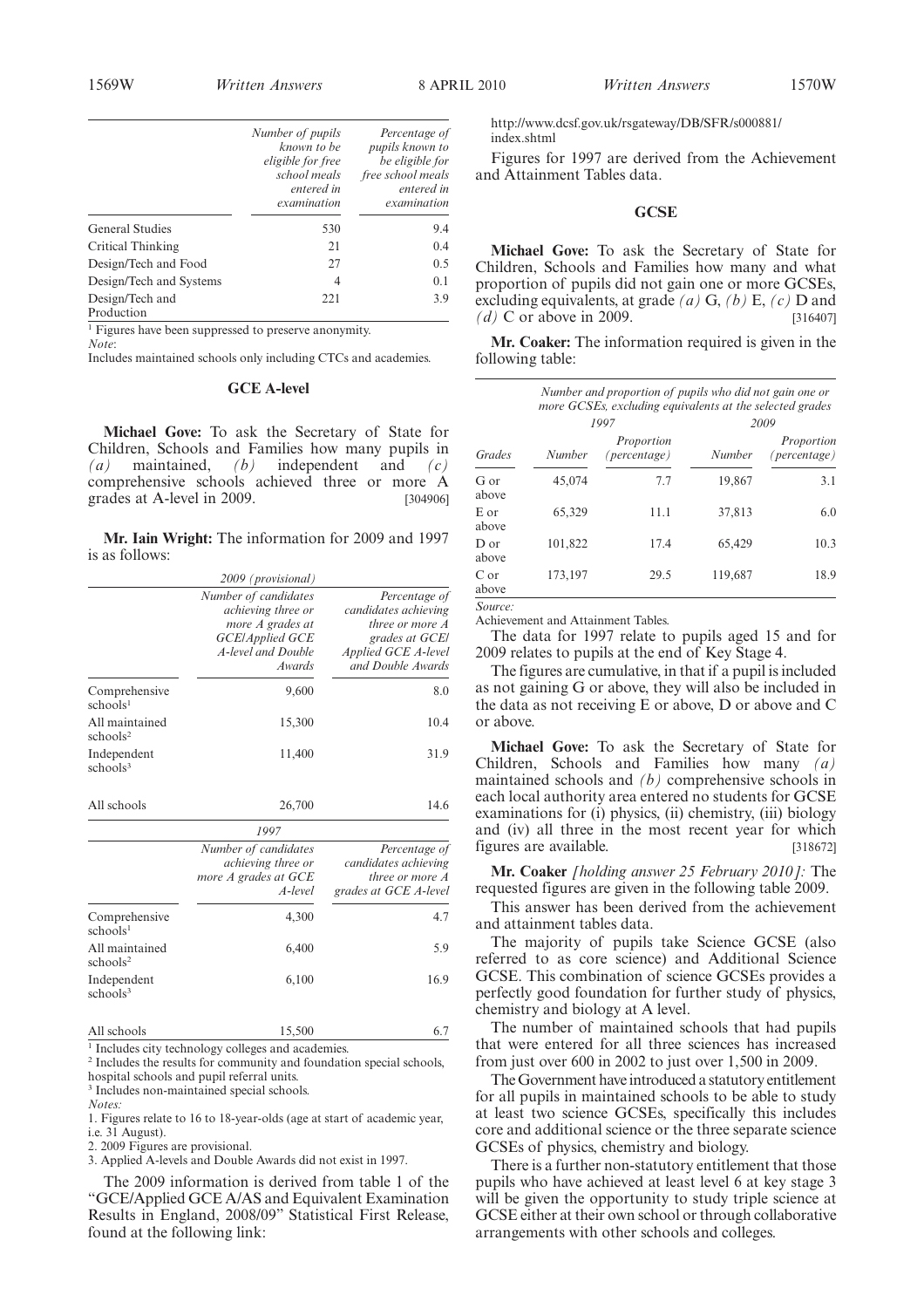Since September 2008 all specialist science schools have to offer triple science to at least all pupils achieving level 6+ at the end of key stage 3. Since September 2009 we have expected all engineering and technology colleges to offer triple science, and expect all mathematics and computing colleges to do so from September 2010.

|                        | Number of comprehensive schools entering no pupils at the<br>end of key stage 4 for GCSEs in |                  |                  | Number of maintained mainstream schools entering no pupils<br>at the end of key stage 4 for GCSEs in |                  |                  |                  |                                   |
|------------------------|----------------------------------------------------------------------------------------------|------------------|------------------|------------------------------------------------------------------------------------------------------|------------------|------------------|------------------|-----------------------------------|
| LA name                | Biology                                                                                      | Chemistry        | Physics          | All three<br>separate<br>sciences                                                                    | $\it Biology$    | Chemistry        | Physics          | All three<br>separate<br>sciences |
|                        |                                                                                              |                  |                  |                                                                                                      |                  |                  |                  |                                   |
| City of London         | $\boldsymbol{0}$                                                                             | $\boldsymbol{0}$ | $\boldsymbol{0}$ | $\boldsymbol{0}$                                                                                     | $\boldsymbol{0}$ | $\boldsymbol{0}$ | $\boldsymbol{0}$ | $\boldsymbol{0}$                  |
| Camden                 | $\sqrt{2}$                                                                                   | 3                | 3                | $\mathfrak{Z}$                                                                                       | $\mathfrak{2}$   | $\mathfrak{Z}$   | 3                | 3                                 |
| Greenwich              | 6                                                                                            | $\overline{7}$   | 7                | $\tau$                                                                                               | 6                | $\tau$           | 7                | $\tau$                            |
| Hackney                | $\overline{4}$                                                                               | 6                | 6                | 6                                                                                                    | $\overline{4}$   | 6                | 6                | 6                                 |
| Hammersmith and Fulham | 6                                                                                            | 6                | 6                | 6                                                                                                    | 6                | 6                | 6                | 6                                 |
| Islington              | 6                                                                                            | 6                | 6                | 6                                                                                                    | 6                | 6                | 6                | 6                                 |
| Kensington and Chelsea | 2                                                                                            | 3                | 4                | $\overline{4}$                                                                                       | $\mathfrak{2}$   | 3                | $\overline{4}$   | $\overline{4}$                    |
| Lambeth                | $\overline{2}$                                                                               | 3                | 3                | 3                                                                                                    | $\overline{2}$   | 3                | 3                | 3                                 |
| Lewisham               | $\overline{4}$                                                                               | 4                | 5                | 5                                                                                                    | $\overline{4}$   | $\overline{4}$   | 5                | 5                                 |
| Southwark              | 5                                                                                            | 7                | 6                | 8                                                                                                    | 5                | $\tau$           | 6                | 8                                 |
| <b>Tower Hamlets</b>   | $\mathfrak{Z}$                                                                               | 3                | 3                | $\mathfrak{Z}$                                                                                       | $\mathfrak{Z}$   | 3                | 3                | 3                                 |
| Wandsworth             | 5                                                                                            | 5                | 5                | 5                                                                                                    | 5                | 5                | 5                | 5                                 |
| Westminster            | 5                                                                                            | 5                | 5                | 5                                                                                                    | 5                | 5                | 5                | 5                                 |
| Barking and Dagenham   | 3                                                                                            | 3                | 3                | 3                                                                                                    | 3                | 3                | 3                | 3                                 |
| Barnet                 | $\tau$                                                                                       | 9                | 9                | 9                                                                                                    | 9                | 11               | 11               | 11                                |
| Bexley                 | $\overline{4}$                                                                               | 4                | 4                | $\overline{4}$                                                                                       | $\overline{9}$   | 9                | 9                | $\overline{9}$                    |
| <b>Brent</b>           | 3                                                                                            | 3                | 3                | $\mathfrak{Z}$                                                                                       | 3                | 3                | 3                | 3                                 |
| <b>Bromley</b>         | 5                                                                                            | 5                | 4                | 5                                                                                                    | 5                | 5                | $\overline{4}$   | 5                                 |
| Croydon                | 9                                                                                            | 10               | 10               | 10                                                                                                   | 10               | 11               | 11               | 11                                |
| Ealing                 | 6                                                                                            | 6                | 6                | 6                                                                                                    | 6                | 6                | 6                | 6                                 |
| Enfield                | 8                                                                                            | 9                | 9                | 9                                                                                                    | 9                | 10               | 10               | 10                                |
| Haringey               | 6                                                                                            | 6                | 6                | 6                                                                                                    | 6                | 6                | 6                | 6                                 |
| Harrow                 | 5                                                                                            | 5                | 5                | 5                                                                                                    | 5                | 5                | 5                | 5                                 |
| Havering               | 10                                                                                           | 9                | 10               | 10                                                                                                   | 10               | 9                | 10               | 10                                |
| Hillingdon             | 5                                                                                            | 5                | 5                | 5                                                                                                    | 5                | 5                | 5                | 5                                 |
| Hounslow               | $\boldsymbol{7}$                                                                             | $\overline{7}$   | 7                | $\tau$                                                                                               | $\tau$           | 7                | $\tau$           | $\tau$                            |
| Kingston upon Thames   | $\boldsymbol{0}$                                                                             | $\boldsymbol{0}$ | $\boldsymbol{0}$ | $\boldsymbol{0}$                                                                                     | 3                | $\overline{4}$   | 3                | $\overline{4}$                    |
| Merton                 | $\mathfrak{Z}$                                                                               | 3                | 3                | 3                                                                                                    | 3                | 3                | 3                | 3                                 |
| Newham                 | 10                                                                                           | 10               | 11               | 11                                                                                                   | 10               | 10               | 11               | 11                                |
| Redbridge              | $\mathfrak{Z}$                                                                               | 5                | 5                | $\sqrt{5}$                                                                                           | $\mathfrak{Z}$   | 5                | 5                | 5                                 |
| Richmond upon Thames   | $\mathfrak{2}$                                                                               | $\overline{c}$   | $\overline{c}$   | $\sqrt{2}$                                                                                           | $\mathfrak{2}$   | $\overline{2}$   | $\sqrt{2}$       | $\overline{c}$                    |
| Sutton                 | $\overline{4}$                                                                               | 5                | 5                | 5                                                                                                    | 4                | 5                | 5                | 5                                 |
| Waltham Forest         | 12                                                                                           | 12               | 12               | 13                                                                                                   | 12               | 12               | 12               | 13                                |
| Birmingham             | 38                                                                                           | 38               | 38               | 39                                                                                                   | 38               | 38               | 38               | 39                                |
|                        | 14                                                                                           | 14               | 14               | 14                                                                                                   | 14               | 14               | 14               |                                   |
| Coventry               |                                                                                              |                  |                  |                                                                                                      |                  |                  |                  | 14                                |
| Dudley                 | 14                                                                                           | 13               | 13               | 14                                                                                                   | 14               | 13               | 13               | 14                                |
| Sandwell               | 12                                                                                           | 11               | 12               | 12                                                                                                   | 12               | 11               | 12               | 12                                |
| Solihull               | 6                                                                                            | 7                | 7                | 7                                                                                                    | 6                | 7                | 7                | 7                                 |
| Walsall                | $\tau$                                                                                       | $8\,$            | 8                | 9                                                                                                    | $\tau$           | $8\,$            | $\,$ 8 $\,$      | 9                                 |
| Wolverhampton          | 13                                                                                           | 13               | 13               | 13                                                                                                   | 13               | 13               | 13               | 13                                |
| Knowsley               | $\tau$                                                                                       | $\boldsymbol{7}$ | $\tau$           | $\boldsymbol{7}$                                                                                     | $\tau$           | $\boldsymbol{7}$ | $\boldsymbol{7}$ | $\boldsymbol{7}$                  |
| Liverpool              | 14                                                                                           | 14               | 13               | 14                                                                                                   | 14               | 14               | 13               | 14                                |
| St. Helens             | 6                                                                                            | $\boldsymbol{7}$ | $\tau$           | $\tau$                                                                                               | 6                | $\boldsymbol{7}$ | $\tau$           | $\tau$                            |
| Sefton                 | 14                                                                                           | 14               | 14               | 14                                                                                                   | 14               | 14               | 14               | 14                                |
| Wirral                 | $\overline{4}$                                                                               | $\overline{4}$   | $\overline{4}$   | $\overline{4}$                                                                                       | $\boldsymbol{7}$ | $\boldsymbol{7}$ | $\tau$           | $\overline{7}$                    |
| Bolton                 | 5                                                                                            | 5                | 5                | 5                                                                                                    | 5                | 5                | 5                | 5                                 |
| Bury                   | 9                                                                                            | $\,$ 8 $\,$      | 8                | 9                                                                                                    | 9                | $\,$ 8 $\,$      | 8                | 9                                 |
| Manchester             | 14                                                                                           | 16               | 16               | 16                                                                                                   | 14               | 16               | 16               | 16                                |
| Oldham                 | $\tau$                                                                                       | $\boldsymbol{7}$ | $\tau$           | $\,$ 8 $\,$                                                                                          | $\tau$           | $\tau$           | $\tau$           | $\,$ 8 $\,$                       |
| Rochdale               | $10\,$                                                                                       | $10\,$           | 9                | 11                                                                                                   | $10\,$           | 10               | 9                | 11                                |
| Salford                | $10\,$                                                                                       | 10               | 10               | 10                                                                                                   | 10               | 10               | 10               | $10\,$                            |
| Stockport              | 6                                                                                            | $\boldsymbol{7}$ | $\tau$           | $\tau$                                                                                               | 6                | $\boldsymbol{7}$ | $\tau$           | $\boldsymbol{7}$                  |
| Tameside               | $\tau$                                                                                       | $\boldsymbol{7}$ | $\tau$           | $\overline{7}$                                                                                       | $\tau$           | $\tau$           | $\tau$           | $\tau$                            |
| Trafford               | $\boldsymbol{0}$                                                                             | $\boldsymbol{0}$ | $\boldsymbol{0}$ | $\boldsymbol{0}$                                                                                     | 9                | 9                | 10               | 10                                |
| Wigan                  | 10                                                                                           | 10               | 10               | 10                                                                                                   | 10               | 10               | 10               | 10                                |
| Barnsley               |                                                                                              |                  |                  |                                                                                                      |                  |                  |                  |                                   |
|                        | $\,$ 8 $\,$                                                                                  | 8                | 8                | $\,$ 8 $\,$                                                                                          | 8                | 8                | $\,$ 8 $\,$      | 8                                 |
| Doncaster              | 8                                                                                            | 9                | 9                | $\overline{9}$                                                                                       | 8                | 9                | 9                | 9                                 |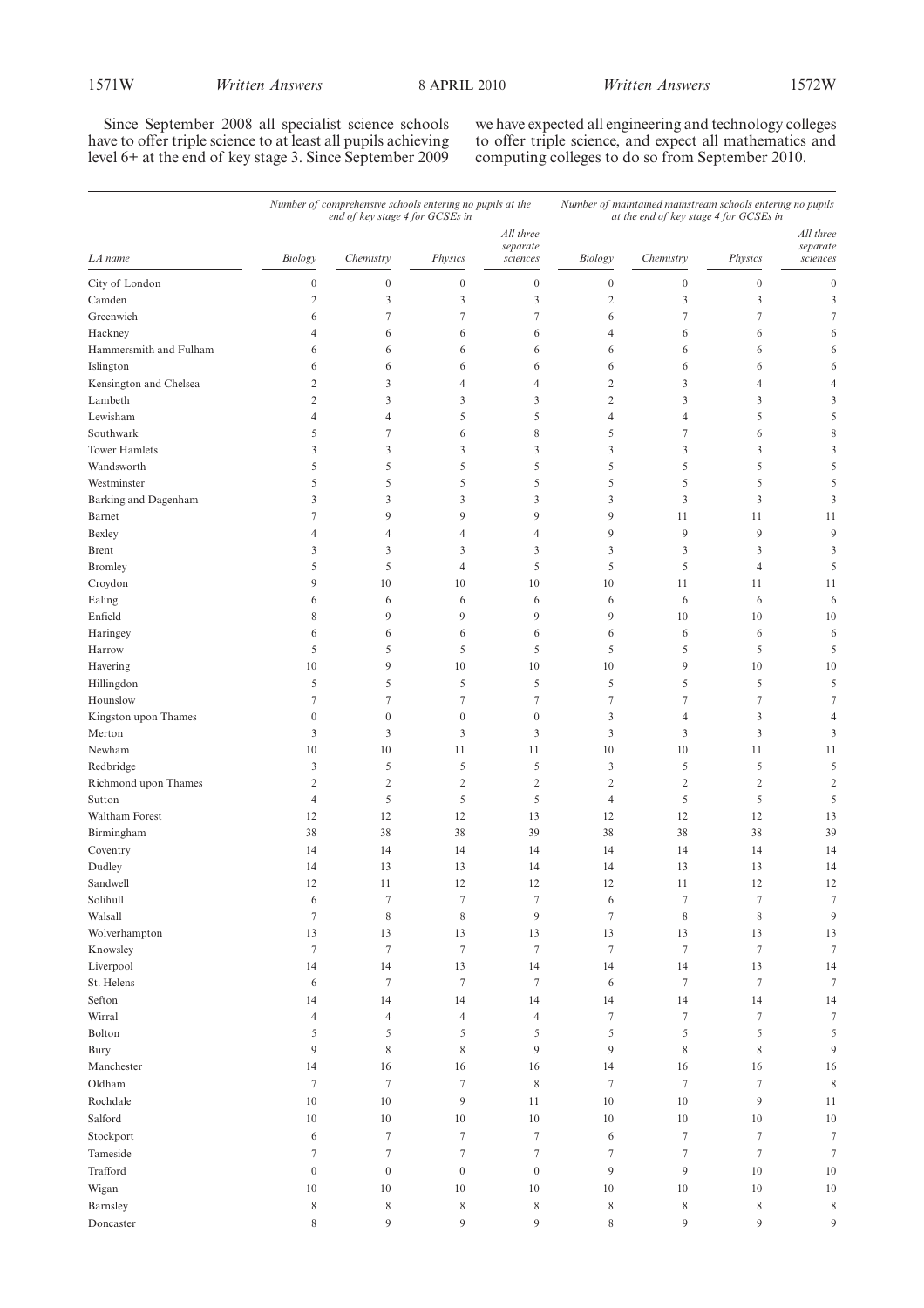|                                       | Number of comprehensive schools entering no pupils at the<br>end of key stage 4 for GCSEs in |                  |                |                       | Number of maintained mainstream schools entering no pupils<br>at the end of key stage 4 for GCSEs in |                     |                  |                       |
|---------------------------------------|----------------------------------------------------------------------------------------------|------------------|----------------|-----------------------|------------------------------------------------------------------------------------------------------|---------------------|------------------|-----------------------|
|                                       |                                                                                              |                  |                | All three<br>separate |                                                                                                      |                     |                  | All three<br>separate |
| LA name                               | Biology                                                                                      | Chemistry        | Physics        | sciences              | $\it Biology$                                                                                        | Chemistry           | Physics          | sciences              |
| Rotherham                             | 6                                                                                            | 6                | 6              | $\tau$                | 6                                                                                                    | 6                   | 6                | $\overline{7}$        |
| Sheffield                             | 13                                                                                           | 14               | 12             | 14                    | 13                                                                                                   | 14                  | 12               | 14                    |
| <b>Bradford</b>                       | 17                                                                                           | 17               | 17             | 17                    | 17                                                                                                   | 17                  | 17               | 17                    |
| Calderdale                            | $\tau$                                                                                       | $\tau$           | $\tau$         | $\tau$                | 8                                                                                                    | 8                   | 8                | 8                     |
| Kirklees                              | 12                                                                                           | 12               | 12             | 12                    | 12                                                                                                   | 12                  | 12               | 12                    |
| Leeds                                 | 16                                                                                           | 17               | 16             | 17                    | 16                                                                                                   | 17                  | 16               | 17                    |
| Wakefield                             | 10                                                                                           | 10               | 10             | 10                    | 10                                                                                                   | 10                  | 10               | 10                    |
| Gateshead                             | 6                                                                                            | 6                | 6              | 6                     | 6                                                                                                    | 6                   | 6                | 6                     |
| Newcastle upon Tyne                   | 6                                                                                            | 6                | 6              | 6                     | 6                                                                                                    | 6                   | 6                | 6                     |
| North Tyneside                        | 5                                                                                            | 5                | 5              | 5                     | 5                                                                                                    | 5                   | 5                |                       |
| South Tyneside                        | 3                                                                                            | 3                | $\overline{4}$ | $\overline{4}$        | 4                                                                                                    | $\overline{4}$      | 5                |                       |
| Sunderland                            | 5                                                                                            | 5                | 5              | 5                     | 5                                                                                                    | 5                   | 5                |                       |
| Isles of Scilly                       | $\mathbf{0}$                                                                                 | $\boldsymbol{0}$ | $\overline{0}$ | $\boldsymbol{0}$      | $\mathbf{0}$                                                                                         | $\mathbf{0}$        | $\overline{0}$   |                       |
| Bath and North East Somerset          | 3                                                                                            | 3                | 3              | 3                     | 3                                                                                                    | 3                   | 3                |                       |
| Bristol, City of<br>North Somerset    | 7                                                                                            | 7                | 8              | 8                     | 7                                                                                                    | $\tau$              | 8                |                       |
|                                       | 4                                                                                            | 4                | 4              | $\overline{4}$        | 4                                                                                                    | $\overline{4}$      | 4                |                       |
| South Gloucestershire                 | 4<br>3                                                                                       | 4<br>3           | 4<br>3         | $\overline{4}$<br>3   | 4<br>3                                                                                               | $\overline{4}$<br>3 | 4<br>3           | 3                     |
| Hartlepool                            | 3                                                                                            | 3                | 3              | 3                     |                                                                                                      | 3                   | 3                | 3                     |
| Middlesbrough<br>Redcar and Cleveland | 5                                                                                            | 5                | 5              | 5                     | 3<br>5                                                                                               | 5                   | 5                | 5                     |
| Stockton-on-Tees                      | 9                                                                                            | 9                | 9              | 9                     | 9                                                                                                    | 9                   | 9                | 9                     |
| Kingston upon Hull, City of           | 11                                                                                           | 10               | 10             | 11                    | 11                                                                                                   | 10                  | 10               | 11                    |
| East Riding of Yorkshire              | 6                                                                                            | 6                | 6              | $\tau$                | 6                                                                                                    | 6                   | 6                | 7                     |
| North East Lincolnshire               | 6                                                                                            | 6                | 5              | 6                     | 6                                                                                                    | 6                   | 5                | 6                     |
| North Lincolnshire                    | 5                                                                                            | 5                | 3              | 5                     | 5                                                                                                    | 5                   | $\mathfrak{Z}$   | 5                     |
| North Yorkshire                       | 20                                                                                           | 20               | 21             | 21                    | 21                                                                                                   | 23                  | 24               | 24                    |
| York                                  | 6                                                                                            | 6                | 6              | 6                     | 6                                                                                                    | 6                   | 6                | 6                     |
| Luton                                 | 5                                                                                            | 6                | 6              | 6                     | 5                                                                                                    | 6                   | 6                | 6                     |
| Bedford                               | $\overline{2}$                                                                               | $\mathfrak{2}$   | $\overline{c}$ | $\overline{2}$        | $\sqrt{2}$                                                                                           | $\overline{2}$      | $\sqrt{2}$       | $\overline{c}$        |
| Central Bedfordshire                  | 3                                                                                            | 3                | 3              | 3                     | 3                                                                                                    | 3                   | 3                | 3                     |
| Buckinghamshire                       | $\mathbf{0}$                                                                                 | $\boldsymbol{0}$ | $\overline{0}$ | $\boldsymbol{0}$      | 19                                                                                                   | 20                  | 20               | 20                    |
| Milton Keynes                         | 5                                                                                            | 5                | 5              | 5                     | 5                                                                                                    | 5                   | 5                | 5                     |
| Derbyshire                            | 21                                                                                           | 23               | 23             | 23                    | 21                                                                                                   | 23                  | 23               | 23                    |
| Derby                                 | 5                                                                                            | 5                | 5              | 5                     | 5                                                                                                    | 5                   | 5                | 5                     |
| Dorset                                | $\tau$                                                                                       | $\tau$           | 7              | 7                     | 7                                                                                                    | $\tau$              | 7                |                       |
| Poole                                 | $\overline{2}$                                                                               | $\mathfrak{2}$   | $\overline{c}$ | $\overline{2}$        | $\overline{4}$                                                                                       | $\overline{4}$      | 4                |                       |
| Bournemouth                           | $\overline{2}$                                                                               | $\overline{c}$   | $\overline{c}$ | $\overline{2}$        | 4                                                                                                    | 7                   | 7                | 7                     |
| Durham                                | 27                                                                                           | 27               | 26             | 27                    | 27                                                                                                   | 27                  | 26               | 27                    |
| Darlington                            | $\mathfrak{Z}$                                                                               | 3                | 3              | $\mathfrak{Z}$        | $\mathfrak{Z}$                                                                                       | $\mathfrak{Z}$      | $\mathfrak{Z}$   | 3                     |
| <b>East Sussex</b>                    | $\tau$                                                                                       | $\tau$           | $\tau$         | $\tau$                | $\tau$                                                                                               | $\overline{7}$      | $\tau$           | 7                     |
| Brighton and Hove                     | 5                                                                                            | 5                | 5              | 5                     | 5                                                                                                    | 5                   | 5                | 5                     |
| Hampshire                             | 24                                                                                           | 25               | 25             | 25                    | 24                                                                                                   | 25                  | 25               | 25                    |
| Portsmouth                            | 5                                                                                            | 6                | 6              | $\tau$                | 5                                                                                                    | 6                   | 6                | 7                     |
| Southampton                           | $\tau$                                                                                       | $\tau$           | 6              | $\tau$                | $\tau$                                                                                               | $\tau$              | 6                | 7                     |
| Leicestershire                        | 5                                                                                            | 5                | 5              | 5                     | 5                                                                                                    | 5                   | 5                | 5                     |
| Leicester                             | 8                                                                                            | $\,$ 8 $\,$      | 8              | 8                     | 9                                                                                                    | 9                   | 9                | 9                     |
| Rutland                               | $\overline{0}$                                                                               | $\boldsymbol{0}$ | $\mathbf{0}$   | $\boldsymbol{0}$      | $\boldsymbol{0}$                                                                                     | $\mathbf{0}$        | $\boldsymbol{0}$ | $\boldsymbol{0}$      |
| Staffordshire                         | 24                                                                                           | 24               | 24             | 24                    | 24                                                                                                   | 24                  | 24               | 24                    |
| Stoke-on-Trent                        | 8                                                                                            | $\,$ 8 $\,$      | 8              | 9                     | $\,$ 8 $\,$                                                                                          | 8                   | 8                | 9                     |
| Wiltshire                             | 10                                                                                           | 10               | 10             | 10                    | 14                                                                                                   | 14                  | 14               | 14                    |
| Swindon                               | $\overline{2}$                                                                               | 5                | 5              | 5                     | $\overline{c}$                                                                                       | 5                   | 5                | 5                     |
| <b>Bracknell Forest</b>               | $\overline{4}$                                                                               | 4                | $\overline{4}$ | $\overline{4}$        | $\overline{4}$                                                                                       | $\overline{4}$      | 4                | 4                     |
| Windsor and Maidenhead                | 3                                                                                            | 3                | 3              | 3                     | 3                                                                                                    | 3                   | 3                | 3                     |
| West Berkshire                        | 5                                                                                            | 5                | 5              | 5                     | 5                                                                                                    | 5                   | 5                | 5                     |
| Reading                               | 3                                                                                            | 3                | 3              | 3                     | 3                                                                                                    | 3                   | 3                | 3                     |
| Slough                                | $\mathbf{1}$                                                                                 | $\mathbf{1}$     | $\mathbf{1}$   | $\mathbf{1}$          | $\tau$                                                                                               | $\,$ 8 $\,$         | 8                |                       |
| Wokingham                             | 3                                                                                            | 3                | 3              | 3                     | 3                                                                                                    | 3                   | 3                |                       |
| Cambridgeshire                        | 5                                                                                            | 5                | 5              | 5                     | 5                                                                                                    | 5                   | 5                |                       |
| Peterborough                          | 6                                                                                            | 6                | 6              | 6                     | 6                                                                                                    | 6                   | 6                |                       |
| Halton                                | 5                                                                                            | 5                | 5              | 5                     | 5                                                                                                    | 5                   | 5                | 5                     |
| Warrington                            | 5                                                                                            | 5                | 5              | 6                     | 5                                                                                                    | 5                   | 5                | 6                     |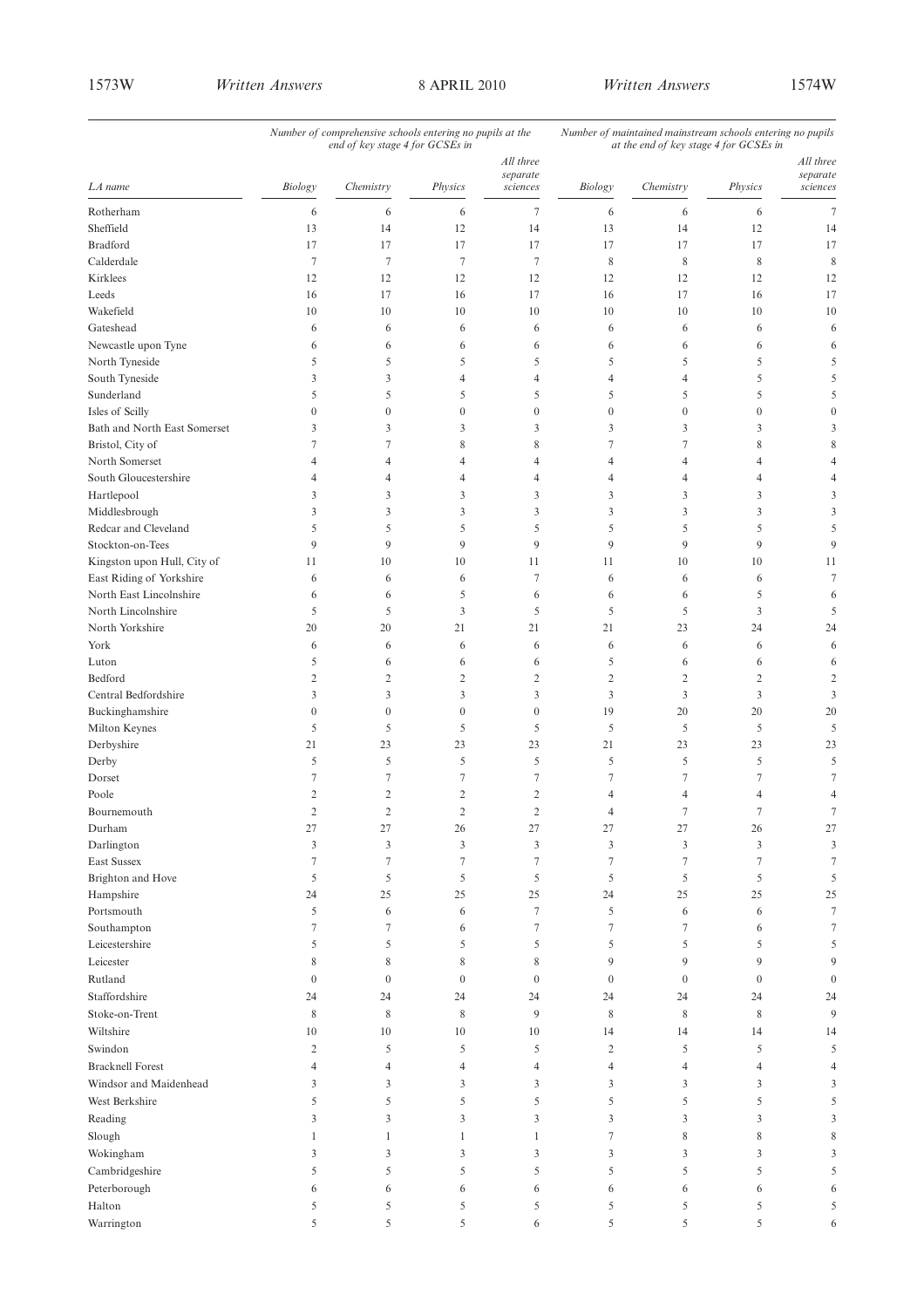|                           | Number of comprehensive schools entering no pupils at the<br>end of key stage 4 for GCSEs in |                |                |                                   | Number of maintained mainstream schools entering no pupils<br>at the end of key stage 4 for GCSEs in |                |                |                                   |
|---------------------------|----------------------------------------------------------------------------------------------|----------------|----------------|-----------------------------------|------------------------------------------------------------------------------------------------------|----------------|----------------|-----------------------------------|
| LA name                   | Biology                                                                                      | Chemistry      | Physics        | All three<br>separate<br>sciences | Biology                                                                                              | Chemistry      | Physics        | All three<br>separate<br>sciences |
| Devon                     | 13                                                                                           | 16             | 16             | 16                                | 13                                                                                                   | 16             | 16             | 16                                |
| Plymouth                  | 6                                                                                            | 6              | 6              | 6                                 | 6                                                                                                    | 6              | 6              | 6                                 |
| Torbay                    | 5                                                                                            | 5              | 5              | 5                                 | $\tau$                                                                                               | $\overline{7}$ | $\overline{7}$ | $\overline{7}$                    |
| <b>Essex</b>              | 29                                                                                           | 29             | 29             | 30                                | 29                                                                                                   | 29             | 29             | 30                                |
| Southend-on-sea           | $\overline{4}$                                                                               | 5              | 4              | 5                                 | 6                                                                                                    | $\tau$         | 6              | $\overline{7}$                    |
| Thurrock                  | 6                                                                                            | 6              | 6              | 6                                 | 6                                                                                                    | 6              | 6              | 6                                 |
| Herefordshire             | 8                                                                                            | 9              | 9              | 10                                | 8                                                                                                    | 9              | 9              | 10                                |
| Worcestershire            | 13                                                                                           | 13             | 14             | 14                                | 13                                                                                                   | 13             | 15             | 15                                |
| Kent                      | 8                                                                                            | 12             | 12             | 12                                | 38                                                                                                   | 52             | 49             | 52                                |
| Medway                    | $\mathbf{1}$                                                                                 | $\mathbf{1}$   | 1              | $\mathbf{1}$                      | 9                                                                                                    | 10             | 11             | 12                                |
| Lancashire                | 31                                                                                           | 36             | 36             | 38                                | 32                                                                                                   | 37             | 37             | 39                                |
| Blackburn with Darwen     | $\overline{7}$                                                                               | $\tau$         | 6              | $\tau$                            | $\overline{7}$                                                                                       | $\tau$         | 6              | $\overline{7}$                    |
| Blackpool                 | $\tau$                                                                                       | $\tau$         | $\tau$         | $\tau$                            | $\tau$                                                                                               | $\tau$         | $\tau$         | $\overline{7}$                    |
| Nottinghamshire           | 23                                                                                           | 23             | 23             | 23                                | 23                                                                                                   | 23             | 23             | 23                                |
| Nottingham                | 10                                                                                           | 11             | 12             | 12                                | 10                                                                                                   | 11             | 12             | 12                                |
| Shropshire                | 13                                                                                           | 14             | 14             | 14                                | 13                                                                                                   | 14             | 14             | 14                                |
| Telford and Wrekin        | $\overline{4}$                                                                               | 4              | $\overline{4}$ | $\overline{4}$                    | $\overline{4}$                                                                                       | $\overline{4}$ | $\overline{4}$ | $\overline{4}$                    |
| <b>Cheshire East</b>      | $\overline{7}$                                                                               | 7              | $\tau$         | 7                                 | 8                                                                                                    | 8              | 8              | 8                                 |
| Cheshire West and Chester | 10                                                                                           | 10             | 10             | 10                                | 10                                                                                                   | 10             | 10             | 10                                |
| Cornwall                  | 11                                                                                           | 12             | 12             | 12                                | 11                                                                                                   | 12             | 12             | 12                                |
| Cumbria                   | 21                                                                                           | 21             | 21             | 21                                | 21                                                                                                   | 21             | 21             | 21                                |
| Gloucestershire           | 17                                                                                           | 16             | 16             | 17                                | 18                                                                                                   | 17             | 17             | 18                                |
| Hertfordshire             | 31                                                                                           | 31             | 31             | 31                                | 31                                                                                                   | 31             | 31             | 31                                |
| Isle of Wight             | $\overline{2}$                                                                               | $\overline{c}$ | $\overline{2}$ | $\overline{2}$                    | $\overline{2}$                                                                                       | $\overline{2}$ | $\overline{2}$ | $\overline{2}$                    |
| Lincolnshire              | 8                                                                                            | 9              | 9              | 10                                | 26                                                                                                   | 28             | 29             | 30                                |
| Norfolk                   | 24                                                                                           | 26             | 26             | 26                                | 24                                                                                                   | 26             | 26             | 26                                |
| Northamptonshire          | 12                                                                                           | 11             | 11             | 12                                | 12                                                                                                   | 11             | 11             | 12                                |
| Northumberland            | 5                                                                                            | 5              | 5              | 5                                 | 5                                                                                                    | 5              | 5              | 5                                 |
| Oxfordshire               | 15                                                                                           | 16             | 16             | 16                                | 15                                                                                                   | 16             | 16             | 16                                |
| Somerset                  | 14                                                                                           | 15             | 14             | 15                                | 14                                                                                                   | 15             | 14             | 15                                |
| Suffolk                   | 14                                                                                           | 17             | 17             | 17                                | 14                                                                                                   | 17             | 17             | 17                                |
| Surrey                    | 14                                                                                           | 17             | 16             | 17                                | 14                                                                                                   | 17             | 16             | 17                                |
| Warwickshire              | 9                                                                                            | 10             | 10             | 10                                | 12                                                                                                   | 13             | 14             | 14                                |
| <b>West Sussex</b>        | 15                                                                                           | 16             | 16             | 16                                | 15                                                                                                   | 16             | 16             | 16                                |

**Mr. Laws:** To ask the Secretary of State for Children, Schools and Families how many and what proportion of pupils in each local authority area did not attain any GCSEs above grade D in the most recent year for which figures are available. [318898]

**Mr. Coaker:** The information requested for pupils attending maintained schools (including city technology colleges and academies) has been placed in the Libraries.

**Tim Loughton:** To ask the Secretary of State for Children, Schools and Families how many pupils not eligible for free school meals attended schools at which fewer than 30 per cent. of pupils achieved five A\* to C grades at GCSE including English and mathematics but excluding equivalents in 2009. [318962]

**Mr. Coaker** *[holding answer 1 March 2010]:* In 2009, there were 242,990 pupils not known to be eligible for free school meals attending schools at which fewer than 30 per cent. of pupils achieved five A\* to C grades at GCSE including English and mathematics but excluding equivalents<sup>1</sup> (includes post 16 pupils).

<sup>1</sup> Includes maintained mainstream schools (including academies) with more than 10 pupils that were published in the 2009 Achievement and Attainment tables. Qualifications include GCSEs, GCSE short courses, GCSE double awards, vocational single and double GCSEs and AS levels.

**Michael Gove:** To ask the Secretary of State for Children, Schools and Families whether his Department has made an assessment for benchmarking purposes of educational attainment at GCSE in England in comparison with attainment of children of the same age in Scotland, Wales and Northern Ireland. [321321]

**Mr. Coaker:** The Department does not benchmark educational attainment for England against that for Scotland, Wales or Northern Ireland.

The Department does publish data on educational attainment at GCSE across the UK and for England. Equivalent data for Scotland,Wales and Northern Ireland is the responsibility of, and published by, the respective devolved Administrations.

The following table gives a breakdown of educational attainment at GCSE across the UK since 2005: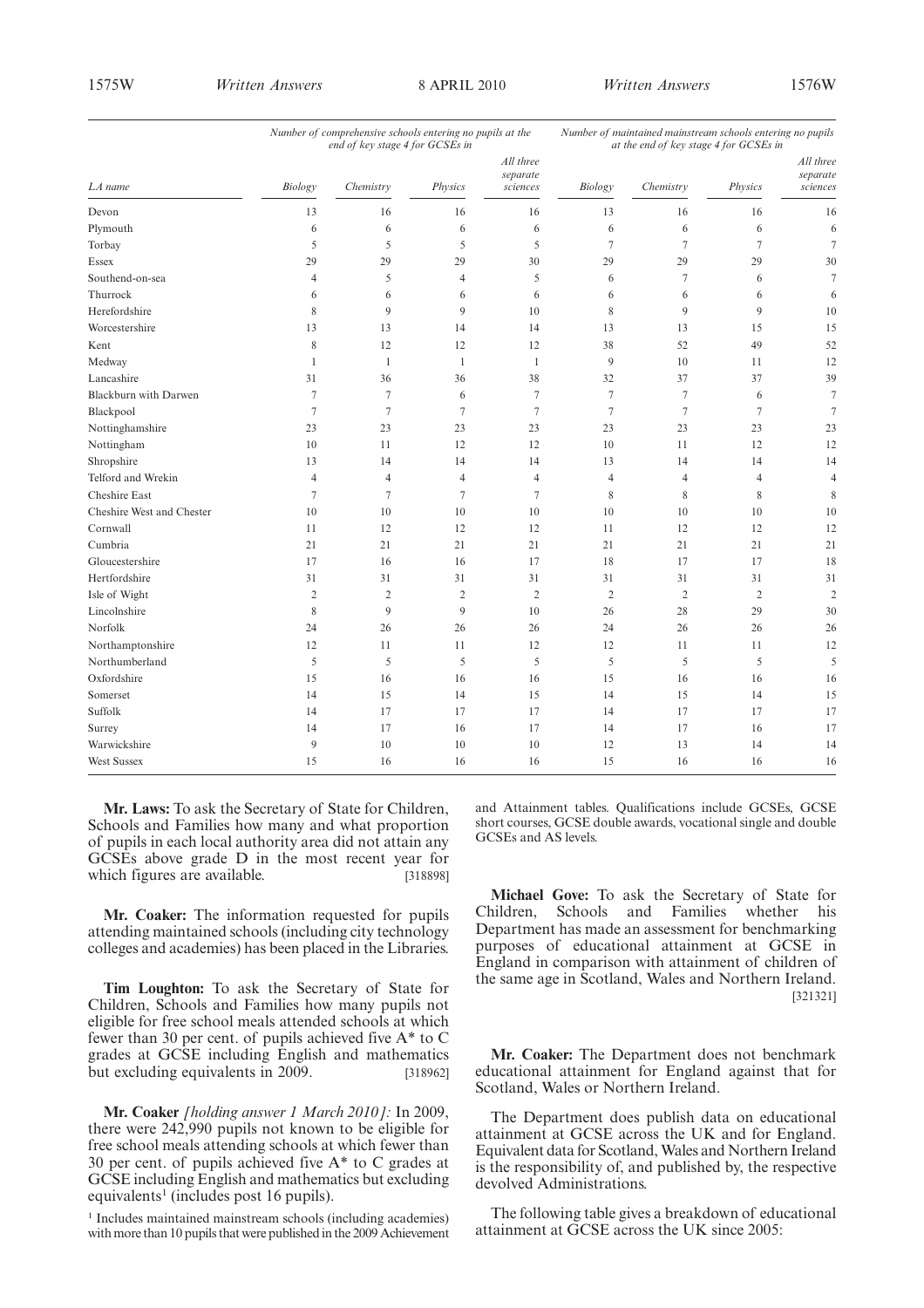*GCE, GCSE, SCE/NQ and vocational qualifications obtained by pupils1 and students (in their last year of compulsory education)*

| Percentage of pupils |  |  |  |  |
|----------------------|--|--|--|--|
|                      |  |  |  |  |

| 2005/06 | 2006/07 | 2007/08 |
|---------|---------|---------|
| 59.0    | 61.3    | 64.4    |
|         | -       | 477     |
|         |         |         |

<sup>1</sup> Pupils aged 15 at the start of the academic year; pupils in Year S4 in Scotland. From 2004/05, pupils at the end of Key Stage 4 in England.

<sup>2</sup> From 2007/08 data are for 5+ A\*-C, 5+ A\*-C including English and Maths and Any Passes.

<sup>3</sup> Standard Grades 1-3/Intermediate 2 A-C/Intermediate 1 A in Scotland.

*Source:*

Education and Training Statistics for the United Kingdom 2009 The following table gives a breakdown for England:

*GCSE and equivalent qualifications obtained by pupils at the end of Key Stage 4*

|                                                         | $\mathbf{r}$ is $\mathbf{r}$ |         |         |         |
|---------------------------------------------------------|------------------------------|---------|---------|---------|
| Percentage of pupils<br>achieving GCSE or<br>equivalent | 2005/06                      | 2006/07 | 2007/08 | 2008/09 |
| 5 or more grades $A^*$ -C                               | 59.0                         | 61.4    | 65.3    | 70.0    |
| 5 or more grades A*-C<br>including English and<br>maths | 45.6                         | 46.3    | 47.6    | 49.8    |

#### **GCSE: Disadvantaged**

**Tim Loughton:** To ask the Secretary of State for Children, Schools and Families how many pupils eligible for free school meals achieved *(a)* one or more A to G grades, *(b)* three or more A to C grades and  $(c)$  three or more A grades at A-level in 2003. [318939]

**Mr. Coaker:**Figures for 2003 are shown in the following table:

| Pupils eligible for free<br>school meals achieving | Number | Percentage |
|----------------------------------------------------|--------|------------|
| $(a)$ one or more A to<br>E grades                 | 4,610  | 93.4       |
| $(b)$ three or more A to<br>C grades               | 845    | 17.1       |
| $(c)$ three or more A<br>grades                    | 94     | 1.9        |

Percentages indicated are of all students eligible for free school meals who were entered for at least one GCEA/CE/Applied A Level and Double Awards in 2003.

The figures relate to 16 to 18-year-olds (age at start of academic year, i.e. 31 August 2002) in maintained schools only who were eligible for free school meals. The figures do not include the achievement of students in further education sector colleges previously eligible for free school meals.

#### **Gifted Children**

**Michael Gove:** To ask the Secretary of State for Children, Schools and Families how many and what proportion of pupils with gifted and talented status did not sit any A-levels in *(a)* 1997, *(b)* 2003, *(c)* 2006 and *(d)* the most recent year for which figures are available. [316870]

**Mr. Iain Wright:** The Department has collected information about individual pupil's Gifted and Talented status in Secondary schools since 2006. The information available to answer this question is provided in the following table. Please note that this information covers pupils in school sixth forms only, pupils entered for A-level examinations in sixth form or further education colleges are excluded from the figures.

|         | Pupils with Gifted and Talented status who did not sit<br>any A-levels in selected years |            |  |
|---------|------------------------------------------------------------------------------------------|------------|--|
|         | Number                                                                                   | Percentage |  |
| 2006    | 112                                                                                      | 1.0        |  |
| 2008    | 637                                                                                      | 2.3        |  |
| 2009    | 675                                                                                      | 2.1        |  |
| Source: |                                                                                          |            |  |

National Pupil Database.

Pupils identified as gifted and talented are defined as

"Children and young people with one or more abilities developed to a level significantly ahead of their year group (or with the potential to develop those abilities)".

Included are students identified for their talent in, for example, creative arts or sports rather than their ability to excel academically.

#### **International Baccalaureate**

**Lembit Öpik:** To ask the Secretary of State for Children, Schools and Families how many schools offer an International Baccalaureate course; and if he will make a statement. [325304]

**Mr. Coaker:**The Department does not hold information on the courses offered by schools. However, information on the courses entered by students is available.

 $69$  schools<sup>1</sup> entered students for an International Baccalaureate (IB) during the 2008/09 academic year. A further 22 FE colleges had IB candidates in 2008/09.

<sup>1</sup> Maintained and independent schools.

#### **Karen Matthews**

**Tim Loughton:** To ask the Secretary of State for Children, Schools and Families what recent discussions he has had with the Kirklees Safeguarding Children Board on the timetable for the publication of the executive summary of the serious case review of the Karen Matthews case. [324765]

**Dawn Primarolo** *[holding answer 29 March 2010]:* As part of their challenge and support function, officials from the Government office for Yorkshire and the Humber keep in close contact with progress being made by Local Safeguarding Children Boards in their region which are conducting serious case reviews. I understand that the Government office has had a number of discussions with Kirklees Safeguarding Children Board about the timetable for this particular, very complex serious case review. Kirklees Safeguarding Children Board hopes to complete it shortly and to publish the executive summary as soon as they are able to do so, after evaluation by Ofsted.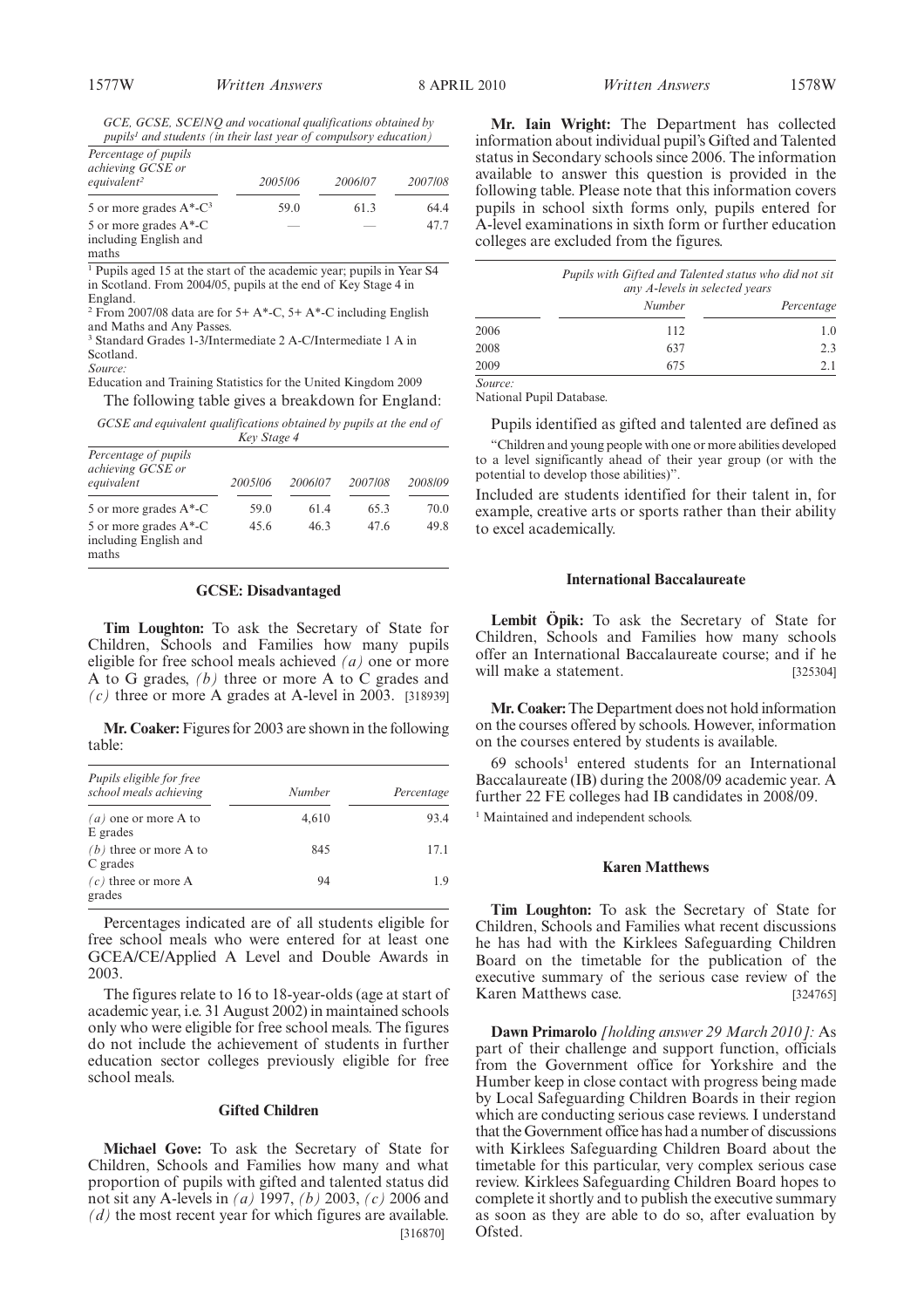#### **Languages: GCSE**

**Michael Gove:** To ask the Secretary of State for Children, Schools and Families how many pupils in *(a)* comprehensive, *(b)* academy and *(c)* independent schools were entered for a GCSE in each modern language in the last year for which figures are available. [314925]

**Mr. Coaker** *[holding answer 2 February 2010]:* The information relating to GCSE entries in 2008-09 is given in the following table:

|                  | Number of<br>entries in<br>comprehensive<br>schools | Number of<br>entries in<br>academies | Number of<br>entries in<br>independent<br>schools |
|------------------|-----------------------------------------------------|--------------------------------------|---------------------------------------------------|
|                  |                                                     |                                      |                                                   |
| Welsh            | $1$ <sub>___</sub>                                  | $\mathbf{0}$                         | $\theta$                                          |
| Irish            | 1                                                   | $\overline{0}$                       | $\theta$                                          |
| Dutch            | 393                                                 | 46                                   | 30                                                |
| French           | 123,942                                             | 2,428                                | 26,730                                            |
| German           | 52,702                                              | 1,024                                | 7,218                                             |
| Italian          | 2,415                                               | 33                                   | 684                                               |
| Modern Greek     | 311                                                 | 15                                   | 60                                                |
| Portuguese       | 1,134                                               | 93                                   | 24                                                |
| Spanish          | 39,590                                              | 1,166                                | 11,228                                            |
| Arabic           | 1,325                                               | 118                                  | 718                                               |
| Bengali          | 1,172                                               | 66                                   | 98                                                |
| Chinese          | 959                                                 | 60                                   | 1,280                                             |
| Gujarati         | 707                                                 | 29                                   | 114                                               |
| Japanese         | 611                                                 | $\overline{0}$                       | 191                                               |
| Modern<br>Hebrew | 251                                                 | $\theta$                             | 170                                               |
| Panjabi          | 700                                                 | 48                                   | 27                                                |
| Polish           | 1,741                                               | 117                                  | 23                                                |
| Russian          | 746                                                 | 66                                   | 630                                               |
| Turkish          | 988                                                 | 84                                   | 43                                                |
| Urdu             | 3,716                                               | 168                                  | 911                                               |
| Persian          | 364                                                 | 19                                   | 38                                                |
| All subjects     | 233,774                                             | 5,580                                | 50,217                                            |

 $\frac{1}{1}$  Figures suppressed due to small numbers

*Notes*:

1. Figures relate to pupils at the end of key stage 4 in the 2008-09 academic year and include attempts and achievements by these pupils in previous academic years.

2. Entries for academies are also included in the comprehensive schools figures.

*Source*:

Achievement and Attainment Tables data

#### **Literacy: Primary Education**

**Mr. Gibb:** To ask the Secretary of State for Children, Schools and Families how much his Department spent on *(a)* publication and distribution and *(b)* training in respect of the Letters and Sounds programme in the last 12 months for which figures are available. [318261]

**Ms Diana R. Johnson:** The information is as follows:

*(a)* Full costs for 'Letters and Sounds' are detailed as follows. We cannot identify specific figures for publication and distribution. These costs form part of the National Strategies contract funding:

| 2006-07   | 2007-08   |
|-----------|-----------|
| 219,508   | 79,677    |
| 851,633   | 1,313,900 |
| 1,071,141 | 1,393,577 |
| 2,464,718 |           |
|           |           |

*(b)* Training in respect of 'Letters and Sounds' forms part of the work of the National Strategy's regional consultants, and is included in their contract funding. It is not possible to break down specific costs for this.

#### **National Curriculum Tests**

**Justine Greening:** To ask the Secretary of State for Children, Schools and Families how many and what proportion of children achieved the national standard in each of the 13 assessment scales of the Foundation Stage Profile assessments in *(a)* England and *(b)* each London borough in each year since the inception of those assessments. [325566]

**Dawn Primarolo** *[holding reply 6 April 2010]:* Children who achieve six points or more are deemed to be working securely within the Early Years Foundation Stage Profile. The percentage of children working securely in each of the 13 assessment scales has been published in an annual Statistical First Release since 2005.

The information available for 2007 to 2009 can be found in the "Six plus" columns of table A in the additional local authority and Government office region tables of the following Statistical First Releases:

SFR 32/2007, available at

http://www.dcsf.gov.uk/rsgateway/DB/SFR/s000752/ index.shtml SFR 25/2008, available at http://www.dcsf.gov.uk/rsgateway/DB/SFR/s000812/ index.shtml

and SFR 26/2009, available at

http://www.dcsf.gov.uk/rsgateway/DB/SFR/s000879/ index.shtml

The information for 2005 and 2006 can be found in table B of the additional local authority tables of the following Statistical First Releases:

SFR 03/2006, available at

http://www.dcsf.gov.uk/rsgateway/DB/SFR/s000634/ index.shtml and SFR 03/2007, available at:

http://www.dcsf.gov.uk/rsgateway/DB/SFR/s000704/ index.shtml

Please note that care should be taken when comparing 2005 and 2006 figures between local authorities, as the assessments were not yet well established which may have caused inconsistencies in moderation.

#### **Opposition**

**Mr. Hurd:** To ask the Secretary of State for Children, Schools and Families whether his Department has undertaken costings of the policies of the *(a)* Conservative Party and *(b)* Liberal Democrat Party at the request of Ministers or special advisers in the last 36 months. [324243]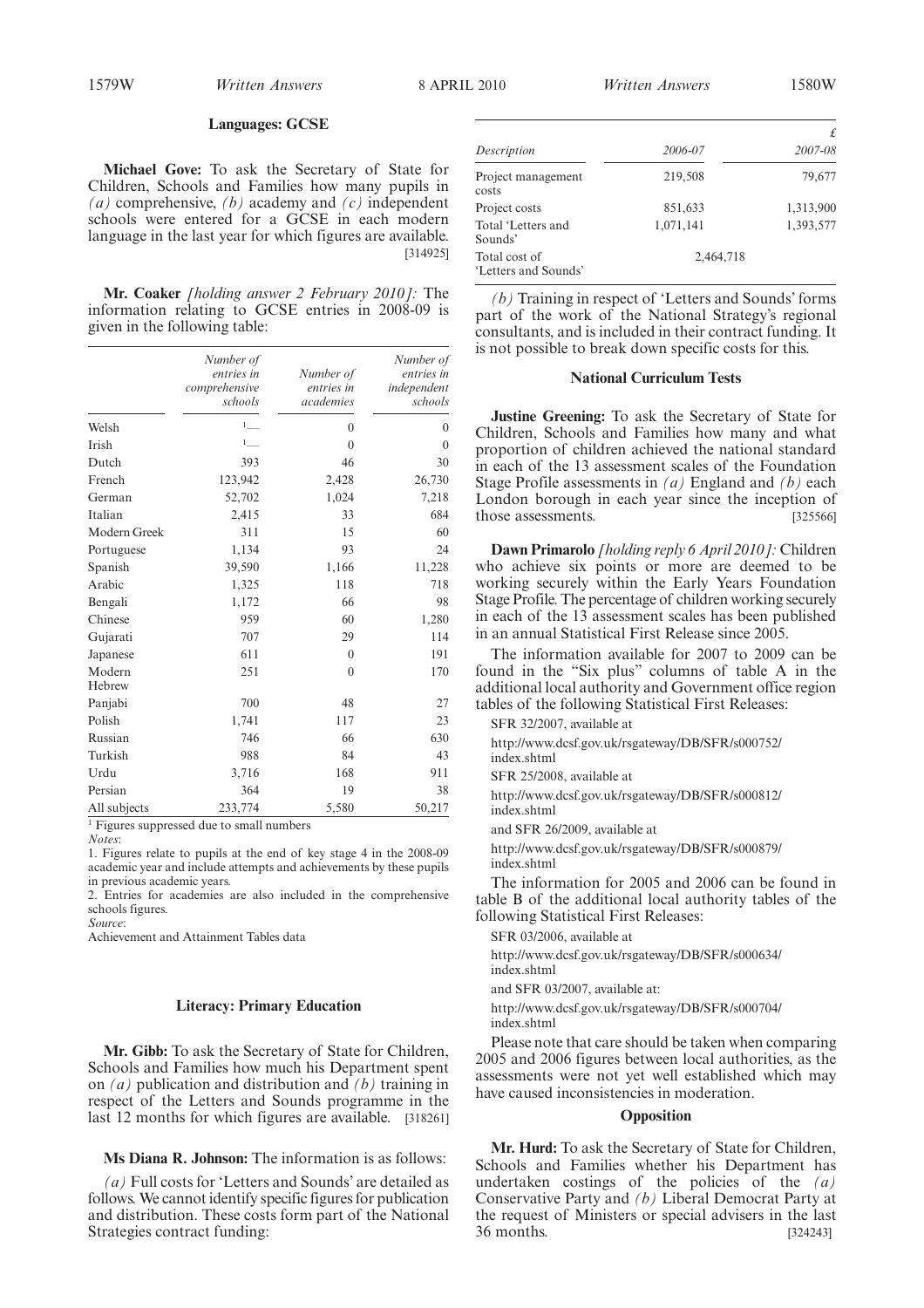**Ms Diana R. Johnson:** Her Majesty's Treasury coordinates or clears any costing of Opposition policies. I refer the hon. Member to the answer given by my hon. Friend the Exchequer Secretary to the Treasury on 30 March 2010, *Official Report,* column 1044W.

#### **Pre-school Education**

**Justine Greening:** To ask the Secretary of State for Children, Schools and Families how many nurseries there were in *(a)* England and *(b)* each London borough in each year from 1997 to 2009; and what proportion of those nurseries in each area was assessed by Ofsted as inadequate in each of those years. [325565]

**Dawn Primarolo** *[holding answer 6 April 2010]:* This is a matter for Ofsted. The Chief Inspector, Christine Gilbert will write to the hon. Member and copies of her reply will be placed in the Library.

#### **Schools: Employment**

**Mr. Drew:** To ask the Secretary of State for Children, Schools and Families if he will issue guidance to school governors on their individual liability in respect of decisions on the employment of staff. [324776]

**Mr. Coaker:** The Governors Guide to the Law is a guidance document produced by the Department and issued to governing bodies of all maintained schools to provide advice in relation to their statutory roles and responsibilities. This guidance is reviewed and updated biannually to ensure governors are provided with accurate, up to date information. Chapter 3 of the Guide provides specific guidance in relation to governor liability.

#### **Schools: Finance**

**Mr. Laws:** To ask the Secretary of State for Children, Schools and Families with reference to the answer to the hon. Member for Surrey Heath of 9 September 2009, *Official Report*, columns 1937-8W, on schools, what proportion of the expenditure on curriculum is received by schools; and if he will make a statement. [314157]

**Ms Diana R. Johnson:** In 2010-2011, £3.5 million will be allocated directly to schools to support the delivery of the science curriculum and at least £21 million for primary languages. However, all planned expenditure on schools will assist them in the delivery of the curriculum.

#### **Schools: Inspections**

**Michael Gove:** To ask the Secretary of State for Children, Schools and Families how much on average an Ofsted inspection of *(a)* a nursery, *(b)* a children's centre, *(c)* a primary school, *(d)* a secondary school and *(e)* local authority children's services cost in the latest period for which figures are available. [317081]

**Mr. Coaker:** This is a matter for Ofsted. HM Chief Inspector, Christine Gilbert, will write to the hon. Member and a copy of her reply will be placed in the Libraries.

#### 1581W *Written Answers Written Answers* 8 APRIL 2010 1582W

#### **Schools: Radicalism**

**Michael Gove:** To ask the Secretary of State for Children, Schools and Families (1) on how many occasions Ofsted undertook an additional school inspection in response to concerns about the effect of possible links with extremism on the standard of education provided in a school in the last five years; and who is responsible for the decision to undertake such an inspection; [325140]

(2) on what occasions *(a)*Ofsted and *(b)* his Department has received information from each source on possible links between a school and extremism in the last 10 years; and what steps were taken in response to that information on each occasion; [325141]

(3) on what statutory basis Ofsted undertakes an additional or targeted inspection in response to concerns about the effect of possible links with extremism on the standard of education provided in a school; and what the  $(a)$  duration and  $(\bar{b})$  remit is of such inspections; [325142]

(4) what *(a)* guidance and *(b)* criteria are used by Ofsted to determine whether to undertake an additional inspection in response to concerns about the effect of possible links with extremism on the standard of education provided in a school; [325143]

(5) what definition Ofsted uses of extremism in assessing information on possible links between schools and extremism; and what criteria it uses to classify a school as having links with extremism. [325144]

**Ms Diana R. Johnson** *[holding answer 30 March 2010]:* Ofsted is required to carry out regular inspections of all maintained schools under section 5 of the Education Act 2005. All independent schools are inspected regularly against the standards for independent schools under s. 162A of the Education Act 2002.

In addition, the Secretary of State may require Ofsted to inspect a school outside of the routine programme of inspections under section 8(1) of the Education Act 2005 and section 162A of the Education Act 2002.

Section 8(2) of the Education Act 2002 enables the chief inspector to inspect a maintained school where she is not otherwise required to do so, including in response to a parental complaint.

In the case of independent schools, additional inspection visits can be commissioned by the Department if there is evidence that a school might not be meeting any of the independent school standards including concerns about the quality of education or procedures for safeguarding children. Any remedial action or deregistration would take place on the basis that one or more standard had not been met. If there was evidence of that the law may have breached, Ofsted would liaise with the police and other authorities as appropriate.

The duration and focus of an additional inspection depends on the individual circumstances but must relate to Ofsted's remit and the legal requirements relating to maintained or independent schools. There is no statutory definition of extremism or extremist organisations other than those proscribed under the Terrorism Act 2000. Therefore neither Ofsted nor DCSF are able to keep systematic central records of allegations about extremism, nor of alleged links between schools and extremist organisations.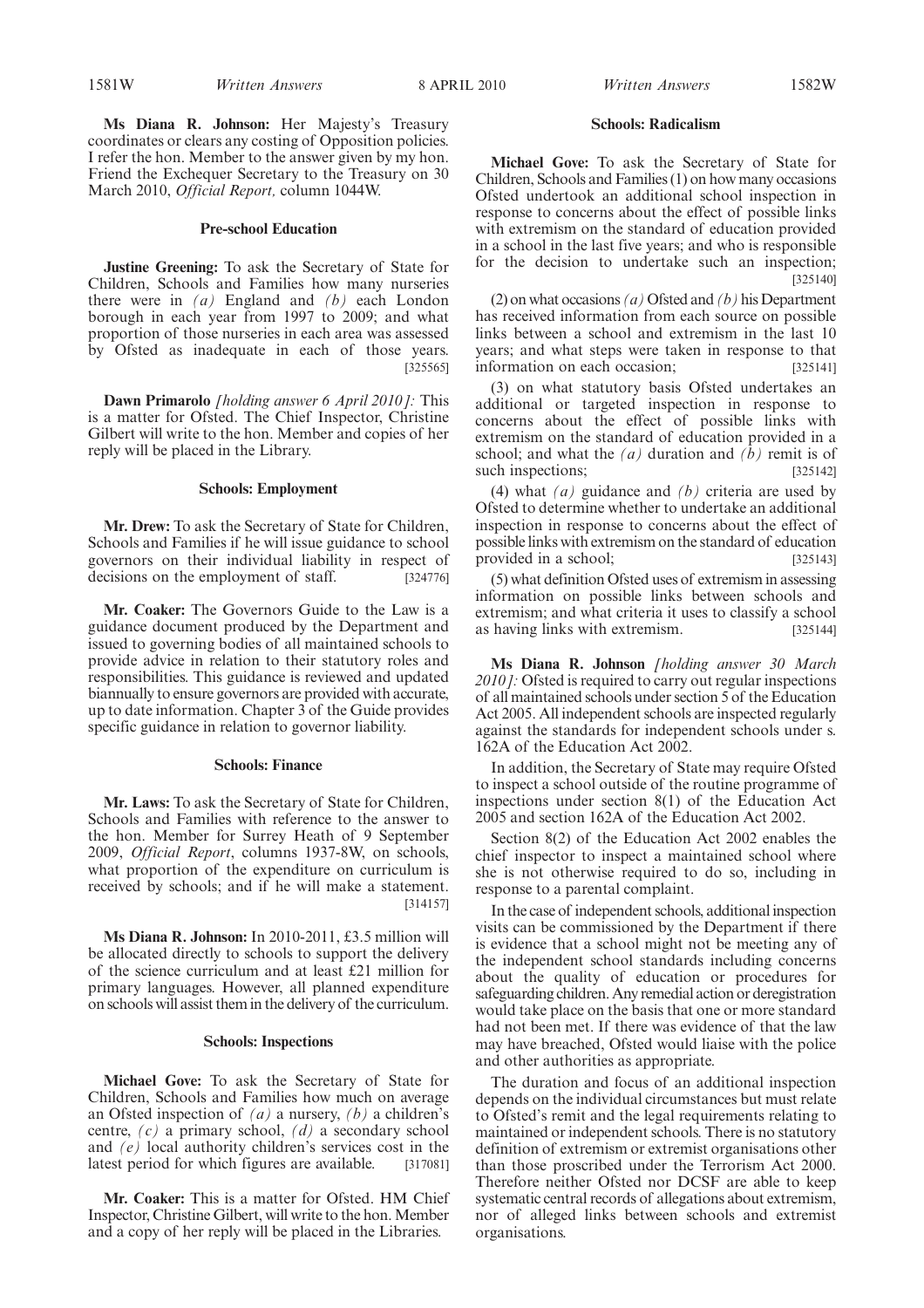Independent schools are inspected against regulatory standards which include a standard governing the spiritual, moral, social and cultural development of pupils. This requires independent schools to enable pupils to distinguish right from wrong and respect the law and assist pupils to acquire an appreciation of and respect for their own and other cultures in a way that promotes tolerance and harmony between different cultural traditions.

Routine inspections of maintained schools include an assessment of the spiritual, moral, social and cultural development of pupils and the school's contribution to promoting community cohesion and the well-being of all of their pupils.

In the last three years Ofsted has conducted inspection work following allegations made in the press about extremism affecting the quality of education at the two schools belonging to the Islamic Shakhsiyah Foundation and at King Fahad School.

#### **Secure Training Centres: Children**

**Chris Huhne:** To ask the Secretary of State for Children, Schools and Families (1) how many *(a)* looked after, *(b)* eligible, *(c)* relevant and *(d)* former relevant children are in secure training centres; [323422]

(2) how many *(a)* looked after, *(b)* eligible, *(c)* relevant and *(d)* former relevant children are in custody with (i) an indeterminate sentence for public protection, (ii) an extended sentence and (iii) life sentence; [323423]

(3) how many *(a)* looked after, *(b)* eligible, *(c)* relevant and *(d)* former relevant children are in secure children's homes; [323424]

(4) how many *(a)* looked after, *(b)* eligible, (c) relevant and (d) former relevant children were in custody in 2008 after the date of their 18th birthday; [323425]

(5) how many *(a)* looked-after, *(b)* eligible, *(c)* relevant and *(d)* former relevant children there are in young offender institutions. [323506]

**Dawn Primarolo:** An ″eligible child″ is a young person aged 16-18 who has been looked after for the prescribed period (13 weeks) and is then eligible for services under the Children (Leaving Care) Act and who remains looked after by the local authority. A ″relevant child″ is a young person aged 16-18 who has been looked after for the prescribed period (13 weeks) and is then eligible for services under the Children (Leaving Care) Act and who is no longer looked after by the local authority.

A ″former relevant child″ is a young person aged 18+ (i.e. legally adult) who was either an ″eligible″ or a ″relevant child″ or both who as a result will remain entitled to continuing leaving care support from their responsible local authority until age 21 or longer if continuing in an agreed programme of education or training.

Information on the number of children placed in secure units and in young offenders institutions or prisons who were *(a)* looked after, *(b)* eligible, can be found in the statistical first release titled ″Children looked after in England (including adoption and care leavers) year ending 31 March 2009.

http://www.dcsf.gov.uk/rsgateway/DB/SFR/s000878/ index.shtml

Table A3 shows the number of children looked after at 31 March 2005 to 2009, aged up to 17 years (inclusive), who were placed in secure units and in young offenders institutions or prisons. This table can be found in the excel link titled (England Summary tables, included within PDF file).

Information on the number of *(c)* relevant and *(d)* former relevant children who are in secure training centres, secure children's homes, young offender institutions or in custody is not collected by the Department. Information on the numbers in custody with (i) an indeterminate sentence for public protection, (ii) an extended sentence and (iii) life sentence is also not collected by the Department.

Information on the number of former care leavers who were in custody around the time of their 19th birthday, who had previously been looked after aged 16, can also be found in the statistical first release titled "Children looked after in England (including adoption and care leavers) year ending 31 March 2009.

http://www.dcsf.gov.uk/rsgateway/DB/SFR/s000878/ index.shtml

Table G1 shows the number of former care leavers who were in custody around the time of their 19th birthday. This table can be found in the excel link titled (England Summary tables, included within PDF file).

#### **Social Workers**

**Bob Spink:** To ask the Secretary of State for Children, Schools and Families how many foster carers caring for children through special guardianship orders have reported to his Department allegations of *(a)* intimidation and *(b)* bullying by social workers in the last 12 months; and if he will make a statement. [309026]

**Dawn Primarolo:** Data on allegations made about social workers is not collected by the Department for Children, Schools and Families. I am not aware of any allegations about intimidation or bullying by social workers having been reported to the Department by a Special Guardian in the last 12 months.

Social worker employers hold information on allegations made about social workers in their employment as it is their responsibility to investigate such allegations and take appropriate action.

The General Social Care Council also investigates allegations about social workers in its capacity as the regulator of the social work profession in England. The General Social Care Council's report "Raising standards: Social work conduct in England 2003-2008"which includes trend analyses of the cases referred to them in the period 2003-08 is available here:

http://www.gscc.org.uk/Conduct/Publications +and+useful+documents/

#### **Specialised Diplomas**

**Mr. Laws:** To ask the Secretary of State for Children, Schools and Families how many maintained schools enrolled no pupils on a diploma course in the most recent year for which figures are available; and if he will make a statement. [303301]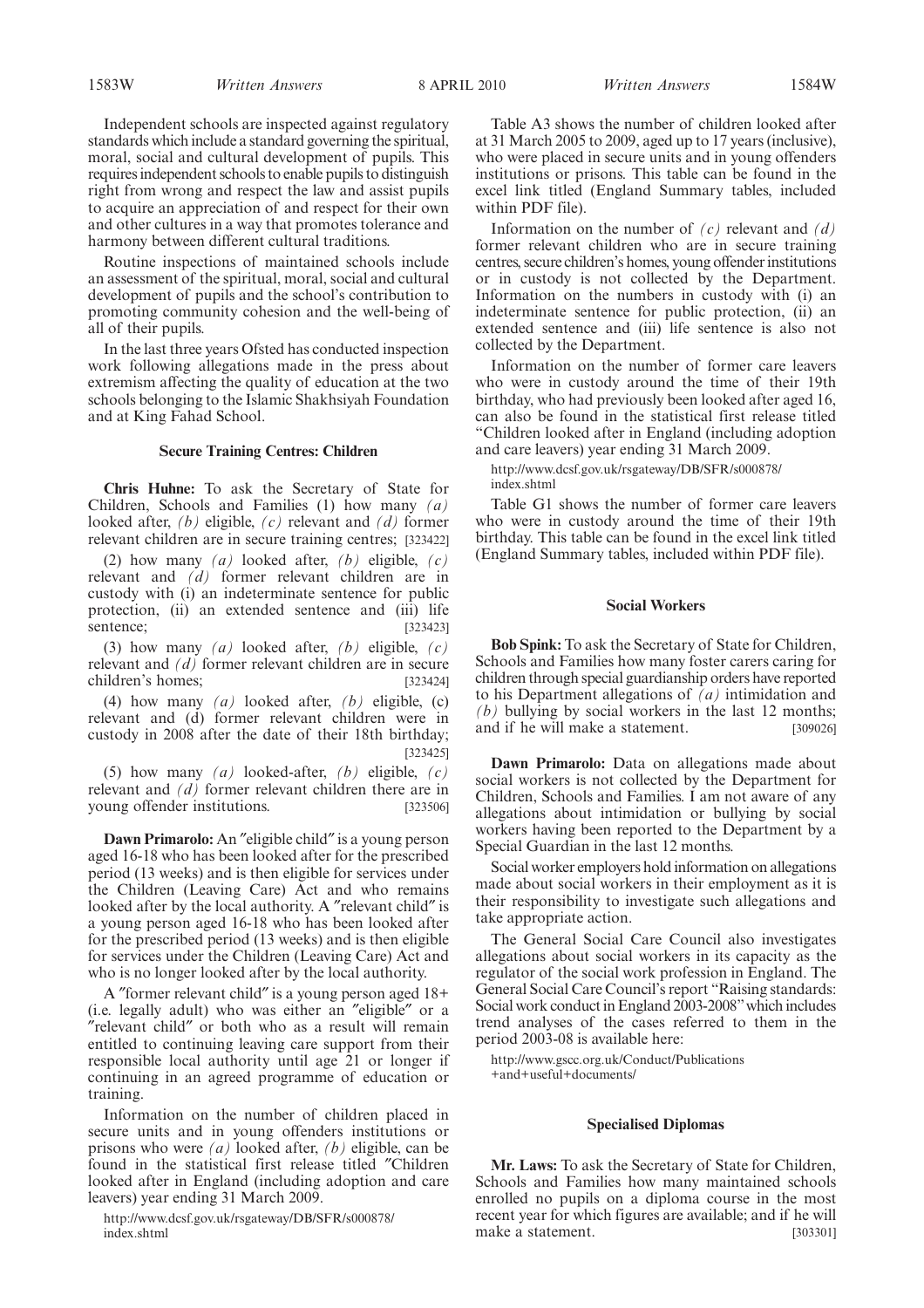**Mr. Iain Wright:** It is estimated that 78 per cent. (2,342) of maintained mainstream schools did not register any diploma learners on the Diploma Aggregation Service (DAS) during 2008/09. Published data on 2008/09 Diploma participation is obtained from the QCDA's DAS, which is used to award diplomas. Schools do not have to register learners on DAS until just before they intend to claim an award. It is possible that there are a number of schools who were delivering diplomas in 2008/09 who did not register any learners on DAS during 2008/09. Similarly, there will be schools which, as members of a diploma consortium, are participating in the delivery of diplomas, but if they are not the 'Home Centre' they will not have learners registered on DAS. The 'Home Centre' is the lead educational institution in the diploma consortium which is responsible for registering the diploma learner on DAS.

Information on the number of schools in 2009/10 currently delivering the diploma is not yet available.

#### **Sports: Primary Education**

**Michael Gove:** To ask the Secretary of State for Children, Schools and Families what estimate he has made of the number and percentage of children in maintained schools who participated in intra-school competitive sports in the latest period for which information is available. [315706]

**Mr. Iain Wright:** The annual PE and Sport survey collects data from maintained schools relating to pupils' participation in PE and sport. The 2008/09 survey found that 69 per cent. of pupils in Years 1-11 took part in intra-school competitive sport in that academic year.

#### **Teachers: Qualifications**

**David Howarth:** To ask the Secretary of State for Children, Schools and Families what recent assessment he has made of the level of qualifications required for teachers at *(a)* post-16 colleges and *(b)* sixth forms attached to secondary schools; and if he will make a statement. [319472]

**Mr. Coaker:** All teachers who joined the further education sector after September 2007 must, within five years of appointment, meet the standards for qualified teacher learning and skills (QTLS) status. Before they can teach unsupervised all new teachers must have attained the Preparing to Teach in the Lifelong Learning sector award. All teachers in the further education sector must undertake at least 30 hours of continuing professional development each year.

Teachers who teach in a sixth form that is part of a school must meet the standards for qualified teacher status (QTS) before taking up their post. A school may temporarily employ a teacher without QTS if no suitable teacher with QTS is available.

Apart from these statutory requirements, schools and colleges may make individual decisions about any other qualifications they require from their staff for a particular role. My Department does not collect data on individual schools' recruitment criteria, and nor does the Department for Business, Innovation and Skills with respect to colleges.

#### **Written Questions: Government Responses**

**Mr. Purchase:** To ask the Secretary of State for Children, Schools and Families when he expects to answer Question 324573, on Ofsted, tabled on 23 March 2010. [325886]

**Mr. Coaker:** I refer my hon. Friend to the reply given on 7 April 2010, *Official Report*, column 1460W.

#### **Young People: Drugs**

**Mr. Burrowes:** To ask the Secretary of State for Children, Schools and Families whether any of the adolescents identified by the National Treatment Agency as having a Class A drug dependency are using *(a)* more than one Class A drug and *(b)* one or more of (i) alcohol and (ii) cannabis. [325796]

**Dawn Primarolo:** The information is not available in the format requested. The NTA report, "Substance misuse among young people: The data for 2008-09", gives figures on numbers of young people (under-18) in drug treatment according to whether each drug type is categorised as the primary or additional substance used as follows:

| Drug type                   | Primary | Additional |
|-----------------------------|---------|------------|
| Heroin and other<br>opiates | 547     | 204        |
| Cocaine                     | 745     | 2,305      |
| Crack                       | 110     | 304        |
| Ecstasy                     | 210     | 1,429      |
| Cannabis                    | 12,642  | 4,811      |
| Amphetamines                | 229     | 887        |
| Alcohol                     | 8,799   | 7,248      |

#### **Youth Parliaments**

**Mr. Peter Ainsworth:** To ask the Secretary of State for Children, Schools and Families (1) what steps his Department takes to ensure that its funding for county Youth Parliaments represents value for money; and if he will make a statement; [325681]

(2) how much funding his Department has provided to the Surrey Youth Parliament in each of the last three years. [325682]

**Dawn Primarolo** *[holding answer 7 April 2010]:* The Department does not directly fund local Youth Parliaments.

We are committed to putting youth voice at the heart of our policies and programmes for young people and it is right that they should have access to the appropriate forums to discuss matters that affect their lives. Giving young people a real say over the issues that affect them leads to better decisions and outcomes, promotes community engagement and helps overturn negative perceptions. Youth Parliaments are one of a number of ways that young people's voices can be heard by local and national decision makers. Many local authorities choose to support Youth Parliaments as part of their overall arrangements for taking account of young people's views.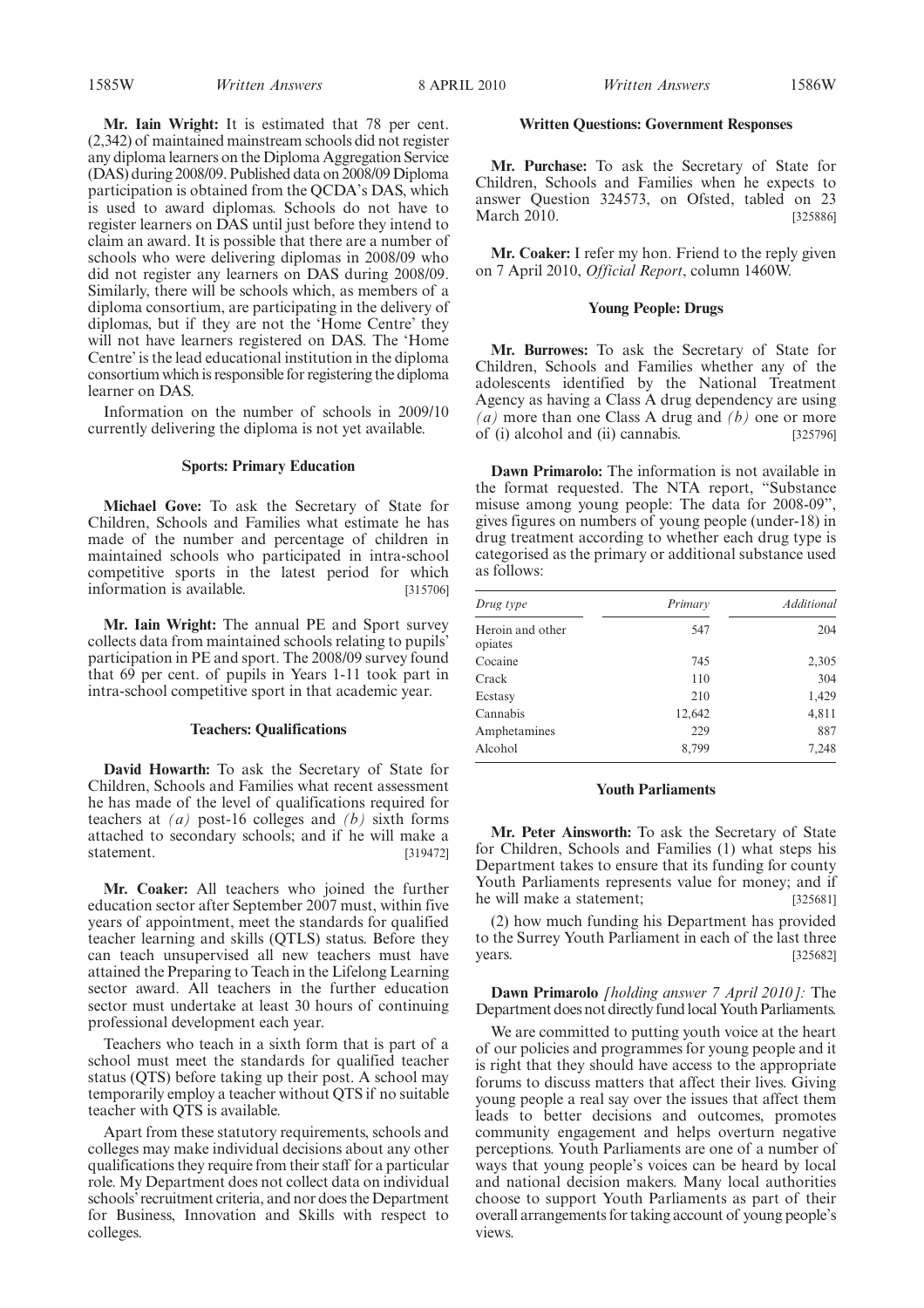#### **COMMUNITIES AND LOCAL GOVERNMENT**

#### **Buildings: Energy**

**Grant Shapps:** To ask the Secretary of State for Communities and Local Government pursuant to the answer of 4 February 2010, *Official Report,* column 524W, on buildings: energy, how many and what proportion of properties on the Non-Domestic EPC Register have a Band *(a)* A, *(b)* B, *(c)* C, *(d)* D, *(e)* E and *(f)* F rating. [316738]

**Mr. Ian Austin:**The number and proportion of properties on the Non-Domestic EPC Register by rating band as of 8 February is:

| Rating band | Number of<br>lodgements | Percentage of<br>lodgements |
|-------------|-------------------------|-----------------------------|
| $A+$        | 10                      | 0.1                         |
| A           | 557                     | 0.38                        |
| B           | 11,701                  | 8.00                        |
| C           | 40,392                  | 27.61                       |
| D           | 42,689                  | 29.18                       |
| E           | 25,524                  | 17.45                       |
| F           | 11,876                  | 8.12                        |
| G           | 13,551                  | 9.26                        |

#### **Council Housing: Rents**

**Hugh Bayley:** To ask the Secretary of State for Communities and Local Government what the average rent paid for *(a)* one bedroom, *(b)* two bedroom, *(c)* three bedroom and *(d)* all types of council accommodation in (i) City of York, (ii) Yorkshire and the Humber and (iii) England in  $(A)$  2002-03,  $(B)$ 2005-06 and (C) in the latest period figures are available. [322089]

**Mr. Ian Austin:** It has not proved possible to respond to my hon. Friend in the time available before Prorogation.

#### **Empty Dwelling Management Orders**

**Mr. Stewart Jackson:** To ask the Secretary of State for Communities and Local Government how many empty dwelling management orders have been issued by each local authority. [319232]

**Mr. Ian Austin:** 29 interim Empty Dwelling Management Orders have been authorised by the Residential Property Tribunal to date.

| Local authority                             | Number of interim EDMOs<br>authorised |
|---------------------------------------------|---------------------------------------|
| Bolton Borough Council                      |                                       |
| Carlisle District Council                   | 2                                     |
| London Borough of Bromley                   | 1                                     |
| London Borough of Hammersmith<br>and Fulham | 1                                     |
| London Borough of Hounslow                  | 1                                     |
| London Borough of Lewisham                  | 5                                     |
| New Forest District Council                 |                                       |
| Norwich City Council                        | 6                                     |
| Peterborough City Council                   | $\overline{2}$                        |
| South Gloucestershire Council               |                                       |

| Local authority                             | Number of interim EDMOs<br>authorised |
|---------------------------------------------|---------------------------------------|
| South Norfolk District Council              |                                       |
| South Oxfordshire District Council          |                                       |
| South Tyneside Borough Council              |                                       |
| Southend-On-Sea Borough Council             | 2                                     |
| Staffordshire Moorlands District<br>Council |                                       |
| Swale Borough Council                       |                                       |
| Wychavon District Council                   |                                       |
| Total                                       | 29                                    |

Empty Dwelling Management Orders should only be considered as a last resort, where all other measures of investigation and negotiation have been exhausted and the local authority has been unable to persuade the owner to bring the property back into use. In many cases the threat of an Empty Dwelling Management Order is sufficient to make owners take action.

#### **First-Time Buyers**

**Mr. Stewart Jackson:** To ask the Secretary of State for Communities and Local Government what the average cost was of a dwelling purchased by a first-time buyer in *(a)* England, *(b)* Wales, *(c)* each Government office region and *(d)* each local authority area in the most recent period for which figures are available. [323529]

**Mr. Ian Austin:**The latest average mix-adjusted purchase price of a first-time buyer, for January 2010 as well as previous months back to 2002, for England, Wales and Government Office regions are available on the Department's website.

**Emily Thornberry:** To ask the Secretary of State for Communities and Local Government how many homes have been sold to first-time buyers under Government schemes in each year since 1997. [325856]

**John Healey:** Since 1997 over 160,000 households have been assisted into home ownership through Government schemes.

A full breakdown of low cost home ownership provision can be found in Live Table 1000 of the communities and Local Government website at:

http://www.communities.gov.uk/documents/housing/xls/ 1406058.xls

#### **Housing**

**Grant Shapps:** To ask the Secretary of State for Communities and Local Government in what year his Department began keeping reliable figures relating to net housing supply; and if he will make a statement. [318775]

**Mr. Ian Austin** *[holding answer 25 February 2010]:* Annual estimates of net supply have been made from annual changes in housing stock since the late 1960's. Prior to that estimates were available every 10 years from the population census, back to 1801. In 2000-01 a new data return was introduced to improve estimates of net supply.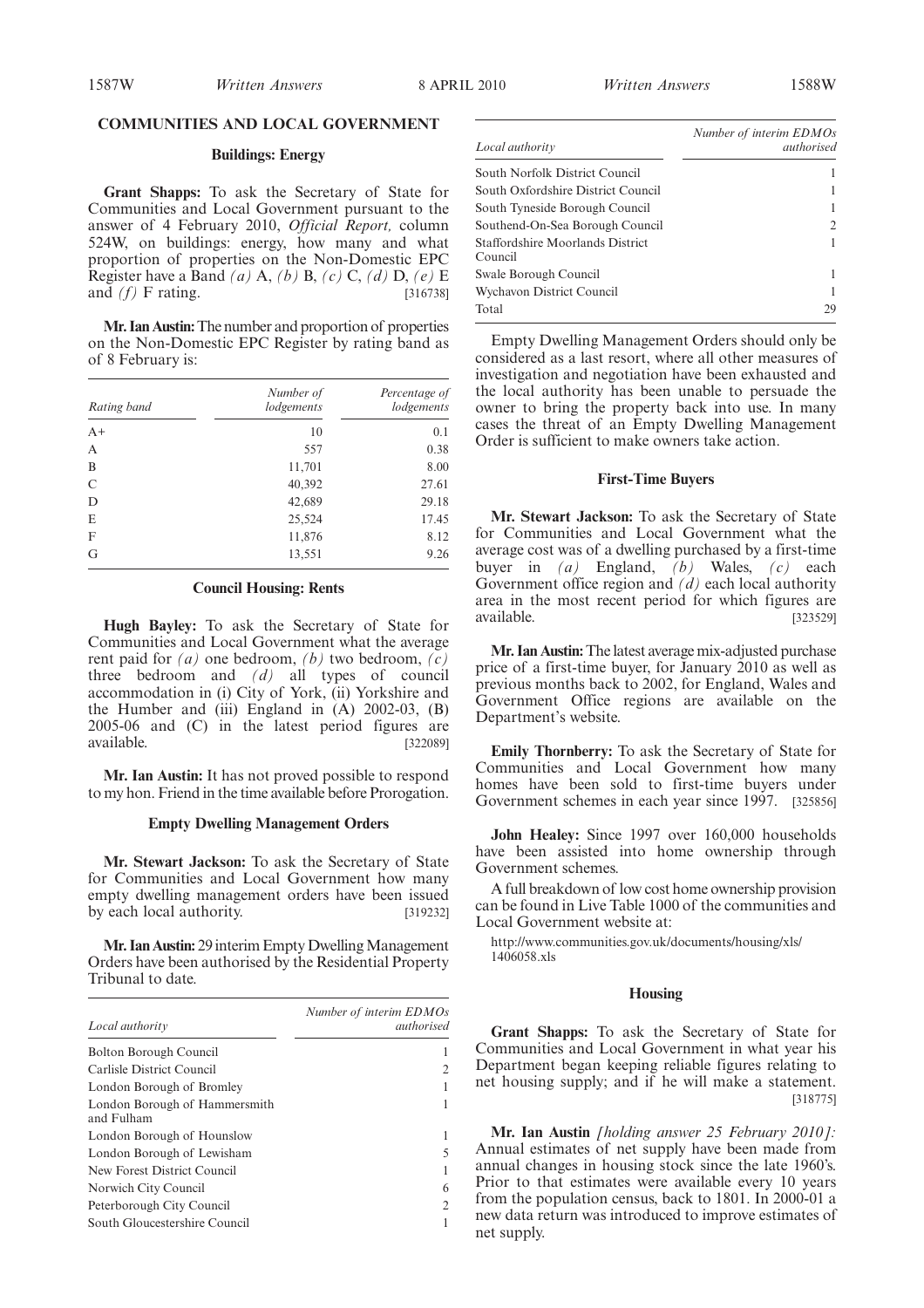Figures on net supply of housing and an explanation of data sources are included in Communities and Local Government's statistical series "Net supply of housing, England". Statistical releases in this series can be found on the Communities and Local Government website at the following link. The latest release was published on 25 February 2010.

http://www.communities.gov.uk/housing/housingresearch/ housingstatistics/housingstatisticsby/stockincludingvacants/ nethousingsupply/

#### **Housing: Overcrowding**

**Grant Shapps:** To ask the Secretary of State for Communities and Local Government what estimate he has made of the number and proportion of *(a)* households and *(b)* people in the (i) private rented, (ii) social rented and (iii) owner occupier sector living in overcrowded conditions in each year since 1997. [316236]

**Mr. Ian Austin:** The information requested is available on the Department's website.

#### **Housing: Prices**

**Mr. Stewart Jackson:** To ask the Secretary of State for Communities and Local Government what the ratio of lower quintile house prices to lower quintile earnings was in *(a)* England and *(b)* each government office region in each year since 1996. [323528]

**Mr. Ian Austin:** It has not proved possible to respond to the hon.Member in the time available before Prorogation.

**Grant Shapps:** To ask the Secretary of State for Communities and Local Government what the average cost was of *(a)* a detached house, *(b)* a semi-detached house, *(c)* a terraced house, *(d)* a flat and *(e)* an average dwelling in (i) England, (ii) Wales, (iii) each Government Office region and (iv) each local authority area in (A) 1996-97 and (B) the most recent period for which figures are available. [324618]

**Mr. Ian Austin:** A table showing the average sale price by property type for 1996-07 and 2009 for each of the areas requested has been placed in the Library of the House. These figures are taken from the Land Registry data.

#### **Housing: Sales**

**Grant Shapps:** To ask the Secretary of State for Communities and Local Government how many residential property sales there were in each local authority area in the last year for which figures are available. [324479]

**Mr. Ian Austin:** Data on residential property sales are provided by the Land Registry and published by local authority district on the CLG website.

**Grant Shapps:** To ask the Secretary of State for Communities and Local Government how many and what proportion of domestic properties sold in each *(a)* local authority and *(b)* Government office region were sold at above £325,000 in the latest period for which figures are available. [324501]

**Mr. Ian Austin:** The information requested is not available in the form requested.

#### **Housing: Standards**

**Grant Shapps:** To ask the Secretary of State for Communities and Local Government (1) how many Building for Life assessments were carried out in each of the last three years; and how many resulted in an assessment of *(a)* very good, *(b)* good, *(c)* average and *(d)* poor; [321548]

(2) how much the Commission for Architecture and the Built Environment has received for training local planning authority assessors in the Building for Life programme. [321551]

**Mr. Ian Austin:** It has not proved possible to respond to the hon.Member in the time available before Prorogation.

#### **Planning Inspectorate: Judicial Reviews**

**Mr. Roger Williams:** To ask the Secretary of State for Communities and Local Government how many judicial reviews relating to section 288 of the Town and Country Planning Act 1990 were brought by each local planning authority against the decision of the Planning Inspectorate in each of the last five years; how many of those were *(a)* upheld and *(b)* dismissed in each of the last five years; and if he will make a statement. [325825]

**Mr. Ian Austin:** It has not proved possible to respond to the hon. Member in the time available before Prorogation.

#### **Rented Housing: Overcrowding**

**Justine Greening:** To ask the Secretary of State for Communities and Local Government (1) how many and what proportion of *(a)* households and *(b)* people in the (i) private and (ii) social rented sector there were living in overcrowded conditions in (A) London and (B) England in each year since 1997; [323592]

(2) how many and what proportion of *(a)* households and  $(b)$  people in the  $(i)$  private and  $(ii)$ social rented sector classified as living in overcrowded conditions there were in each London borough in each<br>year from 1997 to 2009. [324027] year from 1997 to 2009.

**Mr. Ian Austin:**Information in respect of overcrowding is available on the Department's website.

The Survey of English Housing samples are too small to provide reliable estimates at local authority level.

#### **Social Rented Housing**

**Grant Shapps:** To ask the Secretary of State for Communities and Local Government what percentage of the social homes provided through the temporary social housing programme in each of the last three years were available for *(a)* up to five years, *(b)* from six to 10 years, *(c)* from 11 to 15 years and *(d)* from 16 years or more. [321564]

**Mr. Ian Austin:** It has not proved possible to respond to the hon. Member in the time available before Prorogation.

**Grant Shapps:** To ask the Secretary of State for Communities and Local Government pursuant to the answer of 4 March 2010, *Official Report*, columns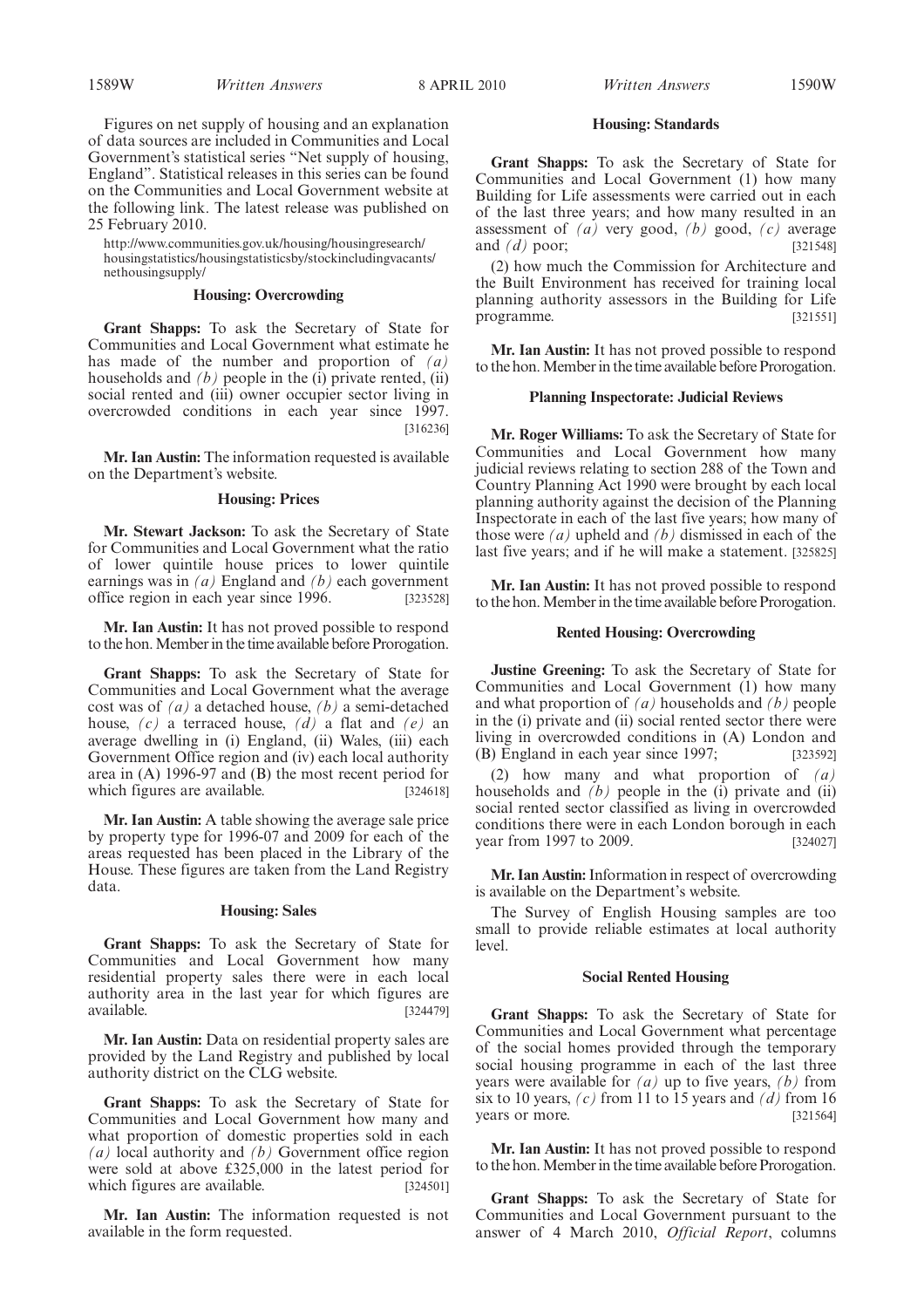1330-1332W, on social rented housing: finance, what the average duration of availability was for social homes provided through the Temporary Social Housing programme in each of the last three years. [321589]

**Mr. Ian Austin:** It has not proved possible to respond to the hon. Member in the time available before Prorogation.

#### **Social Rented Housing: Construction**

**Mr. Stewart Jackson:** To ask the Secretary of State for Communities and Local Government how many social homes have been built since April 2006; and *(a)* how many and *(b)* what proportion met code level (i) 1, (ii) 2, (iii) 3, (iv) 4, (v) 5 and (vi) 6 of the Code for Sustainable Homes. [319270]

**Mr. Ian Austin:** I refer the hon. Member to the answer I gave on 23 March 2010, *Official Report,* columns 271-72W, to the hon. Member for Welwyn Hatfield (Grant Shapps).

#### **Social Rented Housing: Empty Property**

**Grant Shapps:** To ask the Secretary of State for Communities and Local Government (1) how many social homes were vacant for a period of more than six months in each local authority area in each of the last three years; [320835]

(2) how many social homes were vacant in each local authority area in each of the last three years. [320836]

**Mr. Ian Austin:** Information is not available on the number of registered social landlord dwellings that were vacant for a period of more than six months in each local authority area.

The other information requested is available on the Department's website.

#### **Social Rented Housing: Waiting Lists**

**Grant Shapps:** To ask the Secretary of State for Communities and Local Government (1) how many households with children were on the social housing waiting list in each of the last three years; and how many children there were in households on that waiting list in each of those years; [323838]

(2) how many households with at least one pregnant member were on the social housing waiting list in each of the last three years; [323839]

(3) what information his Department *(a)* holds and *(b)* collects from local authorities on (i) demographics and (ii) waiting times in respect of households on the social housing waiting list; [323841]

(4) how many households with at least one disabled person were on the social housing waiting list in each of the last three years. [323813]

**Mr. Ian Austin:** Information on waiting times and other characteristics of households on social housing waiting lists are not collected centrally.

The other information requested is available on the Department's website.

#### **Street Cleaning**

**Mr. Amess:** To ask the Secretary of State for Communities and Local Government if he will bring forward legislative proposals to require local authorities to clean and maintain unadopted alleyways; and if he will make a statement. [325877]

**Barbara Follett:** It has not proved possible to respond to the hon. Member in the time available before Prorogation.

#### **TREASURY**

*Answers received for publication 21 January 2010*

#### **Banks: USA**

**Mr. Drew:** To ask the Chancellor of the Exchequer what representations he has made to the US authorities on the effect on UK banks in which the Government have a stake operating in the US of the new taxation arrangements in that country; and whether he plans to make such arrangements reciprocal. [311948]

**Mr. Timms:** On 14 January the US announced the "Financial Crisis Responsibility Fee", which the Government are studying closely. This is a matter for the US authorities and UK banks will be working with them to understand the impact of the proposal as it passes through Congress.

#### **Revenue and Customs: Closures**

**Stewart Hosie:** To ask the Chancellor of the Exchequer whether an assessment has been made of the implications for levels of tax collected of proposals by HM Revenue and Customs to close offices and reduce staff. [311999]

**Mr. Timms:** HM Revenue and Customs (HMRC) is restructuring its operations across the UK, by consolidating its staff into larger teams in fewer locations to enable more efficient working practices to be introduced.

During this restructuring HMRC has increased the revenues bought in from its compliance activities, from £7.5 billion in 2005-06 to £12 billion in 2008-09.

#### **Revenue and Customs: Peterhead**

**Mr. Salmond:** To ask the Chancellor of the Exchequer what assessment has been made of the effects of the closure of HM Revenue and Customs' (HMRC) office in Peterhead on the provision of face-to-face advice for clients; how far the nearest HMRC enquiry centre providing face-to-face advice for clients will be from Peterhead following the closure of Keith House, Peterhead; what the estimated disposal costs are of Keith House; what support and guidance HMRC have offered to staff at Keith House over the Workforce Change Programme; whether HMRC plans any compulsory redundancies in respect of staff at Keith House; and how many staff at Keith House will be redeployed by HMRC to other locations. [311975]

**Mr. Timms:** Provision of face to face advice services currently provided by HM Revenue and Customs (HMRC) at Keith House, Peterhead will continue either in the existing location or nearby, although no final decision has yet been made as to the actual location. These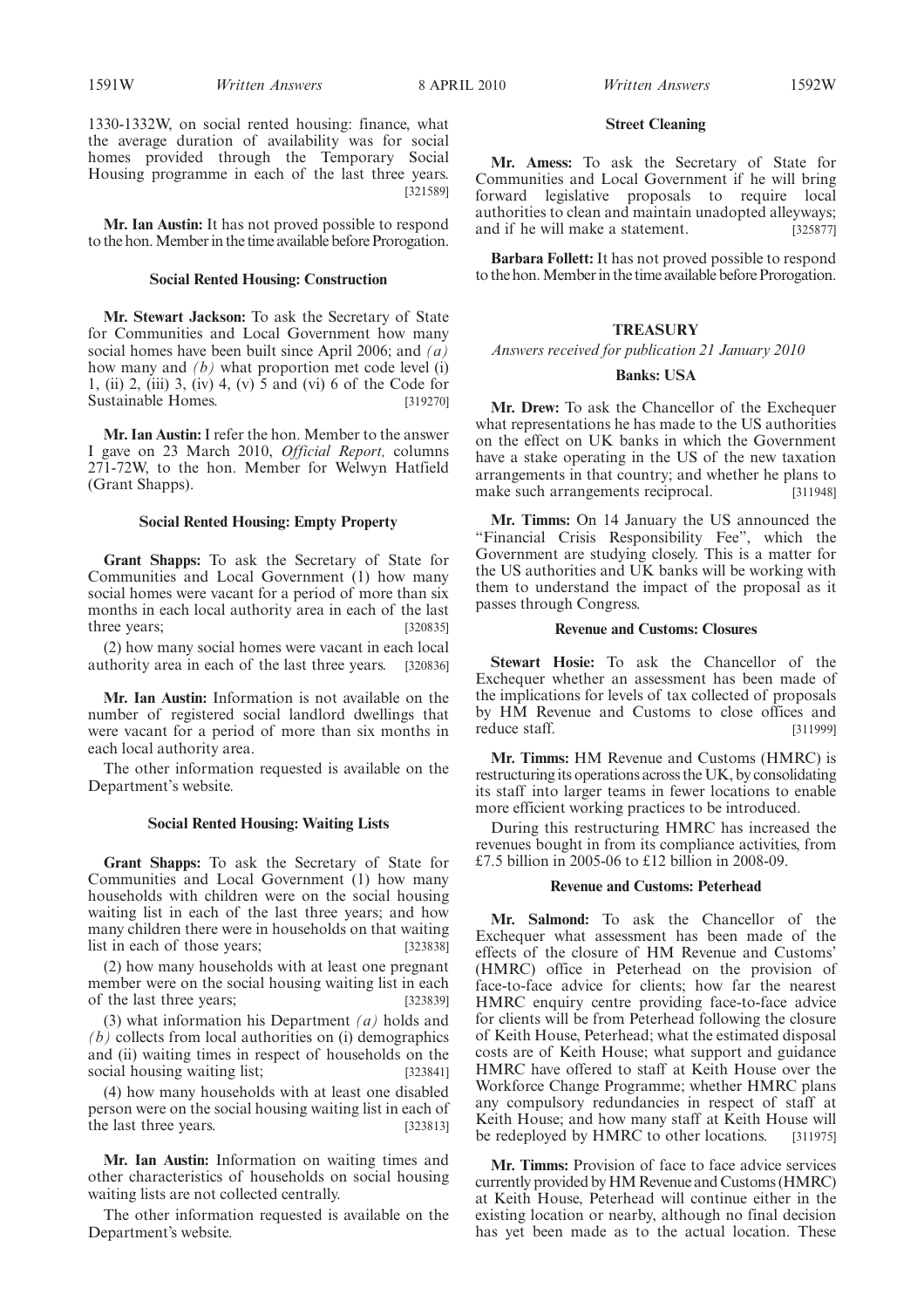services are not affected by the decision to withdraw other HMRC work from Peterhead.

HMRC occupies Keith House under contract with its estates provider, Mapeley, and this contract includes a high level of flexibility for HMRC to vacate properties at nil or limited cost during the life of the contract. HMRC intends to maximise the use of the contract's flexibility and until vacation plans for Keith House are finalised, it is not known whether disposal costs will be applicable.

Following the announcement on 4 December 2008 that HMRC would withdraw from Keith House, managers have held one-to-one meetings with staff to discuss their options, taking account of individual personal circumstances. A regional implementation team was set up to explore redeployment options and find suitable opportunities within HMRC and in other Government Departments and agencies. Seminars for all affected staff are being held, and further support is being planned for those staff who want to continue their civil service careers.

Of the eight staff working in Keith House, plans are currently in place for one to be redeployed or continue to provide enquiry centre services. Those staff who cannot be redeployed are eligible to be considered for voluntary redundancy on compulsory terms. HMRC is committed to avoiding compulsory redundancies wherever possible.

#### **Revenue and Customs: Scotland**

**Stewart Hosie:** To ask the Chancellor of the Exchequer at how many locations in Scotland HM Revenue and Customs shares office accommodation with other government agencies. [311970]

#### **Mr. Timms:** 24.

**Stewart Hosie:** To ask the Chancellor of the Exchequer whether any of the HM Revenue and Customs offices in Scotland earmarked for closure were funded through the private finance initiative. [311971]

**Mr. Timms:** All of the HM Revenue and Customs (HMRC) offices in Scotland identified for closure are held under private finance initiative (PFI) arrangements. The majority are held directly by HMRC under the Strategic Transfer of the Estate to the Private Sector (STEPS) contract with Mapeley, which provides a high level of flexibility for HMRC to vacate properties at nil or limited cost during the life of the contract.

The remaining offices being occupied by HMRC under sharing arrangements with the Department for Work and Pensions (DWP) and subject to DWP's PFI contract with Trillium.

**Stewart Hosie:** To ask the Chancellor of the Exchequer how many cases have been passed from HM Revenue and Customs (HMRC) call centres to HMRC offices in Scotland which have been earmarked for closure in each of the last five years; what the estimated cost will be of vacating those offices; and what plans HMRC has for the disposal of such buildings at each location. [311972]

**Mr. Timms:** The information requested around the number of cases passed from HM Revenue and Customs (HMRC) Call Centres to those offices in Scotland is available only at disproportionate cost, due to the work required to extract it from HMRC's systems.

The majority of the HMRC offices in Scotland are held under the terms of the HMRC private finance initiative (PF1) contract with their estates supplier, Mapeley. This contract includes a high level of flexibility for HMRC to vacate properties at nil or limited cost during the life of the contract. HMRC intends to maximise the use of the contract's flexibility and until vacation plans for each office are finalised, it is not known whether disposal costs will be applicable. Formal vacation notices for each office are due to be issued by summer 2010.

**Stewart Hosie:** To ask the Chancellor of the Exchequer what the staff *(a)* turnover and *(b)* absentee rate was at each HM Revenue and Customs office in Scotland in each of the last five years. [311973]

**Mr. Timms:** The information requested is provided in the following tables.

|               |                               |              |         |          |         | Percentage |
|---------------|-------------------------------|--------------|---------|----------|---------|------------|
|               |                               |              |         | Turnover |         |            |
| Town          | Office name                   | $2009 - 101$ | 2008-09 | 2007-08  | 2006-07 | 2005-06    |
| Aberdeen      | Ruby House                    | 3.2          | 22.3    | 14.3     | 9.4     | 9.1        |
| Ayr           | <b>Russell House</b>          | 20.2         | 26.8    | 13.6     | 8.5     | 12.2       |
| Bathgate      | <b>Pyramids Business Park</b> | 7.7          | 18.7    | 20.3     | 14.2    | 13.2       |
| Buckie        | Moray House                   | 0.0          | 8.0     | 8.3      | 6.7     | 5.9        |
| Coatbridge    | 2 Muiryhall Street            | 0.0          | 13.6    | 4.3      | 3.8     | 6.3        |
| Cumbernauld   | St. Mungos Road               | 2.5          | 6.8     | 10.5     | 19.2    | 9.1        |
| Dumbarton     | 15 Meadowbank Street          | 0.0          | 33.3    | 0.0      | 6.3     | 12.5       |
| Dumfries      | Government Buildings          | 48.1         | 14.3    | 23.4     | 10.6    | 1.8        |
| Dundee        | Caledonian House              | 3.3          | 11.6    | 63.8     | 7.7     | 9.3        |
|               | Sidlaw House                  | 10.0         | 17.7    | 0.1      | 14.4    | 17.0       |
| Dunfermline   | Merchiston House              | 13.6         | 23.1    | 3.2      | 8.8     | 5.5        |
| Dunoon        | Auchencraig                   | 21.1         | 16.7    | 0.0      | 0.0     | 16.0       |
| East Kilbride | Hawbank Stores                | 0.0          | 0.0     | n/a      | n/a     | n/a        |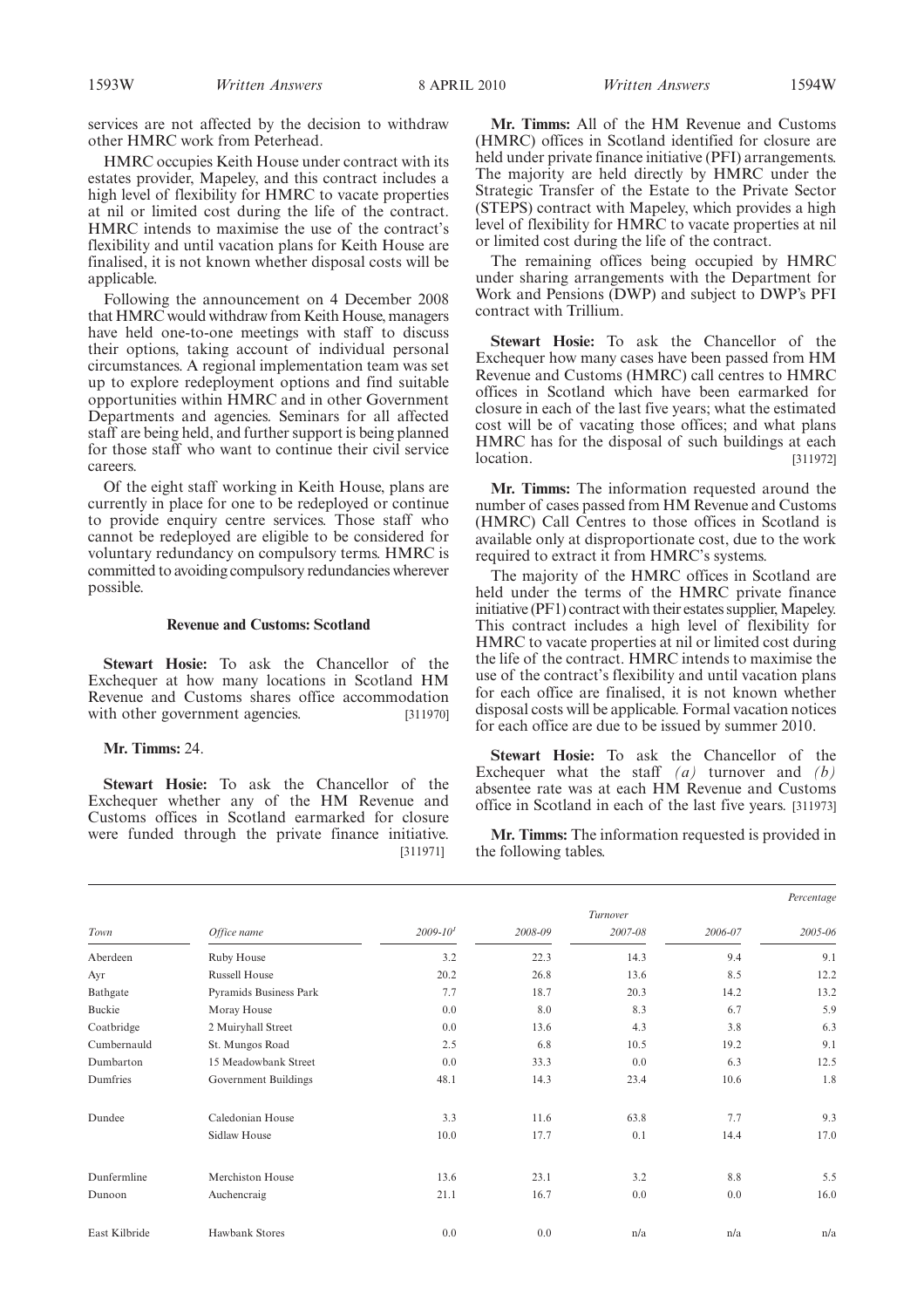| Turnover<br>Office name<br>$2009 - 101$<br>2008-09<br>2007-08<br>Town<br>2006-07<br>8.2<br>10.7<br>Plaza Tower<br>3.4<br>11.5<br>Queensway House<br>4.3<br>13.6<br>14.3<br>7.4<br>44 York Place<br>Edinburgh<br>5.7<br>8.3<br>7.0<br>3.7<br>Argyle House<br>8.2<br>20.0<br>18.2<br>13.8<br>Clarendon House<br>7.8<br>3.2<br>6.6<br>7.6<br>Elgin House<br>2.7<br>9.4<br>11.0<br>4.3<br>Erskine House<br>n/a<br>0.0<br>n/a<br>n/a<br>Grayfieid House<br>10.6<br>7.3<br>20.7<br>16.4<br>Meldrum House<br>2.7<br>5.1<br>7.9<br>1.7<br>Saughton House<br>5.0<br>5.4<br>7.3<br>7.7<br>Elgin<br>Phoenix House Elgin<br>0.0<br>0.0<br>80<br>0.0<br>Falkirk<br>Grahame House<br>26.4<br>45.5<br>22.2<br>10.0<br>Galashiels<br>New Reiver House<br>23.3<br>17.6<br>23.5<br>8.7 | Percentage |
|----------------------------------------------------------------------------------------------------------------------------------------------------------------------------------------------------------------------------------------------------------------------------------------------------------------------------------------------------------------------------------------------------------------------------------------------------------------------------------------------------------------------------------------------------------------------------------------------------------------------------------------------------------------------------------------------------------------------------------------------------------------------|------------|
|                                                                                                                                                                                                                                                                                                                                                                                                                                                                                                                                                                                                                                                                                                                                                                      |            |
|                                                                                                                                                                                                                                                                                                                                                                                                                                                                                                                                                                                                                                                                                                                                                                      | 2005-06    |
|                                                                                                                                                                                                                                                                                                                                                                                                                                                                                                                                                                                                                                                                                                                                                                      | 6.0        |
|                                                                                                                                                                                                                                                                                                                                                                                                                                                                                                                                                                                                                                                                                                                                                                      | 6.5        |
|                                                                                                                                                                                                                                                                                                                                                                                                                                                                                                                                                                                                                                                                                                                                                                      | 13.2       |
|                                                                                                                                                                                                                                                                                                                                                                                                                                                                                                                                                                                                                                                                                                                                                                      | 8.8        |
|                                                                                                                                                                                                                                                                                                                                                                                                                                                                                                                                                                                                                                                                                                                                                                      | 6.8        |
|                                                                                                                                                                                                                                                                                                                                                                                                                                                                                                                                                                                                                                                                                                                                                                      | 6.9        |
|                                                                                                                                                                                                                                                                                                                                                                                                                                                                                                                                                                                                                                                                                                                                                                      | n/a        |
|                                                                                                                                                                                                                                                                                                                                                                                                                                                                                                                                                                                                                                                                                                                                                                      | 9.7        |
|                                                                                                                                                                                                                                                                                                                                                                                                                                                                                                                                                                                                                                                                                                                                                                      | 8.5        |
|                                                                                                                                                                                                                                                                                                                                                                                                                                                                                                                                                                                                                                                                                                                                                                      | 5.4        |
|                                                                                                                                                                                                                                                                                                                                                                                                                                                                                                                                                                                                                                                                                                                                                                      |            |
|                                                                                                                                                                                                                                                                                                                                                                                                                                                                                                                                                                                                                                                                                                                                                                      | 0.0        |
|                                                                                                                                                                                                                                                                                                                                                                                                                                                                                                                                                                                                                                                                                                                                                                      | 10.7       |
|                                                                                                                                                                                                                                                                                                                                                                                                                                                                                                                                                                                                                                                                                                                                                                      | 0.0        |
| Glasgow<br><b>Blythswood House</b><br>4.2<br>7.7<br>3.9<br>6.6                                                                                                                                                                                                                                                                                                                                                                                                                                                                                                                                                                                                                                                                                                       | 7.6        |
| Cotton House<br>2.1<br>3.5<br>10.3<br>4.9                                                                                                                                                                                                                                                                                                                                                                                                                                                                                                                                                                                                                                                                                                                            | 7.0        |
| Portcullis House<br>7.8<br>16.4<br>6.4<br>17.7                                                                                                                                                                                                                                                                                                                                                                                                                                                                                                                                                                                                                                                                                                                       | 15.0       |
| Glenrothes<br>Saltire House<br>9.2                                                                                                                                                                                                                                                                                                                                                                                                                                                                                                                                                                                                                                                                                                                                   | 6.1        |
| 3.8<br>5.0<br>14.9<br>Custom House Grangemouth<br>0.0<br>15.2<br>Grangemouth<br>10.6<br>10.5                                                                                                                                                                                                                                                                                                                                                                                                                                                                                                                                                                                                                                                                         | 11.1       |
|                                                                                                                                                                                                                                                                                                                                                                                                                                                                                                                                                                                                                                                                                                                                                                      |            |
| 99 Dalrymple Street<br>4.9<br>50.0<br>13.7<br>Greenock<br>20.4                                                                                                                                                                                                                                                                                                                                                                                                                                                                                                                                                                                                                                                                                                       | 11.9       |
| Custom House<br>42.1<br>5.5<br>8.1<br>9.0                                                                                                                                                                                                                                                                                                                                                                                                                                                                                                                                                                                                                                                                                                                            | 8.2        |
| Hamilton<br>1 Barrack Street<br>6.6<br>14.0<br>2.7<br>7.0                                                                                                                                                                                                                                                                                                                                                                                                                                                                                                                                                                                                                                                                                                            | 4.2        |
| Hawick<br>Crown Building Hawick<br>12.5<br>18.2<br>17.4<br>14.4                                                                                                                                                                                                                                                                                                                                                                                                                                                                                                                                                                                                                                                                                                      | 7.7        |
|                                                                                                                                                                                                                                                                                                                                                                                                                                                                                                                                                                                                                                                                                                                                                                      |            |
| Longman House<br>28.8<br>21.1<br>9.5<br>0.0<br>Inverness                                                                                                                                                                                                                                                                                                                                                                                                                                                                                                                                                                                                                                                                                                             | 27.3       |
| River House<br>2.9<br>11.4<br>7.0<br>8.6                                                                                                                                                                                                                                                                                                                                                                                                                                                                                                                                                                                                                                                                                                                             | 1.9        |
| Irvine<br>Marress House<br>5.6<br>16.9<br>3.1<br>2.9                                                                                                                                                                                                                                                                                                                                                                                                                                                                                                                                                                                                                                                                                                                 | 7.4        |
| $0.0\,$<br>Kirkcaldy<br>26 Victoria Road<br>0.0<br>$0.0\,$<br>$0.0\,$                                                                                                                                                                                                                                                                                                                                                                                                                                                                                                                                                                                                                                                                                                | 0.0        |
| Lerwick<br>Charlotte House<br>0.0<br>$0.0\,$<br>$0.0\,$<br>0.0                                                                                                                                                                                                                                                                                                                                                                                                                                                                                                                                                                                                                                                                                                       | 0.0        |
| Almondvale Shopping Centre<br>Livingston<br>19.8<br>0.0<br>n/a<br>n/a                                                                                                                                                                                                                                                                                                                                                                                                                                                                                                                                                                                                                                                                                                | n/a        |
| Barbara Ritchie House<br>6.8<br>19.4<br>21.5<br>11.0                                                                                                                                                                                                                                                                                                                                                                                                                                                                                                                                                                                                                                                                                                                 | 22.4       |
| Pentland House<br>3.5<br>3.9<br>5.4<br>4.6                                                                                                                                                                                                                                                                                                                                                                                                                                                                                                                                                                                                                                                                                                                           | 6.7        |
|                                                                                                                                                                                                                                                                                                                                                                                                                                                                                                                                                                                                                                                                                                                                                                      |            |
| Motherwell<br>43 Civic Square<br>0.0<br>16.2<br>19.2<br>6.5                                                                                                                                                                                                                                                                                                                                                                                                                                                                                                                                                                                                                                                                                                          | 0.0        |
| Oban<br>Mathieson House<br>0.0<br>$0.0\,$<br>0.0<br>0.0                                                                                                                                                                                                                                                                                                                                                                                                                                                                                                                                                                                                                                                                                                              | 50.0       |
| Falcon Osprey and Vigilant House<br>0.9<br>3.6<br>2.6<br>3.1<br>Paisley                                                                                                                                                                                                                                                                                                                                                                                                                                                                                                                                                                                                                                                                                              | 12.0       |
| Gilmour House<br>3.8<br>$0.0\,$<br>3.3<br>10.9                                                                                                                                                                                                                                                                                                                                                                                                                                                                                                                                                                                                                                                                                                                       | 6.1        |
| $0.0\,$<br><b>Glasgow Airport</b><br>35.2<br>13.3<br>0.0                                                                                                                                                                                                                                                                                                                                                                                                                                                                                                                                                                                                                                                                                                             | 26.7       |
|                                                                                                                                                                                                                                                                                                                                                                                                                                                                                                                                                                                                                                                                                                                                                                      |            |
| Perth<br>1 to 3 Water Vennel<br>23.3<br>13.3<br>11.5<br>74.1                                                                                                                                                                                                                                                                                                                                                                                                                                                                                                                                                                                                                                                                                                         | 16.7       |
| Peterhead<br>Keith House<br>17.6<br>28.6<br>10.5<br>3.6                                                                                                                                                                                                                                                                                                                                                                                                                                                                                                                                                                                                                                                                                                              | 6.6        |
| Rothesay<br>9 King Street<br>0.0<br>0.0<br>0.0<br>21.1                                                                                                                                                                                                                                                                                                                                                                                                                                                                                                                                                                                                                                                                                                               | 0.0        |
| Stirling<br>8 Spittal Street<br>19.8<br>26.9<br>6.4<br>5.6<br>Ullapool<br>24 West Argyll Street<br>0.0<br>0.0<br>$0.0\,$<br>0.0                                                                                                                                                                                                                                                                                                                                                                                                                                                                                                                                                                                                                                      | 7.8<br>0.0 |
| Wick<br>Government Buildings and Custom<br>10.8<br>4.3<br>4.3<br>4.1<br>House                                                                                                                                                                                                                                                                                                                                                                                                                                                                                                                                                                                                                                                                                        | 3.6        |

<sup>1</sup> 1 April 2009 to 15 January 2010.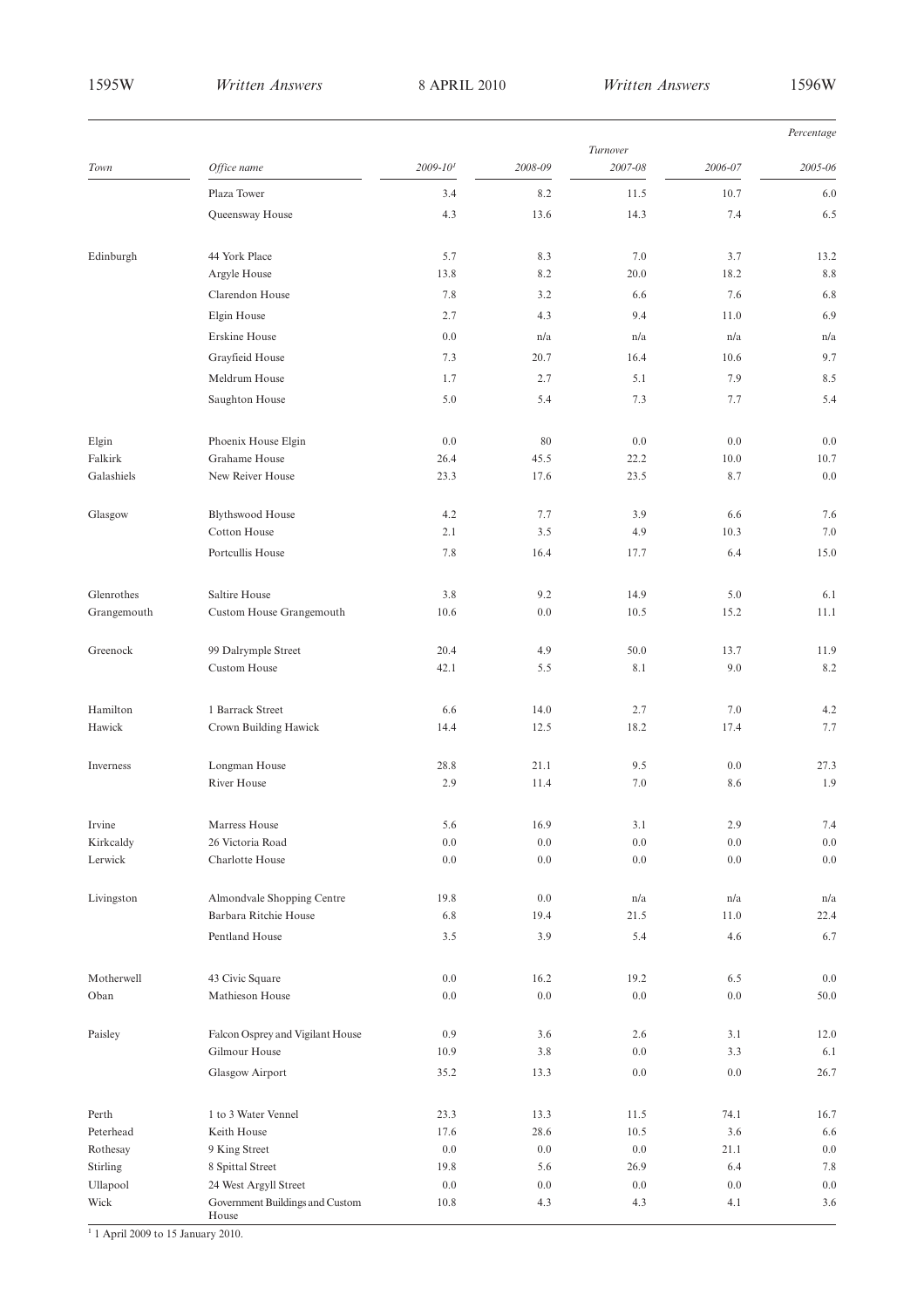|                          | Average working days lost (AWDL) based on 12 months of<br>sick absence data and three months of staff in post data<br>(April, October and March) (see following notes) |               |               | Projected 12 months AWDL using<br>eight months sickness absence and<br>three months staff in post data |  |
|--------------------------|------------------------------------------------------------------------------------------------------------------------------------------------------------------------|---------------|---------------|--------------------------------------------------------------------------------------------------------|--|
| Town                     | Office name                                                                                                                                                            | 2007-08       | 2008-09       | $2009 - 10^{1}$                                                                                        |  |
| Aberdeen                 | Ruby House                                                                                                                                                             | 4.26          | 7.23          | 6.61                                                                                                   |  |
| Ayr                      | <b>Russell House</b>                                                                                                                                                   | 3.71          | 6.58          | 2.95                                                                                                   |  |
| Bathgate                 | Pyramids Business Park                                                                                                                                                 | 13.85         | 9.28          | 4.46                                                                                                   |  |
| Buckie                   | Moray House                                                                                                                                                            | 5.23          | 4.46          | 3.23                                                                                                   |  |
| Coatbridge               | 2 Muiryhall Street                                                                                                                                                     | 7.47          | 7.19          | 28.31                                                                                                  |  |
| Cumbernauld<br>Dumbarton | St. Mungos Road<br>15 Meadowbank Street                                                                                                                                | 11.45<br>5.19 | 12.15<br>8.71 | 14.32                                                                                                  |  |
| Dumfries                 | Government Buildings                                                                                                                                                   | 5.57          | 2.53          | 4.47<br>3.69                                                                                           |  |
|                          |                                                                                                                                                                        |               |               |                                                                                                        |  |
| Dundee                   | Caledonian House Dundee                                                                                                                                                | 10.39         | 5.09          | 8.64                                                                                                   |  |
|                          | Sidlaw House                                                                                                                                                           | 21.94         | 24.51         | 19.19                                                                                                  |  |
| Dunfermline              | Merchiston House                                                                                                                                                       | 12.74         | 12.85         | 8.38                                                                                                   |  |
| Dunoon                   | Auchencraig                                                                                                                                                            | 5.76          | 1.52          | 0.13                                                                                                   |  |
| East Kilbride            | Hawbank Stores                                                                                                                                                         | n/a           | 0.86          | 0.00                                                                                                   |  |
|                          | Plaza Tower                                                                                                                                                            | 12.35         | 13.41         | 12.37                                                                                                  |  |
|                          | Queensway House                                                                                                                                                        | 12.27         | 10.98         | 10.58                                                                                                  |  |
| Edinburgh                | 44 York Place                                                                                                                                                          | 6.14          | 7.08          | 9.03                                                                                                   |  |
|                          | Clarendon House Edinburgh                                                                                                                                              | 4.97          | 7.99          | 3.27                                                                                                   |  |
|                          | Elgin House                                                                                                                                                            | 7.86          | 8.62          | 6.75                                                                                                   |  |
|                          | Erskine House                                                                                                                                                          | n/a           | n/a           | 0.00                                                                                                   |  |
|                          | Grayfield House                                                                                                                                                        | 11.93         | 9.16          | 9.96                                                                                                   |  |
|                          | Meldrum House                                                                                                                                                          | 6.78          | 7.17          | 6.88                                                                                                   |  |
|                          | Saughton House                                                                                                                                                         | 9.85          | 10.43         | 11.58                                                                                                  |  |
| Elgin                    | Phoenix House Elgin                                                                                                                                                    | 0.60          | 1.20          | 0.00                                                                                                   |  |
| Falkirk                  | Grahame House                                                                                                                                                          | 3.69          | 2.67          | 15.59                                                                                                  |  |
| Galashiels               | New Reiver House                                                                                                                                                       | 1.11          | 4.98          | 3.69                                                                                                   |  |
| Glasgow                  | <b>Blythswood House</b>                                                                                                                                                | 15.50         | 10.06         | 15.96                                                                                                  |  |
|                          | <b>Cotton House</b>                                                                                                                                                    | 11.26         | 10.96         | 9.13                                                                                                   |  |
|                          | Portcullis House Glasgow                                                                                                                                               | 3.34          | 14.39         | 13.42                                                                                                  |  |
|                          | Terminal Building Glasgow<br>Airport                                                                                                                                   | $0.00\,$      | 0.09          | $0.00\,$                                                                                               |  |
| Glenrothes               | Saltire House                                                                                                                                                          | 12.79         | 14.71         | 8.64                                                                                                   |  |
| Grangemouth              | Custom House Grangemouth                                                                                                                                               | 0.42          | 4.01          | 2.68                                                                                                   |  |
| Greenock                 | 99 Dalrymple Street                                                                                                                                                    | 11.81         | 5.59          | 6.63                                                                                                   |  |
|                          | <b>Custom House Greenock</b>                                                                                                                                           | 0.88          | 2.38          | 2.73                                                                                                   |  |
| Hamilton                 | 1 Barrack Street                                                                                                                                                       | 15.04         | 16.89         | 17.12                                                                                                  |  |
| Hawick                   | Crown Building Hawick                                                                                                                                                  | 13.52         | 0.40          | 0.52                                                                                                   |  |
|                          |                                                                                                                                                                        |               |               |                                                                                                        |  |
| Inverness                | Longman House                                                                                                                                                          | 0.70          | 0.31          | 1.21                                                                                                   |  |
|                          | River House                                                                                                                                                            | 6.82          | 8.75          | 4.42                                                                                                   |  |
| Irvine                   | Marress House                                                                                                                                                          | 4.60          | 5.91          | 3.02                                                                                                   |  |
| Kirkcaldy                | 26 Victoria Road                                                                                                                                                       | 4.11          | 7.53          | 12.48                                                                                                  |  |
| Lerwick                  | Charlotte House                                                                                                                                                        | 2.10          | 9.29          | 0.00                                                                                                   |  |
| Livingston               | Almondvale Shopping Centre                                                                                                                                             | n/a           | 7.50          | 19.29                                                                                                  |  |
|                          | Barbara Ritchie House                                                                                                                                                  | 8.04          | 16.12         | 14.65                                                                                                  |  |
|                          | Pentland House                                                                                                                                                         | 16.56         | 13.49         | 11.00                                                                                                  |  |
|                          |                                                                                                                                                                        |               |               |                                                                                                        |  |
| Motherwell               | 43 Civic Square                                                                                                                                                        | 7.31          | 6.06          | 10.22                                                                                                  |  |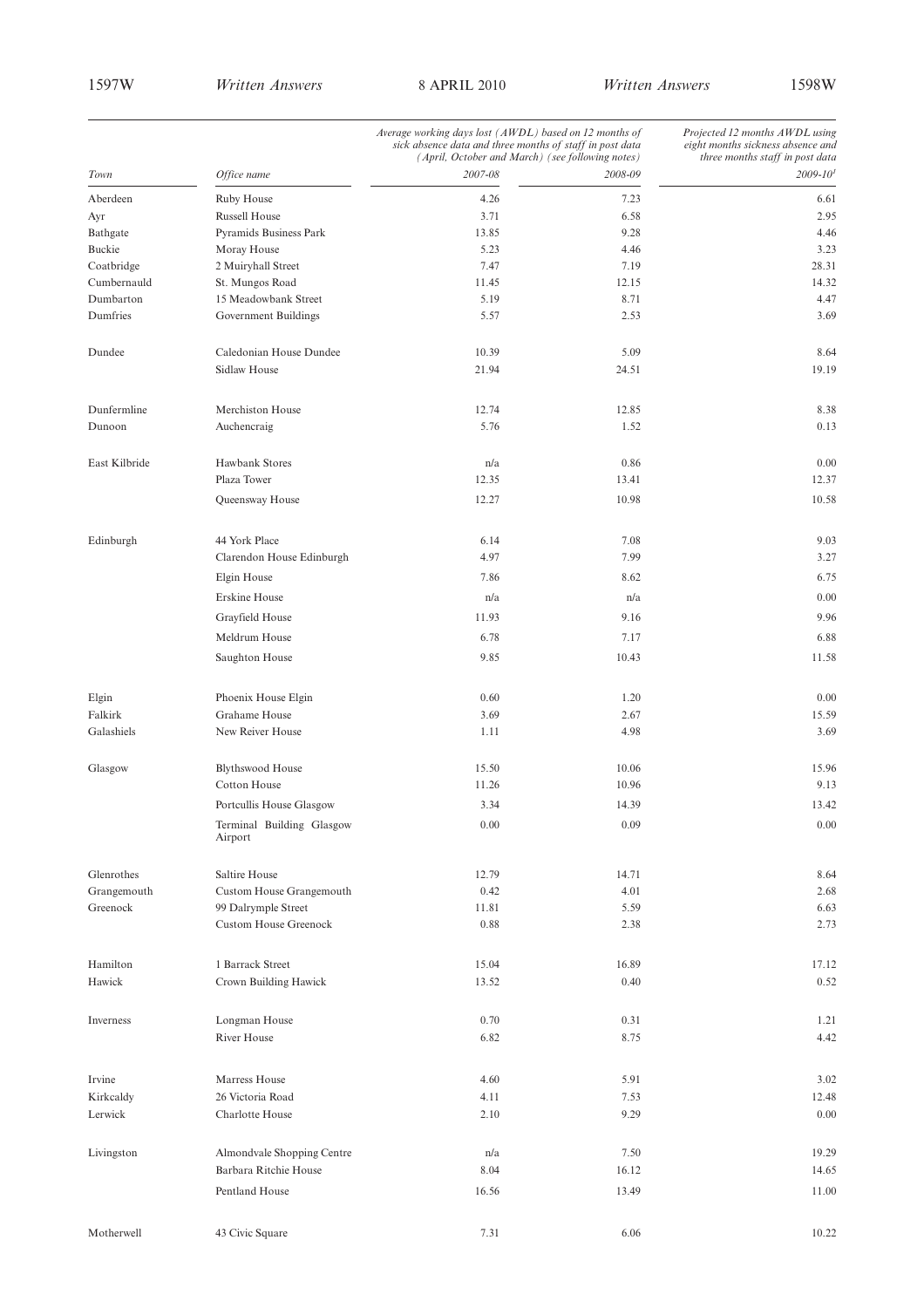1599W *Written Answers* 8 APRIL 2010 *Written Answers* 1600W

|                 |                                          | Average working days lost (AWDL) based on 12 months of<br>sick absence data and three months of staff in post data<br>(April, October and March) (see following notes) |         | Projected 12 months AWDL using<br>eight months sickness absence and<br>three months staff in post data |
|-----------------|------------------------------------------|------------------------------------------------------------------------------------------------------------------------------------------------------------------------|---------|--------------------------------------------------------------------------------------------------------|
| Town            | Office name                              | 2007-08                                                                                                                                                                | 2008-09 | $2009 - 101$                                                                                           |
| Oban            | Mathieson House                          | 0.00                                                                                                                                                                   | 0.00    | 0.00                                                                                                   |
| Paisley         | Falcon Osprey and Vigilant<br>House      | 5.52                                                                                                                                                                   | 7.46    | 8.88                                                                                                   |
|                 | Gilmour House                            | 6.06                                                                                                                                                                   | 14.99   | 14.77                                                                                                  |
| Perth           | 1 to 3 Water Vennel                      | 4.19                                                                                                                                                                   | 12.77   | 4.21                                                                                                   |
| Peterhead       | Keith House                              | 2.80                                                                                                                                                                   | 5 2 2   | 15.51                                                                                                  |
| Rothesay        | 9 King Street                            | 1.33                                                                                                                                                                   | 1.80    | 0.34                                                                                                   |
| <b>Stirling</b> | 8 Spittal Street                         | 21.58                                                                                                                                                                  | 16.86   | 13.76                                                                                                  |
| Ullapool        | 24 West Argyll Street                    | 0.00                                                                                                                                                                   | 0.00    | 0.00                                                                                                   |
| Wick            | Government Buildings And<br>Custom House | 18.41                                                                                                                                                                  | 3.93    | 2.22                                                                                                   |

 $1$  1 April 2009 to 30 November 2009.

*Notes:*

1. Average working days lost are calculated as follows:

2007-08—Sick absence for each office, for April 2007 to March 2008.

Divided by 12 month average staff in post (SiP) per office, using April 2007, October 2007 and March 2008 SiP. Result then multiplied by 12.

2008-09—Sick absence for each office, for April 2008 to March 2009.

Divided by 12 month average staff in post per office, using April 2008, October 2008 and March 2009 SiP.

Result then multiplied by 12.

2009-10—Sick absence for each office for April 2009 to November 2009. (November 2009 is the latest SA data held). Divided by eight month average staff in post per office, using April, October and November 2009 SiP.

Result then multiplied by 12.

2. SiP data:

This is based on three months staff in post data across each tax year which provides a realistic average per office.

HM Revenue and Customs is unable to provide the same data for 2005-06 and 2006-07 because data for staff on no pay as a result of sickness absence was not linked to office locations.

*Answers received for publication 8 April 2010*

#### **Aggregates Levy: Wind Power**

**Mr. MacNeil:** To ask the Chancellor of the Exchequer whether the aggregates levy applies to the construction of outside tracking and hard standings in wind farms when using materials excavated from *(a)* a borrow pit and *(b)* the foundations for turbine towers. [325855]

**Sarah McCarthy-Fry:** The aggregates levy is a tax on the commercial exploitation of primary aggregates (sand, rock, gravel) in the UK. There is no specific relief for aggregates used in the construction of wind farms.

#### **Bank Services: York**

**Hugh Bayley:** To ask the Chancellor of the Exchequer if he will direct UK Financial Investments to request from *(a)* Northern Rock, *(b)* Halifax, *(c)* Bank of Scotland, *(d)* Lloyds Bank and *(e)* Royal Bank of Scotland (i) the number of (A) businesses and (B) retail account holders of each who were resident in York in 2009 and (ii) an estimate of the monetary value of the holdings in each bank by residents of York at 31 December 2009. [325841]

**Sarah McCarthy-Fry:** UK Financial Investments manages theGovernment's holdings in financial institutions at arm's length and on a commercial basis. In line with its role as a shareholder, UKFI requests only information necessary to achieve its objective as set in its Framework Document and Investment Mandate. The Government believe that these arrangements are vital to ensure that the taxpayer receives value for money from the investments.

#### **Banks: Finance**

**Mr. MacNeil:** To ask the Chancellor of the Exchequer with reference to Box C4, page 213 of the Budget 2010, what estimate he has made of the net fiscal cost of the Government's financial sector interventions as at 24 March 2010; and when he expects to publish the detailed calculations. [325869]

#### **Sarah McCarthy-Fry:** Budget 2010 set out that:

"At current market prices the cost of the financial sector interventions net of fees and other income would total £6 billion" (Financial Statement and Budget Report 2010, p213). Details of the derivation of this figure are given in the text on pages 213 and 214.

#### **Child Care Vouchers**

**Ms Keeble:** To ask the Chancellor of the Exchequer how many parents who use childcare vouchers also claimed the childcare element of working tax credit in the last 12 months. [301762]

**Mr. Timms:** Robust data are not available, but analysis of survey data suggests that only a small proportion of parents using child care vouchers also claim the child care element of the working tax credit.

#### **Civil Servants: Location**

**Mr. Stewart Jackson:** To ask the Chancellor of the Exchequer pursuant to the answer to the right hon. Member for Horsham of 12 March 2010, *Official Report*, column 516W, on civil servants: location, what targets were set for *(a)* the Cabinet Office, *(b)* the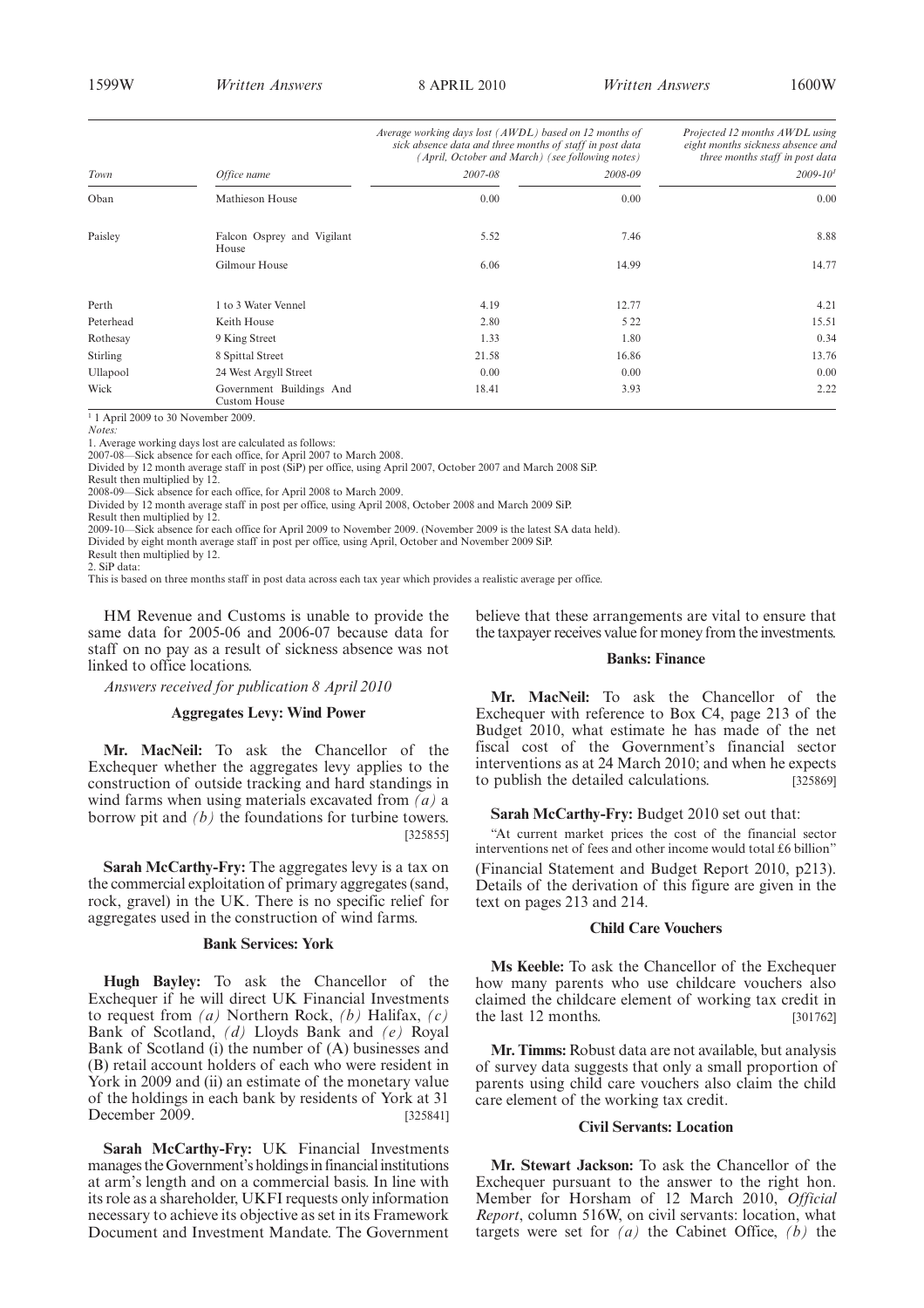Department for Transport, *(c)* the Foreign and Commonwealth Office, *(d)* HM Revenue and Customs and *(e)* the UK Statistics Authority in respect of (i) percentage relocation and (ii) 2003 baseline staffing figures; and what the performance of each against these targets has been to date. [323537]

**Mr. Byrne:** Relocation targets were set for the Lyons Programme as an absolute number of civil service posts, not as percentages of staff based in London and the south-east, or as a percentage figure of the total work force.

The following table records: the 2003 national staffing figure as recorded in the annual report on civil service staffing figures produced by the Cabinet Office; the London and the south-east staffing figure; the numerical target for posts to relocate; and progress towards that target as of 30 June 2009, for *(a)* the Cabinet Office, *(b)* the Department for Transport, *(c)* the Foreign and Commonwealth Office, *(d)* HM Revenue and Customs and *(e)* the UK National Statistics (then known as the Office for National Statistics).

|             | 2003<br>national<br>staff figure | 2003<br>London/SE<br>staff figure | <i>Numerical</i><br>target for<br>posts to<br>relocate | Performance<br>against<br>target as of<br>$30$ June<br>2009 |
|-------------|----------------------------------|-----------------------------------|--------------------------------------------------------|-------------------------------------------------------------|
| CO.         | 2,540                            | 2,360                             | 250                                                    | 67                                                          |
| <b>DFT</b>  | 14,540                           | 3,510                             | 60                                                     | 38                                                          |
| <b>FCO</b>  | 5,890                            | 4,640                             | 450                                                    | 30                                                          |
| <b>HMRC</b> | 97,740                           | 23,830                            | 4,250                                                  | 3,238                                                       |
| <b>UKNS</b> | 3,250                            | 1,520                             | 850                                                    | 523                                                         |

The Budget statement on 24 March 2010 reported that by December 2009 over 21,500 civil service posts had been relocated against the target of 24,000. More detail on this progress is available on the OGC website:

www.ogc.gov.uk

#### **Departmental Public Expenditure**

**Mr. Philip Hammond:** To ask the Chancellor of the Exchequer whether his Department has incurred expenditure on *(a)* foreign exchange derivatives and *(b)* consulting on currency hedging strategies in each of the last five years. [325121]

**Sarah McCarthy-Fry** *[holding answer 30 March 2010]:* Under the Credit Guarantee Scheme, HM Treasury uses foreign exchange derivatives to hedge fee income received for debt issued in foreign currencies. HM Treasury does not incur explicit expenditure on these transactions; any fees charged for the use of these derivatives would be reflected in the level of the foreign exchange gain received. HM Treasury reports on the Credit Guarantee Scheme, and its financial impacts, annually in its Resource Accounts.

HM Treasury has not incurred any expenditure on consulting on currency hedging strategies.

#### **Income Tax: Young People**

**Stewart Hosie:** To ask the Chancellor of the Exchequer (1) how many 16 and 17 year-olds resident in Scotland pay income tax; [315045]

(2) how much income tax liability there was in respect of those resident in Scotland under the age of 18 years between 6 April 2008 and 5 April 2009. [315046]

**Mr. Timms:**In 2008-09, the number of 16 and 17-yearolds in Scotland with income tax liabilities is estimated at around 6,000, with total income tax liabilities for those under 18 years estimated at £3.7 million.

The figures are based on the 2006-07 Survey of Personal Incomes and projected in line with 2009 pre-Budget report assumptions. The figures should be treated with caution given the small sample size.

#### **Members: Correspondence**

**Mr. Salmond:** To ask the Chancellor of the Exchequer when he expects to reply to the letter dated 3 March 2010 from the right hon. Member for Banff and Buchan regarding his constituent Mr. L. Stridgen. [325873]

**Sarah McCarthy-Fry:** A reply has been sent to the hon. Member.

#### **National Insurance Contributions**

**Lembit Öpik:** To ask the Chancellor of the Exchequer whether his Department has made an assessment of the merits of *(a)* reducing National Insurance contributions for businesses taking on a graduate employee and *(b)* providing a National Insurance contribution rebate to businesses with fewer than 50 members of staff in 2010-11; and if he will make a statement. [323564]

**Mr. Timms:** All tax and national insurance policy is kept under constant review. Previous experience of schemes with special arrangements for national insurance contributions for specific groups suggests administrative costs could limit take up.

Budget 2010 announced that the Government will extend the £1.3 billion Young Person's Guarantee after March 2011 to ensure young people adversely affected by the recession continue to be offered a Future Jobs Fund job, training or work experience if they cannot find employment within six months.

#### **Non-domestic Rates: Garages and Petrol Stations**

**Mr. Stewart Jackson:** To ask the Chancellor of the Exchequer pursuant to the answer to the hon. Member for Mole Valley of 5 February 2010, *Official Report*, columns 643-45W, on non-domestic rates: garages and petrol stations, how many of the hereditaments in each category are in each billing authority area. [319111]

**Ian Pearson:** It has not proved possible to answer the hon. Member's question before Parliament is prorogued later today.

#### **Non-domestic Rates: Ports**

**Mr. Austin Mitchell:** To ask the Chancellor of the Exchequer what estimate he has made of the cost to the public purse of a moratorium on payments of retrospective rates on port businesses. [325712]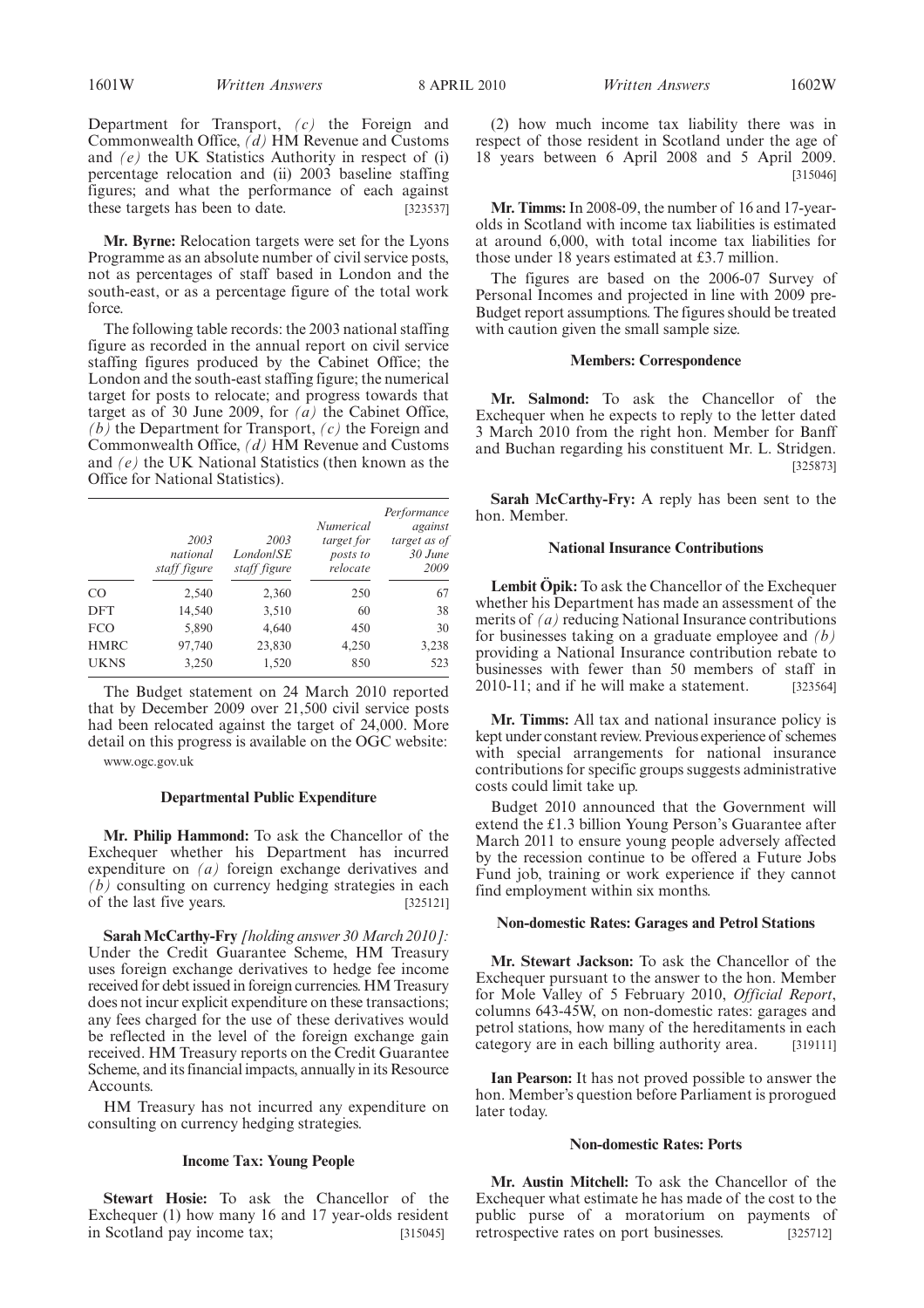#### **Barbara Follett:** I have been asked to reply.

It has not proved possible to respond to my hon. Friend in the time available before Prorogation.

**Mr. Austin Mitchell:** To ask the Chancellor of the Exchequer how many companies have registered for his Department's scheme to enable retrospective business rate charges to be paid over eight years; and how many such companies are *(a)* newly-rated port companies and  $(b)$  located outside ports.  $[325713]$ 

**Barbara Follett:** I have been asked to reply.

It has not proved possible to respond to my hon. Friend in the time available before Prorogation.

#### **Non-domestic Rates: Post Offices**

**Mr. Stewart Jackson:** To ask the Chancellor of the Exchequer how many post office branches were on the rating list in *(a)* 1997 and *(b)* 2010, according to Special Category code information held by the Valuation Office Agency. [315035]

**Ian Pearson:** It has not proved possible to answer the hon. Member's question before Parliament is prorogued later today.

#### **Revenue and Customs**

**Mr. Duncan Smith:** To ask the Chancellor of the Exchequer if he will publish the remissions and write-offs included in the HM Revenue and Customs Trust Statement *(a)* 2007-08 and *(b)* 2008-09 including (i) the amounts not collected and (ii) the reasons for the remissions and write-offs. [325747]

**Mr. Timms:** The information is as follows:

(i) Table 8.2 on page 100 of HM Revenue and Customs' (HMRC) 2008-09 Annual Accounts sets out the amounts of revenue that HMRC remitted and wrote off in 2007-08 and 2008-09. HMRC's Annual Accounts are available at:

http://www.hmrc.gov.uk/about/hmrc-accs-0809.pdf

(ii) Tax debts are remitted where they are capable of being recovered but HMRC decides not to pursue a liability. It does this: when the value of a debt is small compared with the likely cost of recovering it; when enforcing payment would cause an individual, or his or her dependents, to suffer financial hardship; or where an earlier error by HMRC would make it inappropriate or unfair for it to enforce payment.

HMRC writes off debts when they have become irrecoverable because there are no practical means for pursuing the debt. This applies where taxpayers have gone missing and HMRC has not been able to trace their current whereabouts or where they have moved overseas to a territory outside the European Union with which the UK has no reciprocal recovery rights.

Debts are also written off where individuals or companies have become insolvent. When this happens, HMRC aims to recover a proportion of what it is owed consistent with its legal rights as a creditor, and it writes off the tax that cannot be recovered in this way. Around 90 per cent. of all HMRC remissions and write offs come from this last category.

#### **Tax Allowances: Housing**

**Kitty Ussher:** To ask the Chancellor of the Exchequer pursuant to the answer of 18 March 2010, *Official Report*, column 195W, on tax allowances: housing, if he will estimate the number of *(a)* UK taxpayers and *(b)* hon. Members who varied the nomination of a main residence in order to obtain private residence relief from capital gains tax in each of the last 10 years. [325826]

**Mr. Timms:** The information requested is available only at disproportionate cost, as the data on main residence nominations is not centrally held on HMRC's systems.

#### **Tax Allowances: Pensioners**

**Mr. Stephen O'Brien:** To ask the Chancellor of the Exchequer how many claims for higher rate tax relief on pensions were rejected by HM Revenue and Customs in financial year 2009-10 on the basis that the period within which claims were required to be submitted had expired. [325858]

**Mr. Timms:** The information requested is not available.

#### **Taxation**

**Mr. Leech:** To ask the Chancellor of the Exchequer what recent estimate he has made of the effect on domestic tax revenue rates of relocating offshore *(a)* public and *(b)* private sector jobs. [323940]

**Mr. Timms:** No such estimate has been made.

#### **Taxation: Domicil**

**Mr. Meacher:** To ask the Chancellor of the Exchequer if he will bring forward in the Budget proposals to end non-domiciliary tax status. [321407]

**Mr. Timms** *[holding answer 9 March 2010]:* The rules governing the way in which non-domiciled individuals are taxed in the UK were reformed in 2008. These reforms struck the right balance between increasing fairness and maintaining the UK's international competitiveness.

#### **Valuation Office Agency: Allowances**

**Mrs. Spelman:** To ask the Chancellor of the Exchequer with reference to the answer to the hon. Member for Bromley and Chislehurst of 12 November 2009, *Official Report*, column 810W, on Valuation Office: allowances, how many individual expenses were claimed by the Valuation Office Agency's Director of National and Central Services in 2008-09. [324120]

**Ian Pearson:** During 2008-09 the Valuation Office Agency's (VOA) Director of National and Central Services claimed 475 individual expenses.

The expenses claimed and paid directly to the individual for 2008-09 totalled £6,632.

All expenses have been counted individually and not totalled for each day of travel or for each, total, claim submitted on the VOA expenses system. For example if a tube, bus and meal allowance has been claimed on the same day this will be counted as three separate expense claims not one.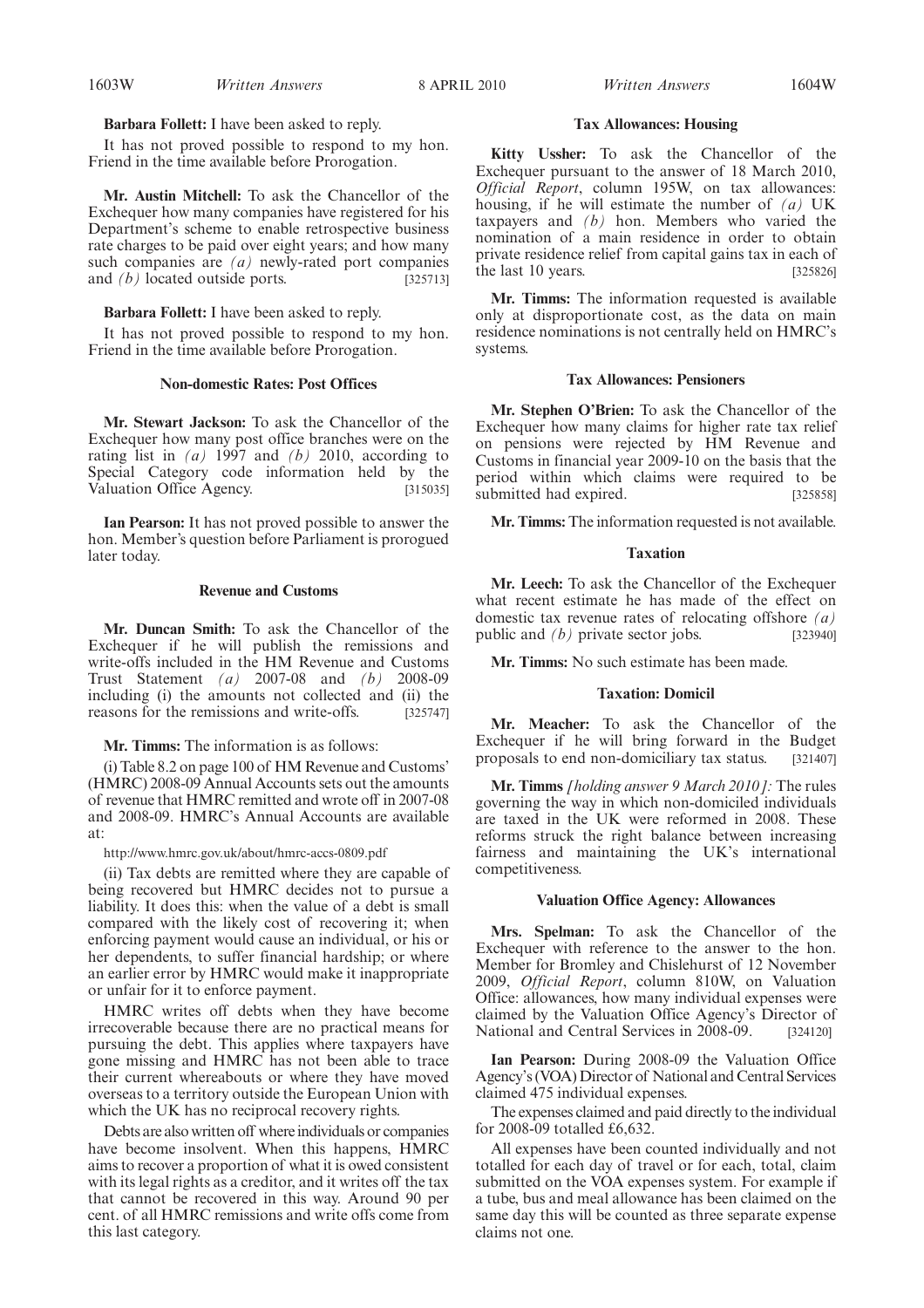This sum excludes costs paid direct by the agency's travel providers for hotel accommodation, rail fares etc.

A further detailed analysis of the hotel expense statistics (as supplied by the travel provider) has revealed errors in the way in which the information from the travel supplier was interpreted. This position has now been clarified but, as a consequence, the figures shown on 12 November 2009, *Official Report*, column 810W, should show the revisions shown in brackets.

*Expenses claimed*

|                                                     | 1 April 2007 to<br>31 March 2008 | 1 April 2008 to<br>31 March 2009 |
|-----------------------------------------------------|----------------------------------|----------------------------------|
| Director of National and<br><b>Central Services</b> | $\Omega$                         | 34,039 (23,732)                  |

**Mrs. Spelman:** To ask the Chancellor of the Exchequer with reference to the answer to the hon. Member for Bromley and Chislehurst of 12 November 2009, *Official Report,* column 810W, on the Valuation Office: allowances, what individual expenses were paid to the Valuation Office Agency's *(a)* Chief Executive from April 2007 to March 2009, *(b)* Director of Data Strategy from April 2007 to March 2009 and *(c)* Deputy Chief Executive from April 2007 to March 2009. [324233]

**Ian Pearson:** The individual expenses paid to the chief executive, deputy chief executive and the director of data strategy of the Valuation Office Agency from April 2007 to March 2009 are shown in the following table:

|                              |         | £        |
|------------------------------|---------|----------|
|                              | 2007-08 | 2008-09  |
| Chief executive              | 235.70  | 237.60   |
| Deputy chief executive       | 535.46  | 376.69   |
| Director of data<br>strategy | 945.45  | 1,369.91 |

A further detailed analysis of the hotel expense statistics (as supplied by the travel provider) has revealed errors in the way in which the information from the travel supplier was interpreted. This position has now been clarified but., as a consequence, the figures shown on 12 November 2009, *Official Report,* column 810W, should show the revisions shown in brackets.

|                              |                                  | £<br>1 April 2008 to<br>31 March 2009 |  |
|------------------------------|----------------------------------|---------------------------------------|--|
| Expenses claimed             | 1 April 2007 to<br>31 March 2008 |                                       |  |
| Chief executive              | 4,934 (4,792)                    | 3,194(3,216)                          |  |
| Deputy chief executive       | 4,283 (3,083)                    | 2,018(2,843)                          |  |
| Director of data<br>strategy | 3,757 (2,649)                    | 4,132 (1,956)                         |  |

#### **CULTURE, MEDIA AND SPORT**

*Answers received for publication 12 April 2010*

#### **Croydon**

**Mr. Pelling:** To ask the Secretary of State for Culture, Media and Sport if he will set out with statistical evidence relating as closely as possible to the Croydon Central constituency, the effects of his Department's policies on the constituency since 2005. [325820]

**Mr. Sutcliffe** *[holding answer 7 April 2010]:* My Department's aim is to improve the quality of life for everyone through cultural and sporting activities, to support the pursuit of excellence and to champion the tourism, creative and leisure industries.

The impact of bodies and policies of my Department on the Croydon, Central constituency since 2005 include:

£4,955 given from Arts Council England to organisations based in Croydon in 2008-09 through the Grants for the Arts programme.

£58,000 of English Heritage grant offers to the Croydon, Central constituency in 2008-09.

Digital switchover is due to take place in Croydon, Central in 2012. By the time switchover is complete at the end of 2012, 98.5 per cent. of households nationwide will be able to receive digital TV—the same number that can currently receive analogue.

Over £5,117,088 of national lottery grants made to applications from the Croydon, Central constituency since 2005.

The Croydon, Central constituency has also benefited from other policies and spending whose impact cannot be broken down by constituency. This includes:

£4 billion of Exchequer funding spent on culture.

More than £5.5 billion invested in sport by the Government and the national lottery since 1997.

Almost 750,000 free swims taken in London in the first eight months of the Free Swimming programme.

A 68 per cent. increase in national museum visits from 1998-99 to 2008-09—10 per cent. of which were by adults from lower socioeconomic groups.

£416.6 million in grants allocated by English Heritage since 1997.

48 per cent. of buildings on the original 1999 Buildings at Risk Register having their future secured.

90 per cent. of all pupils taking part in at least two hours of high quality PE or sport per week in 2008 from an estimated 25 per cent. in 2003-04—exceeding our target.

#### **Departmental Electricity Supply**

**Gregory Barker:** To ask the Secretary of State for Culture, Media and Sport what *(a)* voltage optimisers and *(b)* equivalent technologies are used within buildings occupied by his Department. [324979]

**Mr. Sutcliffe:** The Department has two 830kVA powerPerfector units.

#### **Football: Finance**

**Mr. Andrew Smith:** To ask the Secretary of State for Culture, Media and Sport what funding his Department has allocated to support youth development and training at non-league football clubs in the last  $12$  months. [324705]

**Mr. Sutcliffe** *[holding answer 30 March 2010]:* In the last financial year Sport England has provided funding of £7,851,278 to the Football Association (FA) to increase participation, rates of retention and strengthen talent pathways for women and girls and disability players.

In addition, approximately £6 million was committed through the Physical Education Sport Strategy for Young People Programme; community club facilities; clubs development, coach development; FA skills and 16-18 retention programmes.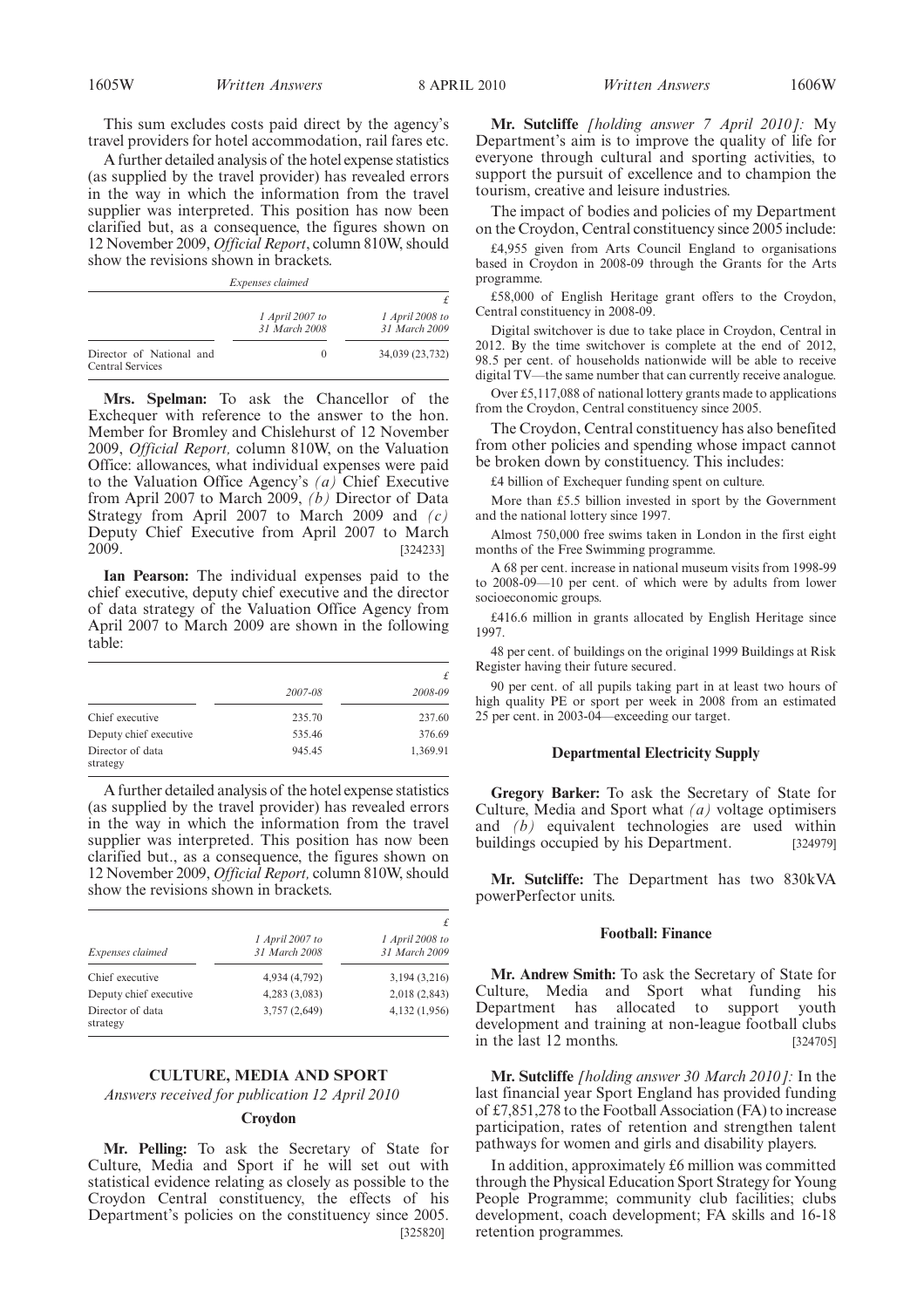Sport England also allocates £15 million Exchequer funding a year to the Football Foundation. Part of this funding will support the youth development in community football clubs.

#### **Government Art Collection**

**Mr. Hunt:** To ask the Secretary of State for Culture, Media and Sport how many pieces from the Government Art Collection have been reported missing in each year since 1997; and what the monetary value of each such piece was. [323709]

**Mr. Bradshaw** *[holding answer 23 March 2010]:* There are more than 13,500 works of art in the Government Art Collection's (GAC) holdings, on display in over 400 different buildings in the UK and around the world. The GAC carries out audits remotely and in person and some works are occasionally reported as missing from their previously reported locations. The GAC make extensive searches, after which time, many of the items are accounted for.

This table details those Government Art Collection prints and paintings which have been reported as missing since 1997 and not yet recovered:

| Year went<br>missing | Worklartist                                                    | Value $(f)$ |
|----------------------|----------------------------------------------------------------|-------------|
| 1997                 | Sacred Place 20/50 by M. Ayrton                                | 50          |
| 1997                 | NW Prospect of Gloucester by S. & N. Buck                      | 500         |
| 1997                 | E Prospect of Burton on Trent                                  | 500         |
| 1997                 | Sheep at Dusk near New Tredegar by C.<br>Molyneux              | 25          |
| 1998                 | Charles Abbott 1st Baron Tenterdon by W.<br>Owen               | 250         |
| 1998                 | Alex Wedderburn 1st Earl Rosslyn by J.<br>Reynolds             | 50          |
| 1999                 | The Tate Gallery by J. Griffiths                               | 50          |
| 2000                 | Poppies with Sunflowers by M. Thompson                         | 50          |
| 2000                 | How to make 16 Squares out of Forty Rods by<br>M. Porter       | 50          |
| 2000                 | Jesus College, Cambridge by J. Trevelyan                       | 50          |
| 2000                 | The Deer House, Bishop Auckland, County<br>Durham by J. Thirsk | 30          |
| 2000                 | View of Walton Bridge from Oatlands by<br>Farington            | 75          |
| 2000                 | Fawley Court and Henley by Farington                           | 75          |
| 2000                 | NW Prospect of City of Bristol by S. and N.<br><b>Buck</b>     | 500         |
| 2000                 | Jesus College, Cambridge by J. Trevelyan                       | 50          |
| 2001                 | Exhibition Room, Somerset House by<br>Rowlandson               | 100         |
| 2001                 | The Mosque of Sultan Achmet by anonymous                       | 100         |
| 2001                 | Syon House by A. Bury                                          | 50          |
| 2001                 | On London Bridge by Edwin La Dell                              | 50          |
| 2001                 | Offering to Jupiter by M. Rocca                                | 80,000      |
| 2001                 | Lake Landscape by G. Arnald                                    | 35,000      |
| 2001                 | Landscape by E. Williams                                       | 60,000      |
| 2001                 | St. James's Park and Banqueting House by A.<br>Highmore        | 60,000      |
| 2001                 | Sir Woodbine's Parish by T. Phillips                           | 5,000       |
| 2001                 | The Cathedral of St. Magnus, Kirkwall,<br>Orkney by W. Daniell | 20          |
| 2002                 | Boys and Girls in Boats, Windsor by L.<br>Rosoman              | 30          |
| 2002                 | Walter Runciman, 1st Viscount Runciman by<br>W. Strang         | 100         |
| 2002                 | Regent Street looking towards the Quadrant by<br>T. S. Boys    | 100         |

| Year went<br>missing | Worklartist                                                                     | Value $(f)$ |
|----------------------|---------------------------------------------------------------------------------|-------------|
| 2002                 | Westminster Abbey, West Front by T. H.<br>Shepherd                              | 30          |
| 2002                 | Richmond Castle, Evening by D. Muirhead                                         | 30          |
| 2002                 | St. Paul's 15/75 by J. Trevelyan                                                | 100         |
| 2002                 | Shadwell Park 4/75 by J. Piper                                                  | 300         |
| 2003                 | The Rose Garden, British Embassy,<br>Washington by E. Croner                    | 100         |
| 2003                 | The New Law Courts, Main portion of Strand<br>Facade by G. E. Street            | 50          |
| 2003                 | The New Law Courts, Portion of the West<br>Front by G. E. Street                | 50          |
| 2003                 | Stepping Stones by T. Gilman                                                    | 2,200       |
| 2003                 | Paradox No. IV 15/25 by D. Hirst                                                | 25          |
| 2004                 | Blackfriars from Southwark Bridge by T.<br><b>Shotters Boys</b>                 | 100         |
| 2005                 | Gondola III 39/100 by M. Krosh-Frishman                                         | 50          |
| 2005                 | 3ra Day of Creation A/P by E. Sharf                                             | 50          |
| 2005                 | Hall of Christ Church Hospital by T.<br>Rowlandson and A. C. Pugin              | 75          |
| 2006                 | Penman-Mauer taken from near Aber, North<br>Wales by W. Daniell                 | 20          |
| 2007                 | The New Foreign and India Offices: The Park<br>Front by M. Jackson              | 50          |
| 2007                 | The Grand Staircase at the New Foreign Office<br>by anonymous                   | 50          |
| 2007                 | Boats A/P by R. Jarvis                                                          | 100         |
| 2007                 | Horse Guards from the Old Entrance, Scotland<br>Yard by M. A. Rooker            | 500         |
| 2008                 | Monument to Balance 4,30 by Ernest A. Dunn                                      | 100         |
| 2008                 | The Wording of Police Charges 37/150 by R. B.<br>Kitaj                          | 500         |
| 2008                 | Plague 37/150 by R. B. Kitaj                                                    | 500         |
| 2009                 | The Cathedral Church of St. Peter in<br>Chichester by L. Knyff                  | 250         |
| 2009                 | Bambridge on Trial for Murder by Committee<br>of House of Commons by W. Hogarth | 200         |
| 2009                 | The Railway Station by W. P. Frith                                              | 600         |
| 2009                 | Derby Day by W. P. Frith                                                        | 600         |
| 2009                 | Leaving by D. Evans                                                             | 500         |
| 2009                 | House Plant 2/25 by Boyd and Evans                                              | 500         |
| 2009                 | Evening Menu 31/70 by P. Caulfield                                              | 1,600       |
| 2009                 | Untitled by P. Collingwood                                                      | 3,000       |

This table details Government Art Collection prints and paintings which were reported missing but subsequently recovered:

| Year went<br>missing | Worklartist                                                                             | Value f |
|----------------------|-----------------------------------------------------------------------------------------|---------|
| 2001                 | Dung Gate, Jerusalem by H. G. Gray                                                      | 1,000   |
| 2001                 | Jaffa Gate, Jerusalem by H. G. Gray                                                     | 1,000   |
| 2001                 | Zion Gate, Jerusalem by H. G. Gray                                                      | 1,000   |
| 2001                 | St. Stephen's Gate, Jerusalem by H. G. Gray                                             | 1,000   |
| 2001                 | Damascus Gate, Jerusalem by H. G. Gray                                                  | 1,000   |
| 2001                 | Herod's Gate, Jerusalem by H. G. Gray                                                   | 1,000   |
| 2001                 | Golden Gate, Jerusalem by H. G. Gray                                                    | 1,000   |
| 2001                 | The Citadel, Jerusalem by H. G. Gray                                                    | 1,000   |
| 2003                 | The Mansion House looking towards Cheapside<br>by T. Malton                             | 50      |
| 2003                 | Henry Brougham, 1st Baron Brougham and Vaux<br>(1778-1868) Lord Chancellor by R. Bowyer | 50      |
| 2003                 | A Perspective View of Lincoln's Inn by J. Maurer                                        | 75      |
| 2004                 | Forced Labour 34/250 by A. Hrdlicka                                                     | 500     |
| 2004                 | Cartmel Fell, Windermere 45/100 by N. Ackroyd                                           | 500     |
| 2004                 | Les Premiers Astres 21/50 by J. Dickson                                                 | 50      |
| 2005                 | Calcutta by H. Salt                                                                     | 1,000   |
| 2005                 | Lower Wessex Lane, Summer 9/10 by Stevens                                               | 50      |
| 2005                 | Lower Wessex Lane, Spring 28/75 by Stevens                                              | 50      |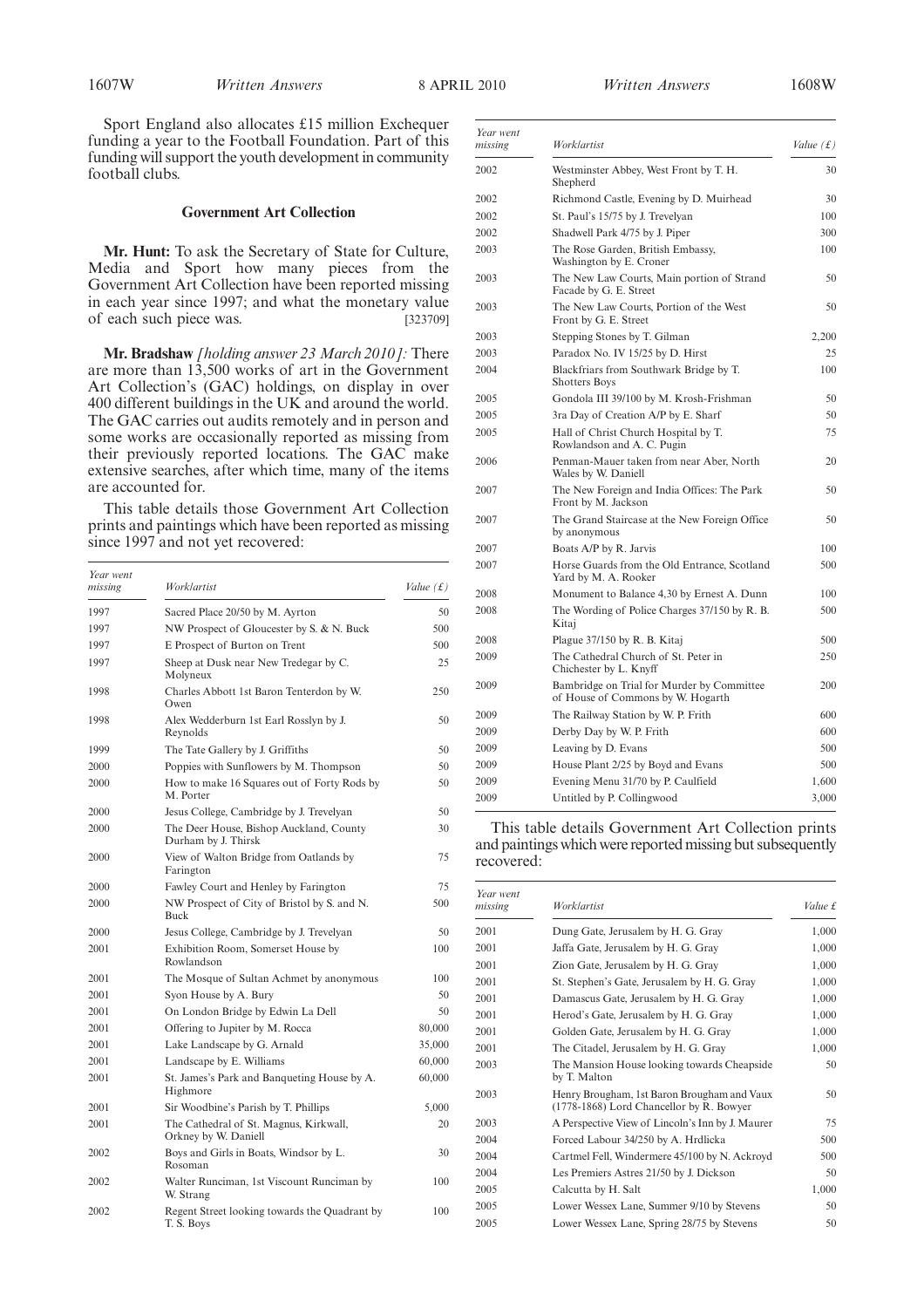*£*

*£*

*Funding for school sports partnerships in Birmingham*

2004 1,829,386 2005 2,306,047 2006 2,627,371 2007 2,364,633 2008 2,847,453 2009 2,914,155 Total 14,889,045

Funding provided for sports colleges in Birmingham in each year since the first sports college was established

*Funding for sports colleges in Birmingham*

2000-01 471,580 2001-02 766,522 2002-03 734,788 2003-04 796,354 2004-05 1,147,896 2005-06 1,231,120

is shown in the following table:

| Year went<br>missing | Worklartist                                                                                                         | Value £ |
|----------------------|---------------------------------------------------------------------------------------------------------------------|---------|
| 2005                 | Stand On The Green by R. Burn                                                                                       | 50      |
| 2005                 | Key Print to Field Marshal, the Duke of Wellington<br>giving orders to his Generals previous to a General<br>Action | 50      |
| 2006                 | Abstract by S. Kaner                                                                                                | 100     |
| 2007                 | Rival 29/100 by Procktor                                                                                            | 400     |
| 2007                 | Sir William Chambers by F. Cotes                                                                                    | 75,000  |
| 2007                 | Shipping by J. T. Serres                                                                                            | 7,000   |
| 2008                 | Yellow Square Plus Quarter Blue 30/72 by W.<br>Scott                                                                | 3.000   |
| 2008                 | Mudbanks by J. Trevelyan                                                                                            | 500     |
| 2008                 | Calypso 36/50 by J. Trevelyan                                                                                       | 500     |
| 2008                 | Breeze I 40/50 by J. Brunsdon                                                                                       | 50      |

#### **Leisure: Birmingham**

**Richard Burden:** To ask the Secretary of State for Culture, Media and Sport how much funding his Department has provided for *(a)* public libraries, *(b)* museums, *(c)* galleries, *(d)* arts development and support, *(e)* open spaces, *(f)* sport and leisure facilities,  $(g)$  school sport and  $(h)$  other cultural services in Birmingham in each year since 1997. [325168]

**Mr. Bradshaw:** Information on funding levels in Birmingham for *(a)* public libraries, *(b)* museums, *(c)* galleries, *(e)* open spaces, *(f)* sport and leisure facilities, and *(h)* other cultural services is not held centrally.

I am able to provide details of funding in Birmingham for:

#### *(d) Arts development and support*

The following table details funding provided under the Grants for the Arts programme in the Birmingham local authority area since the programme was introduced in 2003:

*Amount of grants for the arts funding provided to organisations based in the Birmingham local authority area*

|         | £          |
|---------|------------|
| 2003-04 | 2,306,449  |
| 2004-05 | 3,464,364  |
| 2005-06 | 3,313,558  |
| 2006-07 | 4,627,704  |
| 2007-08 | 2,457,633  |
| 2008-09 | 2,238,845  |
| Total   | 18,408,553 |

#### 2006-07 1,291,855 2007-08 1,476,157 2008-09 1,430,315

Birmingham county sport partnership has received PESSYP funding via the Sport Unlimited, Leadership and Volunteering and Recruit into Coaching programmes. The key investments are outlined in the following table:

2009-10 1,462,089 Total 10,808,676

| Programme                      | Year    | Funding $(f)$ |
|--------------------------------|---------|---------------|
| Sport Unlimited                | 2008-09 | 214,450       |
|                                | 2009-10 | 271,938       |
|                                | 2010-11 | 333,296       |
|                                | Total   | 819,684       |
| Leadership and<br>Volunteering | 2008-09 | 22,000        |
|                                | 2009-10 | 22,000        |
|                                | 2010-11 | 22,000        |
|                                | Total   | 66,000        |
| Recruit into Coaching          | 2009-10 | 8,786         |
|                                | 2010-11 | 12,500        |
|                                | Total   | 20,286        |

#### and

#### *(g) School sport*

Every community in England will benefit from investment into delivery of the five hour offer, which is targeted through our national network of 450 school sport partnerships and 49 county sport partnerships. Exchequer funding for school sport partnerships in Birmingham began in 2004 and is continuing through the PE and Sport Strategy for Young People, (PESSYP), jointly funded by my Department and the Department for Children, Schools and Families.

Funding provided for school sport partnerships in Birmingham in each year since 2004 is shown in the following table:

#### **Museums and Galleries: Overseas Visitors**

**Mr. Peter Ainsworth:** To ask the Secretary of State for Culture, Media and Sport (1) whether he has made an estimate of the  $(a)$  total financial contribution made by foreign national visitors to national museums and galleries in each year since 1997 and *(b)* proportion of the turnover of those museums attributable to such contributions in each of those years; and if he will make a statement; [323664]

(2) what estimate he has made of the number of foreign nationals who have visited national museums and galleries in each year since 1997; and if he will make a statement. [323665]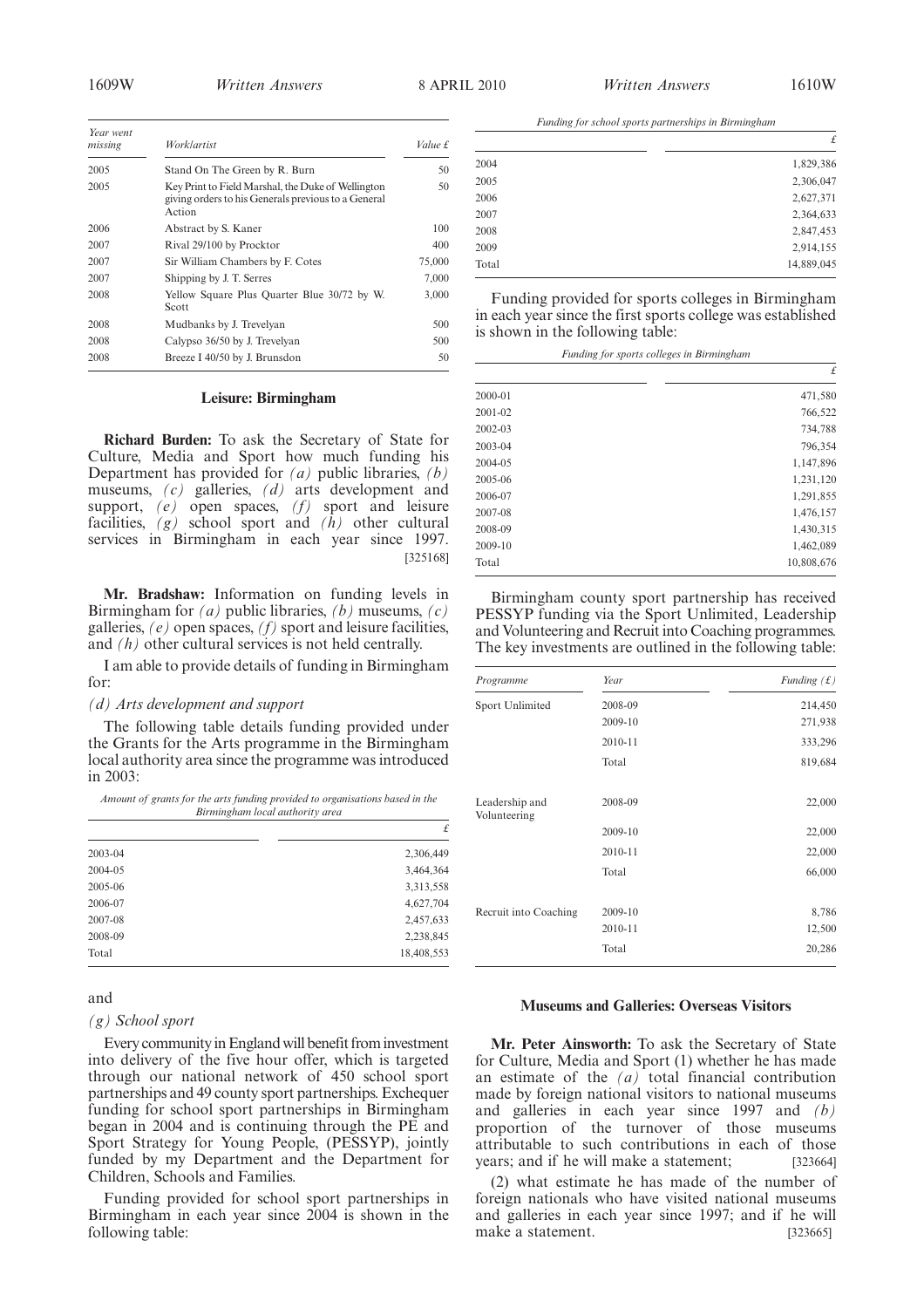**Mr. Sutcliffe:** The number of overseas visits reported by 17 of the national museums and galleries since 1998 are in the table. This is an agreed museum performance indicator.

| Overseas visitors |            |  |
|-------------------|------------|--|
| Financial year    | Number     |  |
| 1998-99           | 6,053,600  |  |
| 1999-2000         | 6,044,299  |  |
| 2000-01           | 9,348,709  |  |
| 2001-02           | 9,139,763  |  |
| 2002-03           | 9,589,987  |  |
| 2003-04           | 11,805,327 |  |
| 2004-05           | 10,882,420 |  |
| 2005-06           | 10,912,808 |  |
| 2006-07           | 14,256,408 |  |
| 2007-08           | 15,179,212 |  |
| 2008-09           | 13,907,317 |  |
|                   |            |  |

The Department does not hold the data for 1997.

The financial contributions and proportion of turnover to national museums and galleries by overseas visitors is not collected centrally.

#### **National Lottery**

**Mr. Cash:** To ask the Secretary of State for Culture, Media and Sport if he will make it his policy to refuse consent to Camelot to offer a facility to make cash payments for utilities and other services through National Lottery terminals. [325863]

**Mr. Sutcliffe:** It has not proved possible to respond to the hon. Member in the time available before Prorogation.

#### **Royal Parks Agency: Finance**

**Justine Greening:** To ask the Secretary of State for Culture, Media and Sport pursuant to the answer of 17 March 2009, *Official Report,* column 997W, Royal Parks Agency: finance, what revenue has been raised by the Royal Parks Agency in each Royal Park from *(a)* car park charges, *(b)* fixed penalty notices, *(c)* other fines and *(d)* other revenues in (i) 2008 and (ii) 2009. [323897]

**Margaret Hodge:** Revenue raised from parking charges, excess charge notices and other revenue during the 2008-09 financial year has been provided by The Royal Parks (TRP) in the following table:

|                                    |             |                                       | £000                       |
|------------------------------------|-------------|---------------------------------------|----------------------------|
| Royal Park                         | Car parking | Excess charge<br>notices <sup>1</sup> | Other revenue <sup>2</sup> |
| Hyde Park                          | 346         | 41                                    | 3,290                      |
| St. James's Park <sup>3</sup>      | n/a         | n/a                                   | 1,251                      |
| Kensington<br>Gardens <sup>3</sup> | n/a         | n/a                                   | 256                        |
| The Regent's Park                  | 815         | 70                                    | 1,564                      |
| Greenwich Park                     | 240         | 34                                    | 293                        |
| Richmond Park                      | n/a         | n/a                                   | 1,045                      |
| <b>Bushy Park</b>                  | n/a         | n/a                                   | 188                        |
| Total                              | 1.401       | 145                                   | 7.887                      |

 $1$ <sup>1</sup> The excess charge figure is also included in the car parking figure

<sup>2</sup> These figures exclude grants from agency-wide projects, which are managed centrally.

<sup>3</sup> Parking charges are not applicable at these parks because there is no public parking.

There is no charge at present for parking in Richmond or Bushy Parks. TRP does not receive revenue from fixed penalty notices or other fines, but receives revenue from catering and other concessions, from fees for events, permits and licences and from rents. The excess charge notices figure is included in the figures for car parking.

#### **Television: Scotland**

**Mr. Moore:** To ask the Secretary of State for Culture, Media and Sport what consultation was undertaken by his Department on the transfer of the Scottish Borders television region to the Scotland pilot scheme; when the transfer will take place; what *(a)* technical and *(b)* regulatory process will be required to effect the transfer; and if he will make a statement. [325457]

**Mr. Bradshaw:** As part of the announcement of the procurement process for the independently funded news consortia (IFNC) pilots the Government said they wanted to look at the option for a news service for the whole of Scotland subject to costs and technical feasibility.

The IFNC proposition is about an enhanced local news service that is relevant for audiences. The option of transferring the Scottish borders regional news service remains under review. No decisions have yet been made about whether or not a transfer will take place or the timing. If a decision is taken to transfer the news provision, then any necessary technical and regulatory processes will be addressed.

#### **Tourism: Essex**

**Mr. Amess:** To ask the Secretary of State for Culture, Media and Sport what steps he is taking to promote tourism in South East Essex; and if he will make a statement. [324390]

**Mr. Sutcliffe:** The information requested regarding the promotion of tourism in South East Essex is not held centrally. Responsibility for tourism in the regions was taken over by the regional development agencies (RDAs) in 2003.

I have therefore asked the chief executive of the East of England Development Agency to write to the hon. Member directly. Copies of the response will be placed in the Libraries of both Houses.

In 2009-10, DCMS contributed £3.4 million to the RDA single budget, in respect of tourism support in the regions. This money is not actually ring-fenced for tourism, but is intended to support the broader tourism promotion investment of the RDAs, which totalled £60 million in 2009-10.

The overall level of public sector investment in tourism from local, regional and national sources is likely to significantly exceed £2 billion in the current spending review period—2008-09 to 2010-11 (including resources made available for skills development).

In partnership with the industry and the wider public sector, the DCMS has a clear and coherent policy framework for industry growth. This includes branding and marketing; skills development; driving up product quality through accommodation grading schemes; and promoting sustainability and accessibility.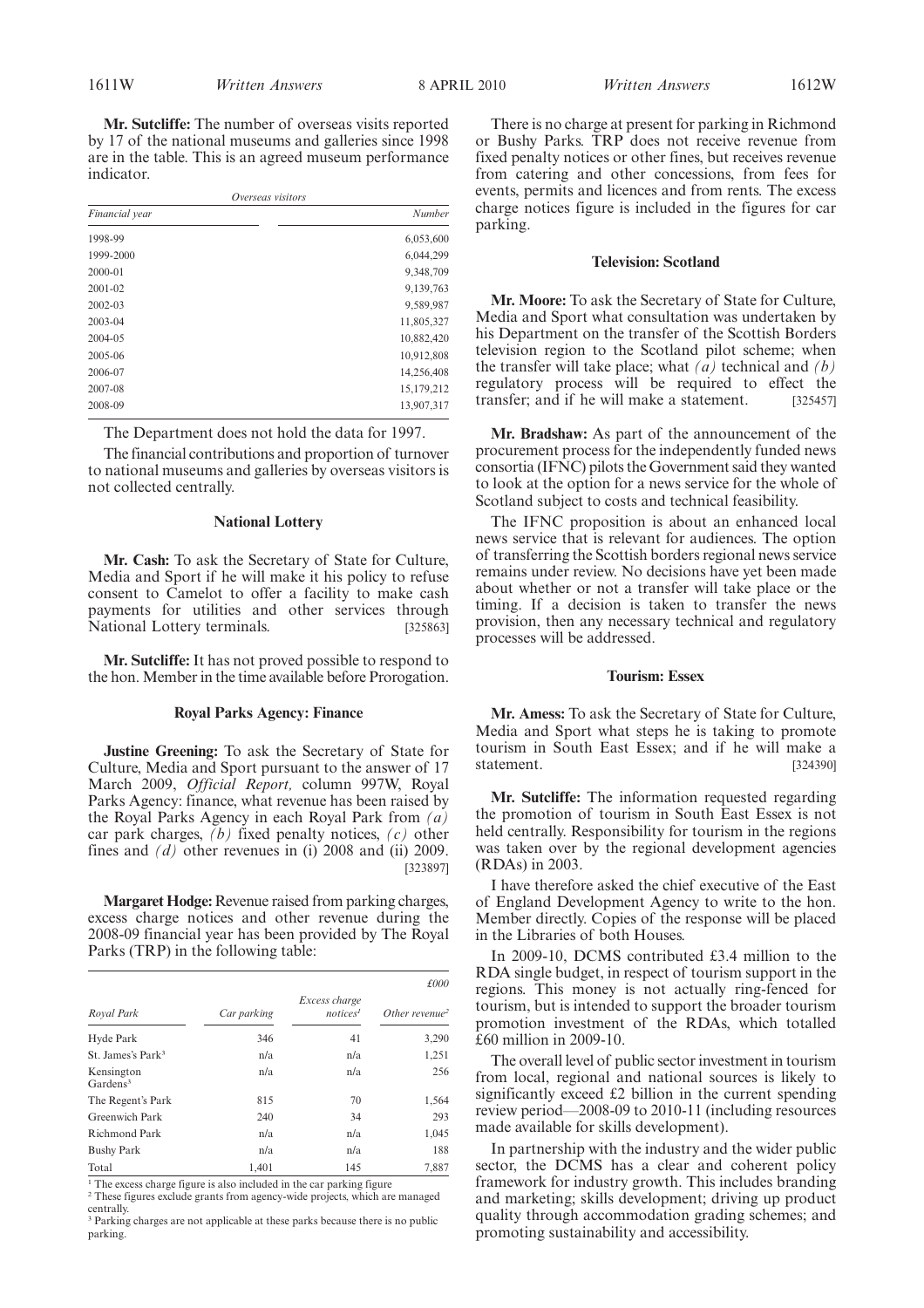In addition a number of other DCMS programmes contribute to tourism. DCMS sponsors "Sea Change", which has allocated £38 million to 32 seaside resorts, to support projects for cultural regeneration and the visitor economy. The "Renaissance in the Regions" programme is a ground-breaking initiative to transform England's regional museums. Renaissance has seen an investment of £242.8 million from 2002-09 and it is anticipated that nearly £300 million will have been invested by March 2011.

#### *Letter from Deborah Cadman, dated 8 April 2010:*

As requested by the DCMS, I write in response your Parliamentary Question about support for tourism in South East Essex.

Support for tourism promotion in South East Essex is provided in close working partnership by Southend Borough Council, Essex County Council, and East of England Tourism (EET), which is funded by EEDA.

#### *Essex County Council support includes:*

featuring tourism businesses in guides, on their website, and in their tourism market campaigns

with EET, keeping local authorities informed about tourism issues and advising them on specific opportunities, for example hotel development

taking advantage of the Olympics to promote South East Essex, which will host the mountain biking in 2012 at Hadleigh Castle

representing South East Essex in its public relations work, including at trade shows

#### *Southend Council support includes:*

investing an additional £100,000 last year in its events programme, which aims to help extend the tourism season and promote Southend as a short-break destination as well as a day visitor destination

redeveloping its website last year and developing a new brand for Southend to help challenge perceptions and open up new markets

East of England Tourism (EET) provides regional and national level marketing for South East Essex through its marketing campaigns, successful website, and other services for tourism businesses.

For example, last year Southend featured in the following EET initiatives:

The Lets Go! promotion with National Express

a marketing campaign with C2C

- Stansted guides and special offers
- a double-page spread in The Independent
- an Evening Standard press campaign

In addition, EEDA itself has directly invested in new cultural facilities in South East Essex, including Metal in Southend, and the Royal Opera House Production Park in Thurrock. We are also leading the region's effort to take advantage of the Olympics opportunity, which we estimate could deliver a £450 million return for tourism for the region as a whole, with South East Essex especially well-placed to benefit.

Should you wish to know more about our work supporting tourism in South East Essex please do no hesitate to contact us.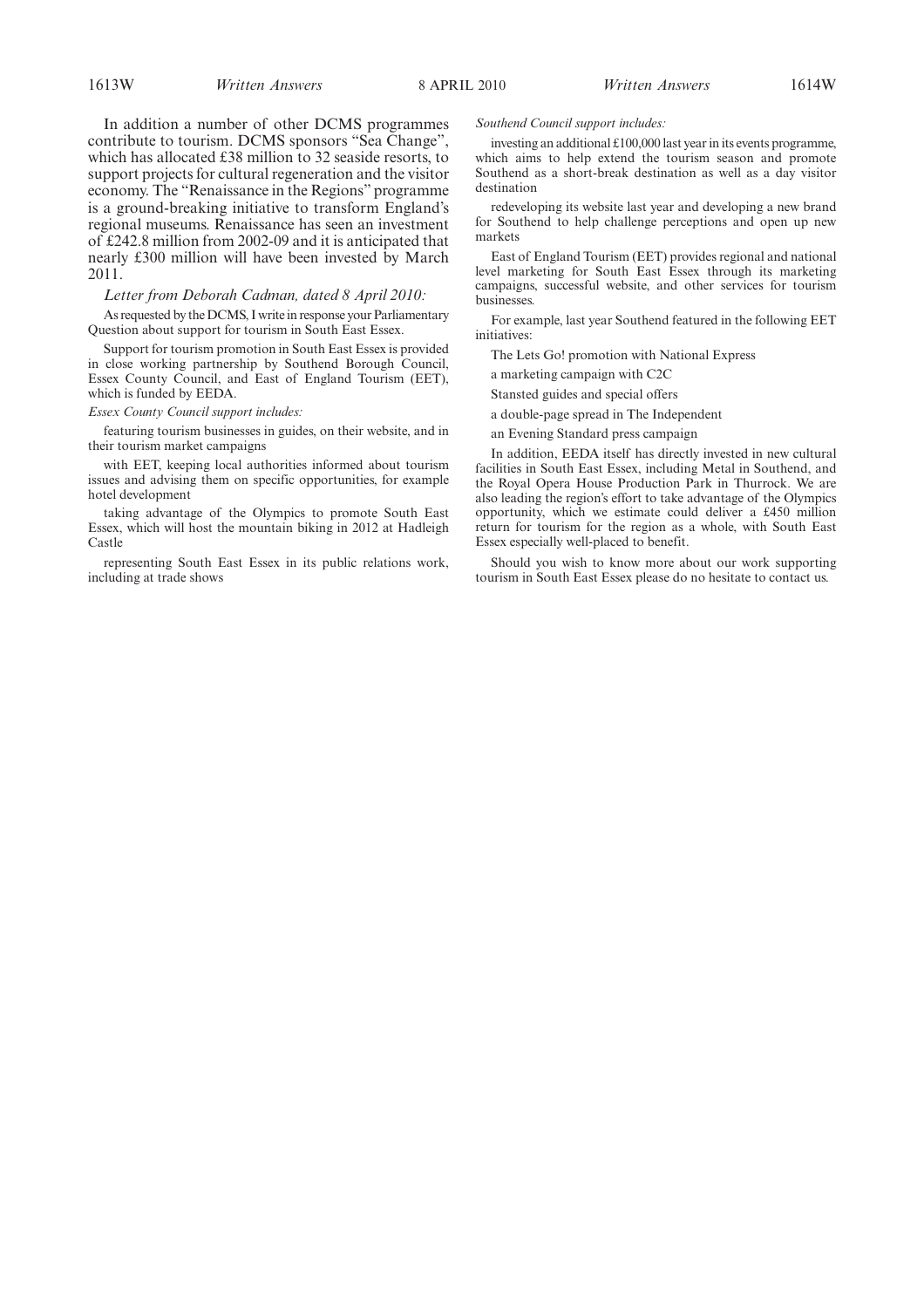### Ministerial Corrections

*Thursday 8 April 2010*

#### **FOREIGN AND COMMONWEALTH OFFICE**

#### **Departmental Travel**

**Daniel Kawczynski:** To ask the Secretary of State for Foreign and Commonwealth Affairs how much his Department spent on travel in each year since 1997. [273678]

*[Official Report, 23 June 2009, Vol. 494, c. 788W.]*

*Letter of correction from Mr. Chris Bryant:*

Errors have been identified in the table in my written answer to the hon. Member for Shrewsbury and Atcham (Daniel Kawczynski) on 23 June 2009.

The correct answer should have been:

**Chris Bryant:** The Foreign and Commonwealth Office has spent the following amounts on overseas and UK travel in each of the last five financial years. Until 2006-07 FCO Services travel was accounted for under the FCO. From 2007-08 FCO Services costs are accounted for separately and therefore are not included in the table.

| Financial year | Overseas     | £<br>$U\bar{K}$ |
|----------------|--------------|-----------------|
| 2004-05        | 39,864,709   | 1,518,089       |
| 2005-06        | 46, 453, 117 | 1,987,552       |
| 2006-07        | 50,274,236   | 2,380,926       |
| 2007-08        | 46,931,294   | 1,159,086       |
| 2008-09        | 52,978,790   | 1,779,031       |

The year on year increases in travel costs are largely due to increases in fuel costs over the period affecting ticket prices.

Obtaining information on costs of travel before this period would incur disproportionate cost.

#### **INTERNATIONAL DEVELOPMENT**

#### **Bonn Declaration**

**Simon Hughes:** To ask the Secretary of State for International Development how much funding his Department has allocated under each budget heading for the purposes of meeting its obligations under the Bonn Declaration in each year from 2001 to 2008. [306700] *[Official Report, 14 December 2009, Vol. 502, c. 804-805W.]*

*Letter of correction from Mr. Gareth Thomas:*

An error has been identified in the written answer given to the hon. Member for North Southwark and Bermondsey (Simon Hughes) on 14 December 2009. The answer given was as follows:

**Mr. Thomas:** The 2001 Bonn Declaration committed signatories to providing \$410 million per year, from 2005-08, for developing countries to respond to climate change. The European Community was one of these signatories and the UK Government agreed to contribute approximately £30 million (\$61,467 million) per year. The following table provides the amount spent through each budget heading, which has exceed that original commitment.

|                                                        | 2005-06 | 2006-07 | $£$ million<br>2007-08 |
|--------------------------------------------------------|---------|---------|------------------------|
| Special Climate<br>Change Fund                         | 3.3     | 3.3     | 3.8                    |
| Clean Energy<br>Investment Framework                   | 0.43    | 1.3     | 0.36                   |
| Global Environment<br>Facility (climate focal<br>area) | 10.4    | 10.4    | 11.66                  |
| Bilateral (including<br>research)                      | 9.27    | 18.35   | 26.18                  |
| <b>Least Developed</b><br>Countries Fund               |         |         | 3.5                    |
| Other Government<br>Department spending                | 6.63    | 7.4     | 7.4                    |
| Total                                                  | 30.03   | 40.75   | 52.9                   |

The Department for International Development (DFID) contributed through the Special Climate Change Fund, the Clean Energy Investment Framework, the Global Environment Facility, the Least Developed Countries Fund and through Bilateral aid.

The correct answer should have been:

**Mr. Thomas:** The 2001 Bonn Declaration committed signatories to providing \$410 million per year, from 2005-08, for developing countries to respond to climate change. The European Community was one of these signatories and the UK Government agreed to contribute approximately £30 million (\$61,467 million) per year. The following table provides the amount spent through each budget heading, which has exceed that original commitment.

|                                                        | 2005-06 | 2006-07 | f million<br>2007-08 |
|--------------------------------------------------------|---------|---------|----------------------|
| Special Climate Change<br>Fund                         | 3.3     | 3.3     | 3.3                  |
| Clean Energy<br><b>Investment Framework</b>            | 0.43    | 1.3     | 0.36                 |
| Global Environment<br>Facility (climate focal<br>area) | 10.4    | 10.4    | 11.66                |
| Bilateral (including<br>research)                      | 9.27    | 18.35   | 26.18                |
| Least Developed<br>Countries Fund                      |         |         | 7                    |
| Other Government<br>Department spending                | 6.63    | 7.4     | 7.4                  |
| Total                                                  | 30.03   | 40.75   | 55.9                 |

The Department for International Development (DFID) contributed through the Special Climate Change Fund, the Clean Energy Investment Framework, the Global Environment Facility, the Least Developed Countries Fund and through Bilateral aid.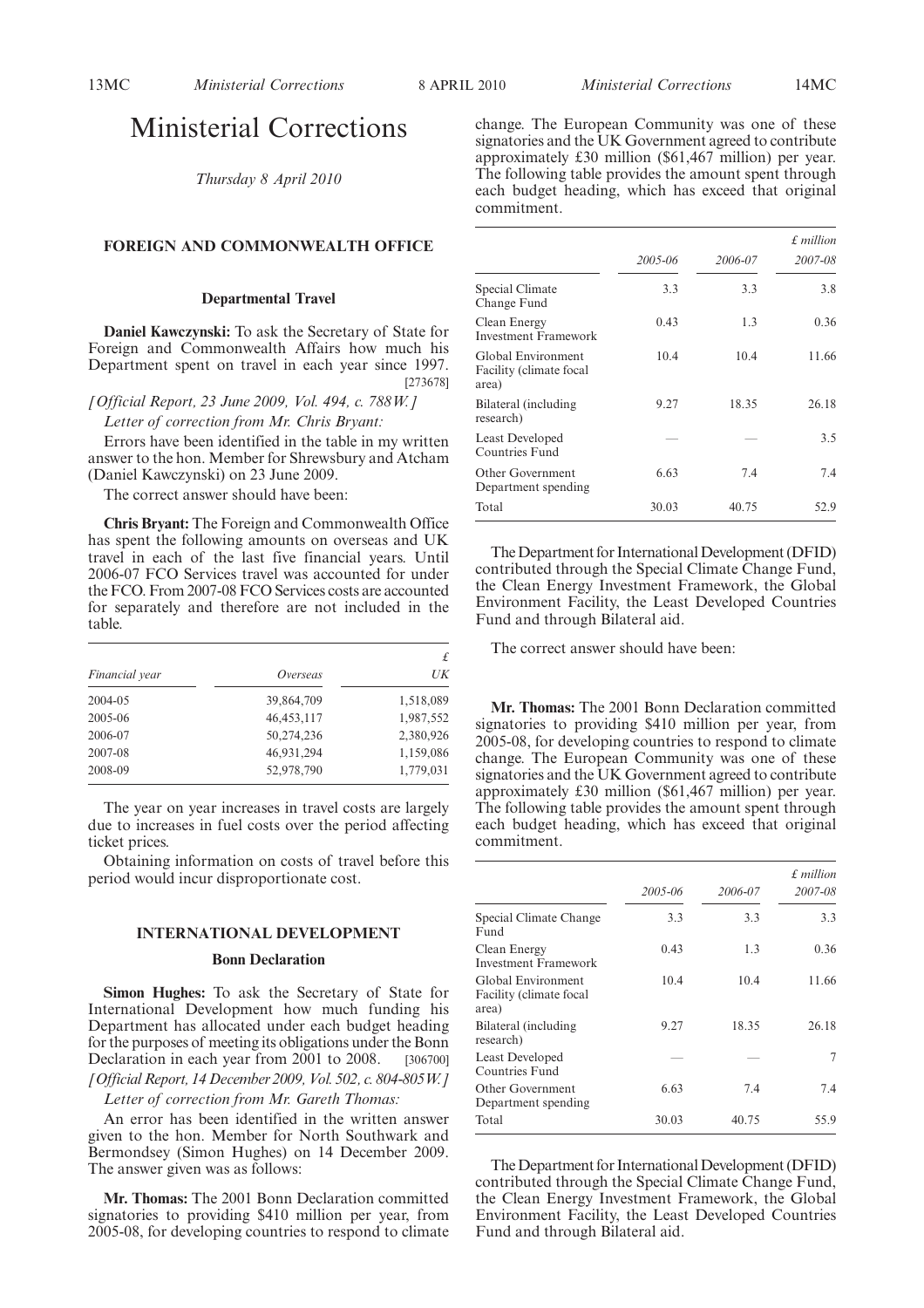#### **BUSINESS, INNOVATION AND SKILLS**

#### **Higher Education: Chelmsford**

**Mr. Burns:** To ask the Minister of State, Department for Business, Innovation and Skills pursuant to the answer of 26 January 2010, *Official Report*, 848-9W, on higher education: Chelmsford, how many applicants from *(a)* West Chelmsford constituency and *(b)* Chelmsford local authority area did not get a place at university in (i) 2005-06, (ii) 2006-07 and (iii) 2007-08. [314497]

### *[Official Report, 3 February 2010, Vol. 505, c. 333-334W.]*

#### *Letter of correction from Mr. David Lammy:*

Errors have been identified in the written answer given to the hon. Member for West Chelmsford (Mr. Burns) on 3 February 2010. Due to an administrative error, some of the figures in the answer were incorrect. The incorrect figures were in the rows labelled "applicants" and "obtained a place".

The correct answer should have been:

**Mr. Lammy** *[holding answer 1 February 2010]:* The information is in the following table.

*Applicants to full-time undergraduate courses via UCAS from West Chelmsford constituency and Chelmsford local authority area 2005-06 to 2007-08*

|                                 |       | Year of entry |       |
|---------------------------------|-------|---------------|-------|
|                                 | 2005  | 2006          | 2007  |
| West Chelmsford<br>constituency |       |               |       |
| Applicants<br>Of which:         | 753   | 786           | 834   |
| Obtained a place                | 632   | 657           | 684   |
| Unplaced                        | 121   | 129           | 150   |
| Chelmsford local<br>authority   |       |               |       |
| Applicants                      | 1,190 | 1,195         | 1,287 |
| Of which:                       |       |               |       |
| Obtained a place                | 1,008 | 988           | 1,057 |
| Unplaced                        | 182   | 207           | 230   |

UCAS

#### **CABINET OFFICE**

#### **Civil Servants: Pay**

**Mr. Maude:** To ask the Minister for the Cabinet Office which of the jobs advertised on the *(a)* internal and *(b)* public versions of the Civil Service jobs website had salaries of £150,000 or over in the last six months. [318128]

*[Official Report, 25 February 2010, Vol. 506, c. 697-98W.] Letter of correction from Angela E. Smith:*

Errors have been identified in the response given to the right hon. Member for Horsham (Mr. Maude) on 25 February 2010. The figure 43 should be replaced with 40 and the figure 32 should be replaced with 29.

The answer given was as follows:

**Angela E. Smith:** Not all vacancies advertised on the civil service jobs site show salary details. Of those that were advertised in the last six months showing salary details, 43 roles fell within the £81,600 to £220,000 salary range. The total figure of 43 was made up of 11 jobs advertised on the public part of the civil service jobs site and 32 on the internal part of the site.

The correct answer should have been:

**Angela E. Smith:** Not all vacancies advertised on the civil service jobs site show salary details. Of those that were advertised in the last six months showing salary details, 40 roles fell within the £81,600 to £220,000 salary range. The total figure of 40 was made up of 11 jobs advertised on the public part of the civil service jobs site and 29 on the internal part of the site.

#### **HEALTH**

#### **Swine Flu: Vaccination**

**Mr. Roger Williams:** To ask the Secretary of State for Health how many units of Swine influenza vaccine are available to be dispensed to UK patients. [319958]

*[Official Report, 4 March 2010, Vol. 506, c. 1403-04W.] Letter of correction from Gillian Merron:*

An error has been identified in the written answer given to the hon. Member for Brecon and Radnorshire (Mr. Williams) on 4 March 2010. I am sorry that two of the figures cited were incorrect. The amount of vaccine calculated as held centrally did not take account of vaccine that had been delivered to the devolved Administrations, as only vaccine delivered to the NHS in England was subtracted from the total.

The answer given was as follows:

**Gillian Merron:** As of Friday 26 February 2010, the amount of swine influenza vaccine available to be dispensed was 25.3 million doses, held centrally, plus the stock currently held in the National Health Service across the United Kingdom.

This is based on the total amount of swine influenza vaccine delivered to the United Kingdom from Baxter and GlaxoSmithKline (GSK) at approximately 38.5 million doses, less the total number of doses sent out to the National Health Service (NHS) England, up to 24 February, which was approximately 13.2 million.

The correct answer should have been:

**Gillian Merron:** As of Friday 26 February 2010, the amount of swine influenza vaccine available to be dispensed was 21.35 million doses, held centrally, plus the stock currently held in the national health service across the United Kingdom.

This is based on the total amount of swine influenza vaccine delivered to the United Kingdom from Baxter and GlaxoSmithKline (GSK) at approximately 38.5 million doses, less the total number of doses sent out to the national health service (NHS) UK, up to 24 February, which was approximately 17.15 million.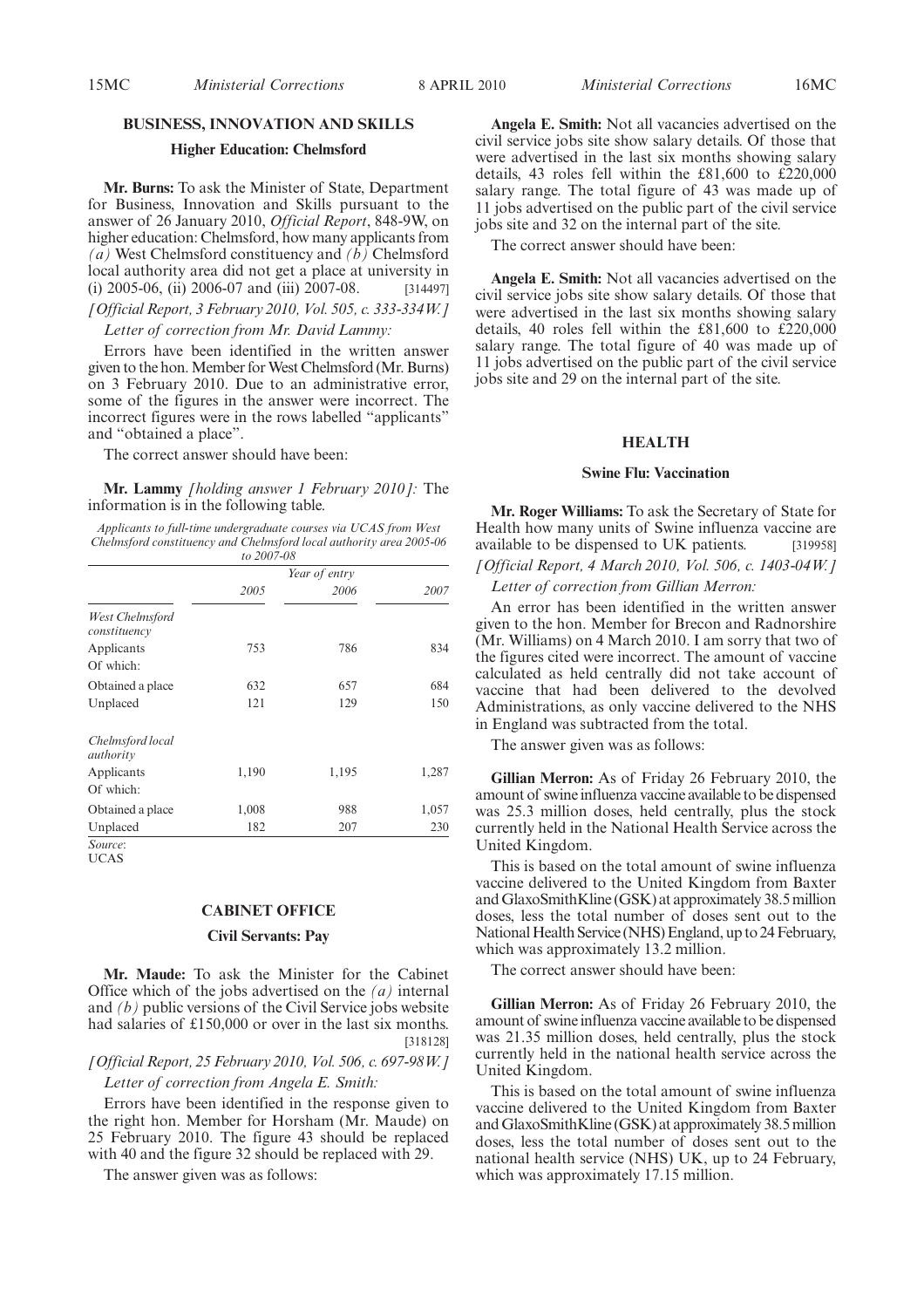# ORAL ANSWERS

#### **Thursday 8 April 2010**

| Col. No. |                                            | Col. No. |
|----------|--------------------------------------------|----------|
|          | <b>ENERGY AND CLIMATE CHANGE—continued</b> |          |
|          |                                            |          |
|          |                                            | 1161     |
| 1169     |                                            | 1163     |
|          |                                            | 1167     |
|          |                                            | 1168     |
|          |                                            | 1173     |
|          |                                            | 1176     |
|          |                                            |          |
|          |                                            |          |

# WRITTEN MINISTERIAL STATEMENTS

#### **Thursday 8 April 2010**

| Col. No. | Col. No. |
|----------|----------|
|          |          |
|          |          |

## **PETITIONS**

#### **Thursday 8 April 2010**

|                                           | $Col$ No          |                                                  | Col No            |
|-------------------------------------------|-------------------|--------------------------------------------------|-------------------|
|                                           | 47P               | <b>CHILDREN, SCHOOLS AND FAMILIES-continued</b>  |                   |
|                                           | 47P               | High School Provision (Stoke-on-Trent South) 49P |                   |
| Extension of Franchise to 16-18 Year Olds | 47P<br>47P<br>48P |                                                  | 50P<br>50P<br>51P |
| <b>CHILDREN, SCHOOLS AND FAMILIES </b>    | 48P               |                                                  | 52P<br>52P        |

# WRITTEN ANSWERS

#### **Thursday 8 April 2010**

|                                              | Col. No. |
|----------------------------------------------|----------|
| <b>BUSINESS, INNOVATION AND SKILLS 1482W</b> |          |
|                                              |          |
|                                              |          |
|                                              | 1485W    |
|                                              |          |
|                                              | 1487W    |
|                                              | 1487W    |
|                                              | 1488W    |
|                                              | 1488W    |
|                                              | 1488W    |
|                                              | 1488W    |
|                                              | 1489W    |
| Learning and Skills Council: Sweet Concepts  | 1489W    |
|                                              | 1489W    |
|                                              |          |
| Overseas Students: Entry Clearances  1490W   |          |
|                                              |          |
|                                              |          |
|                                              | 1475W    |
|                                              | 1475W    |
|                                              |          |
|                                              | 1475W    |
|                                              |          |
| Central Office of Information: Advertising   | 1477W    |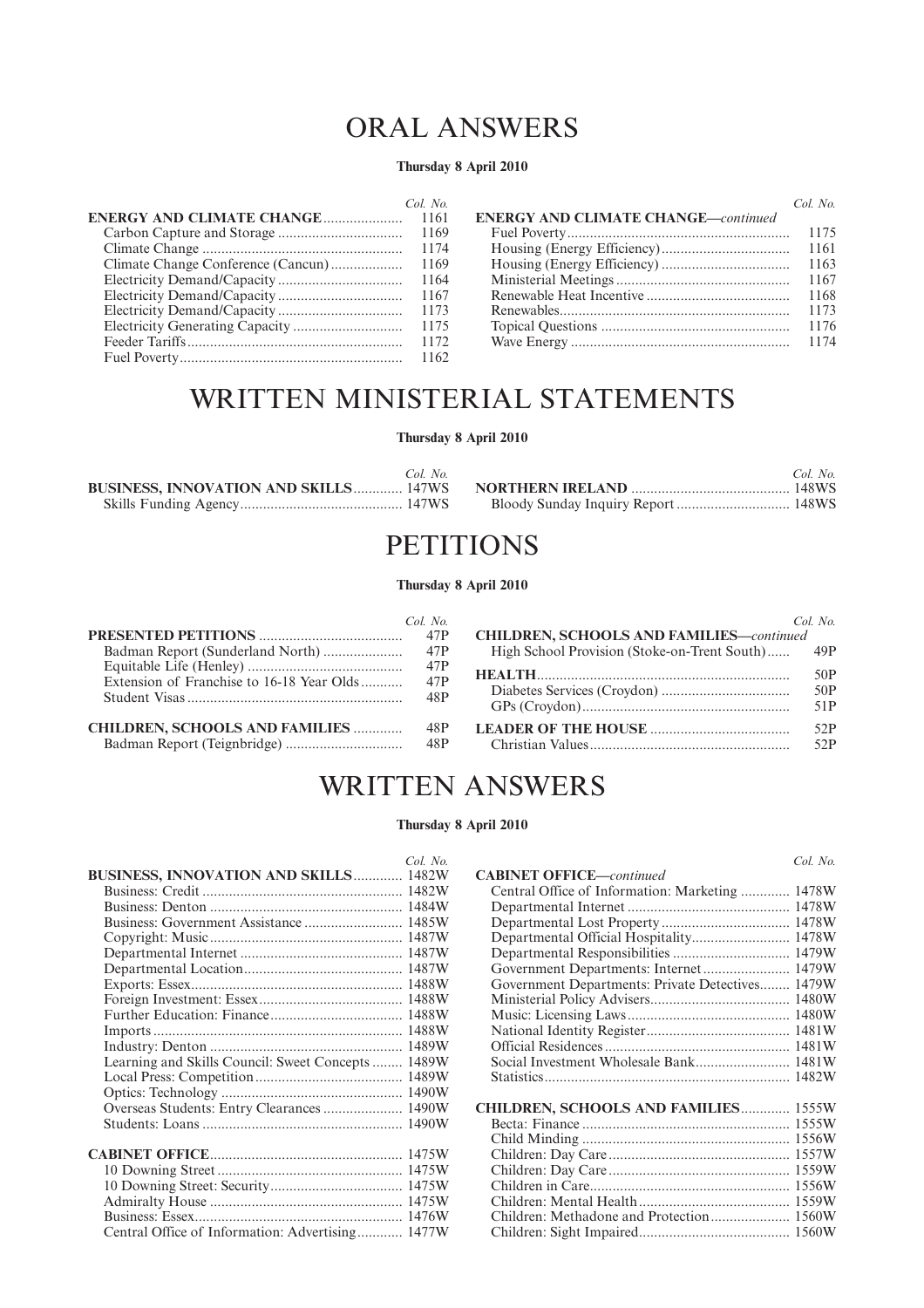|                                                 | Col. No. |
|-------------------------------------------------|----------|
| <b>CHILDREN, SCHOOLS AND FAMILIES-continued</b> |          |
| Children's Commissioner for England 1562W       |          |
|                                                 |          |
|                                                 |          |
|                                                 |          |
| Departmental Information Officers  1564W        |          |
|                                                 |          |
|                                                 |          |
| Departmental Public Expenditure 1565W           |          |
|                                                 |          |
|                                                 |          |
|                                                 |          |
|                                                 |          |
|                                                 |          |
|                                                 |          |
|                                                 |          |
|                                                 |          |
|                                                 |          |
|                                                 |          |
|                                                 |          |
|                                                 |          |
|                                                 |          |
|                                                 |          |
|                                                 |          |
|                                                 |          |
|                                                 |          |
|                                                 |          |
|                                                 |          |
|                                                 |          |
|                                                 |          |
|                                                 |          |
| Written Questions: Government Responses  1586W  |          |
|                                                 |          |
|                                                 |          |
| <b>COMMUNITIES AND LOCAL GOVERNMENT . 1587W</b> |          |
|                                                 |          |
|                                                 |          |
| Empty Dwelling Management Orders 1587W          |          |
|                                                 |          |
|                                                 |          |
|                                                 |          |
|                                                 |          |
|                                                 |          |
| Planning Inspectorate: Judicial Reviews 1590W   |          |
| Rented Housing: Overcrowding 1590W              |          |
|                                                 |          |
| Social Rented Housing: Construction  1591W      |          |
| Social Rented Housing: Empty Property 1591W     |          |
| Social Rented Housing: Waiting Lists 1591W      |          |
|                                                 |          |
| CULTURE, MEDIA AND SPORT 1605W                  |          |
|                                                 |          |
| Departmental Electricity Supply 1606W           |          |
|                                                 |          |
|                                                 |          |
|                                                 |          |
| Museums and Galleries: Overseas Visitors 1610W  |          |
|                                                 |          |
|                                                 |          |
|                                                 |          |
|                                                 |          |
|                                                 |          |
| Afghanistan: Peacekeeping Operations 1505W      |          |

|                                                  | Col. No. |
|--------------------------------------------------|----------|
| DEFENCE-continued                                |          |
|                                                  |          |
|                                                  |          |
| Departmental Disciplinary Proceedings 1508W      |          |
|                                                  |          |
|                                                  |          |
|                                                  |          |
|                                                  |          |
|                                                  |          |
| Military Aircraft: Operating Costs 1510W         |          |
|                                                  |          |
|                                                  |          |
|                                                  |          |
| Territorial Army: Northern Ireland  1512W        |          |
| ENERGY AND CLIMATE CHANGE  1520W                 |          |
|                                                  |          |
| Climate Change: International Cooperation  1521W |          |
|                                                  |          |
| Environment Protection: West Midlands  1522W     |          |
|                                                  |          |
|                                                  |          |
|                                                  |          |
|                                                  |          |
| ENVIRONMENT, FOOD AND RURAL                      |          |
|                                                  |          |
|                                                  |          |
|                                                  |          |
|                                                  |          |
| Departmental Information Officers  1498W         |          |
|                                                  |          |
|                                                  |          |
|                                                  |          |
| Departmental Official Hospitality 1499W          |          |
|                                                  |          |
| Departmental Telephone Services  1500W           |          |
|                                                  |          |
|                                                  |          |
| Nature Conservation: Expenditure  1502W          |          |
|                                                  |          |
|                                                  |          |
|                                                  |          |
|                                                  |          |
| <b>FOREIGN AND COMMONWEALTH OFFICE  1492W</b>    |          |
|                                                  |          |
|                                                  |          |
|                                                  |          |
|                                                  |          |
| Departmental Information Officers  1494W         |          |
|                                                  |          |
|                                                  |          |
|                                                  |          |
|                                                  |          |
|                                                  |          |
|                                                  |          |
|                                                  |          |
|                                                  |          |
|                                                  |          |
| Depressive Illnesses: Health Services 1515W      |          |
|                                                  |          |
|                                                  |          |
|                                                  |          |
|                                                  |          |
|                                                  |          |
|                                                  |          |
|                                                  |          |
|                                                  |          |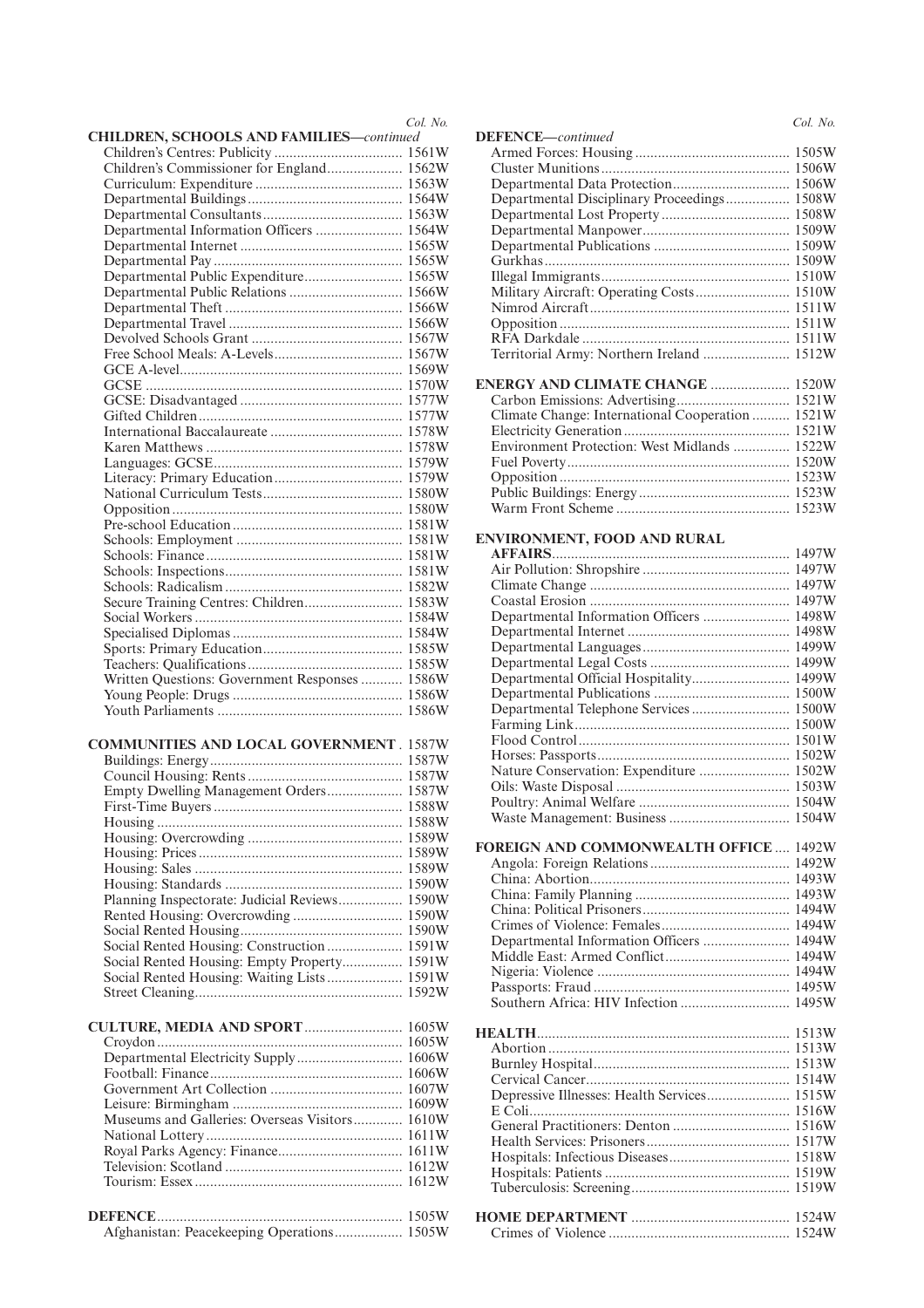|                                                    | Col. No. |
|----------------------------------------------------|----------|
| <b>HOME DEPARTMENT</b> -continued                  |          |
|                                                    |          |
| Domestic Violence: Immigrants 1536W                |          |
|                                                    |          |
|                                                    |          |
|                                                    |          |
| Illegal Immigrants: Employment 1537W               |          |
|                                                    |          |
| Independent Safeguarding Authority: Manpower 1537W |          |
|                                                    |          |
|                                                    |          |
|                                                    |          |
|                                                    |          |
| UK Border Agency: Correspondence 1539W             |          |
|                                                    |          |
| Written Questions: Government Responses  1540W     |          |
|                                                    |          |
| <b>INTERNATIONAL DEVELOPMENT 1555W</b>             |          |
| International Planned Parenthood Federation  1555W |          |
| United Nations Population Fund 1555W               |          |
|                                                    |          |
|                                                    |          |
|                                                    |          |
|                                                    |          |
|                                                    |          |
|                                                    |          |
|                                                    |          |
| Bloody Sunday Tribunal of Inquiry  1540W           |          |
|                                                    |          |
|                                                    |          |
|                                                    |          |
| Departmental Freedom of Information  1542W         |          |
|                                                    |          |
| Departmental Impact Assessments  1543W             |          |
|                                                    |          |
|                                                    |          |
|                                                    |          |
|                                                    |          |
|                                                    |          |
|                                                    |          |
| Departmental Press: Subscriptions  1547W           |          |
| Departmental Temporary Employment  1549W           |          |
|                                                    |          |
|                                                    |          |
| Festivals and Special Occasions  1551W             |          |
|                                                    |          |
|                                                    |          |
|                                                    |          |
|                                                    |          |
| Police Service of Northern Ireland 1553W           |          |
|                                                    |          |

|                                                        | Col. No. |
|--------------------------------------------------------|----------|
| <b>NORTHERN IRELAND-continued</b>                      |          |
|                                                        |          |
|                                                        |          |
|                                                        |          |
|                                                        |          |
|                                                        |          |
|                                                        |          |
| Olympic Games 2012: Construction  1513W                |          |
| Olympic Games 2012: Voluntary Work  1513W              |          |
|                                                        |          |
|                                                        |          |
|                                                        |          |
|                                                        |          |
|                                                        |          |
|                                                        |          |
|                                                        |          |
|                                                        |          |
|                                                        |          |
|                                                        |          |
|                                                        |          |
|                                                        |          |
|                                                        |          |
|                                                        |          |
|                                                        |          |
| Departmental Public Expenditure 1601W                  |          |
|                                                        |          |
|                                                        |          |
| National Insurance Contributions  1602W                |          |
| Non-domestic Rates: Garages and Petrol Stations. 1602W |          |
|                                                        |          |
|                                                        |          |
|                                                        |          |
|                                                        |          |
| Revenue and Customs: Peterhead  1592W                  |          |
| Revenue and Customs: Scotland  1593W                   |          |
|                                                        |          |
|                                                        |          |
|                                                        |          |
|                                                        |          |
|                                                        |          |
| Valuation Office Agency: Allowances  1604W             |          |
|                                                        |          |
|                                                        |          |
|                                                        |          |
|                                                        |          |
| Equality and Human Rights Commission 1469W             |          |
|                                                        |          |
|                                                        |          |
| Attendance Allowance: Na-h-Eileanan an Iar 1490W       |          |
| Carer's Allowance: Na-h-Eileanan an Iar 1491W          |          |
|                                                        |          |
|                                                        |          |
|                                                        |          |

# MINISTERIAL CORRECTIONS

### **Thursday 8 April 2010**

| BUSINESS, INNOVATION AND SKILLS  15MC       | Col. No. |
|---------------------------------------------|----------|
|                                             |          |
| <b>FOREIGN AND COMMONWEALTH OFFICE 13MC</b> |          |

|                                       | $Col$ No |
|---------------------------------------|----------|
| <b>INTERNATIONAL DEVELOPMENT</b> 13MC |          |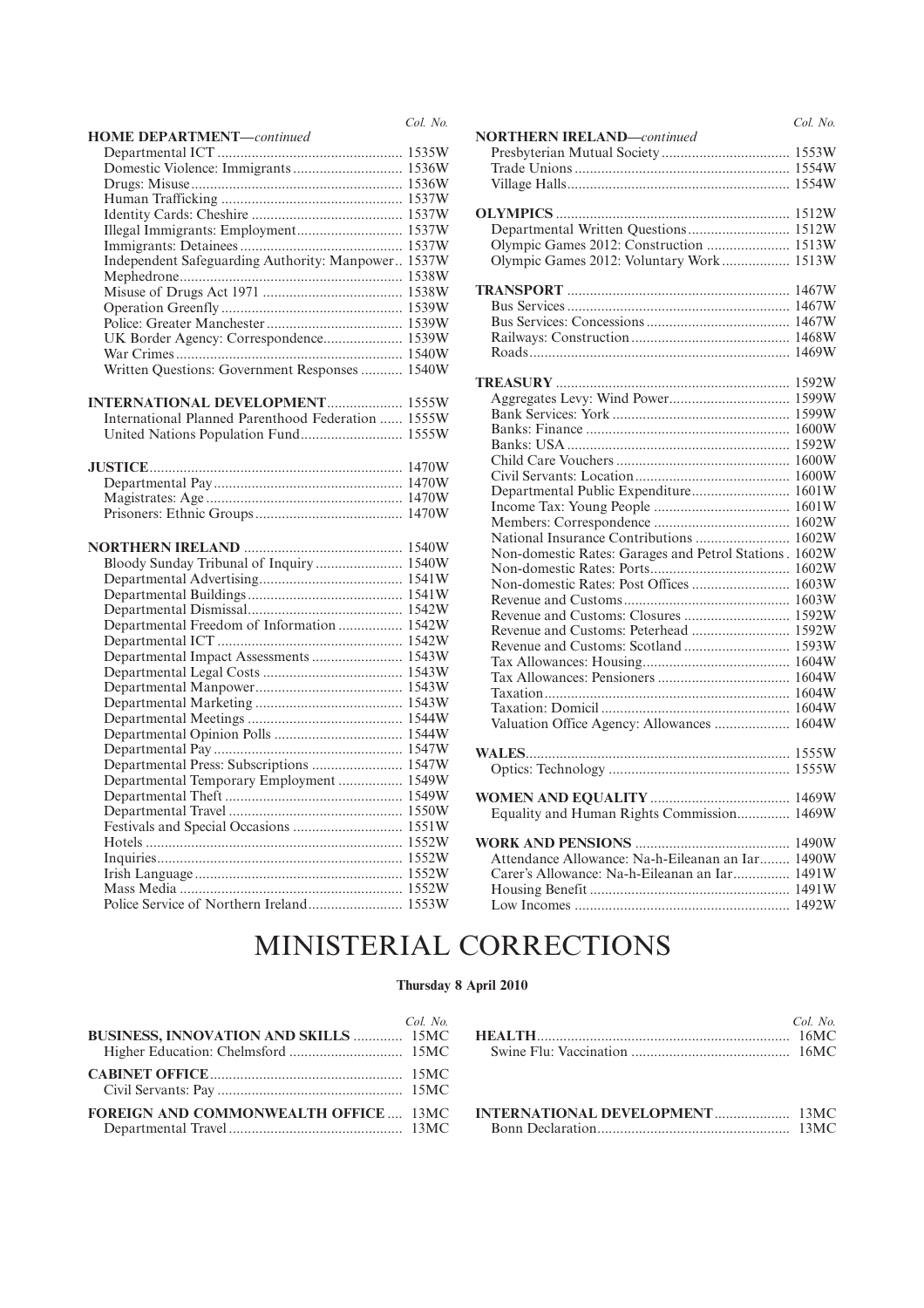Members who wish to have the Daily Report of the Debates forwarded to them should give notice at the Vote Office.

The Bound Volumes will also be sent to Members who similarly express their desire to have them.

No proofs of the Daily Reports can be supplied, nor can corrections be made in the Weekly Edition. Corrections which Members suggest for the Bound Volume should be clearly marked in the Daily Report, but not telephoned, and *the copy containing the Corrections must be received at the Editor's Room, House of Commons,*

#### **not later than Thursday 15 April 2010**

STRICT ADHERENCE TO THIS ARRANGEMENT GREATLY FACILITATES THE PROMPT PUBLICATION OF THE VOLUMES

Members may obtain excerpts of their Speeches from the Official Report (within one month from the date of publication), on application to the Stationery Office, c/o the Editor of the Official Report, House of Commons, from whom the terms and conditions of reprinting may be ascertained. Application forms are available at the Vote Office.

#### PRICES AND SUBSCRIPTION RATES

DAILY PARTS *Single copies:* Commons, £5; Lords, £3·50. *Annual subscriptions:* Commons, £865; Lords, £525.

#### WEEKLY HANSARD

*Single copies:* Commons, £12; Lords, £6. *Annual subscriptions:* Commons, £440. Lords, £225. *Index: Annual subscriptions:* Commons, £125; Lords, £65.

LORDS VOLUME INDEX obtainable on standing order only. Details available on request.

BOUND VOLUMES OF DEBATES are issued periodically during the session.

*Single copies:* Commons, £105; Lords, £40. Standing orders will be accepted.

THE INDEX to each Bound Volume of House of Commons Debates is published separately at  $\text{\pounds}9\cdot 00$  and can be supplied to standing order.

WEEKLY INFORMATION BULLETIN compiled by the House of Commons, giving details of past and forthcoming business, the work of Committees and general information on legislation, etc. The Annual Subscription includes also automatic despatch of the *Sessional Information Digest*.

*Single copies:*  $\mathbf{E}$ 1.50. *Annual subscriptions:* £53·50.

*All prices are inclusive of postage*